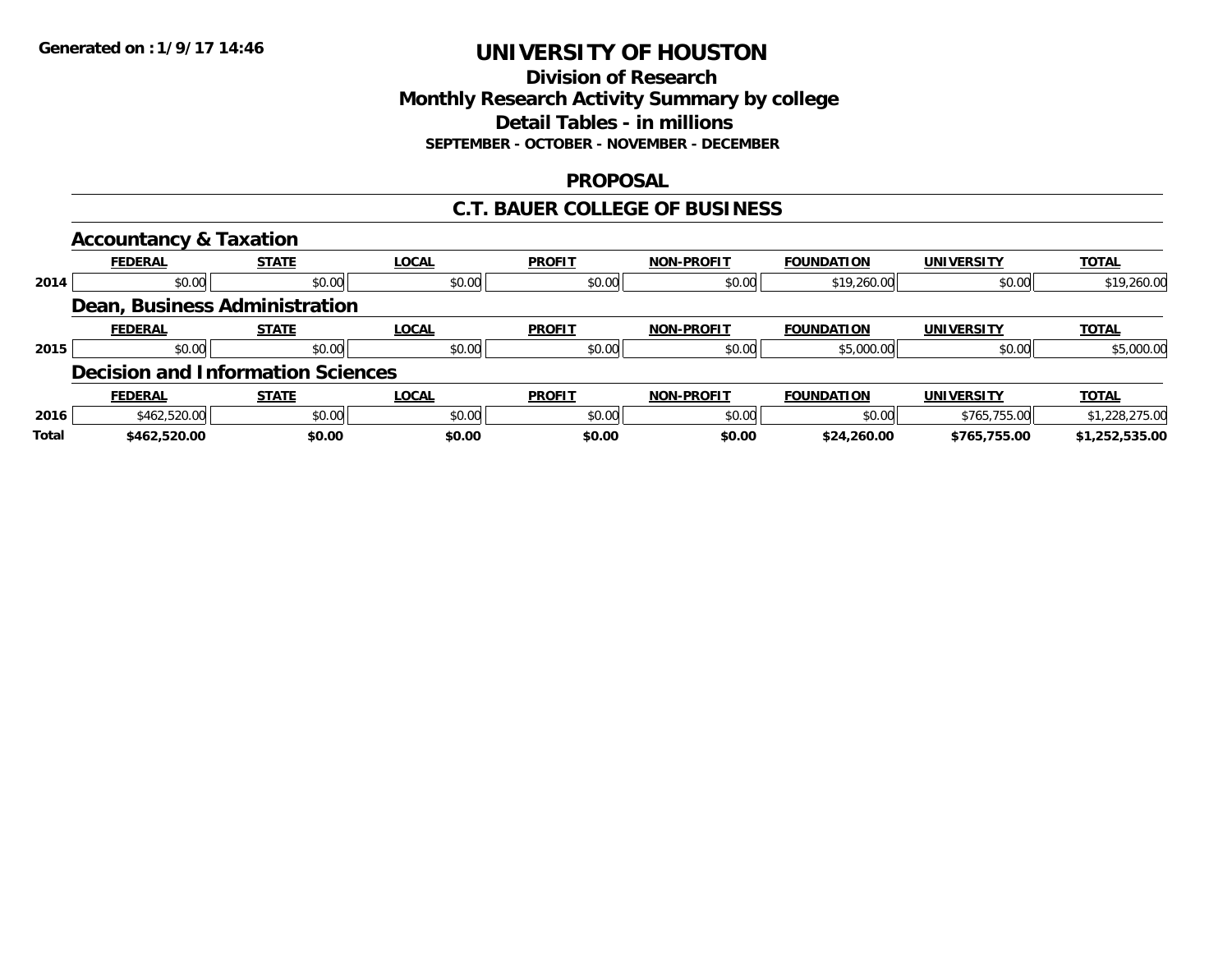### **Division of Research Monthly Research Activity Summary by college Detail Tables - in millions SEPTEMBER - OCTOBER - NOVEMBER - DECEMBER**

#### **PROPOSAL**

#### **COLLEGE OF ARCHITECTURE**

|                   |                   |                   |               |              |              | <b>Architecture</b> |       |
|-------------------|-------------------|-------------------|---------------|--------------|--------------|---------------------|-------|
| <b>UNIVERSITY</b> | <b>FOUNDATION</b> | <b>NON-PROFIT</b> | <b>PROFIT</b> | <u>LOCAL</u> | <b>STATE</b> | <b>FEDERAL</b>      |       |
| \$0.00            | \$0.00            | \$0.00            | \$0.00        | \$0.00       |              | \$89,843.25         | 2013  |
| \$0.00            | \$0.00            | \$19,925.20       | \$0.00        | \$0.00       | \$0.00       | \$0.00              | 2014  |
| \$0.00            | \$0.00            | \$0.00            | \$0.00        | \$0.00       | \$0.00       | \$50,000.00         | 2016  |
| \$0.00            | \$0.00            | \$29,000.00       | \$80,000.00   | \$0.00       | \$0.00       | \$0.00              | 2017  |
| \$0.00            | \$0.00            | \$48,925.20       | \$80,000.00   | \$0.00       | \$0.00       | \$139,843.25        | Total |
|                   |                   |                   |               |              |              |                     |       |
|                   |                   |                   |               |              |              | \$0.00              |       |

# **Architecture**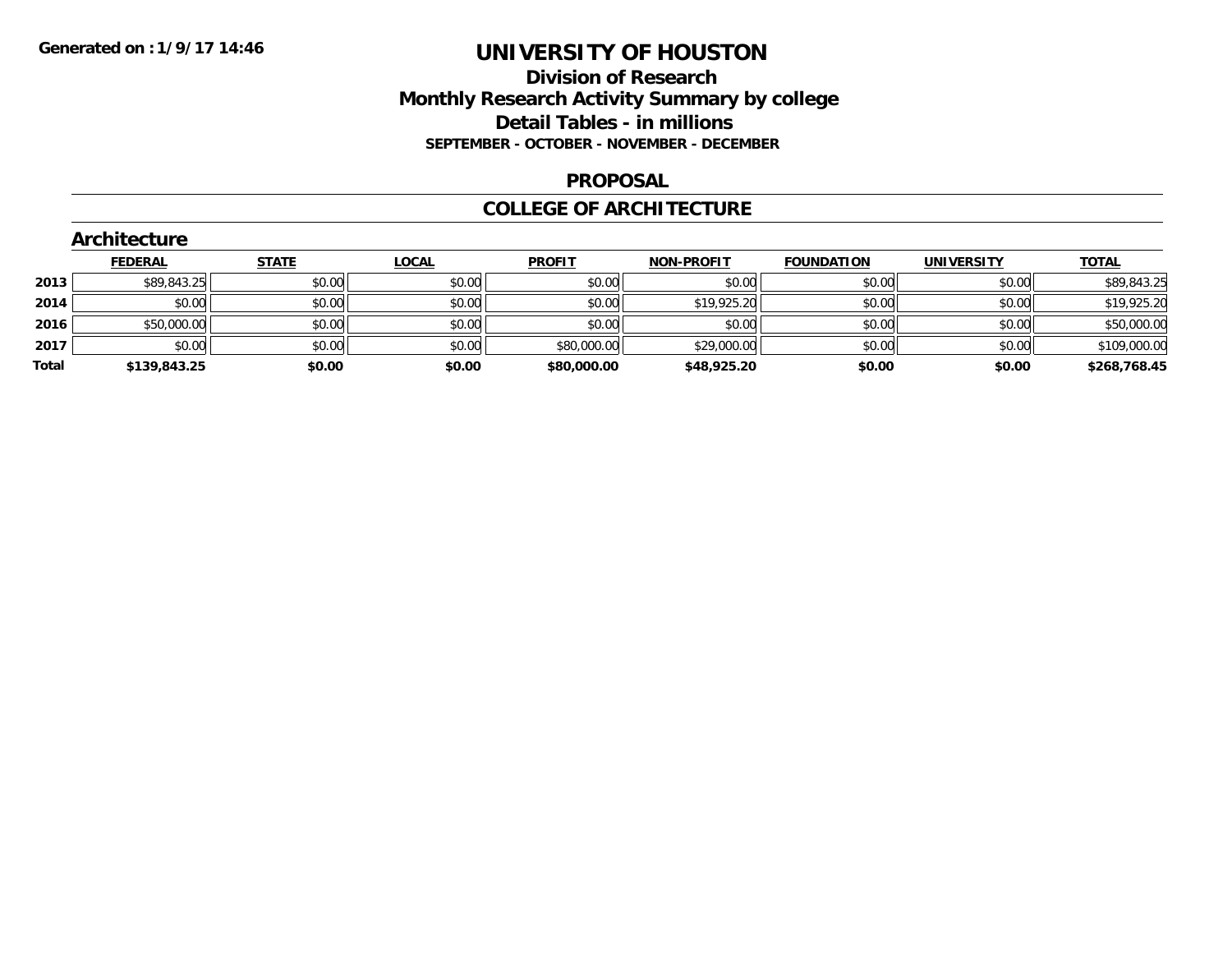### **Division of ResearchMonthly Research Activity Summary by college Detail Tables - in millions SEPTEMBER - OCTOBER - NOVEMBER - DECEMBER**

#### **PROPOSAL**

## **COLLEGE OF EDUCATION**

|      | <b>Consistency Mgmt and Coop Disc</b>              |                |              |               |                   |                   |                   |                |
|------|----------------------------------------------------|----------------|--------------|---------------|-------------------|-------------------|-------------------|----------------|
|      | <b>FEDERAL</b>                                     | <b>STATE</b>   | <b>LOCAL</b> | <b>PROFIT</b> | <b>NON-PROFIT</b> | <b>FOUNDATION</b> | <b>UNIVERSITY</b> | <b>TOTAL</b>   |
| 2013 | \$2,480,018.64                                     | \$0.00         | \$0.00       | \$0.00        | \$0.00            | \$0.00            | \$0.00            | \$2,480,018.64 |
| 2014 | \$2,482,766.34                                     | \$0.00         | \$235,590.00 | \$0.00        | \$0.00            | \$0.00            | \$0.00            | \$2,718,356.34 |
|      | <b>Curriculum and Instruction</b>                  |                |              |               |                   |                   |                   |                |
|      | <b>FEDERAL</b>                                     | <b>STATE</b>   | <b>LOCAL</b> | <b>PROFIT</b> | <b>NON-PROFIT</b> | <b>FOUNDATION</b> | <b>UNIVERSITY</b> | <b>TOTAL</b>   |
| 2013 | \$447,410.00                                       | \$0.00         | \$0.00       | \$0.00        | \$0.00            | \$0.00            | \$131,964.50      | \$579,374.50   |
| 2014 | \$0.00                                             | \$1,094,824.80 | \$21,958.00  | \$0.00        | \$105,000.00      | \$0.00            | \$122,853.00      | \$1,344,635.80 |
| 2015 | \$1,176,348.00                                     | \$419,997.20   | \$0.00       | \$0.00        | \$0.00            | \$0.00            | \$50,000.00       | \$1,646,345.20 |
| 2016 | \$1,627,739.40                                     | \$821,896.62   | \$0.00       | \$34,750.00   | \$0.00            | \$0.00            | \$0.00            | \$2,484,386.02 |
| 2017 | \$2,707,431.20                                     | \$54,180.00    | \$0.00       | \$0.00        | \$138,424.00      | \$0.00            | \$0.00            | \$2,900,035.20 |
|      | <b>Dean, Education</b>                             |                |              |               |                   |                   |                   |                |
|      | <b>FEDERAL</b>                                     | <b>STATE</b>   | <b>LOCAL</b> | <b>PROFIT</b> | <b>NON-PROFIT</b> | <b>FOUNDATION</b> | <b>UNIVERSITY</b> | <b>TOTAL</b>   |
| 2014 | \$0.00                                             | \$0.00         | \$0.00       | \$0.00        | \$0.00            | \$0.00            | \$0.00            | \$0.00         |
| 2017 | \$1,287,500.00                                     | \$0.00         | \$0.00       | \$0.00        | \$0.00            | \$0.00            | \$0.00            | \$1,287,500.00 |
|      | <b>Educational Leadership &amp; Policy Studies</b> |                |              |               |                   |                   |                   |                |
|      | <b>FEDERAL</b>                                     | <b>STATE</b>   | <b>LOCAL</b> | <b>PROFIT</b> | <b>NON-PROFIT</b> | <b>FOUNDATION</b> | <b>UNIVERSITY</b> | <b>TOTAL</b>   |
| 2013 | \$208,076.00                                       | \$0.00         | \$0.00       | \$0.00        | \$0.00            | \$0.00            | \$0.00            | \$208,076.00   |
| 2014 | \$0.00                                             | \$0.00         | \$0.00       | \$0.00        | \$375,000.00      | \$0.00            | \$172,455.00      | \$547,455.00   |
| 2015 | \$0.00                                             | \$0.00         | \$0.00       | \$0.00        | \$0.00            | \$0.00            | \$78,750.00       | \$78,750.00    |
| 2016 | \$119,999.50                                       | \$0.00         | \$375,000.00 | \$35,000.00   | \$0.00            | \$0.00            | \$20,475.00       | \$550,474.50   |
| 2017 | \$148,001.60                                       | \$0.00         | \$0.00       | \$0.00        | \$0.00            | \$0.00            | \$0.00            | \$148,001.60   |
|      | <b>Institute for Urban Education</b>               |                |              |               |                   |                   |                   |                |
|      | <b>FEDERAL</b>                                     | <b>STATE</b>   | <b>LOCAL</b> | <b>PROFIT</b> | <b>NON-PROFIT</b> | <b>FOUNDATION</b> | <b>UNIVERSITY</b> | <b>TOTAL</b>   |
| 2013 | \$0.00                                             | \$0.00         | \$0.00       | \$0.00        | \$0.00            | \$0.00            | \$0.00            | \$0.00         |
| 2014 | \$0.00                                             | \$0.00         | \$0.00       | \$0.00        | \$0.00            | \$0.00            | \$0.00            | \$0.00         |
|      | Psychological, Health, and Learning Sciences       |                |              |               |                   |                   |                   |                |
|      | <b>FEDERAL</b>                                     | <b>STATE</b>   | <b>LOCAL</b> | <b>PROFIT</b> | <b>NON-PROFIT</b> | <b>FOUNDATION</b> | <b>UNIVERSITY</b> | <b>TOTAL</b>   |
| 2013 | \$2,753,962.00                                     | \$71,610.00    | \$0.00       | \$0.00        | \$0.00            | \$300,318.00      | \$459,945.50      | \$3,585,835.50 |
| 2014 | \$3,130,026.00                                     | \$164,072.00   | \$0.00       | \$0.00        | \$5,000.00        | \$0.00            | \$164,835.00      | \$3,463,933.00 |
| 2015 | \$1,981,517.50                                     | \$0.00         | \$0.00       | \$0.00        | \$39,250.00       | \$50,000.00       | \$922,395.00      | \$2,993,162.50 |
| 2016 | \$1,470,473.70                                     | \$159,765.50   | \$0.00       | \$0.00        | \$878,429.40      | \$0.00            | \$519,159.00      | \$3,027,827.60 |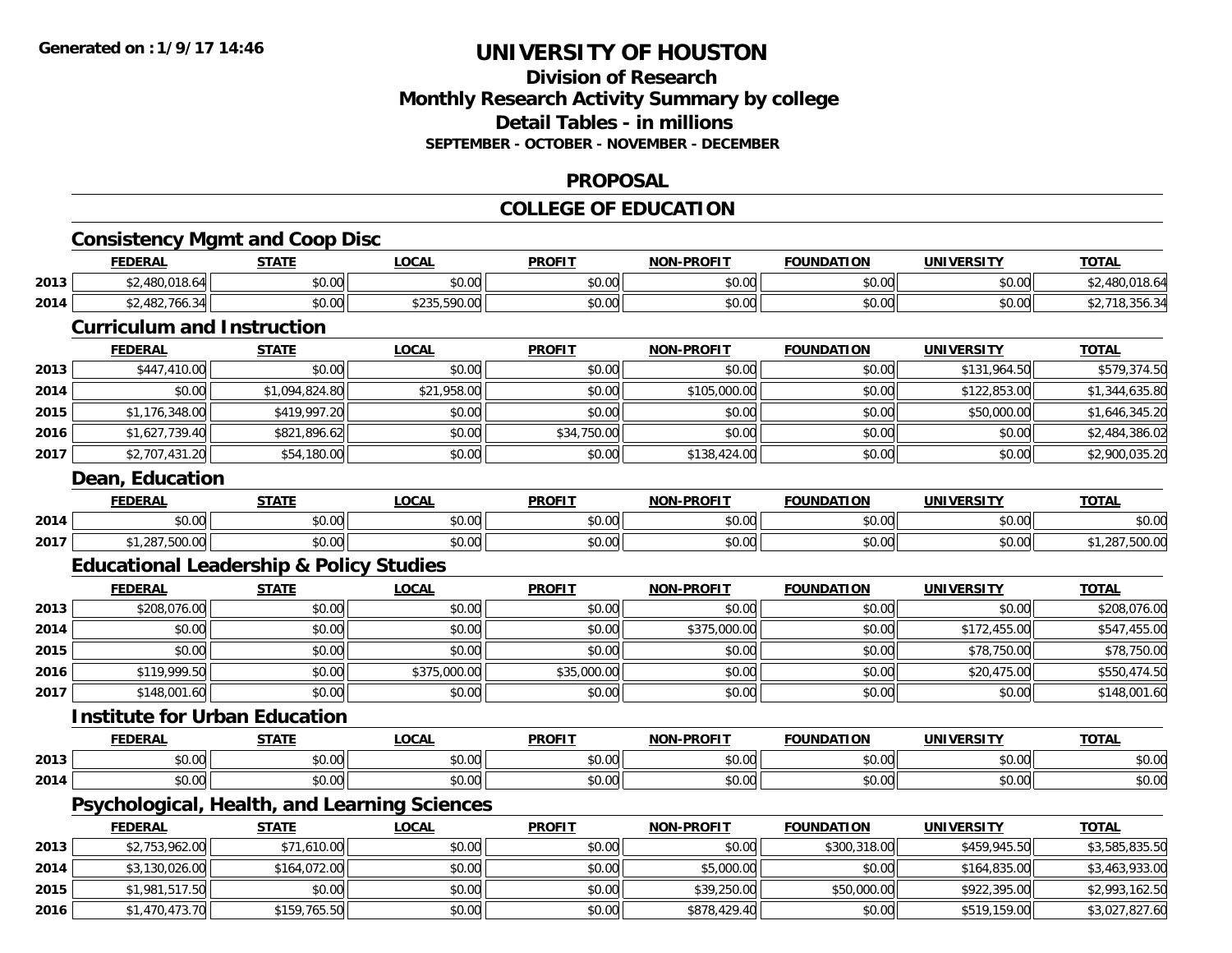### **Division of Research Monthly Research Activity Summary by college Detail Tables - in millions SEPTEMBER - OCTOBER - NOVEMBER - DECEMBER**

#### **PROPOSAL**

#### **COLLEGE OF EDUCATION**

## **Psychological, Health, and Learning Sciences**

|       | <b>FEDERAL</b>           | <b>STATE</b>   | <b>LOCAL</b> | <b>PROFIT</b> | <b>NON-PROFIT</b> | <b>FOUNDATION</b> | UNIVERSITY        | <b>TOTAL</b>    |
|-------|--------------------------|----------------|--------------|---------------|-------------------|-------------------|-------------------|-----------------|
| 2017  | \$1,395,954.15           | \$17,400.00    | \$0.00       | \$0.00        | \$0.00            | \$0.00            | \$445,876.00      | \$1,859,230.15  |
|       | <b>UH Charter School</b> |                |              |               |                   |                   |                   |                 |
|       | <b>FEDERAL</b>           | <b>STATE</b>   | <b>LOCAL</b> | <b>PROFIT</b> | <b>NON-PROFIT</b> | <b>FOUNDATION</b> | <b>UNIVERSITY</b> | <b>TOTAL</b>    |
| 2013  | \$0.00                   | \$1,489.55     | \$0.00       | \$0.00        | \$0.00            | \$0.00            | \$0.00            | \$1,489.55      |
| 2014  | \$187,811.00             | \$0.00         | \$0.00       | \$0.00        | \$0.00            | \$0.00            | \$0.00            | \$187,811.00    |
| 2017  | \$0.00                   | \$500.00       | \$0.00       | \$0.00        | \$0.00            | \$0.00            | \$0.00            | \$500.00        |
| Total | \$23,605,035.03          | \$2,805,735.67 | \$632,548.00 | \$69,750.00   | \$1,541,103.40    | \$350,318.00      | \$3,088,708.00    | \$32,093,198.10 |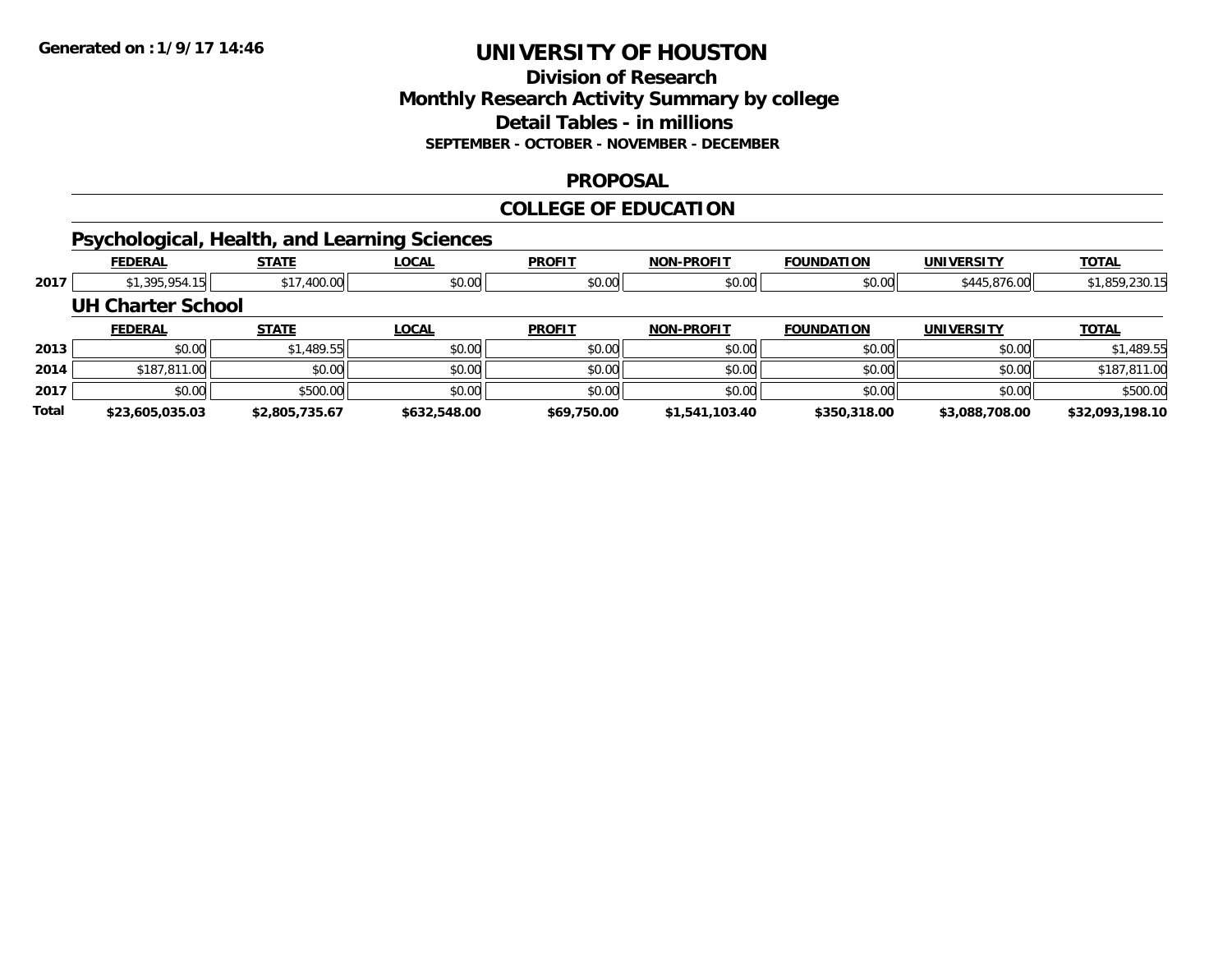### **Division of Research Monthly Research Activity Summary by college Detail Tables - in millions SEPTEMBER - OCTOBER - NOVEMBER - DECEMBER**

#### **PROPOSAL**

|      | <b>FEDERAL</b>                              | <b>STATE</b> | <b>LOCAL</b> | <b>PROFIT</b> | <b>NON-PROFIT</b> | <b>FOUNDATION</b> | <b>UNIVERSITY</b> | <b>TOTAL</b> |
|------|---------------------------------------------|--------------|--------------|---------------|-------------------|-------------------|-------------------|--------------|
| 2014 | \$0.00                                      | \$0.00       | \$0.00       | \$0.00        | \$1,500.00        | \$0.00            | \$0.00            | \$1,500.00   |
| 2016 | \$0.00                                      | \$0.00       | \$0.00       | \$0.00        | \$1,250.00        | \$0.00            | \$0.00            | \$1,250.00   |
|      | <b>Arte Publico Press</b>                   |              |              |               |                   |                   |                   |              |
|      | <b>FEDERAL</b>                              | <b>STATE</b> | <b>LOCAL</b> | <b>PROFIT</b> | <b>NON-PROFIT</b> | <b>FOUNDATION</b> | <b>UNIVERSITY</b> | <b>TOTAL</b> |
| 2013 | \$0.00                                      | \$0.00       | \$0.00       | \$0.00        | \$30,000.00       | \$150,000.00      | \$0.00            | \$180,000.00 |
| 2014 | \$0.00                                      | \$0.00       | \$0.00       | \$0.00        | \$0.00            | \$150,000.00      | \$0.00            | \$150,000.00 |
| 2015 | \$163,532.00                                | \$15,000.00  | \$0.00       | \$0.00        | \$0.00            | \$0.00            | \$0.00            | \$178,532.00 |
| 2017 | \$0.00                                      | \$0.00       | \$0.00       | \$0.00        | \$5,500.00        | \$0.00            | \$0.00            | \$5,500.00   |
|      | Communication                               |              |              |               |                   |                   |                   |              |
|      | <b>FEDERAL</b>                              | <b>STATE</b> | <b>LOCAL</b> | <b>PROFIT</b> | <b>NON-PROFIT</b> | <b>FOUNDATION</b> | <b>UNIVERSITY</b> | <b>TOTAL</b> |
| 2013 | \$0.00                                      | \$0.00       | \$0.00       | \$0.00        | \$9,800.00        | \$0.00            | \$76,763.00       | \$86,563.00  |
| 2014 | \$0.00                                      | \$0.00       | \$0.00       | \$0.00        | \$0.00            | \$34,993.00       | \$9,591.00        | \$44,584.00  |
| 2015 | \$362,315.00                                | \$0.00       | \$0.00       | \$0.00        | \$0.00            | \$0.00            | \$0.00            | \$362,315.00 |
| 2017 | \$495,000.00                                | \$0.00       | \$0.00       | \$0.00        | \$2,430.00        | \$0.00            | \$0.00            | \$497,430.00 |
|      | <b>Communication Sciences and Disorders</b> |              |              |               |                   |                   |                   |              |
|      | <b>FEDERAL</b>                              | <b>STATE</b> | <b>LOCAL</b> | <b>PROFIT</b> | <b>NON-PROFIT</b> | <b>FOUNDATION</b> | <b>UNIVERSITY</b> | <b>TOTAL</b> |
| 2013 | \$535,125.00                                | \$5,940.00   | \$0.00       | \$0.00        | \$0.00            | \$0.00            | \$178,718.00      | \$719,783.00 |
| 2014 | \$0.00                                      | \$0.00       | \$0.00       | \$0.00        | \$0.00            | \$15,676.00       | \$0.00            | \$15,676.00  |
| 2015 | \$0.00                                      | \$0.00       | \$0.00       | \$0.00        | \$0.00            | \$4,949.00        | \$0.00            | \$4,949.00   |
| 2016 | \$0.00                                      | \$0.00       | \$0.00       | \$0.00        | \$0.00            | \$0.00            | \$54,553.52       | \$54,553.52  |
| 2017 | \$406,350.00                                | \$0.00       | \$0.00       | \$0.00        | \$0.00            | \$0.00            | \$0.00            | \$406,350.00 |
|      | <b>Comparative Cultural Studies</b>         |              |              |               |                   |                   |                   |              |
|      | <b>FEDERAL</b>                              | <b>STATE</b> | <b>LOCAL</b> | <b>PROFIT</b> | NON-PROFIT        | <b>FOUNDATION</b> | <b>UNIVERSITY</b> | <b>TOTAL</b> |
| 2017 | \$0.00                                      | \$5,000.00   | \$0.00       | \$0.00        | \$0.00            | \$0.00            | \$0.00            | \$5,000.00   |
|      | Dean, Liberal Arts and Social Sciences      |              |              |               |                   |                   |                   |              |
|      | <b>FEDERAL</b>                              | <b>STATE</b> | <b>LOCAL</b> | <b>PROFIT</b> | <b>NON-PROFIT</b> | <b>FOUNDATION</b> | <b>UNIVERSITY</b> | <b>TOTAL</b> |
| 2014 | \$0.00                                      | \$0.00       | \$0.00       | \$0.00        | \$55,000.00       | \$0.00            | \$0.00            | \$55,000.00  |
|      | <b>Economics</b>                            |              |              |               |                   |                   |                   |              |
|      |                                             |              |              |               |                   |                   |                   |              |
|      | <b>FEDERAL</b>                              | <b>STATE</b> | <b>LOCAL</b> | <b>PROFIT</b> | <b>NON-PROFIT</b> | <b>FOUNDATION</b> | <b>UNIVERSITY</b> | <b>TOTAL</b> |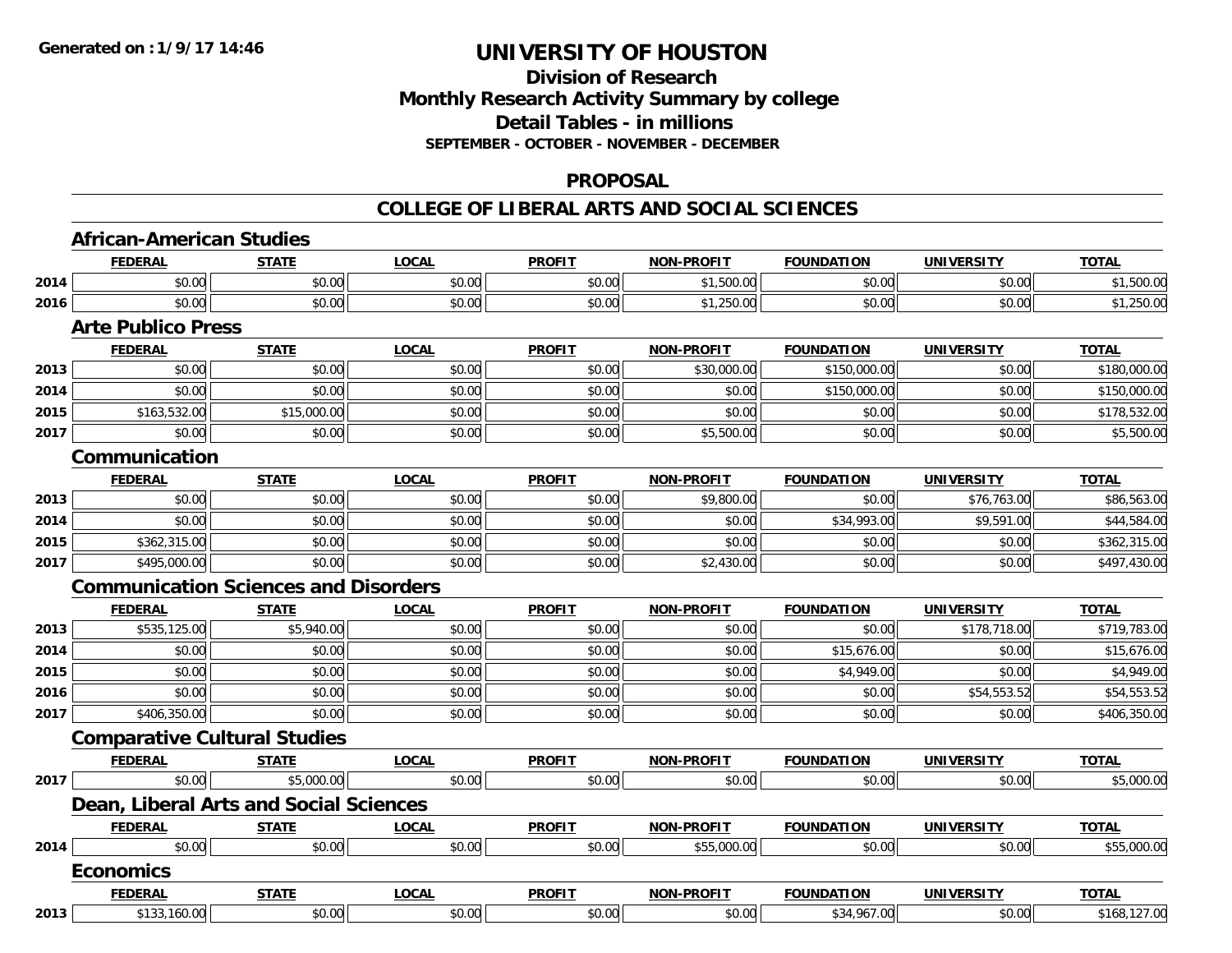### **Division of Research Monthly Research Activity Summary by college Detail Tables - in millions SEPTEMBER - OCTOBER - NOVEMBER - DECEMBER**

#### **PROPOSAL**

|      | <b>Economics</b>                      |              |              |                |                   |                   |                   |                |  |  |
|------|---------------------------------------|--------------|--------------|----------------|-------------------|-------------------|-------------------|----------------|--|--|
|      | <b>FEDERAL</b>                        | <b>STATE</b> | <b>LOCAL</b> | <b>PROFIT</b>  | <b>NON-PROFIT</b> | <b>FOUNDATION</b> | <b>UNIVERSITY</b> | <b>TOTAL</b>   |  |  |
| 2014 | \$0.00                                | \$0.00       | \$0.00       | \$0.00         | \$0.00            | \$28,449.00       | \$90,353.00       | \$118,802.00   |  |  |
| 2015 | \$4,968,261.00                        | \$0.00       | \$0.00       | \$0.00         | \$15,000.00       | \$0.00            | \$0.00            | \$4,983,261.00 |  |  |
| 2016 | \$2,098,832.00                        | \$0.00       | \$0.00       | \$0.00         | \$0.00            | \$0.00            | \$0.00            | \$2,098,832.00 |  |  |
|      | <b>English</b>                        |              |              |                |                   |                   |                   |                |  |  |
|      | <b>FEDERAL</b>                        | <b>STATE</b> | <b>LOCAL</b> | <b>PROFIT</b>  | <b>NON-PROFIT</b> | <b>FOUNDATION</b> | <b>UNIVERSITY</b> | <b>TOTAL</b>   |  |  |
| 2015 | \$0.00                                | \$0.00       | \$0.00       | \$0.00         | \$1,500.00        | \$0.00            | \$0.00            | \$1,500.00     |  |  |
| 2016 | \$0.00                                | \$0.00       | \$0.00       | \$0.00         | \$1,250.00        | \$0.00            | \$0.00            | \$1,250.00     |  |  |
|      | <b>Health and Human Performance</b>   |              |              |                |                   |                   |                   |                |  |  |
|      | <b>FEDERAL</b>                        | <b>STATE</b> | <b>LOCAL</b> | <b>PROFIT</b>  | <b>NON-PROFIT</b> | <b>FOUNDATION</b> | <b>UNIVERSITY</b> | <b>TOTAL</b>   |  |  |
| 2013 | \$5,152,949.52                        | \$0.00       | \$0.00       | \$0.00         | \$100,000.00      | \$19,976.00       | \$75,000.00       | \$5,347,925.52 |  |  |
| 2014 | \$2,935,129.30                        | \$0.00       | \$0.00       | \$0.00         | \$40,000.00       | \$0.00            | \$0.00            | \$2,975,129.30 |  |  |
| 2015 | \$2,442,036.50                        | \$0.00       | \$0.00       | \$450,000.00   | \$26,951.00       | \$0.00            | \$132,568.40      | \$3,051,555.90 |  |  |
| 2016 | \$2,435,683.80                        | \$71,673.50  | \$0.00       | \$1,290,377.00 | \$78,120.80       | \$150,000.00      | \$288,944.00      | \$4,314,799.10 |  |  |
| 2017 | \$3,851,260.75                        | \$182,091.00 | \$0.00       | \$1,021,056.00 | \$437,500.00      | \$1,445,674.00    | \$97,351.00       | \$7,034,932.75 |  |  |
|      | <b>Hispanic Studies</b>               |              |              |                |                   |                   |                   |                |  |  |
|      | <b>FEDERAL</b>                        | <b>STATE</b> | <b>LOCAL</b> | <b>PROFIT</b>  | <b>NON-PROFIT</b> | <b>FOUNDATION</b> | <b>UNIVERSITY</b> | <b>TOTAL</b>   |  |  |
| 2013 | \$0.00                                | \$0.00       | \$0.00       | \$0.00         | \$0.00            | \$0.00            | \$11,992.50       | \$11,992.50    |  |  |
| 2015 | \$0.00                                | \$0.00       | \$0.00       | \$0.00         | \$0.00            | \$0.00            | \$0.00            | \$0.00         |  |  |
|      | <b>History</b>                        |              |              |                |                   |                   |                   |                |  |  |
|      | <b>FEDERAL</b>                        | <b>STATE</b> | <b>LOCAL</b> | <b>PROFIT</b>  | <b>NON-PROFIT</b> | <b>FOUNDATION</b> | <b>UNIVERSITY</b> | <b>TOTAL</b>   |  |  |
| 2016 | \$127,798.80                          | \$0.00       | \$0.00       | \$0.00         | \$82,000.00       | \$0.00            | \$0.00            | \$209,798.80   |  |  |
|      | <b>Hobby Center for Public Policy</b> |              |              |                |                   |                   |                   |                |  |  |
|      | <b>FEDERAL</b>                        | <b>STATE</b> | <b>LOCAL</b> | <b>PROFIT</b>  | <b>NON-PROFIT</b> | <b>FOUNDATION</b> | <b>UNIVERSITY</b> | <b>TOTAL</b>   |  |  |
| 2014 | \$0.00                                | \$0.00       | \$0.00       | \$0.00         | \$0.00            | \$7,000.00        | \$0.00            | \$7,000.00     |  |  |
| 2015 | \$0.00                                | \$0.00       | \$0.00       | \$0.00         | \$0.00            | \$15,000.00       | \$0.00            | \$15,000.00    |  |  |
| 2017 | \$0.00                                | \$0.00       | \$0.00       | \$0.00         | \$0.00            | \$16,600.00       | \$0.00            | \$16,600.00    |  |  |
|      | <b>Modern/Classical Languages</b>     |              |              |                |                   |                   |                   |                |  |  |
|      | <b>FEDERAL</b>                        | <b>STATE</b> | <b>LOCAL</b> | <b>PROFIT</b>  | <b>NON-PROFIT</b> | <b>FOUNDATION</b> | <b>UNIVERSITY</b> | <b>TOTAL</b>   |  |  |
| 2013 | \$99,251.00                           | \$0.00       | \$0.00       | \$0.00         | \$0.00            | \$0.00            | \$0.00            | \$99,251.00    |  |  |
| 2015 | \$89,835.00                           | \$0.00       | \$0.00       | \$0.00         | \$0.00            | \$29,771.00       | \$0.00            | \$119,606.00   |  |  |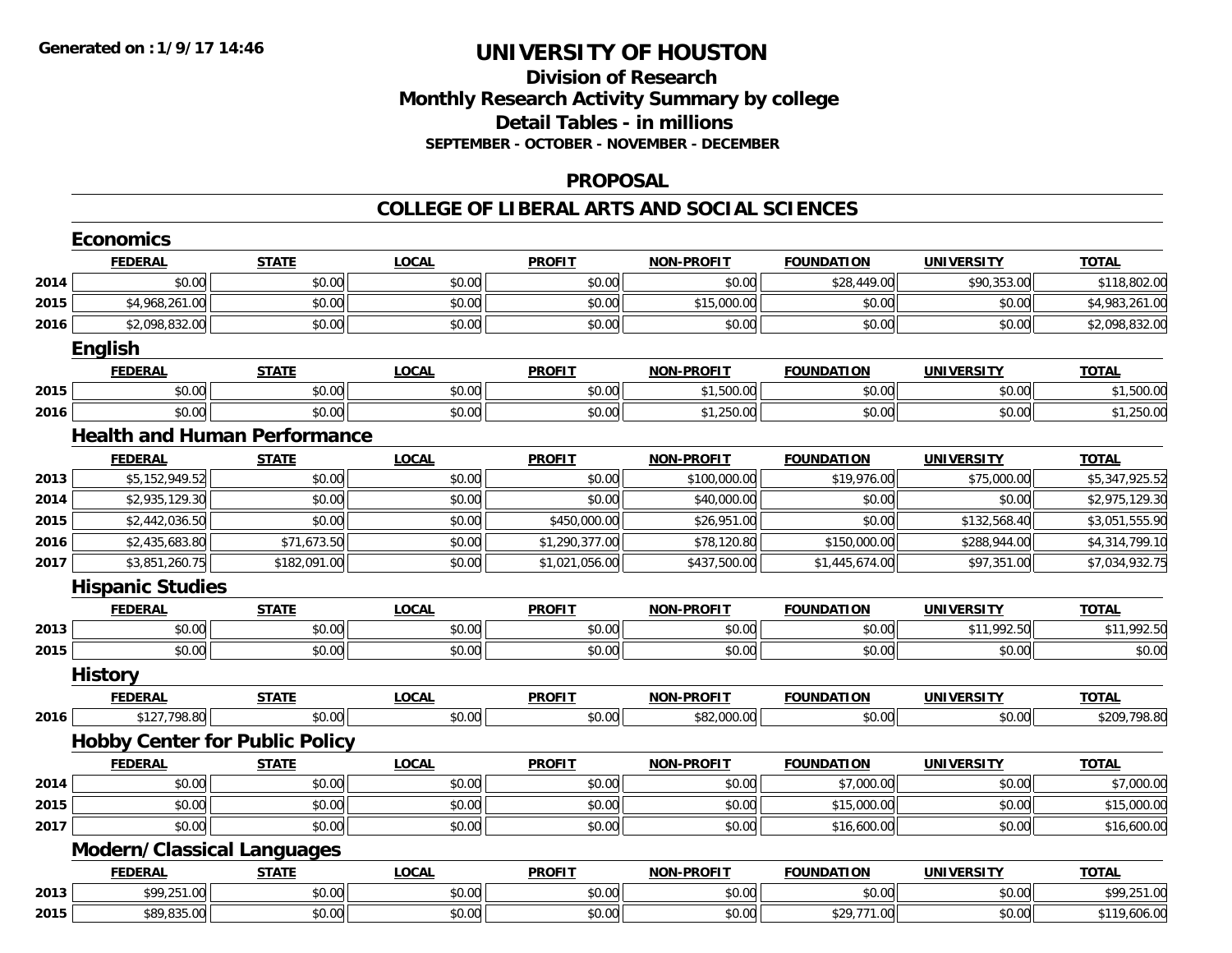**Division of Research Monthly Research Activity Summary by college Detail Tables - in millions SEPTEMBER - OCTOBER - NOVEMBER - DECEMBER**

### **PROPOSAL**

|       | <b>Modern/Classical Languages</b> |                |              |                |                   |                   |                   |                 |
|-------|-----------------------------------|----------------|--------------|----------------|-------------------|-------------------|-------------------|-----------------|
|       | <b>FEDERAL</b>                    | <b>STATE</b>   | <b>LOCAL</b> | <b>PROFIT</b>  | <b>NON-PROFIT</b> | <b>FOUNDATION</b> | <b>UNIVERSITY</b> | <b>TOTAL</b>    |
| 2016  | \$0.00                            | \$0.00         | \$0.00       | \$0.00         | \$0.00            | \$28,460.00       | \$0.00            | \$28,460.00     |
|       | <b>Philosophy</b>                 |                |              |                |                   |                   |                   |                 |
|       | <b>FEDERAL</b>                    | <b>STATE</b>   | <b>LOCAL</b> | <b>PROFIT</b>  | <b>NON-PROFIT</b> | <b>FOUNDATION</b> | <b>UNIVERSITY</b> | <b>TOTAL</b>    |
| 2013  | \$24,897.00                       | \$0.00         | \$0.00       | \$0.00         | \$0.00            | \$0.00            | \$0.00            | \$24,897.00     |
|       | <b>Political Science</b>          |                |              |                |                   |                   |                   |                 |
|       | <b>FEDERAL</b>                    | <b>STATE</b>   | <b>LOCAL</b> | <b>PROFIT</b>  | <b>NON-PROFIT</b> | <b>FOUNDATION</b> | <b>UNIVERSITY</b> | <b>TOTAL</b>    |
| 2014  | \$77,661.00                       | \$0.00         | \$0.00       | \$0.00         | \$0.00            | \$0.00            | \$0.00            | \$77,661.00     |
| 2015  | \$96,637.00                       | \$0.00         | \$0.00       | \$0.00         | \$0.00            | \$0.00            | \$58,951.00       | \$155,588.00    |
| 2017  | \$0.00                            | \$0.00         | \$0.00       | \$450,000.00   | \$0.00            | \$0.00            | \$245,580.00      | \$695,580.00    |
|       | <b>Psychology</b>                 |                |              |                |                   |                   |                   |                 |
|       | <b>FEDERAL</b>                    | <b>STATE</b>   | <b>LOCAL</b> | <b>PROFIT</b>  | <b>NON-PROFIT</b> | <b>FOUNDATION</b> | <b>UNIVERSITY</b> | <b>TOTAL</b>    |
| 2013  | \$4,194,412.86                    | \$936,366.00   | \$0.00       | \$30,240.00    | \$128,520.00      | \$0.00            | \$1,131,320.50    | \$6,420,859.36  |
| 2014  | \$7,043,320.14                    | \$140,468.00   | \$0.00       | \$0.00         | \$368,067.60      | \$0.00            | \$1,453,308.00    | \$9,005,163.74  |
| 2015  | \$6,120,731.16                    | \$300,000.00   | \$0.00       | \$13,000.00    | \$158,117.00      | \$188,996.00      | \$2,557,920.20    | \$9,338,764.36  |
| 2016  | \$5,942,189.00                    | \$319,923.00   | \$0.00       | \$126,612.00   | \$2,070,455.47    | \$51,460.00       | \$2,595,442.00    | \$11,106,081.47 |
| 2017  | \$14,842,387.65                   | \$127,563.00   | \$0.00       | \$0.00         | \$56,910.00       | \$65,744.00       | \$227,338.00      | \$15,319,942.65 |
|       | Sociology                         |                |              |                |                   |                   |                   |                 |
|       | <b>FEDERAL</b>                    | <b>STATE</b>   | <b>LOCAL</b> | <b>PROFIT</b>  | <b>NON-PROFIT</b> | <b>FOUNDATION</b> | <b>UNIVERSITY</b> | <b>TOTAL</b>    |
| 2013  | \$160,063.00                      | \$0.00         | \$18,000.00  | \$0.00         | \$0.00            | \$0.00            | \$0.00            | \$178,063.00    |
| 2017  | \$149,862.90                      | \$0.00         | \$0.00       | \$0.00         | \$7,812.00        | \$0.00            | \$43,074.00       | \$200,748.90    |
| Total | \$64,948,681.38                   | \$2,104,024.50 | \$18,000.00  | \$3,381,285.00 | \$3,677,683.87    | \$2,437,715.00    | \$9,328,768.12    | \$85,896,157.87 |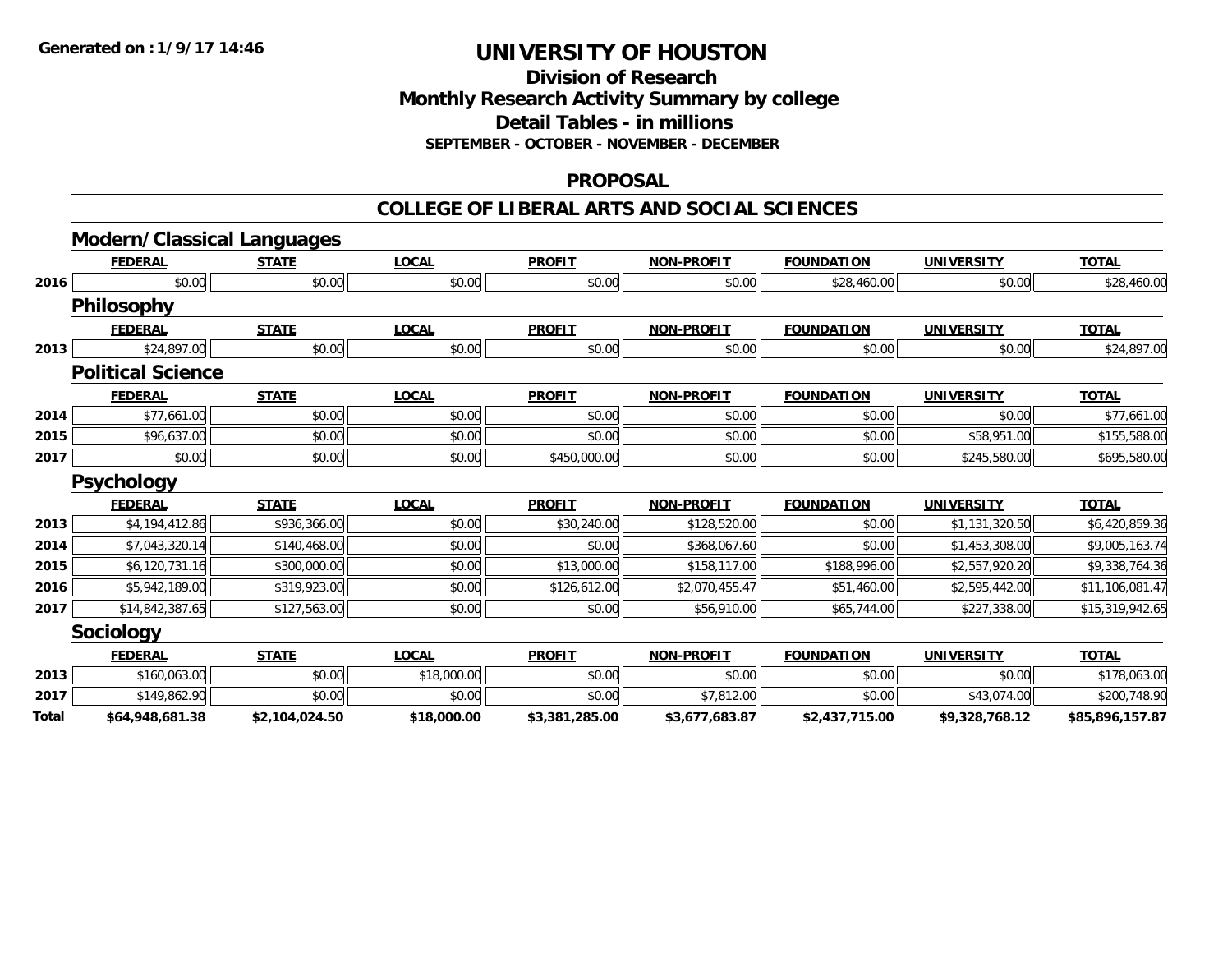### **Division of ResearchMonthly Research Activity Summary by college Detail Tables - in millionsSEPTEMBER - OCTOBER - NOVEMBER - DECEMBER**

#### **PROPOSAL**

## **COLLEGE OF NATURAL SCIENCES AND MATHEMATICS**

# **Biology/Biochemistry**

|      | <b>FEDERAL</b>  | <b>STATE</b> | <u>LOCAL</u> | <b>PROFIT</b> | <b>NON-PROFIT</b> | <b>FOUNDATION</b> | <b>UNIVERSITY</b> | <b>TOTAL</b>    |
|------|-----------------|--------------|--------------|---------------|-------------------|-------------------|-------------------|-----------------|
| 2013 | \$9,488,910.50  | \$0.00       | \$0.00       | \$60,000.00   | \$0.00            | \$24,000.00       | \$592,552.00      | \$10,165,462.50 |
| 2014 | \$4,592,665.50  | \$46,082.00  | \$0.00       | \$0.00        | \$436,173.26      | \$126,314.00      | \$0.00            | \$5,201,234.76  |
| 2015 | \$8,120,708.92  | \$667,112.00 | \$0.00       | \$217,647.00  | \$266,276.89      | \$590,000.00      | \$714,300.00      | \$10,576,044.81 |
| 2016 | \$13,444,930.25 | \$674,163.00 | \$0.00       | \$99,000.00   | \$2,348,750.00    | \$890,625.00      | \$14,990.00       | \$17,472,458.25 |
| 2017 | \$4,202,719.85  | \$414,356.00 | \$0.00       | \$0.00        | \$1.00            | \$238,676.00      | \$477,543.00      | \$5,333,295.85  |

## **Center for Nuclear Receptors and Cell Signaling**

|      | <b>FEDERAL</b>  | <u>STATE</u>    | <b>LOCAL</b> | <b>PROFIT</b> | <b>NON-PROFIT</b> | <b>FOUNDATION</b> | UNIVERSITY | <b>TOTAL</b>    |
|------|-----------------|-----------------|--------------|---------------|-------------------|-------------------|------------|-----------------|
| 2013 | \$6,776,990.00  | \$0.00          | \$0.00       | \$60,000.00   | \$40,000.00       | \$0.00            | \$0.00     | \$6,876,990.00  |
| 2014 | \$7,064,121.00  | \$0.00          | \$0.00       | \$0.00        | \$1,839,612.00    | \$1,000,000.00    | \$0.00     | \$9,903,733.00  |
| 2015 | \$14,081,060.20 | \$11,238,263.00 | \$0.00       | \$0.00        | \$1,191,595.00    | \$478,020.00      | \$0.00     | \$26,988,938.20 |
| 2016 | \$6,553,101.00  | \$100,000.00    | \$0.00       | \$0.00        | \$2,180,834.00    | \$0.00            | \$0.00     | \$8,833,935.00  |
| 2017 | \$2,068,403.50  | \$0.00          | \$0.00       | \$0.00        | \$40,000.00       | \$1,419,334.00    | \$0.00     | \$3,527,737.50  |

## **Chemistry**

|      | <b>FEDERAL</b>  | <b>STATE</b>   | <u>LOCAL</u> | <b>PROFIT</b> | <b>NON-PROFIT</b> | <b>FOUNDATION</b> | <b>UNIVERSITY</b> | <b>TOTAL</b>    |
|------|-----------------|----------------|--------------|---------------|-------------------|-------------------|-------------------|-----------------|
| 2013 | \$10,274,892.64 | \$1,678,546.00 | \$0.00       | \$0.00        | \$0.00            | \$0.00            | \$0.00            | \$11,953,438.64 |
| 2014 | \$6,218,269.00  | \$0.00         | \$0.00       | \$0.00        | \$595,000.00      | \$2,550,000.00    | \$158,025.00      | \$9,521,294.00  |
| 2015 | \$5,346,621.80  | \$2,429,502.00 | \$0.00       | \$124,348.00  | \$420,000.00      | \$625,000.00      | \$1,065,491.00    | \$10,010,962.80 |
| 2016 | \$688,536.60    | \$115,226.70   | \$0.00       | \$0.00        | \$0.00            | \$25,000.00       | \$0.00            | \$828,763.30    |
| 2017 | \$7,584,977.00  | \$0.00         | \$0.00       | \$25,000.00   | \$110,000.00      | \$160,000.00      | \$15,000.00       | \$7,894,977.00  |

#### **Computer Science**

|      | <b>FEDERAL</b>  | <b>STATE</b>   | <b>LOCAL</b> | <b>PROFIT</b> | <b>NON-PROFIT</b> | <b>FOUNDATION</b> | <b>UNIVERSITY</b> | <b>TOTAL</b>    |
|------|-----------------|----------------|--------------|---------------|-------------------|-------------------|-------------------|-----------------|
| 2013 | \$6,993,114.99  | \$0.00         | \$0.00       | \$341,482.83  | \$320,000.00      | \$0.00            | \$0.00            | \$7,654,597.82  |
| 2014 | \$2,512,174.52  | \$360,000.00   | \$0.00       | \$22,411.41   | \$1,385,779.00    | \$0.00            | \$0.00            | \$4,280,364.93  |
| 2015 | \$26,919,801.60 | \$1,566,640.00 | \$0.00       | \$206,775.00  | \$0.00            | \$134,316.00      | \$177,604.60      | \$29,005,137.20 |
| 2016 | \$2,119,386.40  | \$0.00         | \$0.00       | \$25,423.40   | \$418,998.00      | \$0.00            | \$0.00            | \$2,563,807.80  |
| 2017 | \$8,998,251.10  | \$0.00         | \$0.00       | \$327,411.00  | \$365,672.00      | \$199,104.00      | \$773,109.00      | \$10,663,547.10 |

## **Dean, Natural Sciences and Mathematics**

|      | <b>FEDERAL</b>                 | $- - - - -$       | $\sim$ $\sim$ $\sim$<br>$\cdots$ | <b>PROFIT</b>          | <b>LDDOFIT</b><br><b>NION</b>                  | .<br>INDA.<br>пол             | JN.           | <b>TOTAL</b>                                        |
|------|--------------------------------|-------------------|----------------------------------|------------------------|------------------------------------------------|-------------------------------|---------------|-----------------------------------------------------|
| 2013 | $\mathbf{A} \mathbf{A}$<br>ט.ט | $\sim$ 00<br>ט.טע | $\sim$ $\sim$<br>vv.vv           | $\sim$ $\sim$<br>וטטוע | 0 <sub>n</sub><br>vv.vv                        | $\sim$ $\sim$ $\sim$<br>JU.UU | 0000<br>JU.UU | $\triangle$ $\triangle$ $\triangle$<br><b>JU.UU</b> |
| 2014 | ₽∪.∪∪                          | $\sim$<br>ט.ט     | ሶስ ሰሰ<br>vv.vv                   | 0.00<br>DU.UG          | $+ - -$<br>$\sim$ $\sim$<br>$\cap$<br>J.VVV.VV | JU.UU                         | \$0.00        | $\sim$<br>,,,,,,,,,                                 |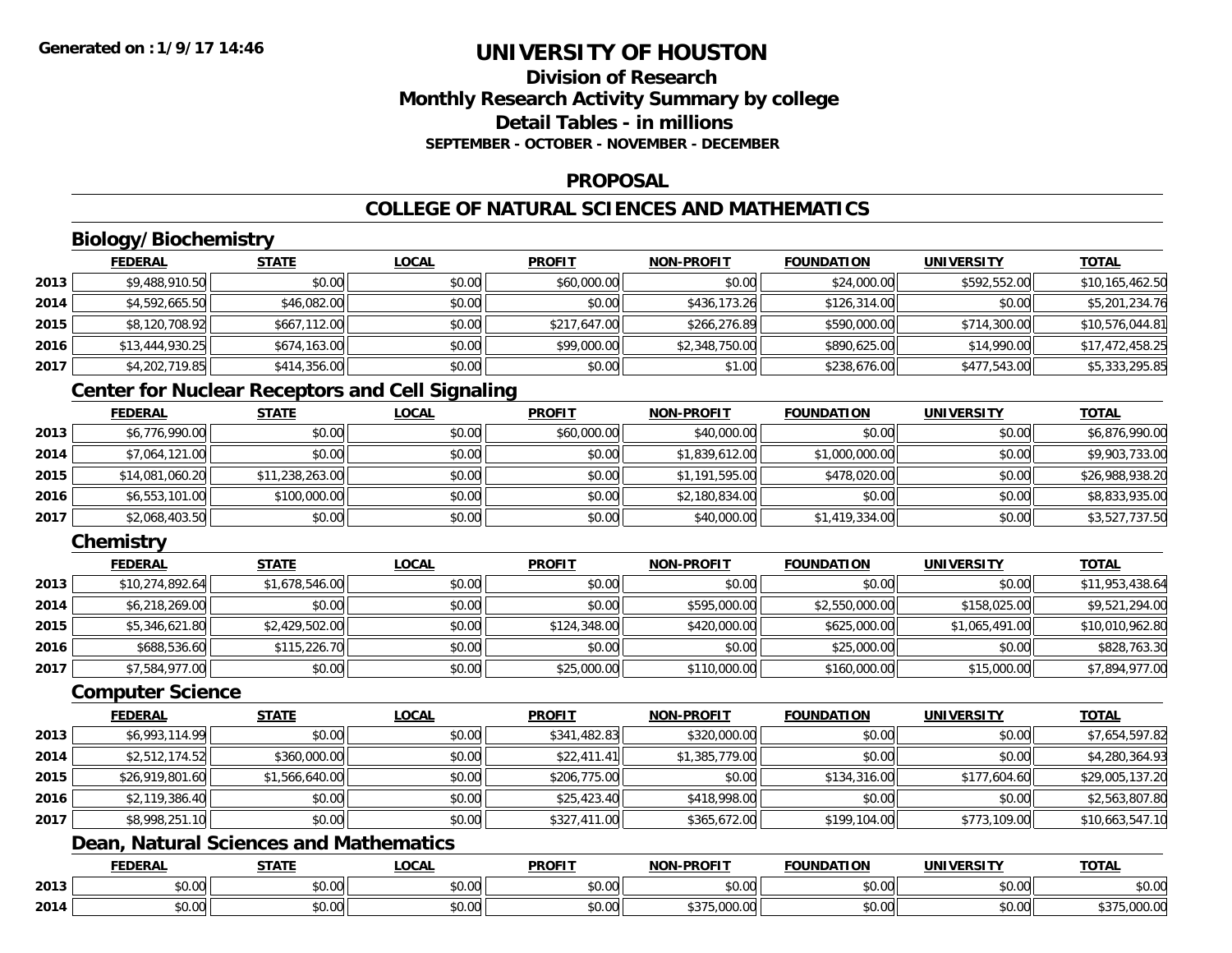**Total**

# **UNIVERSITY OF HOUSTON**

**Division of Research**

**Monthly Research Activity Summary by college**

**Detail Tables - in millions**

**SEPTEMBER - OCTOBER - NOVEMBER - DECEMBER**

#### **PROPOSAL**

#### **COLLEGE OF NATURAL SCIENCES AND MATHEMATICS**

|      |                                                          |              | COLLEGE OF NATURAL SCIENCES AND MATHEMATICS |               |                   |                   |                   |                 |
|------|----------------------------------------------------------|--------------|---------------------------------------------|---------------|-------------------|-------------------|-------------------|-----------------|
|      | Dean, Natural Sciences and Mathematics<br><b>FEDERAL</b> | <b>STATE</b> | <b>LOCAL</b>                                | <b>PROFIT</b> | <b>NON-PROFIT</b> | <b>FOUNDATION</b> | <b>UNIVERSITY</b> | <b>TOTAL</b>    |
| 2015 | \$557,273.00                                             | \$0.00       | \$0.00                                      | \$0.00        | \$0.00            | \$0.00            | \$0.00            | \$557,273.00    |
|      | <b>Earth &amp; Atmospheric Sciences</b>                  |              |                                             |               |                   |                   |                   |                 |
|      | <b>FEDERAL</b>                                           | <b>STATE</b> | <b>LOCAL</b>                                | <b>PROFIT</b> | <b>NON-PROFIT</b> | <b>FOUNDATION</b> | <b>UNIVERSITY</b> | <b>TOTAL</b>    |
| 2013 | \$2,043,457.00                                           | \$0.00       | \$0.00                                      | \$151,689.00  | \$0.00            | \$0.00            | \$379,607.68      | \$2,574,753.68  |
| 2014 | \$1,365,440.75                                           | \$606,574.00 | \$0.00                                      | \$30,812.00   | \$330,000.00      | \$0.00            | \$0.00            | \$2,332,826.75  |
| 2015 | \$3,333,477.41                                           | \$206,938.00 | \$0.00                                      | \$328,139.00  | \$476,663.25      | \$0.00            | \$605,169.00      | \$4,950,386.66  |
| 2016 | \$3,826,752.20                                           | \$170,000.00 | \$0.00                                      | \$11,098.00   | \$110,000.00      | \$660,000.00      | \$91,540.00       | \$4,869,390.20  |
| 2017 | \$2,432,719.00                                           | \$180,000.00 | \$0.00                                      | \$176,473.00  | \$110,000.00      | \$0.00            | \$434,142.00      | \$3,333,334.00  |
|      | <b>Institute for Climate and Atmospheric Science</b>     |              |                                             |               |                   |                   |                   |                 |
|      | <b>FEDERAL</b>                                           | <b>STATE</b> | <b>LOCAL</b>                                | <b>PROFIT</b> | <b>NON-PROFIT</b> | <b>FOUNDATION</b> | <b>UNIVERSITY</b> | <b>TOTAL</b>    |
| 2013 | \$0.00                                                   | \$0.00       | \$0.00                                      | \$0.00        | \$0.00            | \$0.00            | \$0.00            | \$0.00          |
| 2014 | \$0.00                                                   | \$0.00       | \$0.00                                      | \$0.00        | \$0.00            | \$0.00            | \$0.00            | \$0.00          |
|      | <b>Mathematics</b>                                       |              |                                             |               |                   |                   |                   |                 |
|      | <b>FEDERAL</b>                                           | <b>STATE</b> | <b>LOCAL</b>                                | <b>PROFIT</b> | <b>NON-PROFIT</b> | <b>FOUNDATION</b> | <b>UNIVERSITY</b> | <b>TOTAL</b>    |
| 2013 | \$3,163,301.40                                           | \$0.00       | \$0.00                                      | \$79,348.17   | \$0.00            | \$0.00            | \$0.00            | \$3,242,649.57  |
| 2014 | \$3,213,345.16                                           | \$0.00       | \$0.00                                      | \$90,000.00   | \$375,000.00      | \$157,924.00      | \$0.00            | \$3,836,269.16  |
| 2015 | \$4,772,061.00                                           | \$0.00       | \$0.00                                      | \$188,000.00  | \$47,579.00       | \$114,840.00      | \$0.00            | \$5,122,480.00  |
| 2016 | \$1,414,941.70                                           | \$0.00       | \$0.00                                      | \$0.00        | \$0.00            | \$0.00            | \$0.00            | \$1,414,941.70  |
| 2017 | \$9,006,757.30                                           | \$0.00       | \$0.00                                      | \$0.00        | \$0.00            | \$0.00            | \$0.00            | \$9,006,757.30  |
|      | <b>Physics</b>                                           |              |                                             |               |                   |                   |                   |                 |
|      | <b>FEDERAL</b>                                           | <b>STATE</b> | <b>LOCAL</b>                                | <b>PROFIT</b> | <b>NON-PROFIT</b> | <b>FOUNDATION</b> | <b>UNIVERSITY</b> | <b>TOTAL</b>    |
| 2013 | \$8,773,500.49                                           | \$97,607.00  | \$0.00                                      | \$50,000.00   | \$1,072,059.60    | \$0.00            | \$0.00            | \$9,993,167.09  |
| 2014 | \$10,819,704.10                                          | \$404,935.20 | \$0.00                                      | \$50,000.00   | \$784,000.00      | \$0.00            | \$808,044.00      | \$12,866,683.30 |
| 2015 | \$9,148,171.75                                           | \$179,998.80 | \$0.00                                      | \$12,800.00   | \$857,162.00      | \$198,000.00      | \$128,036.00      | \$10,524,168.55 |
| 2016 | \$440,985.50                                             | \$242,998.38 | \$0.00                                      | \$523,520.22  | \$0.00            | \$0.00            | \$1,098,609.00    | \$2,306,113.10  |
| 2017 | \$7,479,325.40                                           | \$135,450.00 | \$0.00                                      | \$542,743.00  | \$1,000,000.00    | \$1,540,000.00    | \$130,238.00      | \$10,827,756.40 |

**\$225,840,849.53 \$21,514,392.08 \$0.00 \$3,744,121.03 \$17,496,155.00 \$11,131,153.00 \$7,664,000.28 \$287,390,670.92**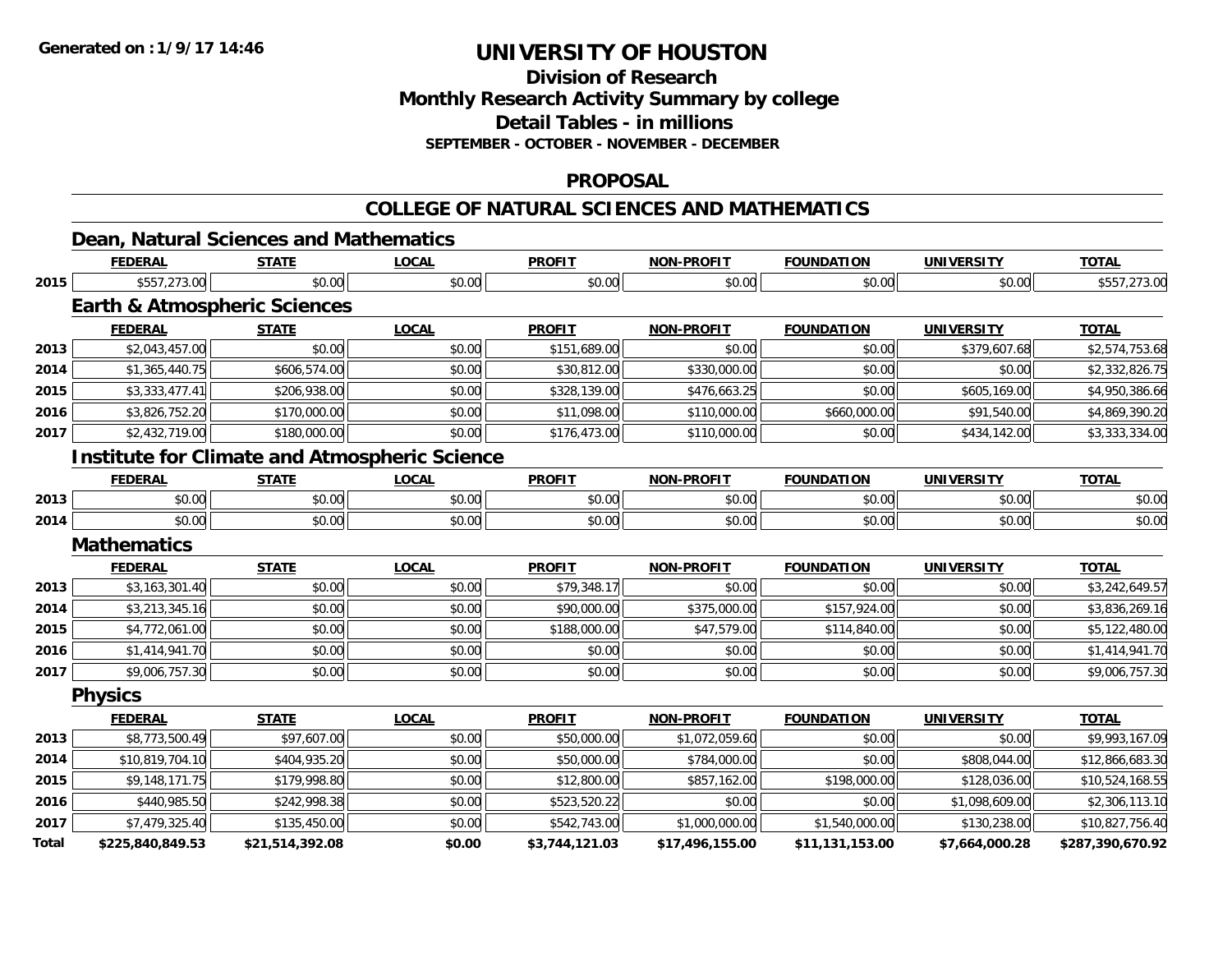### **Division of Research Monthly Research Activity Summary by college Detail Tables - in millions SEPTEMBER - OCTOBER - NOVEMBER - DECEMBER**

#### **PROPOSAL**

#### **COLLEGE OF OPTOMETRY**

## **Optometry Vision Sciences**

|       | <b>FEDERAL</b>  | <b>STATE</b> | <b>LOCAL</b> | <b>PROFIT</b>  | <b>NON-PROFIT</b> | <b>FOUNDATION</b> | <b>UNIVERSITY</b> | <b>TOTAL</b>    |
|-------|-----------------|--------------|--------------|----------------|-------------------|-------------------|-------------------|-----------------|
| 2013  | \$7,625,790.00  | \$0.00       | \$0.00       | \$787,488.00   | \$0.00            | \$0.00            | \$321,274.00      | \$8,734,552.00  |
| 2014  | \$3,606,605.55  | \$0.00       | \$0.00       | \$577,107.00   | \$0.00            | \$0.00            | \$0.00            | \$4,183,712.55  |
| 2015  | \$1,881,250.00  | \$0.00       | \$0.00       | \$220,829.00   | \$0.00            | \$75,000.00       | \$1,107,305.00    | \$3,284,384.00  |
| 2016  | \$4,637,128.00  | \$0.00       | \$0.00       | \$97,860.00    | \$0.00            | \$150,000.00      | \$758,054.48      | \$5,643,042.48  |
| 2017  | \$2,634,986.30  | \$0.00       | \$0.00       | \$419,812.00   | \$262,500.00      | \$150,000.00      | \$0.00            | \$3,467,298.30  |
| Total | \$20,385,759.85 | \$0.00       | \$0.00       | \$2,103,096.00 | \$262,500.00      | \$375,000.00      | \$2,186,633.48    | \$25,312,989.33 |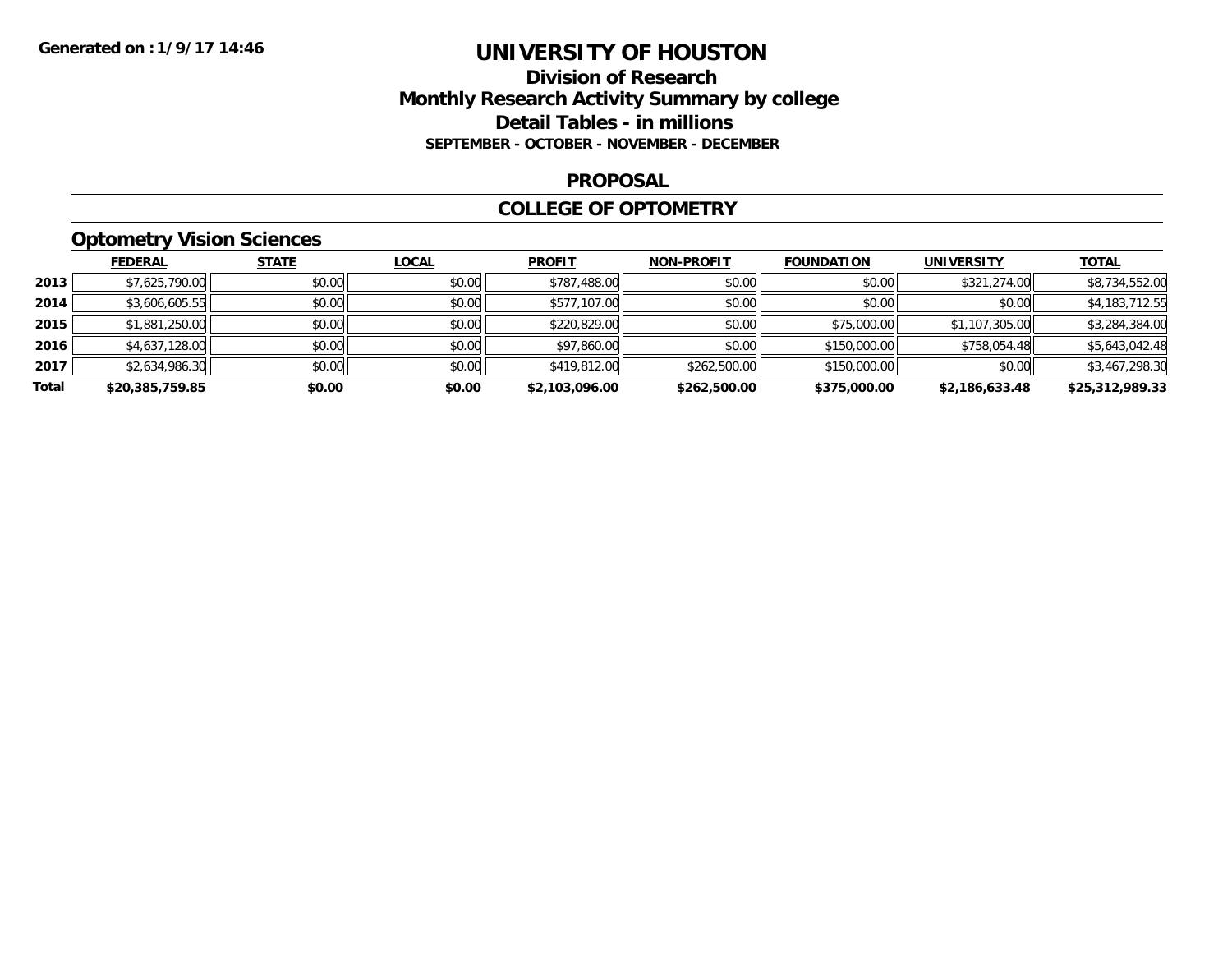### **Division of ResearchMonthly Research Activity Summary by college Detail Tables - in millions SEPTEMBER - OCTOBER - NOVEMBER - DECEMBER**

### **PROPOSAL**

### **COLLEGE OF PHARMACY**

# **Center for Experimental Therapeutics and Pharmacoi**

|      | <b>FEDERAL</b>        | <b>STATE</b>                                             | LOCAI  | <b>PROFIT</b> | <b>NON-PROFIT</b> | <b>FOUNDATION</b> | <b>UNIVERSITY</b> | <b>TOTAL</b>   |
|------|-----------------------|----------------------------------------------------------|--------|---------------|-------------------|-------------------|-------------------|----------------|
| 2013 | ⊄∩ ∩∩<br><b>DU.UU</b> | $\mathsf{A} \cap \mathsf{A} \cap$<br>JU.UU               | \$0.00 | \$0.00        | \$0.00            | \$0.00            | \$0.00            | ልስ ስስ<br>DU.UU |
| 2014 | ሶስ ስስ<br>ึง∪.∪∪       | 40.00<br>JU.UU                                           | \$0.00 | \$0.00        | \$0.00            | \$0.00            | \$0.00            | \$0.00         |
| 2015 | \$0.00                | $\mathsf{A}\cap\mathsf{A}\cap\mathsf{A}$<br><b>DU.UU</b> | \$0.00 | \$0.00        | \$0.00            | \$0.00            | \$0.00            | 0000<br>DU.UG  |

#### **Clinical Pharmacy & Administration**

|      | <b>FEDERAL</b> | <b>STATE</b>   | <u>LOCAL</u> | <b>PROFIT</b> | <b>NON-PROFIT</b> | <b>FOUNDATION</b> | <b>UNIVERSITY</b> | <b>TOTAL</b>   |
|------|----------------|----------------|--------------|---------------|-------------------|-------------------|-------------------|----------------|
| 2013 | \$346,286.40   | \$0.00         | \$144,311.00 | \$339,271.00  | \$70,000.00       | \$0.00            | \$0.00            | \$899,868.40   |
| 2014 | \$19,999.85    | \$0.00         | \$0.00       | \$272,963.25  | \$0.00            | \$0.00            | \$0.00            | \$292,963.10   |
| 2015 | \$0.00         | \$3,311,448.80 | \$0.00       | \$205,095,00  | \$263,375.00      | \$0.00            | \$68,780.00       | \$3,848,698.80 |
| 2016 | \$0.00         | \$564,375.00   | \$0.00       | \$264,297.60  | \$0.00            | \$443.897.00      | \$0.00            | \$1,272,569.60 |
| 2017 | \$2,249,864.44 | \$564,375.00   | \$140,137.00 | \$0.00        | \$0.00            | \$298,549.00      | \$0.00            | \$3,252,925.44 |

#### **Dean, Pharmacy**

|      | <u>FEDERAL</u> | <b>STATE</b> | <u>LOCAL</u> | <b>PROFIT</b>         | <b>NON-PROFIT</b> | <b>FOUNDATION</b> | <b>UNIVERSITY</b> | <b>TOTAL</b> |
|------|----------------|--------------|--------------|-----------------------|-------------------|-------------------|-------------------|--------------|
| 2013 | \$0.00         | \$0.00       | \$0.00       | t∩ ∪v<br><b>JU.UU</b> | \$0.00            | \$0.00            | \$0.00            | \$0.00       |
| 2015 | \$0.00         | \$0.00       | \$0.00       | \$0.00                | \$0.00            | \$0.00            | \$0.00            | \$0.00       |
| 2017 | \$0.00         | \$0.00       | \$0.00       | \$0.00                | \$0.00            | \$0.00            | \$60,219.00       | \$60,219.00  |

#### **Pharm Health Outcomes & Policy**

|      | <b>FEDERAL</b> | <u>STATE</u> | <u>LOCAL</u> | <b>PROFIT</b> | <b>NON-PROFIT</b> | <b>FOUNDATION</b> | <b>UNIVERSITY</b> | <b>TOTAL</b>   |
|------|----------------|--------------|--------------|---------------|-------------------|-------------------|-------------------|----------------|
| 2013 | \$4,544,036.00 | \$0.00       | \$0.00       | \$0.00        | \$0.00            | \$0.00            | \$0.00            | \$4,544,036.00 |
| 2014 | \$479,997.15   | \$0.00       | \$0.00       | \$0.00        | \$20,000.00       | \$0.00            | \$0.00            | \$499.997.15   |
| 2015 | \$0.00         | \$131,732.20 | \$0.00       | \$79,364.00   | \$67,398.00       | \$0.00            | \$0.00            | \$278,494.20   |
| 2016 | \$956,344.00   | \$0.00       | \$0.00       | \$0.00        | \$0.00            | \$0.00            | \$0.00            | \$956,344.00   |
| 2017 | \$7,996,813.70 | \$8,268.00   | \$0.00       | \$91,000.00   | \$50,000.00       | \$0.00            | \$0.00            | \$8,146,081.70 |

## **Pharmacological and Pharmaceutical Sciences**

|       | <b>FEDERAL</b>  | <b>STATE</b>   | <b>LOCAL</b> | <b>PROFIT</b>  | <b>NON-PROFIT</b> | <b>FOUNDATION</b> | <b>UNIVERSITY</b> | <b>TOTAL</b>    |
|-------|-----------------|----------------|--------------|----------------|-------------------|-------------------|-------------------|-----------------|
| 2013  | \$10,572,396.60 | \$295,560.00   | \$0.00       | \$193,906.00   | \$311,995.00      | \$125,000.00      | \$1,916,860.00    | \$13,415,717.60 |
| 2014  | \$5,321,251.50  | \$0.00         | \$0.00       | \$441,532.75   | \$0.00            | \$173,919.90      | \$1,259,610.00    | \$7,196,314.15  |
| 2015  | \$13,123,631.22 | \$912,236.27   | \$0.00       | \$8,700.00     | \$243,746.00      | \$249,851.00      | \$1,928,495.00    | \$16,466,659.49 |
| 2016  | \$12,281,103.75 | \$574,577.00   | \$0.00       | \$0.00         | \$1,915,685.00    | \$25,000.00       | \$0.00            | \$14,796,365.75 |
| 2017  | \$12,304,026.00 | \$904,970.00   | \$0.00       | \$0.00         | \$98,875.00       | \$327,087.00      | \$230,303.00      | \$13,865,261.00 |
| Total | \$70,195,750.61 | \$7,267,542.27 | \$284,448.00 | \$1,896,129.60 | \$3,041,074.00    | \$1,643,303.90    | \$5,464,267.00    | \$89,792,515.38 |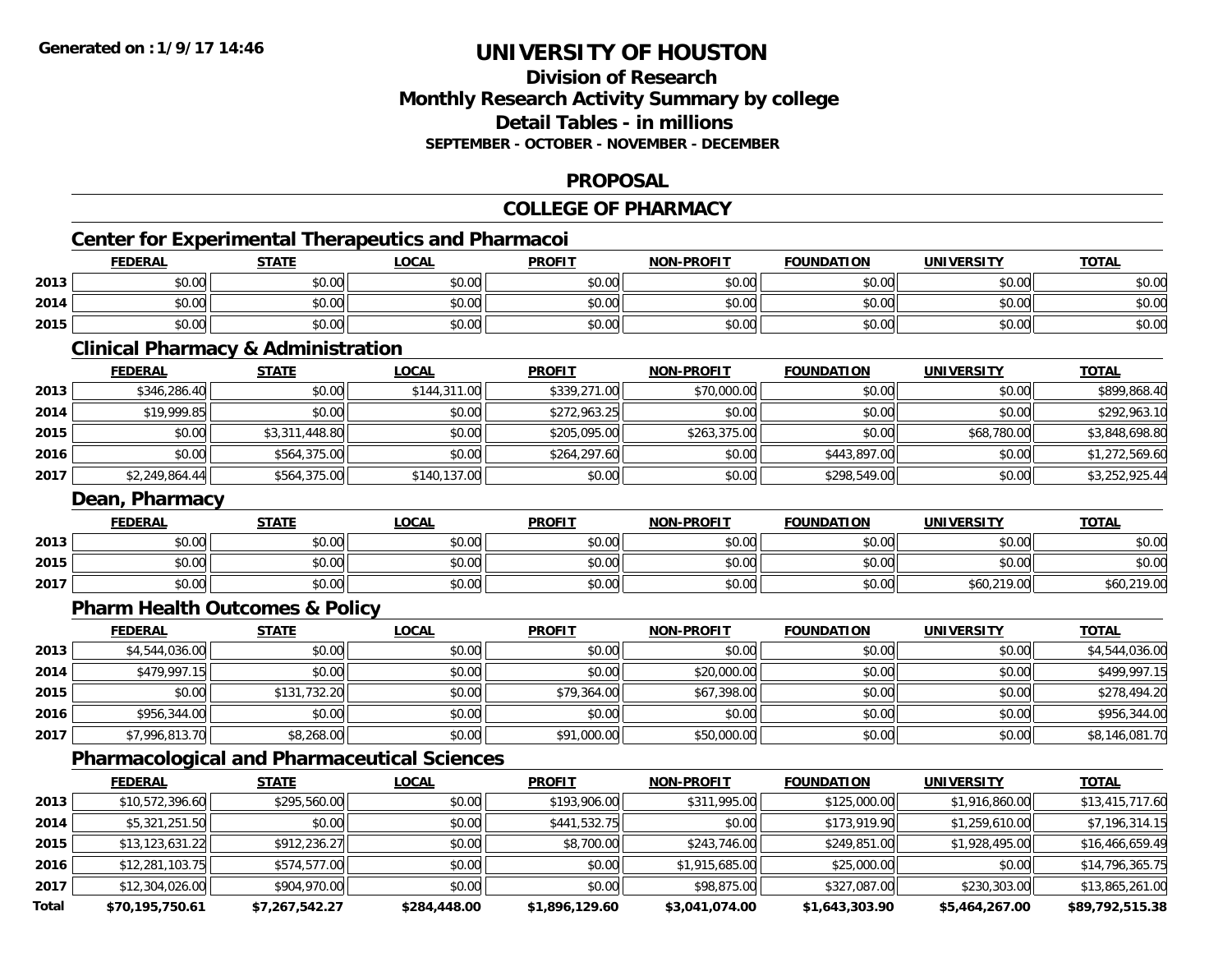### **Division of Research Monthly Research Activity Summary by college Detail Tables - in millions SEPTEMBER - OCTOBER - NOVEMBER - DECEMBER**

#### **PROPOSAL**

#### **COLLEGE OF TECHNOLOGY**

|                                      | <b>FEDERAL</b>                                | <b>STATE</b>   | <b>LOCAL</b> | <b>PROFIT</b> | <b>NON-PROFIT</b> | <b>FOUNDATION</b> | <b>UNIVERSITY</b> | <b>TOTAL</b>                                                                 |
|--------------------------------------|-----------------------------------------------|----------------|--------------|---------------|-------------------|-------------------|-------------------|------------------------------------------------------------------------------|
| 2013                                 | \$0.00                                        | \$994,528.00   | \$0.00       | \$0.00        | \$0.00            | \$0.00            | \$0.00            | \$994,528.00                                                                 |
| 2014                                 | \$0.00                                        | \$931,847.00   | \$0.00       | \$0.00        | \$0.00            | \$0.00            | \$0.00            | \$931,847.00                                                                 |
| 2015                                 | \$30,000.00                                   | \$861,965.00   | \$0.00       | \$0.00        | \$0.00            | \$0.00            | \$0.00            | \$891,965.00                                                                 |
|                                      | <b>Construction Management</b>                |                |              |               |                   |                   |                   |                                                                              |
|                                      | <b>FEDERAL</b>                                | <b>STATE</b>   | <b>LOCAL</b> | <b>PROFIT</b> | <b>NON-PROFIT</b> | <b>FOUNDATION</b> | <b>UNIVERSITY</b> | <b>TOTAL</b>                                                                 |
| 2013                                 | \$0.00                                        | \$0.00         | \$0.00       | \$0.00        | \$0.00            | \$0.00            | \$50,633.00       | \$50,633.00                                                                  |
| 2015                                 | \$0.00                                        | \$159,769.25   | \$0.00       | \$0.00        | \$0.00            | \$78,087.50       | \$0.00            | \$237,856.75                                                                 |
| 2016                                 | \$0.00                                        | \$382,698.25   | \$0.00       | \$0.00        | \$0.00            | \$305,466.00      | \$0.00            | \$688,164.25                                                                 |
| 2017                                 | \$579,046.60                                  | \$0.00         | \$0.00       | \$35,201.80   | \$600,000.00      | \$0.00            | \$0.00            | \$1,214,248.40                                                               |
|                                      | Dean, Technology                              |                |              |               |                   |                   |                   |                                                                              |
|                                      | <b>FEDERAL</b>                                | <b>STATE</b>   | <b>LOCAL</b> | <b>PROFIT</b> | <b>NON-PROFIT</b> | <b>FOUNDATION</b> | <b>UNIVERSITY</b> | <b>TOTAL</b>                                                                 |
| 2015                                 | \$0.00                                        | \$18,579.75    | \$0.00       | \$0.00        | \$0.00            | \$0.00            | \$0.00            | \$18,579.75                                                                  |
| 2017                                 | \$0.00                                        | \$0.00         | \$0.00       | \$17,338.20   | \$0.00            | \$0.00            | \$0.00            | \$17,338.20                                                                  |
|                                      | <b>Engineering Technology</b>                 |                |              |               |                   |                   |                   |                                                                              |
|                                      | <b>FEDERAL</b>                                | <b>STATE</b>   | <b>LOCAL</b> | <b>PROFIT</b> | <b>NON-PROFIT</b> | <b>FOUNDATION</b> | <b>UNIVERSITY</b> | <b>TOTAL</b>                                                                 |
| 2013                                 | \$3,048,767.30                                | \$0.00         | \$0.00       | \$50,000.00   | \$182,815.00      | \$0.00            | \$2,053,832.00    | \$5,335,414.30                                                               |
| 2014                                 | \$4,306,718.70                                | \$98,923.00    | \$0.00       | \$57,800.00   | \$0.00            | \$0.00            | \$10,301.00       | \$4,473,742.70                                                               |
| 2015                                 | \$2,797,764.45                                | \$1,050,195.00 | \$0.00       | \$65,000.00   | \$60,913.00       | \$0.00            | \$261,626.40      | \$4,235,498.85                                                               |
| 2016                                 | \$4,149,957.70                                | \$0.00         | \$0.00       | \$68,140.00   | \$54,154.00       | \$111,305.00      | \$0.00            | \$4,383,556.70                                                               |
| 2017                                 | \$2,741,174.40                                | \$0.00         | \$0.00       | \$33,000.00   | \$110,699.00      | \$50,000.00       | \$0.00            | \$2,934,873.40                                                               |
|                                      | <b>Human Development and Consumer Science</b> |                |              |               |                   |                   |                   |                                                                              |
|                                      |                                               |                |              |               |                   |                   |                   |                                                                              |
|                                      | <b>FEDERAL</b>                                | <b>STATE</b>   | <b>LOCAL</b> | <b>PROFIT</b> | NON-PROFIT        | <b>FOUNDATION</b> | <b>UNIVERSITY</b> | <b>TOTAL</b>                                                                 |
|                                      | \$24,279.48                                   | \$0.00         | \$0.00       | \$0.00        | \$0.00            | \$0.00            | \$0.00            |                                                                              |
|                                      | \$0.00                                        | \$0.00         | \$0.00       | \$100,906.00  | \$42,251.00       | \$0.00            | \$0.00            |                                                                              |
|                                      | <b>Information &amp; Logistics Technology</b> |                |              |               |                   |                   |                   |                                                                              |
|                                      | <b>FEDERAL</b>                                | <b>STATE</b>   | <b>LOCAL</b> | <b>PROFIT</b> | <b>NON-PROFIT</b> | <b>FOUNDATION</b> | <b>UNIVERSITY</b> | <b>TOTAL</b>                                                                 |
|                                      | \$0.00                                        | \$0.00         | \$0.00       | \$0.00        | \$50,000.00       | \$0.00            | \$0.00            |                                                                              |
|                                      | \$355,257.50                                  | \$0.00         | \$0.00       | \$0.00        | \$0.00            | \$0.00            | \$0.00            |                                                                              |
| 2015<br>2017<br>2013<br>2015<br>2016 | \$1,884,526.50                                | \$0.00         | \$0.00       | \$5,000.00    | \$0.00            | \$0.00            | \$0.00            | \$24,279.48<br>\$143,157.00<br>\$50,000.00<br>\$355,257.50<br>\$1,889,526.50 |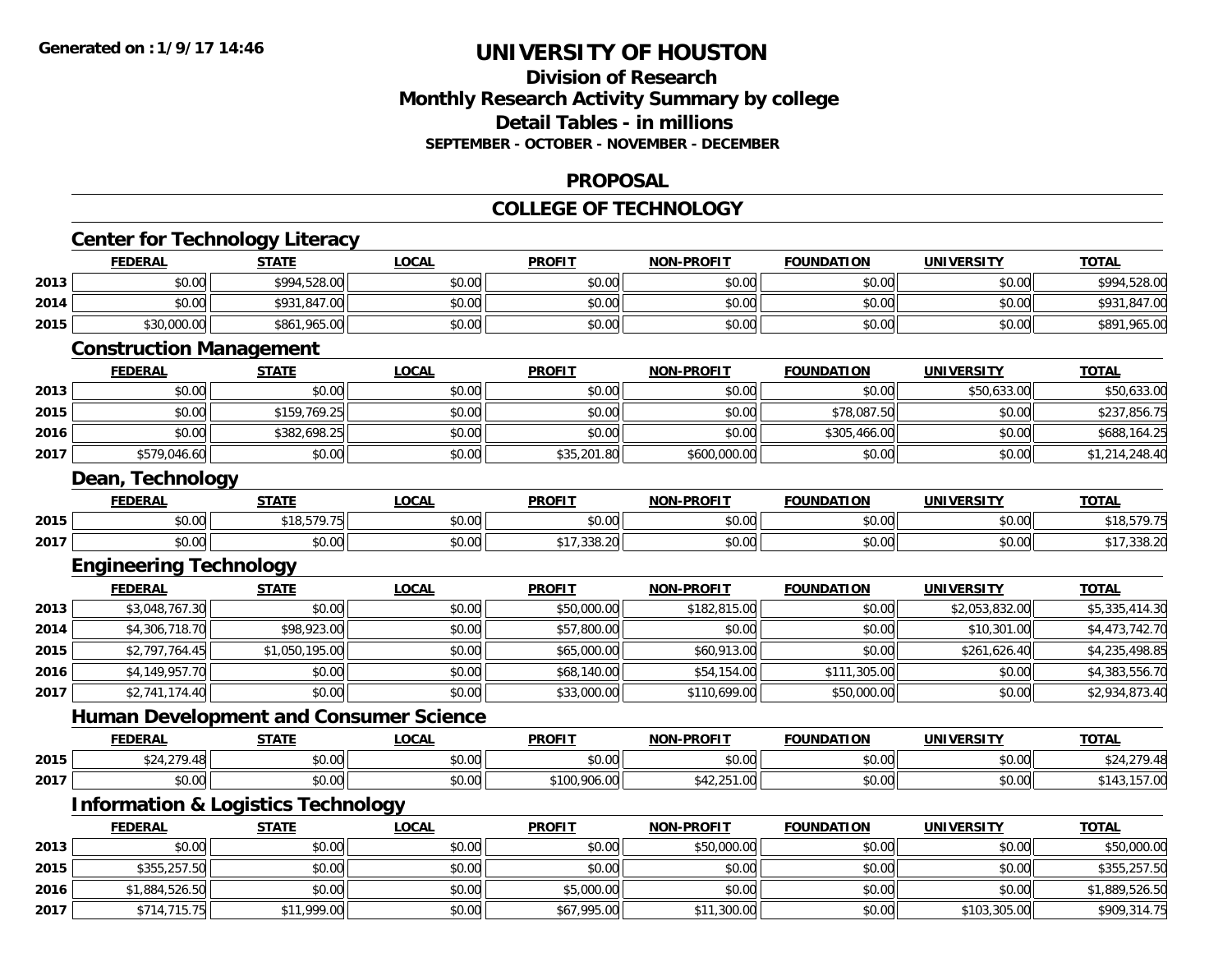## **Division of ResearchMonthly Research Activity Summary by college Detail Tables - in millions SEPTEMBER - OCTOBER - NOVEMBER - DECEMBER**

#### **PROPOSAL**

### **COLLEGE OF TECHNOLOGY**

### **Texas Manufacturing Assistance Center**

|              | <b>FEDERAL</b>  | <u>STATE</u>   | <u>LOCAL</u> | <b>PROFIT</b> | <b>NON-PROFIT</b> | <b>FOUNDATION</b> | UNIVERSITY     | <b>TOTAL</b>    |
|--------------|-----------------|----------------|--------------|---------------|-------------------|-------------------|----------------|-----------------|
| 2013         | \$0.00          | \$0.00         | \$0.00       | \$0.00        | \$0.00            | \$0.00            | \$0.00         | \$0.00          |
| 2014         | \$0.00          | \$0.00         | \$0.00       | \$0.00        | \$0.00            | \$0.00            | \$0.00         | \$0.00          |
| 2015         | \$0.00          | \$0.00         | \$0.00       | \$0.00        | \$0.00            | \$0.00            | \$0.00         | \$0.00          |
| <b>Total</b> | \$20,632,208.38 | \$4,510,504.25 | \$0.00       | \$500,381.00  | \$1,112,132.00    | \$544,858.50      | \$2,479,697.40 | \$29,779,781.53 |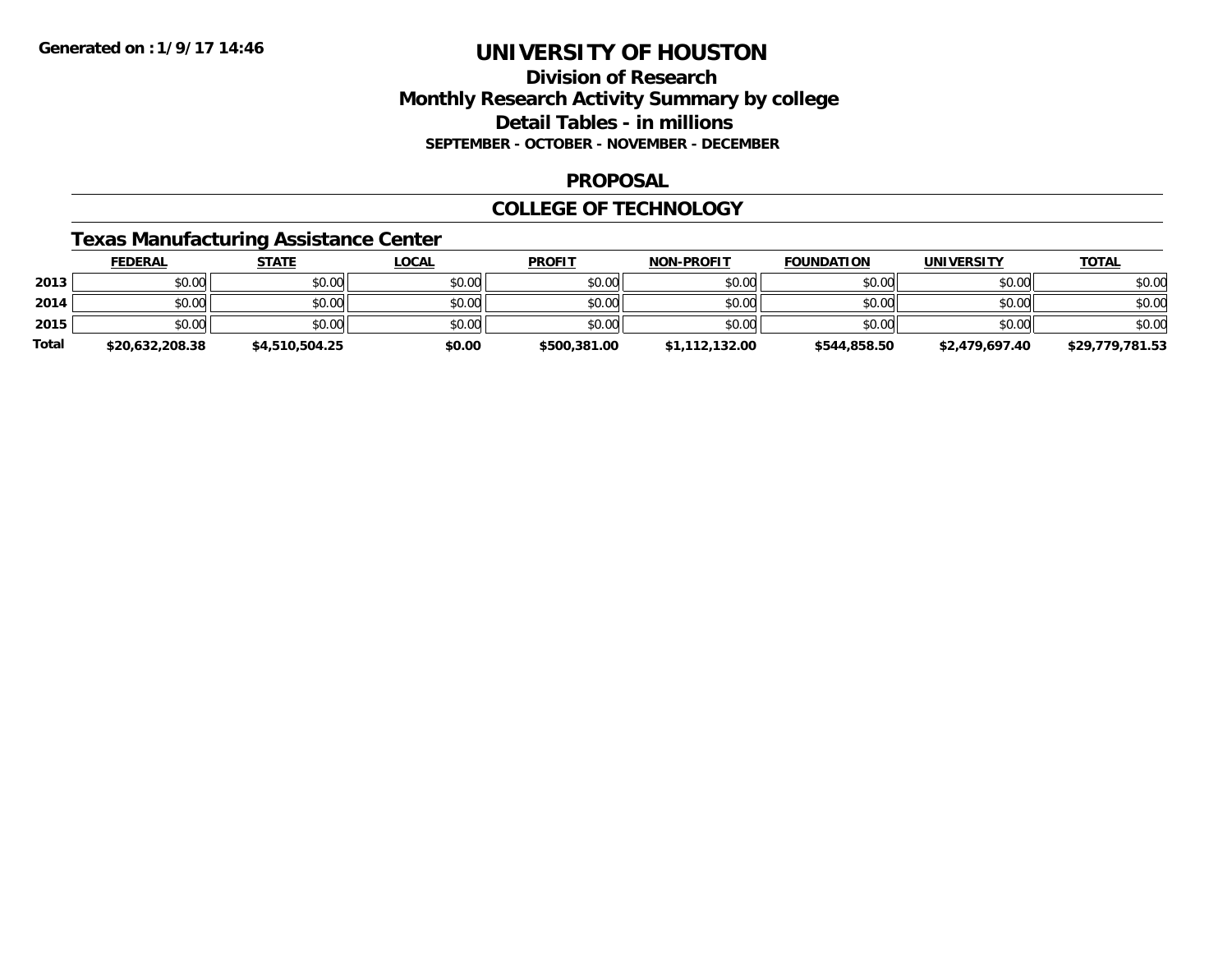### **Division of Research Monthly Research Activity Summary by college Detail Tables - in millions SEPTEMBER - OCTOBER - NOVEMBER - DECEMBER**

#### **PROPOSAL**

#### **COLLEGE OF THE ARTS**

|              | Art                                               |              |              |               |                   |                   |                   |              |
|--------------|---------------------------------------------------|--------------|--------------|---------------|-------------------|-------------------|-------------------|--------------|
|              | <b>FEDERAL</b>                                    | <b>STATE</b> | <b>LOCAL</b> | <b>PROFIT</b> | <b>NON-PROFIT</b> | <b>FOUNDATION</b> | <b>UNIVERSITY</b> | <b>TOTAL</b> |
| 2016         | \$0.00                                            | \$0.00       | \$0.00       | \$0.00        | \$40,000.00       | \$0.00            | \$0.00            | \$40,000.00  |
| 2017         | \$0.00                                            | \$0.00       | \$0.00       | \$0.00        | \$115,075.00      | \$25,279.00       | \$0.00            | \$140,354.00 |
|              | <b>Blaffer Gallery</b>                            |              |              |               |                   |                   |                   |              |
|              | <b>FEDERAL</b>                                    | <b>STATE</b> | <b>LOCAL</b> | <b>PROFIT</b> | <b>NON-PROFIT</b> | <b>FOUNDATION</b> | <b>UNIVERSITY</b> | <b>TOTAL</b> |
| 2013         | \$0.00                                            | \$0.00       | \$0.00       | \$0.00        | \$1,500.00        | \$0.00            | \$0.00            | \$1,500.00   |
| 2015         | \$0.00                                            | \$4,000.00   | \$0.00       | \$0.00        | \$0.00            | \$0.00            | \$0.00            | \$4,000.00   |
| 2016         | \$0.00                                            | \$0.00       | \$0.00       | \$0.00        | \$0.00            | \$111,500.00      | \$0.00            | \$111,500.00 |
|              | <b>Cynthia Woods Mitchell Center for the Arts</b> |              |              |               |                   |                   |                   |              |
|              | <b>FEDERAL</b>                                    | <b>STATE</b> | <b>LOCAL</b> | <b>PROFIT</b> | <b>NON-PROFIT</b> | <b>FOUNDATION</b> | <b>UNIVERSITY</b> | <b>TOTAL</b> |
| 2014         | \$0.00                                            | \$0.00       | \$0.00       | \$200,000.00  | \$0.00            | \$1,400.00        | \$0.00            | \$201,400.00 |
| 2015         | \$0.00                                            | \$0.00       | \$0.00       | \$0.00        | \$10,000.00       | \$0.00            | \$0.00            | \$10,000.00  |
|              | <b>School of Music</b>                            |              |              |               |                   |                   |                   |              |
|              | <b>FEDERAL</b>                                    | <b>STATE</b> | <b>LOCAL</b> | <b>PROFIT</b> | <b>NON-PROFIT</b> | <b>FOUNDATION</b> | <b>UNIVERSITY</b> | <b>TOTAL</b> |
| 2014         | \$0.00                                            | \$0.00       | \$0.00       | \$0.00        | \$0.00            | \$3,919.00        | \$0.00            | \$3,919.00   |
| 2017         | \$0.00                                            | \$7,500.00   | \$0.00       | \$0.00        | \$0.00            | \$0.00            | \$0.00            | \$7,500.00   |
|              | <b>Theatre</b>                                    |              |              |               |                   |                   |                   |              |
|              | <b>FEDERAL</b>                                    | <b>STATE</b> | <b>LOCAL</b> | <b>PROFIT</b> | <b>NON-PROFIT</b> | <b>FOUNDATION</b> | <b>UNIVERSITY</b> | <b>TOTAL</b> |
| 2013         | \$0.00                                            | \$0.00       | \$0.00       | \$0.00        | \$100,027.00      | \$0.00            | \$0.00            | \$100,027.00 |
| 2014         | \$187,811.00                                      | \$0.00       | \$0.00       | \$0.00        | \$0.00            | \$0.00            | \$0.00            | \$187,811.00 |
| 2017         | \$0.00                                            | \$0.00       | \$0.00       | \$0.00        | \$115,000.00      | \$0.00            | \$0.00            | \$115,000.00 |
| <b>Total</b> | \$187,811.00                                      | \$11,500.00  | \$0.00       | \$200,000.00  | \$381,602.00      | \$142,098.00      | \$0.00            | \$923,011.00 |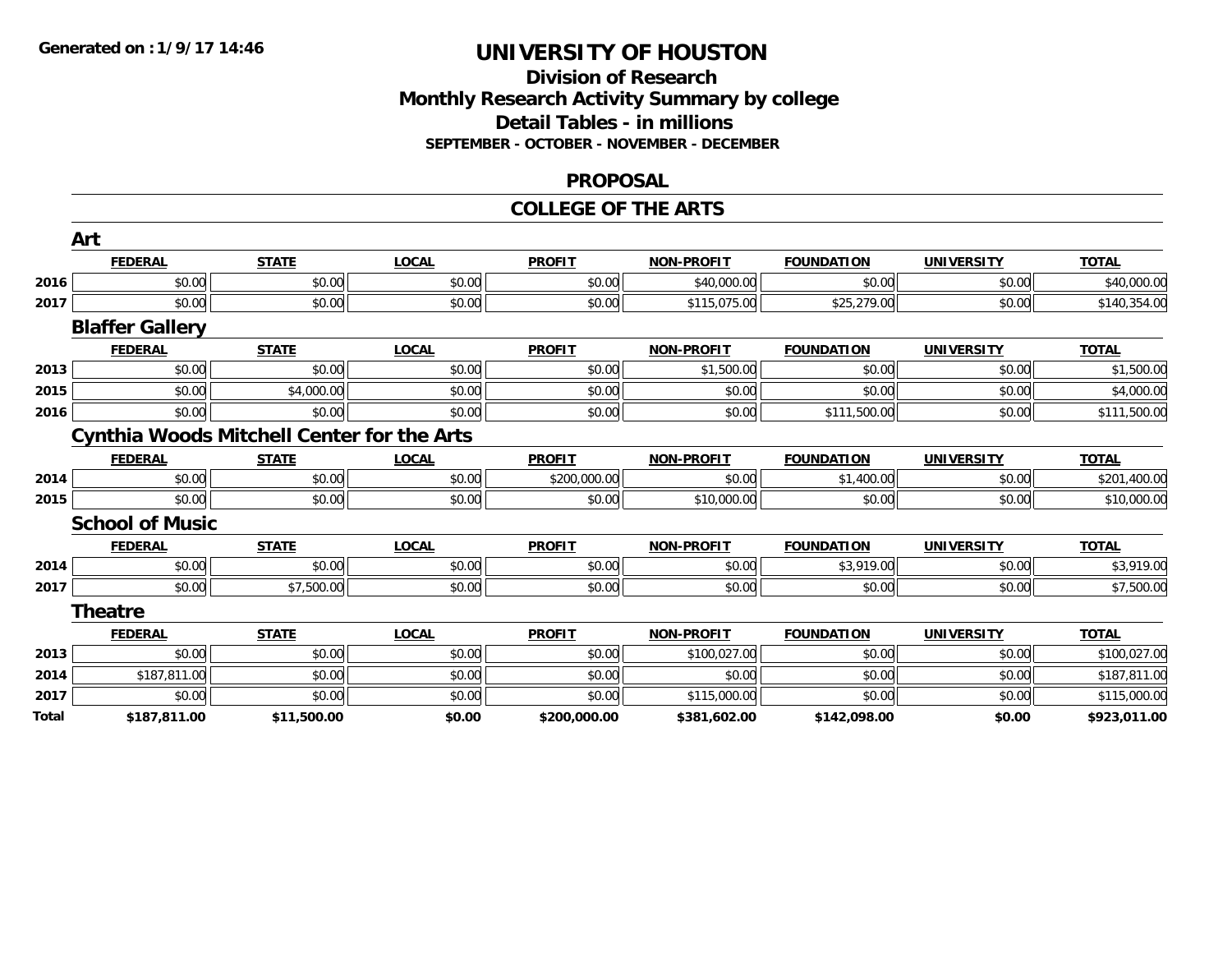### **Division of ResearchMonthly Research Activity Summary by college Detail Tables - in millionsSEPTEMBER - OCTOBER - NOVEMBER - DECEMBER**

### **PROPOSAL**

## **CULLEN COLLEGE OF ENGINEERING**

## **Biomedical Engineering**

|      | <b>FEDERAL</b>  | <u>STATE</u>   | <b>LOCAL</b> | <b>PROFIT</b> | <b>NON-PROFIT</b> | <b>FOUNDATION</b> | <b>UNIVERSITY</b> | <b>TOTAL</b>    |
|------|-----------------|----------------|--------------|---------------|-------------------|-------------------|-------------------|-----------------|
| 2013 | \$2,768,499.39  | \$202,500.00   | \$0.00       | \$66,477.00   | \$0.00            | \$0.00            | \$562,500.00      | \$3,599,976.39  |
| 2014 | \$12,825,758.50 | \$20,000.00    | \$0.00       | \$52,202.00   | \$250,000.00      | \$0.00            | \$271,740.00      | \$13,419,700.50 |
| 2015 | \$20,510,845.50 | \$0.00         | \$0.00       | \$111,131.00  | \$1,079,390.00    | \$799,886.00      | \$250,000.00      | \$22,751,252.50 |
| 2016 | \$6,096,167.00  | \$0.00         | \$0.00       | \$175,500.00  | \$394,300.00      | \$112,924.00      | \$0.00            | \$6,778,891.00  |
| 2017 | \$13,530,841.20 | \$1,775,250.00 | \$0.00       | \$713,336.00  | \$457,360.00      | \$300,000.00      | \$1,399,651.00    | \$18,176,438.20 |

## **Chemical Engineering**

|      | <b>FEDERAL</b>  | <b>STATE</b> | <u>LOCAL</u> | <b>PROFIT</b>  | <b>NON-PROFIT</b> | <b>FOUNDATION</b> | <b>UNIVERSITY</b> | <b>TOTAL</b>    |
|------|-----------------|--------------|--------------|----------------|-------------------|-------------------|-------------------|-----------------|
| 2013 | \$7,924,779.47  | \$26,500.00  | \$0.00       | \$202,500.00   | \$225,000.00      | \$274,973,00      | \$39,909.00       | \$8,693,661.47  |
| 2014 | \$4,699,774.75  | \$202,068.00 | \$0.00       | \$1,812,890.00 | \$0.00            | \$1,500,000.00    | \$37,289.00       | \$8,252,021.75  |
| 2015 | \$7,612,075.20  | \$60,000.00  | \$0.00       | \$1,307,904.00 | \$160,000.00      | \$1,025,000.00    | \$206,086.00      | \$10,371,065.20 |
| 2016 | \$445,234.80    | \$0.00       | \$0.00       | \$340,980.00   | \$220,000.00      | \$55,000.00       | \$0.00            | \$1,061,214.80  |
| 2017 | \$11,445,554.56 | \$339,706.00 | \$0.00       | \$337,547.00   | \$0.00            | \$250,000.00      | \$0.00            | \$12,372,807.56 |

## **Civil Engineering**

|      | <b>FEDERAL</b>  | <b>STATE</b>   | <b>LOCAL</b> | <b>PROFIT</b> | <b>NON-PROFIT</b> | <b>FOUNDATION</b> | <b>UNIVERSITY</b> | <b>TOTAL</b>    |
|------|-----------------|----------------|--------------|---------------|-------------------|-------------------|-------------------|-----------------|
| 2013 | \$3,223,734.07  | \$476,192.00   | \$0.00       | \$163,590.00  | \$668,808.40      | \$692,206.00      | \$251,414.25      | \$5,475,944.72  |
| 2014 | \$2,653,896.50  | \$0.00         | \$0.00       | \$358,883.00  | \$110,000.00      | \$0.00            | \$72,128.80       | \$3,194,908.30  |
| 2015 | \$17,467,914.29 | \$220,695.00   | \$0.00       | \$29,092.50   | \$110,000.00      | \$549,262.50      | \$440,408.00      | \$18,817,372.29 |
| 2016 | \$415,810.60    | \$1,652,826.05 | \$0.00       | \$13,604.70   | \$0.00            | \$0.00            | \$0.00            | \$2,082,241.35  |
| 2017 | \$3,347,916.30  | \$229,996.00   | \$0.00       | \$125,000.00  | \$110,000.00      | \$0.00            | \$0.00            | \$3,812,912.30  |

#### **Dean, Engineering**

|      | <b>FEDERAL</b>     | STATE  | <b>LOCAL</b> | <b>PROFIT</b> | <b>NON-PROFIT</b> | <b>FOUNDATION</b> | <b>UNIVERSITY</b> | <u>TOTAL</u> |
|------|--------------------|--------|--------------|---------------|-------------------|-------------------|-------------------|--------------|
| 2013 | ልስ ሰሰ<br>DU.UU     | \$0.00 | \$0.00       | \$0.00        | \$0.00            | \$0.00            | \$0.00            | \$0.00       |
| 2015 | 150,000.00<br>ぐっこへ | \$0.00 | \$0.00       | \$0.00        | \$0.00            | \$0.00            | \$0.00            | 150,000.00   |
| 2016 | \$129,999.00       | \$0.00 | \$0.00       | \$0.00        | \$0.00            | \$0.00            | \$0.00            | \$129,999.00 |

## **Electrical & Computer Engineering**

|      | <b>FEDERAL</b> | <b>STATE</b>   | <b>LOCAL</b> | <b>PROFIT</b> | <b>NON-PROFIT</b> | <b>FOUNDATION</b> | UNIVERSITY   | <b>TOTAL</b>    |
|------|----------------|----------------|--------------|---------------|-------------------|-------------------|--------------|-----------------|
| 2013 | \$9,453,394.77 | \$155,000.00   | \$0.00       | \$44,614.00   | \$100,000.00      | \$216,000.00      | \$21,000.00  | \$9,990,008.77  |
| 2014 | \$8,186,708.95 | \$99,750.00    | \$0.00       | \$640,597.00  | \$1,120,800.00    | \$74,537.10       | \$176,688.00 | \$10,299,081.05 |
| 2015 | \$7,440,467.75 | \$2,290,500.00 | \$0.00       | \$34,000.00   | \$7,000.00        | \$100,000.00      | \$761,626.40 | \$10,633,594.15 |
| 2016 | \$3,834,805.80 | \$14,392.00    | \$0.00       | \$110,000.00  | \$0.00            | \$0.00            | \$1,050.00   | \$3,960,247.80  |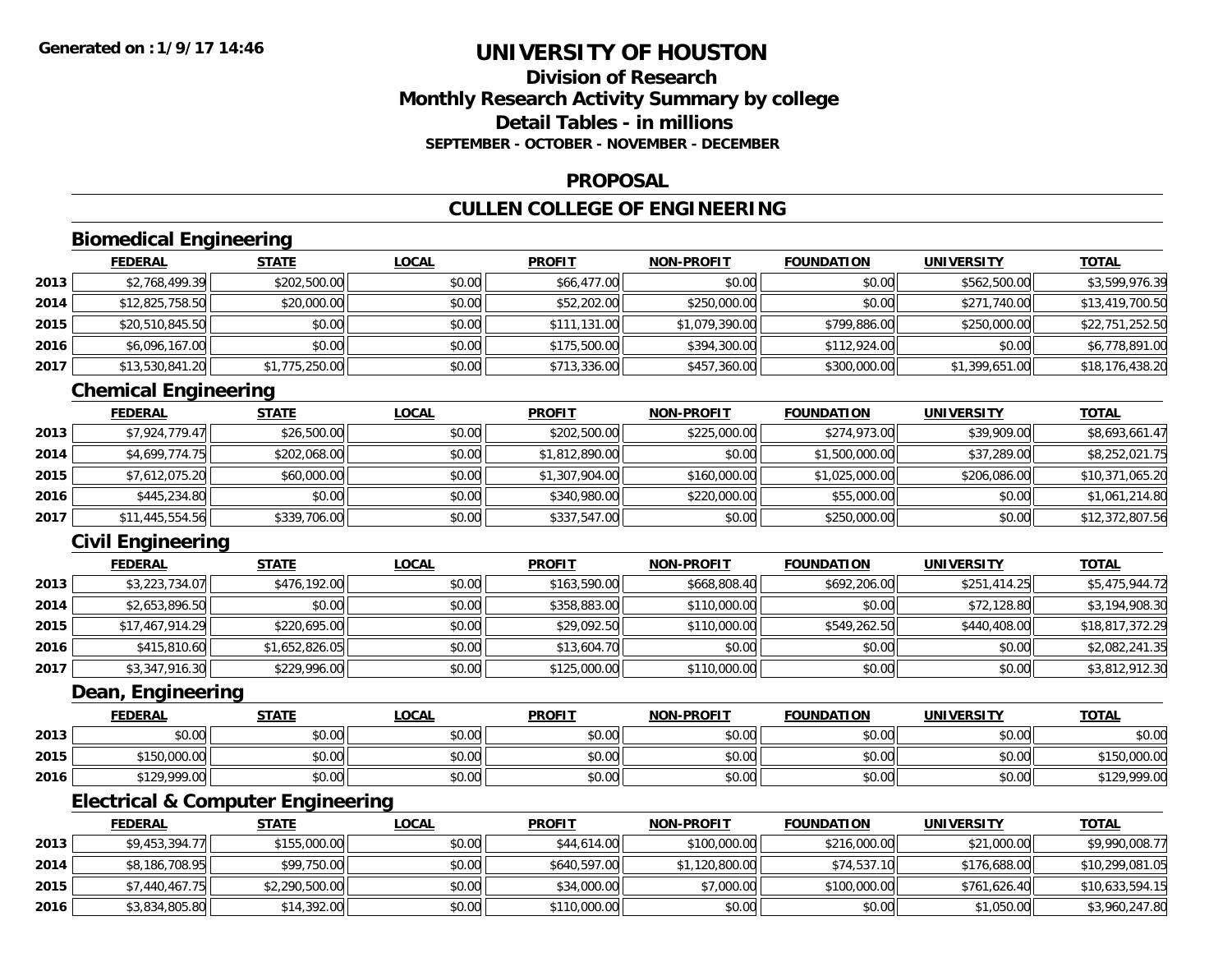### **Division of Research Monthly Research Activity Summary by college Detail Tables - in millions SEPTEMBER - OCTOBER - NOVEMBER - DECEMBER**

#### **PROPOSAL**

## **CULLEN COLLEGE OF ENGINEERING**

# **Electrical & Computer Engineering**

|                                                                                                                                      | <b>FEDERAL</b>                                    | <b>STATE</b>   | <b>LOCAL</b> | <b>PROFIT</b>   | <b>NON-PROFIT</b> | <b>FOUNDATION</b> | <b>UNIVERSITY</b> | <b>TOTAL</b>     |
|--------------------------------------------------------------------------------------------------------------------------------------|---------------------------------------------------|----------------|--------------|-----------------|-------------------|-------------------|-------------------|------------------|
| 2017<br>2013<br>2014<br>2015<br>2016<br>2013<br>2014<br>2015<br>2016<br>2017<br>2013<br>2014<br>2015<br>2017<br>2013<br>2014<br>2017 | \$4,829,647.15                                    | \$390,301.44   | \$0.00       | \$992,858.00    | \$119,556.00      | \$260,000.00      | \$575,000.00      | \$7,167,362.59   |
|                                                                                                                                      | <b>Industrial Engineering</b>                     |                |              |                 |                   |                   |                   |                  |
|                                                                                                                                      | <b>FEDERAL</b>                                    | <b>STATE</b>   | <b>LOCAL</b> | <b>PROFIT</b>   | <b>NON-PROFIT</b> | <b>FOUNDATION</b> | <b>UNIVERSITY</b> | <b>TOTAL</b>     |
|                                                                                                                                      | \$89,843.25                                       | \$93,315.00    | \$0.00       | \$0.00          | \$0.00            | \$0.00            | \$0.00            | \$183,158.25     |
|                                                                                                                                      | \$690,668.00                                      | \$0.00         | \$0.00       | \$0.00          | \$29,887.80       | \$0.00            | \$0.00            | \$720,555.80     |
|                                                                                                                                      | \$295,011.50                                      | \$0.00         | \$0.00       | \$22,184.00     | \$0.00            | \$441,562.00      | \$0.00            | \$758,757.50     |
|                                                                                                                                      | \$302,637.00                                      | \$90,000.00    | \$0.00       | \$0.00          | \$0.00            | \$0.00            | \$0.00            | \$392,637.00     |
|                                                                                                                                      | <b>Mechanical Engineering</b>                     |                |              |                 |                   |                   |                   |                  |
|                                                                                                                                      | <b>FEDERAL</b>                                    | <b>STATE</b>   | <b>LOCAL</b> | <b>PROFIT</b>   | <b>NON-PROFIT</b> | <b>FOUNDATION</b> | <b>UNIVERSITY</b> | <b>TOTAL</b>     |
|                                                                                                                                      | \$1,906,314.00                                    | \$50,000.00    | \$0.00       | \$442,500.00    | \$100,000.00      | \$0.00            | \$227,394.00      | \$2,726,208.00   |
|                                                                                                                                      | \$2,328,419.14                                    | \$0.00         | \$0.00       | \$640,029.00    | \$625,000.00      | \$0.00            | \$224,963.00      | \$3,818,411.14   |
|                                                                                                                                      | \$4,294,212.70                                    | \$90,300.00    | \$0.00       | \$389,087.50    | \$0.00            | \$550,260.00      | \$75,000.00       | \$5,398,860.20   |
|                                                                                                                                      | \$4,072,548.00                                    | \$263,160.00   | \$0.00       | \$82,357.30     | \$110,000.00      | \$0.00            | \$25,000.00       | \$4,553,065.30   |
|                                                                                                                                      | \$6,338,409.60                                    | \$435,001.00   | \$0.00       | \$307,192.00    | \$0.00            | \$0.00            | \$0.00            | \$7,080,602.60   |
|                                                                                                                                      | <b>National Center for Airborne Laser Mapping</b> |                |              |                 |                   |                   |                   |                  |
|                                                                                                                                      | <b>FEDERAL</b>                                    | <b>STATE</b>   | <b>LOCAL</b> | <b>PROFIT</b>   | <b>NON-PROFIT</b> | <b>FOUNDATION</b> | <b>UNIVERSITY</b> | <b>TOTAL</b>     |
|                                                                                                                                      | \$0.00                                            | \$0.00         | \$0.00       | \$0.00          | \$0.00            | \$0.00            | \$844,242.75      | \$844,242.75     |
|                                                                                                                                      | \$360,198.95                                      | \$48,896.00    | \$0.00       | \$0.00          | \$0.00            | \$0.00            | \$37,879.20       | \$446,974.15     |
|                                                                                                                                      | \$69,045.60                                       | \$0.00         | \$0.00       | \$0.00          | \$0.00            | \$0.00            | \$244,812.00      | \$313,857.60     |
|                                                                                                                                      | \$122,908.00                                      | \$0.00         | \$0.00       | \$0.00          | \$0.00            | \$0.00            | \$0.00            | \$122,908.00     |
|                                                                                                                                      | <b>Petroleum Engineering</b>                      |                |              |                 |                   |                   |                   |                  |
|                                                                                                                                      | <b>FEDERAL</b>                                    | <b>STATE</b>   | <b>LOCAL</b> | <b>PROFIT</b>   | <b>NON-PROFIT</b> | <b>FOUNDATION</b> | <b>UNIVERSITY</b> | <b>TOTAL</b>     |
|                                                                                                                                      | \$0.00                                            | \$0.00         | \$0.00       | \$1,560,000.00  | \$0.00            | \$0.00            | \$0.00            | \$1,560,000.00   |
|                                                                                                                                      | \$0.00                                            | \$0.00         | \$0.00       | \$420,895.00    | \$0.00            | \$0.00            | \$0.00            | \$420,895.00     |
|                                                                                                                                      | \$0.00                                            | \$0.00         | \$0.00       | \$881,719.00    | \$0.00            | \$0.00            | \$0.00            | \$881,719.00     |
| Total                                                                                                                                | \$169,864,041.29                                  | \$9,226,348.49 | \$0.00       | \$12,378,670.00 | \$5,997,102.20    | \$7,201,610.60    | \$6,745,781.40    | \$211,413,553.98 |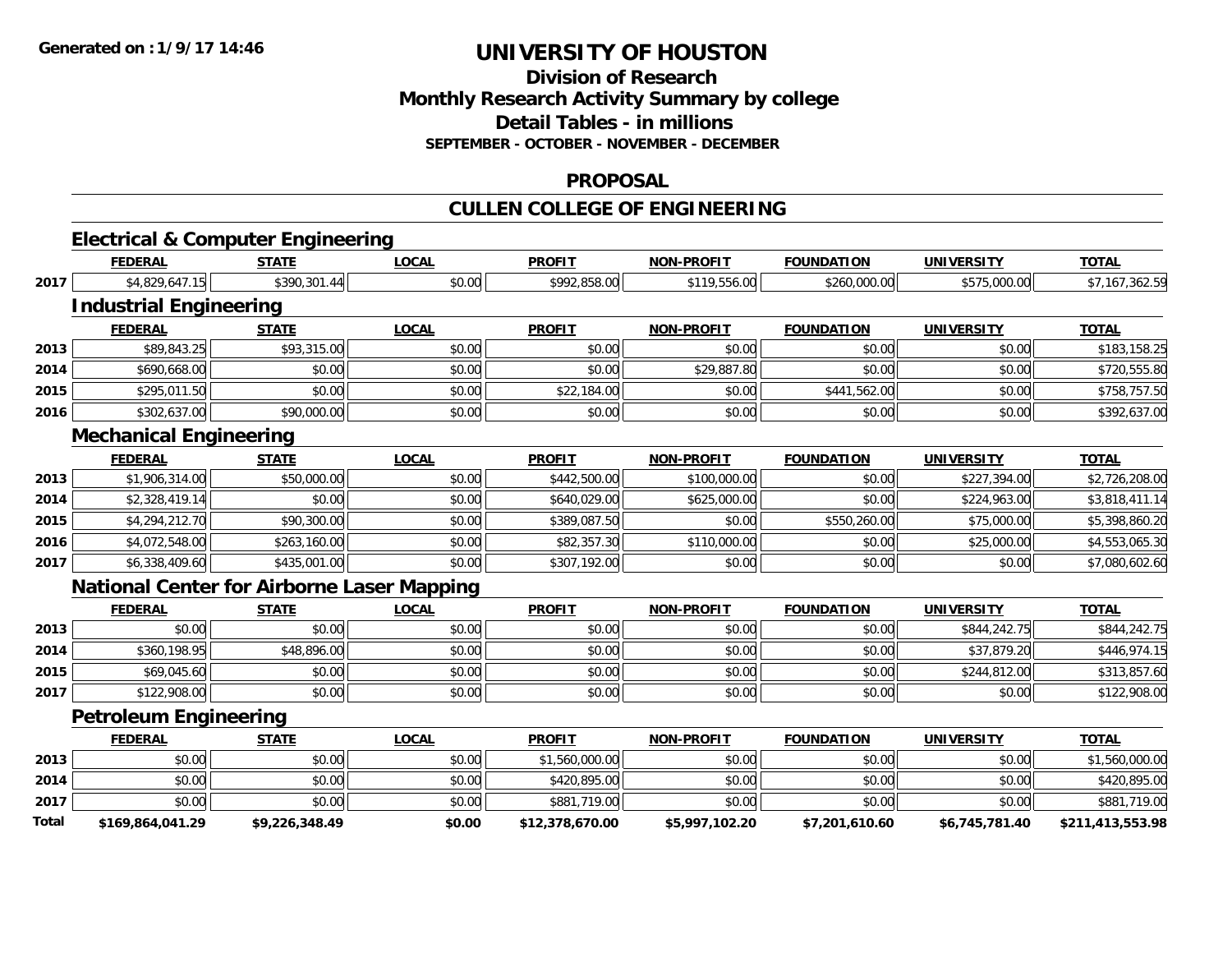## **Division of ResearchMonthly Research Activity Summary by college Detail Tables - in millions SEPTEMBER - OCTOBER - NOVEMBER - DECEMBER**

#### **PROPOSAL**

## **DIVISION OF RESEARCH**

|      | <b>FEDERAL</b>                                            | <b>STATE</b>   | <b>LOCAL</b> | <b>PROFIT</b> | <b>NON-PROFIT</b> | <b>FOUNDATION</b> | <b>UNIVERSITY</b> | <b>TOTAL</b>   |
|------|-----------------------------------------------------------|----------------|--------------|---------------|-------------------|-------------------|-------------------|----------------|
| 2013 | \$48,100.00                                               | \$0.00         | \$0.00       | \$75,000.00   | \$0.00            | \$0.00            | \$0.00            | \$123,100.00   |
| 2015 | \$0.00                                                    | \$0.00         | \$0.00       | \$0.00        | \$0.00            | \$0.00            | \$69,683.00       | \$69,683.00    |
| 2016 | \$226,291.50                                              | \$0.00         | \$0.00       | \$0.00        | \$0.00            | \$0.00            | \$78,000.00       | \$304,291.50   |
|      | <b>Center for Advanced Materials</b>                      |                |              |               |                   |                   |                   |                |
|      | <b>FEDERAL</b>                                            | <b>STATE</b>   | <b>LOCAL</b> | <b>PROFIT</b> | <b>NON-PROFIT</b> | <b>FOUNDATION</b> | <b>UNIVERSITY</b> | <b>TOTAL</b>   |
| 2013 | \$0.00                                                    | \$0.00         | \$0.00       | \$0.00        | \$1,293,106.00    | \$0.00            | \$0.00            | \$1,293,106.00 |
| 2017 | \$73,806.60                                               | \$0.00         | \$0.00       | \$0.00        | \$0.00            | \$0.00            | \$0.00            | \$73,806.60    |
|      | <b>Center for Biomedical &amp; Environmental Genomics</b> |                |              |               |                   |                   |                   |                |
|      | <b>FEDERAL</b>                                            | <b>STATE</b>   | <b>LOCAL</b> | <b>PROFIT</b> | <b>NON-PROFIT</b> | <b>FOUNDATION</b> | <b>UNIVERSITY</b> | <b>TOTAL</b>   |
| 2013 | \$0.00                                                    | \$0.00         | \$0.00       | \$0.00        | \$0.00            | \$0.00            | \$0.00            | \$0.00         |
|      | <b>Division of Research</b>                               |                |              |               |                   |                   |                   |                |
|      | <b>FEDERAL</b>                                            | <b>STATE</b>   | <b>LOCAL</b> | <b>PROFIT</b> | <b>NON-PROFIT</b> | <b>FOUNDATION</b> | <b>UNIVERSITY</b> | <b>TOTAL</b>   |
| 2013 | \$0.00                                                    | \$7,877,932.00 | \$0.00       | \$0.00        | \$0.00            | \$0.00            | \$0.00            | \$7,877,932.00 |
| 2015 | \$0.00                                                    | \$491,311.00   | \$0.00       | \$0.00        | \$0.00            | \$0.00            | \$0.00            | \$491,311.00   |
| 2017 | \$0.00                                                    | \$0.00         | \$0.00       | \$0.00        | \$62,500.00       | \$0.00            | \$0.00            | \$62,500.00    |
|      | <b>Office of Contracts and Grants</b>                     |                |              |               |                   |                   |                   |                |
|      | <b>FEDERAL</b>                                            | <b>STATE</b>   | <b>LOCAL</b> | <b>PROFIT</b> | <b>NON-PROFIT</b> | <b>FOUNDATION</b> | <b>UNIVERSITY</b> | <b>TOTAL</b>   |
| 2013 | \$0.00                                                    | \$0.00         | \$0.00       | \$0.00        | \$0.00            | \$0.00            | \$0.00            | \$0.00         |
|      | <b>TcSUH</b>                                              |                |              |               |                   |                   |                   |                |
|      | <b>FEDERAL</b>                                            | <b>STATE</b>   | <b>LOCAL</b> | <b>PROFIT</b> | <b>NON-PROFIT</b> | <b>FOUNDATION</b> | <b>UNIVERSITY</b> | <b>TOTAL</b>   |
| 2013 | \$646,173.70                                              | \$50,000.00    | \$0.00       | \$75,000.00   | \$0.00            | \$0.00            | \$0.00            | \$771,173.70   |
| 2014 | \$377,531.40                                              | \$0.00         | \$0.00       | \$167,200.00  | \$0.00            | \$0.00            | \$80,078.00       | \$624,809.40   |
| 2015 | \$1,349,912.45                                            | \$0.00         | \$0.00       | \$0.00        | \$0.00            | \$0.00            | \$0.00            | \$1,349,912.45 |
| 2016 | \$0.00                                                    | \$0.00         | \$0.00       | \$0.00        | \$0.00            | \$0.00            | \$0.00            | \$0.00         |
| 2017 | \$6,000.00                                                | \$0.00         | \$0.00       | \$0.00        | \$0.00            | \$0.00            | \$0.00            | \$6,000.00     |
|      | <b>Texas Obesity Research Center</b>                      |                |              |               |                   |                   |                   |                |
|      | <b>FEDERAL</b>                                            | <b>STATE</b>   | <b>LOCAL</b> | <b>PROFIT</b> | NON-PROFIT        | <b>FOUNDATION</b> | <b>UNIVERSITY</b> | <b>TOTAL</b>   |
| 2016 | \$0.00                                                    | \$0.00         | \$0.00       | \$0.00        | \$255,524.00      | \$0.00            | \$0.00            | \$255,524.00   |
| 2017 | \$0.00                                                    | \$0.00         | \$0.00       | \$0.00        | \$3,000.00        | \$0.00            | \$93,538.00       | \$96,538.00    |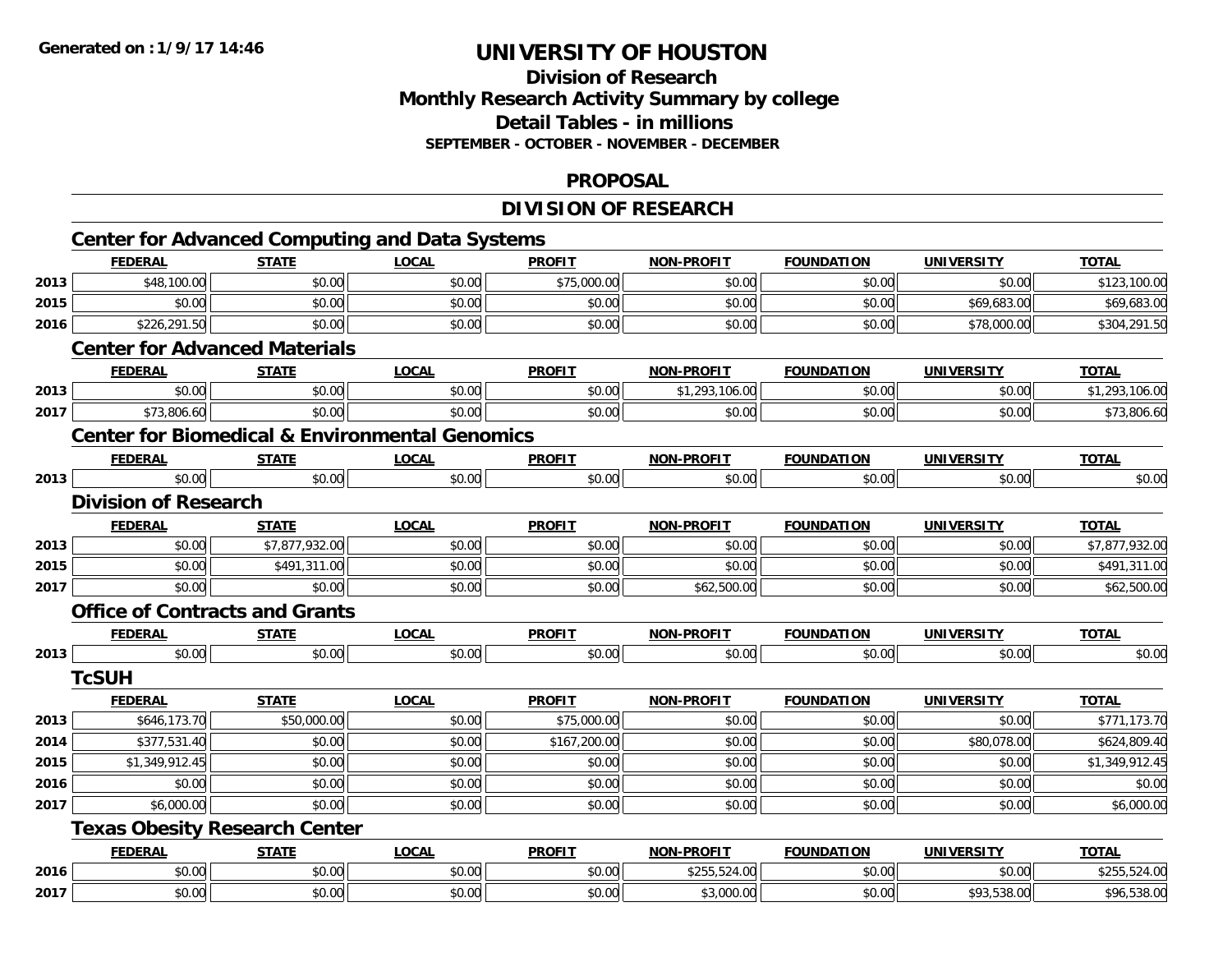### **Division of Research Monthly Research Activity Summary by college Detail Tables - in millions SEPTEMBER - OCTOBER - NOVEMBER - DECEMBER**

#### **PROPOSAL**

## **DIVISION OF RESEARCH**

|       | <b>TIMES</b>    |                |              |               |                   |                   |                   |                 |
|-------|-----------------|----------------|--------------|---------------|-------------------|-------------------|-------------------|-----------------|
|       | <b>FEDERAL</b>  | <b>STATE</b>   | <b>LOCAL</b> | <b>PROFIT</b> | <b>NON-PROFIT</b> | <b>FOUNDATION</b> | <b>UNIVERSITY</b> | <b>TOTAL</b>    |
| 2013  | \$1,331,763.80  | \$0.00         | \$0.00       | \$0.00        | \$0.00            | \$0.00            | \$723,267.00      | \$2,055,030.80  |
| 2014  | \$9,197,813.55  | \$98,197.00    | \$0.00       | \$0.00        | \$0.00            | \$0.00            | \$0.00            | \$9,296,010.55  |
| 2015  | \$398,713.00    | \$99,999.00    | \$0.00       | \$0.00        | \$76,188.00       | \$0.00            | \$0.00            | \$574,900.00    |
| 2016  | \$0.00          | \$106,938.00   | \$0.00       | \$0.00        | \$0.00            | \$0.00            | \$0.00            | \$106,938.00    |
| 2017  | \$27,090.00     | \$95,000.00    | \$0.00       | \$0.00        | \$0.00            | \$0.00            | \$1,486,542.00    | \$1,608,632.00  |
| Total | \$13,683,196.00 | \$8,819,377.00 | \$0.00       | \$317,200.00  | \$1,690,318.00    | \$0.00            | \$2,531,108.00    | \$27,041,199.00 |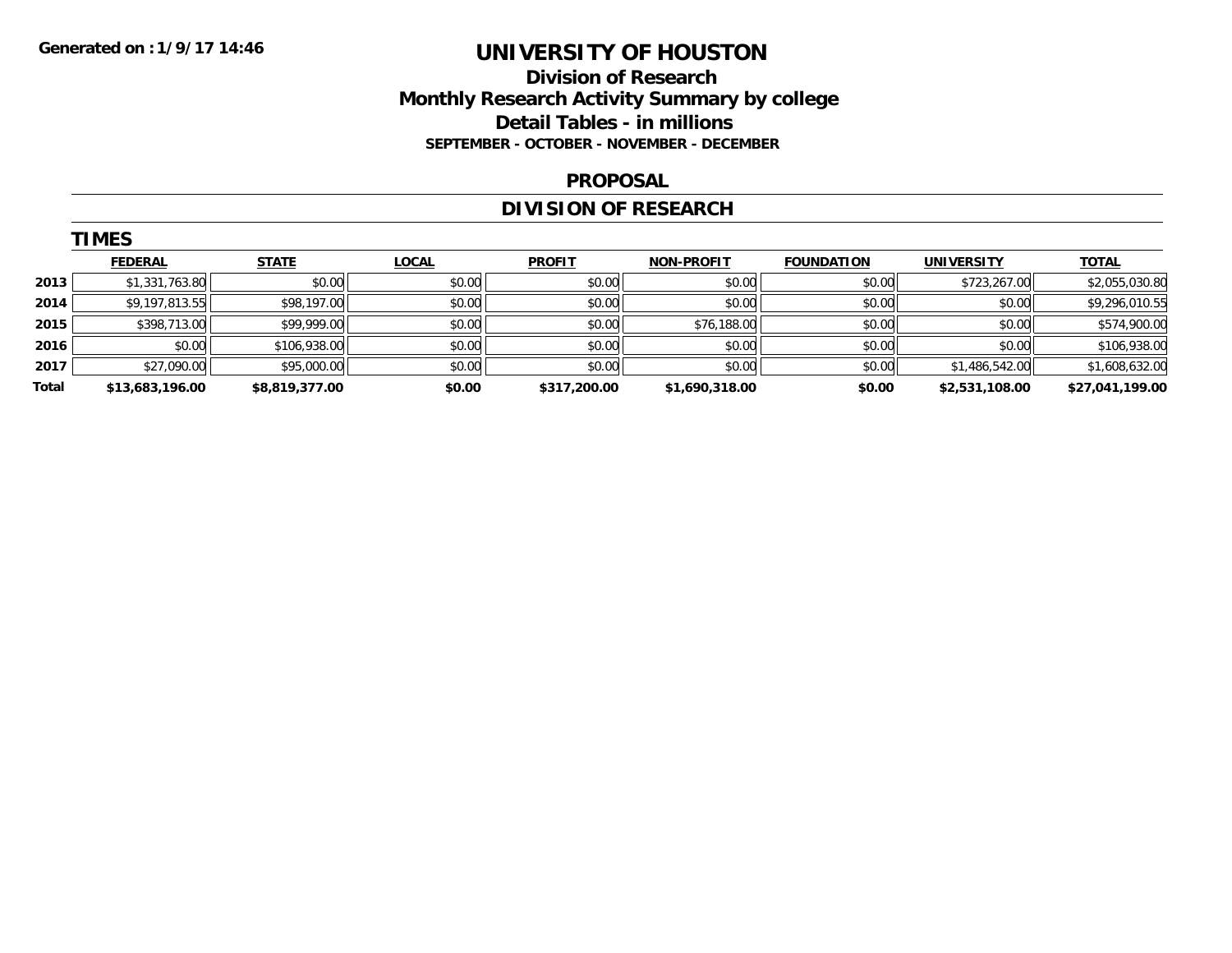#### **Division of Research Monthly Research Activity Summary by college Detail Tables - in millions SEPTEMBER - OCTOBER - NOVEMBER - DECEMBER**

### **PROPOSAL**

#### **GRADUATE COLLEGE OF SOCIAL WORK**

|       |                   | <b>Center for Drug and Social Policy Research</b> |                                                             |               |                   |                   |                   |                |
|-------|-------------------|---------------------------------------------------|-------------------------------------------------------------|---------------|-------------------|-------------------|-------------------|----------------|
|       | <b>FEDERAL</b>    | <b>STATE</b>                                      | <b>LOCAL</b>                                                | <b>PROFIT</b> | <b>NON-PROFIT</b> | <b>FOUNDATION</b> | <b>UNIVERSITY</b> | <b>TOTAL</b>   |
| 2013  | \$1,551,982.96    | \$0.00                                            | \$0.00                                                      | \$0.00        | \$45,910.00       | \$0.00            | \$0.00            | \$1,597,892.96 |
| 2017  | \$564,971.00      | \$0.00                                            | \$0.00                                                      | \$0.00        | \$0.00            | \$0.00            | \$577,610.00      | \$1,142,581.00 |
|       |                   |                                                   | <b>Center for Health Equities &amp; Evaluation Research</b> |               |                   |                   |                   |                |
|       | <b>FEDERAL</b>    | <b>STATE</b>                                      | <b>LOCAL</b>                                                | <b>PROFIT</b> | <b>NON-PROFIT</b> | <b>FOUNDATION</b> | <b>UNIVERSITY</b> | <b>TOTAL</b>   |
| 2015  | \$430,954.00      | \$0.00                                            | \$0.00                                                      | \$0.00        | \$0.00            | \$0.00            | \$0.00            | \$430,954.00   |
|       |                   | <b>Child &amp; Family for Innovative Research</b> |                                                             |               |                   |                   |                   |                |
|       | <b>FEDERAL</b>    | <b>STATE</b>                                      | <b>LOCAL</b>                                                | <b>PROFIT</b> | <b>NON-PROFIT</b> | <b>FOUNDATION</b> | <b>UNIVERSITY</b> | <b>TOTAL</b>   |
| 2013  | \$0.00            | \$10,000.00                                       | \$0.00                                                      | \$0.00        | \$0.00            | \$0.00            | \$0.00            | \$10,000.00    |
| 2014  | \$0.00            | \$66,936.00                                       | \$0.00                                                      | \$0.00        | \$19,979.00       | \$0.00            | \$0.00            | \$86,915.00    |
| 2015  | \$0.00            | \$0.00                                            | \$0.00                                                      | \$0.00        | \$0.00            | \$99,730.00       | \$0.00            | \$99,730.00    |
| 2016  | \$0.00            | \$0.00                                            | \$0.00                                                      | \$0.00        | \$44,524.00       | \$0.00            | \$32,782.00       | \$77,306.00    |
| 2017  | \$12,000.00       | \$3,152.00                                        | \$0.00                                                      | \$0.00        | \$19,960.00       | \$0.00            | \$0.00            | \$35,112.00    |
|       | Dean, Social Work |                                                   |                                                             |               |                   |                   |                   |                |
|       | <b>FEDERAL</b>    | <b>STATE</b>                                      | <b>LOCAL</b>                                                | <b>PROFIT</b> | <b>NON-PROFIT</b> | <b>FOUNDATION</b> | <b>UNIVERSITY</b> | <b>TOTAL</b>   |
| 2013  | \$0.00            | \$0.00                                            | \$0.00                                                      | \$0.00        | \$0.00            | \$0.00            | \$0.00            | \$0.00         |
| 2015  | \$0.00            | \$0.00                                            | \$0.00                                                      | \$0.00        | \$0.00            | \$4,500.00        | \$0.00            | \$4,500.00     |
| 2016  | \$0.00            | \$0.00                                            | \$0.00                                                      | \$0.00        | \$0.00            | \$0.00            | \$0.00            | \$0.00         |
| 2017  | \$510,000.00      | \$252,097.00                                      | \$0.00                                                      | \$0.00        | \$0.00            | \$0.00            | \$0.00            | \$762,097.00   |
| Total | \$3,069,907.96    | \$332,185.00                                      | \$0.00                                                      | \$0.00        | \$130,373.00      | \$104,230.00      | \$610,392.00      | \$4,247,087.96 |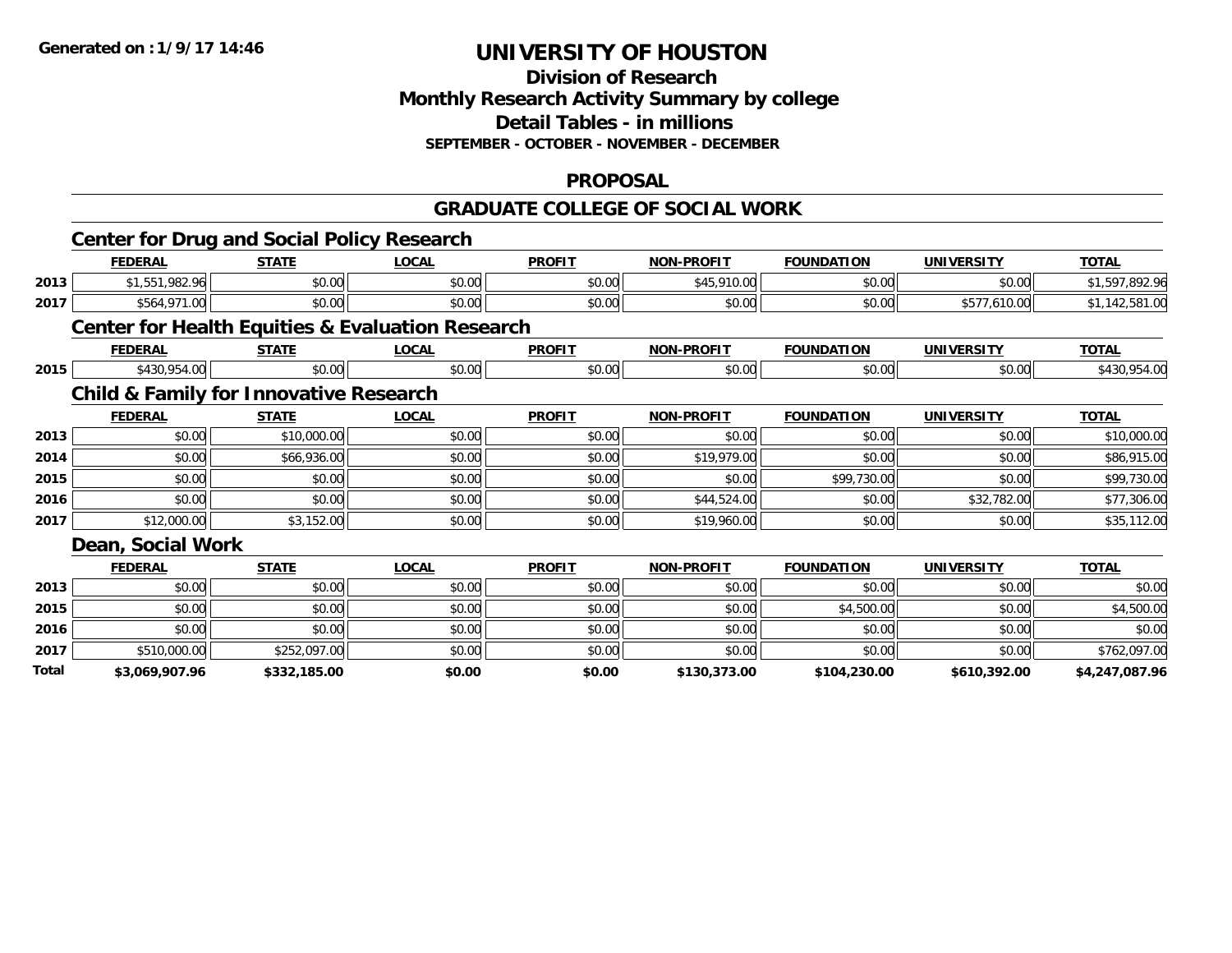### **Division of Research Monthly Research Activity Summary by college Detail Tables - in millions SEPTEMBER - OCTOBER - NOVEMBER - DECEMBER**

#### **PROPOSAL**

#### **HILTON COLLEGE OF HOTEL AND RESTAURANT MANAGEMENT**

### **Hotel and Restaurant Management**

|       | <b>FEDERAL</b> | <u>STATE</u> | <u>LOCAL</u> | <b>PROFIT</b> | <b>NON-PROFIT</b> | <b>FOUNDATION</b> | UNIVERSITY   | <b>TOTAL</b>   |
|-------|----------------|--------------|--------------|---------------|-------------------|-------------------|--------------|----------------|
| 2013  | \$304,163.00   | \$0.00       | \$0.00       | \$0.00        | \$10,987.00       | \$55,874.00       | \$143,232.00 | \$514,256.00   |
| 2014  | \$0.00         | \$0.00       | \$0.00       | \$0.00        | \$5,000.00        | \$0.00            | \$0.00       | \$5,000.00     |
| 2015  | \$40,000.00    | \$0.00       | \$0.00       | \$0.00        | \$0.00            | \$0.00            | \$0.00       | \$40,000.00    |
| 2017  | \$554,477.00   | \$570,701.00 | \$0.00       | \$0.00        | \$0.00            | \$0.00            | \$38,271.00  | \$1,163,449.00 |
| Total | \$898,640.00   | \$570,701.00 | \$0.00       | \$0.00        | \$15,987.00       | \$55,874.00       | \$181,503.00 | \$1,722,705.00 |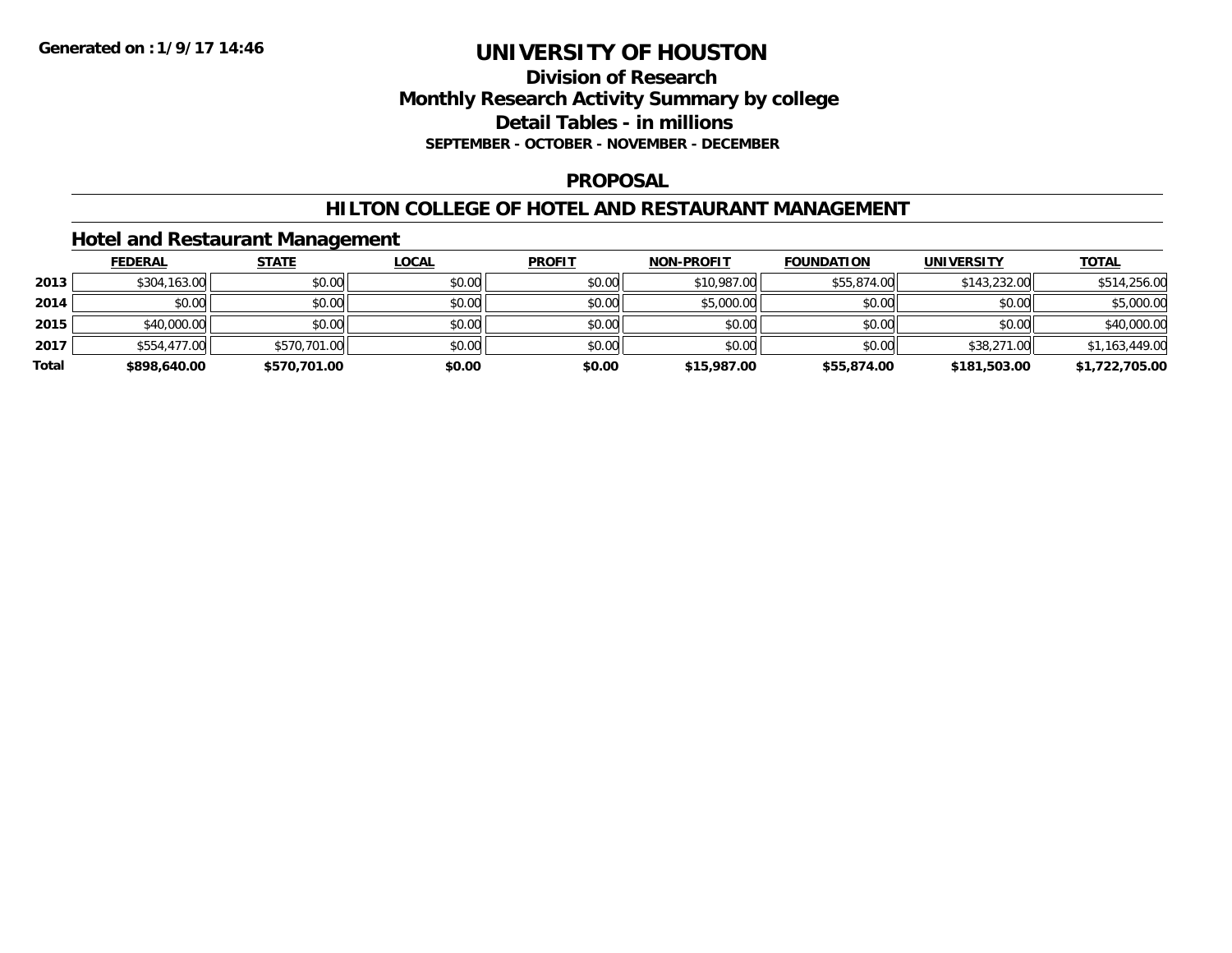### **Division of Research Monthly Research Activity Summary by college Detail Tables - in millions SEPTEMBER - OCTOBER - NOVEMBER - DECEMBER**

#### **PROPOSAL**

#### **HONORS COLLEGE**

## **Dean, Honors College**

|       | <b>FEDERAL</b> | <b>STATE</b> | <b>LOCAL</b> | <b>PROFIT</b> | <b>NON-PROFIT</b> | <b>FOUNDATION</b> | <b>UNIVERSITY</b> | <b>TOTAL</b> |
|-------|----------------|--------------|--------------|---------------|-------------------|-------------------|-------------------|--------------|
| 2013  | \$0.00         | \$0.00       | \$0.00       | \$0.00        | \$0.00            | \$0.00            | \$9,150.32        | \$9,150.32   |
| 2015  | \$0.00         | \$0.00       | \$0.00       | \$0.00        | \$367,989.75      | \$0.00            | \$0.00            | \$367,989.75 |
| 2016  | \$37,404.50    | \$0.00       | \$0.00       | \$0.00        | \$0.00            | \$0.00            | \$0.00            | \$37,404.50  |
| 2017  | \$268,247.00   | \$0.00       | \$0.00       | \$0.00        | \$0.00            | \$0.00            | \$117,527.00      | \$385,774.00 |
| Total | \$305,651.50   | \$0.00       | \$0.00       | \$0.00        | \$367,989.75      | \$0.00            | \$126,677.32      | \$800,318.57 |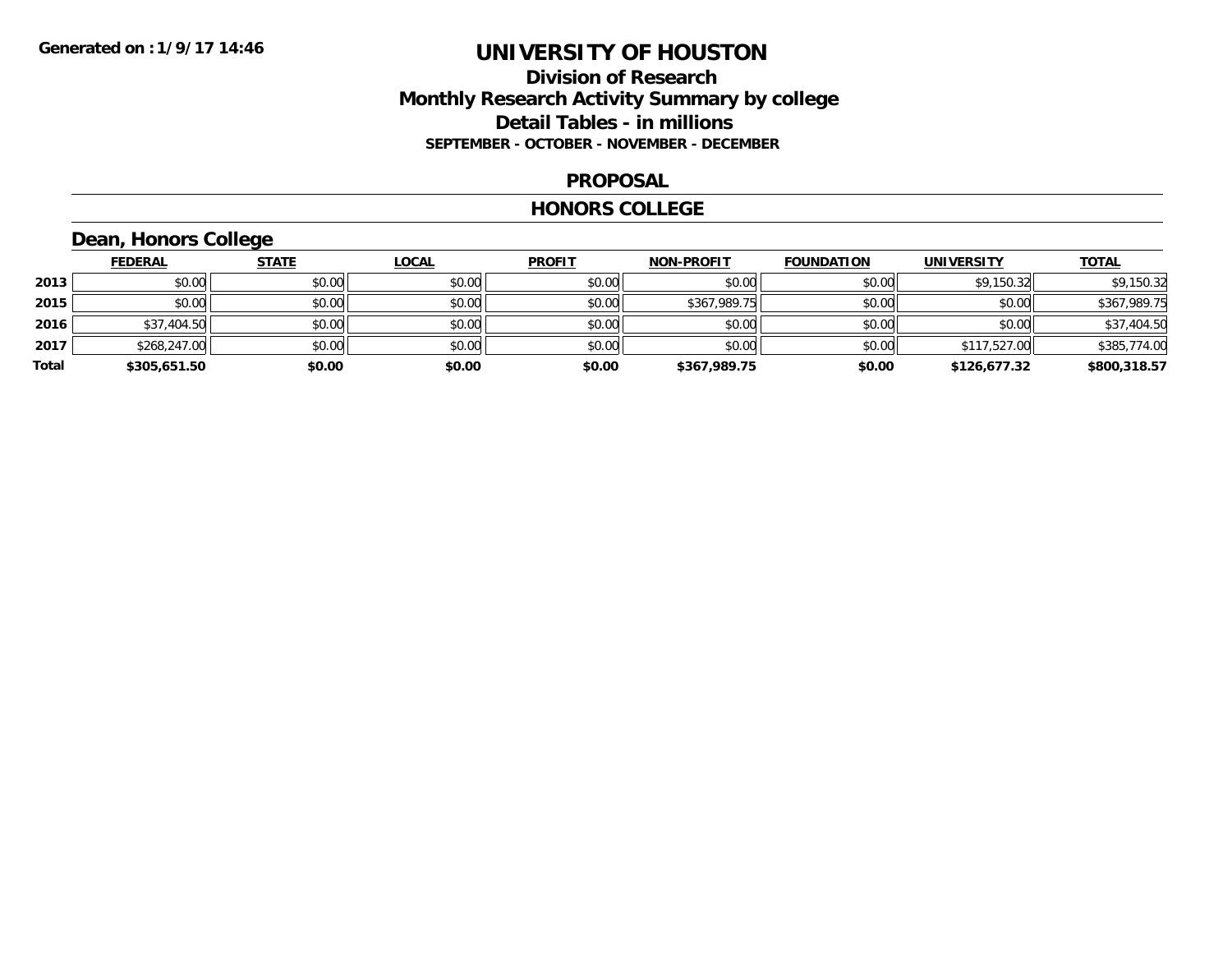### **Division of Research Monthly Research Activity Summary by college Detail Tables - in millions SEPTEMBER - OCTOBER - NOVEMBER - DECEMBER**

#### **PROPOSAL**

#### **LIBRARY**

### **Administration, Library**

|              | <b>FEDERAL</b>                                 | <b>STATE</b>  | _OCAL         | <b>PROFIT</b> | -PROFIT<br>NON          | <b>FOUNDATION</b> | UNIVERSITY    | <b>TOTAL</b>    |
|--------------|------------------------------------------------|---------------|---------------|---------------|-------------------------|-------------------|---------------|-----------------|
| 2017         | $\sim$ $\sim$ $\sim$<br>$\sim$<br>$\sim$ UU.UU | 0000<br>DU.UU | 0000<br>JU.UU | \$0.00        | 12000<br>$\hat{v}$<br>. | \$0.00            | 0000<br>⊸∪.∪⊍ | 12200<br>+50.0C |
| <b>Total</b> | \$45,000,00                                    | \$0.00        | \$0.00        | \$0.00        | 430.00                  | \$0.00            | \$0.00        | 430.00          |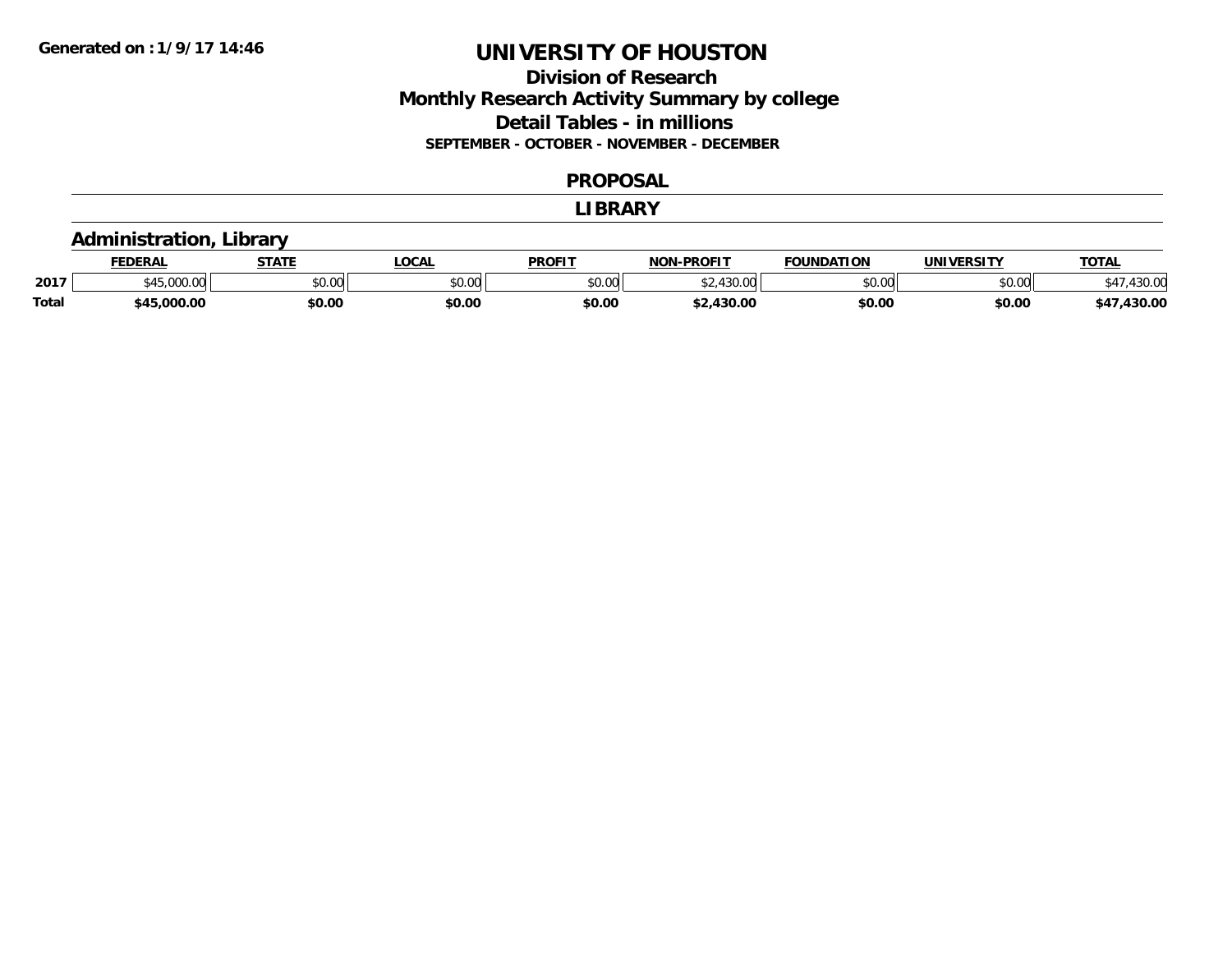### **Division of Research Monthly Research Activity Summary by college Detail Tables - in millions SEPTEMBER - OCTOBER - NOVEMBER - DECEMBER**

#### **PROPOSAL**

#### **SCHOOL OF NURSING**

### **Dean, School of Nursing**

|              | <b>FEDERAL</b> | STATE       | LOCAL  | <b>PROFIT</b> | <b>NON-PROFIT</b> | <b>FOUNDATION</b> | <b>UNIVERSITY</b> | <b>TOTAL</b> |
|--------------|----------------|-------------|--------|---------------|-------------------|-------------------|-------------------|--------------|
| 2016         | \$0.00         | \$0.00      | \$0.00 | \$0.00        | \$500.00          | \$19,734.00       | \$0.00            | \$20,234.00  |
| 2017         | \$0.00         | \$70,000.00 | \$0.00 | \$0.00        | \$0.00            | \$152,823.00      | \$0.00            | \$222,823.00 |
| <b>Total</b> | \$0.00         | \$70,000.00 | \$0.00 | \$0.00        | \$500.00          | \$172,557.00      | \$0.00            | \$243,057.00 |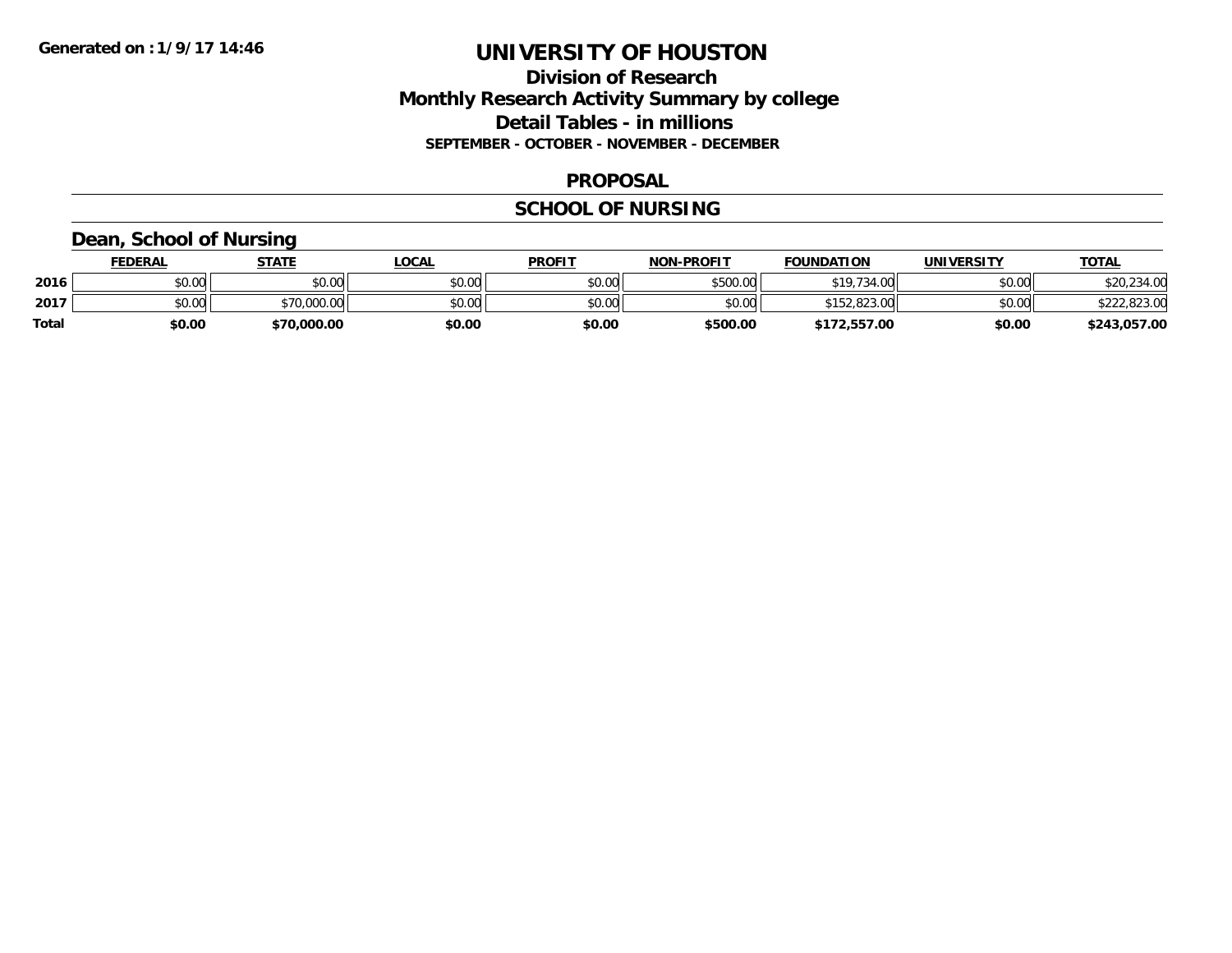#### **Division of Research Monthly Research Activity Summary by college Detail Tables - in millions SEPTEMBER - OCTOBER - NOVEMBER - DECEMBER**

#### **PROPOSAL**

#### **SENIOR V.P. FOR ACADEMIC AFFAIRS AND PROVOST**

|       | <b>Pre-Health Advising</b>                   |              |              |               |                   |                   |                   |              |  |  |  |
|-------|----------------------------------------------|--------------|--------------|---------------|-------------------|-------------------|-------------------|--------------|--|--|--|
|       | <b>FEDERAL</b>                               | <b>STATE</b> | <b>LOCAL</b> | <b>PROFIT</b> | <b>NON-PROFIT</b> | <b>FOUNDATION</b> | <b>UNIVERSITY</b> | <b>TOTAL</b> |  |  |  |
| 2015  | \$0.00                                       | \$0.00       | \$0.00       | \$0.00        | \$0.00            | \$0.00            | \$0.00            | \$0.00       |  |  |  |
|       | Senior V.P. for Academic Affairs and Provost |              |              |               |                   |                   |                   |              |  |  |  |
|       | <b>FEDERAL</b>                               | <b>STATE</b> | <b>LOCAL</b> | <b>PROFIT</b> | <b>NON-PROFIT</b> | <b>FOUNDATION</b> | <b>UNIVERSITY</b> | <b>TOTAL</b> |  |  |  |
| 2013  | \$0.00                                       | \$0.00       | \$0.00       | \$0.00        | \$149,488.00      | \$0.00            | \$0.00            | \$149,488.00 |  |  |  |
|       | <b>Undergraduate Scholars</b>                |              |              |               |                   |                   |                   |              |  |  |  |
|       | <b>FEDERAL</b>                               | <b>STATE</b> | <b>LOCAL</b> | <b>PROFIT</b> | <b>NON-PROFIT</b> | <b>FOUNDATION</b> | <b>UNIVERSITY</b> | <b>TOTAL</b> |  |  |  |
| 2014  | \$0.00                                       | \$20,330.00  | \$0.00       | \$0.00        | \$0.00            | \$0.00            | \$0.00            | \$20,330.00  |  |  |  |
|       | <b>Undergraduate Student Success</b>         |              |              |               |                   |                   |                   |              |  |  |  |
|       | <b>FEDERAL</b>                               | <b>STATE</b> | <b>LOCAL</b> | <b>PROFIT</b> | <b>NON-PROFIT</b> | <b>FOUNDATION</b> | <b>UNIVERSITY</b> | <b>TOTAL</b> |  |  |  |
| 2013  | \$0.00                                       | \$30,000.00  | \$0.00       | \$0.00        | \$0.00            | \$0.00            | \$0.00            | \$30,000.00  |  |  |  |
| 2014  | \$0.00                                       | \$10,000.00  | \$0.00       | \$0.00        | \$0.00            | \$0.00            | \$0.00            | \$10,000.00  |  |  |  |
|       | <b>Undergraduate Student Success Center</b>  |              |              |               |                   |                   |                   |              |  |  |  |
|       | <b>FEDERAL</b>                               | <b>STATE</b> | <b>LOCAL</b> | <b>PROFIT</b> | <b>NON-PROFIT</b> | <b>FOUNDATION</b> | <b>UNIVERSITY</b> | <b>TOTAL</b> |  |  |  |
| 2015  | \$0.00                                       | \$0.00       | \$0.00       | \$0.00        | \$39,250.00       | \$0.00            | \$0.00            | \$39,250.00  |  |  |  |
| Total | \$0.00                                       | \$60,330.00  | \$0.00       | \$0.00        | \$188,738.00      | \$0.00            | \$0.00            | \$249,068.00 |  |  |  |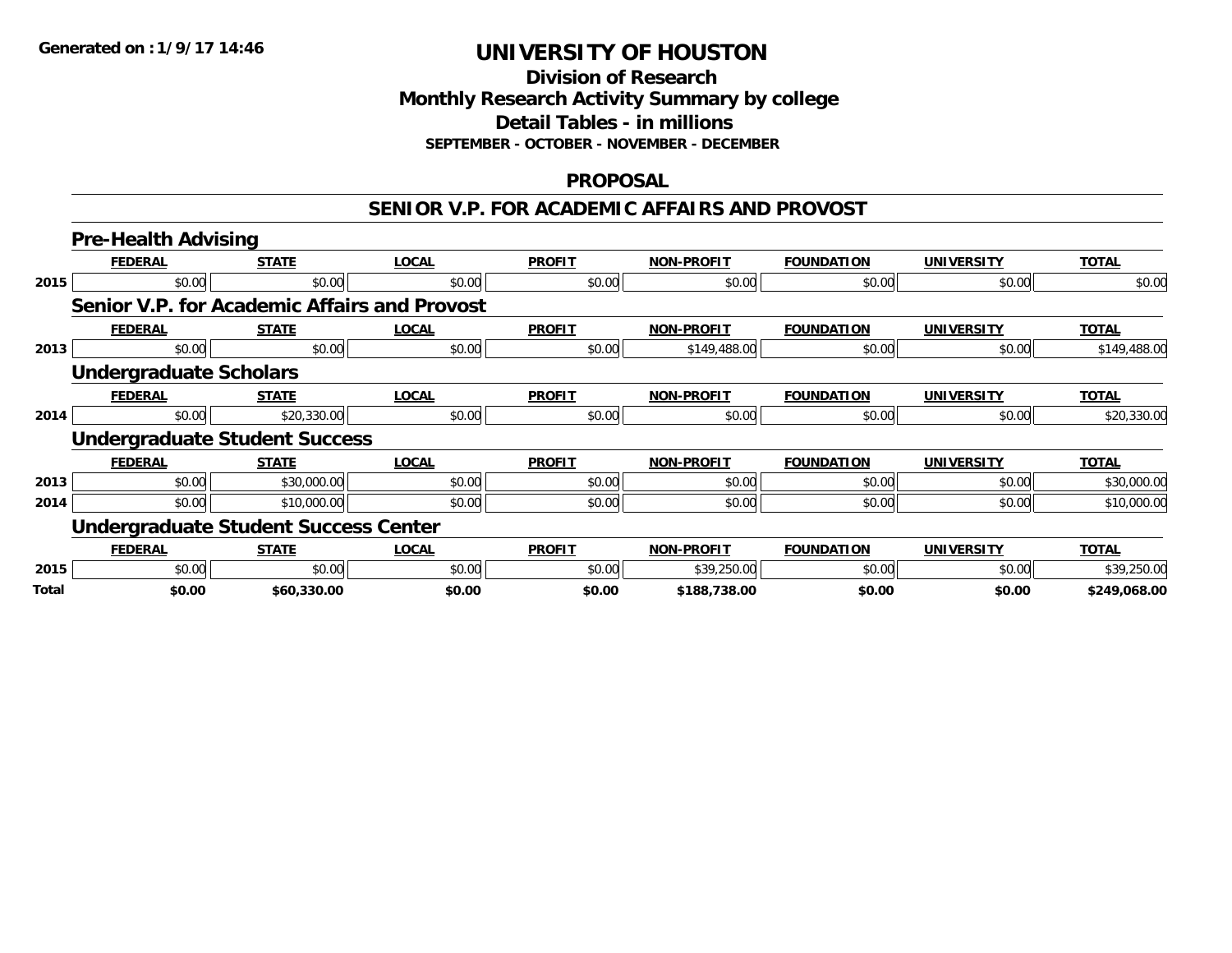### **Division of Research Monthly Research Activity Summary by college Detail Tables - in millions SEPTEMBER - OCTOBER - NOVEMBER - DECEMBER**

#### **PROPOSAL**

#### **UH LAW CENTER**

|       | Dean, Law      |              |              |               |                   |                   |                   |              |
|-------|----------------|--------------|--------------|---------------|-------------------|-------------------|-------------------|--------------|
|       | <b>FEDERAL</b> | <b>STATE</b> | <b>LOCAL</b> | <b>PROFIT</b> | <b>NON-PROFIT</b> | <b>FOUNDATION</b> | <b>UNIVERSITY</b> | <b>TOTAL</b> |
| 2016  | \$0.00         | \$0.00       | \$0.00       | \$0.00        | \$82,500.00       | \$0.00            | \$0.00            | \$82,500.00  |
|       | <b>Law-UH</b>  |              |              |               |                   |                   |                   |              |
|       | <b>FEDERAL</b> | <b>STATE</b> | <b>LOCAL</b> | <b>PROFIT</b> | <b>NON-PROFIT</b> | <b>FOUNDATION</b> | <b>UNIVERSITY</b> | <b>TOTAL</b> |
| 2014  | \$0.00         | \$200,000.00 | \$0.00       | \$0.00        | \$0.00            | \$0.00            | \$0.00            | \$200,000.00 |
| 2015  | \$0.00         | \$114,000.00 | \$0.00       | \$0.00        | \$0.00            | \$0.00            | \$0.00            | \$114,000.00 |
| 2016  | \$0.00         | \$200,000.00 | \$0.00       | \$0.00        | \$67,500.00       | \$0.00            | \$0.00            | \$267,500.00 |
| 2017  | \$0.00         | \$0.00       | \$0.00       | \$0.00        | \$91,815.00       | \$0.00            | \$118,150.00      | \$209,965.00 |
| Total | \$0.00         | \$514,000.00 | \$0.00       | \$0.00        | \$241,815.00      | \$0.00            | \$118,150.00      | \$873,965.00 |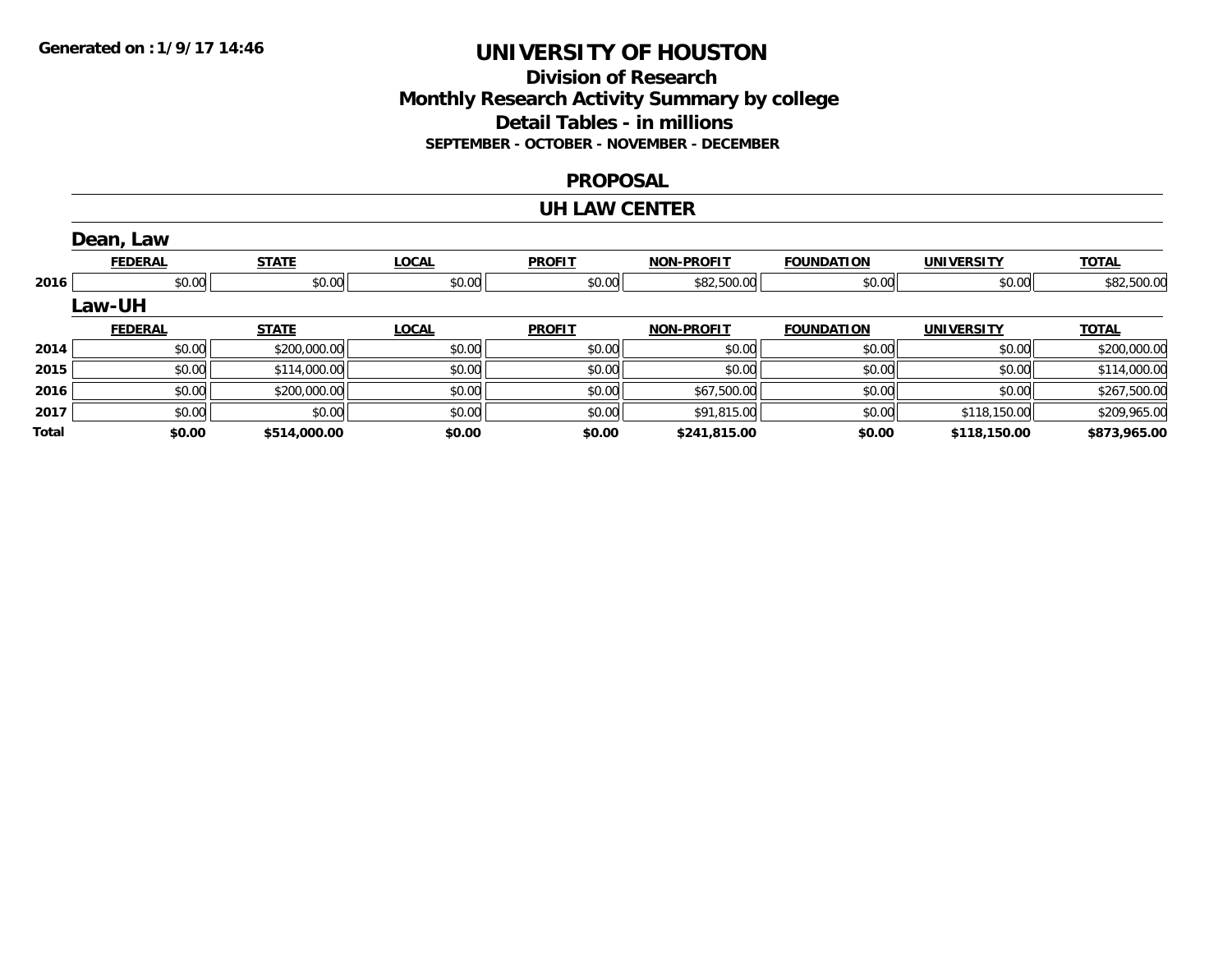## **Division of ResearchMonthly Research Activity Summary by college Detail Tables - in millions SEPTEMBER - OCTOBER - NOVEMBER - DECEMBER**

#### **PROPOSAL**

#### **UKNOWN COLLEGE**

## **Wrong Department - Please Dont Select It**

|              | <b>FEDERA.</b> | <b>CTATE</b><br>3 I L   | _OCA          | <b>PROFIT</b> | <b>DDOCIT</b><br>''' | <b>FOUNDATION</b>  | <b>JNIV</b>    | TOT.   |
|--------------|----------------|-------------------------|---------------|---------------|----------------------|--------------------|----------------|--------|
| 2013         | יש.טע          | 0 <sup>n</sup><br>JU.UU | 0000<br>טט.טע | 0000<br>,u.u  | $\sim$ 00<br>וטטוע   | $\sim$ 00<br>JU.UU | ሰሰ ሰሰ<br>JU.UU | \$0.01 |
| <b>Total</b> | \$0.00         | \$0.00                  | \$0.00        | \$0.00        | \$0.00               | \$0.00             | \$0.00         | \$0.00 |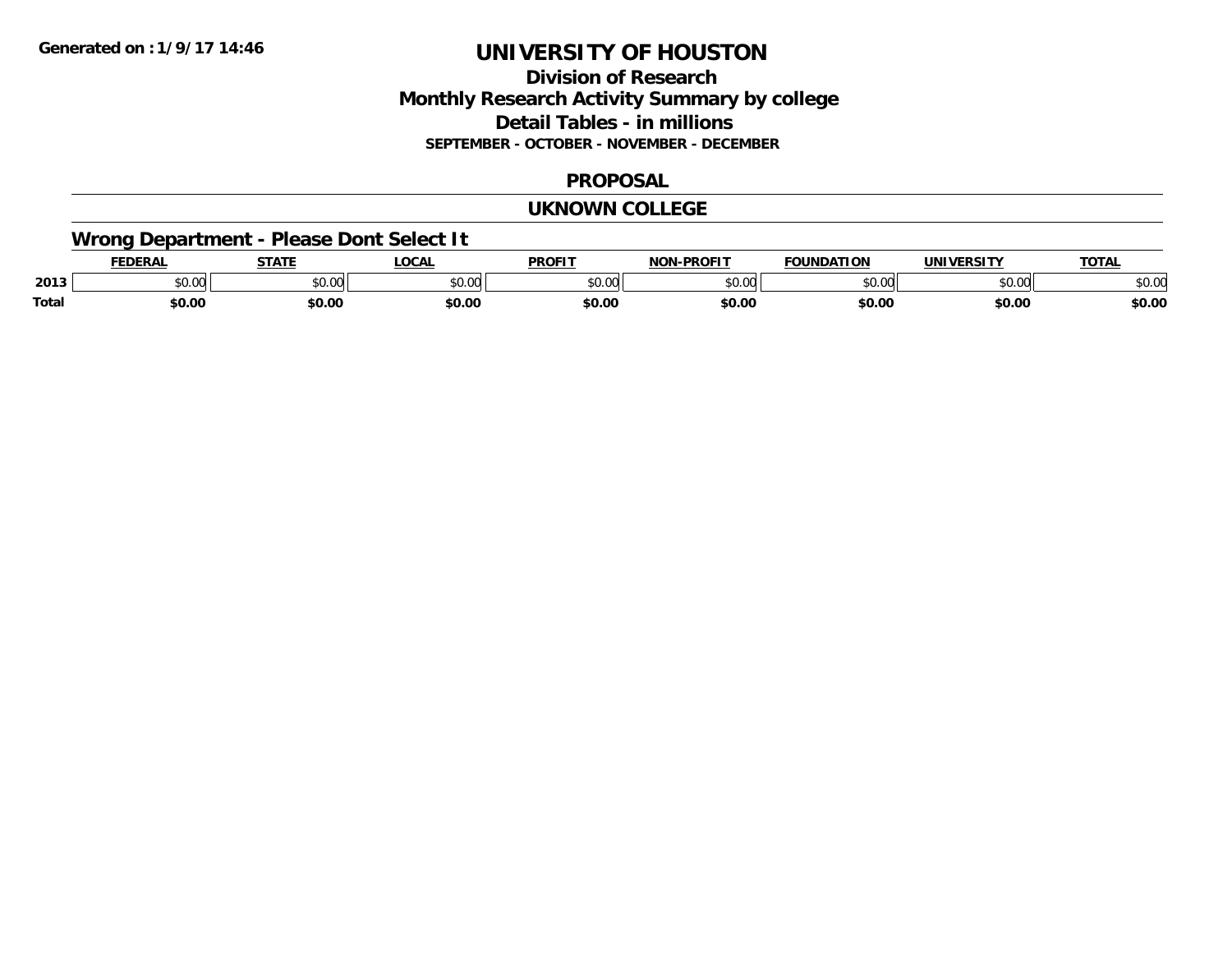## **Division of ResearchMonthly Research Activity Summary by college Detail Tables - in millions SEPTEMBER - OCTOBER - NOVEMBER - DECEMBER**

#### **PROPOSAL**

## **VICE PRESIDENT FOR ADMINISTRATION**

### **KUHF - Radio**

|      | <b>FEDERAL</b> | <b>STATE</b> | <u>LOCAL</u> | <b>PROFIT</b> | <b>NON-PROFIT</b> | <b>FOUNDATION</b> | <b>UNIVERSITY</b> | <b>TOTAL</b>   |
|------|----------------|--------------|--------------|---------------|-------------------|-------------------|-------------------|----------------|
| 2013 | \$0.00         | \$0.00       | \$0.00       | \$0.00        | \$2,044,710.00    | \$0.00            | \$0.00            | \$2,044,710.00 |
| 2014 | \$0.00         | \$0.00       | \$0.00       | \$0.00        | \$2,147,877.00    | \$0.00            | \$0.00            | \$2,147,877.00 |
| 2015 | \$0.00         | \$0.00       | \$0.00       | \$0.00        | \$2,363,344.00    | \$0.00            | \$0.00            | \$2,363,344.00 |
| 2016 | \$0.00         | \$0.00       | \$0.00       | \$0.00        | \$2,338,322.00    | \$0.00            | \$0.00            | \$2,338,322.00 |
| 2017 | \$0.00         | \$0.00       | \$0.00       | \$0.00        | \$2,145,514.00    | \$0.00            | \$0.00            | \$2,145,514.00 |

# **UH Police Department**

|       | <b>FEDERAL</b> | STATE      | <b>LOCAL</b>   | <b>PROFIT</b> | <b>NON-PROFIT</b> | <b>FOUNDATION</b> | UNIVERSITY | <b>TOTAL</b>  |
|-------|----------------|------------|----------------|---------------|-------------------|-------------------|------------|---------------|
| 2014  | \$0.00         | \$3,000.00 | ≮N UU<br>JU.UU | \$0.00        | \$0.00            | \$0.00            | \$0.00     | 00.00.00.3    |
| 2016  | \$0.00         | \$3,000.00 | \$0.00         | \$0.00        | \$0.00            | \$0.00            | \$0.00     | ,000.00       |
| Total | \$0.00         | \$6,000.00 | \$0.00         | \$0.00        | \$11.039.767.00   | \$0.00            | \$0.00     | 11,045,767.00 |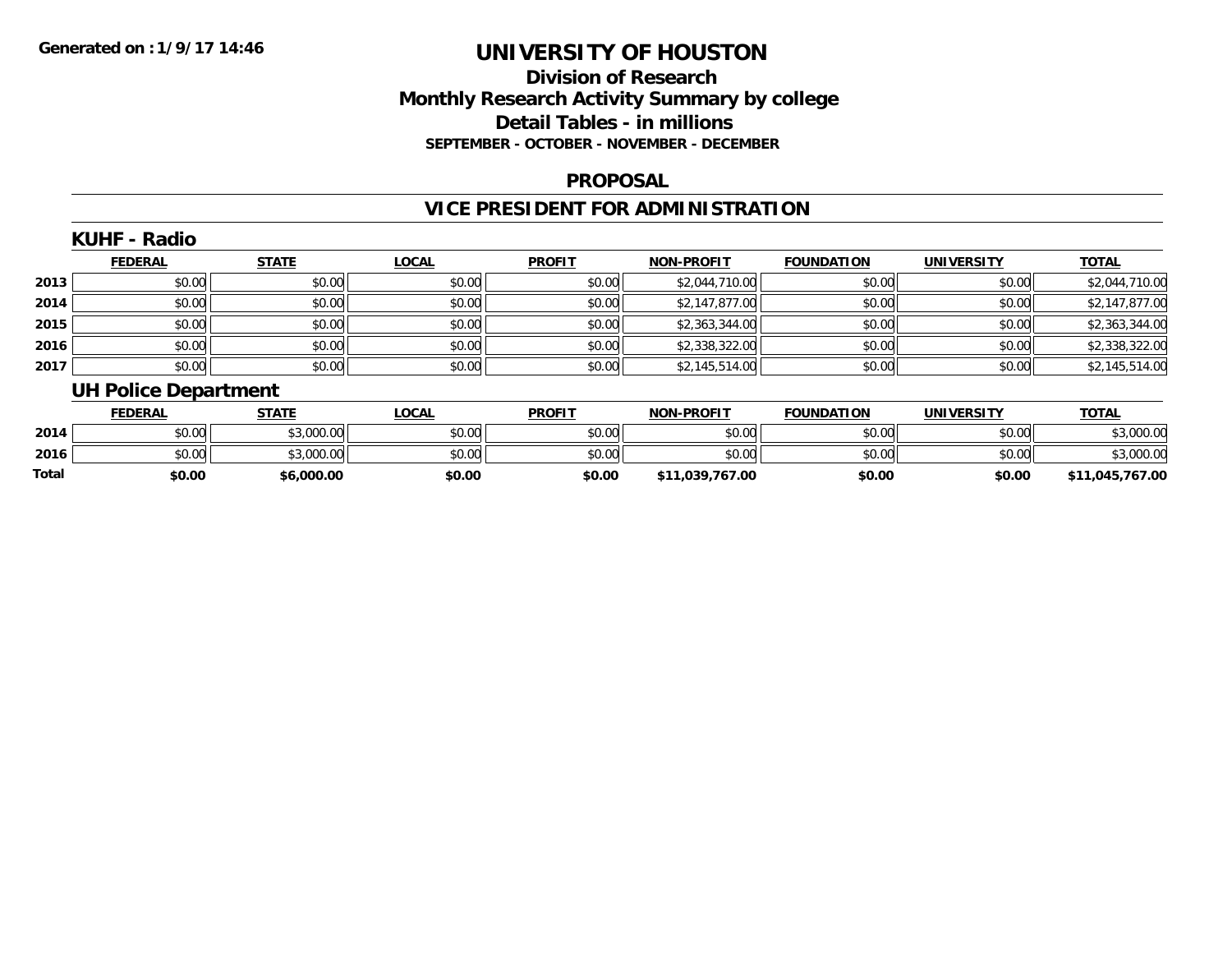**Division of Research Monthly Research Activity Summary by college Detail Tables - in millions SEPTEMBER - OCTOBER - NOVEMBER - DECEMBER**

#### **AWARD**

#### **C.T. BAUER COLLEGE OF BUSINESS**

|       | <b>Accountancy &amp; Taxation</b>        |              |              |               |                   |                   |                   |                |
|-------|------------------------------------------|--------------|--------------|---------------|-------------------|-------------------|-------------------|----------------|
|       | <b>FEDERAL</b>                           | <b>STATE</b> | <b>LOCAL</b> | <b>PROFIT</b> | <b>NON-PROFIT</b> | <b>FOUNDATION</b> | <b>UNIVERSITY</b> | <b>TOTAL</b>   |
| 2014  | \$0.00                                   | \$0.00       | \$0.00       | \$0.00        | \$0.00            | \$19,260.00       | \$0.00            | \$19,260.00    |
|       | Dean, Business Administration            |              |              |               |                   |                   |                   |                |
|       | <b>FEDERAL</b>                           | <b>STATE</b> | <b>LOCAL</b> | <b>PROFIT</b> | <b>NON-PROFIT</b> | <b>FOUNDATION</b> | <b>UNIVERSITY</b> | <b>TOTAL</b>   |
| 2015  | \$0.00                                   | \$0.00       | \$0.00       | \$0.00        | \$0.00            | \$5,000.00        | \$0.00            | \$5,000.00     |
|       | <b>Small Business Development Center</b> |              |              |               |                   |                   |                   |                |
|       | <b>FEDERAL</b>                           | <b>STATE</b> | <b>LOCAL</b> | <b>PROFIT</b> | <b>NON-PROFIT</b> | <b>FOUNDATION</b> | <b>UNIVERSITY</b> | <b>TOTAL</b>   |
| 2013  | \$885,781.00                             | \$0.00       | \$0.00       | \$0.00        | \$0.00            | \$0.00            | \$0.00            | \$885,781.00   |
| 2016  | \$481,598.00                             | \$0.00       | \$0.00       | \$0.00        | \$0.00            | \$0.00            | \$0.00            | \$481,598.00   |
| 2017  | \$690,920.00                             | \$0.00       | \$0.00       | \$0.00        | \$0.00            | \$0.00            | \$0.00            | \$690,920.00   |
| Total | \$2.058.299.00                           | \$0.00       | \$0.00       | \$0.00        | \$0.00            | \$24,260.00       | \$0.00            | \$2,082,559.00 |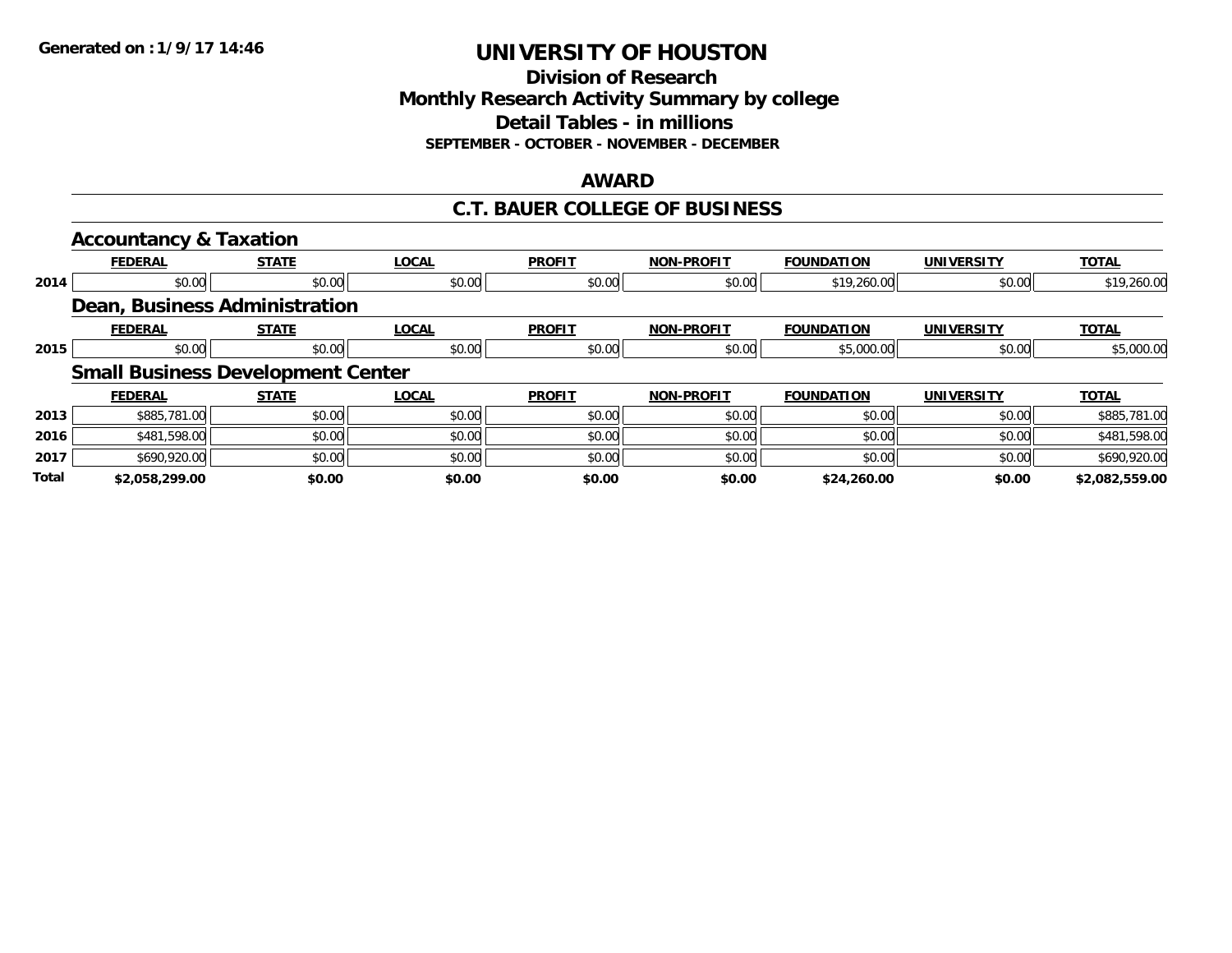### **Division of Research Monthly Research Activity Summary by college Detail Tables - in millions SEPTEMBER - OCTOBER - NOVEMBER - DECEMBER**

### **AWARD**

### **COLLEGE OF ARCHITECTURE**

## **Dean, Architecture**

|              | <b>FEDERAL</b> | <b>STATE</b> | <b>LOCAL</b>             | <b>PROFIT</b> | <b>N-PROFIT</b><br><b>NON</b> | <b>FOUNDATION</b> | UNIVERSITY | <b>TOTAL</b>                      |
|--------------|----------------|--------------|--------------------------|---------------|-------------------------------|-------------------|------------|-----------------------------------|
| 2017         | vv.vv          | \$0.00       | $n \cap \Omega$<br>PU.UU | 4000<br>DU.UU | 0.000<br>$\sim$               | \$0.00            | \$0.00     | 00000<br><b>ሰገበ</b><br>DZU.UUU.UU |
| <b>Total</b> | \$0.00         | \$0.00       | \$0.00                   | \$0.00        | \$20,000.00                   | \$0.00            | \$0.00     | \$20,000.00                       |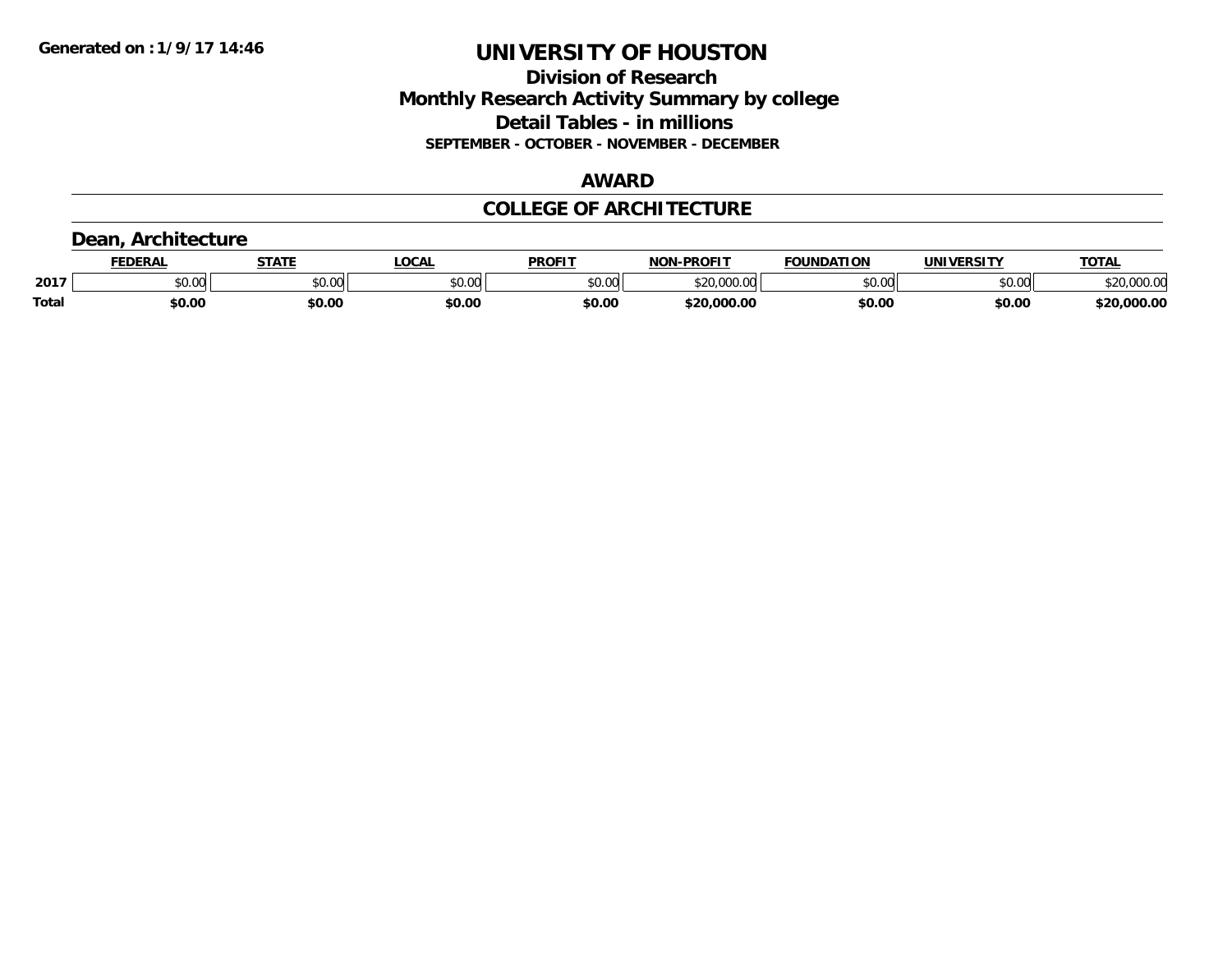### **Division of ResearchMonthly Research Activity Summary by college Detail Tables - in millions SEPTEMBER - OCTOBER - NOVEMBER - DECEMBER**

### **AWARD**

## **COLLEGE OF EDUCATION**

## **Consistency Mgmt and Coop Disc**

|      | <b>FEDERAL</b>                                     | <b>STATE</b> | <b>LOCAL</b> | <b>PROFIT</b> | <b>NON-PROFIT</b> | <b>FOUNDATION</b> | <b>UNIVERSITY</b> | <b>TOTAL</b> |
|------|----------------------------------------------------|--------------|--------------|---------------|-------------------|-------------------|-------------------|--------------|
| 2013 | \$17,324.58                                        | \$0.00       | \$0.00       | \$4.26        | \$3,500.00        | \$0.00            | \$0.00            | \$20,828.84  |
| 2014 | \$0.00                                             | \$0.00       | \$200,592.00 | \$0.00        | \$0.00            | \$0.00            | \$0.00            | \$200,592.00 |
| 2015 | \$0.00                                             | \$0.00       | \$4,550.00   | \$0.00        | \$0.00            | \$0.00            | \$0.00            | \$4,550.00   |
| 2016 | \$0.00                                             | \$0.00       | \$0.00       | \$0.00        | \$0.00            | \$0.00            | \$0.00            | \$0.00       |
| 2017 | \$0.00                                             | \$0.00       | \$309,013.00 | \$0.00        | \$0.00            | \$0.00            | \$0.00            | \$309,013.00 |
|      | <b>Curriculum and Instruction</b>                  |              |              |               |                   |                   |                   |              |
|      | <b>FEDERAL</b>                                     | <b>STATE</b> | <b>LOCAL</b> | <b>PROFIT</b> | <b>NON-PROFIT</b> | <b>FOUNDATION</b> | <b>UNIVERSITY</b> | <b>TOTAL</b> |
| 2013 | \$489,701.00                                       | \$15,999.00  | \$0.00       | \$0.00        | \$0.00            | \$0.00            | \$0.00            | \$505,700.00 |
| 2014 | \$0.00                                             | \$0.00       | \$0.00       | \$0.00        | \$5,000.00        | \$0.00            | \$0.00            | \$5,000.00   |
| 2016 | \$15,000.00                                        | \$0.00       | \$0.00       | \$0.00        | \$0.00            | \$0.00            | \$0.00            | \$15,000.00  |
| 2017 | \$561.20                                           | \$0.00       | \$0.00       | \$0.00        | \$0.00            | \$178,000.00      | \$0.00            | \$178,561.20 |
|      | Dean, Education                                    |              |              |               |                   |                   |                   |              |
|      | <b>FEDERAL</b>                                     | <b>STATE</b> | <b>LOCAL</b> | <b>PROFIT</b> | <b>NON-PROFIT</b> | <b>FOUNDATION</b> | <b>UNIVERSITY</b> | <b>TOTAL</b> |
| 2013 | \$0.00                                             | \$0.00       | \$0.00       | \$0.00        | \$0.00            | \$0.00            | \$0.00            | \$0.00       |
| 2014 | \$0.00                                             | \$0.00       | \$0.00       | \$0.00        | \$0.00            | \$0.00            | \$0.00            | \$0.00       |
| 2015 | \$0.00                                             | \$0.00       | \$0.00       | \$0.00        | \$0.00            | \$0.00            | \$0.00            | \$0.00       |
| 2016 | \$0.00                                             | \$0.00       | \$0.00       | \$0.00        | \$0.00            | \$0.00            | \$0.00            | \$0.00       |
| 2017 | \$0.00                                             | \$0.00       | \$0.00       | \$0.00        | \$0.00            | \$178,000.00      | \$0.00            | \$178,000.00 |
|      | <b>Educational Leadership &amp; Policy Studies</b> |              |              |               |                   |                   |                   |              |
|      | <b>FEDERAL</b>                                     | <b>STATE</b> | <b>LOCAL</b> | <b>PROFIT</b> | <b>NON-PROFIT</b> | <b>FOUNDATION</b> | <b>UNIVERSITY</b> | <b>TOTAL</b> |
| 2013 | \$310,954.00                                       | \$0.00       | \$0.00       | \$0.00        | \$0.00            | \$0.00            | \$0.00            | \$310,954.00 |
| 2014 | \$160,422.00                                       | \$0.00       | \$0.00       | \$0.00        | \$0.00            | \$0.00            | \$0.00            | \$160,422.00 |
| 2015 | \$0.00                                             | \$0.00       | \$0.00       | \$0.00        | \$45,000.00       | \$0.00            | \$0.00            | \$45,000.00  |
| 2016 | \$0.00                                             | \$5,000.00   | \$0.00       | \$0.00        | \$45,000.00       | \$0.00            | \$0.00            | \$50,000.00  |
| 2017 | \$561.20                                           | \$0.00       | \$0.00       | \$0.00        | \$45,000.00       | \$0.00            | \$0.00            | \$45,561.20  |
|      | <b>Institute for Urban Education</b>               |              |              |               |                   |                   |                   |              |
|      | <b>FEDERAL</b>                                     | <b>STATE</b> | <b>LOCAL</b> | <b>PROFIT</b> | <b>NON-PROFIT</b> | <b>FOUNDATION</b> | <b>UNIVERSITY</b> | <b>TOTAL</b> |
| 2014 | \$0.00                                             | \$0.00       | \$0.00       | \$0.00        | \$0.00            | \$0.00            | \$0.00            | \$0.00       |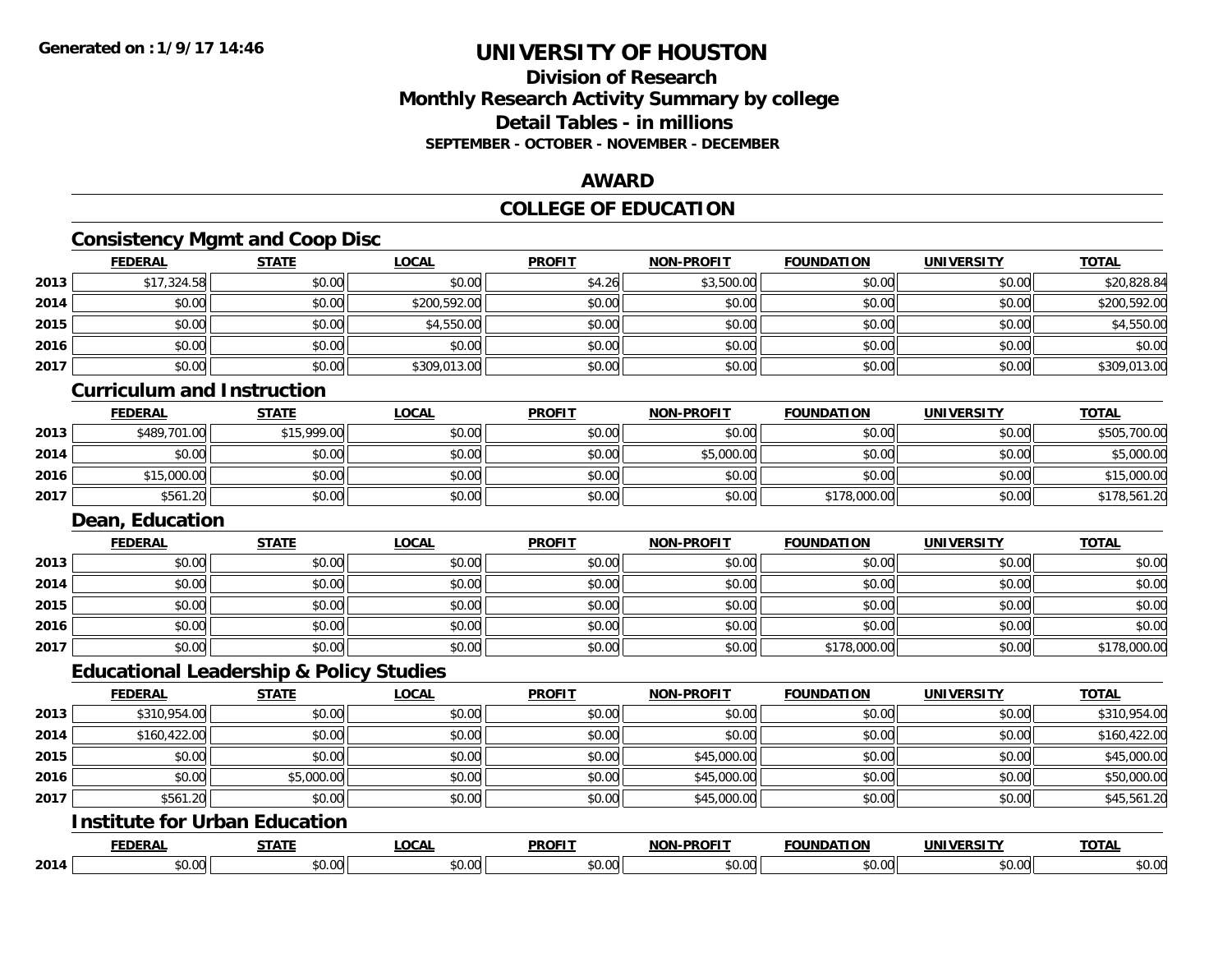### **Division of ResearchMonthly Research Activity Summary by college Detail Tables - in millions SEPTEMBER - OCTOBER - NOVEMBER - DECEMBER**

#### **AWARD**

## **COLLEGE OF EDUCATION**

# **Psychological, Health, and Learning Sciences**

|      | <b>FEDERAL</b> | <b>STATE</b> | <b>LOCAL</b> | <b>PROFIT</b> | <b>NON-PROFIT</b> | <b>FOUNDATION</b> | <b>UNIVERSITY</b> | <u>TOTAL</u>   |
|------|----------------|--------------|--------------|---------------|-------------------|-------------------|-------------------|----------------|
| 2013 | \$38,579.00    | \$134,767.00 | \$0.00       | \$0.00        | \$31,863.00       | \$0.00            | \$11,689.00       | \$216,898.00   |
| 2014 | \$826,870.00   | \$134,767.00 | \$0.00       | \$0.00        | \$44,723.53       | \$0.00            | \$0.00            | \$1,006,360.53 |
| 2015 | \$35,288.00    | \$139,767.00 | \$0.00       | \$0.00        | \$39,250.00       | \$0.00            | \$0.00            | \$214,305.00   |
| 2016 | \$5,360.00     | \$149,744.00 | \$0.00       | \$0.00        | \$145,289.00      | \$0.00            | \$0.00            | \$300,393.00   |
| 2017 | \$114,810.50   | \$0.00       | \$0.00       | \$0.00        | \$145,724.00      | \$0.00            | \$0.00            | \$260,534.50   |

#### **UH Charter School**

|       | <b>FEDERAL</b> | <b>STATE</b>   | <b>LOCAL</b> | <b>PROFIT</b> | <b>NON-PROFIT</b> | <b>FOUNDATION</b> | <b>UNIVERSITY</b> | <b>TOTAL</b>   |
|-------|----------------|----------------|--------------|---------------|-------------------|-------------------|-------------------|----------------|
| 2013  | \$0.00         | \$982,028.93   | \$0.00       | \$0.00        | \$0.00            | \$0.00            | \$0.00            | \$982,028.93   |
| 2014  | \$34,062.00    | \$1,029,233.00 | \$0.00       | \$0.00        | \$0.00            | \$0.00            | \$0.00            | \$1,063,295.00 |
| 2015  | \$24,124.00    | \$1,042,343.92 | \$0.00       | \$0.00        | \$0.00            | \$0.00            | \$0.00            | \$1,066,467.92 |
| 2016  | \$21,017.00    | \$1,110,231.00 | \$0.00       | \$0.00        | \$0.00            | \$0.00            | \$0.00            | \$1,131,248.00 |
| 2017  | \$17,869.00    | \$1,143,572.00 | \$0.00       | \$0.00        | \$0.00            | \$0.00            | \$0.00            | \$1,161,441.00 |
| Total | \$2,112,503.48 | \$5,887,452.85 | \$514,155.00 | \$4.26        | \$550,349.53      | \$356,000.00      | \$11,689.00       | \$9,432,154.12 |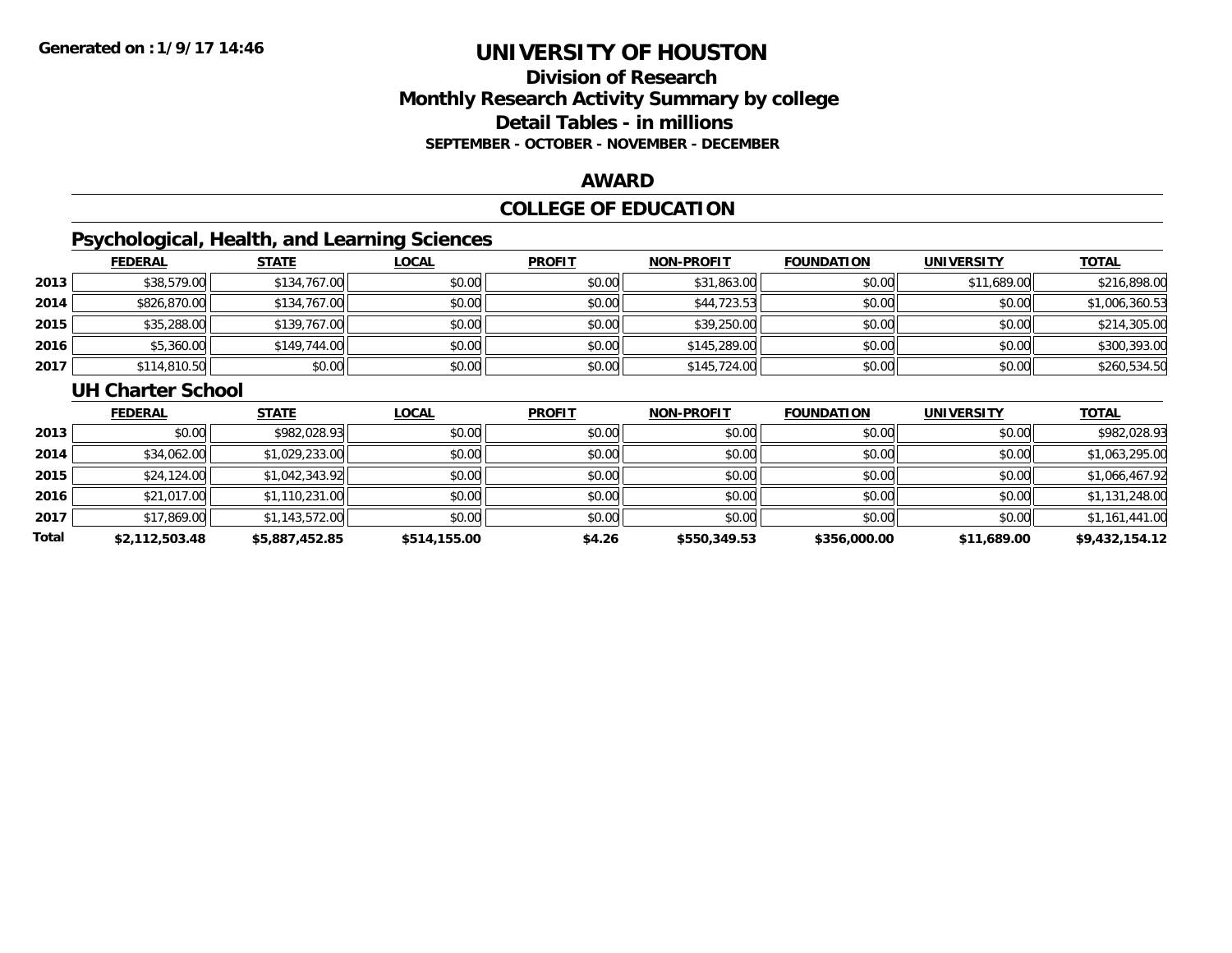### **Division of Research Monthly Research Activity Summary by college Detail Tables - in millions SEPTEMBER - OCTOBER - NOVEMBER - DECEMBER**

#### **AWARD**

|      | <b>FEDERAL</b>                              | <b>STATE</b> | <b>LOCAL</b> | <b>PROFIT</b> | <b>NON-PROFIT</b> | <b>FOUNDATION</b> | <b>UNIVERSITY</b> | <b>TOTAL</b> |
|------|---------------------------------------------|--------------|--------------|---------------|-------------------|-------------------|-------------------|--------------|
| 2014 | \$0.00                                      | \$10,000.00  | \$0.00       | \$0.00        | \$10,000.00       | \$50,000.00       | \$0.00            | \$70,000.00  |
| 2016 | \$0.00                                      | \$0.00       | \$0.00       | \$0.00        | \$67,867.00       | \$0.00            | \$0.00            | \$67,867.00  |
| 2017 | \$4,000.00                                  | \$1,500.00   | \$0.00       | \$0.00        | \$0.00            | \$0.00            | \$0.00            | \$5,500.00   |
|      | <b>Center for Public History</b>            |              |              |               |                   |                   |                   |              |
|      | <b>FEDERAL</b>                              | <b>STATE</b> | <b>LOCAL</b> | <b>PROFIT</b> | <b>NON-PROFIT</b> | <b>FOUNDATION</b> | <b>UNIVERSITY</b> | <b>TOTAL</b> |
| 2017 | \$0.00                                      | \$0.00       | \$0.00       | \$0.00        | \$0.00            | \$0.00            | \$0.00            | \$0.00       |
|      | Communication                               |              |              |               |                   |                   |                   |              |
|      | <b>FEDERAL</b>                              | <b>STATE</b> | <b>LOCAL</b> | <b>PROFIT</b> | <b>NON-PROFIT</b> | <b>FOUNDATION</b> | <b>UNIVERSITY</b> | <b>TOTAL</b> |
| 2013 | \$0.00                                      | \$0.00       | \$0.00       | \$0.00        | \$8,000.00        | \$0.00            | \$0.00            | \$8,000.00   |
| 2014 | \$0.00                                      | \$0.00       | \$0.00       | \$0.00        | \$0.00            | \$0.00            | \$3,000.00        | \$3,000.00   |
| 2015 | \$0.00                                      | \$0.00       | \$0.00       | \$0.00        | \$0.00            | \$10,000.00       | \$0.00            | \$10,000.00  |
|      | <b>Communication Sciences and Disorders</b> |              |              |               |                   |                   |                   |              |
|      | <b>FEDERAL</b>                              | <b>STATE</b> | <b>LOCAL</b> | <b>PROFIT</b> | <b>NON-PROFIT</b> | <b>FOUNDATION</b> | <b>UNIVERSITY</b> | <b>TOTAL</b> |
| 2013 | \$0.00                                      | \$0.00       | \$0.00       | \$0.00        | \$0.00            | \$10,000.00       | \$0.00            | \$10,000.00  |
| 2014 | \$0.00                                      | \$0.00       | \$0.00       | \$0.00        | \$18,752.98       | \$0.00            | \$0.00            | \$18,752.98  |
| 2017 | \$1,403.00                                  | \$0.00       | \$0.00       | \$0.00        | \$0.00            | \$7,496.00        | \$0.00            | \$8,899.00   |
|      | Dean, Liberal Arts and Social Sciences      |              |              |               |                   |                   |                   |              |
|      | <b>FEDERAL</b>                              | <b>STATE</b> | <b>LOCAL</b> | <b>PROFIT</b> | <b>NON-PROFIT</b> | <b>FOUNDATION</b> | <b>UNIVERSITY</b> | <b>TOTAL</b> |
| 2014 | \$0.00                                      | \$0.00       | \$0.00       | \$0.00        | \$0.00            | \$0.00            | \$0.00            | \$0.00       |
| 2015 | \$0.00                                      | \$0.00       | \$0.00       | \$0.00        | \$0.00            | \$0.00            | \$0.00            | \$0.00       |
|      | <b>Economics</b>                            |              |              |               |                   |                   |                   |              |
|      | <b>FEDERAL</b>                              | <b>STATE</b> | <b>LOCAL</b> | <b>PROFIT</b> | <b>NON-PROFIT</b> | <b>FOUNDATION</b> | <b>UNIVERSITY</b> | <b>TOTAL</b> |
| 2013 | \$0.00                                      | \$0.00       | \$0.00       | \$0.00        | \$0.00            | \$25,000.00       | \$0.00            | \$25,000.00  |
| 2014 | \$0.00                                      | \$0.00       | \$0.00       | \$0.00        | \$0.00            | \$13,354.00       | \$0.00            | \$13,354.00  |
| 2015 | \$0.00                                      | \$0.00       | \$0.00       | \$0.00        | \$0.00            | \$13,009.00       | \$0.00            | \$13,009.00  |
| 2017 | \$0.00                                      | \$0.00       | \$0.00       | \$0.00        | \$0.00            | \$44,948.00       | \$0.00            | \$44,948.00  |
|      | <b>English</b>                              |              |              |               |                   |                   |                   |              |
|      |                                             |              |              |               |                   |                   |                   |              |
|      | <b>FEDERAL</b>                              | <b>STATE</b> | <b>LOCAL</b> | <b>PROFIT</b> | <b>NON-PROFIT</b> | <b>FOUNDATION</b> | <b>UNIVERSITY</b> | <b>TOTAL</b> |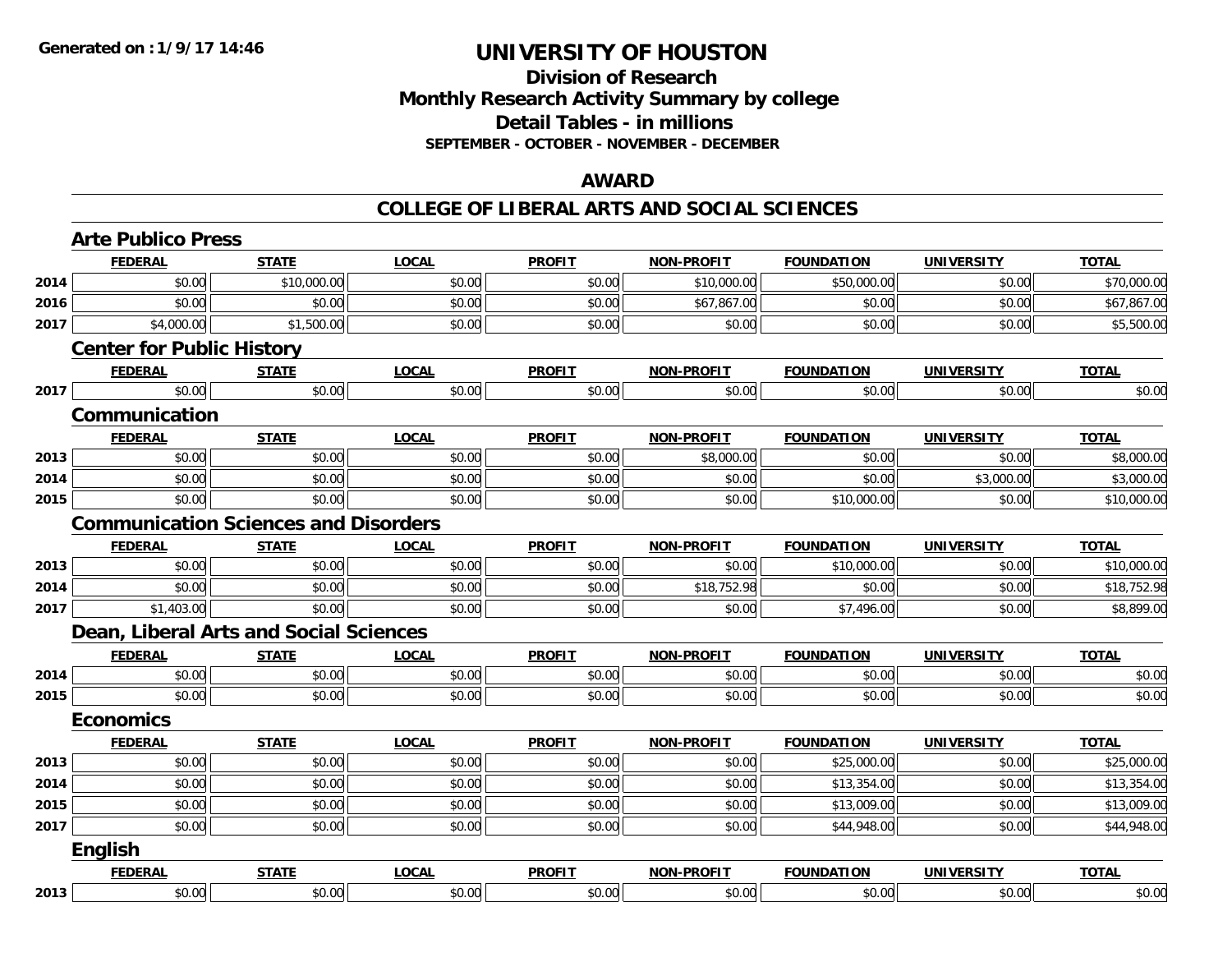## **Division of ResearchMonthly Research Activity Summary by college Detail Tables - in millions SEPTEMBER - OCTOBER - NOVEMBER - DECEMBER**

### **AWARD**

#### **COLLEGE OF LIBERAL ARTS AND SOCIAL SCIENCES**

#### **Health and Human Performance**

|      | <b>FEDERAL</b>                        | <b>STATE</b> | <b>LOCAL</b> | <b>PROFIT</b> | <b>NON-PROFIT</b> | <b>FOUNDATION</b> | <b>UNIVERSITY</b> | <b>TOTAL</b>   |
|------|---------------------------------------|--------------|--------------|---------------|-------------------|-------------------|-------------------|----------------|
| 2013 | \$1,735,266.54                        | \$0.00       | \$0.00       | \$6,759.60    | \$0.00            | \$8,000.00        | \$0.00            | \$1,750,026.14 |
| 2014 | \$1,372,346.86                        | \$0.00       | \$0.00       | \$0.00        | \$0.00            | \$0.00            | \$0.00            | \$1,372,346.86 |
| 2015 | \$1,902,314.65                        | \$0.00       | \$0.00       | \$0.00        | \$0.00            | \$24,000.00       | \$0.00            | \$1,926,314.65 |
| 2016 | \$147,882.21                          | \$0.00       | \$0.00       | \$0.00        | \$0.00            | \$10,908.00       | \$0.00            | \$158,790.21   |
| 2017 | \$1,189,142.20                        | \$0.00       | \$0.00       | \$19,545.40   | \$99,456.00       | \$0.00            | \$0.00            | \$1,308,143.60 |
|      | <b>History</b>                        |              |              |               |                   |                   |                   |                |
|      | <b>FEDERAL</b>                        | <b>STATE</b> | <b>LOCAL</b> | <b>PROFIT</b> | <b>NON-PROFIT</b> | <b>FOUNDATION</b> | <b>UNIVERSITY</b> | <b>TOTAL</b>   |
| 2013 | \$0.00                                | \$0.00       | \$0.00       | \$73,662.21   | \$0.00            | \$0.00            | \$0.00            | \$73,662.21    |
| 2014 | \$0.00                                | \$0.00       | \$0.00       | \$78,388.66   | \$0.00            | \$0.00            | \$0.00            | \$78,388.66    |
| 2015 | \$0.00                                | \$0.00       | \$0.00       | \$65,586.00   | \$0.00            | \$0.00            | \$0.00            | \$65,586.00    |
| 2016 | \$0.00                                | \$0.00       | \$0.00       | \$104,256.66  | \$0.00            | \$0.00            | \$0.00            | \$104,256.66   |
| 2017 | \$708.00                              | \$0.00       | \$0.00       | \$86,307.91   | \$42,000.00       | \$0.00            | \$0.00            | \$129,015.91   |
|      | <b>Hobby Center for Public Policy</b> |              |              |               |                   |                   |                   |                |
|      | <b>FEDERAL</b>                        | <b>STATE</b> | <b>LOCAL</b> | <b>PROFIT</b> | <b>NON-PROFIT</b> | <b>FOUNDATION</b> | <b>UNIVERSITY</b> | <b>TOTAL</b>   |
| 2017 | \$0.00                                | \$0.00       | \$0.00       | \$0.00        | \$0.00            | \$65,295.00       | \$0.00            | \$65,295.00    |
|      | <b>Political Science</b>              |              |              |               |                   |                   |                   |                |
|      | <b>FEDERAL</b>                        | <b>STATE</b> | <b>LOCAL</b> | <b>PROFIT</b> | <b>NON-PROFIT</b> | <b>FOUNDATION</b> | <b>UNIVERSITY</b> | <b>TOTAL</b>   |
| 2013 | \$0.00                                | \$0.00       | \$0.00       | \$0.00        | \$0.00            | \$0.00            | \$0.00            | \$0.00         |
| 2017 | \$0.00                                | \$0.00       | \$0.00       | \$0.00        | \$30,045.00       | \$0.00            | \$0.00            | \$30,045.00    |
|      | <b>Psychology</b>                     |              |              |               |                   |                   |                   |                |
|      | <b>FEDERAL</b>                        | <b>STATE</b> | <b>LOCAL</b> | <b>PROFIT</b> | <b>NON-PROFIT</b> | <b>FOUNDATION</b> | <b>UNIVERSITY</b> | <b>TOTAL</b>   |
| 2013 | \$2,519,174.00                        | \$17,656.00  | \$0.00       | \$25,723.00   | \$79,810.00       | \$55,818.00       | \$0.00            | \$2,698,181.00 |
| 2014 | \$2,277,788.20                        | \$19,559.00  | \$0.00       | \$17,923.92   | \$117,038.00      | \$0.00            | \$0.00            | \$2,432,309.12 |
| 2015 | \$637,533.05                          | \$43,501.00  | \$0.00       | \$34,507.00   | \$61,469.00       | \$0.00            | \$0.00            | \$777,010.05   |
| 2016 | \$2,506,892.37                        | \$0.00       | \$0.00       | \$21,812.04   | \$75,329.88       | \$0.00            | \$0.00            | \$2,604,034.29 |
| 2017 | \$1,051,311.70                        | \$0.00       | \$0.00       | \$0.00        | \$68,941.88       | \$0.00            | \$0.00            | \$1,120,253.58 |
|      | Sociology                             |              |              |               |                   |                   |                   |                |
|      | <b>FEDERAL</b>                        | <b>STATE</b> | <b>LOCAL</b> | <b>PROFIT</b> | <b>NON-PROFIT</b> | <b>FOUNDATION</b> | <b>UNIVERSITY</b> | <b>TOTAL</b>   |
| 2013 | \$14,728.00                           | \$0.00       | \$0.00       | \$0.00        | \$0.00            | \$0.00            | \$0.00            | \$14,728.00    |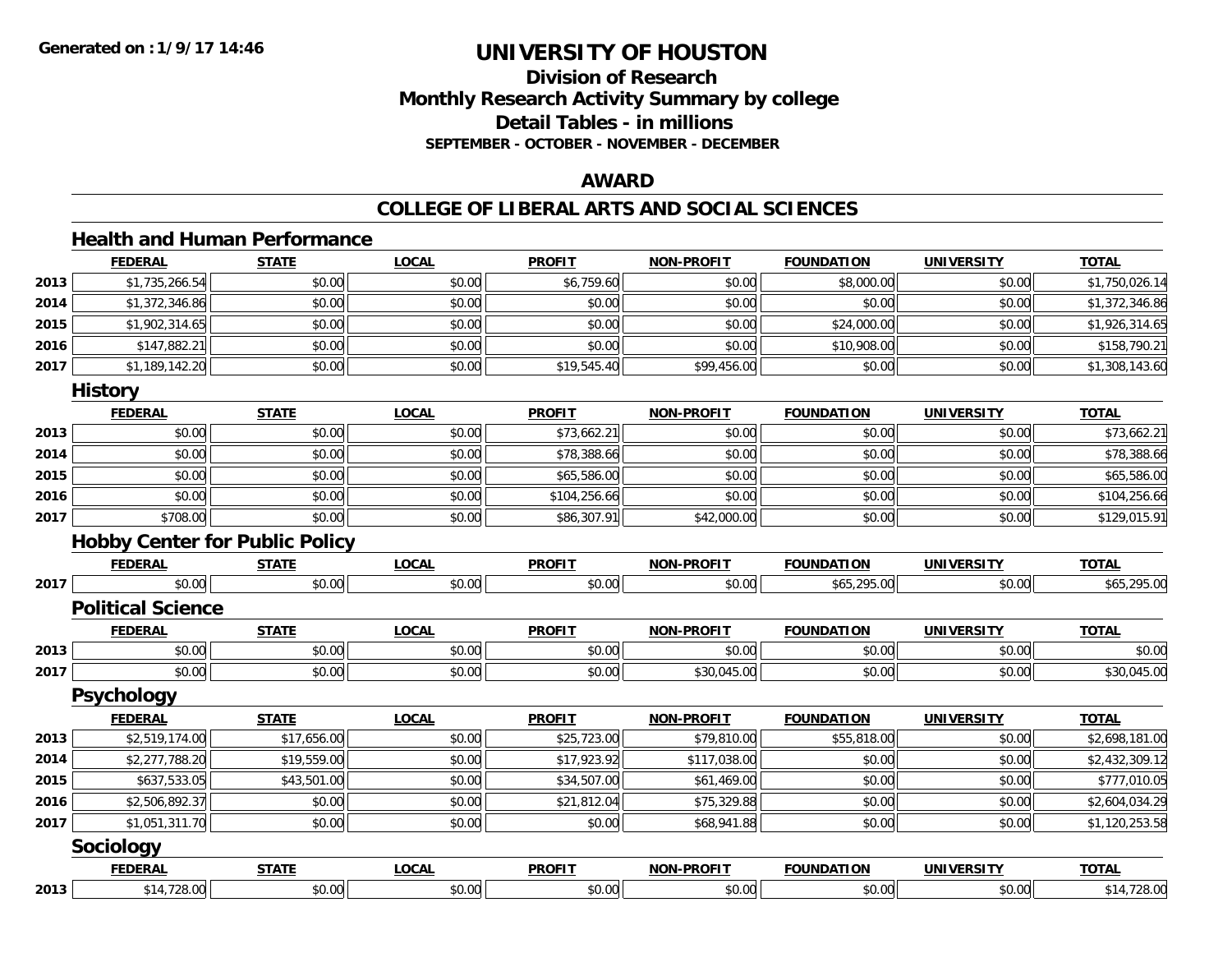**Division of Research Monthly Research Activity Summary by college Detail Tables - in millions SEPTEMBER - OCTOBER - NOVEMBER - DECEMBER**

#### **AWARD**

|              | $\sim$           |              |             |               |                   |                   |                   |                 |  |  |  |
|--------------|------------------|--------------|-------------|---------------|-------------------|-------------------|-------------------|-----------------|--|--|--|
|              | <b>FEDERAL</b>   | <b>STATE</b> | <b>OCAL</b> | <b>PROFIT</b> | <b>NON-PROFIT</b> | <b>FOUNDATION</b> | <b>UNIVERSITY</b> | <b>TOTAL</b>    |  |  |  |
| 2016         | <b>CO 120 00</b> | \$0.00       | \$0.00      | \$0.00        | \$0.00            | \$0.00            | \$0.00            | .429.00<br>¢Ω   |  |  |  |
| <b>Total</b> | \$15,369,919.77  | \$92,216.00  | \$0.00      | \$534,472.40  | \$678,709.74      | \$337,828.00      | \$3,000.00        | \$17,016,145.91 |  |  |  |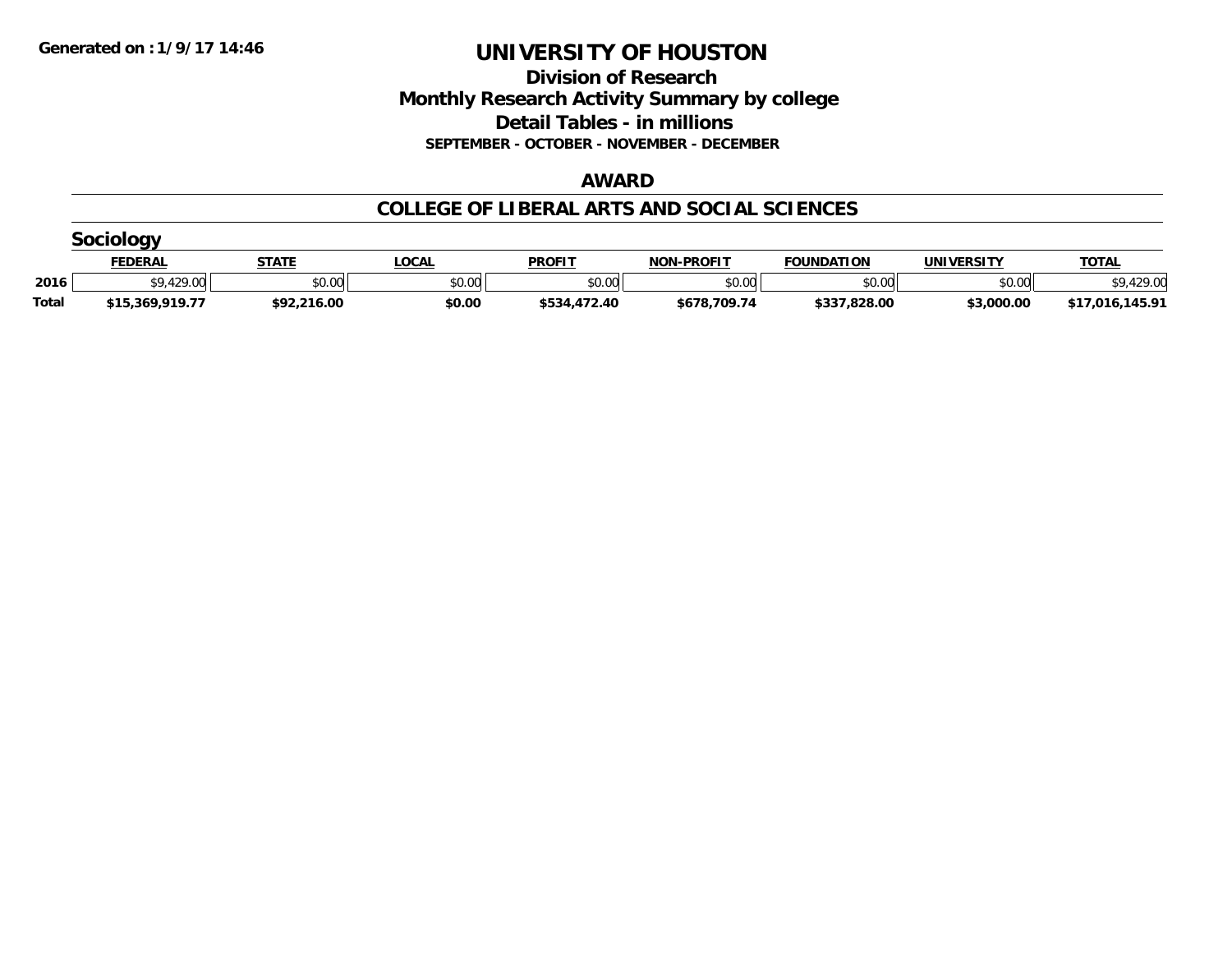### **Division of ResearchMonthly Research Activity Summary by college Detail Tables - in millionsSEPTEMBER - OCTOBER - NOVEMBER - DECEMBER**

#### **AWARD**

## **COLLEGE OF NATURAL SCIENCES AND MATHEMATICS**

## **Biology/Biochemistry**

|      | <b>FEDERAL</b> | <b>STATE</b> | <u>LOCAL</u> | <b>PROFIT</b> | <b>NON-PROFIT</b> | <b>FOUNDATION</b> | <b>UNIVERSITY</b> | <b>TOTAL</b>   |
|------|----------------|--------------|--------------|---------------|-------------------|-------------------|-------------------|----------------|
| 2013 | \$556,014.76   | \$0.00       | \$0.00       | \$462,412.00  | \$589,310.00      | \$0.00            | \$0.00            | \$1,607,736.76 |
| 2014 | \$561,555.50   | \$223.06     | \$0.00       | \$50,000.00   | \$35,010.00       | \$0.00            | \$0.00            | \$646,788.56   |
| 2015 | \$638,626.62   | \$21,473.50  | \$0.00       | \$0.00        | \$46,785.01       | \$0.00            | \$0.00            | \$706,885.13   |
| 2016 | \$609,476.50   | \$117,735.70 | \$0.00       | \$0.00        | \$45,000.00       | \$0.00            | \$0.00            | \$772,212.20   |
| 2017 | \$80,393.00    | \$50,000.00  | \$0.00       | \$0.00        | \$143,001.00      | \$152,737.00      | \$0.00            | \$426,131.00   |
|      |                |              |              |               |                   |                   |                   |                |

### **Center for Applied Geoscience Excellence**

|      | <b>FEDERAL</b> | <b>STATE</b> | LOCAL  | <b>PROFIT</b> | <b>NON-PROFIT</b> | <b>FOUNDATION</b> | <b>UNIVERSITY</b> | <b>TOTAL</b> |
|------|----------------|--------------|--------|---------------|-------------------|-------------------|-------------------|--------------|
| 2014 | \$0.00         | \$0.00       | \$0.00 | \$0.00        | \$0.00            | \$0.00            | \$0.00            | \$0.00       |
| 2015 | \$0.00         | \$0.00       | \$0.00 | \$0.00        | \$0.00            | \$0.00            | \$0.00            | \$0.00       |
| 2016 | \$0.00         | \$0.00       | \$0.00 | \$0.00        | \$0.00            | \$0.00            | \$0.00            | \$0.00       |
| 2017 | \$0.00         | \$0.00       | \$0.00 | \$0.00        | \$0.00            | \$0.00            | \$0.00            | \$0.00       |

## **Center for Nuclear Receptors and Cell Signaling**

|      | <u>FEDERAL</u> | <b>STATE</b> | <u>LOCAL</u> | <b>PROFIT</b> | <b>NON-PROFIT</b> | <b>FOUNDATION</b> | <b>UNIVERSITY</b> | <b>TOTAL</b> |
|------|----------------|--------------|--------------|---------------|-------------------|-------------------|-------------------|--------------|
| 2013 | \$202,124.00   | \$0.00       | \$0.00       | \$0.00        | \$0.00            | \$0.00            | \$0.00            | \$202,124.00 |
| 2014 | \$244,596.00   | \$0.00       | \$0.00       | \$0.00        | \$0.00            | \$0.00            | \$0.00            | \$244,596.00 |
| 2015 | \$0.00         | \$1,582.50   | \$0.00       | \$0.00        | \$0.00            | \$0.00            | \$0.00            | \$1,582.50   |
| 2016 | \$1,710.48     | \$0.49       | \$0.00       | \$0.00        | \$0.00            | \$0.00            | \$0.00            | \$1,710.97   |

#### **Chemistry**

|      | <b>FEDERAL</b> | <b>STATE</b> | <b>LOCAL</b> | <b>PROFIT</b> | <b>NON-PROFIT</b> | <b>FOUNDATION</b> | <b>UNIVERSITY</b> | <b>TOTAL</b> |
|------|----------------|--------------|--------------|---------------|-------------------|-------------------|-------------------|--------------|
| 2013 | \$511,408.44   | \$0.00       | \$0.00       | \$0.00        | \$0.00            | \$0.00            | \$0.00            | \$511,408.44 |
| 2014 | \$916,406.50   | \$0.00       | \$0.00       | \$0.00        | \$0.00            | \$0.00            | \$0.00            | \$916,406.50 |
| 2015 | \$717,839.68   | \$0.00       | \$0.00       | \$0.00        | \$45,000.00       | \$125,000.00      | \$0.00            | \$887,839.68 |
| 2016 | \$605,687.88   | \$0.00       | \$0.00       | \$0.00        | \$100,000.00      | \$0.00            | \$0.00            | \$705,687.88 |
| 2017 | \$527,705.20   | \$0.00       | \$0.00       | \$0.00        | \$210,000.00      | \$0.00            | \$0.00            | \$737,705.20 |

### **Computer Science**

|      | <b>FEDERAL</b> | <b>STATE</b> | <u>LOCAL</u> | <b>PROFIT</b> | <b>NON-PROFIT</b> | <b>FOUNDATION</b> | UNIVERSITY | <b>TOTAL</b>   |
|------|----------------|--------------|--------------|---------------|-------------------|-------------------|------------|----------------|
| 2013 | \$2,266,591.00 | \$0.00       | \$0.00       | \$99,975.00   | \$9,000.00        | \$0.00            | \$0.00     | \$2,375,566.00 |
| 2014 | \$1,040,468.20 | \$0.00       | \$0.00       | \$180,000.00  | \$0.00            | \$0.00            | \$0.00     | \$1,220,468.20 |
| 2015 | \$1,366,631.75 | \$36,815.00  | \$0.00       | \$0.00        | \$190,000.00      | \$13,000.00       | \$0.00     | \$1,606,446.75 |
| 2016 | \$505,560.00   | \$0.00       | \$0.00       | \$0.00        | \$130,000.00      | \$0.00            | \$0.00     | \$635,560.00   |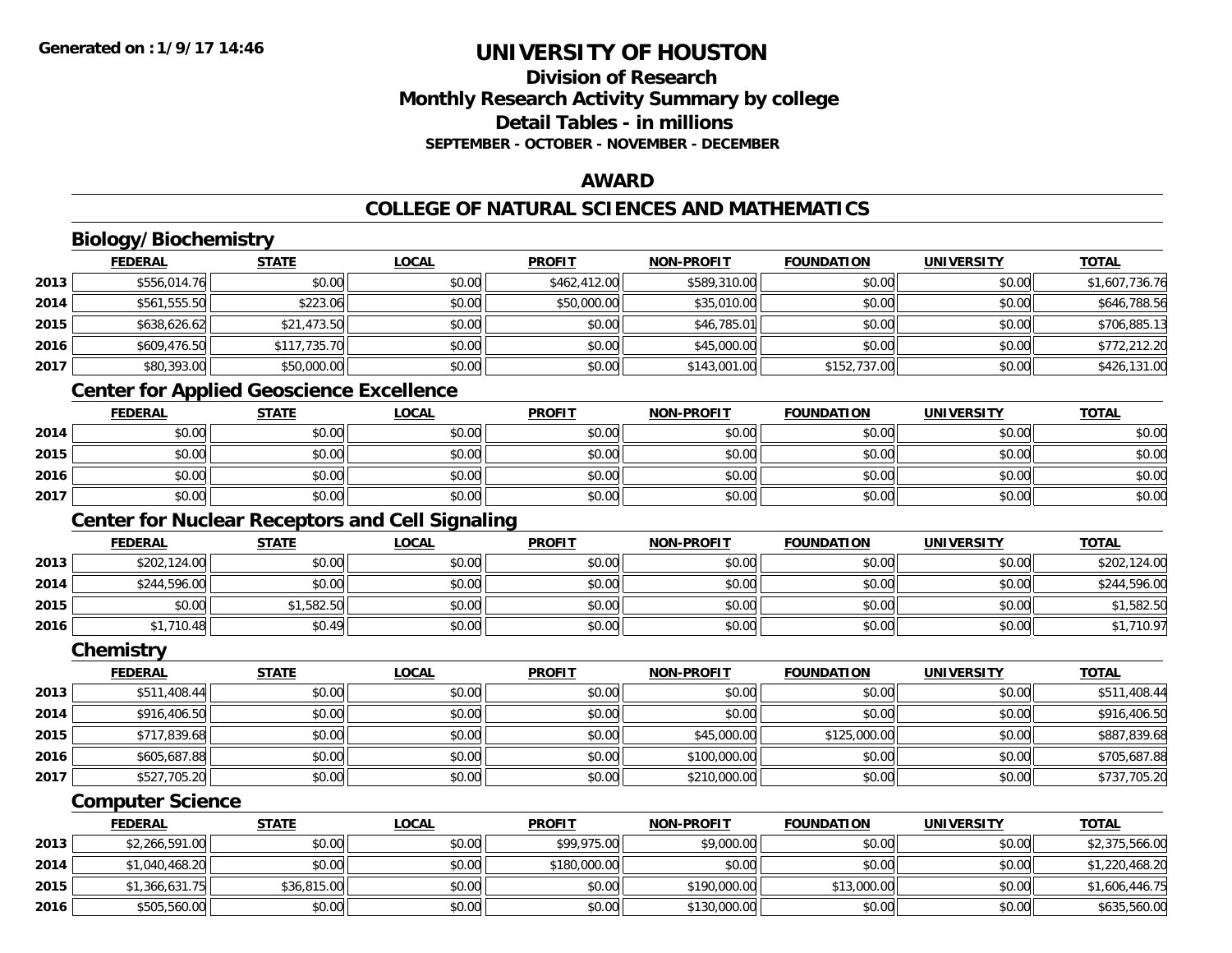**Division of ResearchMonthly Research Activity Summary by college Detail Tables - in millions SEPTEMBER - OCTOBER - NOVEMBER - DECEMBER**

### **AWARD**

#### **COLLEGE OF NATURAL SCIENCES AND MATHEMATICS**

|      | <b>Computer Science</b>                              |                |              |                |                   |                   |                   |                |
|------|------------------------------------------------------|----------------|--------------|----------------|-------------------|-------------------|-------------------|----------------|
|      | <b>FEDERAL</b>                                       | <b>STATE</b>   | <b>LOCAL</b> | <b>PROFIT</b>  | <b>NON-PROFIT</b> | <b>FOUNDATION</b> | <b>UNIVERSITY</b> | <b>TOTAL</b>   |
| 2017 | \$853,845.50                                         | \$0.00         | \$0.00       | \$0.00         | \$18,219.33       | \$0.00            | \$0.00            | \$872,064.83   |
|      | Dean, Natural Sciences and Mathematics               |                |              |                |                   |                   |                   |                |
|      | <b>FEDERAL</b>                                       | <b>STATE</b>   | <b>LOCAL</b> | <b>PROFIT</b>  | <b>NON-PROFIT</b> | <b>FOUNDATION</b> | <b>UNIVERSITY</b> | <b>TOTAL</b>   |
| 2013 | \$113,412.00                                         | \$0.00         | \$0.00       | \$0.00         | \$0.00            | \$0.00            | \$0.00            | \$113,412.00   |
| 2014 | \$700,000.00                                         | \$0.00         | \$0.00       | \$0.00         | \$0.00            | \$0.00            | \$0.00            | \$700,000.00   |
| 2015 | \$79,439.00                                          | \$0.00         | \$0.00       | \$0.00         | \$45,000.00       | \$0.00            | \$0.00            | \$124,439.00   |
| 2016 | \$159,439.00                                         | \$5,000.00     | \$0.00       | \$0.00         | \$45,000.00       | \$0.00            | \$0.00            | \$209,439.00   |
| 2017 | \$0.00                                               | \$0.00         | \$0.00       | \$4,240.00     | \$45,000.00       | \$0.00            | \$0.00            | \$49,240.00    |
|      | <b>Earth &amp; Atmospheric Sciences</b>              |                |              |                |                   |                   |                   |                |
|      | <b>FEDERAL</b>                                       | <b>STATE</b>   | <b>LOCAL</b> | <b>PROFIT</b>  | <b>NON-PROFIT</b> | <b>FOUNDATION</b> | <b>UNIVERSITY</b> | <b>TOTAL</b>   |
| 2013 | \$572,360.80                                         | \$0.00         | \$0.00       | \$713,000.00   | \$0.00            | \$0.00            | \$0.00            | \$1,285,360.80 |
| 2014 | \$314,831.81                                         | \$55,145.00    | \$0.00       | \$592,137.00   | \$75,915.00       | \$0.00            | \$0.00            | \$1,038,028.81 |
| 2015 | \$387,467.25                                         | \$0.00         | \$0.00       | \$1,160,000.00 | \$41,119.00       | \$0.00            | \$0.00            | \$1,588,586.25 |
| 2016 | \$331,841.00                                         | \$444,304.00   | \$0.00       | \$560,000.00   | \$0.00            | \$0.00            | \$37,800.00       | \$1,373,945.00 |
| 2017 | \$15,000.00                                          | \$2,619,066.00 | \$30,000.00  | \$250,000.00   | \$60,993.00       | \$0.00            | \$0.00            | \$2,975,059.00 |
|      | <b>Institute for Climate and Atmospheric Science</b> |                |              |                |                   |                   |                   |                |
|      | <b>FEDERAL</b>                                       | <b>STATE</b>   | <b>LOCAL</b> | <b>PROFIT</b>  | <b>NON-PROFIT</b> | <b>FOUNDATION</b> | <b>UNIVERSITY</b> | <b>TOTAL</b>   |
| 2013 | \$0.00                                               | \$0.00         | \$0.00       | \$0.00         | \$0.00            | \$0.00            | \$0.00            | \$0.00         |
| 2014 | \$0.00                                               | \$0.00         | \$0.00       | \$0.00         | \$0.00            | \$0.00            | \$0.00            | \$0.00         |
|      | <b>Institute for Nanoenergy</b>                      |                |              |                |                   |                   |                   |                |
|      | <b>FEDERAL</b>                                       | <b>STATE</b>   | <b>LOCAL</b> | <b>PROFIT</b>  | <b>NON-PROFIT</b> | <b>FOUNDATION</b> | <b>UNIVERSITY</b> | <b>TOTAL</b>   |
| 2013 | \$0.00                                               | \$0.00         | \$0.00       | \$0.00         | \$0.00            | \$0.00            | \$0.00            | \$0.00         |
| 2014 | \$0.00                                               | \$0.00         | \$0.00       | \$0.00         | \$0.00            | \$0.00            | \$0.00            | \$0.00         |
|      | <b>Mathematics</b>                                   |                |              |                |                   |                   |                   |                |
|      | <b>FEDERAL</b>                                       | <b>STATE</b>   | <b>LOCAL</b> | <b>PROFIT</b>  | <b>NON-PROFIT</b> | <b>FOUNDATION</b> | <b>UNIVERSITY</b> | <b>TOTAL</b>   |
| 2013 | \$333,938.00                                         | \$0.00         | \$0.00       | \$0.00         | \$0.00            | \$14,000.00       | \$0.00            | \$347,938.00   |
| 2014 | \$555,824.50                                         | \$0.00         | \$0.00       | \$30,000.00    | \$0.00            | \$7,024.29        | \$0.00            | \$592,848.79   |
| 2015 | \$586,885.00                                         | \$0.00         | \$0.00       | \$0.00         | \$45,000.00       | \$7,000.00        | \$0.00            | \$638,885.00   |
| 2016 | \$282,120.00                                         | \$0.00         | \$0.00       | \$12,000.00    | \$45,000.00       | \$21,000.00       | \$0.00            | \$360,120.00   |
| 2017 | \$589,734.00                                         | \$0.00         | \$0.00       | \$0.00         | \$45,000.00       | \$14,000.00       | \$0.00            | \$648,734.00   |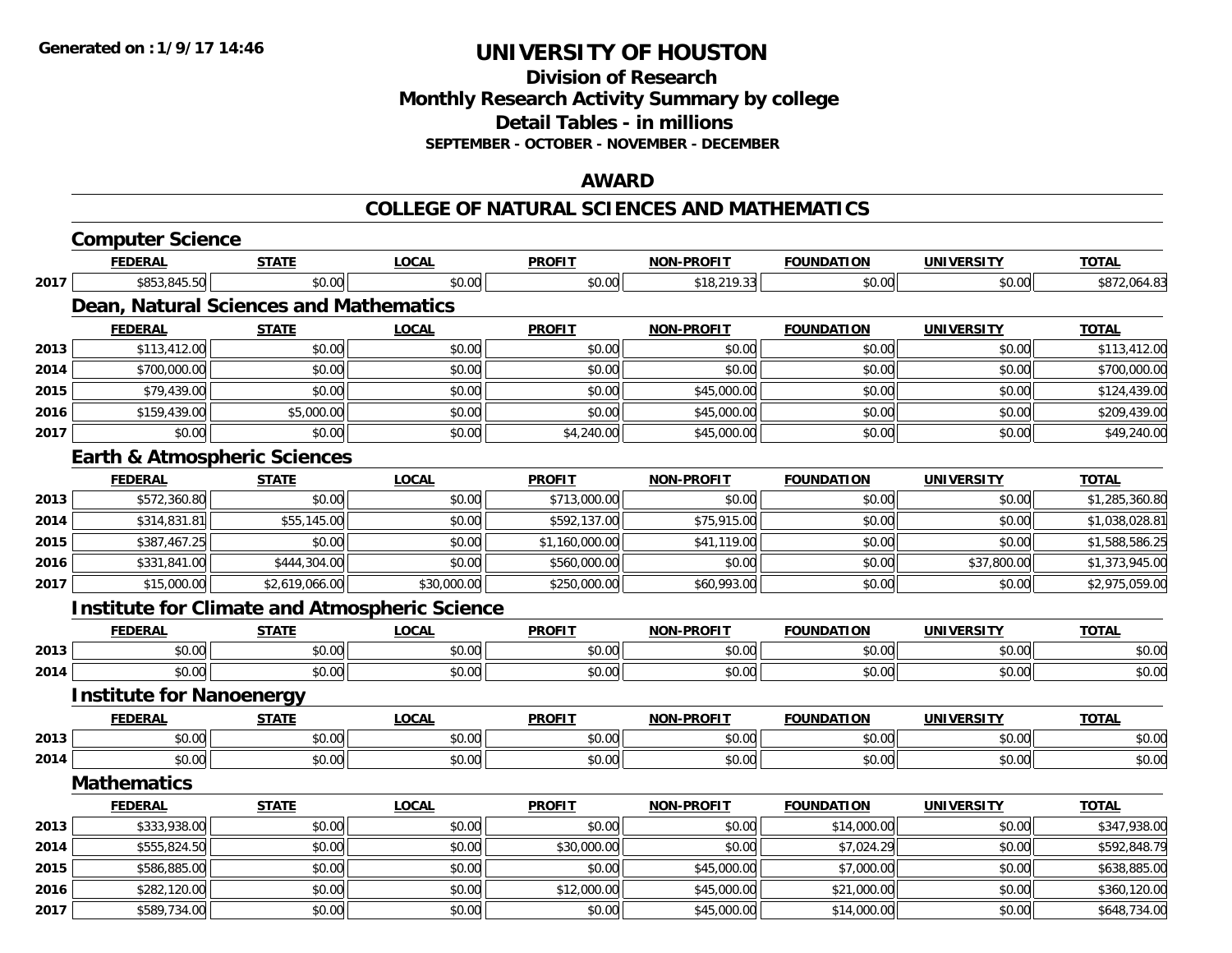### **Division of Research Monthly Research Activity Summary by college Detail Tables - in millions SEPTEMBER - OCTOBER - NOVEMBER - DECEMBER**

#### **AWARD**

#### **COLLEGE OF NATURAL SCIENCES AND MATHEMATICS**

|       | <b>Physics</b>  |                |              |                |                   |                   |                   |                 |  |  |  |  |
|-------|-----------------|----------------|--------------|----------------|-------------------|-------------------|-------------------|-----------------|--|--|--|--|
|       | <b>FEDERAL</b>  | <b>STATE</b>   | <b>LOCAL</b> | <b>PROFIT</b>  | <b>NON-PROFIT</b> | <b>FOUNDATION</b> | <b>UNIVERSITY</b> | <b>TOTAL</b>    |  |  |  |  |
| 2013  | \$1,857,699.98  | \$0.00         | \$0.00       | \$109,400.00   | \$56,040.00       | \$0.00            | \$0.00            | \$2,023,139.98  |  |  |  |  |
| 2014  | \$1,885,008.42  | \$0.00         | \$0.00       | \$89,700.00    | \$0.00            | \$0.00            | \$0.00            | \$1,974,708.42  |  |  |  |  |
| 2015  | \$2,080,895.00  | \$0.00         | \$0.00       | \$149,100.00   | \$0.00            | \$0.00            | \$0.00            | \$2,229,995.00  |  |  |  |  |
| 2016  | \$1,563,979.25  | \$0.00         | \$0.00       | \$0.00         | \$0.00            | \$0.00            | \$0.00            | \$1,563,979.25  |  |  |  |  |
| 2017  | \$1,110,299.95  | \$0.00         | \$0.00       | \$38,160.00    | \$0.00            | \$0.00            | \$0.00            | \$1,148,459.95  |  |  |  |  |
| Total | \$25,726,815.97 | \$3,351,345.25 | \$30,000.00  | \$4,500,124.00 | \$2,065,392.34    | \$353,761.29      | \$37,800.00       | \$36,065,238.85 |  |  |  |  |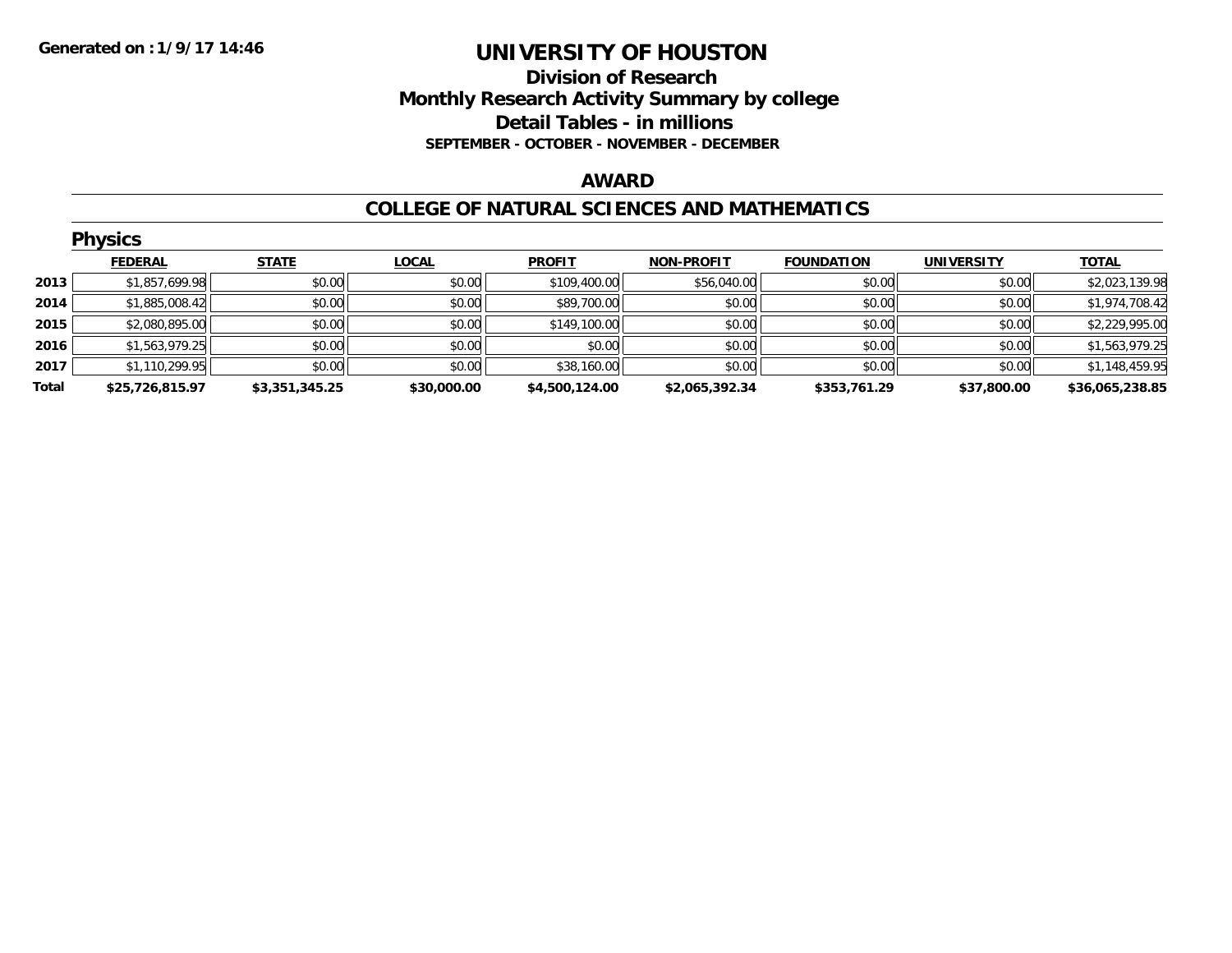### **Division of Research Monthly Research Activity Summary by college Detail Tables - in millions SEPTEMBER - OCTOBER - NOVEMBER - DECEMBER**

#### **AWARD**

### **COLLEGE OF OPTOMETRY**

## **Optometry Vision Sciences**

|       | <b>FEDERAL</b> | <b>STATE</b> | <b>LOCAL</b> | <b>PROFIT</b>  | <b>NON-PROFIT</b> | <b>FOUNDATION</b> | <b>UNIVERSITY</b> | <u>TOTAL</u>    |
|-------|----------------|--------------|--------------|----------------|-------------------|-------------------|-------------------|-----------------|
| 2013  | \$1,524,745.80 | \$0.00       | \$0.00       | \$1,033,428.00 | \$0.00            | \$0.00            | \$102,670.00      | \$2,660,843.80  |
| 2014  | \$2,271,254.00 | \$0.00       | \$0.00       | \$527,228.40   | \$0.00            | \$0.00            | \$184,640.00      | \$2,983,122.40  |
| 2015  | \$2,312,041.25 | \$0.00       | \$0.00       | \$53,505.00    | \$0.00            | \$0.00            | \$0.00            | \$2,365,546.25  |
| 2016  | \$1,185,819.00 | \$0.00       | \$0.00       | \$24,728.32    | \$0.00            | \$0.00            | \$0.00            | \$1,210,547.32  |
| 2017  | \$1,090,423.75 | \$0.00       | \$0.00       | \$0.00         | \$0.00            | \$49,922.49       | \$37,510.00       | \$1,177,856.24  |
| Total | \$8,384,283.80 | \$0.00       | \$0.00       | \$1,638,889.72 | \$0.00            | \$49,922.49       | \$324,820.00      | \$10,397,916.01 |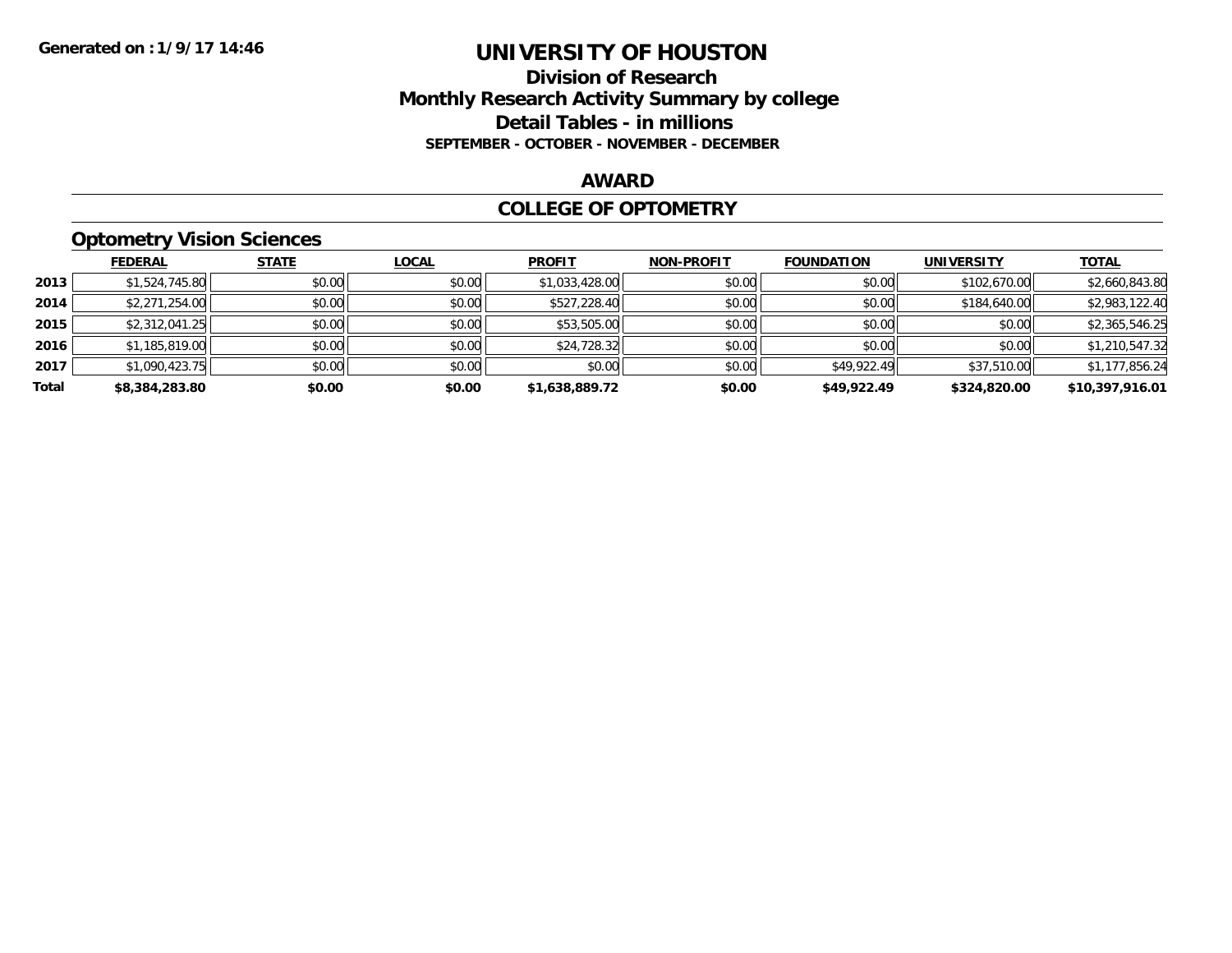**Total**

## **UNIVERSITY OF HOUSTON**

### **Division of Research Monthly Research Activity Summary by college Detail Tables - in millions SEPTEMBER - OCTOBER - NOVEMBER - DECEMBER**

### **AWARD**

|      |                                                           |              |              | <b>COLLEGE OF PHARMACY</b> |                   |                   |                   |              |
|------|-----------------------------------------------------------|--------------|--------------|----------------------------|-------------------|-------------------|-------------------|--------------|
|      | <b>Center for Experimental Therapeutics and Pharmacoi</b> |              |              |                            |                   |                   |                   |              |
|      | <b>FEDERAL</b>                                            | <b>STATE</b> | <b>LOCAL</b> | <b>PROFIT</b>              | <b>NON-PROFIT</b> | <b>FOUNDATION</b> | <b>UNIVERSITY</b> | <b>TOTAL</b> |
| 2013 | \$0.00                                                    | \$0.00       | \$0.00       | \$0.00                     | \$0.00            | \$0.00            | \$0.00            | \$0.00       |
| 2014 | \$0.00                                                    | \$0.00       | \$0.00       | \$0.00                     | \$0.00            | \$0.00            | \$0.00            | \$0.00       |
|      | <b>Clinical Pharmacy &amp; Administration</b>             |              |              |                            |                   |                   |                   |              |
|      | <b>FEDERAL</b>                                            | <b>STATE</b> | <b>LOCAL</b> | <b>PROFIT</b>              | <b>NON-PROFIT</b> | <b>FOUNDATION</b> | <b>UNIVERSITY</b> | <b>TOTAL</b> |
| 2013 | \$0.00                                                    | \$0.00       | \$0.00       | \$180,532.00               | \$0.00            | \$0.00            | \$0.00            | \$180,532.00 |
| 2014 | \$0.00                                                    | \$0.00       | \$0.00       | \$90,375.00                | \$0.00            | \$0.00            | \$0.00            | \$90,375.00  |
| 2015 | \$0.00                                                    | \$171,798.00 | \$0.00       | \$0.00                     | \$34,710.00       | \$0.00            | \$0.00            | \$206,508.00 |
| 2016 | \$229,490.00                                              | \$225,000.00 | \$0.00       | \$36,203.90                | \$0.00            | \$0.00            | \$0.00            | \$490,693.90 |
| 2017 | \$234,732.00                                              | \$225,000.00 | \$0.00       | \$38,500.00                | \$5,000.00        | \$0.00            | \$0.00            | \$503,232.00 |
|      | Dean, Pharmacy                                            |              |              |                            |                   |                   |                   |              |
|      | <b>FEDERAL</b>                                            | <b>STATE</b> | <b>LOCAL</b> | <b>PROFIT</b>              | <b>NON-PROFIT</b> | <b>FOUNDATION</b> | <b>UNIVERSITY</b> | <b>TOTAL</b> |
| 2013 | \$0.00                                                    | \$0.00       | \$0.00       | \$0.00                     | \$0.00            | \$0.00            | \$0.00            | \$0.00       |
| 2014 | \$0.00                                                    | \$0.00       | \$0.00       | \$0.00                     | \$0.00            | \$0.00            | \$0.00            | \$0.00       |
| 2015 | \$0.00                                                    | \$0.00       | \$0.00       | \$0.00                     | \$0.00            | \$0.00            | \$0.00            | \$0.00       |
|      | <b>Pharm Health Outcomes &amp; Policy</b>                 |              |              |                            |                   |                   |                   |              |
|      | <b>FEDERAL</b>                                            | <b>STATE</b> | <b>LOCAL</b> | <b>PROFIT</b>              | <b>NON-PROFIT</b> | <b>FOUNDATION</b> | <b>UNIVERSITY</b> | <b>TOTAL</b> |
| 2013 | \$188,183.00                                              | \$0.00       | \$0.00       | \$0.00                     | \$0.00            | \$0.00            | \$0.00            | \$188,183.00 |
| 2014 | \$0.00                                                    | \$0.00       | \$0.00       | \$4,000.00                 | \$0.00            | \$0.00            | \$0.00            | \$4,000.00   |
| 2017 | \$0.00                                                    | \$8,268.00   | \$0.00       | \$79,954.69                | \$0.00            | \$0.00            | \$0.00            | \$88,222.69  |
|      | <b>Pharmacological and Pharmaceutical Sciences</b>        |              |              |                            |                   |                   |                   |              |
|      | <b>FEDERAL</b>                                            | <b>STATE</b> | <b>LOCAL</b> | <b>PROFIT</b>              | <b>NON-PROFIT</b> | <b>FOUNDATION</b> | <b>UNIVERSITY</b> | <b>TOTAL</b> |
| 2013 | \$386,320.00                                              | \$0.00       | \$0.00       | \$0.00                     | \$0.00            | \$0.00            | \$0.00            | \$386,320.00 |
| 2014 | \$372,923.00                                              | \$0.00       | \$0.00       | \$0.00                     | \$0.00            | \$88,961.00       | \$0.00            | \$461,884.00 |
| 2015 | \$697,416.00                                              | \$0.00       | \$0.00       | \$8,700.00                 | \$0.00            | \$0.00            | \$0.00            | \$706,116.00 |
| 2016 | \$20,646.00                                               | \$0.00       | \$0.00       | \$0.00                     | \$0.00            | \$0.00            | \$0.00            | \$20,646.00  |
| 2017 | \$376,636.00                                              | \$0.00       | \$0.00       | \$0.00                     | \$0.00            | \$82,974.00       | \$0.00            | \$459,610.00 |

**\$2,506,346.00 \$630,066.00 \$0.00 \$438,265.59 \$39,710.00 \$171,935.00 \$0.00 \$3,786,322.59**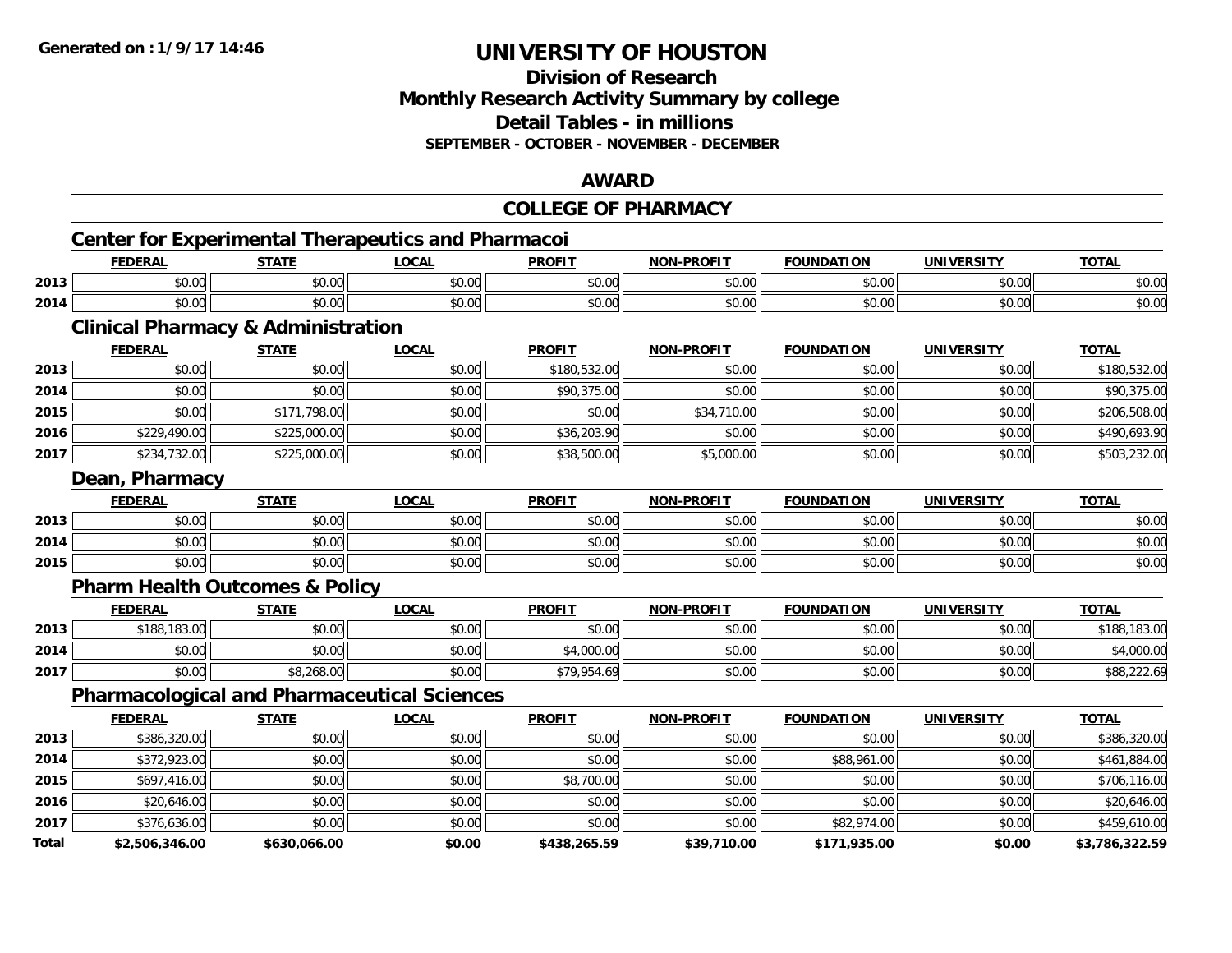**2015**

**2017**

## **UNIVERSITY OF HOUSTON**

**Division of ResearchMonthly Research Activity Summary by college Detail Tables - in millionsSEPTEMBER - OCTOBER - NOVEMBER - DECEMBER**

#### **AWARD**

#### **COLLEGE OF TECHNOLOGYCenter for Information Security, Research and Edu FEDERAL STATE LOCAL PROFIT NON-PROFIT FOUNDATION UNIVERSITY TOTALTOTAL 2017**7 | \$0.00 \$0.00 \$0.00 \$0.00 \$0.00 \$0.00 \$0.00 \$0.00 \$0.00 \$0.00 \$0.00 \$0.00 \$0.00 \$0.00 \$0.00 \$0.00 \$0.00 \$0.00 **Center for Technology Literacy FEDERAL STATE LOCAL PROFIT NON-PROFIT FOUNDATION UNIVERSITY TOTAL2015** \$50,678.80 \$0.00 \$0.00 \$10,833.00 \$0.00 \$0.00 \$0.00 \$61,511.80 **2016** $\bf{6}$   $\bf{31,567.00}$   $\bf{30.00}$   $\bf{31,567.00}$   $\bf{30.00}$   $\bf{40.00}$   $\bf{50.00}$   $\bf{51,567.00}$ **Construction Management FEDERAL STATE LOCAL PROFIT NON-PROFIT FOUNDATION UNIVERSITY TOTALTOTAL 2013** $\textbf{3} \mid \textbf{3} \mid \textbf{5} \mid \textbf{5} \mid \textbf{6} \mid \textbf{7} \mid \textbf{7} \mid \textbf{5} \mid \textbf{6} \mid \textbf{8} \mid \textbf{0} \mid \textbf{1} \mid \textbf{1} \mid \textbf{1} \mid \textbf{1} \mid \textbf{1} \mid \textbf{1} \mid \textbf{1} \mid \textbf{1} \mid \textbf{1} \mid \textbf{1} \mid \textbf{1} \mid \textbf{1} \mid \textbf{1} \mid \textbf{1} \mid \textbf{1} \mid \textbf{1} \mid \textbf{$ **2014**4 \$0.00 \$0.00 \$0.00 \$74,922.00 \$0.00 \$0.00 \$0.00 \$0.00 \$0.00 \$0.00 \$0.00 \$0.00 \$0.00 \$0.00 \$74,922.00 **2016**6 \$0.00 \$0.00 \$0.00 \$148,282.00 \$0.00 \$0.00 \$0.00 \$0.00 \$0.00 \$0.00 \$0.00 \$0.00 \$0.00 \$148,282.00 **2017**7 | \$0.00| \$36,373.48| \$0.00| \$0.00| \$0.00| \$0.00| \$0.00| \$0.00| \$0.00| \$0.00| \$0.00| \$36,373.48 **Dean, Technology FEDERAL STATE LOCAL PROFIT NON-PROFIT FOUNDATION UNIVERSITY TOTAL2013** \$0.00 \$0.00 \$0.00 \$0.00 \$0.00 \$0.00 \$0.00 \$0.00 **2014**4 \$0.00 \$0.00 \$0.00 \$0.00 \$0.00 \$0.00 \$0.00 \$0.00 \$0.00 \$0.00 \$0.00 \$0.00 \$0.00 \$0.00 \$0.00 \$0.00 \$0.00 **Engineering Technology FEDERAL STATE LOCAL PROFIT NON-PROFIT FOUNDATION UNIVERSITY TOTAL2013** \$261,215.00 \$0.00 \$0.00 \$0.00 \$0.00 \$0.00 \$0.00 \$261,215.00 **2014**4 \$943,659.00 \$0.00 \$0.00 \$0.00 \$0.00 \$0.00 \$0.00 \$0.00 \$20,000.00 \$20,000.00 \$0.00 \$0.00 \$0.00 \$963,659.00 **2015** \$241,317.00 \$0.00 \$0.00 \$0.00 \$0.00 \$0.00 \$0.00 \$241,317.00 **2016**6 \$157,580.50 \$0.00 \$0.00 \$0.00 \$0.00 \$0.00 \$0.00 \$0.00 \$0.00 \$0.00 \$0.00 \$0.00 \$157,580.50 **2017** \$275,460.68 \$0.00 \$0.00 \$0.00 \$0.00 \$0.00 \$0.00 \$275,460.68 **Human Development and Consumer Science FEDERAL STATE LOCAL PROFIT NON-PROFIT FOUNDATION UNIVERSITY TOTALTOTAL 2013** \$5,000.00 \$0.00 \$0.00 \$0.00 \$0.00 \$0.00 \$0.00 \$5,000.00 **2014**4 \$5,000.00 \$0.00 \$0.00 \$0.00 \$0.00 \$0.00 \$0.00 \$0.00 \$0.00 \$0.00 \$0.00 \$0.00 \$0.00 \$5,000.00 \$5,000.00

\$24,279.48 \$0.00 \$0.00 \$0.00 \$0.00 \$0.00 \$0.00 \$24,279.48

7 | \$19,997.00| \$0.00| \$0.00| \$0.00| \$0.00| \$30,000.00| \$0.00| \$0.00| \$0.00| \$0.00| \$0.00| \$49,997.00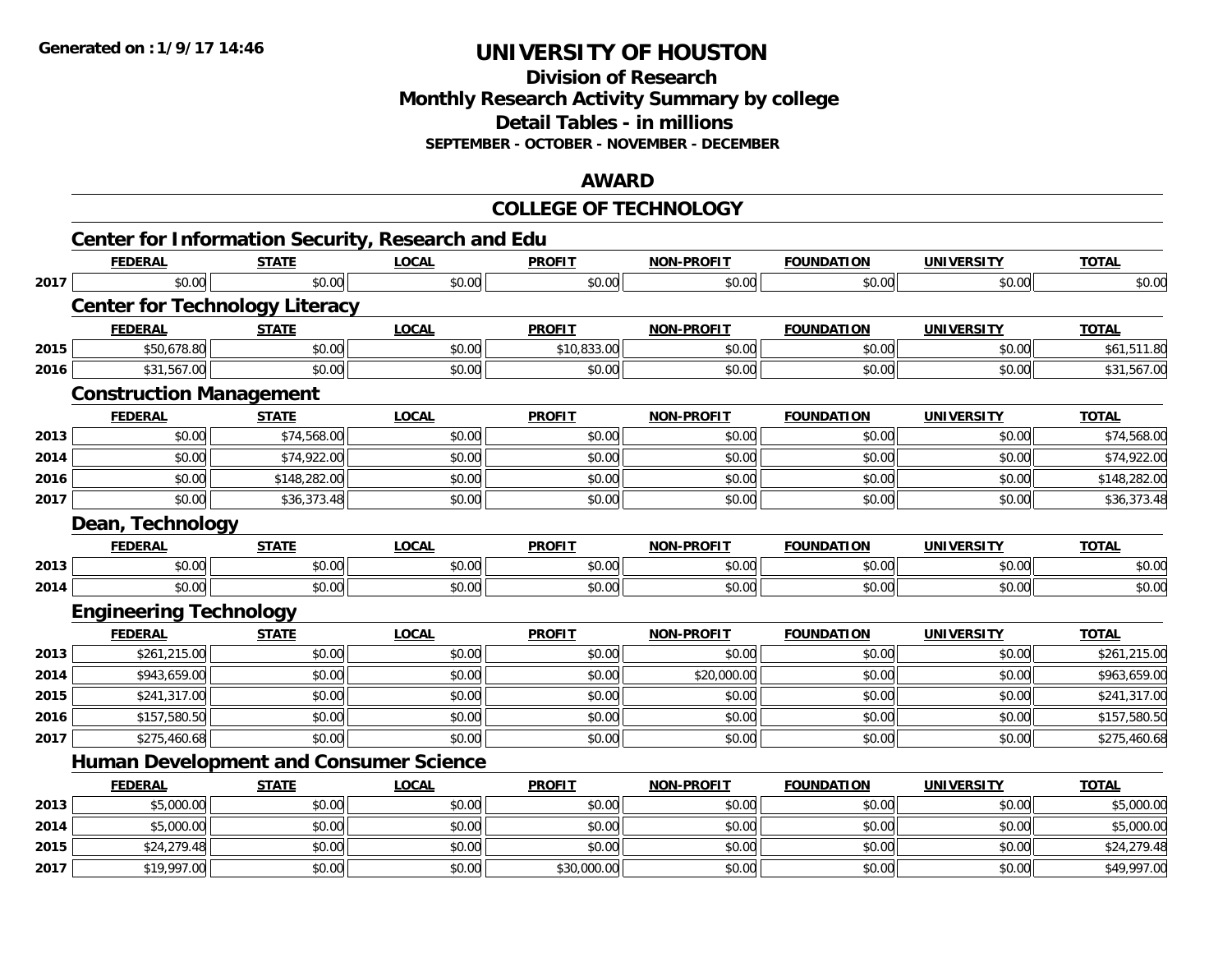## **Division of ResearchMonthly Research Activity Summary by college Detail Tables - in millions SEPTEMBER - OCTOBER - NOVEMBER - DECEMBER**

#### **AWARD**

### **COLLEGE OF TECHNOLOGY**

### **Information & Logistics Technology**

|      | <b>FEDERAL</b>                             | <b>STATE</b> | ___<br>.OCAL      | <b>PROFIT</b>                      | <b>J-PROFIT</b><br><b>NON</b> | <b>FOUNDATION</b> | <b>UNIVERSITY</b> | <b>TOTAL</b>              |
|------|--------------------------------------------|--------------|-------------------|------------------------------------|-------------------------------|-------------------|-------------------|---------------------------|
| 2016 | 115.52<br><b>ተ</b> 17 ሰ<br>, , ,<br>1 J.JU | \$0.00       | ሶስ ሰሰ<br>JU.UU    | ልስ ሰሰ<br>JU.UU                     | \$0.00                        | \$0.00            | \$0.00            | .                         |
| 2017 | \$447.733.                                 | \$0.00       | non no<br>.uuu.uu | $\sim$ $\sim$ $\sim$ $\sim$ $\sim$ | 200.00<br>.300.00             | \$0.00            | \$0.00            | $\sim$ $\sim$<br>∠د.دסد.י |

## **Texas Manufacturing Assistance Center**

|       | FEDERAL            | STATE  | LOCAL          | <b>PROFIT</b> | <b>L-PROFIT</b><br><b>NON</b> | <b>FOUNDATION</b>  | <b>UNIVERSITY</b> | <b>TOTAL</b>         |
|-------|--------------------|--------|----------------|---------------|-------------------------------|--------------------|-------------------|----------------------|
| 2015  | $\sim$ 00<br>JU.UU | \$0.00 | 40.00<br>JU.UU | \$0.00        | \$0.00                        | $\sim$ 00<br>JU.UU | \$0.00            | \$0.00               |
| Total | \$2,633,603.28     | 145.48 | \$40,000.00    | \$62,163.00   | \$31,300.00                   | \$0.00             | \$0.00            | ,211.76<br>\$3,101,2 |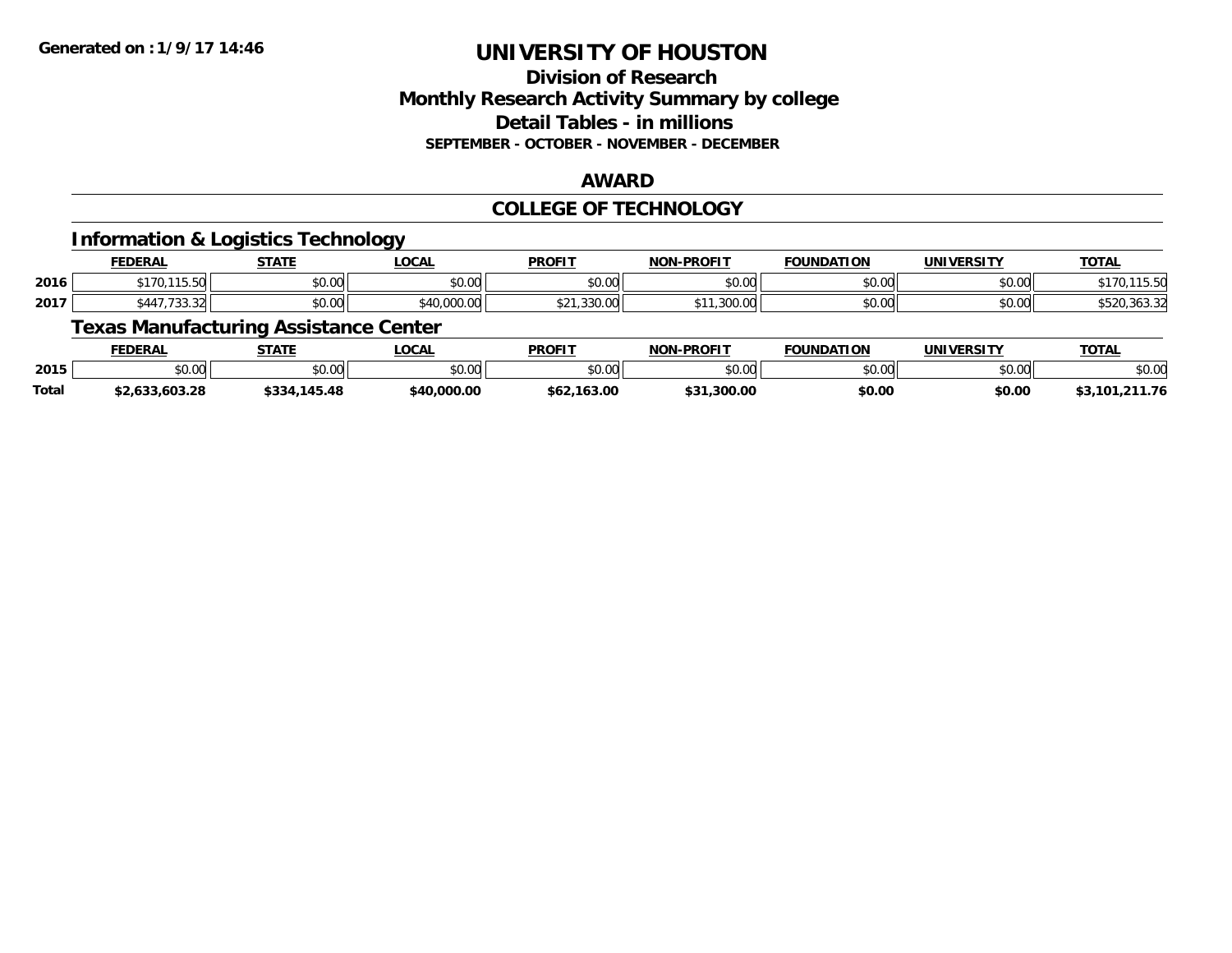### **Division of Research Monthly Research Activity Summary by college Detail Tables - in millions SEPTEMBER - OCTOBER - NOVEMBER - DECEMBER**

#### **AWARD**

#### **COLLEGE OF THE ARTS**

|       | Art                                               |              |              |               |                   |                   |                   |              |
|-------|---------------------------------------------------|--------------|--------------|---------------|-------------------|-------------------|-------------------|--------------|
|       | <b>FEDERAL</b>                                    | <b>STATE</b> | <b>LOCAL</b> | <b>PROFIT</b> | <b>NON-PROFIT</b> | <b>FOUNDATION</b> | <b>UNIVERSITY</b> | <b>TOTAL</b> |
| 2014  | \$1,400.00                                        | \$0.00       | \$0.00       | \$0.00        | \$0.00            | \$0.00            | \$0.00            | \$1,400.00   |
|       | <b>Blaffer Gallery</b>                            |              |              |               |                   |                   |                   |              |
|       | <b>FEDERAL</b>                                    | <b>STATE</b> | <b>LOCAL</b> | <b>PROFIT</b> | <b>NON-PROFIT</b> | <b>FOUNDATION</b> | <b>UNIVERSITY</b> | <b>TOTAL</b> |
| 2014  | \$0.00                                            | \$14,000.00  | \$0.00       | \$0.00        | \$0.00            | \$0.00            | \$0.00            | \$14,000.00  |
| 2015  | \$25,000.00                                       | \$14,000.00  | \$0.00       | \$0.00        | \$0.00            | \$0.00            | \$0.00            | \$39,000.00  |
| 2016  | \$0.00                                            | \$0.00       | \$0.00       | \$0.00        | \$47,997.00       | \$0.00            | \$0.00            | \$47,997.00  |
|       | <b>Cynthia Woods Mitchell Center for the Arts</b> |              |              |               |                   |                   |                   |              |
|       | <b>FEDERAL</b>                                    | <b>STATE</b> | <b>LOCAL</b> | <b>PROFIT</b> | <b>NON-PROFIT</b> | <b>FOUNDATION</b> | <b>UNIVERSITY</b> | <b>TOTAL</b> |
| 2013  | \$0.00                                            | \$6,000.00   | \$0.00       | \$0.00        | \$0.00            | \$0.00            | \$0.00            | \$6,000.00   |
| 2014  | \$0.00                                            | \$4,500.00   | \$0.00       | \$5,000.00    | \$0.00            | \$700.00          | \$0.00            | \$10,200.00  |
|       | <b>School of Music</b>                            |              |              |               |                   |                   |                   |              |
|       | <b>FEDERAL</b>                                    | <b>STATE</b> | <b>LOCAL</b> | <b>PROFIT</b> | <b>NON-PROFIT</b> | <b>FOUNDATION</b> | <b>UNIVERSITY</b> | <b>TOTAL</b> |
| 2014  | \$0.00                                            | \$9,000.00   | \$0.00       | \$0.00        | \$0.00            | \$0.00            | \$0.00            | \$9,000.00   |
| 2016  | \$0.00                                            | \$0.00       | \$0.00       | \$0.00        | \$10,000.00       | \$0.00            | \$0.00            | \$10,000.00  |
| Total | \$26,400.00                                       | \$47,500.00  | \$0.00       | \$5,000.00    | \$57,997.00       | \$700.00          | \$0.00            | \$137,597.00 |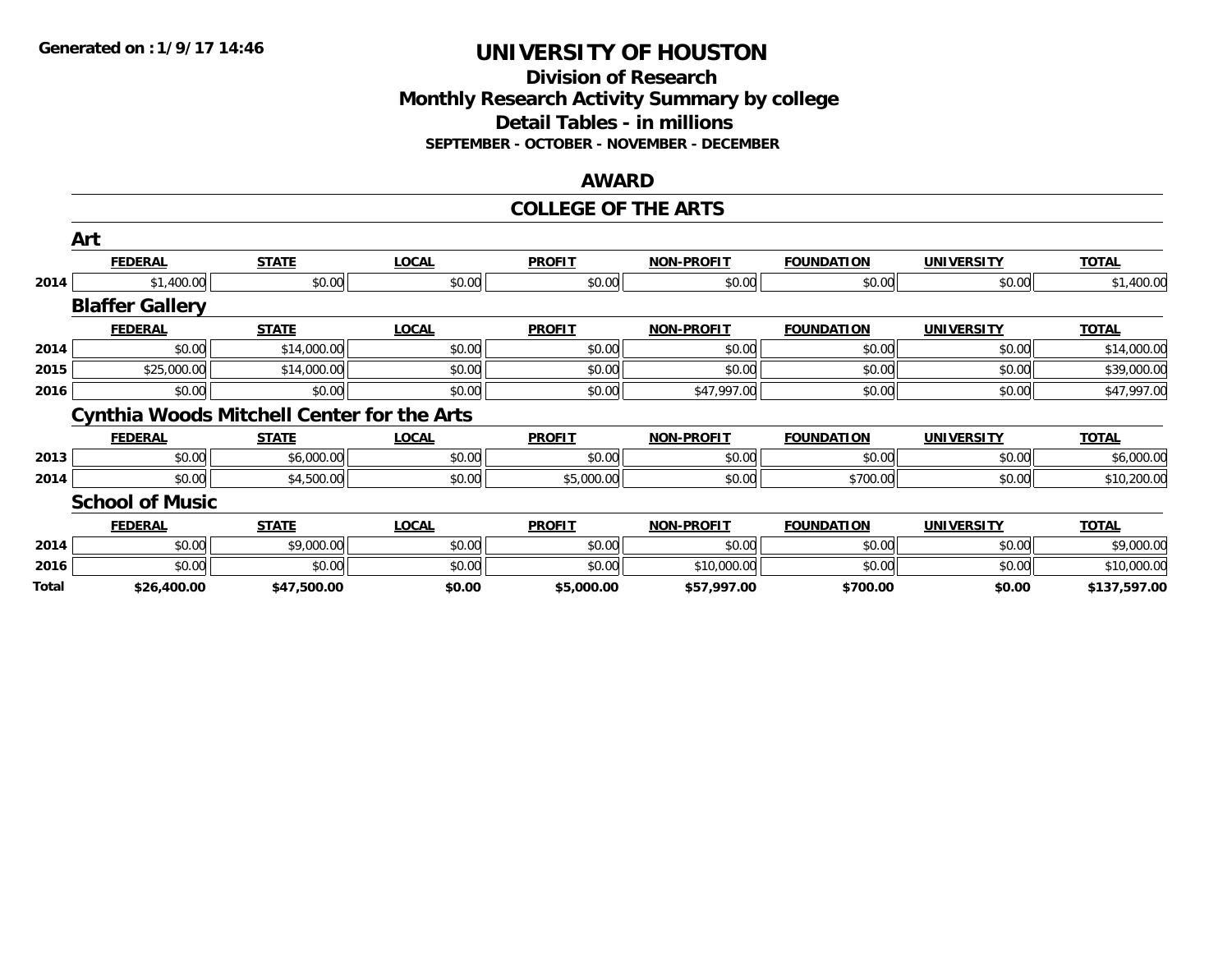## **Division of ResearchMonthly Research Activity Summary by college Detail Tables - in millions SEPTEMBER - OCTOBER - NOVEMBER - DECEMBER**

### **AWARD**

## **CULLEN COLLEGE OF ENGINEERING**

|      | <b>Biomedical Engineering</b> |              |                                                          |               |                   |                   |                   |                |
|------|-------------------------------|--------------|----------------------------------------------------------|---------------|-------------------|-------------------|-------------------|----------------|
|      | <b>FEDERAL</b>                | <b>STATE</b> | <b>LOCAL</b>                                             | <b>PROFIT</b> | NON-PROFIT        | <b>FOUNDATION</b> | <b>UNIVERSITY</b> | <b>TOTAL</b>   |
| 2013 | \$472,871.00                  | \$0.00       | \$0.00                                                   | \$0.00        | \$0.00            | \$0.00            | \$0.00            | \$472,871.00   |
| 2014 | \$968,223.00                  | \$0.00       | \$0.00                                                   | \$0.00        | \$0.00            | \$0.00            | \$0.00            | \$968,223.00   |
| 2015 | \$496,921.00                  | \$0.00       | \$0.00                                                   | \$0.00        | \$0.00            | \$0.00            | \$0.00            | \$496,921.00   |
| 2016 | \$2,300.00                    | \$0.00       | \$0.00                                                   | \$0.00        | \$0.00            | \$0.00            | \$100,400.00      | \$102,700.00   |
| 2017 | \$1,164,994.01                | \$0.00       | \$0.00                                                   | \$30,000.00   | \$0.00            | \$0.00            | \$0.00            | \$1,194,994.01 |
|      |                               |              | <b>Center for Innovative Grouting Materials and Tech</b> |               |                   |                   |                   |                |
|      | <b>FEDERAL</b>                | <b>STATE</b> | <b>LOCAL</b>                                             | <b>PROFIT</b> | <b>NON-PROFIT</b> | <b>FOUNDATION</b> | <b>UNIVERSITY</b> | <b>TOTAL</b>   |
| 2013 | \$0.00                        | \$0.00       | \$0.00                                                   | \$0.00        | \$0.00            | \$0.00            | \$0.00            | \$0.00         |
| 2014 | \$0.00                        | \$0.00       | \$0.00                                                   | \$0.00        | \$0.00            | \$0.00            | \$0.00            | \$0.00         |
|      | <b>Chemical Engineering</b>   |              |                                                          |               |                   |                   |                   |                |
|      | <b>FEDERAL</b>                | <b>STATE</b> | <b>LOCAL</b>                                             | <b>PROFIT</b> | <b>NON-PROFIT</b> | <b>FOUNDATION</b> | <b>UNIVERSITY</b> | <b>TOTAL</b>   |
| 2013 | \$1,322,298.22                | \$26,500.00  | \$0.00                                                   | \$395,518.00  | \$200,000.00      | \$0.00            | \$39,444.00       | \$1,983,760.22 |
| 2014 | \$1,498,514.80                | \$0.00       | \$0.00                                                   | \$537,559.00  | \$0.00            | \$42,250.00       | \$0.00            | \$2,078,323.80 |
| 2015 | \$1,129,056.40                | \$409,609.00 | \$0.00                                                   | \$160,000.00  | \$0.00            | \$30,000.00       | \$0.00            | \$1,728,665.40 |
| 2016 | \$1,522,709.32                | \$0.00       | \$0.00                                                   | \$400,000.00  | \$0.00            | \$0.00            | \$0.00            | \$1,922,709.32 |
| 2017 | \$1,202,885.80                | \$0.00       | \$0.00                                                   | \$278,206.00  | \$55,000.00       | \$0.00            | \$0.00            | \$1,536,091.80 |
|      | <b>Civil Engineering</b>      |              |                                                          |               |                   |                   |                   |                |
|      | <b>FEDERAL</b>                | <b>STATE</b> | <b>LOCAL</b>                                             | <b>PROFIT</b> | <b>NON-PROFIT</b> | <b>FOUNDATION</b> | <b>UNIVERSITY</b> | <b>TOTAL</b>   |
| 2013 | \$2,376,146.53                | \$274,310.00 | \$0.00                                                   | \$35,000.00   | \$39,170.70       | \$0.00            | \$0.00            | \$2,724,627.23 |
| 2014 | \$1,049,528.91                | \$410,641.00 | \$0.00                                                   | \$408,425.50  | \$35,896.95       | \$0.00            | \$0.00            | \$1,904,492.36 |
| 2015 | \$1,357,680.58                | \$289,027.00 | \$0.00                                                   | \$49,967.00   | \$35,972.55       | \$0.00            | \$0.00            | \$1,732,647.13 |
| 2016 | \$1,491,409.00                | \$270,769.00 | \$0.00                                                   | \$0.00        | \$0.00            | \$92,936.42       | \$0.00            | \$1,855,114.42 |
| 2017 | \$3,736,687.00                | \$519,770.94 | \$0.00                                                   | \$7,498.50    | \$50,000.00       | \$0.00            | \$550.00          | \$4,314,506.44 |
|      | Dean, Engineering             |              |                                                          |               |                   |                   |                   |                |
|      | <b>FEDERAL</b>                | <b>STATE</b> | <b>LOCAL</b>                                             | <b>PROFIT</b> | <b>NON-PROFIT</b> | <b>FOUNDATION</b> | <b>UNIVERSITY</b> | <b>TOTAL</b>   |
| 2013 | \$39,999.10                   | \$0.00       | \$0.00                                                   | \$0.00        | \$0.00            | \$0.00            | \$0.00            | \$39,999.10    |
| 2014 | \$0.00                        | \$0.00       | \$0.00                                                   | \$0.00        | \$0.00            | \$0.00            | \$0.00            | \$0.00         |
| 2015 | \$0.00                        | \$0.00       | \$0.00                                                   | \$0.00        | \$0.00            | \$0.00            | \$0.00            | \$0.00         |
| 2017 | \$4,000.00                    | \$0.00       | \$0.00                                                   | \$0.00        | \$0.00            | \$0.00            | \$0.00            | \$4,000.00     |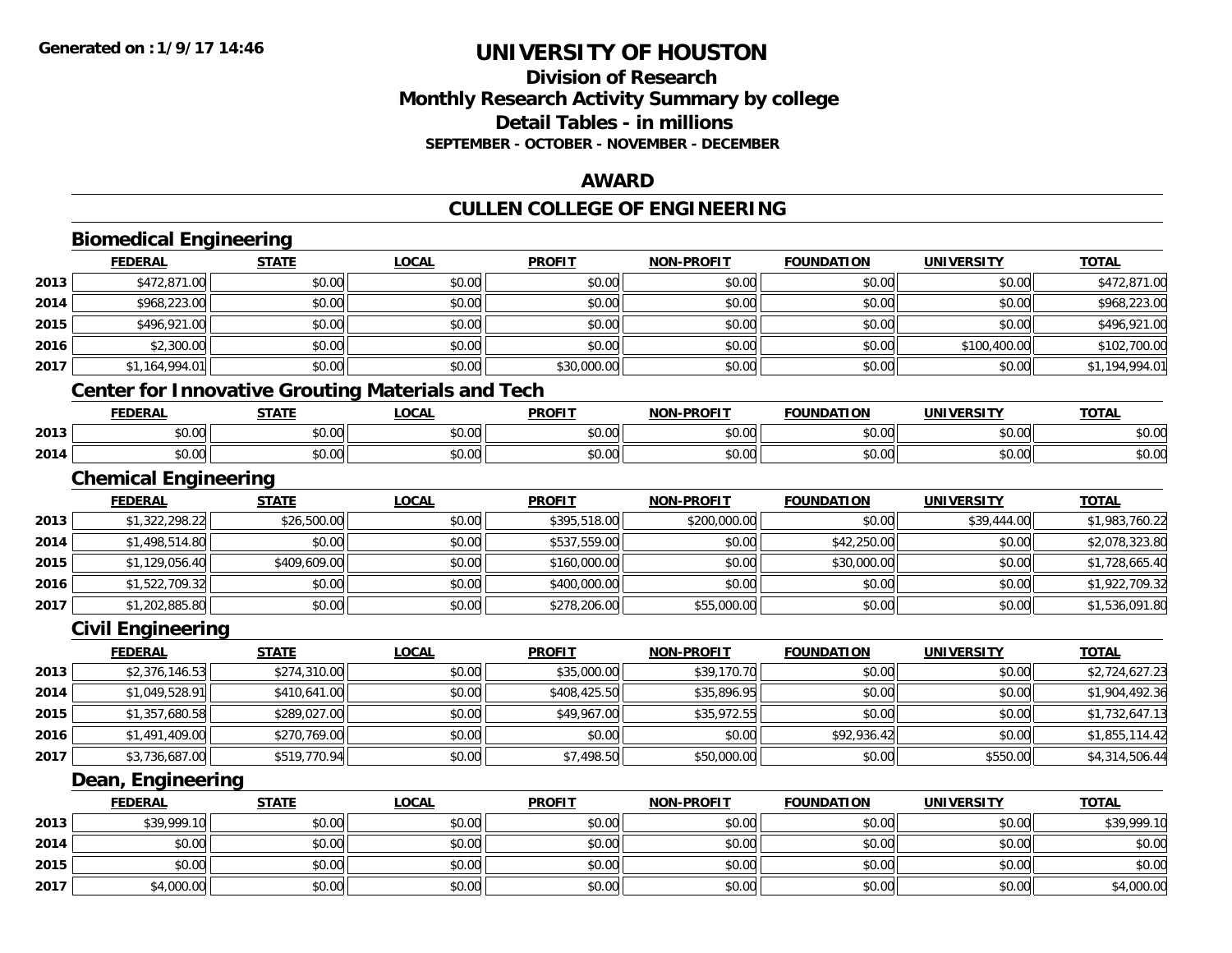## **Division of ResearchMonthly Research Activity Summary by college Detail Tables - in millionsSEPTEMBER - OCTOBER - NOVEMBER - DECEMBER**

### **AWARD**

## **CULLEN COLLEGE OF ENGINEERING**

## **Electrical & Computer Engineering**

|      | <b>FEDERAL</b> | <b>STATE</b> | <u>LOCAL</u> | <b>PROFIT</b> | <b>NON-PROFIT</b> | <b>FOUNDATION</b> | <b>UNIVERSITY</b> | <b>TOTAL</b>   |
|------|----------------|--------------|--------------|---------------|-------------------|-------------------|-------------------|----------------|
| 2013 | \$872,646.05   | \$10,000.00  | \$0.00       | \$205,698.00  | \$221,967.30      | \$0.00            | \$0.00            | \$1,310,311.35 |
| 2014 | \$1,508,195.70 | \$0.00       | \$0.00       | \$30,000.00   | \$203,416.05      | \$87,500.00       | \$0.00            | \$1,829,111.75 |
| 2015 | \$2,118,437.86 | \$34,401.00  | \$0.00       | \$55,000.00   | \$203,844.45      | \$38,391.00       | \$0.00            | \$2,450,074.31 |
| 2016 | \$1,572,014.68 | \$14,392.00  | \$0.00       | \$0.00        | \$0.00            | \$80,000.00       | \$0.00            | \$1,666,406.68 |
| 2017 | \$1,615,098.50 | \$279,620.00 | \$0.00       | \$0.00        | \$80,000.00       | \$30,000.00       | \$0.00            | \$2,004,718.50 |

## **Industrial Engineering**

|      | <u>FEDERAL</u> | <b>STATE</b> | <b>LOCAL</b> | <b>PROFIT</b> | <b>NON-PROFIT</b> | <b>FOUNDATION</b> | <b>UNIVERSITY</b> | <b>TOTAL</b> |
|------|----------------|--------------|--------------|---------------|-------------------|-------------------|-------------------|--------------|
| 2013 | \$0.00         | \$39,855.00  | \$0.00       | \$0.00        | \$0.00            | \$0.00            | \$0.00            | \$39,855.00  |
| 2014 | \$132,655.00   | \$17,115.00  | \$0.00       | \$0.00        | \$0.00            | \$0.00            | \$0.00            | \$149,770.00 |
| 2015 | \$40,179.84    | \$32,113.00  | \$0.00       | \$22,184.00   | \$0.00            | \$0.00            | \$0.00            | \$94,476.84  |
| 2016 | \$220,000.00   | \$10,160.00  | \$0.00       | \$25,648.00   | \$0.00            | \$0.00            | \$0.00            | \$255,808.00 |
| 2017 | \$0.00         | \$12,985.29  | \$0.00       | \$0.00        | \$0.00            | \$0.00            | \$0.00            | \$12,985.29  |

## **Mechanical Engineering**

|      | <b>FEDERAL</b> | <b>STATE</b>   | <u>LOCAL</u> | <b>PROFIT</b> | <b>NON-PROFIT</b> | <b>FOUNDATION</b> | <b>UNIVERSITY</b> | <b>TOTAL</b>   |
|------|----------------|----------------|--------------|---------------|-------------------|-------------------|-------------------|----------------|
| 2013 | \$2,792,641.53 | \$0.00         | \$0.00       | \$250,232.00  | \$22,000.00       | \$0.00            | \$0.00            | \$3,064,873.53 |
| 2014 | \$216,317.00   | \$0.00         | \$0.00       | \$179,029,00  | \$0.00            | \$175,289.84      | \$0.00            | \$570,635.84   |
| 2015 | \$1,177,167.00 | \$0.00         | \$0.00       | \$34,992.00   | \$75,000.00       | \$118,838.50      | \$0.00            | \$1,405,997.50 |
| 2016 | \$878,700.00   | \$0.00         | \$0.00       | \$101,512.00  | \$75,000.00       | \$47,919.96       | \$0.00            | \$1,103,131.96 |
| 2017 | \$63,000.00    | \$3,060,500.00 | \$0.00       | \$186,893.50  | \$130,000.00      | \$0.00            | \$0.00            | \$3,440,393.50 |

## **National Center for Airborne Laser Mapping**

|      | <b>FEDERAL</b> | <u>STATE</u> | <u>LOCAL</u> | <b>PROFIT</b> | <b>NON-PROFIT</b> | <b>FOUNDATION</b> | <b>UNIVERSITY</b> | <b>TOTAL</b> |
|------|----------------|--------------|--------------|---------------|-------------------|-------------------|-------------------|--------------|
| 2013 | \$60,206.10    | \$0.00       | \$0.00       | \$0.00        | \$0.00            | \$0.00            | \$0.00            | \$60,206.10  |
| 2014 | \$565,996.80   | \$0.00       | \$0.00       | \$0.00        | \$0.00            | \$0.00            | \$0.00            | \$565,996.80 |
| 2015 | \$198,509.40   | \$0.00       | \$0.00       | \$0.00        | \$0.00            | \$0.00            | \$0.00            | \$198,509.40 |
| 2016 | \$114,702.00   | \$0.00       | \$0.00       | \$0.00        | \$0.00            | \$0.00            | \$0.00            | \$114,702.00 |

## **Petroleum Engineering**

|      | <b>FEDERAL</b> | <b>STATE</b> | <u>LOCAL</u> | <b>PROFIT</b> | <b>NON-PROFIT</b> | <b>FOUNDATION</b> | UNIVERSITY | <b>TOTAL</b> |
|------|----------------|--------------|--------------|---------------|-------------------|-------------------|------------|--------------|
| 2013 | 12,180.00      | \$0.00       | \$0.00       | \$0.00        | \$0.00            | \$0.00            | \$0.00     | \$72,180.00  |
| 2014 | \$27,820.00    | \$0.00       | \$0.00       | \$130.404.00  | \$0.00            | \$0.00            | \$0.00     | \$158,224.00 |
| 2015 | \$0.00         | \$0.00       | \$0.00       | \$200,000.00  | \$0.00            | \$0.00            | \$0.00     | \$200,000.00 |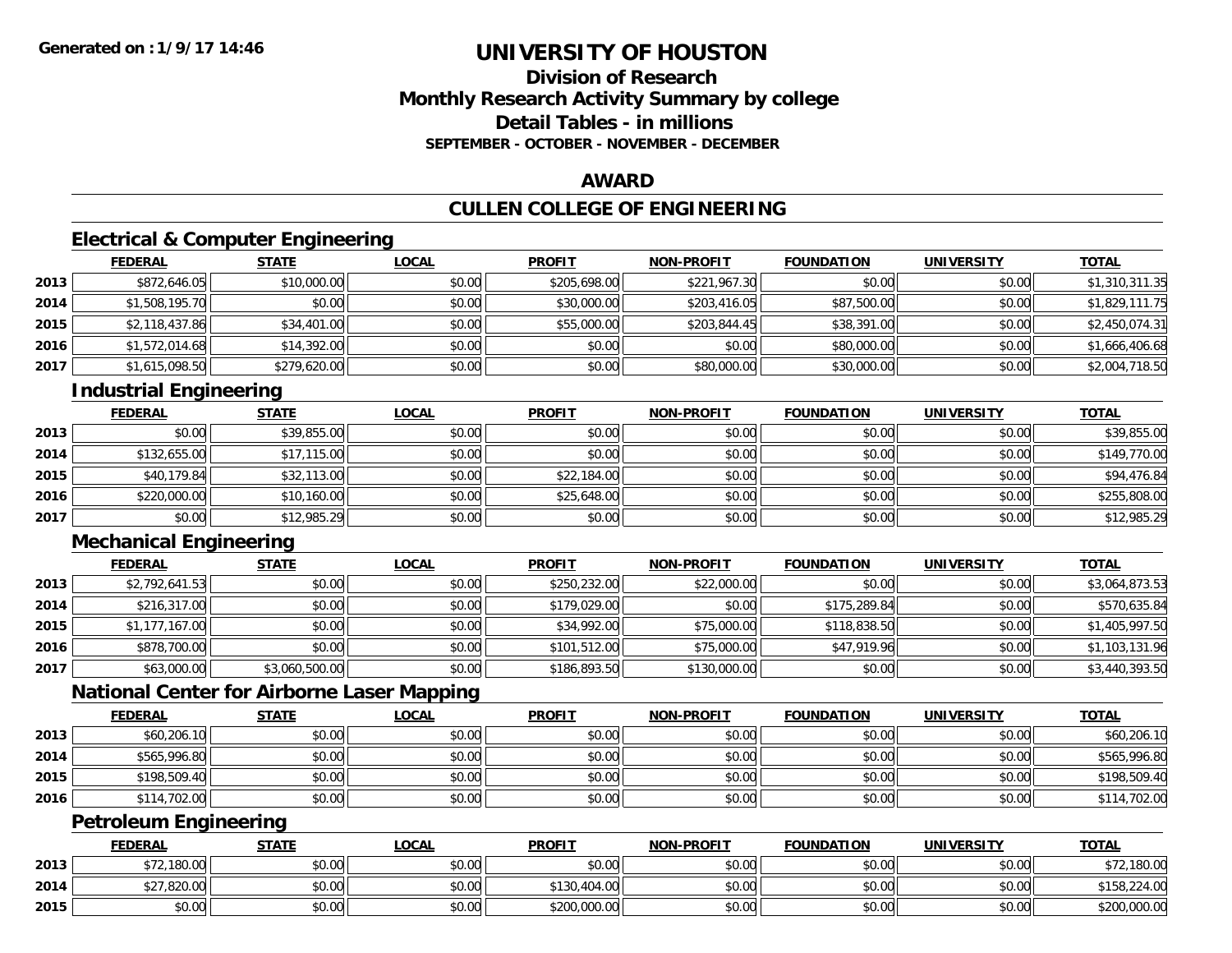## **Division of Research Monthly Research Activity Summary by college Detail Tables - in millions SEPTEMBER - OCTOBER - NOVEMBER - DECEMBER**

#### **AWARD**

## **CULLEN COLLEGE OF ENGINEERING**

### **Petroleum Engineering**

|              | <b>FEDERAL</b>  | STATE          | LOCAL  | <b>PROFIT</b>  | <b>NON-PROFIT</b> | <b>FOUNDATION</b> | <b>UNIVERSITY</b> | <u>TOTAL</u>    |
|--------------|-----------------|----------------|--------|----------------|-------------------|-------------------|-------------------|-----------------|
| 2016         | \$0.00          | \$0.00         | \$0.00 | \$127,146.00   | \$0.00            | \$0.00            | \$0.00            | ,146.00         |
| 2017         | \$0.00          | \$3,044,350.00 | \$0.00 | \$192,933.00   | \$0.00            | \$0.00            | \$0.00            | \$3,237,283.00  |
| <b>Total</b> | \$34.082.692.12 | \$8,756,118.23 | \$0.00 | \$4,043,845.50 | \$1,427,268.00    | \$743.125.72      | \$140,394.00      | \$49.193.443.57 |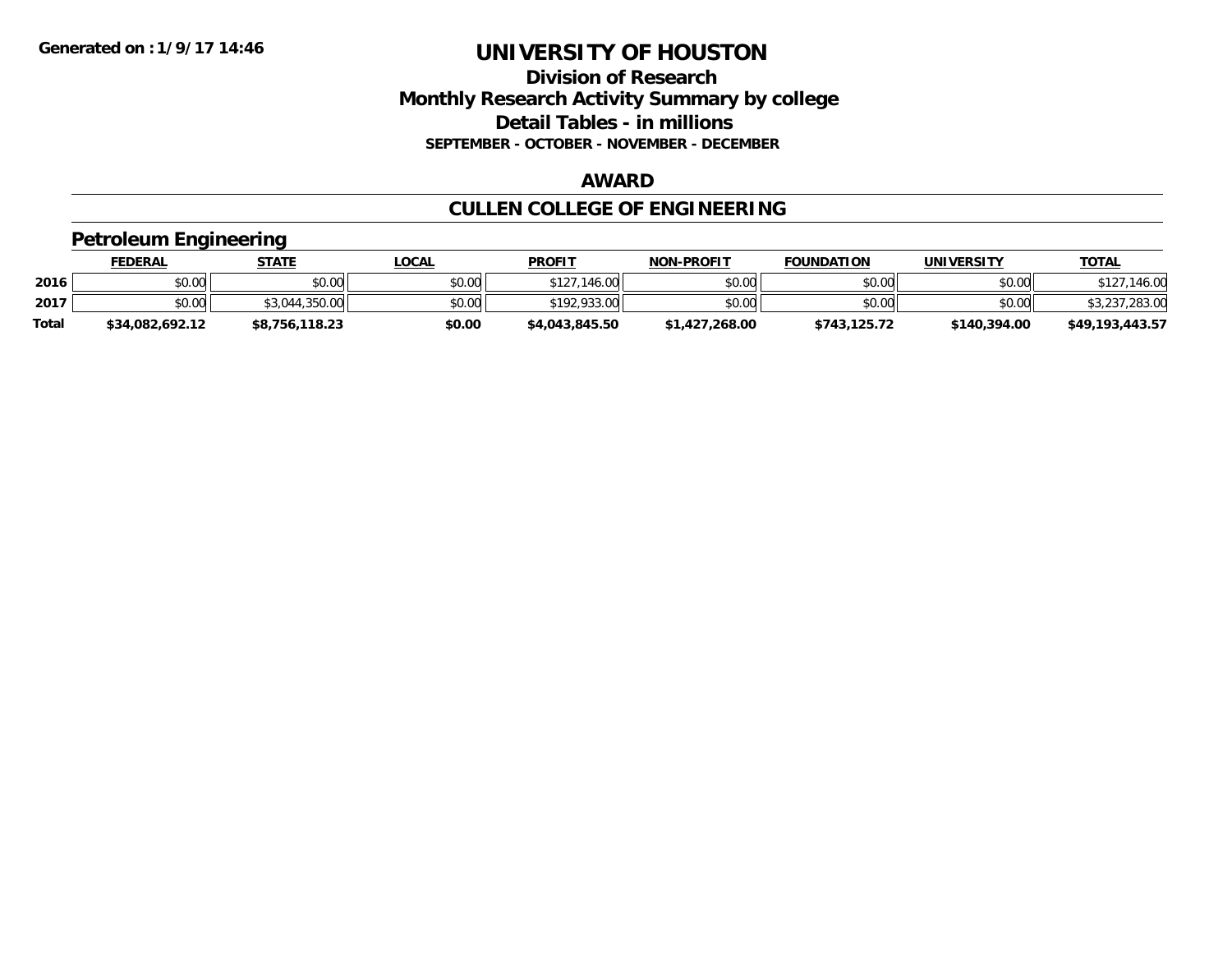## **Division of ResearchMonthly Research Activity Summary by college Detail Tables - in millions SEPTEMBER - OCTOBER - NOVEMBER - DECEMBER**

### **AWARD**

## **DIVISION OF RESEARCH**

## **Center for Advanced Computing and Data Systems**

|      | <b>FEDERAL</b>                                            | <b>STATE</b>   | <b>LOCAL</b> | <b>PROFIT</b> | <b>NON-PROFIT</b> | <b>FOUNDATION</b> | <b>UNIVERSITY</b> | <b>TOTAL</b>   |
|------|-----------------------------------------------------------|----------------|--------------|---------------|-------------------|-------------------|-------------------|----------------|
| 2013 | \$105,000.00                                              | \$0.00         | \$0.00       | \$0.00        | \$1,000.00        | \$0.00            | \$0.00            | \$106,000.00   |
| 2014 | \$7,475.00                                                | \$0.00         | \$0.00       | \$0.00        | \$0.00            | \$0.00            | \$0.00            | \$7,475.00     |
| 2015 | \$0.00                                                    | \$0.00         | \$0.00       | \$0.00        | \$0.00            | \$0.00            | \$0.00            | \$0.00         |
| 2016 | \$0.00                                                    | \$0.00         | \$0.00       | \$0.00        | \$0.00            | \$0.00            | \$0.00            | \$0.00         |
|      | <b>Center for Advanced Materials</b>                      |                |              |               |                   |                   |                   |                |
|      | <b>FEDERAL</b>                                            | <b>STATE</b>   | <b>LOCAL</b> | <b>PROFIT</b> | <b>NON-PROFIT</b> | <b>FOUNDATION</b> | <b>UNIVERSITY</b> | <b>TOTAL</b>   |
| 2013 | \$0.00                                                    | \$0.00         | \$0.00       | \$0.00        | \$0.00            | \$0.00            | \$0.00            | \$0.00         |
| 2014 | \$0.00                                                    | \$0.00         | \$0.00       | \$0.00        | \$0.00            | \$0.00            | \$0.00            | \$0.00         |
| 2015 | \$0.00                                                    | \$0.00         | \$0.00       | \$0.00        | \$0.00            | \$0.00            | \$0.00            | \$0.00         |
| 2016 | \$0.00                                                    | \$0.00         | \$0.00       | \$0.00        | \$0.00            | \$0.00            | \$0.00            | \$0.00         |
|      | <b>Center for Biomedical &amp; Environmental Genomics</b> |                |              |               |                   |                   |                   |                |
|      | <b>FEDERAL</b>                                            | <b>STATE</b>   | <b>LOCAL</b> | <b>PROFIT</b> | <b>NON-PROFIT</b> | <b>FOUNDATION</b> | <b>UNIVERSITY</b> | <b>TOTAL</b>   |
| 2013 | \$0.00                                                    | \$0.00         | \$0.00       | \$0.00        | \$0.00            | \$0.00            | \$0.00            | \$0.00         |
|      | <b>Division of Research</b>                               |                |              |               |                   |                   |                   |                |
|      | <b>FEDERAL</b>                                            | <b>STATE</b>   | <b>LOCAL</b> | <b>PROFIT</b> | <b>NON-PROFIT</b> | <b>FOUNDATION</b> | <b>UNIVERSITY</b> | <b>TOTAL</b>   |
| 2013 | \$0.00                                                    | \$0.00         | \$0.00       | \$0.00        | \$0.00            | \$0.00            | \$0.00            | \$0.00         |
| 2014 | \$0.00                                                    | \$0.00         | \$0.00       | \$0.00        | \$0.00            | \$0.00            | \$0.00            | \$0.00         |
| 2015 | \$0.00                                                    | \$5,263,070.00 | \$0.00       | \$0.00        | \$0.00            | \$0.00            | \$0.00            | \$5,263,070.00 |
| 2016 | \$0.00                                                    | \$0.00         | \$0.00       | \$0.00        | \$0.00            | \$0.00            | \$0.00            | \$0.00         |
|      | <b>Office of Contracts and Grants</b>                     |                |              |               |                   |                   |                   |                |
|      | <b>FEDERAL</b>                                            | <b>STATE</b>   | <b>LOCAL</b> | <b>PROFIT</b> | <b>NON-PROFIT</b> | <b>FOUNDATION</b> | <b>UNIVERSITY</b> | <b>TOTAL</b>   |
| 2014 | \$0.00                                                    | \$0.00         | \$0.00       | \$0.00        | \$0.00            | \$0.00            | \$0.00            | \$0.00         |
|      | <b>TcSUH</b>                                              |                |              |               |                   |                   |                   |                |
|      | <b>FEDERAL</b>                                            | <b>STATE</b>   | <b>LOCAL</b> | <b>PROFIT</b> | <b>NON-PROFIT</b> | <b>FOUNDATION</b> | <b>UNIVERSITY</b> | <b>TOTAL</b>   |
| 2013 | \$95,000.00                                               | \$0.00         | \$0.00       | \$0.00        | \$0.00            | \$0.00            | \$0.00            | \$95,000.00    |
| 2014 | \$25,000.00                                               | \$0.00         | \$0.00       | \$0.00        | \$0.00            | \$0.00            | \$0.00            | \$25,000.00    |
| 2015 | \$0.00                                                    | \$0.00         | \$0.00       | \$0.00        | \$0.00            | \$0.00            | \$0.00            | \$0.00         |
| 2016 | \$15,000.00                                               | \$0.00         | \$0.00       | \$0.00        | \$0.00            | \$0.00            | \$0.00            | \$15,000.00    |
| 2017 | \$77,000.00                                               | \$0.00         | \$0.00       | \$60,000.00   | \$0.00            | \$0.00            | \$0.00            | \$137,000.00   |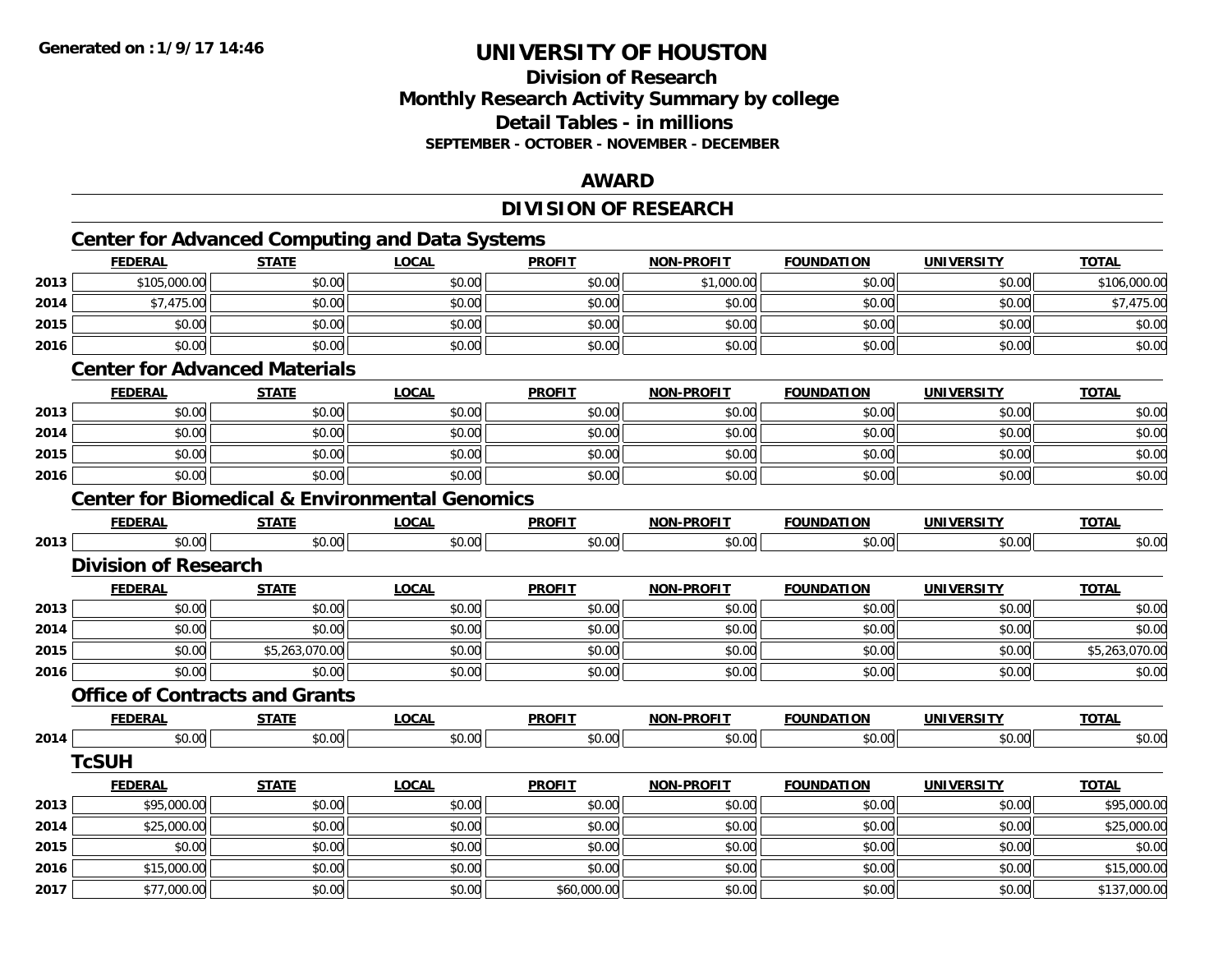**Total**

## **UNIVERSITY OF HOUSTON**

## **Division of ResearchMonthly Research Activity Summary by college Detail Tables - in millions SEPTEMBER - OCTOBER - NOVEMBER - DECEMBER**

### **AWARD**

## **DIVISION OF RESEARCH**

## **Texas Obesity Research Center**

|      | <b>FEDERAL</b> | <b>STATE</b> | <b>LOCAL</b> | <b>PROFIT</b> | <b>NON-PROFIT</b> | <b>FOUNDATION</b> | <b>UNIVERSITY</b> | <b>TOTAL</b>   |
|------|----------------|--------------|--------------|---------------|-------------------|-------------------|-------------------|----------------|
| 2013 | \$0.00         | \$0.00       | \$0.00       | \$0.00        | \$0.00            | \$0.00            | \$0.00            | \$0.00         |
| 2014 | \$0.00         | \$0.00       | \$0.00       | \$0.00        | \$0.00            | \$0.00            | \$0.00            | \$0.00         |
| 2015 | \$0.00         | \$0.00       | \$0.00       | \$0.00        | \$0.00            | \$0.00            | \$0.00            | \$0.00         |
| 2016 | \$0.00         | \$0.00       | \$0.00       | \$0.00        | \$179,064.00      | \$0.00            | \$0.00            | \$179,064.00   |
| 2017 | \$0.00         | \$0.00       | \$0.00       | \$0.00        | \$0.00            | \$0.00            | \$0.00            | \$0.00         |
|      | <b>TIMES</b>   |              |              |               |                   |                   |                   |                |
|      |                |              |              |               |                   |                   |                   |                |
|      | <b>FEDERAL</b> | <b>STATE</b> | <b>LOCAL</b> | <b>PROFIT</b> | <b>NON-PROFIT</b> | <b>FOUNDATION</b> | <b>UNIVERSITY</b> | <b>TOTAL</b>   |
| 2013 | \$1,046,819.70 | \$0.00       | \$0.00       | \$0.00        | \$0.00            | \$0.00            | \$0.00            | \$1,046,819.70 |
| 2014 | \$658,947.70   | \$0.00       | \$0.00       | \$0.00        | \$0.00            | \$0.00            | \$0.00            | \$658,947.70   |
| 2015 | \$661,281.25   | \$0.00       | \$0.00       | \$0.00        | \$0.00            | \$0.00            | \$0.00            | \$661,281.25   |
| 2016 | \$56,673.00    | \$0.00       | \$0.00       | \$0.00        | \$0.00            | \$0.00            | \$0.00            | \$56,673.00    |

**\$2,799,663.90 \$5,267,070.00 \$0.00 \$60,000.00 \$180,064.00 \$0.00 \$0.00 \$8,306,797.90**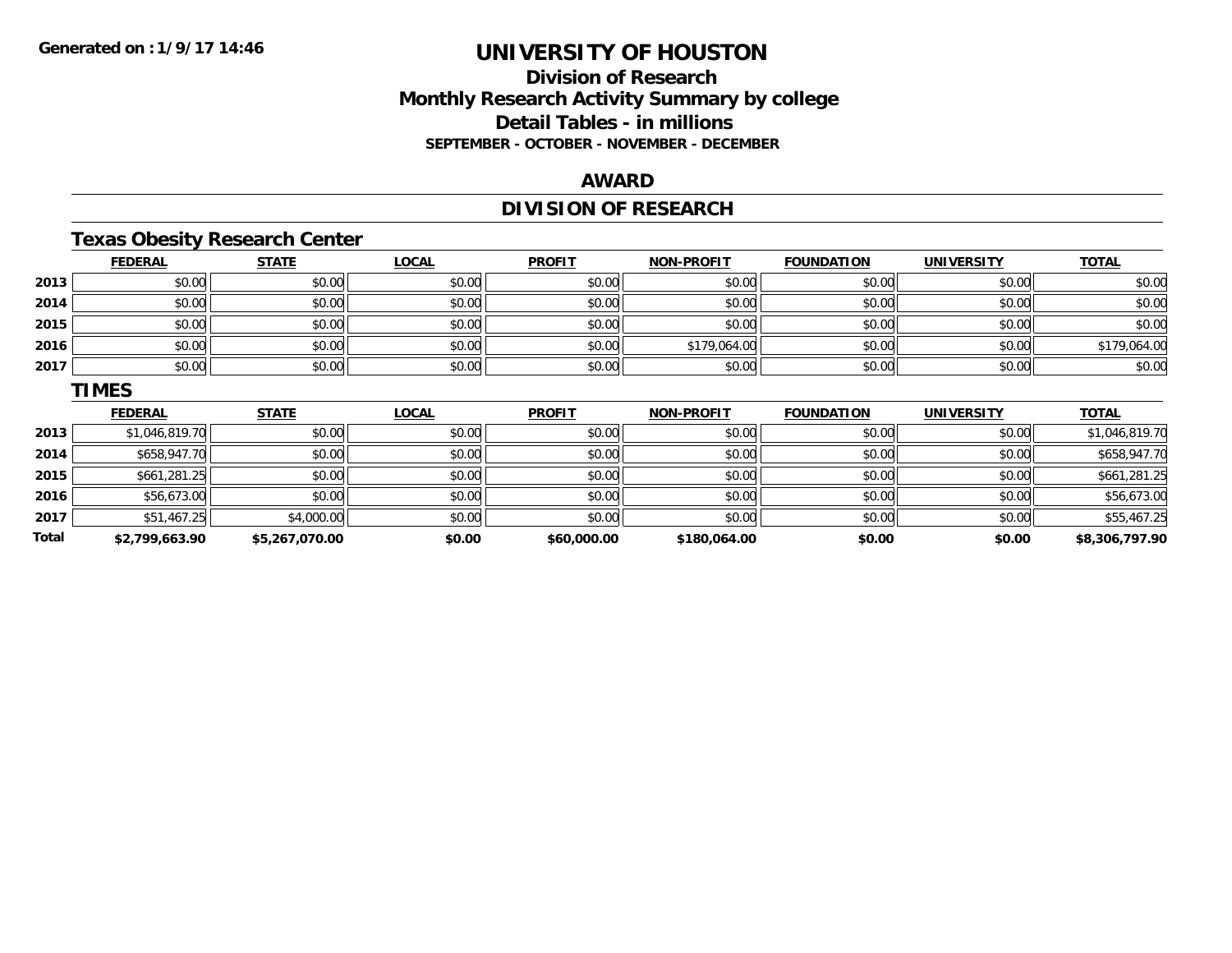## **Division of ResearchMonthly Research Activity Summary by college Detail Tables - in millionsSEPTEMBER - OCTOBER - NOVEMBER - DECEMBER**

### **AWARD**

## **GRADUATE COLLEGE OF SOCIAL WORK**

## **Center for Drug and Social Policy Research**

|      | <b>FEDERAL</b> | <b>STATE</b> | <u>LOCAL</u> | <b>PROFIT</b> | <b>NON-PROFIT</b> | <b>FOUNDATION</b> | <b>UNIVERSITY</b> | <b>TOTAL</b> |
|------|----------------|--------------|--------------|---------------|-------------------|-------------------|-------------------|--------------|
| 2013 | \$6,097.29     | \$0.00       | \$0.00       | \$0.00        | \$0.00            | \$0.00            | \$0.00            | \$6,097.29   |
| 2015 | \$462,394.00   | \$0.00       | \$0.00       | \$0.00        | \$0.00            | \$0.00            | \$0.00            | \$462,394.00 |
| 2016 | \$75,000.00    | \$0.00       | \$0.00       | \$0.00        | \$0.00            | \$0.00            | \$0.00            | \$75,000.00  |
| 2017 | \$299,979.00   | \$0.00       | \$0.00       | \$0.00        | \$0.00            | \$0.00            | \$0.00            | \$299,979.00 |

## **Center for Health Equities & Evaluation Research**

|      | <b>FEDERAL</b> | <b>STATE</b> | <u>LOCAL</u> | <b>PROFIT</b> | <b>NON-PROFIT</b> | <b>FOUNDATION</b> | UNIVERSITY | <b>TOTAL</b> |
|------|----------------|--------------|--------------|---------------|-------------------|-------------------|------------|--------------|
| 2013 | \$249,359.00   | \$0.00       | \$0.00       | \$0.00        | \$0.00            | \$0.00            | \$0.00     | \$249,359.00 |
| 2014 | \$206,260.00   | \$0.00       | \$0.00       | \$0.00        | \$0.00            | \$0.00            | \$0.00     | \$206,260.00 |
| 2015 | \$149,652.00   | \$0.00       | \$0.00       | \$0.00        | \$0.00            | \$0.00            | \$0.00     | \$149,652.00 |
| 2016 | \$240,512.00   | \$0.00       | \$0.00       | \$0.00        | \$0.00            | \$0.00            | \$0.00     | \$240,512.00 |

## **Child & Family for Innovative Research**

|      | <b>FEDERAL</b> | <b>STATE</b> | <b>LOCAL</b> | <b>PROFIT</b> | <b>NON-PROFIT</b> | <b>FOUNDATION</b> | <b>UNIVERSITY</b> | <b>TOTAL</b> |
|------|----------------|--------------|--------------|---------------|-------------------|-------------------|-------------------|--------------|
| 2013 | \$495,166.99   | \$110,342.00 | \$0.00       | \$0.00        | \$0.00            | \$0.00            | \$0.00            | \$605,508.99 |
| 2014 | \$9,999.99     | \$0.00       | \$0.00       | \$0.00        | \$80,000.00       | \$0.00            | \$0.00            | \$89,999.99  |
| 2015 | \$12,458.65    | \$0.00       | \$0.00       | \$0.00        | \$0.00            | \$0.00            | \$0.00            | \$12,458.65  |
| 2016 | \$439,491.00   | \$0.00       | \$0.00       | \$0.00        | \$0.00            | \$55.56           | \$0.00            | \$439,546.56 |
| 2017 | \$667,985.20   | \$0.00       | \$0.00       | \$0.00        | \$15,656.00       | \$197,410.00      | \$0.00            | \$881,051.20 |

### **Dean, Social Work**

|       | <b>FEDERAL</b> | <b>STATE</b> | <b>LOCAL</b> | <b>PROFIT</b> | <b>NON-PROFIT</b> | <b>FOUNDATION</b> | <b>UNIVERSITY</b> | <b>TOTAL</b>   |
|-------|----------------|--------------|--------------|---------------|-------------------|-------------------|-------------------|----------------|
| 2013  | \$0.00         | \$0.00       | \$0.00       | \$0.00        | \$0.00            | \$0.00            | \$0.00            | \$0.00         |
| 2014  | \$0.00         | \$0.00       | \$0.00       | \$0.00        | \$0.00            | \$0.00            | \$0.00            | \$0.00         |
| 2015  | \$0.00         | \$0.00       | \$0.00       | \$0.00        | \$0.00            | \$0.00            | \$0.00            | \$0.00         |
| 2016  | \$25,000.00    | \$0.00       | \$0.00       | \$75,000.00   | \$0.00            | \$0.00            | \$0.00            | \$100,000.00   |
| 2017  | \$162,500.00   | \$0.00       | \$0.00       | \$0.00        | \$7,000.00        | \$0.00            | \$0.00            | \$169,500.00   |
| Total | \$3,501,855.12 | \$110,342.00 | \$0.00       | \$75,000.00   | \$102,656.00      | \$197,465.56      | \$0.00            | \$3,987,318.68 |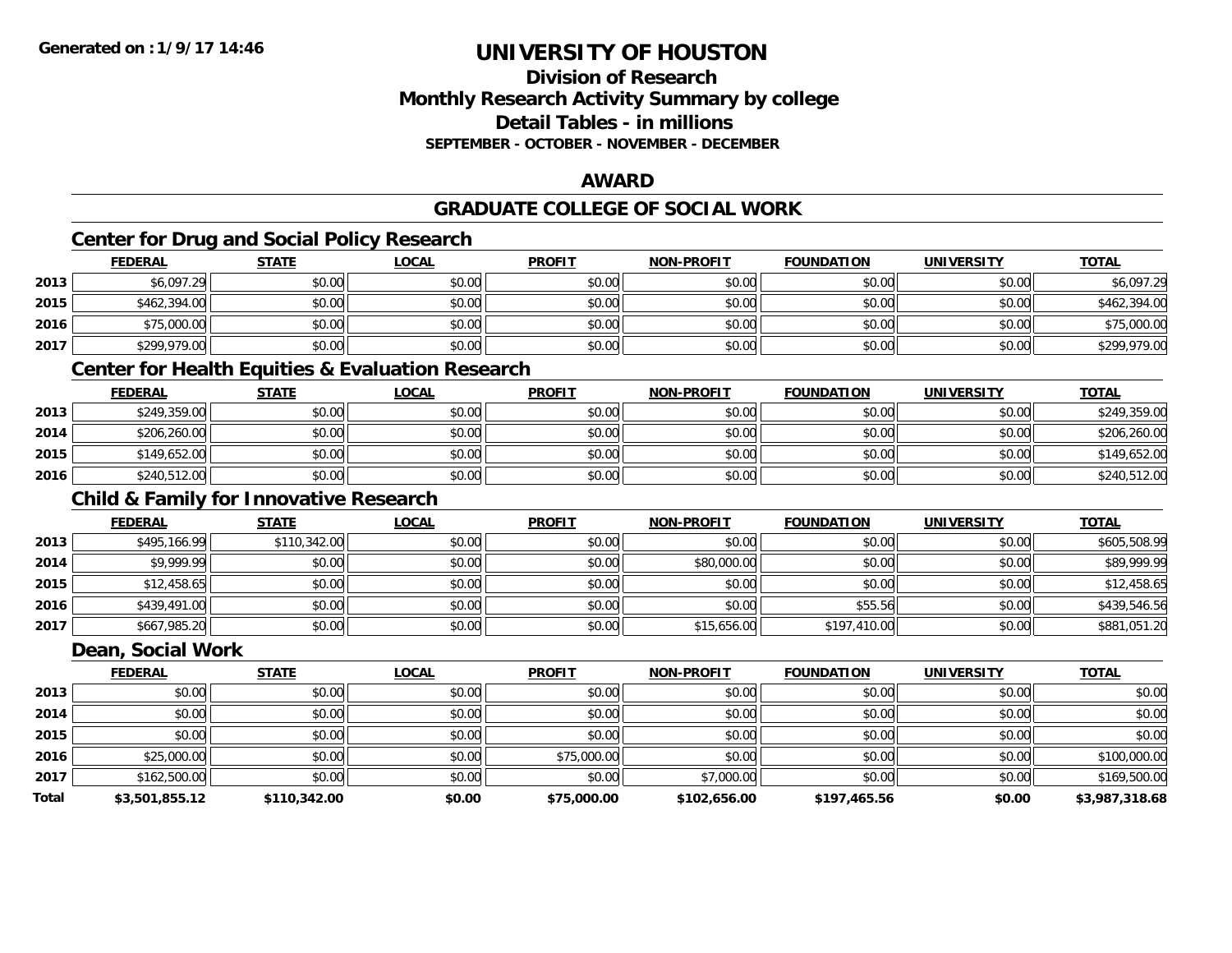### **Division of Research Monthly Research Activity Summary by college Detail Tables - in millions SEPTEMBER - OCTOBER - NOVEMBER - DECEMBER**

#### **AWARD**

### **HILTON COLLEGE OF HOTEL AND RESTAURANT MANAGEMENT**

### **Hotel and Restaurant Management**

|              | <b>FEDERAL</b> | <b>STATE</b> | <u>LOCAL</u> | <b>PROFIT</b> | <b>NON-PROFIT</b> | <b>FOUNDATION</b> | <b>UNIVERSITY</b> | <b>TOTAL</b> |
|--------------|----------------|--------------|--------------|---------------|-------------------|-------------------|-------------------|--------------|
| 2014         | \$143,232.00   | \$0.00       | \$0.00       | \$0.00        | \$0.00            | \$58,902.00       | \$0.00            | \$202,134.00 |
| 2016         | \$223,304.40   | \$0.00       | \$0.00       | \$0.00        | \$0.00            | \$0.00            | \$0.00            | \$223,304.40 |
| 2017         | \$50,000.00    | \$0.00       | \$0.00       | \$0.00        | \$0.00            | \$0.00            | \$0.00            | \$50,000.00  |
| <b>Total</b> | \$416,536.40   | \$0.00       | \$0.00       | \$0.00        | \$0.00            | \$58,902.00       | \$0.00            | \$475,438.40 |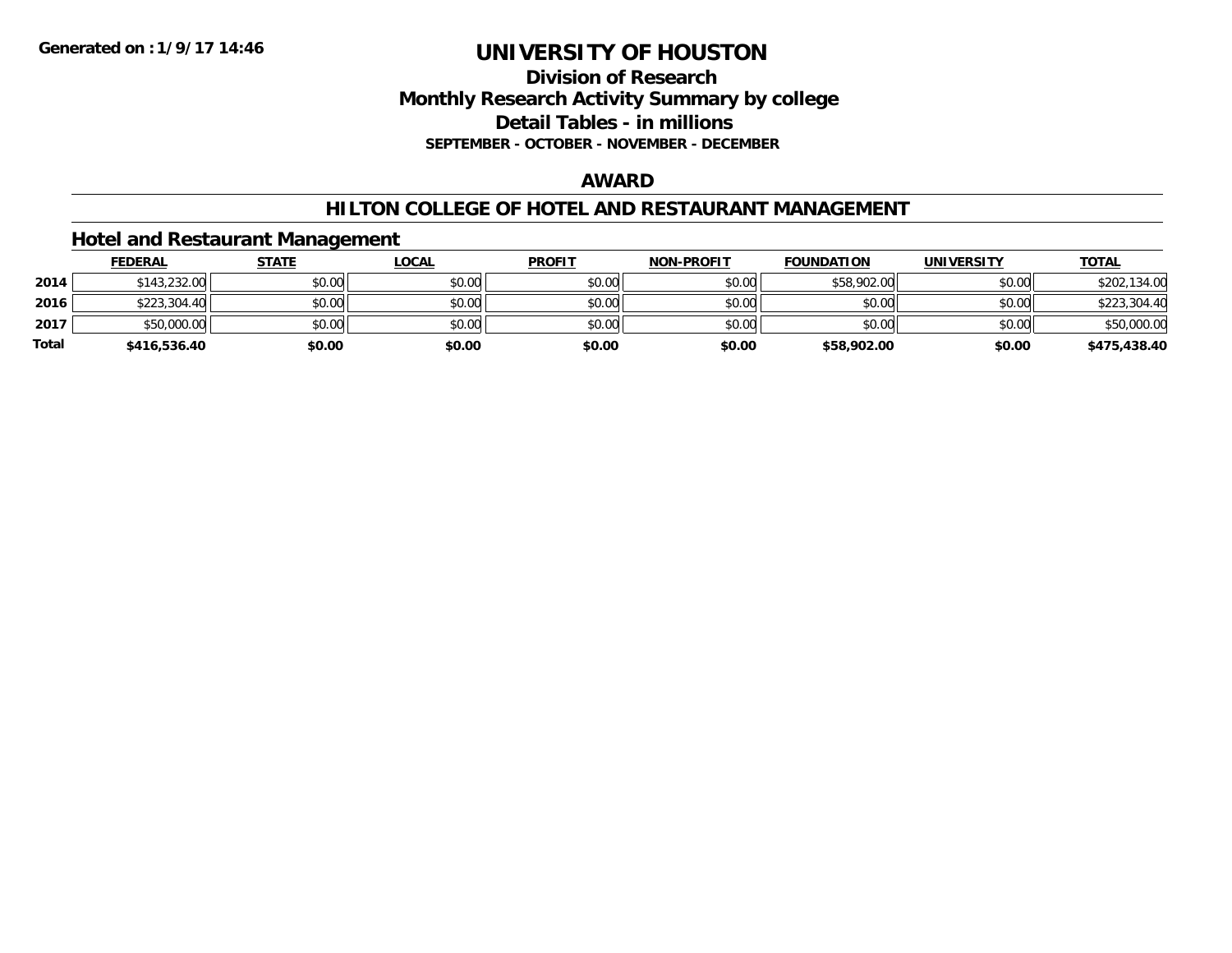## **Division of Research Monthly Research Activity Summary by college Detail Tables - in millions SEPTEMBER - OCTOBER - NOVEMBER - DECEMBER**

#### **AWARD**

#### **HONORS COLLEGE**

## **Dean, Honors College**

|       | .<br>- מ     | <b>STATI</b>       | OCA                                                                                    | <b>PROFIT</b> | <b>DDOEL1</b><br><b>BIAB</b> | ΠΟΝ            | <u>urneitv</u><br><b>INIV</b> | TOTA.          |
|-------|--------------|--------------------|----------------------------------------------------------------------------------------|---------------|------------------------------|----------------|-------------------------------|----------------|
| 2014  | 0000<br>u.uu | $\sim$ 0.00<br>υv. | $\begin{array}{c} \hline \text{A} & \text{A} & \text{B} \\ \hline \end{array}$<br>יש.ט | 0000<br>JU.UU | ቀስ ሰሰ<br>ט.טע                | 0 <sub>n</sub> | \$0.00                        | ልስ ስሰ<br>DU.UU |
| Total | \$0.00       | \$0.00             | \$0.00                                                                                 | ቀስ ሰ<br>ov.u  | \$0.00                       | \$0.00         | \$0.00                        | \$0.00         |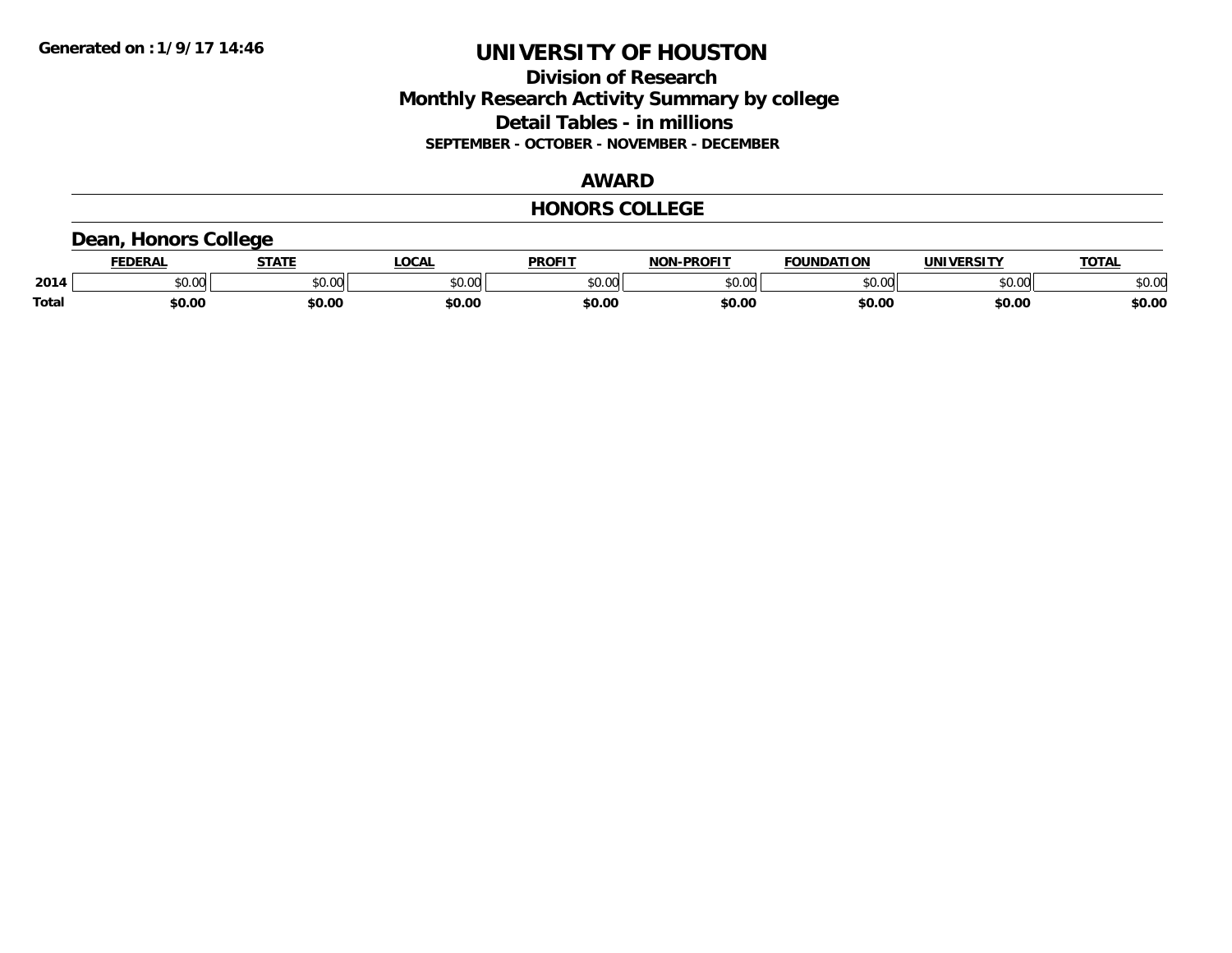## **Division of Research Monthly Research Activity Summary by college Detail Tables - in millions SEPTEMBER - OCTOBER - NOVEMBER - DECEMBER**

### **AWARD**

#### **LIBRARY**

### **Administration, Library**

|              | <b>FEDERAL</b> | $   -$<br>"                     | 00n<br>.UUAI | <b>PROFIT</b> | -PROFIT<br><b>NIONI</b> | <b>FOUNDATION</b>      | UNIVERSITY | <b>TOTAL</b>        |
|--------------|----------------|---------------------------------|--------------|---------------|-------------------------|------------------------|------------|---------------------|
| 2017         | .              | $n \cap \Omega$<br><b>JU.UU</b> | JU.UU        | 0000<br>JU.UU | $\sim$ 00<br>pu.uu      | $\overline{0}$<br>u.uu | \$0.00     | .505.0 <sup>o</sup> |
| <b>Total</b> | \$24,305.00    | \$0.00                          | \$0.00       | \$0.00        | \$0.00                  | \$0.00                 | \$0.00     | .305.00<br>ተግብ      |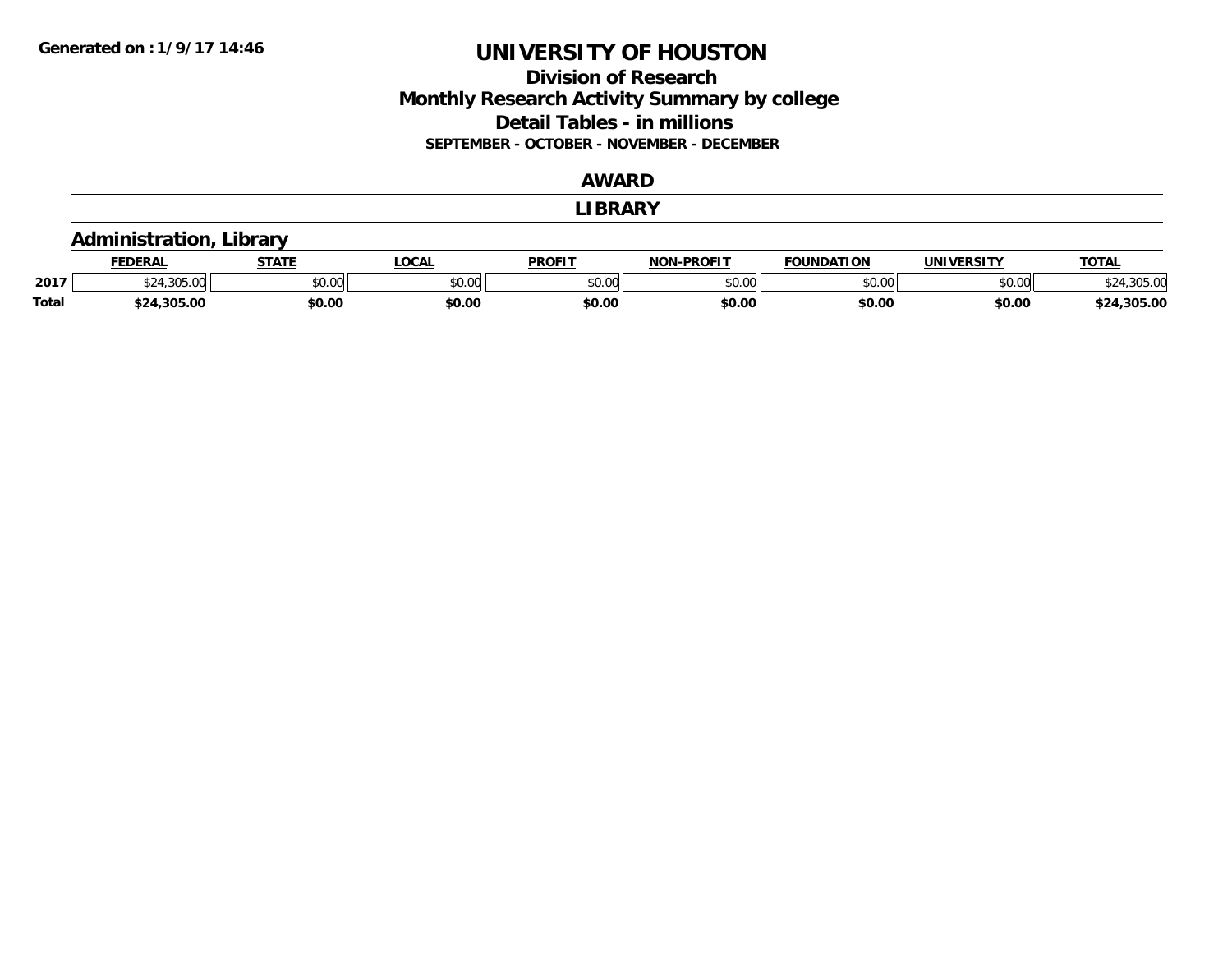**Division of Research Monthly Research Activity Summary by college Detail Tables - in millions SEPTEMBER - OCTOBER - NOVEMBER - DECEMBER**

#### **AWARD**

### **OTHER OUTSIDE ORGANIZATIONS USED FOR CPHS LOGINS**

|       | Center         |        |        |               |                   |                   |            |              |  |  |
|-------|----------------|--------|--------|---------------|-------------------|-------------------|------------|--------------|--|--|
|       | <b>FEDERAI</b> | STATE  | LOCAL  | <b>PROFIT</b> | <b>NON-PROFIT</b> | <b>FOUNDATION</b> | UNIVERSITY | <b>TOTAL</b> |  |  |
| 2014  | \$0.00         | \$0.00 | \$0.00 | \$0.00        | \$0.00            | \$0.00            | \$0.00     | \$0.00       |  |  |
| Total | \$0.00         | \$0.00 | \$0.00 | \$0.00        | \$0.00            | \$0.00            | \$0.00     | \$0.00       |  |  |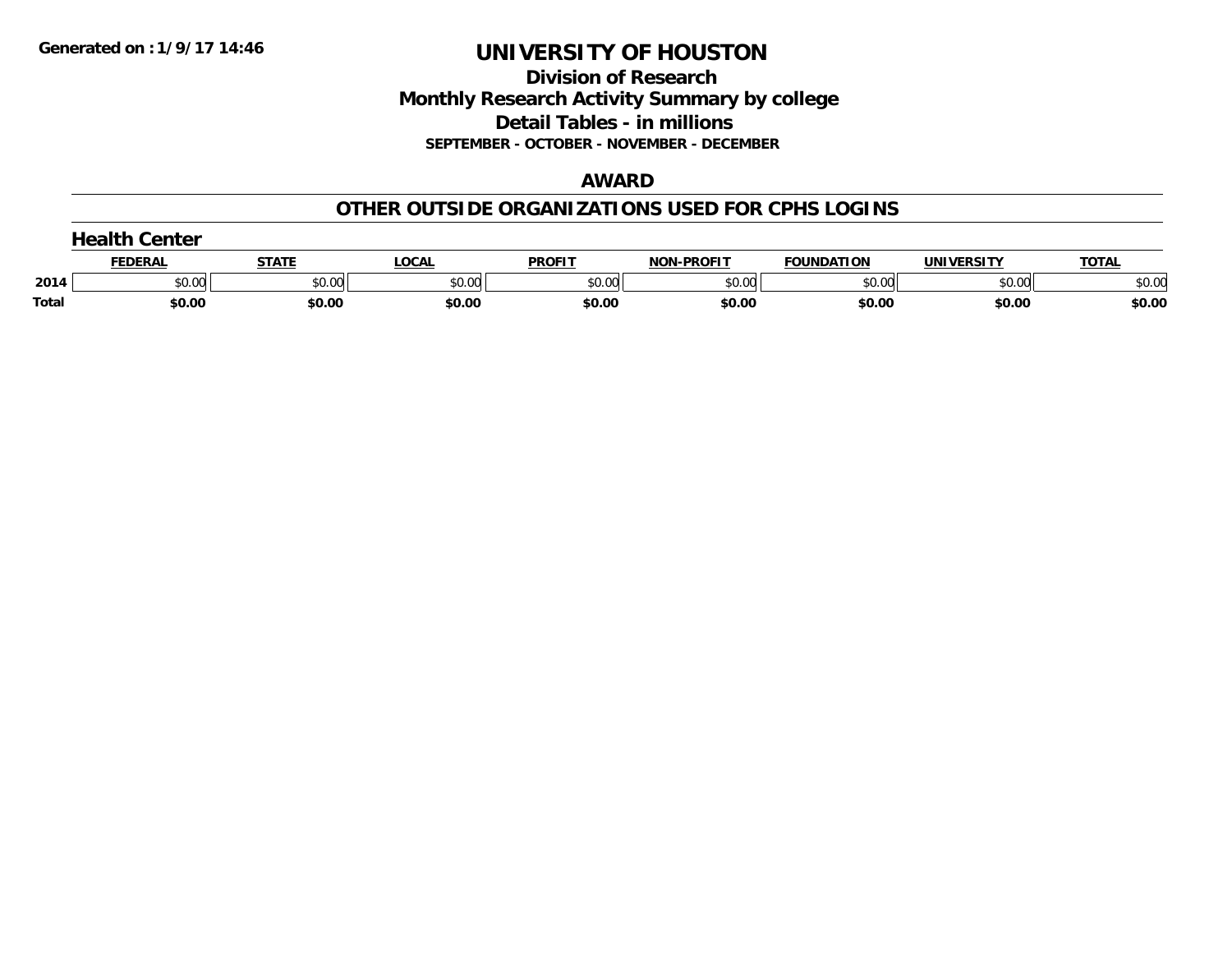## **Division of Research Monthly Research Activity Summary by college Detail Tables - in millions SEPTEMBER - OCTOBER - NOVEMBER - DECEMBER**

#### **AWARD**

#### **PRESIDENT**

#### **Office of the President**

|       | <b>FEDERAL</b> | <b>STATE</b> | <b>LOCAL</b> | <b>PROFIT</b> | <b>NON-PROFIT</b> | <b>FOUNDATION</b> | <b>UNIVERSITY</b> | <u>TOTAL</u> |
|-------|----------------|--------------|--------------|---------------|-------------------|-------------------|-------------------|--------------|
| 2014  | \$0.00         | \$0.00       | \$0.00       | \$0.00        | \$0.00            | \$0.00            | \$0.00            | \$0.00       |
| 2015  | \$0.00         | \$0.00       | \$0.00       | \$0.00        | \$0.00            | \$0.00            | \$0.00            | \$0.00       |
| 2016  | \$0.00         | \$0.00       | \$0.00       | \$0.00        | \$0.00            | \$0.00            | \$0.00            | \$0.00       |
| Total | \$0.00         | \$0.00       | \$0.00       | \$0.00        | \$0.00            | \$0.00            | \$0.00            | \$0.00       |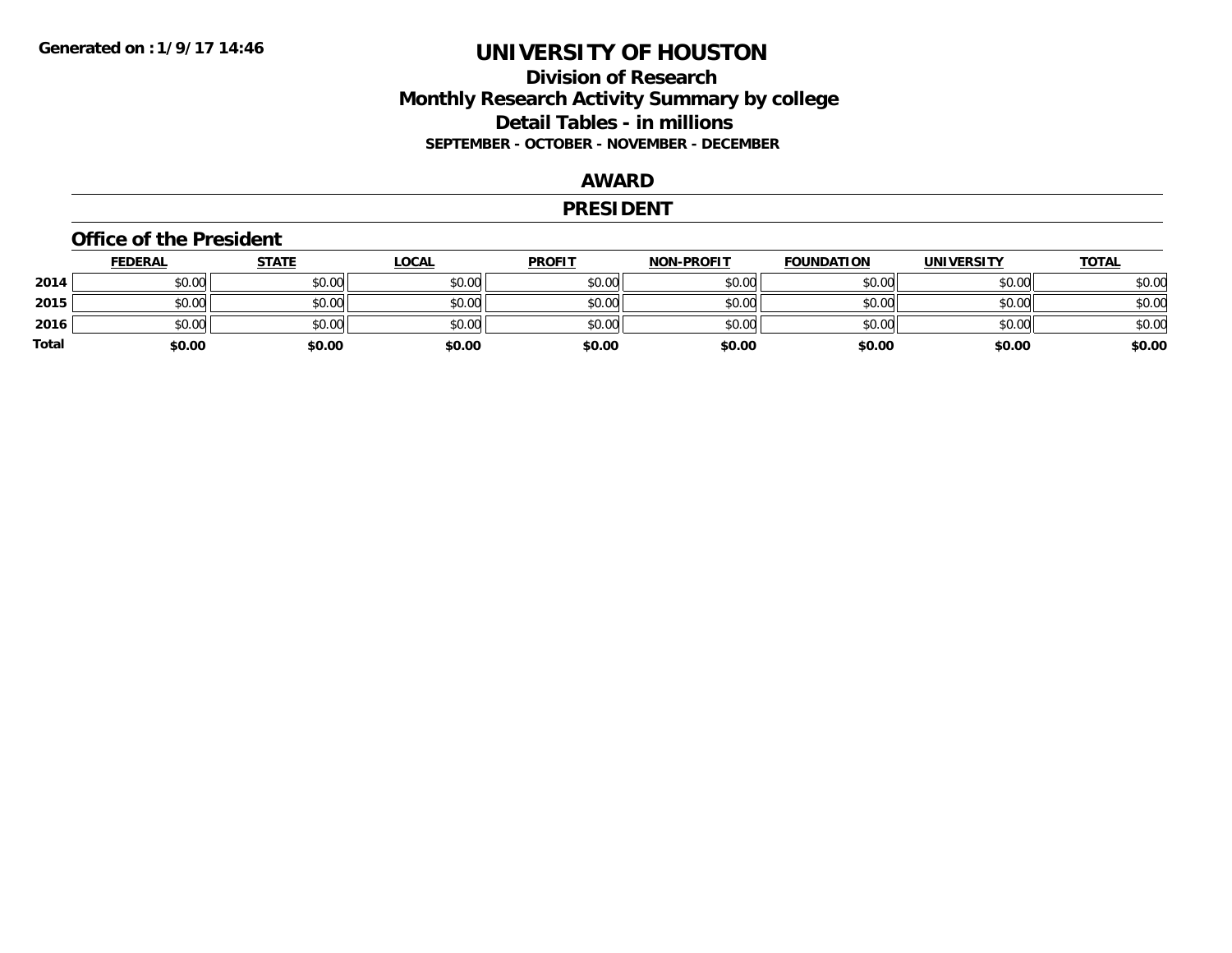## **Division of Research Monthly Research Activity Summary by college Detail Tables - in millions SEPTEMBER - OCTOBER - NOVEMBER - DECEMBER**

#### **AWARD**

## **SCHOOL OF NURSING**

### **Dean, School of Nursing**

|              | <b>FEDERAL</b> | STATE        | LOCAL  | <b>PROFIT</b> | <b>NON-PROFIT</b> | <b>FOUNDATION</b> | <b>UNIVERSITY</b> | <b>TOTAL</b> |
|--------------|----------------|--------------|--------|---------------|-------------------|-------------------|-------------------|--------------|
| 2016         | \$0.00         | \$0.00       | \$0.00 | \$0.00        | \$0.00            | .404.00<br>0.17   | \$0.00            | 404.00       |
| 2017         | \$0.00         | \$100,000.00 | \$0.00 | \$0.00        | \$500.00          | \$0.00            | \$0.00            | \$100,500.00 |
| <b>Total</b> | \$0.00         | \$100,000.00 | \$0.00 | \$0.00        | \$500.00          | \$17,404.00       | \$0.00            | \$117,904.00 |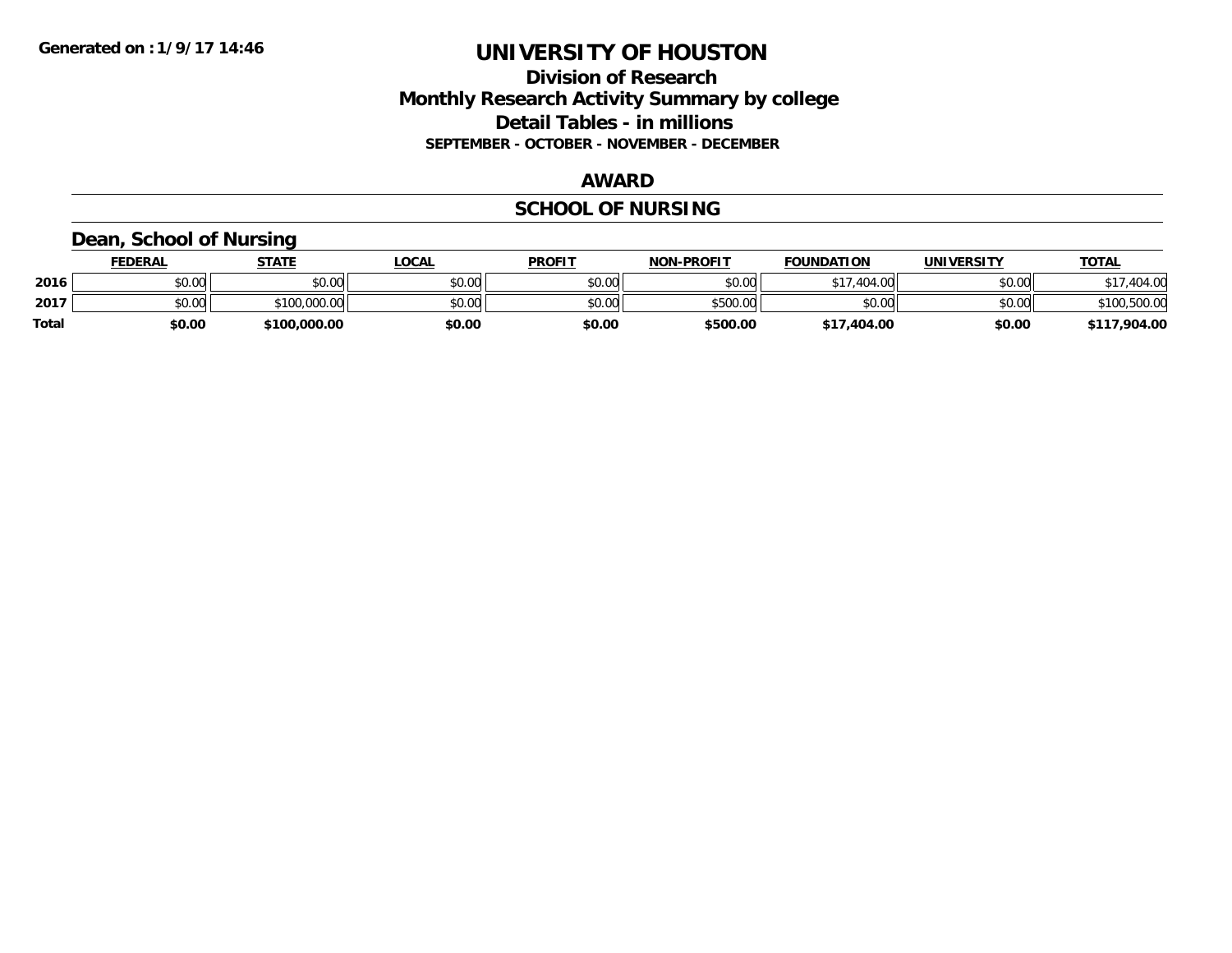## **Division of Research Monthly Research Activity Summary by college Detail Tables - in millions SEPTEMBER - OCTOBER - NOVEMBER - DECEMBER**

#### **AWARD**

### **SENIOR V.P. FOR ACADEMIC AFFAIRS AND PROVOST**

|      | <b>Challenger Program</b>                   |              |                                                     |               |                   |                   |                   |              |
|------|---------------------------------------------|--------------|-----------------------------------------------------|---------------|-------------------|-------------------|-------------------|--------------|
|      | <b>FEDERAL</b>                              | <b>STATE</b> | <b>LOCAL</b>                                        | <b>PROFIT</b> | <b>NON-PROFIT</b> | <b>FOUNDATION</b> | <b>UNIVERSITY</b> | <b>TOTAL</b> |
| 2013 | \$0.00                                      | \$0.00       | \$0.00                                              | \$0.00        | \$0.00            | \$0.00            | \$0.00            | \$0.00       |
| 2014 | \$0.00                                      | \$0.00       | \$0.00                                              | \$0.00        | \$0.00            | \$0.00            | \$0.00            | \$0.00       |
| 2015 | \$0.00                                      | \$0.00       | \$0.00                                              | \$0.00        | \$0.00            | \$0.00            | \$0.00            | \$0.00       |
|      | <b>Pre-Health Advising</b>                  |              |                                                     |               |                   |                   |                   |              |
|      | <b>FEDERAL</b>                              | <b>STATE</b> | <b>LOCAL</b>                                        | <b>PROFIT</b> | <b>NON-PROFIT</b> | <b>FOUNDATION</b> | <b>UNIVERSITY</b> | <b>TOTAL</b> |
| 2015 | \$0.00                                      | \$0.00       | \$0.00                                              | \$0.00        | \$0.00            | \$0.00            | \$0.00            | \$0.00       |
|      |                                             |              | <b>Senior V.P. for Academic Affairs and Provost</b> |               |                   |                   |                   |              |
|      | <b>FEDERAL</b>                              | <b>STATE</b> | <b>LOCAL</b>                                        | <b>PROFIT</b> | <b>NON-PROFIT</b> | <b>FOUNDATION</b> | <b>UNIVERSITY</b> | <b>TOTAL</b> |
| 2013 | \$0.00                                      | \$0.00       | \$0.00                                              | \$0.00        | \$0.00            | \$0.00            | \$0.00            | \$0.00       |
|      | <b>UH Energy</b>                            |              |                                                     |               |                   |                   |                   |              |
|      | <b>FEDERAL</b>                              | <b>STATE</b> | <b>LOCAL</b>                                        | <b>PROFIT</b> | <b>NON-PROFIT</b> | <b>FOUNDATION</b> | <b>UNIVERSITY</b> | <b>TOTAL</b> |
| 2015 | \$0.00                                      | \$0.00       | \$0.00                                              | \$0.00        | \$0.00            | \$0.00            | \$0.00            | \$0.00       |
| 2016 | \$0.00                                      | \$0.00       | \$0.00                                              | \$0.00        | \$0.00            | \$0.00            | \$0.00            | \$0.00       |
| 2017 | \$0.00                                      | \$0.00       | \$0.00                                              | \$0.00        | \$0.00            | \$0.00            | \$0.00            | \$0.00       |
|      | <b>Undergraduate Scholars</b>               |              |                                                     |               |                   |                   |                   |              |
|      | <b>FEDERAL</b>                              | <b>STATE</b> | <b>LOCAL</b>                                        | <b>PROFIT</b> | <b>NON-PROFIT</b> | <b>FOUNDATION</b> | <b>UNIVERSITY</b> | <b>TOTAL</b> |
| 2013 | \$0.00                                      | \$19,050.00  | \$0.00                                              | \$0.00        | \$0.00            | \$0.00            | \$0.00            | \$19,050.00  |
| 2014 | \$0.00                                      | \$20,330.00  | \$0.00                                              | \$0.00        | \$0.00            | \$0.00            | \$0.00            | \$20,330.00  |
|      | <b>Undergraduate Student Success</b>        |              |                                                     |               |                   |                   |                   |              |
|      | <b>FEDERAL</b>                              | <b>STATE</b> | <b>LOCAL</b>                                        | <b>PROFIT</b> | <b>NON-PROFIT</b> | <b>FOUNDATION</b> | <b>UNIVERSITY</b> | <b>TOTAL</b> |
| 2013 | \$0.00                                      | \$130,000.00 | \$0.00                                              | \$0.00        | \$0.00            | \$0.00            | \$0.00            | \$130,000.00 |
| 2014 | \$0.00                                      | \$10,000.00  | \$0.00                                              | \$0.00        | \$0.00            | \$0.00            | \$0.00            | \$10,000.00  |
| 2015 | \$0.00                                      | \$0.00       | \$0.00                                              | \$0.00        | \$0.00            | \$0.00            | \$0.00            | \$0.00       |
| 2016 | \$0.00                                      | \$9,759.30   | \$0.00                                              | \$0.00        | \$0.00            | \$0.00            | \$0.00            | \$9,759.30   |
|      | <b>Undergraduate Student Success Center</b> |              |                                                     |               |                   |                   |                   |              |
|      | <b>FEDERAL</b>                              | <b>STATE</b> | <b>LOCAL</b>                                        | <b>PROFIT</b> | <b>NON-PROFIT</b> | <b>FOUNDATION</b> | <b>UNIVERSITY</b> | <b>TOTAL</b> |
| 2013 | \$339,955.00                                | \$0.00       | \$0.00                                              | \$0.00        | \$0.00            | \$0.00            | \$0.00            | \$339,955.00 |
| 2014 | \$324,864.00                                | \$0.00       | \$0.00                                              | \$0.00        | \$0.00            | \$0.00            | \$0.00            | \$324,864.00 |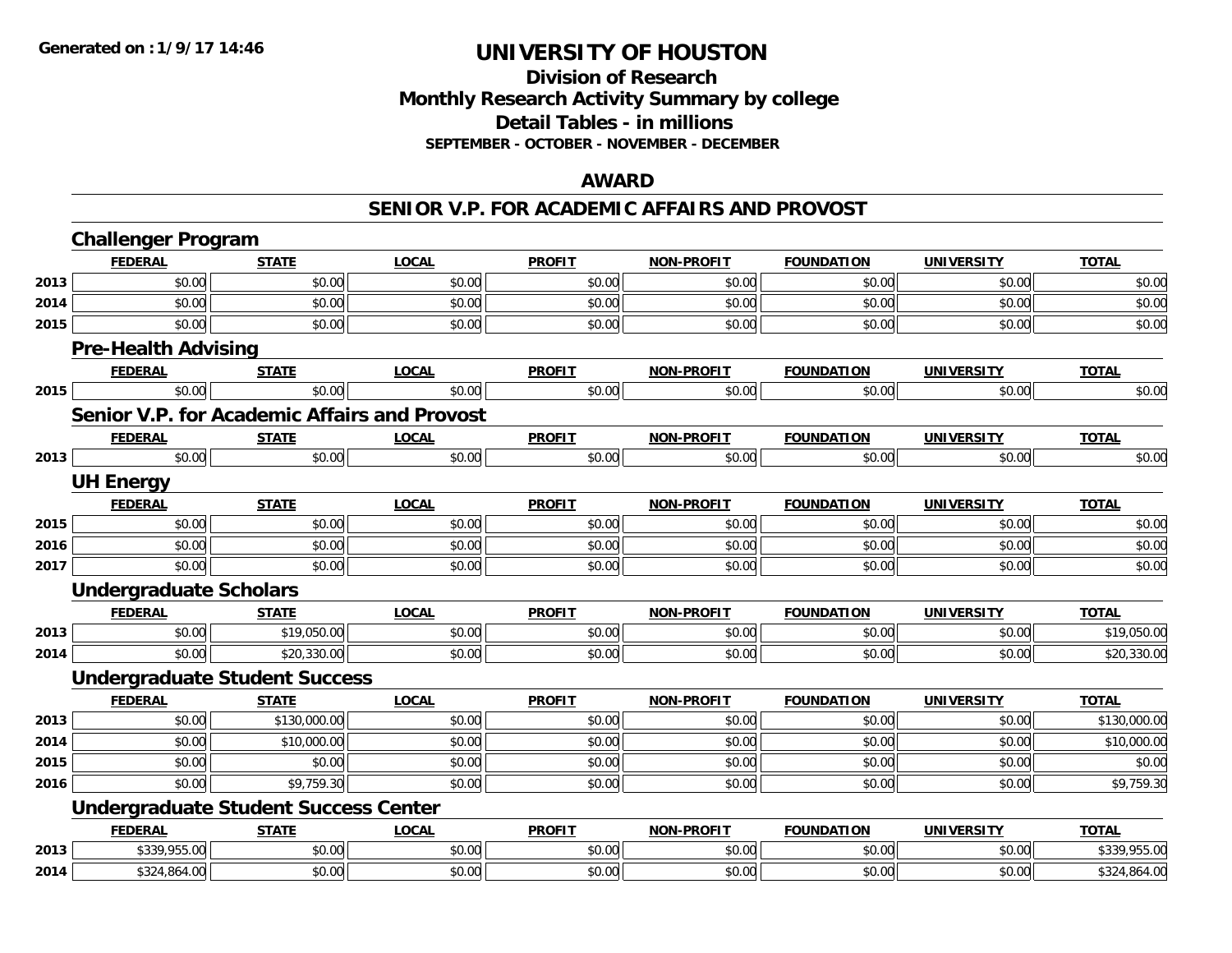**Division of ResearchMonthly Research Activity Summary by college Detail Tables - in millions**

**SEPTEMBER - OCTOBER - NOVEMBER - DECEMBER**

## **AWARD**

#### **SENIOR V.P. FOR ACADEMIC AFFAIRS AND PROVOST**

### **Undergraduate Student Success Center**

|              | <b>FEDERAL</b>                | <b>STATE</b> | <b>LOCAL</b>   | <b>PROFIT</b> | <b>I-PROFIT</b><br>NON        | <b>FOUNDATION</b> | <b>UNIVERSITY</b> | <b>TOTAL</b> |
|--------------|-------------------------------|--------------|----------------|---------------|-------------------------------|-------------------|-------------------|--------------|
| 2015         | $. \sim 71$<br>ሐ ኅ ሰ 1<br>53U | \$0.00       | ልስ ለሰ<br>pv.uu | \$0.00        | <b>420 250 00</b><br>7.ZJU.UU | \$0.00            | \$0.00            | 626.U        |
| <b>Total</b> | \$966,195.00                  | \$189,139.30 | \$0.00         | \$0.00        | \$39,250.00                   | \$0.00            | \$0.00            | ,194,584.30  |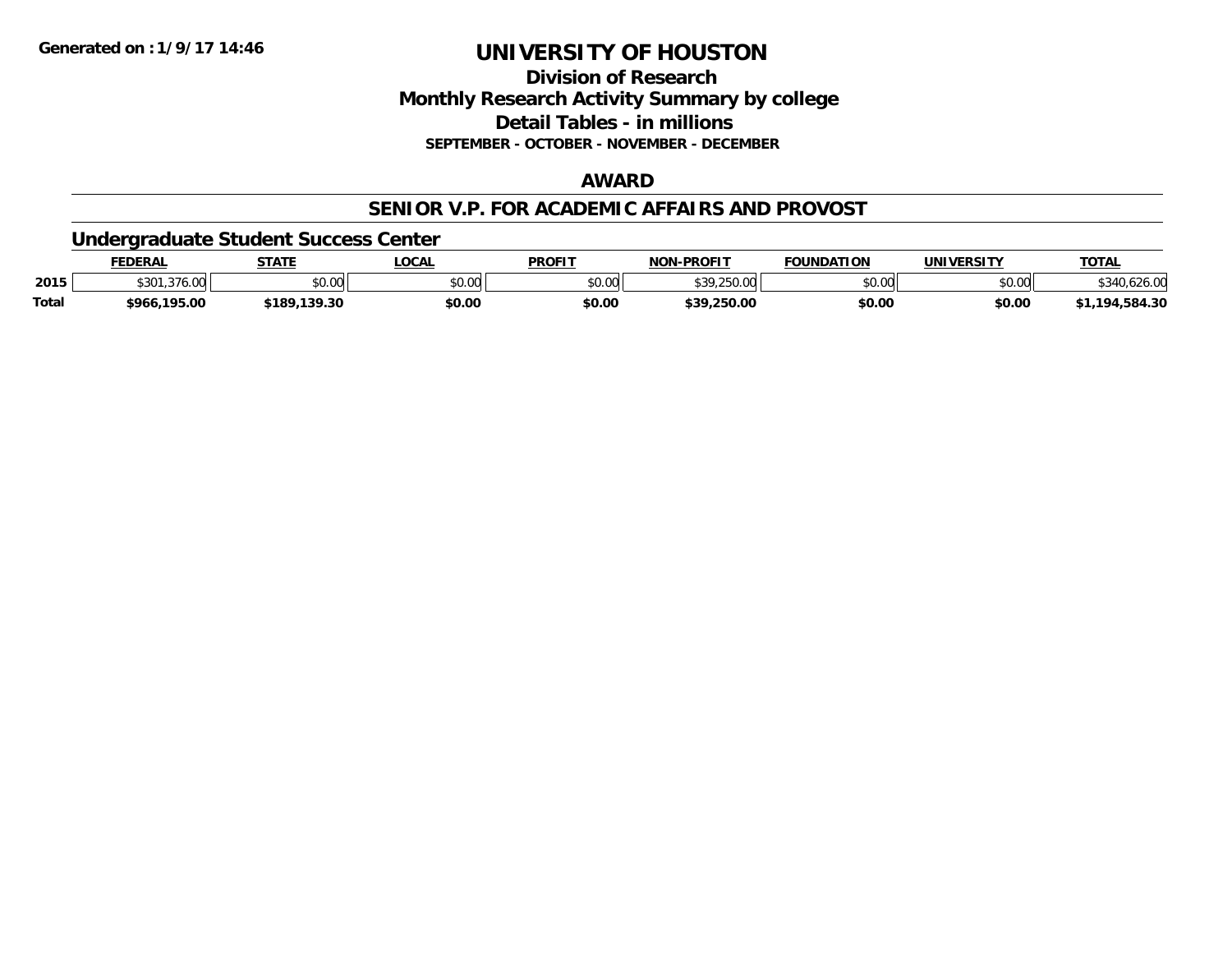## **Division of ResearchMonthly Research Activity Summary by college Detail Tables - in millions SEPTEMBER - OCTOBER - NOVEMBER - DECEMBER**

### **AWARD**

#### **UH LAW CENTER**

|              | Dean, Law      |              |              |               |                   |                   |                   |              |
|--------------|----------------|--------------|--------------|---------------|-------------------|-------------------|-------------------|--------------|
|              | <b>FEDERAL</b> | <b>STATE</b> | <b>LOCAL</b> | <b>PROFIT</b> | <b>NON-PROFIT</b> | <b>FOUNDATION</b> | <b>UNIVERSITY</b> | <b>TOTAL</b> |
| 2013         | \$0.00         | \$0.00       | \$0.00       | \$0.00        | \$0.00            | \$0.00            | \$0.00            | \$0.00       |
| 2017         | \$0.00         | \$67,515.00  | \$0.00       | \$0.00        | \$0.00            | \$0.00            | \$0.00            | \$67,515.00  |
|              | Law-UH         |              |              |               |                   |                   |                   |              |
|              | <b>FEDERAL</b> | <b>STATE</b> | <b>LOCAL</b> | <b>PROFIT</b> | <b>NON-PROFIT</b> | <b>FOUNDATION</b> | <b>UNIVERSITY</b> | <b>TOTAL</b> |
| 2013         | \$110,000.00   | \$114,000.00 | \$0.00       | \$0.00        | \$0.00            | \$0.00            | \$0.00            | \$224,000.00 |
| 2014         | \$13,473.75    | \$314,000.00 | \$0.00       | \$0.00        | \$0.00            | \$0.00            | \$0.00            | \$327,473.75 |
| 2016         | \$0.00         | \$100,000.00 | \$0.00       | \$0.00        | \$0.00            | \$0.00            | \$0.00            | \$100,000.00 |
| 2017         | \$561.20       | \$100,000.00 | \$0.00       | \$0.00        | \$1,546.49        | \$30,000.00       | \$0.00            | \$132,107.69 |
| <b>Total</b> | \$124.034.95   | \$695,515.00 | \$0.00       | \$0.00        | \$1,546.49        | \$30,000.00       | \$0.00            | \$851.096.44 |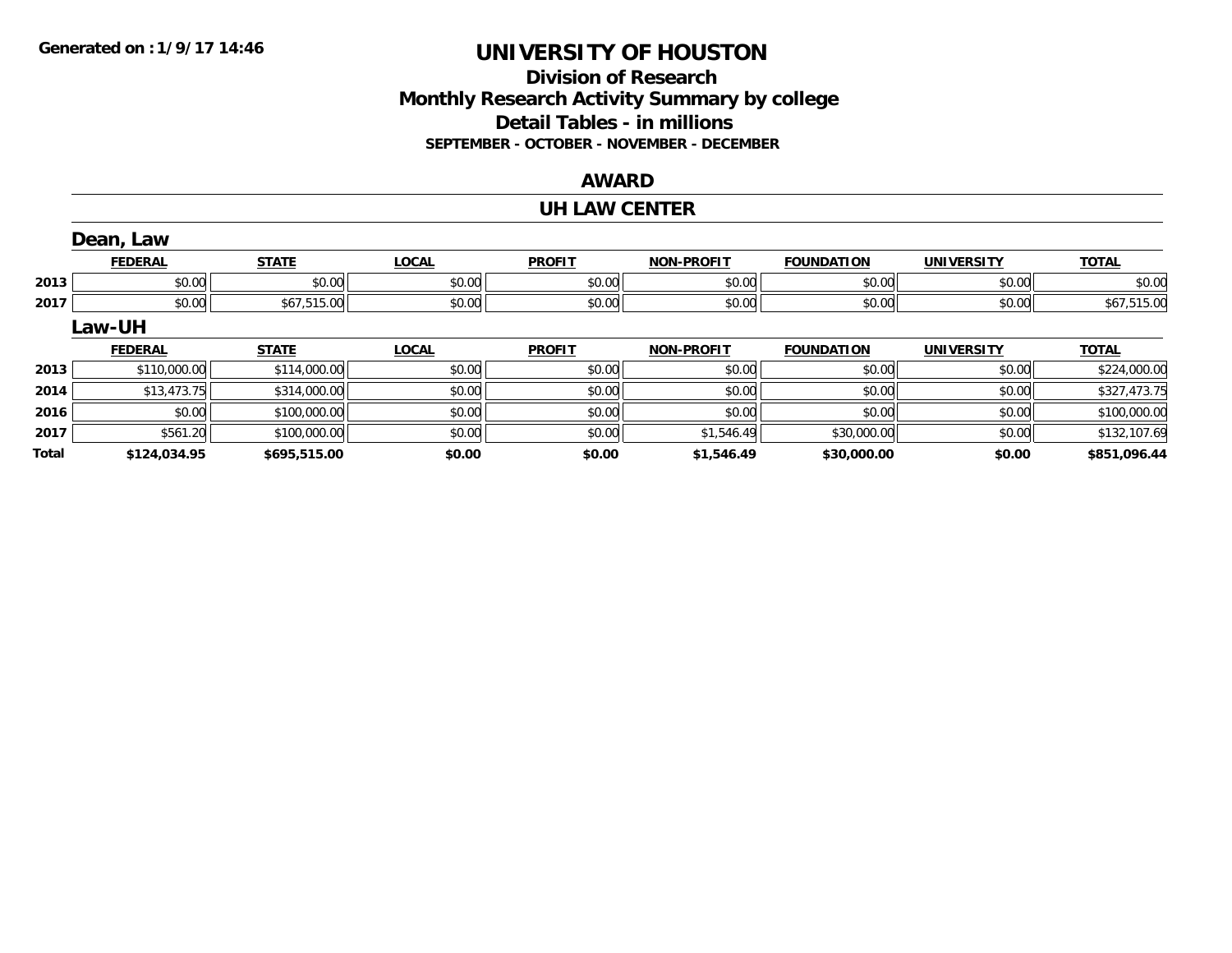### **Division of Research Monthly Research Activity Summary by college Detail Tables - in millions SEPTEMBER - OCTOBER - NOVEMBER - DECEMBER**

#### **AWARD**

#### **UKNOWN COLLEGE**

|       | <b>Unknown Department</b>                |              |              |               |                   |                   |                   |              |
|-------|------------------------------------------|--------------|--------------|---------------|-------------------|-------------------|-------------------|--------------|
|       | <b>FEDERAL</b>                           | <b>STATE</b> | <b>LOCAL</b> | <b>PROFIT</b> | <b>NON-PROFIT</b> | <b>FOUNDATION</b> | <b>UNIVERSITY</b> | <b>TOTAL</b> |
| 2016  | \$0.00                                   | \$0.00       | \$0.00       | \$0.00        | \$0.00            | \$0.00            | \$0.00            | \$0.00       |
|       | Wrong Department - Please Dont Select It |              |              |               |                   |                   |                   |              |
|       | <b>FEDERAL</b>                           | <b>STATE</b> | <b>LOCAL</b> | <b>PROFIT</b> | <b>NON-PROFIT</b> | <b>FOUNDATION</b> | <b>UNIVERSITY</b> | <b>TOTAL</b> |
| 2013  | \$15,730.00                              | \$0.00       | \$0.00       | \$0.00        | \$0.00            | \$0.00            | \$0.00            | \$15,730.00  |
| Total | \$15,730.00                              | \$0.00       | \$0.00       | \$0.00        | \$0.00            | \$0.00            | \$0.00            | \$15,730.00  |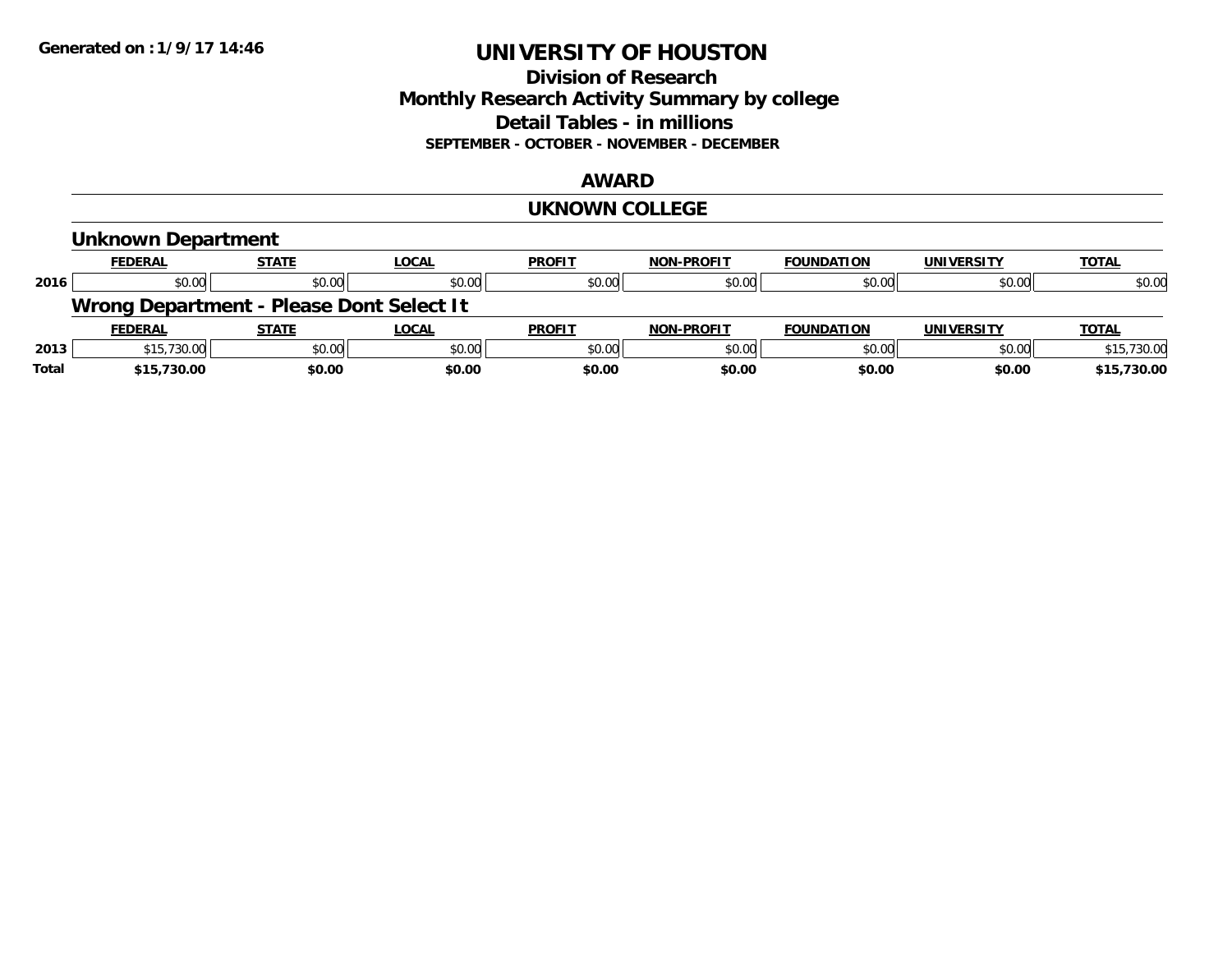### **Division of Research Monthly Research Activity Summary by college Detail Tables - in millions SEPTEMBER - OCTOBER - NOVEMBER - DECEMBER**

#### **AWARD**

## **VICE PRESIDENT FOR ADMINISTRATION**

|       | <b>KUHF - Radio</b>         |              |              |               |                   |                   |                   |                |
|-------|-----------------------------|--------------|--------------|---------------|-------------------|-------------------|-------------------|----------------|
|       | <b>FEDERAL</b>              | <b>STATE</b> | <b>LOCAL</b> | <b>PROFIT</b> | <b>NON-PROFIT</b> | <b>FOUNDATION</b> | <b>UNIVERSITY</b> | <b>TOTAL</b>   |
| 2014  | \$0.00                      | \$0.00       | \$0.00       | \$0.00        | \$1,462,025.00    | \$0.00            | \$0.00            | \$1,462,025.00 |
| 2016  | \$0.00                      | \$0.00       | \$0.00       | \$0.00        | \$2,338,322.00    | \$0.00            | \$0.00            | \$2,338,322.00 |
| 2017  | \$0.00                      | \$0.00       | \$0.00       | \$0.00        | \$2,145,514.00    | \$0.00            | \$0.00            | \$2,145,514.00 |
|       | <b>Physical Plant</b>       |              |              |               |                   |                   |                   |                |
|       | <b>FEDERAL</b>              | <b>STATE</b> | <b>LOCAL</b> | <b>PROFIT</b> | <b>NON-PROFIT</b> | <b>FOUNDATION</b> | <b>UNIVERSITY</b> | <b>TOTAL</b>   |
| 2013  | \$0.00                      | \$0.00       | \$0.00       | \$0.00        | \$0.00            | \$0.00            | \$0.00            | \$0.00         |
|       | <b>UH Police Department</b> |              |              |               |                   |                   |                   |                |
|       | <b>FEDERAL</b>              | <b>STATE</b> | <b>LOCAL</b> | <b>PROFIT</b> | <b>NON-PROFIT</b> | <b>FOUNDATION</b> | <b>UNIVERSITY</b> | <b>TOTAL</b>   |
| 2014  | \$3,000.00                  | \$0.00       | \$0.00       | \$0.00        | \$0.00            | \$0.00            | \$0.00            | \$3,000.00     |
| 2016  | \$3,000.00                  | \$0.00       | \$0.00       | \$0.00        | \$0.00            | \$0.00            | \$0.00            | \$3,000.00     |
| Total | \$6,000.00                  | \$0.00       | \$0.00       | \$0.00        | \$5,945,861.00    | \$0.00            | \$0.00            | \$5,951,861.00 |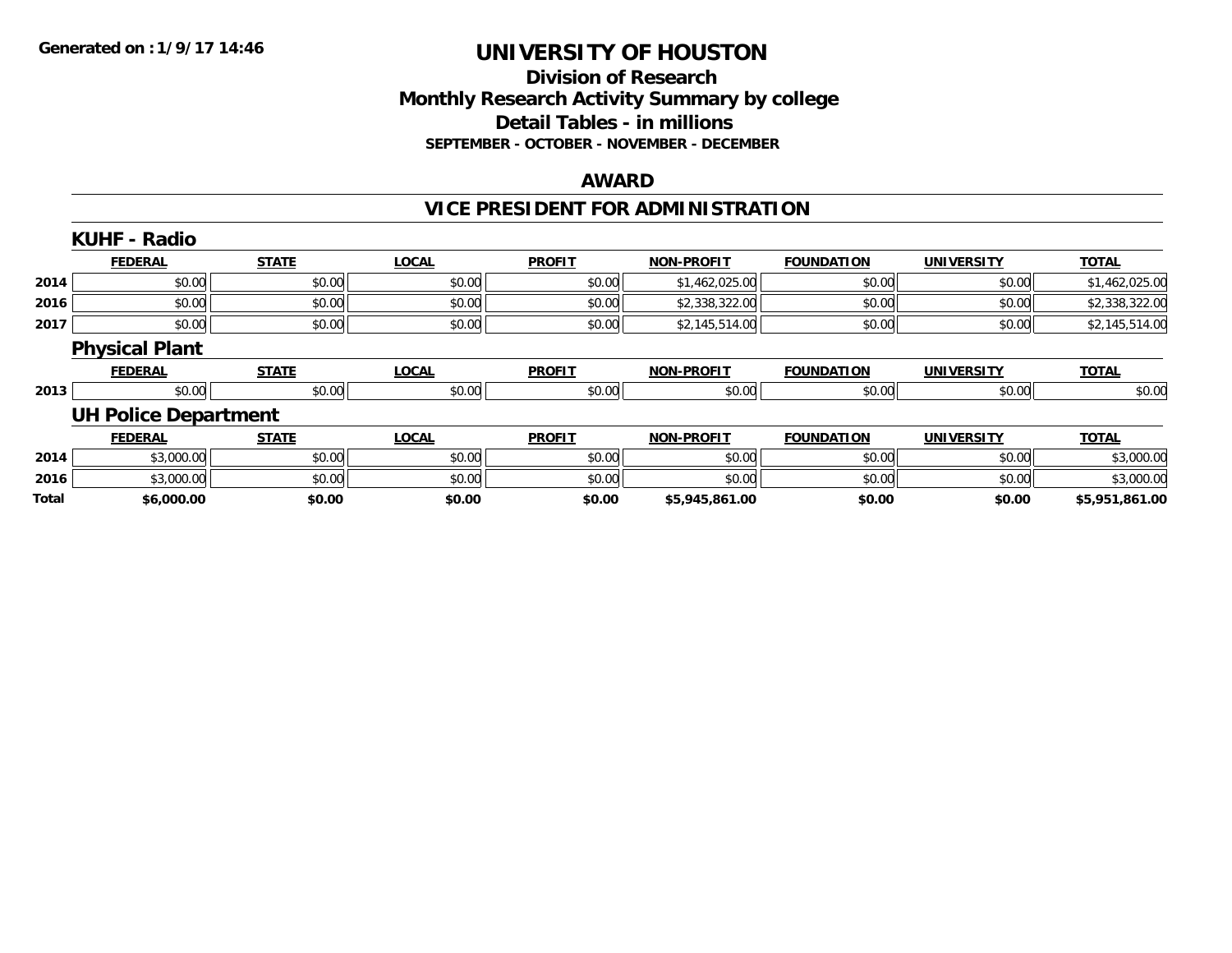## **Division of ResearchMonthly Research Activity Summary by college Detail Tables - in millions SEPTEMBER - OCTOBER - NOVEMBER - DECEMBER**

### **AWARD**

### **VICE PRESIDENT FOR STUDENT AFFAIRS**

#### **Childrens Learning Centers**

|      | <b>FEDERAL</b>                                             | CTATI                                                 | .OCAI              | <b>PROFIT</b>           | <b>DDOFIT</b> .<br><b>NIONI</b> | <b>FOUNDAT</b><br>пом                      | IINIVE<br>ne 1.                           | <b>TOTAL</b>                   |
|------|------------------------------------------------------------|-------------------------------------------------------|--------------------|-------------------------|---------------------------------|--------------------------------------------|-------------------------------------------|--------------------------------|
| 2016 | 0.00<br>. . <del>.</del> .<br>$\sim$<br>.                  | $\mathsf{A} \cap \mathsf{A} \cap \mathsf{A}$<br>JU.UU | $\sim$ 00<br>JU.UL | $\sim$ 00<br>JU.UU      | \$0.00                          | 0 <sup>n</sup><br>י. טע                    | $\uparrow$ $\uparrow$ $\uparrow$<br>vu.vu | 0000<br>.uu.<br>,,,            |
| 2017 | $\wedge$ $\wedge$ $\wedge$<br>$\sim$<br>. .<br>,,,,,,,,,,, | 0.000<br>JU.UU                                        | $\sim$ 00<br>JU.UU | 0 <sub>n</sub><br>JU.UU | \$0.00                          | $\mathsf{A} \cap \mathsf{A} \cap$<br>JU.UU | $\sim$ $\sim$<br><b>DU.UU</b>             | $\sim$ $\sim$<br>,UUU.U<br>,,, |

## **Vice President, Student Affairs**

|              | ™EDERAL                                  | <b>CTATE</b>   | .OCAL  | <b>PROFIT</b> | <b>J-PROFIT</b><br>חרות | <b>FOUNDATION</b>                            | <b>UNIVERSITY</b>                 | <b>TOTAL</b>    |
|--------------|------------------------------------------|----------------|--------|---------------|-------------------------|----------------------------------------------|-----------------------------------|-----------------|
| 2014         | $\uparrow$ $\uparrow$ $\uparrow$<br>ט.טע | 0.00<br>JU.UU. | \$0.00 | 0000<br>JU.UU | 0000<br>,u.uu           | $\sim$ 0.00<br>, , , , , , , , , , , , , , , | $\uparrow$ $\cap$ $\cap$<br>DU.UU | 00000<br>UUU.UI |
| <b>Total</b> | .000.00                                  | \$0.00         | \$0.00 | \$0.00        | \$0.00                  | \$10,000.00                                  | \$0.00                            | 000.00.         |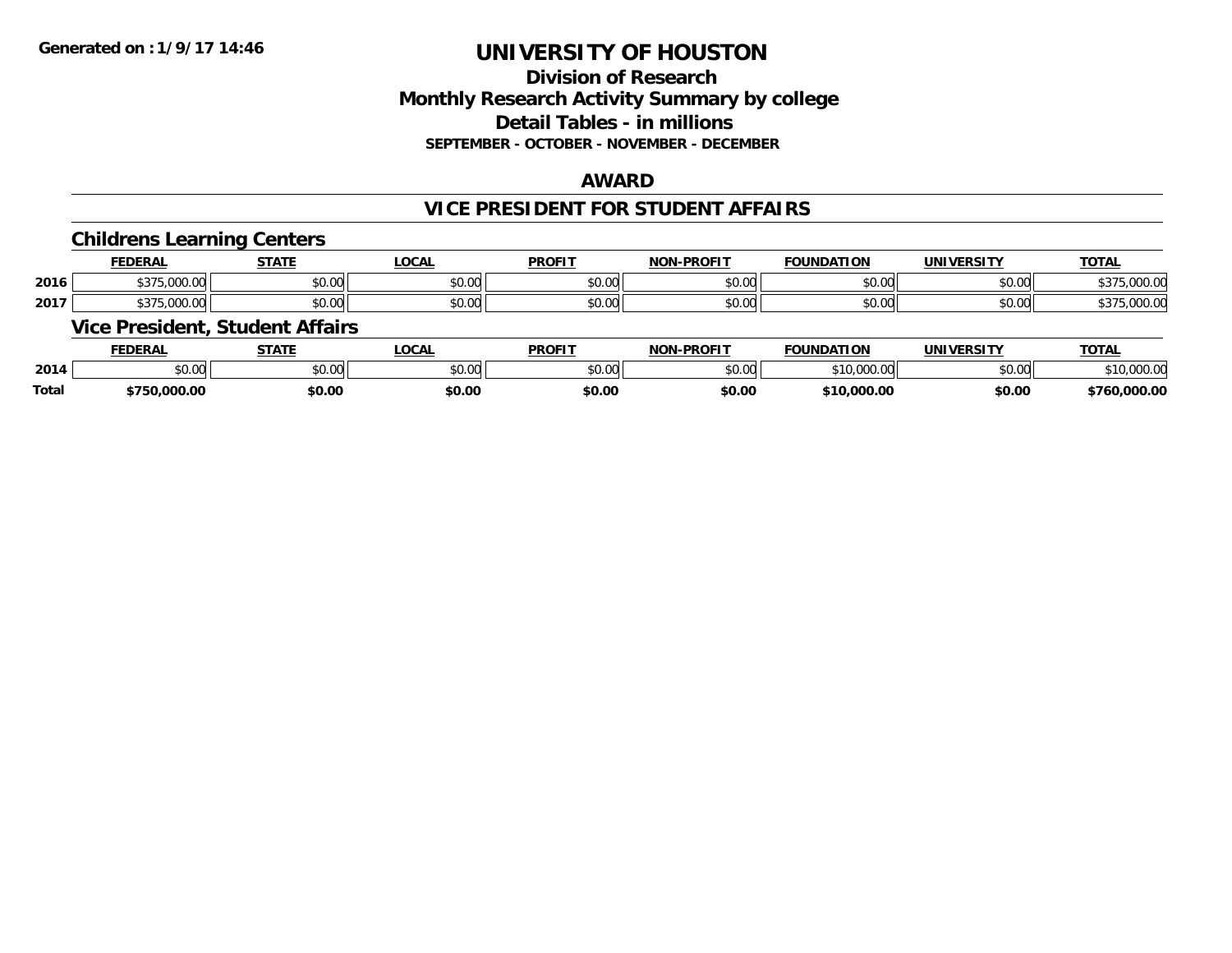## **Division of ResearchMonthly Research Activity Summary by college Detail Tables - in millions SEPTEMBER - OCTOBER - NOVEMBER - DECEMBER**

## **TOTAL EXPENDITURE**

## **C.T. BAUER COLLEGE OF BUSINESS**

## **Accountancy & Taxation**

**2015**

**2016**

|      | <b>FEDERAL</b>   | <b>STATE</b>                  | <b>LOCAL</b> | <b>PROFIT</b> | <b>NON-PROFIT</b> | <b>FOUNDATION</b> | <b>UNIVERSITY</b> | <b>TOTAL</b> |
|------|------------------|-------------------------------|--------------|---------------|-------------------|-------------------|-------------------|--------------|
| 2014 | \$0.00           | \$0.00                        | \$0.00       | \$0.00        | \$0.00            | \$0.00            | \$0.00            | \$0.00       |
| 2015 | \$0.00           | \$0.00                        | \$0.00       | \$0.00        | \$0.00            | (\$1,049.59)      | \$0.00            | (\$1,049.59) |
| 2016 | \$0.00           | \$0.00                        | \$0.00       | \$0.00        | \$0.00            | \$0.00            | \$0.00            | \$0.00       |
| 2017 | \$0.00           | \$0.00                        | \$0.00       | \$0.00        | \$0.00            | \$0.00            | \$0.00            | \$0.00       |
|      |                  | Dean, Business Administration |              |               |                   |                   |                   |              |
|      | <b>FEDERAL</b>   | <b>STATE</b>                  | <b>LOCAL</b> | <b>PROFIT</b> | <b>NON-PROFIT</b> | <b>FOUNDATION</b> | <b>UNIVERSITY</b> | <b>TOTAL</b> |
| 2014 | \$0.00           | \$0.00                        | \$0.00       | \$0.00        | \$0.00            | \$0.00            | \$0.00            | \$0.00       |
| 2015 | \$0.00           | \$20,475.99                   | \$0.00       | \$0.00        | \$0.00            | \$0.00            | \$0.00            | \$20,475.99  |
| 2016 | \$0.00           | \$0.00                        | \$0.00       | \$0.00        | \$0.00            | \$0.00            | \$0.00            | \$0.00       |
| 2017 | \$0.00           | \$84,634.00                   | \$0.00       | \$0.00        | \$0.00            | \$0.00            | \$0.00            | \$84,634.00  |
|      | <b>Finance</b>   |                               |              |               |                   |                   |                   |              |
|      | <b>FEDERAL</b>   | <b>STATE</b>                  | <b>LOCAL</b> | <b>PROFIT</b> | <b>NON-PROFIT</b> | <b>FOUNDATION</b> | <b>UNIVERSITY</b> | <b>TOTAL</b> |
| 2013 | \$0.00           | \$0.00                        | \$0.00       | \$0.00        | \$0.00            | \$0.00            | \$0.00            | \$0.00       |
| 2014 | \$0.00           | \$0.00                        | \$0.00       | \$0.00        | \$0.00            | \$0.00            | \$0.00            | \$0.00       |
| 2015 | \$0.00           | \$0.00                        | \$0.00       | \$0.00        | \$0.00            | \$0.00            | \$0.00            | \$0.00       |
| 2016 | \$0.00           | \$0.00                        | \$0.00       | \$0.00        | \$0.00            | \$0.00            | \$0.00            | \$0.00       |
| 2017 | \$0.00           | \$0.00                        | \$0.00       | \$0.00        | \$0.00            | \$0.00            | \$0.00            | \$0.00       |
|      | Management       |                               |              |               |                   |                   |                   |              |
|      | <b>FEDERAL</b>   | <b>STATE</b>                  | <b>LOCAL</b> | <b>PROFIT</b> | <b>NON-PROFIT</b> | <b>FOUNDATION</b> | <b>UNIVERSITY</b> | <b>TOTAL</b> |
| 2013 | \$6,200.00       | \$0.00                        | \$0.00       | \$0.00        | \$0.00            | \$0.00            | \$0.00            | \$6,200.00   |
| 2014 | \$6,510.00       | \$0.00                        | \$0.00       | \$0.00        | \$0.00            | \$0.00            | \$0.00            | \$6,510.00   |
| 2015 | \$18,600.00      | \$0.00                        | \$0.00       | \$0.00        | \$0.00            | \$0.00            | \$0.00            | \$18,600.00  |
| 2016 | \$0.00           | \$0.00                        | \$0.00       | \$0.00        | \$0.00            | \$0.00            | \$0.00            | \$0.00       |
| 2017 | \$0.00           | \$0.00                        | \$0.00       | \$0.00        | \$0.00            | \$0.00            | \$0.00            | \$0.00       |
|      | <b>Marketing</b> |                               |              |               |                   |                   |                   |              |
|      | <b>FEDERAL</b>   | <b>STATE</b>                  | <b>LOCAL</b> | <b>PROFIT</b> | <b>NON-PROFIT</b> | <b>FOUNDATION</b> | <b>UNIVERSITY</b> | <b>TOTAL</b> |
| 2013 | \$0.00           | \$0.00                        | \$0.00       | \$0.00        | \$0.00            | \$0.00            | \$0.00            | \$0.00       |
| 2014 | \$0.00           | \$0.00                        | \$0.00       | \$0.00        | \$0.00            | \$0.00            | \$0.00            | \$0.00       |

5 | \$0.00 \$0.00 \$0.00 \$0.00 \$0.00 \$0.00 \$0.00 \$0.00 \$0.00 \$0.00 \$0.00 \$0.00 \$0.00 \$0.00 \$0.00 \$0.00 \$0.00 \$0.00

6 \$0.00 \$0.00 \$0.00 \$0.00 \$0.00 \$0.00 \$0.00 \$0.00 \$0.00 \$0.00 \$0.00 \$0.00 \$0.00 \$0.00 \$0.00 \$0.00 \$0.00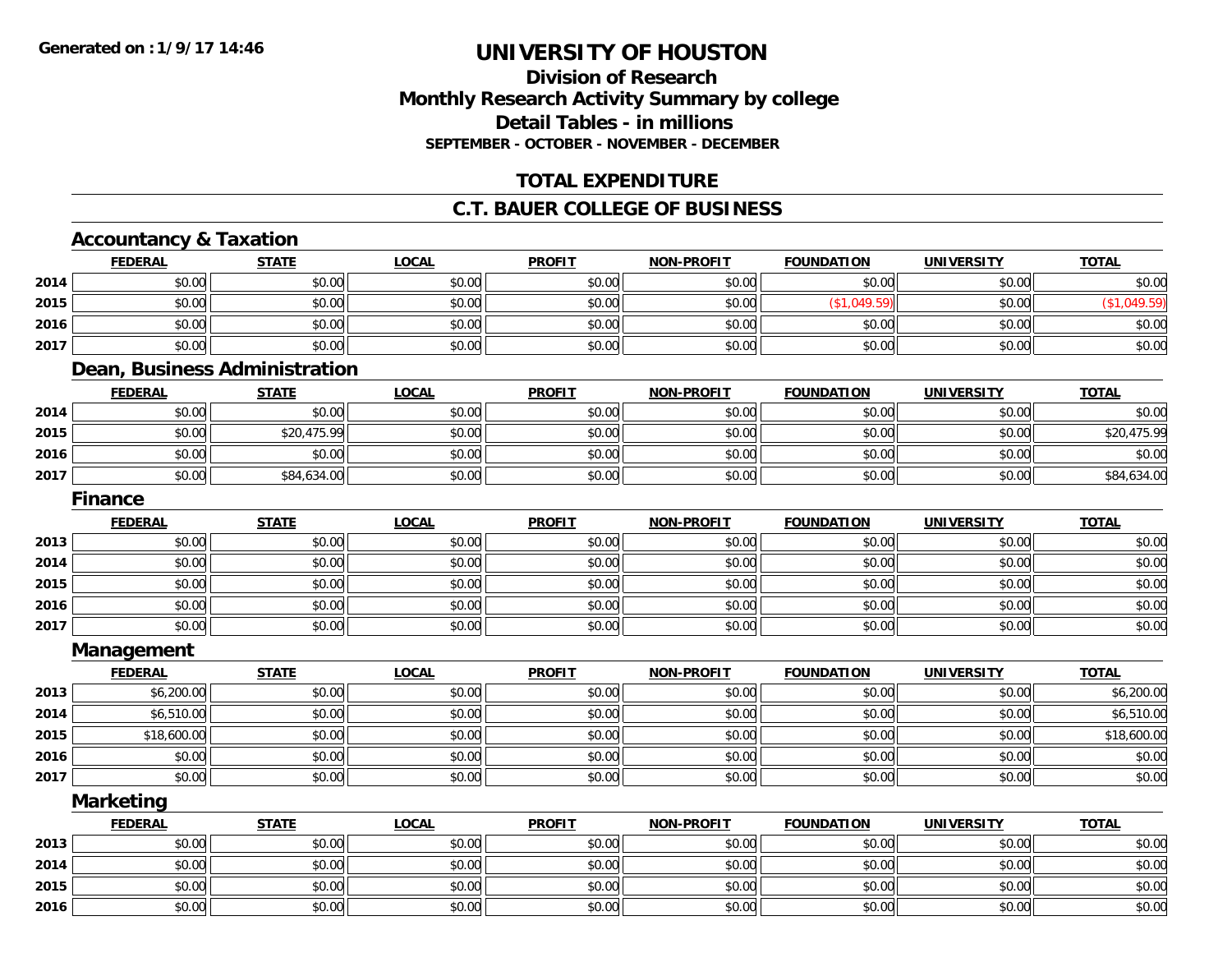### **Division of Research Monthly Research Activity Summary by college Detail Tables - in millions SEPTEMBER - OCTOBER - NOVEMBER - DECEMBER**

## **TOTAL EXPENDITURE**

### **C.T. BAUER COLLEGE OF BUSINESS**

|       | <b>Marketing</b> |                                          |              |               |                   |                   |                   |                |
|-------|------------------|------------------------------------------|--------------|---------------|-------------------|-------------------|-------------------|----------------|
|       | <b>FEDERAL</b>   | <b>STATE</b>                             | <b>LOCAL</b> | <b>PROFIT</b> | <b>NON-PROFIT</b> | <b>FOUNDATION</b> | <b>UNIVERSITY</b> | <b>TOTAL</b>   |
| 2017  | \$0.00           | \$0.00                                   | \$0.00       | \$0.00        | \$0.00            | \$0.00            | \$0.00            | \$0.00         |
|       |                  | <b>Small Business Development Center</b> |              |               |                   |                   |                   |                |
|       | <b>FEDERAL</b>   | <b>STATE</b>                             | <b>LOCAL</b> | <b>PROFIT</b> | <b>NON-PROFIT</b> | <b>FOUNDATION</b> | <b>UNIVERSITY</b> | <b>TOTAL</b>   |
| 2013  | \$1,912,217.97   | \$0.00                                   | \$0.00       | \$0.00        | \$0.00            | (\$6,760.39)      | \$0.00            | \$1,905,457.58 |
| 2014  | \$1,175,522.43   | \$0.00                                   | \$0.00       | \$0.00        | \$0.00            | \$22,398.48       | \$0.00            | \$1,197,920.91 |
| 2015  | \$1,009,145.91   | \$0.00                                   | \$0.00       | \$0.00        | \$0.00            | (S11.24)          | \$0.00            | \$1,009,134.67 |
| 2016  | \$979,466.61     | \$0.00                                   | \$0.00       | \$0.00        | \$0.00            | \$0.00            | \$0.00            | \$979,466.61   |
| 2017  | \$966,716.40     | \$0.00                                   | \$0.00       | \$0.00        | \$0.00            | \$0.00            | \$0.00            | \$966,716.40   |
| Total | \$6,074,379.32   | \$105,109.99                             | \$0.00       | \$0.00        | \$0.00            | \$14,577.26       | \$0.00            | \$6,194,066.57 |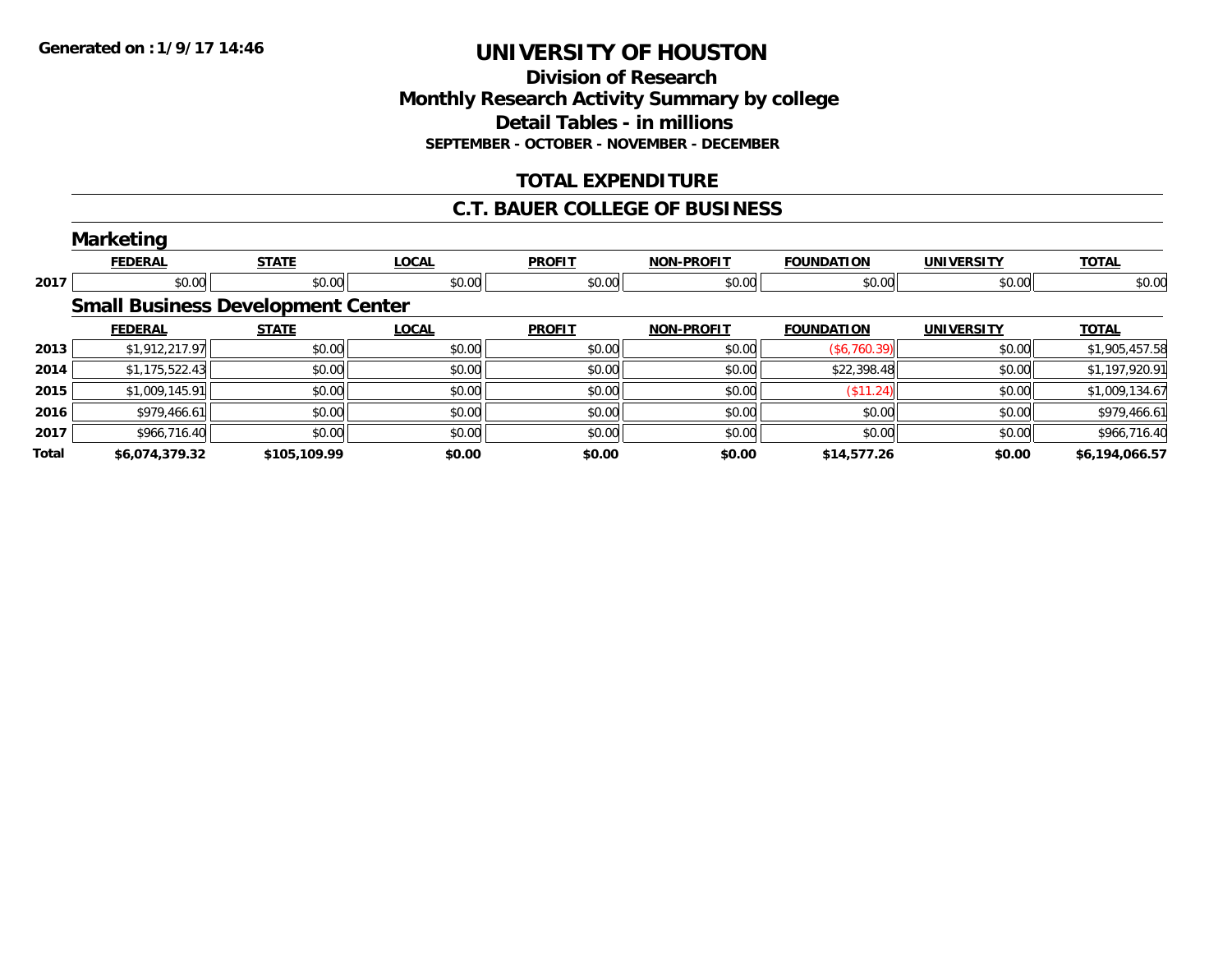## **Division of ResearchMonthly Research Activity Summary by college Detail Tables - in millions SEPTEMBER - OCTOBER - NOVEMBER - DECEMBER**

## **TOTAL EXPENDITURE**

#### **COLLEGE OF ARCHITECTURE**

### **Architecture**

|      | <b>FEDERAL</b> | <b>STATE</b> | <u>LOCAL</u> | <b>PROFIT</b> | <b>NON-PROFIT</b> | <b>FOUNDATION</b> | <b>UNIVERSITY</b> | <b>TOTAL</b> |
|------|----------------|--------------|--------------|---------------|-------------------|-------------------|-------------------|--------------|
| 2013 | \$0.00         | \$0.00       | \$0.00       | \$0.00        | \$0.00            | \$0.00            | \$1.184.21        | \$1,184.21   |
| 2014 | \$0.00         | \$0.00       | \$0.00       | \$0.00        | \$0.00            | \$0.00            | \$0.00            | \$0.00       |
| 2015 | \$0.00         | \$0.00       | \$0.00       | \$0.00        | \$0.00            | \$0.00            | \$0.00            | \$0.00       |
| 2016 | \$0.00         | \$0.00       | \$0.00       | \$0.00        | \$0.00            | \$0.00            | \$0.00            | \$0.00       |
| 2017 | \$13,420.90    | \$0.00       | \$0.00       | \$4,403.30    | \$0.00            | \$0.00            | \$0.00            | \$17,824.20  |

## **Dean, Architecture**

|       | <b>FEDERAL</b> | <b>STATE</b> | <u>LOCAL</u> | <b>PROFIT</b> | <b>NON-PROFIT</b> | <b>FOUNDATION</b> | <b>UNIVERSITY</b> | <b>TOTAL</b> |
|-------|----------------|--------------|--------------|---------------|-------------------|-------------------|-------------------|--------------|
| 2013  | \$0.00         | \$0.00       | \$0.00       | \$0.00        | \$0.00            | \$2,243.39        | \$0.00            | \$2,243.39   |
| 2014  | \$24,747.83    | \$0.00       | \$0.00       | \$0.00        | \$0.00            | \$3,899.54        | \$0.00            | \$28,647.37  |
| 2015  | \$0.00         | \$0.00       | \$0.00       | \$0.00        | \$0.00            | \$1,609.75        | \$0.00            | \$1,609.75   |
| 2017  | \$97.78        | \$0.00       | \$0.00       | \$0.00        | \$11,924.59       | \$0.00            | \$0.00            | \$12,022.37  |
| Total | \$38,266.51    | \$0.00       | \$0.00       | \$4,403.30    | \$11,924.59       | \$7,752.68        | \$1,184.21        | \$63,531.29  |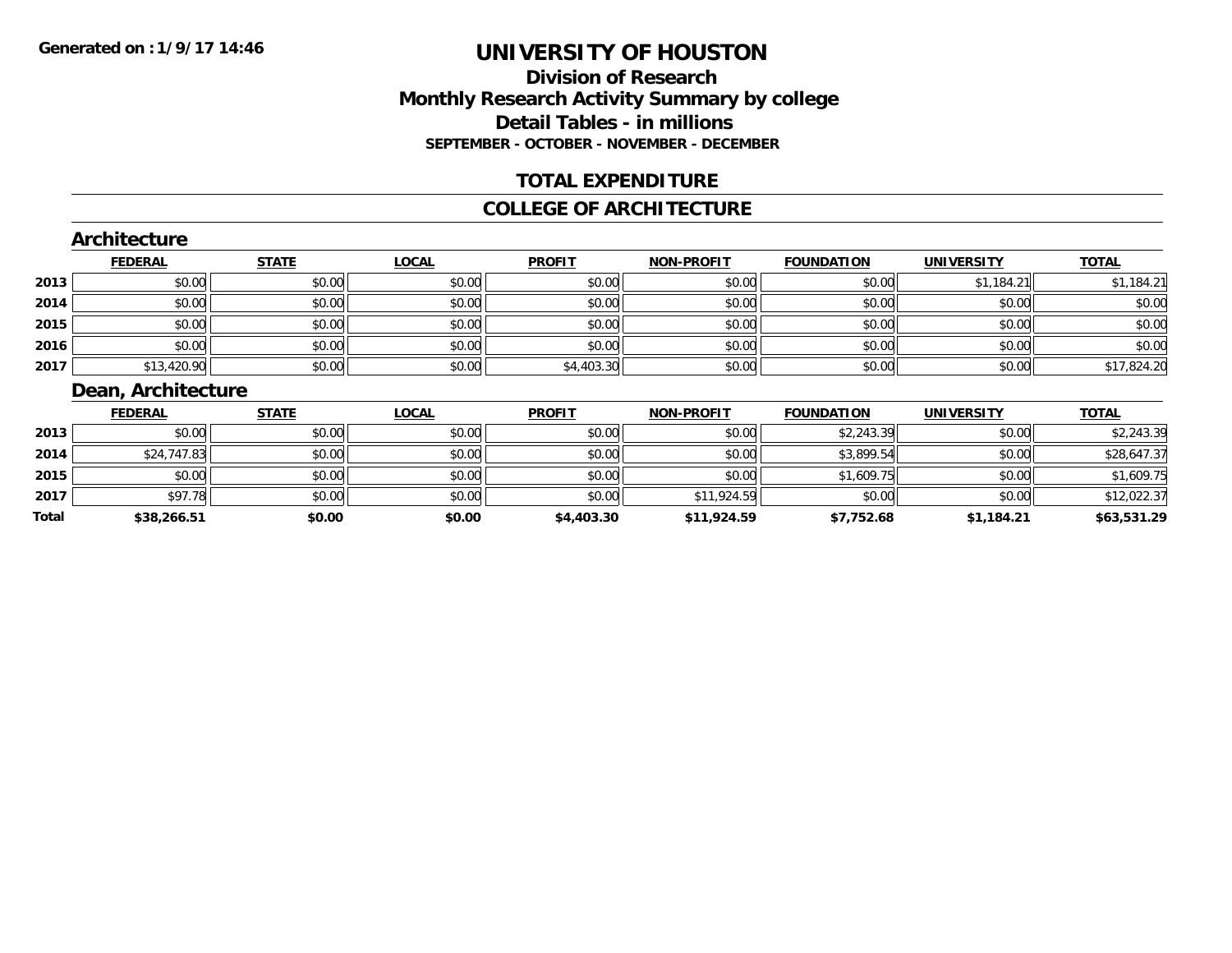## **Division of ResearchMonthly Research Activity Summary by college Detail Tables - in millionsSEPTEMBER - OCTOBER - NOVEMBER - DECEMBER**

## **TOTAL EXPENDITURE**

## **COLLEGE OF EDUCATION**

## **Consistency Mgmt and Coop Disc**

|      | <b>FEDERAL</b> | <b>STATE</b> | <b>LOCAL</b> | <b>PROFIT</b> | <b>NON-PROFIT</b> | <b>FOUNDATION</b> | <b>UNIVERSITY</b> | <b>TOTAL</b> |
|------|----------------|--------------|--------------|---------------|-------------------|-------------------|-------------------|--------------|
| 2013 | \$0.00         | \$0.00       | \$0.00       | \$0.00        | \$8,160.91        | \$0.00            | \$0.00            | \$8,160.91   |
| 2014 | \$1,663.52     | \$0.00       | \$2,371.44   | \$0.00        | \$3,323.08        | \$0.00            | \$0.00            | \$7,358.04   |
| 2015 | \$76,098.45    | \$0.00       | \$61,233.36  | \$0.00        | \$0.00            | \$0.00            | \$0.00            | \$137,331.81 |
| 2016 | \$159,810.06   | \$0.00       | \$38,049.54  | \$0.00        | \$0.00            | \$0.00            | \$0.00            | \$197,859.60 |
| 2017 | \$159,819.09   | \$0.00       | \$144,197.57 | \$0.00        | \$0.00            | \$0.00            | \$0.00            | \$304,016.66 |

#### **Curriculum and Instruction**

|      | <b>FEDERAL</b> | <b>STATE</b> | <u>LOCAL</u> | <b>PROFIT</b> | <b>NON-PROFIT</b> | <b>FOUNDATION</b> | <b>UNIVERSITY</b> | <b>TOTAL</b> |
|------|----------------|--------------|--------------|---------------|-------------------|-------------------|-------------------|--------------|
| 2013 | \$312,206.36   | \$41,812.13  | \$0.00       | \$0.00        | \$30,861.09       | \$4,491.51        | \$0.00            | \$389,371.09 |
| 2014 | \$308,166.64   | \$0.00       | \$0.00       | \$0.00        | \$46,683.23       | \$2,127.36        | \$0.00            | \$356,977.24 |
| 2015 | \$228,372.40   | \$0.00       | \$0.00       | \$0.00        | \$28,246.08       | \$29,555.43       | \$0.00            | \$286,173.92 |
| 2016 | \$290,879.70   | \$0.00       | \$0.00       | \$0.00        | \$41,127.97       | \$24,517.19       | \$0.00            | \$356,524.86 |
| 2017 | \$145,738.60   | \$0.00       | \$0.00       | \$0.00        | \$35,827.71       | \$66,631.29       | \$0.00            | \$248,197.59 |

## **Dean, Education**

|      | <u>FEDERAL</u> | <b>STATE</b> | <u>LOCAL</u> | <b>PROFIT</b> | <b>NON-PROFIT</b> | <b>FOUNDATION</b> | <b>UNIVERSITY</b> | <b>TOTAL</b> |
|------|----------------|--------------|--------------|---------------|-------------------|-------------------|-------------------|--------------|
| 2013 | \$0.00         | \$0.00       | \$0.00       | \$0.00        | \$0.00            | \$0.00            | \$0.00            | \$0.00       |
| 2014 | \$0.00         | \$0.00       | \$0.00       | \$0.00        | \$0.00            | \$0.00            | \$0.00            | \$0.00       |
| 2015 | \$0.00         | \$0.00       | \$0.00       | \$0.00        | \$0.00            | \$0.00            | \$0.00            | \$0.00       |
| 2016 | \$0.00         | \$78,591.80  | \$0.00       | \$0.00        | \$1.38            | \$0.00            | \$0.00            | \$78,593.18  |
| 2017 | \$0.00         | \$23,781.45  | \$0.00       | \$0.00        | \$348.29          | \$66,631.29       | \$0.00            | \$90,761.03  |

#### **Educational Leadership & Policy Studies**

|      | <b>FEDERAL</b> | <b>STATE</b> | <u>LOCAL</u> | <b>PROFIT</b> | <b>NON-PROFIT</b> | <b>FOUNDATION</b> | <b>UNIVERSITY</b> | <b>TOTAL</b> |
|------|----------------|--------------|--------------|---------------|-------------------|-------------------|-------------------|--------------|
| 2013 | \$80,307.55    | \$0.00       | \$0.00       | \$0.00        | \$0.00            | \$6,528.18        | \$0.00            | \$86,835.73  |
| 2014 | \$65,694.32    | \$0.00       | \$0.00       | \$0.00        | \$795.15          | \$713.30          | \$0.00            | \$67,202.77  |
| 2015 | \$50,077.60    | \$1,692.25   | \$12,931.31  | \$0.00        | \$9,014.61        | \$10,772.91       | \$0.00            | \$84,488.68  |
| 2016 | \$60,862.57    | \$12.94      | \$2,500.00   | \$0.00        | \$42,973.57       | \$13,909.36       | \$0.00            | \$120,258.44 |
| 2017 | \$65,295.93    | \$0.00       | \$0.00       | \$0.00        | \$20,460.70       | \$11,855.72       | \$0.00            | \$97,612.36  |

## **Institute for Urban Education**

|      | <b>FEDERAL</b>          | 27.77         | LOCAL                                    | <b>PROFIT</b>      | -PROFIT<br><b>NION!</b> | <b>FOUNDATION</b> | <b>UNIVERSIT</b>          | <b>TOTA</b>   |
|------|-------------------------|---------------|------------------------------------------|--------------------|-------------------------|-------------------|---------------------------|---------------|
| 2013 | \$18,337.42             | 0000<br>ง∪.∪บ | $\uparrow$ $\uparrow$<br>$\sim$<br>vu.uu | 0000<br>งบ.บบ      | 0000<br>PO.OO           | \$0.00            | no ool<br>งบ.บบ           | 42.337.4 ا    |
| 2014 | -10<br><b>DIJ</b> ,OUO. | 0000<br>JU.UU | $\sim$ 00<br>vv.vv                       | $\sim$ 00<br>JU.UU | 0000<br>JU.UU           | \$0.00            | $\sim$ 00<br><b>DU.UU</b> | ان 13,808. IO |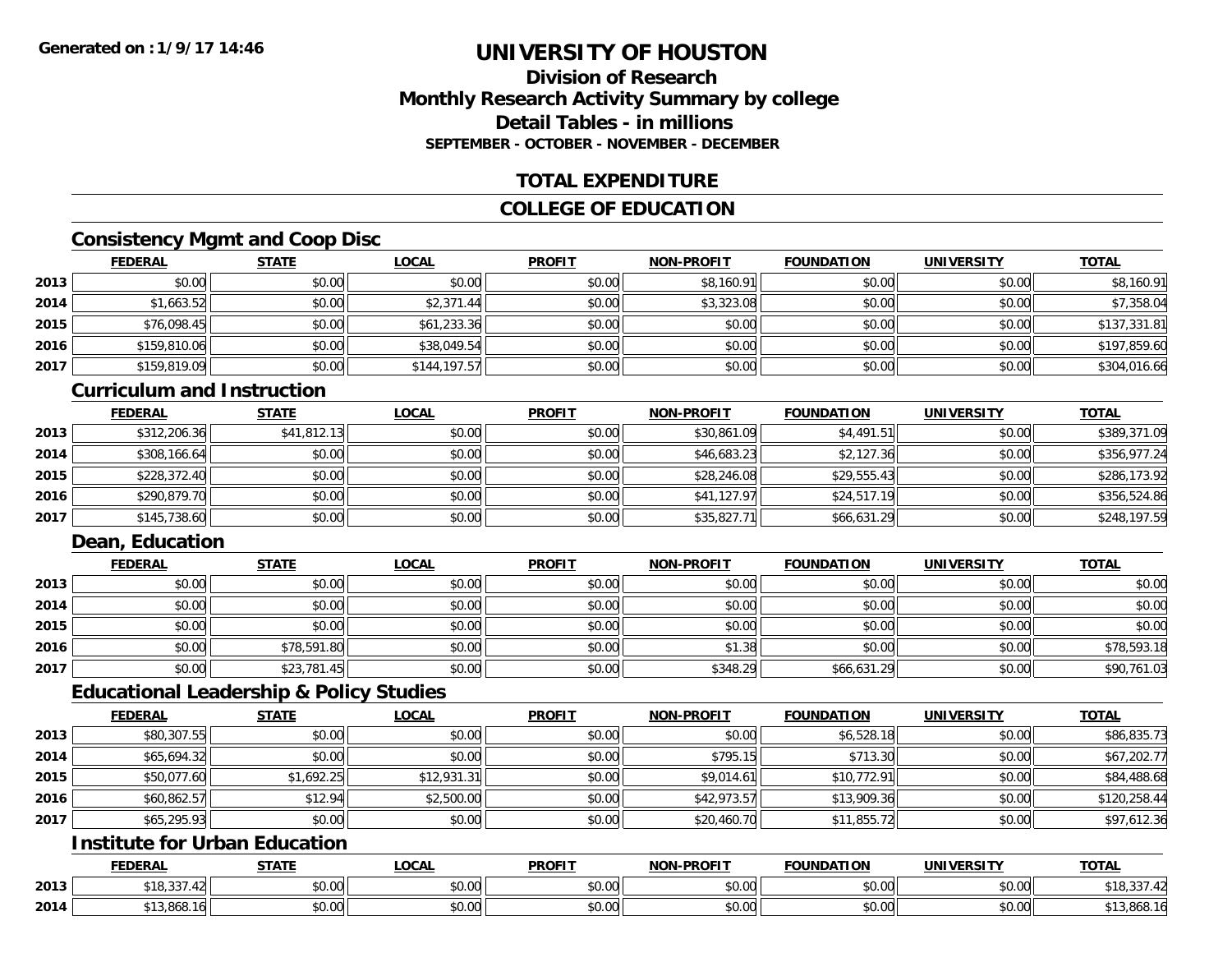## **Division of ResearchMonthly Research Activity Summary by college Detail Tables - in millions SEPTEMBER - OCTOBER - NOVEMBER - DECEMBER**

## **TOTAL EXPENDITURE**

## **COLLEGE OF EDUCATION**

## **Institute for Urban Education**

|      |      | $- - - - -$ | $\sim$<br>UUM | <b>DDOEI</b>   | וחו       | ת ו<br>. . r  | .         | ---           |
|------|------|-------------|---------------|----------------|-----------|---------------|-----------|---------------|
| 2015 | 0000 | $\sim$ 00   | $\sim$ $\sim$ | 0 <sub>n</sub> | $\sim$ 00 | $\sim$ $\sim$ | nn nnl    | $\sim$        |
|      | ט.טי | JU.UU       | vv.vv         | JU.U           | ₽U.UU     | טט.טע         | JU.UU     | งบ.บบ         |
|      | 0000 | ሐሴ ሰሰ       | $\sim$ $\sim$ | 0000           | $\sim$ 00 | $\sim$ $\sim$ | $\sim$ 00 | $\sim$ $\sim$ |
| 2016 | ט.טע | DU.UU       | vu.vu         | vv.v           | pu.uu     | JU.UU         | vv.vv     | DU.UG         |

## **Psychological, Health, and Learning Sciences**

|      | <b>FEDERAL</b> | <u>STATE</u> | <b>LOCAL</b> | <b>PROFIT</b> | <b>NON-PROFIT</b> | <b>FOUNDATION</b> | <b>UNIVERSITY</b> | <b>TOTAL</b> |
|------|----------------|--------------|--------------|---------------|-------------------|-------------------|-------------------|--------------|
| 2013 | \$111,955.31   | \$41,132.74  | \$0.00       | \$0.00        | \$14,583.41       | \$214.            | \$6,534.64        | \$173,991.39 |
| 2014 | \$211,585.25   | \$40,619.87  | \$0.00       | \$0.00        | \$14,274.75       | (\$3,294.60)      | \$0.00            | \$263,185.27 |
| 2015 | \$327,849.72   | \$60,964.44  | \$0.00       | \$0.00        | \$20,879.14       | \$0.00            | \$0.00            | \$409,693.30 |
| 2016 | \$713,953.19   | \$65,553.74  | \$0.00       | \$0.00        | \$47,228.52       | \$0.00            | \$0.00            | \$826,735.45 |
| 2017 | \$267,608.03   | \$86,782.54  | \$0.00       | \$0.00        | \$32,207.36       | \$9,346.36        | \$0.00            | \$395,944.29 |

#### **UH Charter School**

|       | <b>FEDERAL</b> | <b>STATE</b>   | <b>LOCAL</b> | <b>PROFIT</b> | <b>NON-PROFIT</b> | <b>FOUNDATION</b> | <b>UNIVERSITY</b> | <b>TOTAL</b>   |
|-------|----------------|----------------|--------------|---------------|-------------------|-------------------|-------------------|----------------|
| 2013  | \$4,110.78     | \$302,541.53   | \$0.00       | \$0.00        | \$0.00            | \$0.00            | \$0.00            | \$306,652.31   |
| 2014  | \$6,539.65     | \$354,306.96   | \$0.00       | \$0.00        | \$0.00            | \$0.00            | \$0.00            | \$360,846.61   |
| 2015  | \$6,267.75     | \$372,056.69   | \$0.00       | \$0.00        | \$0.00            | \$0.00            | \$0.00            | \$378,324.44   |
| 2016  | \$8,948.15     | \$339,261.45   | \$0.00       | \$0.00        | \$0.00            | \$0.00            | \$0.00            | \$348,209.60   |
| 2017  | \$12,456.49    | \$360,092.99   | \$0.00       | \$0.00        | \$0.00            | \$0.00            | \$0.00            | \$372,549.48   |
| Total | \$3,708,472.69 | \$2,169,203.52 | \$261,283.22 | \$0.00        | \$396,996.94      | \$243,570.60      | \$6,534.64        | \$6,786,061.61 |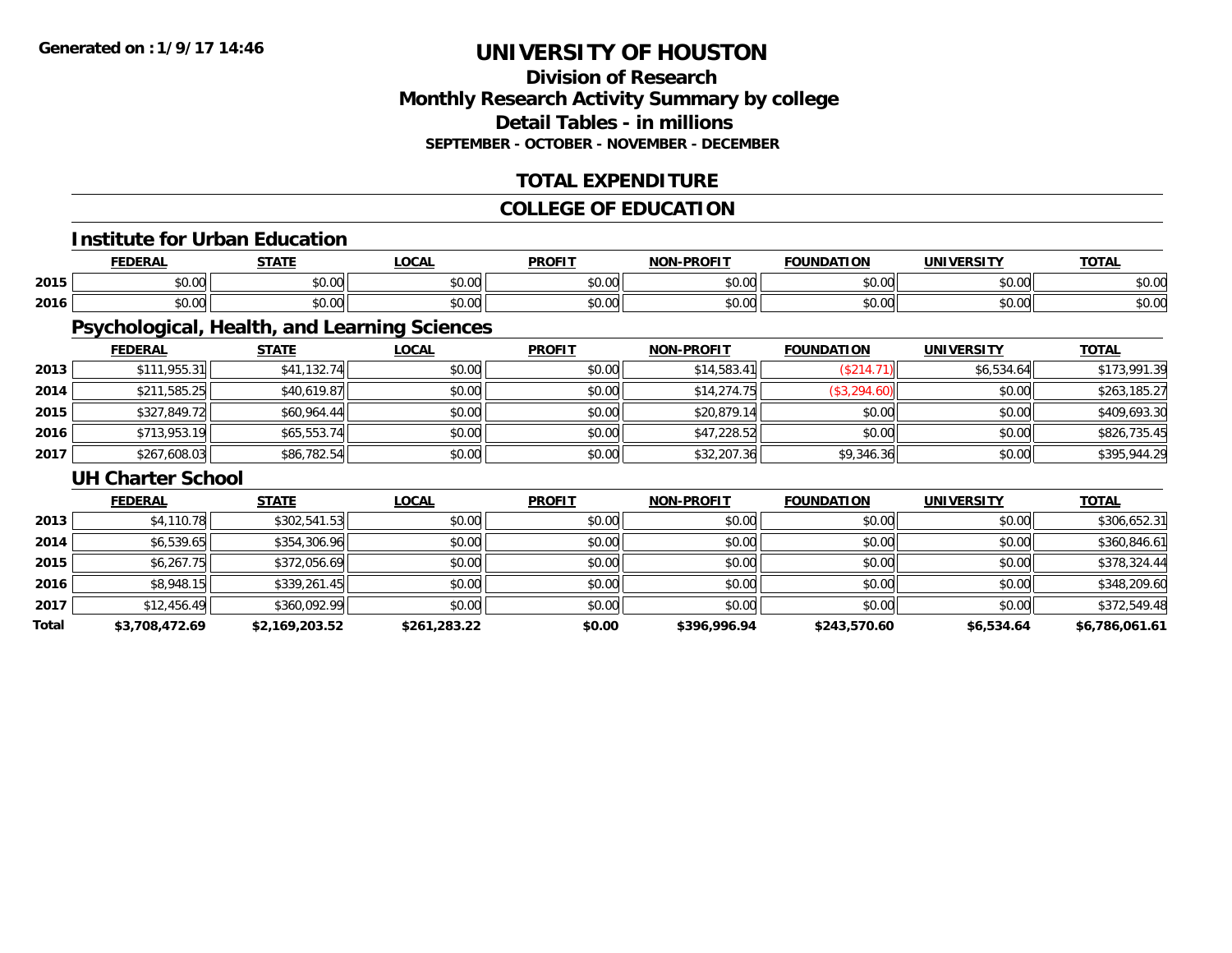## **Division of ResearchMonthly Research Activity Summary by college Detail Tables - in millionsSEPTEMBER - OCTOBER - NOVEMBER - DECEMBER**

## **TOTAL EXPENDITURE**

## **COLLEGE OF LIBERAL ARTS AND SOCIAL SCIENCES**

### **African-American Studies**

|      | <b>FEDERAL</b>        | <b>STATE</b><br><u>.</u>                | LOCAL                  | <b>PROFIT</b> | -PROFIT<br><b>MONE</b>          | <b>FOUNDATION</b>  | <b>UNIVERSITY</b> | <b>TOTAL</b>              |
|------|-----------------------|-----------------------------------------|------------------------|---------------|---------------------------------|--------------------|-------------------|---------------------------|
| 2014 | ሖጣ<br>$\sim$<br>JU.UU | $\uparrow$ $\wedge$ $\uparrow$<br>JU.UU | 0.00<br><b>JU.UU</b>   | \$0.00        | <b>¢021</b><br>$\sim$<br>721.07 | ልስ ሀህ<br>JU.UU     | 0000<br>JU.UU     | to?<br>$\sim$<br>U<br>,,, |
| 2016 | \$790.00              | $\sim$ 00<br>JU.UU                      | $n \cap \neg$<br>JU.UU | \$0.00        | \$0.00                          | $\sim$ 00<br>JU.UU | 0000<br>JU.UU     | <sup>+790.ປ</sup> ັບ      |

## **Arte Publico Press**

|      | <b>FEDERAL</b> | <b>STATE</b> | <u>LOCAL</u> | <b>PROFIT</b> | <b>NON-PROFIT</b> | <b>FOUNDATION</b> | <b>UNIVERSITY</b> | <b>TOTAL</b> |
|------|----------------|--------------|--------------|---------------|-------------------|-------------------|-------------------|--------------|
| 2013 | \$21,862.74    | \$0.00       | \$0.00       | \$0.00        | \$0.00            | \$45,305.14       | \$0.00            | \$67,167.88  |
| 2014 | \$0.00         | \$0.00       | \$0.00       | \$0.00        | \$8,824.18        | \$92,748.03       | \$0.00            | \$101,572.21 |
| 2015 | \$20,607.05    | \$0.00       | \$0.00       | \$0.00        | \$7,598.65        | \$45,112.10       | \$0.00            | \$73,317.80  |
| 2016 | \$11,883.62    | \$0.00       | \$0.00       | \$0.00        | \$49,246.06       | \$62,074.02       | \$0.00            | \$123,203.70 |
| 2017 | \$23,275.23    | \$0.00       | \$0.00       | \$0.00        | \$41,989.21       | \$0.00            | \$0.00            | \$65,264.44  |

### **Center for Public History**

|      | <b>FEDERAL</b> | STATE  | <u>LOCAL</u> | <b>PROFIT</b> | <b>NON-PROFIT</b> | <b>FOUNDATION</b> | <b>UNIVERSITY</b> | <b>TOTAL</b> |
|------|----------------|--------|--------------|---------------|-------------------|-------------------|-------------------|--------------|
| 2013 | \$19,360.00    | \$0.00 | \$0.00       | \$0.00        | \$0.00            | \$0.00            | \$0.00            | \$19,360.00  |
| 2014 | \$169.96       | \$0.00 | \$0.00       | \$0.00        | \$0.00            | \$0.00            | \$0.00            | \$169.96     |
| 2015 | \$833.98       | \$0.00 | \$0.00       | \$0.00        | \$0.00            | \$0.00            | \$0.00            | \$833.98     |
| 2017 | \$0.00         | \$0.00 | \$0.00       | \$0.00        | \$0.00            | \$0.00            | \$0.00            | \$0.00       |

## **Communication**

|      | <b>FEDERAL</b> | <b>STATE</b> | <b>LOCAL</b> | <b>PROFIT</b> | <b>NON-PROFIT</b> | <b>FOUNDATION</b> | <b>UNIVERSITY</b> | <b>TOTAL</b> |
|------|----------------|--------------|--------------|---------------|-------------------|-------------------|-------------------|--------------|
| 2013 | \$0.00         | \$0.00       | \$0.00       | \$0.00        | \$0.00            | \$0.00            | \$0.00            | \$0.00       |
| 2014 | \$0.00         | \$0.00       | \$0.00       | \$0.00        | 1,400.29<br>\$1.  | \$0.00            | \$0.00            | \$1,400.29   |
| 2015 | \$0.00         | \$8,964.08   | \$0.00       | \$0.00        | (\$232.09)        | \$0.00            | \$0.00            | \$8,731.99   |
| 2016 | \$0.00         | \$256.7      | \$0.00       | \$0.00        | \$0.00            | \$3,433.89        | \$0.00            | \$3,177.12   |
| 2017 | \$0.00         | \$0.00       | \$0.00       | \$5,000.00    | \$0.00            | \$0.00            | \$0.00            | \$5,000.00   |

## **Communication Sciences and Disorders**

|      | <u>FEDERAL</u> | <b>STATE</b> | <u>LOCAL</u> | <b>PROFIT</b> | <b>NON-PROFIT</b> | <b>FOUNDATION</b> | <b>UNIVERSITY</b> | <b>TOTAL</b> |
|------|----------------|--------------|--------------|---------------|-------------------|-------------------|-------------------|--------------|
| 2013 | \$0.01         | \$0.00       | \$0.00       | \$0.00        | \$86,673.98       | \$3,100.00        | \$0.00            | \$89,773.97  |
| 2014 | \$27,230.06    | \$0.00       | \$0.00       | \$0.00        | \$16,219.65       | \$166.70          | \$0.00            | \$43,616.41  |
| 2015 | \$30,231.95    | \$0.00       | \$0.00       | \$0.00        | \$114,468.40      | \$0.00            | \$0.00            | \$144,700.35 |
| 2016 | \$37,144.63    | \$0.00       | \$0.00       | \$0.00        | \$16,288.75       | \$0.00            | \$0.00            | \$53,433.38  |
| 2017 | \$30,955.02    | \$0.00       | \$0.00       | \$0.00        | \$9,299.48        | \$225.00          | \$0.00            | \$40,479.50  |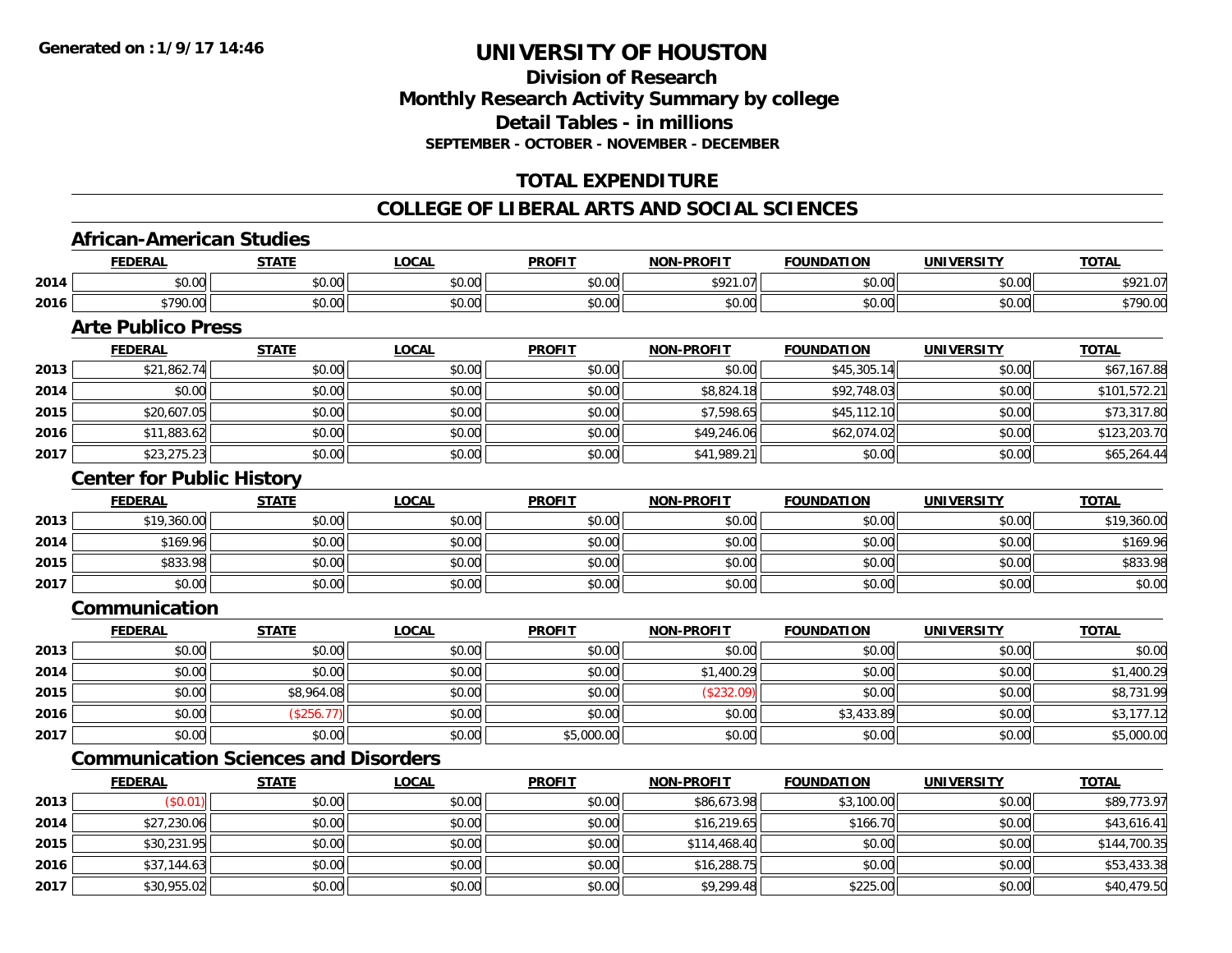**2017**

# **UNIVERSITY OF HOUSTON**

**Division of ResearchMonthly Research Activity Summary by college Detail Tables - in millions SEPTEMBER - OCTOBER - NOVEMBER - DECEMBER**

## **TOTAL EXPENDITURE**

### **COLLEGE OF LIBERAL ARTS AND SOCIAL SCIENCES**

|      | <b>Comparative Cultural Studies</b>    |              |              |               |                   |                   |                   |              |
|------|----------------------------------------|--------------|--------------|---------------|-------------------|-------------------|-------------------|--------------|
|      | <b>FEDERAL</b>                         | <b>STATE</b> | <b>LOCAL</b> | <b>PROFIT</b> | <b>NON-PROFIT</b> | <b>FOUNDATION</b> | <b>UNIVERSITY</b> | <b>TOTAL</b> |
| 2015 | \$0.00                                 | \$3,841.51   | \$0.00       | \$0.00        | \$0.00            | \$0.00            | \$0.00            | \$3,841.51   |
|      | Dean, Liberal Arts and Social Sciences |              |              |               |                   |                   |                   |              |
|      | <b>FEDERAL</b>                         | <b>STATE</b> | <b>LOCAL</b> | <b>PROFIT</b> | <b>NON-PROFIT</b> | <b>FOUNDATION</b> | <b>UNIVERSITY</b> | <b>TOTAL</b> |
| 2013 | \$0.00                                 | \$0.00       | \$0.00       | \$0.00        | \$0.00            | \$0.00            | \$0.00            | \$0.00       |
| 2014 | \$0.00                                 | \$0.00       | \$0.00       | \$0.00        | \$0.00            | \$0.00            | \$0.00            | \$0.00       |
| 2015 | \$0.00                                 | \$0.00       | \$0.00       | \$0.00        | \$0.00            | \$0.00            | \$0.00            | \$0.00       |
| 2016 | \$0.00                                 | \$0.00       | \$0.00       | \$0.00        | \$0.00            | \$0.00            | \$0.00            | \$0.00       |
| 2017 | \$0.00                                 | \$0.00       | \$0.00       | \$0.00        | \$0.00            | \$0.00            | \$0.00            | \$0.00       |
|      | <b>Economics</b>                       |              |              |               |                   |                   |                   |              |
|      | <b>FEDERAL</b>                         | <b>STATE</b> | <b>LOCAL</b> | <b>PROFIT</b> | <b>NON-PROFIT</b> | <b>FOUNDATION</b> | <b>UNIVERSITY</b> | <b>TOTAL</b> |
| 2013 | \$0.00                                 | \$0.00       | \$0.00       | \$0.00        | \$162,467.77      | \$8,852.72        | \$0.00            | \$171,320.49 |
| 2014 | \$0.00                                 | \$0.00       | \$0.00       | \$0.00        | \$33,972.45       | \$12,015.49       | \$0.00            | \$45,987.94  |
| 2015 | \$6,254.68                             | \$0.00       | \$0.00       | \$0.00        | \$31,455.99       | \$9,756.75        | \$0.00            | \$47,467.42  |
| 2016 | \$0.00                                 | \$0.00       | \$0.00       | \$0.00        | \$0.00            | \$0.00            | \$0.00            | \$0.00       |
| 2017 | \$0.00                                 | \$0.00       | \$0.00       | \$0.00        | \$0.00            | \$21,661.88       | \$0.00            | \$21,661.88  |
|      | English                                |              |              |               |                   |                   |                   |              |
|      | <b>FEDERAL</b>                         | <b>STATE</b> | <b>LOCAL</b> | <b>PROFIT</b> | <b>NON-PROFIT</b> | <b>FOUNDATION</b> | <b>UNIVERSITY</b> | <b>TOTAL</b> |
| 2013 | \$17,566.26                            | \$0.00       | \$0.00       | \$0.00        | \$0.00            | \$0.00            | \$0.00            | \$17,566.26  |
| 2014 | \$0.00                                 | \$0.00       | \$0.00       | \$0.00        | \$0.00            | \$0.00            | \$0.00            | \$0.00       |
| 2015 | \$5,369.76                             | \$4,000.00   | \$0.00       | \$0.00        | \$0.00            | \$0.00            | \$6,162.84        | \$15,532.60  |
| 2016 | \$13,995.75                            | \$0.00       | \$0.00       | \$0.00        | \$0.00            | \$0.00            | \$0.00            | \$13,995.75  |
| 2017 | \$12,295.82                            | \$0.00       | \$0.00       | \$0.00        | \$0.00            | \$0.00            | \$0.00            | \$12,295.82  |
|      | <b>Health and Human Performance</b>    |              |              |               |                   |                   |                   |              |
|      | <b>FEDERAL</b>                         | <b>STATE</b> | <b>LOCAL</b> | <b>PROFIT</b> | <b>NON-PROFIT</b> | <b>FOUNDATION</b> | <b>UNIVERSITY</b> | <b>TOTAL</b> |
| 2013 | \$492,536.88                           | \$0.00       | \$0.00       | \$50,875.66   | \$0.00            | (\$71.57)         | \$0.00            | \$543,340.97 |
| 2014 | \$798,299.36                           | \$0.00       | \$0.00       | \$38,912.10   | \$0.00            | \$6,732.02        | \$0.00            | \$843,943.48 |
| 2015 | \$748,028.78                           | \$0.00       | \$0.00       | \$55,460.13   | \$12,549.40       | \$23,739.09       | \$0.00            | \$839,777.40 |
| 2016 | \$703,854.85                           | \$0.00       | \$0.00       | \$46,045.15   | \$13,786.81       | \$22,742.00       | \$4,958.85        | \$791,387.66 |

7 | \$532,548.42|| \$963.79|| \$0.00|| \$89,442.21|| \$36,681.93|| \$263.54|| \$0.00|| \$659,899.89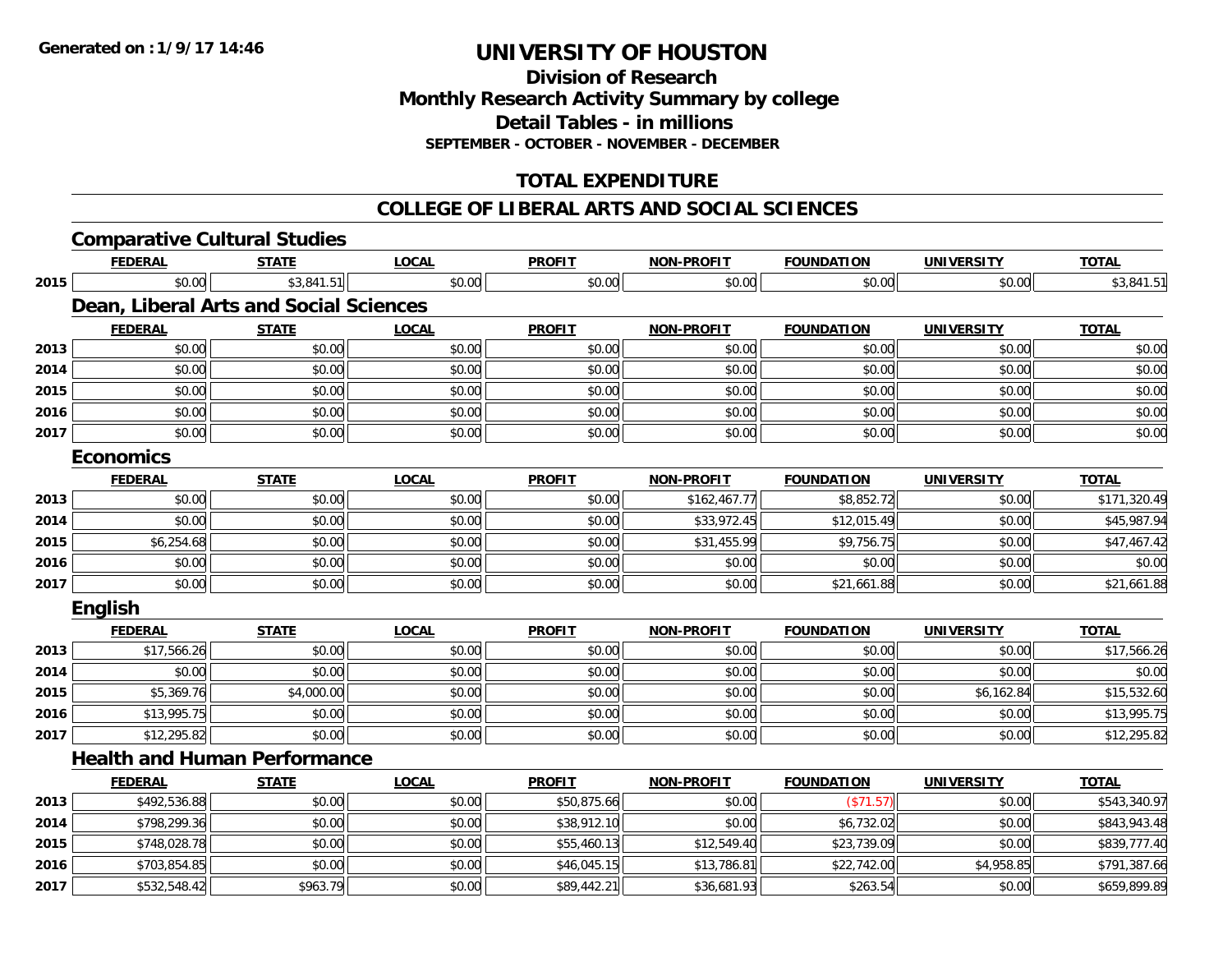## **Division of ResearchMonthly Research Activity Summary by college Detail Tables - in millions SEPTEMBER - OCTOBER - NOVEMBER - DECEMBER**

## **TOTAL EXPENDITURE**

#### **COLLEGE OF LIBERAL ARTS AND SOCIAL SCIENCES**

|      | <b>Hispanic Studies</b>               |              |              |               |                   |                   |                   |              |
|------|---------------------------------------|--------------|--------------|---------------|-------------------|-------------------|-------------------|--------------|
|      | <b>FEDERAL</b>                        | <b>STATE</b> | <b>LOCAL</b> | <b>PROFIT</b> | <b>NON-PROFIT</b> | <b>FOUNDATION</b> | <b>UNIVERSITY</b> | <b>TOTAL</b> |
| 2013 | \$0.00                                | \$0.00       | \$0.00       | \$0.00        | \$0.00            | \$8,578.39        | \$0.00            | \$8,578.39   |
| 2014 | \$0.00                                | \$0.00       | \$0.00       | \$0.00        | \$0.00            | \$4,437.02        | \$0.00            | \$4,437.02   |
| 2015 | \$0.00                                | \$0.00       | \$0.00       | \$0.00        | \$0.00            | \$0.00            | \$0.00            | \$0.00       |
| 2016 | \$0.00                                | \$0.00       | \$0.00       | \$0.00        | \$0.00            | \$0.00            | \$0.00            | \$0.00       |
|      | <b>History</b>                        |              |              |               |                   |                   |                   |              |
|      | <b>FEDERAL</b>                        | <b>STATE</b> | <b>LOCAL</b> | <b>PROFIT</b> | <b>NON-PROFIT</b> | <b>FOUNDATION</b> | <b>UNIVERSITY</b> | <b>TOTAL</b> |
| 2013 | (\$6,756.75)                          | \$0.00       | \$0.00       | \$15,352.41   | (\$13,302.61)     | \$0.00            | \$0.00            | (\$4,706.95) |
| 2014 | \$0.00                                | \$0.00       | \$0.00       | \$20,492.20   | \$0.00            | \$0.00            | \$0.00            | \$20,492.20  |
| 2015 | \$3,680.51                            | \$0.00       | \$0.00       | \$21,713.64   | \$0.00            | \$0.00            | \$0.00            | \$25,394.15  |
| 2016 | \$4,008.70                            | \$0.00       | \$0.00       | \$25,920.59   | \$0.00            | \$0.00            | \$0.00            | \$29,929.29  |
| 2017 | \$1,943.67                            | \$0.00       | \$0.00       | \$31,687.63   | \$9,495.84        | \$0.00            | \$0.00            | \$43,127.14  |
|      | <b>Hobby Center for Public Policy</b> |              |              |               |                   |                   |                   |              |
|      | <b>FEDERAL</b>                        | <b>STATE</b> | <b>LOCAL</b> | <b>PROFIT</b> | <b>NON-PROFIT</b> | <b>FOUNDATION</b> | <b>UNIVERSITY</b> | <b>TOTAL</b> |
| 2013 | \$30,029.37                           | \$0.00       | \$0.00       | \$0.00        | \$0.00            | \$0.00            | \$0.00            | \$30,029.37  |
| 2015 | \$1,502.88                            | (\$338.78)   | \$0.00       | \$0.00        | \$0.00            | \$16,500.00       | \$0.00            | \$17,664.10  |
| 2016 | \$18,360.77                           | \$0.00       | \$0.00       | \$0.00        | \$0.00            | \$0.00            | \$0.00            | \$18,360.77  |
| 2017 | \$8,007.44                            | \$0.00       | \$0.00       | \$0.00        | \$0.00            | \$0.00            | \$0.00            | \$8,007.44   |
|      | <b>Modern/Classical Languages</b>     |              |              |               |                   |                   |                   |              |
|      | <b>FEDERAL</b>                        | <b>STATE</b> | <b>LOCAL</b> | <b>PROFIT</b> | <b>NON-PROFIT</b> | <b>FOUNDATION</b> | <b>UNIVERSITY</b> | <b>TOTAL</b> |
| 2013 | \$16,528.10                           | \$0.00       | \$0.00       | \$0.00        | \$0.00            | \$0.00            | \$0.00            | \$16,528.10  |
| 2014 | \$59,815.00                           | \$0.00       | \$0.00       | \$0.00        | \$0.00            | \$0.00            | \$0.00            | \$59,815.00  |
| 2015 | \$55,813.50                           | \$0.00       | \$0.00       | \$0.00        | \$0.00            | \$0.00            | \$0.00            | \$55,813.50  |
| 2016 | \$17,420.17                           | \$0.00       | \$0.00       | \$0.00        | \$0.00            | \$0.00            | \$0.00            | \$17,420.17  |
| 2017 | \$0.00                                | \$3,147.47   | \$0.00       | \$0.00        | \$0.00            | \$0.00            | \$0.00            | \$3,147.47   |
|      | Philosophy                            |              |              |               |                   |                   |                   |              |
|      | <b>FEDERAL</b>                        | <b>STATE</b> | <b>LOCAL</b> | <b>PROFIT</b> | <b>NON-PROFIT</b> | <b>FOUNDATION</b> | <b>UNIVERSITY</b> | <b>TOTAL</b> |
| 2013 | \$4,371.73                            | \$0.00       | \$0.00       | \$0.00        | \$0.00            | \$0.00            | \$0.00            | \$4,371.73   |
| 2014 | \$4,290.93                            | \$0.00       | \$0.00       | \$0.00        | \$0.00            | \$0.00            | \$0.00            | \$4,290.93   |
| 2015 | \$1,175.76                            | \$330.45     | \$0.00       | \$0.00        | \$0.00            | \$0.00            | \$0.00            | \$1,506.21   |
| 2016 | \$91.75                               | \$0.00       | \$0.00       | \$0.00        | \$0.00            | \$0.00            | \$0.00            | \$91.75      |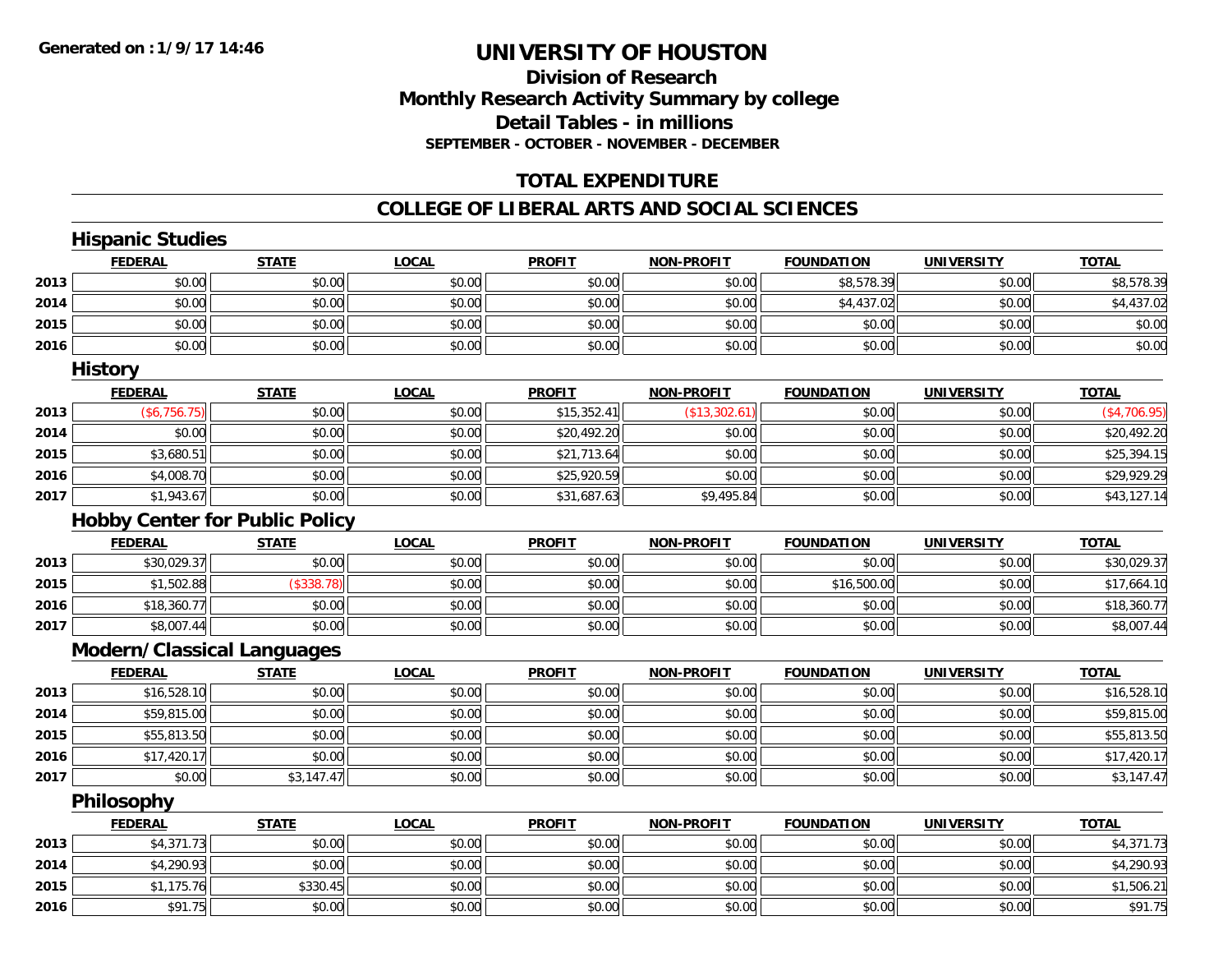## **Division of ResearchMonthly Research Activity Summary by college Detail Tables - in millions SEPTEMBER - OCTOBER - NOVEMBER - DECEMBER**

## **TOTAL EXPENDITURE**

#### **COLLEGE OF LIBERAL ARTS AND SOCIAL SCIENCES**

## **Political Science**

|      | <b>FEDERAL</b> | <b>STATE</b> | <u>LOCAL</u> | <b>PROFIT</b> | <b>NON-PROFIT</b> | <b>FOUNDATION</b> | <b>UNIVERSITY</b> | <b>TOTAL</b> |
|------|----------------|--------------|--------------|---------------|-------------------|-------------------|-------------------|--------------|
| 2013 | \$4,282.70     | \$0.00       | \$0.00       | \$0.00        | \$0.00            | \$2,000.00        | \$0.00            | \$6,282.70   |
| 2014 | \$0.00         | \$0.00       | \$0.00       | \$0.00        | \$0.00            | \$0.00            | \$0.00            | \$0.00       |
| 2015 | \$26,184.05    | \$16,016.20  | \$0.00       | \$0.00        | \$0.00            | \$0.00            | \$0.00            | \$42,200.25  |
| 2016 | \$23,658.36    | \$9,988.38   | \$0.00       | \$0.00        | \$12,474.74       | \$0.00            | \$0.00            | \$46,121.48  |
| 2017 | \$30,118.75    | \$4,058.15   | \$0.00       | \$0.00        | \$9,779.63        | \$0.00            | \$0.00            | \$43,956.53  |

## **Psychology**

|      | <b>FEDERAL</b> | <b>STATE</b> | <u>LOCAL</u> | <b>PROFIT</b> | <b>NON-PROFIT</b> | <b>FOUNDATION</b> | <b>UNIVERSITY</b> | <b>TOTAL</b>   |
|------|----------------|--------------|--------------|---------------|-------------------|-------------------|-------------------|----------------|
| 2013 | \$2,140,209.34 | \$27,951.96  | \$0.00       | \$16,750.65   | \$70,648.62       | \$39,608.46       | \$0.00            | \$2,295,169.03 |
| 2014 | \$1,462,258.26 | \$4,433.73   | \$0.00       | \$3,492.50    | \$107,961.31      | (S94.40)          | \$0.00            | \$1,578,051.40 |
| 2015 | \$1,749,667.61 | \$6,470.02   | \$0.00       | \$6,600.96    | \$183,652.49      | \$0.00            | \$8,029.54        | \$1,954,420.61 |
| 2016 | \$1,765,804.91 | \$45,086.83  | \$0.00       | \$4,206.53    | \$178,797.68      | \$0.00            | \$12,436.08       | \$2,006,332.03 |
| 2017 | \$1,601,571.56 | \$124,249.17 | \$0.00       | \$34,951.41   | \$471,756.92      | \$170.51          | \$69,055.16       | \$2,301,754.72 |

### **Sociology**

|       | <b>FEDERAL</b>  | <b>STATE</b> | <b>LOCAL</b> | <b>PROFIT</b> | <b>NON-PROFIT</b> | <b>FOUNDATION</b> | <b>UNIVERSITY</b> | <b>TOTAL</b>    |
|-------|-----------------|--------------|--------------|---------------|-------------------|-------------------|-------------------|-----------------|
| 2013  | \$1,235.80      | \$0.00       | \$0.00       | \$0.00        | \$0.00            | \$0.00            | \$0.00            | \$1,235.80      |
| 2014  | \$12,720.00     | \$0.00       | \$0.00       | \$0.00        | \$0.00            | \$0.00            | \$0.00            | \$12,720.00     |
| 2015  | \$10.32         | \$850.00     | \$0.00       | \$0.00        | \$0.00            | \$0.00            | \$0.00            | \$860.32        |
| 2016  | \$0.00          | \$500.00     | \$0.00       | \$0.00        | \$0.00            | \$0.00            | \$0.00            | \$500.00        |
| Total | \$12,593,099.97 | \$260,256.19 | \$0.00       | \$466,903.77  | \$1,674,876.59    | \$429,056.78      | \$100,642.47      | \$15,524,835.77 |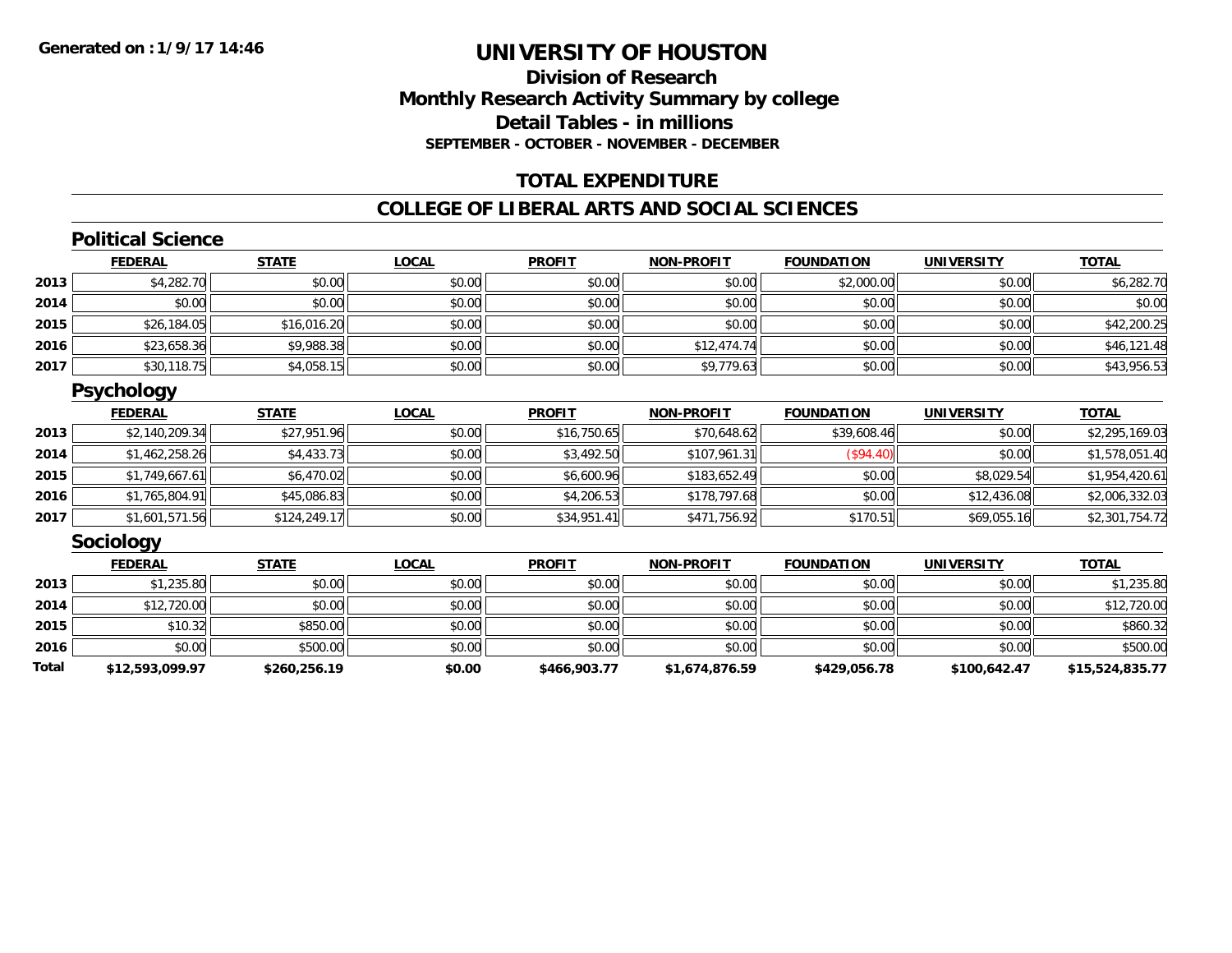## **Division of ResearchMonthly Research Activity Summary by college Detail Tables - in millionsSEPTEMBER - OCTOBER - NOVEMBER - DECEMBER**

## **TOTAL EXPENDITURE**

## **COLLEGE OF NATURAL SCIENCES AND MATHEMATICS**

## **Biology/Biochemistry**

|      | <b>FEDERAL</b> | <u>STATE</u> | <u>LOCAL</u> | <b>PROFIT</b> | <b>NON-PROFIT</b> | <b>FOUNDATION</b> | <b>UNIVERSITY</b> | <b>TOTAL</b>   |
|------|----------------|--------------|--------------|---------------|-------------------|-------------------|-------------------|----------------|
| 2013 | \$769,974.53   | \$268,055.44 | \$0.00       | \$15,560.39   | \$274,210.61      | \$74,702.42       | \$0.00            | \$1,402,503.39 |
| 2014 | \$600,067.61   | \$232,555.06 | \$0.00       | \$59,346.09   | \$167,591.86      | \$38,366.74       | \$0.00            | \$1,097,927.36 |
| 2015 | \$870,416.79   | \$256,982.49 | \$0.00       | \$19,589.58   | \$139,893.73      | \$132,741.62      | \$8,697.14        | \$1,428,321.35 |
| 2016 | \$860,361.22   | \$353,390.08 | \$0.00       | \$33,664.90   | \$114,635.44      | \$145,895.91      | \$0.00            | \$1,507,947.55 |
| 2017 | \$738,198.62   | \$460,396.78 | \$0.00       | \$697.71      | \$159,624.01      | \$77,410.91       | \$0.00            | \$1,436,328.04 |

## **Center for Applied Geoscience Excellence**

|      | <u>FEDERAL</u> | <b>STATE</b> | <u>LOCAL</u> | <b>PROFIT</b> | <b>NON-PROFIT</b> | <b>FOUNDATION</b> | <b>UNIVERSITY</b> | <b>TOTAL</b> |
|------|----------------|--------------|--------------|---------------|-------------------|-------------------|-------------------|--------------|
| 2014 | \$0.00         | \$0.00       | \$0.00       | \$0.00        | \$0.00            | \$0.00            | \$0.00            | \$0.00       |
| 2015 | \$0.00         | \$0.00       | \$0.00       | \$0.00        | \$0.00            | \$0.00            | \$0.00            | \$0.00       |
| 2016 | \$0.00         | \$0.00       | \$0.00       | \$0.00        | \$0.00            | \$0.00            | \$0.00            | \$0.00       |
| 2017 | \$0.00         | \$0.00       | \$0.00       | \$0.00        | \$0.00            | \$0.00            | \$0.00            | \$0.00       |

## **Center for Nuclear Receptors and Cell Signaling**

|      | <b>FEDERAL</b> | <b>STATE</b> | <u>LOCAL</u> | <b>PROFIT</b> | <b>NON-PROFIT</b> | <b>FOUNDATION</b> | <b>UNIVERSITY</b> | <b>TOTAL</b> |
|------|----------------|--------------|--------------|---------------|-------------------|-------------------|-------------------|--------------|
| 2013 | \$559,948.22   | \$249,258.67 | \$0.00       | \$3,734.15    | \$150.00          | \$26,980.75       | \$0.00            | \$840,071.79 |
| 2014 | \$477,493.25   | \$306,592.28 | \$0.00       | \$0.00        | \$15,875.95       | \$43,845.66       | \$0.00            | \$843,807.13 |
| 2015 | \$105,041.34   | \$430,105.07 | \$0.00       | \$0.00        | \$294.69          | \$99,777.18       | \$0.00            | \$635,218.28 |
| 2016 | \$471,184.50   | \$200,721.08 | \$0.00       | \$0.00        | \$8,987.17        | \$86,100.77       | \$0.00            | \$766,993.51 |
| 2017 | \$428,289.36   | \$188,610.00 | \$0.00       | \$0.00        | \$51,769.05       | \$83,230.80       | \$0.00            | \$751,899.21 |

#### **Chemistry**

|      | <b>FEDERAL</b> | <b>STATE</b> | <b>LOCAL</b> | <b>PROFIT</b> | <b>NON-PROFIT</b> | <b>FOUNDATION</b> | <b>UNIVERSITY</b> | <b>TOTAL</b>   |
|------|----------------|--------------|--------------|---------------|-------------------|-------------------|-------------------|----------------|
| 2013 | \$631,554.87   | \$363,049.70 | \$0.00       | \$25,749.94   | \$6,661.77        | \$312,333.52      | (\$57,589.13)     | \$1,281,760.67 |
| 2014 | \$745,626.20   | \$226,677.41 | \$0.00       | \$133.65      | \$11,521.49       | \$898,414.27      | \$16,486.31       | \$1,898,859.33 |
| 2015 | \$647.025.22   | \$89,848.60  | \$0.00       | \$0.00        | \$26,001.40       | \$601,251.22      | \$0.00            | \$1,364,126.44 |
| 2016 | \$838,558.16   | \$23,834.56  | \$0.00       | \$568.01      | \$96,415.00       | \$364,981.15      | \$0.00            | \$1,324,356.88 |
| 2017 | \$631,993.41   | \$101,638.64 | \$0.00       | \$0.00        | \$69,490.41       | \$334,517.44      | \$0.00            | \$1,137,639.90 |

#### **Computer Science**

|      | <b>FEDERAL</b> | <u>STATE</u> | <u>LOCAL</u> | <b>PROFIT</b> | <b>NON-PROFIT</b> | <b>FOUNDATION</b> | UNIVERSITY  | <b>TOTAL</b>   |
|------|----------------|--------------|--------------|---------------|-------------------|-------------------|-------------|----------------|
| 2013 | \$703,321.63   | \$17,017.56  | \$0.00       | \$94,830.73   | \$11,758.96       | \$10,965.00       | \$22,817.78 | \$860,711.66   |
| 2014 | \$405,286.48   | \$0.00       | \$0.00       | \$251,277.06  | \$162,495.33      | \$11,002.13       | \$10.117.18 | \$840,178.17   |
| 2015 | \$734,813.04   | \$16,209.00  | \$0.00       | \$195.627.61  | \$78,350.08       | \$7,057.48        | \$16,032.87 | \$1,048,090.08 |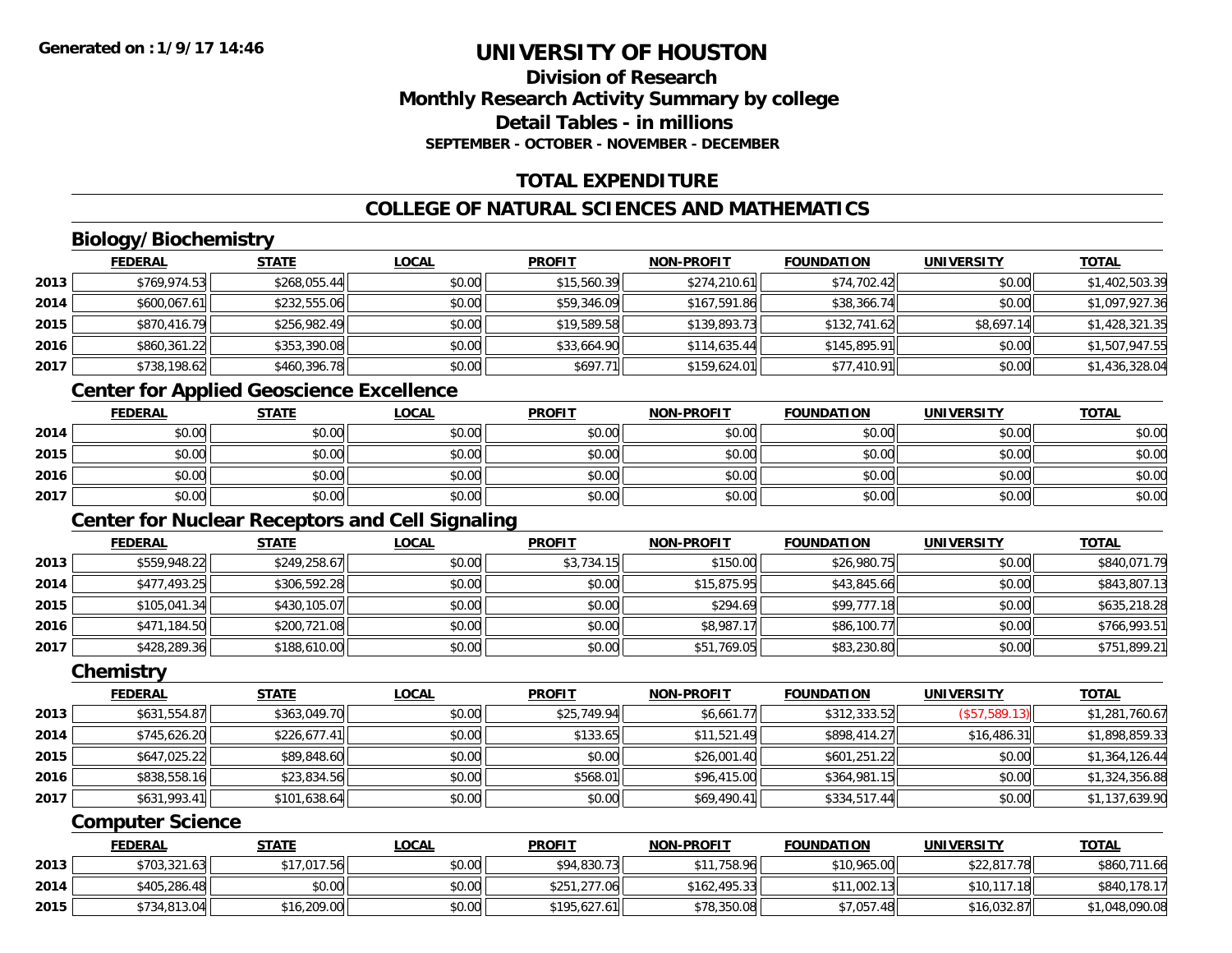## **Division of ResearchMonthly Research Activity Summary by college Detail Tables - in millions SEPTEMBER - OCTOBER - NOVEMBER - DECEMBER**

## **TOTAL EXPENDITURE**

## **COLLEGE OF NATURAL SCIENCES AND MATHEMATICS**

## **Computer Science**

|      | <b>FEDERAL</b> | STATE                                   | .OCAL  | <b>PROFIT</b>                               | <b>NON-PROFIT</b>                                                                                                                   | <b>FOUNDATION</b>      | <b>UNIVERSITY</b>           | <b>TOTAL</b>                |
|------|----------------|-----------------------------------------|--------|---------------------------------------------|-------------------------------------------------------------------------------------------------------------------------------------|------------------------|-----------------------------|-----------------------------|
| 2016 | \$888,198.08   | 0.021<br><b>↓↓↓/∠</b> Ⅰ.∪JII            | \$0.00 | \$103.262.32<br>⊣ ا262.3⊾ ب                 | \$31.359.70<br>ו ש                                                                                                                  | $\sim$ $\sim$<br>JU.UU | 242F<br>***<br>. . <i>.</i> | $\sim$ $\sim$ $\sim$ $\sim$ |
| 2017 | $\sim$ $ -$    | $\sim$ $\sim$ $\sim$ $\sim$<br>526.25 ا | \$0.00 | \$11.847<br>$\overline{\phantom{a}}$<br>.41 | $\begin{array}{c} \hline \text{A} & \text{A} & \text{B} & \text{A} & \text{B} & \text{A} & \text{B} \end{array}$<br>וטטט, י<br>ىر ب | 0.00<br>JU.UU          | \$0.00                      |                             |

## **Dean, Natural Sciences and Mathematics**

|      | <b>FEDERAL</b> | <b>STATE</b> | <b>LOCAL</b> | <b>PROFIT</b> | <b>NON-PROFIT</b> | <b>FOUNDATION</b> | <b>UNIVERSITY</b> | <b>TOTAL</b> |
|------|----------------|--------------|--------------|---------------|-------------------|-------------------|-------------------|--------------|
| 2013 | \$295,515.03   | \$0.00       | \$0.00       | \$0.00        | \$0.00            | \$0.00            | \$0.00            | \$295,515.03 |
| 2014 | \$123,875.34   | \$0.00       | \$0.00       | \$0.00        | \$0.00            | \$0.00            | \$0.00            | \$123,875.34 |
| 2015 | \$44,803.07    | \$15,581.59  | \$0.00       | \$0.00        | \$9,014.61        | \$0.00            | \$0.00            | \$69,399.27  |
| 2016 | \$0.00         | \$3,573.73   | \$0.00       | \$91.38       | \$22,206.85       | \$0.00            | \$0.00            | \$25,871.97  |
| 2017 | \$19,146.84    | \$36,669.75  | \$0.00       | \$4,688.17    | \$18,545.13       | \$0.00            | \$0.00            | \$79,049.89  |

#### **Earth & Atmospheric Sciences**

|      | <b>FEDERAL</b> | <b>STATE</b> | <b>LOCAL</b> | <b>PROFIT</b>  | <b>NON-PROFIT</b> | <b>FOUNDATION</b> | <b>UNIVERSITY</b> | <b>TOTAL</b>   |
|------|----------------|--------------|--------------|----------------|-------------------|-------------------|-------------------|----------------|
| 2013 | \$351,746.21   | \$74,699.10  | \$0.00       | \$762,114.17   | \$71,767.73       | \$0.00            | \$0.00            | \$1,260,327.21 |
| 2014 | \$366,619.86   | \$142,544.71 | \$0.00       | \$1,128,704.38 | \$129,301.92      | \$98,870.90       | \$0.00            | \$1,866,041.77 |
| 2015 | \$353,046.13   | \$169,193.83 | \$0.00       | \$559,232.36   | \$84,051.07       | \$16,848.56       | \$0.00            | \$1,182,371.95 |
| 2016 | \$290,211.25   | \$346,379.69 | \$0.00       | \$454,533.20   | \$89,309.99       | \$15,225.44       | \$26,814.07       | \$1,222,473.64 |
| 2017 | \$244,984.78   | \$319,774.34 | \$16,620.00  | \$402,002.24   | \$121,629.04      | \$12,201.30       | \$37,917.73       | \$1,155,129.43 |

### **Institute for Climate and Atmospheric Science**

|      | <u>FEDERAL</u> | <b>STATE</b> | <u>LOCAL</u> | <b>PROFIT</b> | <b>NON-PROFIT</b> | <b>FOUNDATION</b> | <b>UNIVERSITY</b> | <b>TOTAL</b> |
|------|----------------|--------------|--------------|---------------|-------------------|-------------------|-------------------|--------------|
| 2013 | \$0.00         | \$0.00       | \$0.00       | \$0.00        | \$0.00            | \$0.00            | \$0.00            | \$0.00       |
| 2014 | \$0.00         | \$0.00       | \$0.00       | \$0.00        | \$0.00            | \$0.00            | \$0.00            | \$0.00       |
| 2015 | \$0.00         | \$0.00       | \$0.00       | \$0.00        | \$0.00            | \$0.00            | \$0.00            | \$0.00       |
| 2016 | \$0.00         | \$0.00       | \$0.00       | \$0.00        | \$0.00            | \$0.00            | \$0.00            | \$0.00       |
| 2017 | \$0.00         | \$0.00       | \$0.00       | \$0.00        | \$0.00            | \$0.00            | \$0.00            | \$0.00       |

## **Institute for Nanoenergy**

|      | <b>FEDERAL</b> | <b>STATE</b> | <u>LOCAL</u> | <b>PROFIT</b> | <b>NON-PROFIT</b> | <b>FOUNDATION</b> | <b>UNIVERSITY</b> | <b>TOTAL</b> |
|------|----------------|--------------|--------------|---------------|-------------------|-------------------|-------------------|--------------|
| 2013 | \$0.00         | \$0.00       | \$0.00       | \$0.00        | \$0.00            | \$0.00            | \$0.00            | \$0.00       |
| 2014 | \$0.00         | \$0.00       | \$0.00       | \$0.00        | \$0.00            | \$0.00            | \$0.00            | \$0.00       |
| 2015 | \$0.00         | \$0.00       | \$0.00       | \$0.00        | \$0.00            | \$0.00            | \$0.00            | \$0.00       |
| 2016 | \$0.00         | \$0.00       | \$0.00       | \$0.00        | \$0.00            | \$0.00            | \$0.00            | \$0.00       |
| 2017 | \$0.00         | \$0.00       | \$0.00       | \$0.00        | \$0.00            | \$0.00            | \$0.00            | \$0.00       |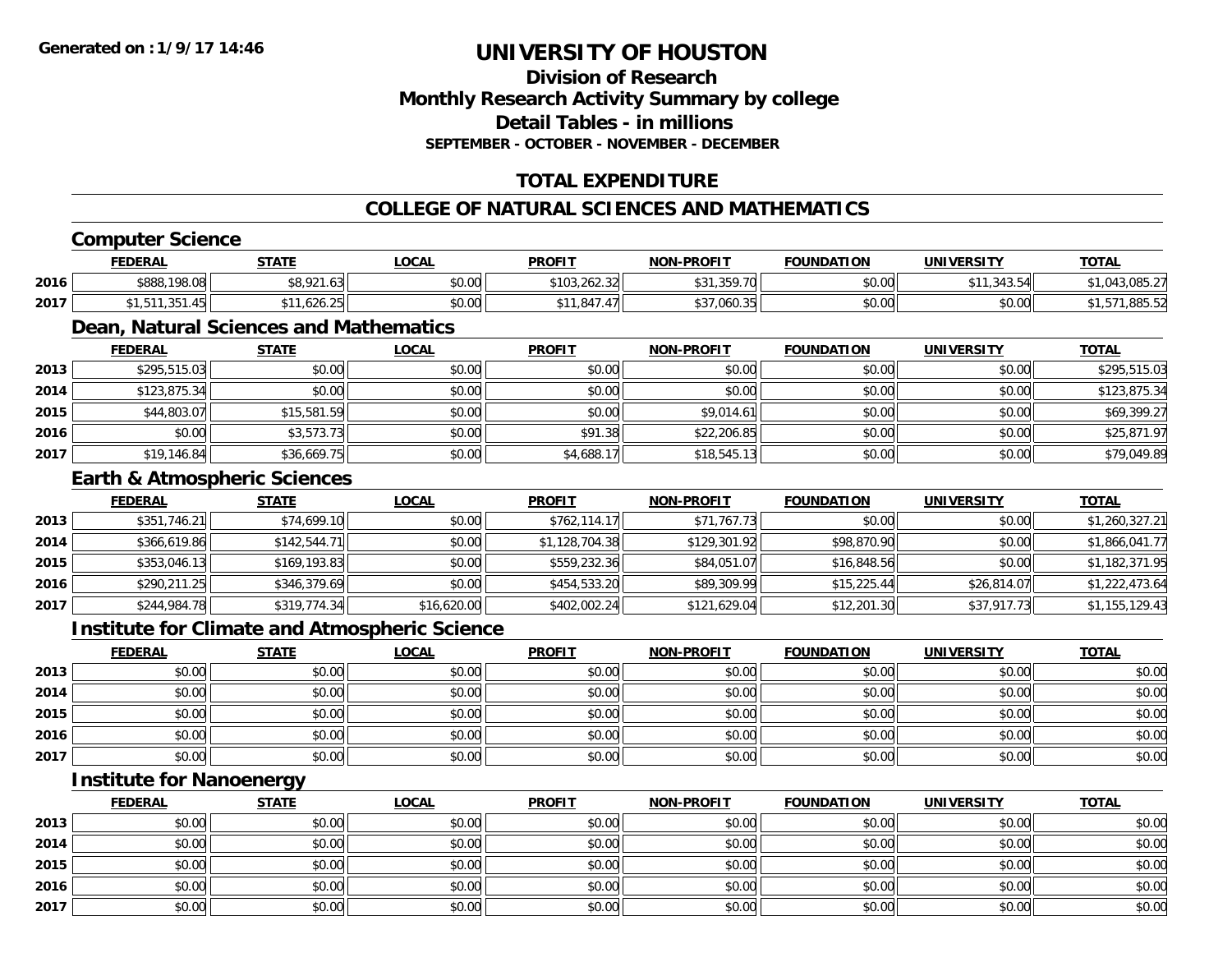### **Division of Research Monthly Research Activity Summary by college Detail Tables - in millions SEPTEMBER - OCTOBER - NOVEMBER - DECEMBER**

## **TOTAL EXPENDITURE**

#### **COLLEGE OF NATURAL SCIENCES AND MATHEMATICS**

|       | <b>Mathematics</b> |                |              |                |                   |                   |                   |                 |
|-------|--------------------|----------------|--------------|----------------|-------------------|-------------------|-------------------|-----------------|
|       | <b>FEDERAL</b>     | <b>STATE</b>   | <b>LOCAL</b> | <b>PROFIT</b>  | NON-PROFIT        | <b>FOUNDATION</b> | <b>UNIVERSITY</b> | <b>TOTAL</b>    |
| 2013  | \$339,024.80       | \$47,140.93    | \$0.00       | \$34,365.57    | \$467.88          | \$26,916.51       | \$18,968.64       | \$466,884.33    |
| 2014  | \$452,614.40       | (\$1,525.67)   | \$0.00       | \$15,074.12    | \$0.00            | \$8,597.18        | \$0.00            | \$474,760.03    |
| 2015  | \$371,916.28       | \$0.00         | \$0.00       | \$11,217.18    | \$9,014.61        | \$26,704.56       | \$0.00            | \$418,852.63    |
| 2016  | \$321,442.31       | \$0.00         | \$0.00       | \$46,660.72    | \$23,763.64       | \$13,670.10       | \$0.00            | \$405,536.77    |
| 2017  | \$357,601.45       | \$0.00         | \$0.00       | \$9,338.25     | \$39,606.55       | \$4,322.47        | \$0.00            | \$410,868.72    |
|       | <b>Physics</b>     |                |              |                |                   |                   |                   |                 |
|       | <b>FEDERAL</b>     | <b>STATE</b>   | <b>LOCAL</b> | <b>PROFIT</b>  | <b>NON-PROFIT</b> | <b>FOUNDATION</b> | <b>UNIVERSITY</b> | <b>TOTAL</b>    |
| 2013  | \$911,489.44       | \$0.00         | \$0.00       | \$449,924.69   | \$22,768.66       | \$78,157.72       | \$0.00            | \$1,462,340.51  |
| 2014  | \$1,361,121.33     | \$0.00         | \$0.00       | \$606,433.40   | \$8,160.00        | \$100,563.73      | \$0.00            | \$2,076,278.46  |
| 2015  | \$1,235,785.82     | \$11,609.03    | \$0.00       | \$561,556.04   | \$9,953.04        | \$47,951.50       | \$0.00            | \$1,866,855.43  |
| 2016  | \$993,064.30       | \$13,885.64    | \$0.00       | \$427,792.89   | \$24,374.52       | \$141,801.73      | \$0.00            | \$1,600,919.08  |
| 2017  | \$1,324,467.35     | \$16,309.46    | \$0.00       | \$195,011.89   | \$2,970.50        | \$94,882.28       | \$0.00            | \$1,633,641.48  |
| Total | \$23,377,179.93    | \$5,001,326.42 | \$16,620.00  | \$6,484,630.26 | \$2,151,052.76    | \$4,036,288.94    | \$111,606.13      | \$41,178,704.44 |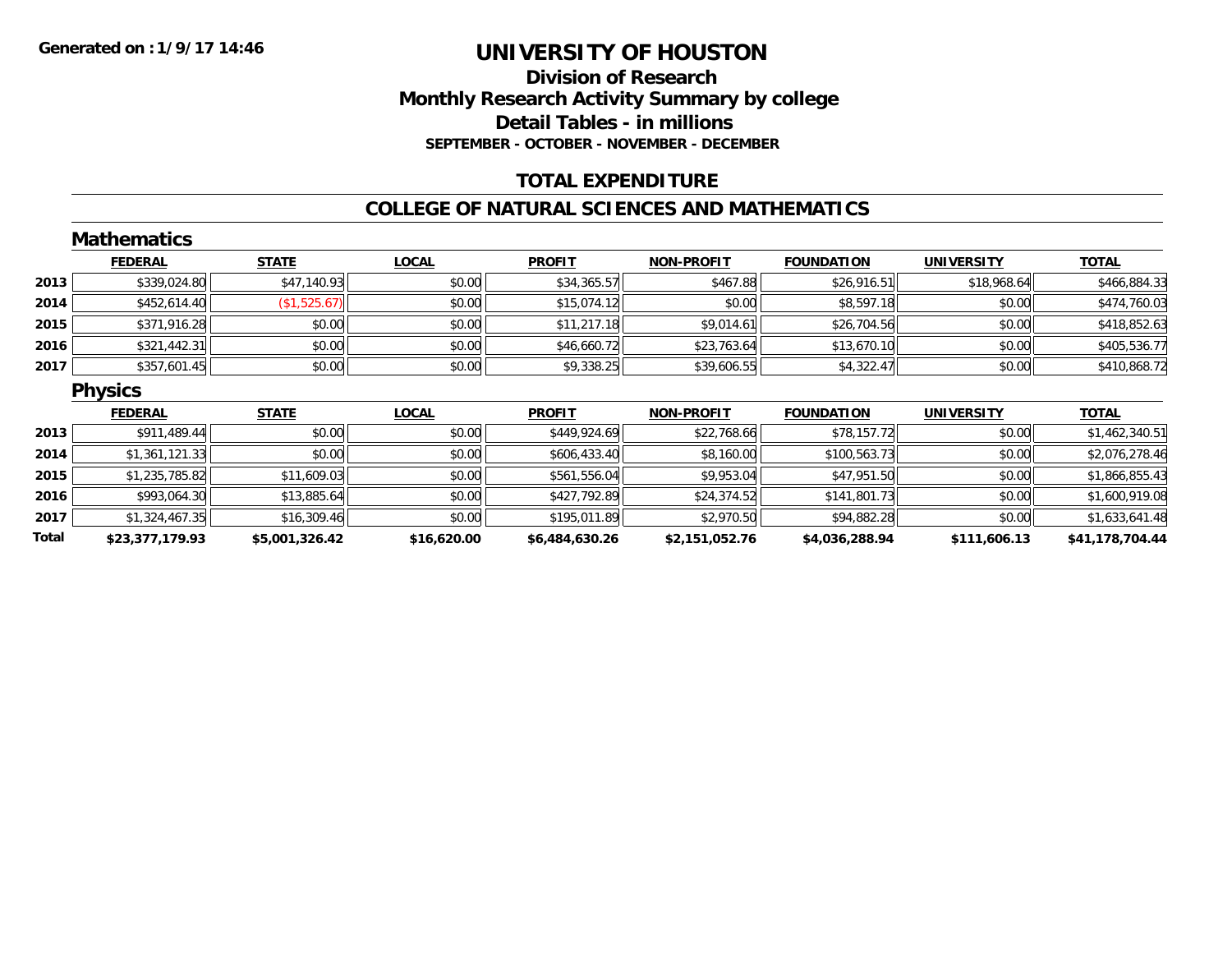#### **Division of Research Monthly Research Activity Summary by college Detail Tables - in millions SEPTEMBER - OCTOBER - NOVEMBER - DECEMBER**

#### **TOTAL EXPENDITURE**

#### **COLLEGE OF OPTOMETRY**

### **Optometry Vision Sciences**

|       | <b>FEDERAL</b> | <b>STATE</b> | <b>LOCAL</b> | <b>PROFIT</b> | <b>NON-PROFIT</b> | <b>FOUNDATION</b> | <b>UNIVERSITY</b> | <b>TOTAL</b>   |
|-------|----------------|--------------|--------------|---------------|-------------------|-------------------|-------------------|----------------|
| 2013  | \$1,336,738.57 | \$0.00       | \$0.00       | \$264,922.34  | \$0.00            | \$13,234.48       | \$57,339.20       | \$1,672,234.59 |
| 2014  | \$1,441,856.54 | \$0.00       | \$0.00       | \$373,955.41  | \$6,300.00        | \$1,041.68        | \$145,001.88      | \$1,966,072.15 |
| 2015  | \$1,405,848.79 | \$0.00       | \$0.00       | \$177,805.27  | \$0.00            | \$0.00            | \$185,582.30      | \$1,769,236.36 |
| 2016  | \$1,617,281.31 | \$1,563.88   | \$0.00       | \$122,357.00  | \$0.00            | \$0.00            | \$125,645.80      | \$1,866,847.99 |
| 2017  | \$1,434,208.40 | \$0.00       | \$0.00       | \$48,847.77   | \$0.00            | \$9,270.52        | \$104,737.30      | \$1,597,063.99 |
| Total | \$7,235,933.61 | \$1,563.88   | \$0.00       | \$987,887.79  | \$6,300.00        | \$21,463.32       | \$618,306.48      | \$8,871,455.08 |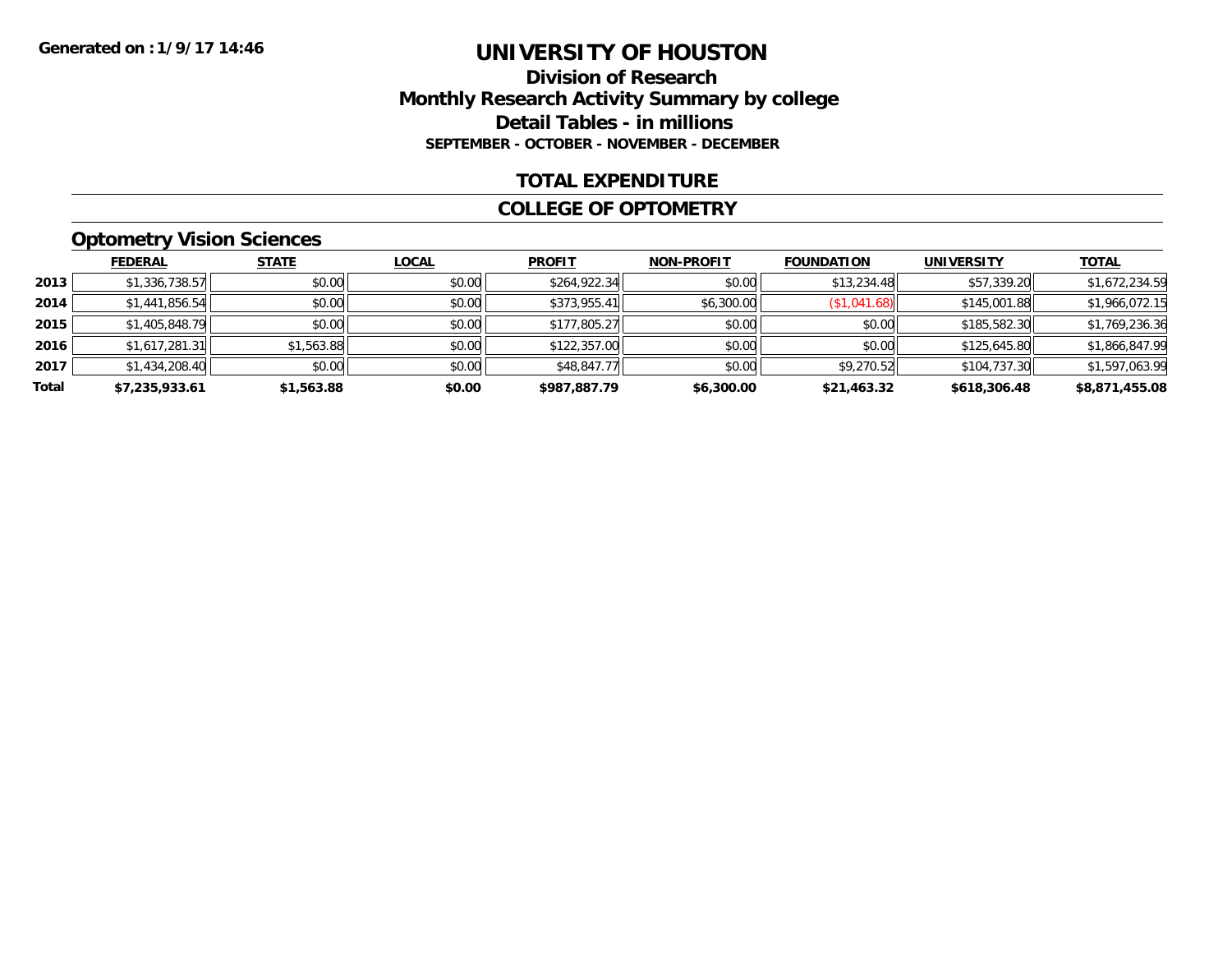#### **Division of ResearchMonthly Research Activity Summary by college Detail Tables - in millionsSEPTEMBER - OCTOBER - NOVEMBER - DECEMBER**

### **TOTAL EXPENDITURE**

#### **COLLEGE OF PHARMACY**

### **Center for Experimental Therapeutics and Pharmacoi**

|      | <b>FEDERAL</b> | <b>STATE</b> | <u>LOCAL</u> | <b>PROFIT</b> | <b>NON-PROFIT</b> | <b>FOUNDATION</b> | <b>UNIVERSITY</b> | <b>TOTAL</b> |
|------|----------------|--------------|--------------|---------------|-------------------|-------------------|-------------------|--------------|
| 2013 | \$0.00         | \$0.00       | \$0.00       | \$0.00        | \$0.00            | \$0.00            | \$0.00            | \$0.00       |
| 2014 | \$0.00         | \$0.00       | \$0.00       | \$0.00        | \$0.00            | \$0.00            | \$0.00            | \$0.00       |
| 2015 | \$0.00         | \$0.00       | \$0.00       | \$0.00        | \$0.00            | \$0.00            | \$0.00            | \$0.00       |
| 2016 | \$0.00         | \$0.00       | \$0.00       | \$0.00        | \$0.00            | \$0.00            | \$0.00            | \$0.00       |
| 2017 | \$0.00         | \$0.00       | \$0.00       | \$0.00        | \$0.00            | \$0.00            | \$0.00            | \$0.00       |

### **Clinical Pharmacy & Administration**

|      | <b>FEDERAL</b> | <b>STATE</b> | <u>LOCAL</u> | <b>PROFIT</b> | <b>NON-PROFIT</b> | <b>FOUNDATION</b> | <b>UNIVERSITY</b> | <b>TOTAL</b> |
|------|----------------|--------------|--------------|---------------|-------------------|-------------------|-------------------|--------------|
| 2013 | \$74,553.34    | \$0.00       | \$0.00       | \$117,208.69  | \$0.00            | \$4,103.00        | \$0.00            | \$195,865.03 |
| 2014 | \$4,075.61     | \$0.00       | \$0.00       | \$146,280.71  | \$5,965.15        | \$0.00            | \$0.00            | \$156,321.47 |
| 2015 | \$31,932.17    | \$114,109.03 | \$0.00       | \$112,110.85  | \$26,300.41       | \$0.00            | \$0.00            | \$284,452.46 |
| 2016 | \$110,366.79   | \$120,547.91 | \$0.00       | \$116,926.18  | \$38,950.75       | \$0.00            | \$4,376.20        | \$391,167.82 |
| 2017 | \$76,276.94    | \$151,506.49 | \$0.00       | \$125,543.03  | \$53,364.90       | \$0.00            | \$0.00            | \$406,691.35 |

#### **Dean, Pharmacy**

|      | <b>FEDERAL</b> | <b>STATE</b> | <u>LOCAL</u> | <b>PROFIT</b> | <b>NON-PROFIT</b> | <b>FOUNDATION</b> | <b>UNIVERSITY</b> | <b>TOTAL</b> |
|------|----------------|--------------|--------------|---------------|-------------------|-------------------|-------------------|--------------|
| 2013 | \$0.00         | \$0.00       | \$0.00       | \$0.00        | \$0.00            | \$0.00            | \$0.00            | \$0.00       |
| 2014 | \$0.00         | \$0.00       | \$0.00       | \$0.00        | \$0.00            | \$0.00            | \$0.00            | \$0.00       |
| 2015 | \$0.00         | \$0.00       | \$0.00       | \$0.00        | \$0.00            | \$0.00            | \$0.00            | \$0.00       |
| 2016 | \$0.00         | \$0.00       | \$0.00       | \$0.00        | \$0.00            | \$0.00            | \$0.00            | \$0.00       |
| 2017 | \$0.00         | \$0.00       | \$0.00       | \$0.00        | \$0.00            | \$0.00            | \$0.00            | \$0.00       |

#### **Pharm Health Outcomes & Policy**

|      | <b>FEDERAL</b> | <b>STATE</b> | <b>LOCAL</b> | <b>PROFIT</b> | <b>NON-PROFIT</b> | <b>FOUNDATION</b> | <b>UNIVERSITY</b> | <b>TOTAL</b> |
|------|----------------|--------------|--------------|---------------|-------------------|-------------------|-------------------|--------------|
| 2013 | \$9,868.56     | \$0.00       | \$0.00       | \$0.00        | \$0.00            | \$0.00            | \$0.00            | \$9,868.56   |
| 2014 | \$33,795.30    | \$0.00       | \$0.00       | \$0.00        | \$0.00            | \$0.00            | \$0.00            | \$33,795.30  |
| 2015 | \$44,082.85    | \$139.04     | \$0.00       | \$2,205.04    | \$0.00            | \$0.00            | \$0.00            | \$46,426.93  |
| 2016 | \$23,610.98    | (\$935.28)   | \$0.00       | \$2,596.16    | \$27,829.84       | \$0.00            | \$0.00            | \$53,101.71  |
| 2017 | \$21,278.83    | \$5,962.50   | \$0.00       | \$13,597.40   | \$5,816.12        | \$0.00            | \$0.00            | \$46,654.85  |

### **Pharmacological and Pharmaceutical Sciences**

|      | <b>FEDERAL</b>         | <b>STATF</b>   | LOCAL  | <b>PROFIT</b> | <b>NON-PROFIT</b>           | <b>FOUNDATION</b>                                  | <b>UNIVERSITY</b> | <b>TOTAL</b>        |
|------|------------------------|----------------|--------|---------------|-----------------------------|----------------------------------------------------|-------------------|---------------------|
| 2013 | \$589,856.82           | 0000<br>DU.UU  | \$0.00 | \$7.052.08    | 120.9 $\lambda$<br>I ZU. 64 | 447 91<br>$\mathcal{A} \times \mathcal{A}$<br>ノーム・ | \$0.00            | $A^{\prime}$<br>⊅o∠ |
| 2014 | \$656.<br>. Q 4<br>74. | 40.00<br>JU.UU | \$0.00 | \$0.00        | $\sim$<br>70.cs.u           | \$18,692.50                                        | \$0.00            | \$686,759.51        |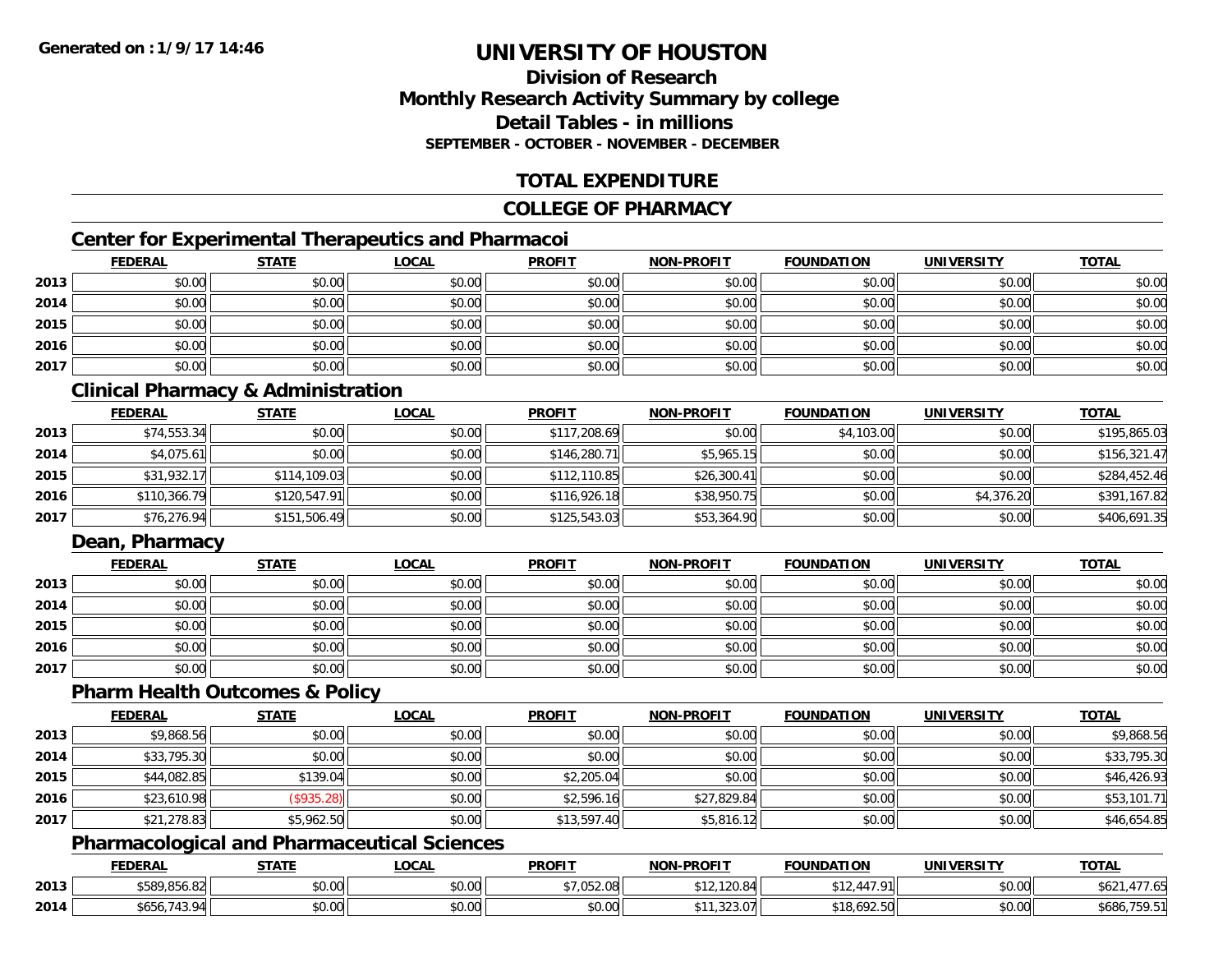### **Division of ResearchMonthly Research Activity Summary by college Detail Tables - in millions SEPTEMBER - OCTOBER - NOVEMBER - DECEMBER**

#### **TOTAL EXPENDITURE**

#### **COLLEGE OF PHARMACY**

### **Pharmacological and Pharmaceutical Sciences**

|       | <u>FEDERAL</u> | <u>STATE</u> | <u>LOCAL</u> | <b>PROFIT</b> | <b>NON-PROFIT</b> | <b>FOUNDATION</b> | <b>UNIVERSITY</b> | <b>TOTAL</b>   |
|-------|----------------|--------------|--------------|---------------|-------------------|-------------------|-------------------|----------------|
| 2015  | \$563,126.97   | \$8,562.78   | \$0.00       | \$13,825.01   | \$2,213.24        | \$27,578.43       | \$0.00            | \$615,306.43   |
| 2016  | \$1,240,856.95 | \$115,346.66 | \$0.00       | \$0.00        | \$22,565.97       | (\$0.02)          | \$0.00            | \$1,378,769.56 |
| 2017  | \$1.154.005.17 | \$168,076.97 | \$0.00       | \$0.00        | \$41,976.19       | \$40,445.74       | \$0.00            | \$1,404,504.07 |
| Total | \$4,634,431.22 | \$683,316.10 | \$0.00       | \$657,345.15  | \$248,426.48      | \$103,267.56      | \$4,376.20        | \$6,331,162.70 |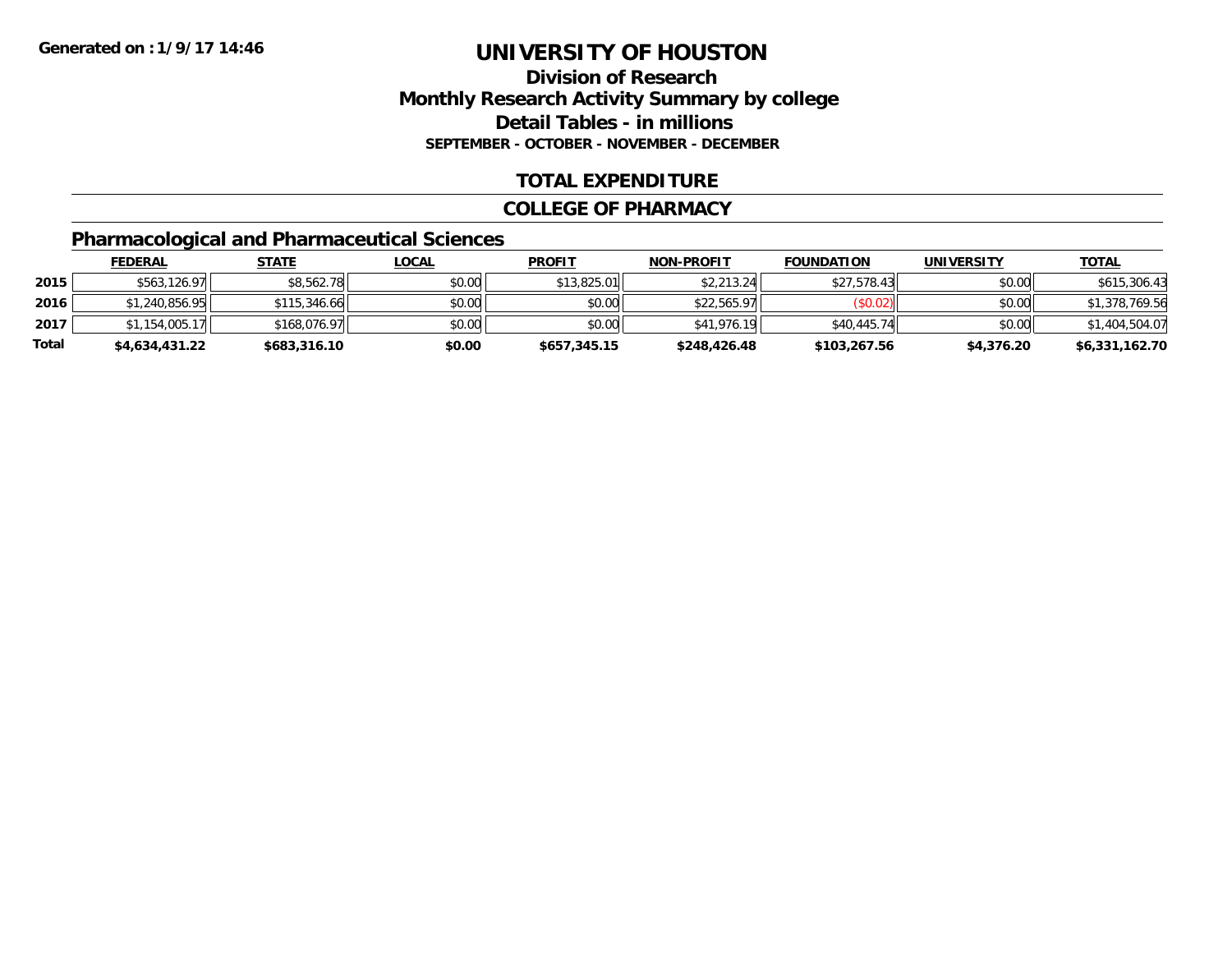#### **Division of ResearchMonthly Research Activity Summary by college Detail Tables - in millionsSEPTEMBER - OCTOBER - NOVEMBER - DECEMBER**

#### **TOTAL EXPENDITURE**

#### **COLLEGE OF TECHNOLOGY**

### **Center for Technology Literacy**

|      | <u>FEDERAL</u> | <b>STATE</b> | <u>LOCAL</u> | <b>PROFIT</b> | <b>NON-PROFIT</b> | <b>FOUNDATION</b> | <b>UNIVERSITY</b> | <u>TOTAL</u> |
|------|----------------|--------------|--------------|---------------|-------------------|-------------------|-------------------|--------------|
| 2013 | \$35,692.42    | \$0.00       | \$0.00       | \$0.00        | \$0.00            | \$0.00            | \$0.00            | \$35,692.42  |
| 2014 | \$36,940.52    | \$0.00       | \$0.00       | \$0.00        | \$0.00            | \$0.00            | \$0.00            | \$36,940.52  |
| 2015 | \$93,153.95    | \$0.00       | \$0.00       | \$0.00        | \$0.00            | \$0.00            | \$0.00            | \$93,153.95  |
| 2016 | \$13,120.67    | \$0.00       | \$0.00       | \$0.00        | \$0.00            | \$0.00            | \$0.00            | \$13,120.67  |
| 2017 | \$24,169.67    | \$0.00       | \$0.00       | \$0.00        | \$0.00            | \$0.00            | \$0.00            | \$24,169.67  |

#### **Construction Management**

|      | <b>FEDERAL</b> | <b>STATE</b> | <b>LOCAL</b> | <b>PROFIT</b> | <b>NON-PROFIT</b> | <b>FOUNDATION</b> | <b>UNIVERSITY</b> | <b>TOTAL</b> |
|------|----------------|--------------|--------------|---------------|-------------------|-------------------|-------------------|--------------|
| 2013 | \$0.00         | \$5,095.01   | \$0.00       | \$0.00        | \$0.00            | \$7,649.89        | \$0.00            | \$12,744.90  |
| 2014 | \$0.00         | \$18,885.03  | \$0.00       | \$0.00        | \$0.00            | \$8,945.87        | \$0.00            | \$27,830.90  |
| 2015 | \$0.00         | \$844.62     | \$0.00       | \$0.00        | \$0.00            | \$0.00            | \$0.00            | \$844.62     |
| 2016 | \$0.00         | \$35,418.60  | \$0.00       | \$0.00        | \$0.00            | \$0.00            | \$0.00            | \$35,418.60  |
| 2017 | \$0.00         | \$10,953.95  | \$0.00       | \$2,309.47    | \$0.00            | \$0.00            | \$0.00            | \$13,263.42  |

#### **Dean, Technology**

|      | <b>FEDERAL</b> | <b>STATE</b> | <b>LOCAL</b> | <b>PROFIT</b> | <b>NON-PROFIT</b> | <b>FOUNDATION</b> | <b>UNIVERSITY</b> | <b>TOTAL</b> |
|------|----------------|--------------|--------------|---------------|-------------------|-------------------|-------------------|--------------|
| 2013 | \$27,192.35    | \$0.00       | \$0.00       | \$0.00        | \$0.00            | \$0.00            | \$0.00            | \$27,192.35  |
| 2014 | \$0.00         | \$0.00       | \$0.00       | \$0.00        | \$0.00            | \$0.00            | \$0.00            | \$0.00       |
| 2015 | \$0.00         | \$0.00       | \$0.00       | \$0.00        | \$0.00            | \$0.00            | \$0.00            | \$0.00       |
| 2016 | \$0.00         | \$0.00       | \$0.00       | \$0.00        | \$0.00            | \$0.00            | \$0.00            | \$0.00       |
| 2017 | \$0.00         | \$0.00       | \$0.00       | \$1,137.50    | \$0.00            | \$0.00            | \$0.00            | \$1,137.50   |

#### **Engineering Technology**

|      | <b>FEDERAL</b> | <b>STATE</b> | <b>LOCAL</b> | <b>PROFIT</b> | <b>NON-PROFIT</b> | <b>FOUNDATION</b> | <b>UNIVERSITY</b> | <b>TOTAL</b> |
|------|----------------|--------------|--------------|---------------|-------------------|-------------------|-------------------|--------------|
| 2013 | \$135,786.00   | \$0.00       | \$0.00       | \$25,114.12   | \$3,225.05        | \$4,523.70        | \$0.00            | \$168,648.87 |
| 2014 | \$69,170.76    | \$0.00       | \$0.00       | \$43,674.31   | \$7,648.55        | \$0.00            | \$0.00            | \$120,493.62 |
| 2015 | \$235,294.12   | \$22,310.21  | \$0.00       | \$28,835.09   | \$0.00            | \$0.00            | \$0.00            | \$286,439.42 |
| 2016 | \$458,549.65   | \$0.00       | \$0.00       | \$9,010.99    | \$0.00            | \$0.00            | \$0.00            | \$467,560.64 |
| 2017 | \$253,021.57   | \$0.00       | \$0.00       | \$0.00        | \$3,030.00        | \$0.00            | \$0.00            | \$256,051.56 |

### **Human Development and Consumer Science**

|      | <b>FEDERAL</b>     | <b>STATE</b>  | <b>_OCAL</b>       | <b>PROFIT</b> | <b>NON-PROFIT</b> | <b>FOUNDATION</b> | <b>UNIVERSITY</b>             | <b>TOTAL</b>           |
|------|--------------------|---------------|--------------------|---------------|-------------------|-------------------|-------------------------------|------------------------|
| 2014 | $+7.710$<br>18.D L | ሖ ^<br>JU.UU  | $\sim$ 00<br>JU.UU | 0000<br>JU.UU | 0.00<br>DU.UU     | \$0.00            | $\sim$ $\sim$<br><b>JU.UU</b> | 7 710<br>718.0         |
| 2015 |                    | 0.00<br>JU.UU | $\sim$ 00<br>vv.vv | 0000<br>JU.UU | 0.00<br>JU.UU     | ed doe ou         | $\sim$ $\sim$<br><b>DU.UG</b> | $\sqrt{2}$<br>. ⊤∠.∪Y' |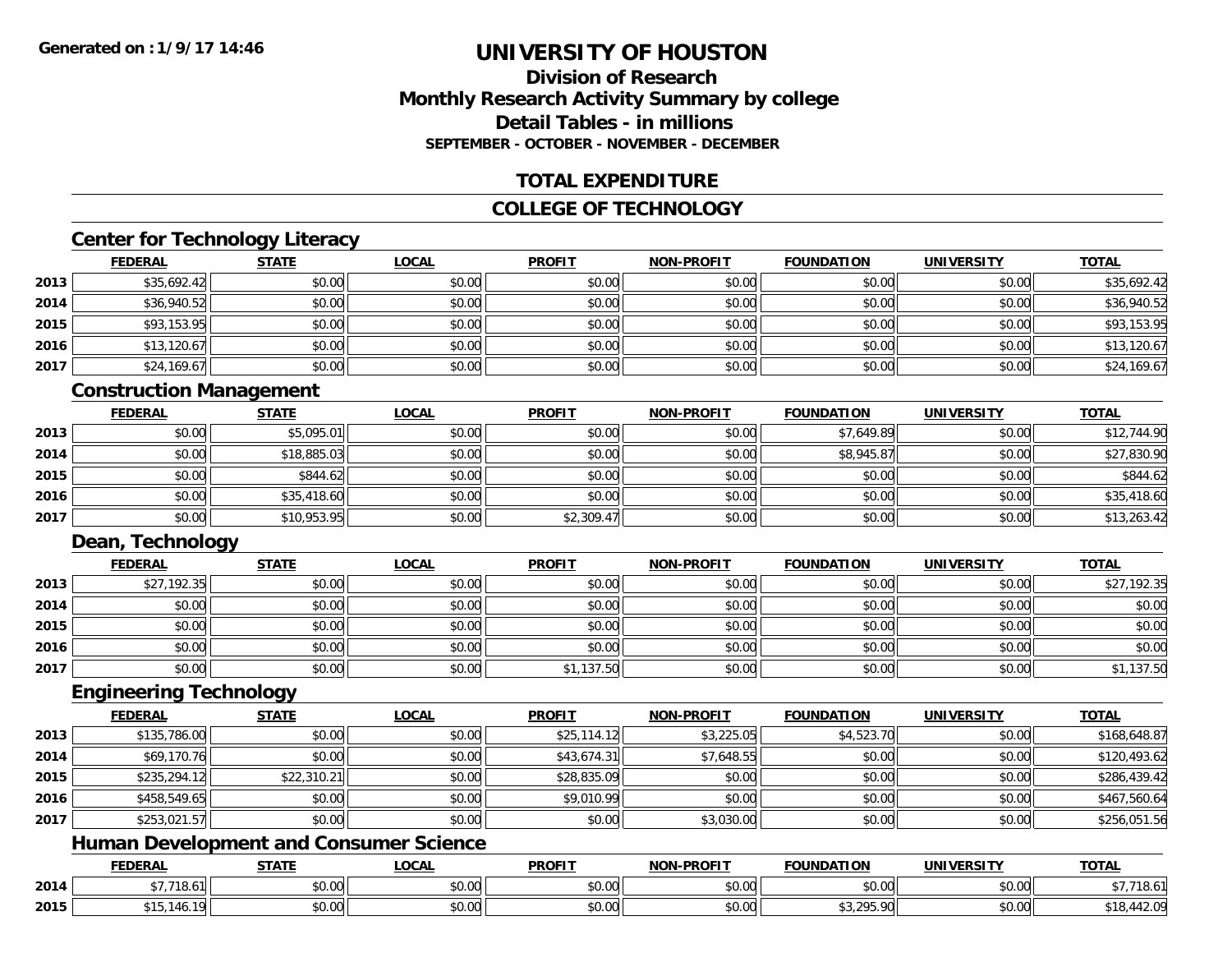#### **Division of ResearchMonthly Research Activity Summary by college Detail Tables - in millionsSEPTEMBER - OCTOBER - NOVEMBER - DECEMBER**

### **TOTAL EXPENDITURE**

#### **COLLEGE OF TECHNOLOGY**

<u> 1980 - Johann Barbara, martxa alemaniar argametra (h. 1980).</u>

### **Human Development and Consumer Science**

|      | <b>FEDERAL</b>        | <b>CTATE</b>  | .OCAL                               | <b>PROFIT</b> | <b>NON-PROFIT</b> | <b>FOUNDATION</b>  | UNIVERSITY | <b>TOTAL</b>                 |
|------|-----------------------|---------------|-------------------------------------|---------------|-------------------|--------------------|------------|------------------------------|
| 2016 | 0.0000<br>ພບບ,ບ∠ວ.∠ ⊞ | 0000<br>DU.UG | $\theta$ $\theta$ $\theta$<br>vu.vu | 0000<br>vv.vv | 0000<br>vv.vv     | 0.0000<br>7.VVV.VV | \$0.00     | $\sim$ $\sim$<br>ハーム いんこいん り |
| 2017 | .761.48<br>$\sim$     | ስ ለሰ<br>DU.UG | 0.00<br><b>DU.UU</b>                |               | 0000<br>PO.OO     | \$0.00             | \$0.00     | ျပ၁                          |

### **Information & Logistics Technology**

|      | <b>FEDERAL</b> | <b>STATE</b> | <b>LOCAL</b> | <b>PROFIT</b> | <b>NON-PROFIT</b> | <b>FOUNDATION</b> | <b>UNIVERSITY</b> | <b>TOTAL</b>  |
|------|----------------|--------------|--------------|---------------|-------------------|-------------------|-------------------|---------------|
| 2013 | (\$10,735.08)  | \$0.00       | \$0.00       | \$0.00        | \$0.00            | \$0.00            | \$0.00            | (\$10,735.08) |
| 2014 | \$0.00         | \$0.00       | \$0.00       | \$0.00        | \$0.00            | \$0.00            | \$0.00            | \$0.00        |
| 2015 | \$3,836.89     | \$0.00       | \$0.00       | \$0.00        | \$0.00            | \$0.00            | \$0.00            | \$3,836.89    |
| 2016 | \$19,262.26    | \$0.00       | \$0.00       | \$0.00        | \$0.00            | \$0.00            | \$0.00            | \$19,262.26   |
| 2017 | \$124,291.28   | \$2,760.56   | \$216.72     | \$0.00        | \$0.00            | \$0.00            | \$0.00            | \$127,268.56  |

### **Texas Manufacturing Assistance Center**

|       | <b>FEDERAL</b> | STATE       | <u>LOCAL</u> | <b>PROFIT</b> | <b>NON-PROFIT</b> | <b>FOUNDATION</b> | UNIVERSITY | <b>TOTAL</b>   |
|-------|----------------|-------------|--------------|---------------|-------------------|-------------------|------------|----------------|
| 2013  | \$0.00         | \$0.00      | \$0.00       | \$0.00        | \$0.00            | \$0.00            | \$0.00     | \$0.00         |
| 2014  | \$0.00         | \$0.00      | \$0.00       | \$0.00        | \$0.00            | \$0.00            | \$0.00     | \$0.00         |
| Total | \$1,612,696.52 | \$96,267.98 | \$216.72     | \$130,425.54  | \$13,903.60       | \$33,415.36       | \$0.00     | \$1,886,925.72 |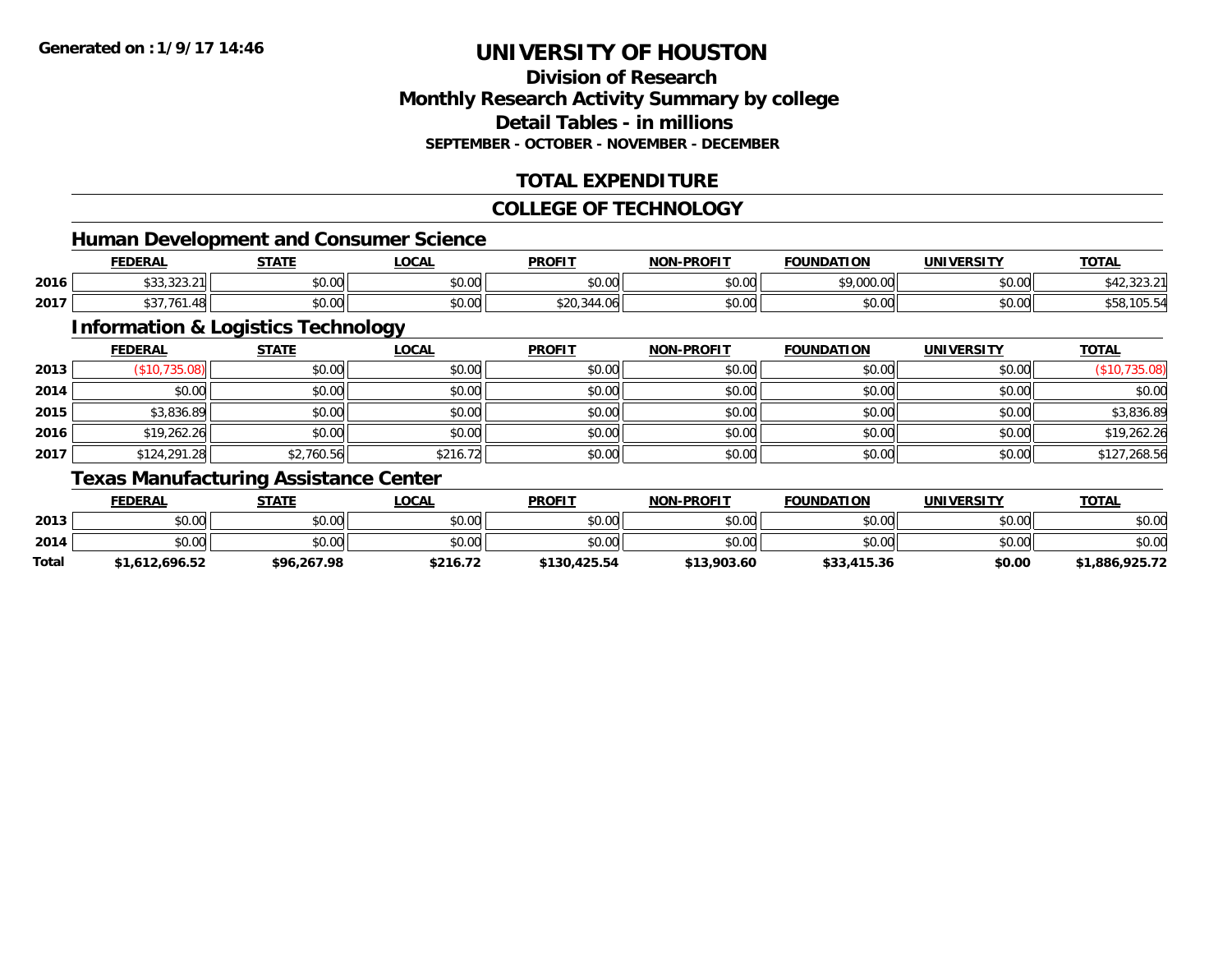### **Division of ResearchMonthly Research Activity Summary by college Detail Tables - in millions SEPTEMBER - OCTOBER - NOVEMBER - DECEMBER**

#### **TOTAL EXPENDITURE**

#### **COLLEGE OF THE ARTS**

|      | Art                    |                                                   |              |               |                   |                   |                   |              |
|------|------------------------|---------------------------------------------------|--------------|---------------|-------------------|-------------------|-------------------|--------------|
|      | <b>FEDERAL</b>         | <b>STATE</b>                                      | <b>LOCAL</b> | <b>PROFIT</b> | NON-PROFIT        | <b>FOUNDATION</b> | <b>UNIVERSITY</b> | <b>TOTAL</b> |
| 2013 | \$5,311.90             | \$0.00                                            | \$0.00       | \$0.00        | \$0.00            | \$0.00            | \$0.00            | \$5,311.90   |
| 2014 | \$2,054.89             | \$0.00                                            | \$0.00       | \$0.00        | \$0.00            | \$0.00            | \$0.00            | \$2,054.89   |
| 2015 | \$0.00                 | \$2,093.19                                        | \$0.00       | \$0.00        | \$0.00            | \$0.00            | \$0.00            | \$2,093.19   |
| 2016 | \$0.00                 | \$3,488.65                                        | \$0.00       | \$0.00        | \$0.00            | \$0.00            | \$0.00            | \$3,488.65   |
| 2017 | \$7,477.20             | \$697.73                                          | \$0.00       | \$0.00        | \$0.00            | \$0.00            | \$0.00            | \$8,174.93   |
|      | <b>Blaffer Gallery</b> |                                                   |              |               |                   |                   |                   |              |
|      | <b>FEDERAL</b>         | <b>STATE</b>                                      | <b>LOCAL</b> | <b>PROFIT</b> | NON-PROFIT        | <b>FOUNDATION</b> | <b>UNIVERSITY</b> | <b>TOTAL</b> |
| 2013 | \$5,356.06             | \$0.00                                            | \$0.00       | \$0.00        | \$0.00            | \$0.00            | \$0.00            | \$5,356.06   |
| 2014 | \$0.00                 | \$10,387.81                                       | \$0.00       | \$0.00        | \$7,143.75        | \$0.00            | \$0.00            | \$17,531.56  |
| 2015 | \$0.00                 | \$0.00                                            | \$0.00       | \$0.00        | \$9,979.64        | \$0.00            | \$0.00            | \$9,979.64   |
| 2016 | \$12,439.01            | \$4,598.00                                        | \$0.00       | \$0.00        | \$27,237.31       | \$17,390.68       | \$0.00            | \$61,665.00  |
| 2017 | \$0.00                 | \$2,125.01                                        | \$0.00       | \$0.00        | \$0.00            | \$0.00            | \$0.00            | \$2,125.01   |
|      |                        | <b>Cynthia Woods Mitchell Center for the Arts</b> |              |               |                   |                   |                   |              |
|      | <b>FEDERAL</b>         | <b>STATE</b>                                      | <b>LOCAL</b> | <b>PROFIT</b> | NON-PROFIT        | <b>FOUNDATION</b> | <b>UNIVERSITY</b> | <b>TOTAL</b> |
| 2013 | \$0.00                 | \$6,000.00                                        | \$0.00       | \$0.00        | \$0.00            | \$0.00            | \$0.00            | \$6,000.00   |
| 2014 | \$0.00                 | \$4,500.00                                        | \$0.00       | \$4,678.10    | \$0.00            | \$700.00          | \$0.00            | \$9,878.10   |
| 2015 | \$0.00                 | \$8,000.00                                        | \$0.00       | \$7,324.01    | \$0.00            | \$0.00            | \$0.00            | \$15,324.01  |
| 2016 | \$0.00                 | \$0.00                                            | \$0.00       | \$12,909.30   | \$440.86          | \$0.00            | \$0.00            | \$13,350.16  |
| 2017 | \$0.00                 | \$2,975.00                                        | \$0.00       | \$774.70      | \$0.00            | \$0.00            | \$0.00            | \$3,749.70   |
|      |                        | Dean, The College of the Arts                     |              |               |                   |                   |                   |              |
|      | <b>FEDERAL</b>         | <b>STATE</b>                                      | <b>LOCAL</b> | <b>PROFIT</b> | <b>NON-PROFIT</b> | <b>FOUNDATION</b> | <b>UNIVERSITY</b> | <b>TOTAL</b> |
| 2017 | \$0.00                 | \$394,768.00                                      | \$0.00       | \$0.00        | \$0.00            | \$0.00            | \$0.00            | \$394,768.00 |
|      | <b>School of Music</b> |                                                   |              |               |                   |                   |                   |              |
|      | <b>FEDERAL</b>         | <b>STATE</b>                                      | <b>LOCAL</b> | <b>PROFIT</b> | <b>NON-PROFIT</b> | <b>FOUNDATION</b> | <b>UNIVERSITY</b> | <b>TOTAL</b> |
| 2015 | \$0.00                 | (S28.12)                                          | \$0.00       | \$0.00        | \$0.00            | \$0.00            | \$0.00            | (\$28.12)    |
| 2017 | \$0.00                 | \$0.00                                            | \$0.00       | \$0.00        | \$0.00            | \$0.00            | \$0.00            | \$0.00       |
|      | Theatre                |                                                   |              |               |                   |                   |                   |              |
|      | <b>FEDERAL</b>         | <b>STATE</b>                                      | <b>LOCAL</b> | <b>PROFIT</b> | NON-PROFIT        | <b>FOUNDATION</b> | <b>UNIVERSITY</b> | <b>TOTAL</b> |
| 2013 | \$0.00                 | \$0.00                                            | \$0.00       | \$0.00        | \$101.00          | \$0.00            | \$0.00            | \$101.00     |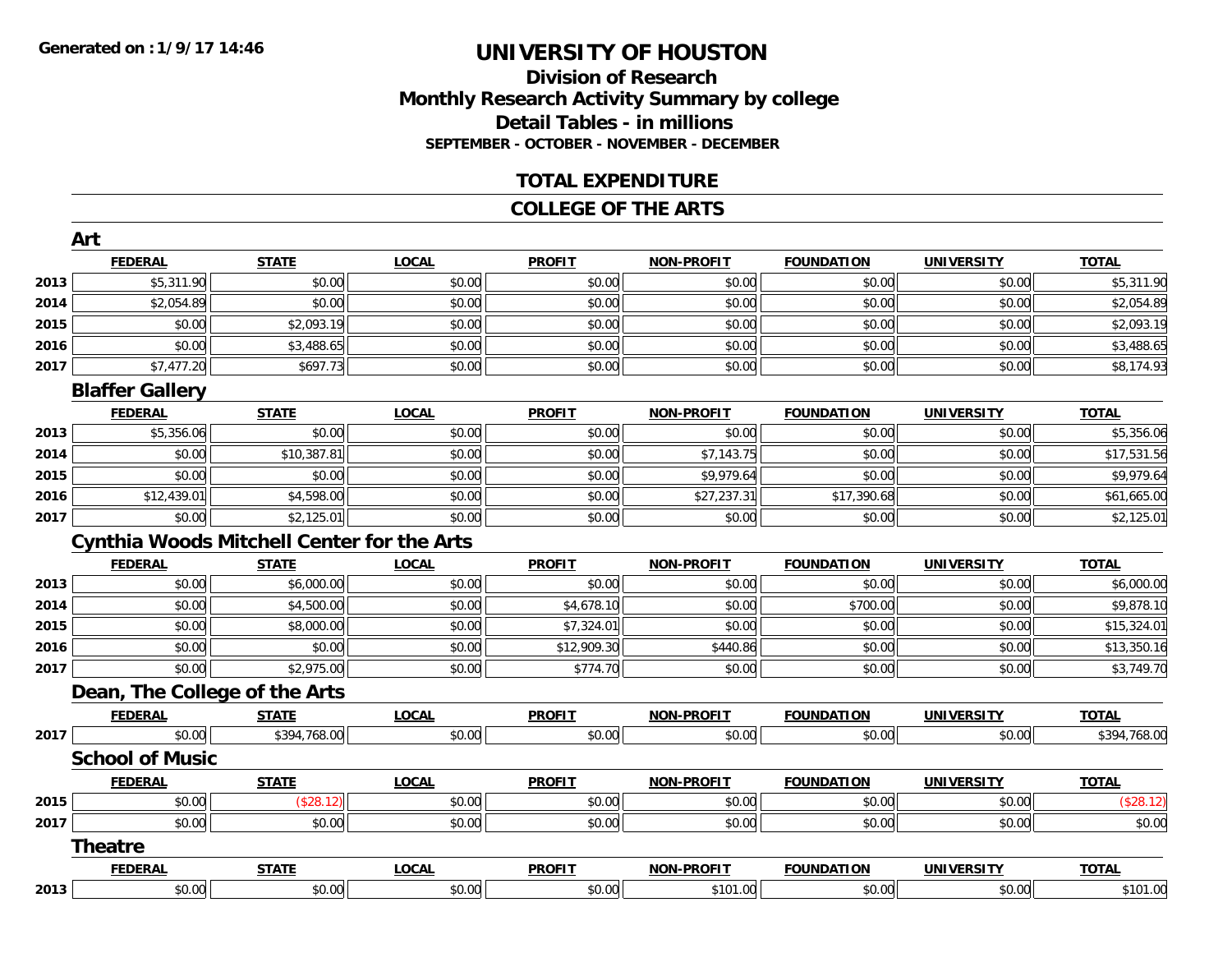**Division of Research Monthly Research Activity Summary by college Detail Tables - in millions SEPTEMBER - OCTOBER - NOVEMBER - DECEMBER**

#### **TOTAL EXPENDITURE**

#### **COLLEGE OF THE ARTS**

|              | Theatre        |              |              |               |                         |                   |                   |              |  |  |  |
|--------------|----------------|--------------|--------------|---------------|-------------------------|-------------------|-------------------|--------------|--|--|--|
|              | <b>FEDERAL</b> | <b>STATE</b> | <b>LOCAL</b> | <b>PROFIT</b> | <b>NON-PROFIT</b>       | <b>FOUNDATION</b> | <b>UNIVERSITY</b> | <b>TOTAL</b> |  |  |  |
| 2016         | \$0.00         | \$0.00       | \$0.00       | \$0.00        | $\sqrt{2}$<br>-2,626.53 | \$0.00            | \$0.00            | .626.53      |  |  |  |
| <b>Total</b> | \$32,639.06    | \$439,605.27 | \$0.00       | \$25,686.11   | \$47,529.09             | \$18,090.68       | \$0.00            | \$563,550.21 |  |  |  |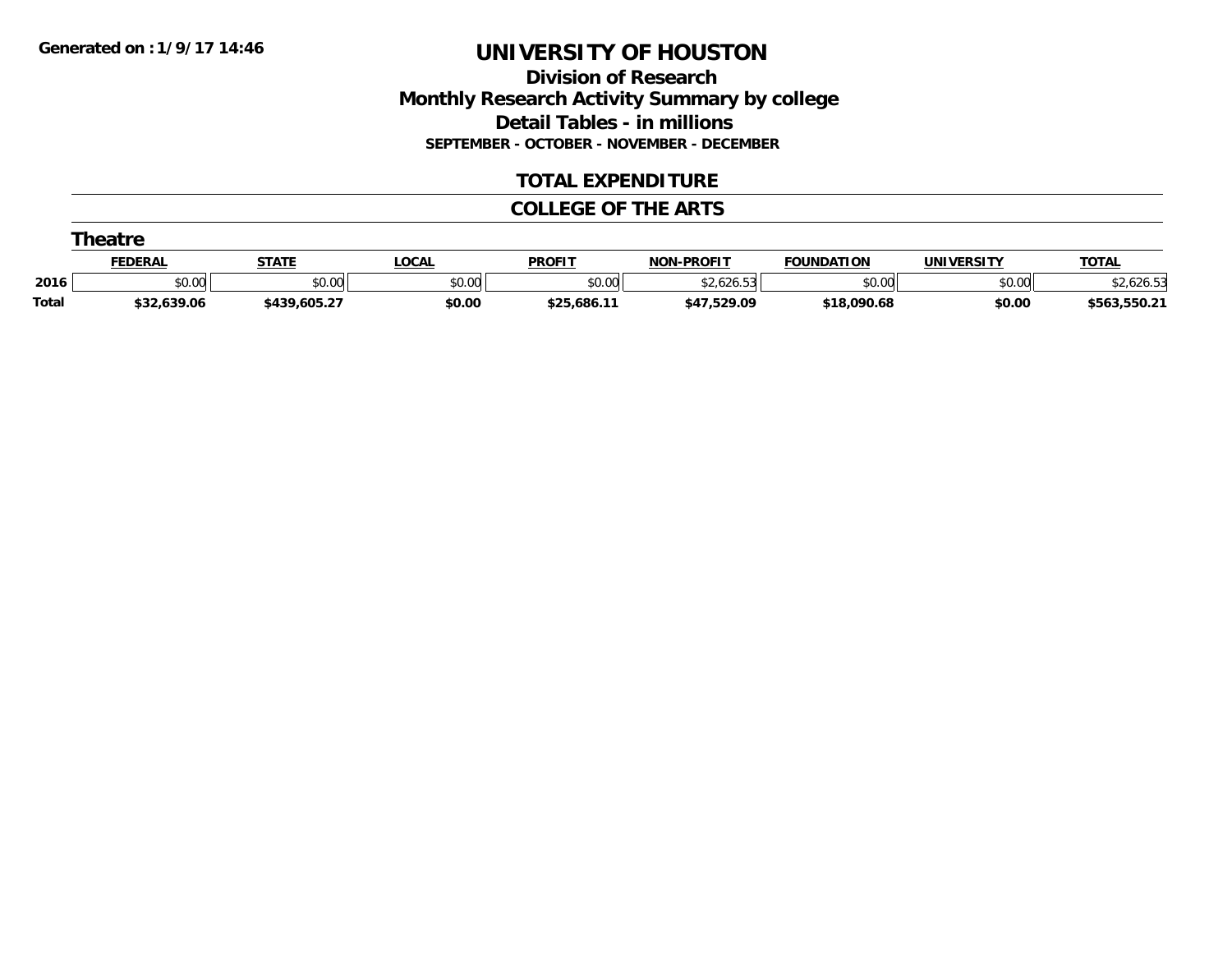#### **Division of ResearchMonthly Research Activity Summary by college Detail Tables - in millionsSEPTEMBER - OCTOBER - NOVEMBER - DECEMBER**

#### **TOTAL EXPENDITURE**

#### **CULLEN COLLEGE OF ENGINEERING**

### **Biomedical Engineering**

|      | <b>FEDERAL</b> | <b>STATE</b> | <u>LOCAL</u> | <b>PROFIT</b> | <b>NON-PROFIT</b> | <b>FOUNDATION</b> | <b>UNIVERSITY</b> | <u>TOTAL</u>   |
|------|----------------|--------------|--------------|---------------|-------------------|-------------------|-------------------|----------------|
| 2013 | \$254,873.20   | \$0.00       | \$0.00       | \$0.00        | \$0.00            | \$0.00            | \$0.00            | \$254,873.20   |
| 2014 | \$527,547.70   | \$0.00       | \$0.00       | \$0.00        | \$0.00            | \$0.00            | \$0.00            | \$527,547.70   |
| 2015 | \$820,737.39   | \$0.00       | \$0.00       | \$0.00        | \$74,802.06       | \$0.00            | \$0.00            | \$895,539.45   |
| 2016 | \$419,956.14   | \$0.00       | \$0.00       | \$0.00        | \$133,268.18      | \$0.00            | \$8,562.00        | \$561,786.32   |
| 2017 | \$873,352.12   | \$0.00       | \$0.00       | \$64,420.70   | \$68,588.99       | \$18,074.81       | \$0.00            | \$1,024,436.62 |

### **Center for Innovative Grouting Materials and Tech**

|      | <u>FEDERAL</u> | <b>STATE</b> | <u>LOCAL</u> | <b>PROFIT</b> | <b>NON-PROFIT</b> | <b>FOUNDATION</b> | <b>UNIVERSITY</b> | <b>TOTAL</b> |
|------|----------------|--------------|--------------|---------------|-------------------|-------------------|-------------------|--------------|
| 2013 | \$0.00         | \$0.00       | \$0.00       | \$0.00        | \$0.00            | \$0.00            | \$0.00            | \$0.00       |
| 2014 | \$0.00         | \$0.00       | \$0.00       | \$0.00        | \$0.00            | \$0.00            | \$0.00            | \$0.00       |
| 2015 | \$0.00         | \$0.00       | \$0.00       | \$0.00        | \$0.00            | \$0.00            | \$0.00            | \$0.00       |
| 2016 | \$0.00         | \$0.00       | \$0.00       | \$0.00        | \$0.00            | \$0.00            | \$0.00            | \$0.00       |

#### **Chemical Engineering**

|      | <b>FEDERAL</b> | <b>STATE</b> | <b>LOCAL</b> | <b>PROFIT</b> | <b>NON-PROFIT</b> | <b>FOUNDATION</b> | <b>UNIVERSITY</b> | <b>TOTAL</b>   |
|------|----------------|--------------|--------------|---------------|-------------------|-------------------|-------------------|----------------|
| 2013 | \$938,091.67   | \$44,783.85  | \$0.00       | \$293,871.89  | \$22,733.56       | \$98,516.03       | (S19, 555.42)     | \$1,378,441.58 |
| 2014 | \$901,976.33   | \$56,913.59  | \$0.00       | \$272,500.35  | \$68,535.92       | \$67,457.60       | \$14,097.36       | \$1,381,481.15 |
| 2015 | \$756,935.76   | \$98,683.24  | \$0.00       | \$319,639.70  | \$29,516.28       | \$41,853.16       | \$10,803.04       | \$1,257,431.19 |
| 2016 | \$932,877.60   | \$393,521.85 | \$0.00       | \$515,091.82  | \$34,227.65       | \$81,336.29       | (\$267.17)        | \$1,956,788.04 |
| 2017 | \$834,627.05   | \$246,154.52 | \$0.00       | \$398,963.49  | \$103,071.39      | \$96,714.85       | \$0.00            | \$1,679,531.29 |

#### **Civil Engineering**

|      | <b>FEDERAL</b> | <b>STATE</b> | <u>LOCAL</u> | <b>PROFIT</b> | <b>NON-PROFIT</b> | <b>FOUNDATION</b> | <b>UNIVERSITY</b> | <b>TOTAL</b>   |
|------|----------------|--------------|--------------|---------------|-------------------|-------------------|-------------------|----------------|
| 2013 | \$814,793.49   | \$130.394.55 | \$8,453.31   | \$37,758.99   | \$23,411.03       | \$2,656.17        | \$11,730.00       | \$1,029,197.54 |
| 2014 | \$940,490.19   | \$34,793.77  | \$0.00       | \$26,971.30   | \$35,275.90       | \$20,469.23       | \$0.00            | \$1,058,000.39 |
| 2015 | \$915,866.53   | \$85,544.94  | \$0.00       | \$47,129.81   | \$3,064.00        | \$45,913.19       | \$0.00            | \$1,097,518.47 |
| 2016 | \$984,462.17   | \$119,098.96 | \$0.00       | \$48,203.57   | \$16,595.31       | \$12,786.10       | \$15,830.26       | \$1,196,976.36 |
| 2017 | \$788,447.30   | \$202,339.19 | \$15,946.99  | \$18,914.04   | \$54,746.20       | \$31,411.03       | \$9,105.39        | \$1,120,910.14 |

### **Composites Engineering and Applications Center**

|      | <b>FEDERAL</b> | <b>STATE</b> | LOCAL          | <b>PROFIT</b> | <b>NON-PROFIT</b> | <b>FOUNDATION</b> | <b>UNIVERSITY</b> | <b>TOTAL</b> |
|------|----------------|--------------|----------------|---------------|-------------------|-------------------|-------------------|--------------|
| 2013 | ቀስ ሰሰ<br>DU.UU | \$0.00       | ስስ ስስ<br>DU.UG | \$0.00        | \$0.00            | \$0.00            | \$0.00            | \$0.00       |
| 2014 | ቀስ ሰስ<br>DU.UU | \$0.00       | ስስ ስስ<br>JU.UU | \$0.00        | \$0.00            | \$0.00            | \$0.00            | \$0.00       |
| 2015 | ልስ ስስ<br>DU.UU | \$0.00       | \$0.00         | \$0.00        | \$0.00            | \$0.00            | \$0.00            | \$0.00       |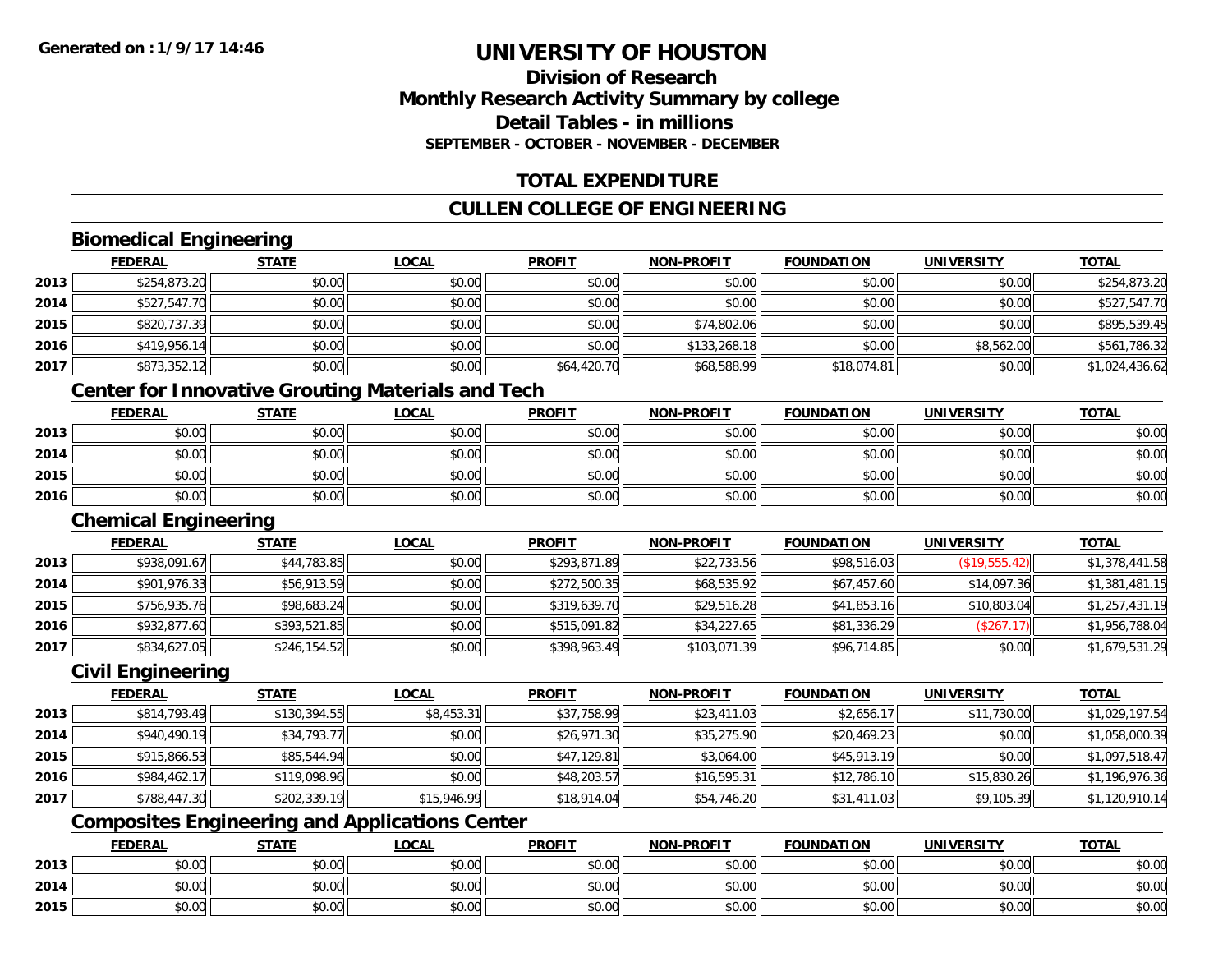**Division of ResearchMonthly Research Activity Summary by college Detail Tables - in millions SEPTEMBER - OCTOBER - NOVEMBER - DECEMBER**

### **TOTAL EXPENDITURE**

#### **CULLEN COLLEGE OF ENGINEERING**

### **Composites Engineering and Applications Center**

|      | <b>FEDERAL</b>                               | <b>STATE</b>  | <b>LOCAL</b> | <b>PROFIT</b> | <b>NON-PROFIT</b> | <b>FOUNDATION</b> | <b>UNIVERSITY</b> | <b>TOTAL</b>   |
|------|----------------------------------------------|---------------|--------------|---------------|-------------------|-------------------|-------------------|----------------|
| 2016 | \$0.00                                       | \$0.00        | \$0.00       | \$0.00        | \$0.00            | \$0.00            | \$0.00            | \$0.00         |
|      | Dean, Engineering                            |               |              |               |                   |                   |                   |                |
|      | <b>FEDERAL</b>                               | <b>STATE</b>  | <b>LOCAL</b> | <b>PROFIT</b> | <b>NON-PROFIT</b> | <b>FOUNDATION</b> | <b>UNIVERSITY</b> | <b>TOTAL</b>   |
| 2013 | \$10,525.29                                  | \$0.00        | \$0.00       | \$0.00        | \$0.00            | \$0.00            | \$0.00            | \$10,525.29    |
| 2014 | \$11,317.70                                  | \$0.00        | \$0.00       | \$0.00        | \$0.00            | \$0.00            | \$0.00            | \$11,317.70    |
| 2015 | \$4,424.53                                   | \$0.00        | \$0.00       | \$0.00        | \$0.00            | \$0.00            | \$0.00            | \$4,424.53     |
| 2016 | \$12,233.30                                  | \$0.00        | \$0.00       | \$0.00        | \$0.00            | \$0.00            | \$0.00            | \$12,233.30    |
| 2017 | \$50,422.03                                  | \$0.00        | \$0.00       | \$0.00        | \$0.00            | \$0.00            | \$0.00            | \$50,422.03    |
|      | <b>Electrical &amp; Computer Engineering</b> |               |              |               |                   |                   |                   |                |
|      | <b>FEDERAL</b>                               | <b>STATE</b>  | <b>LOCAL</b> | <b>PROFIT</b> | <b>NON-PROFIT</b> | <b>FOUNDATION</b> | <b>UNIVERSITY</b> | <b>TOTAL</b>   |
| 2013 | \$894,780.41                                 | \$20,401.19   | \$0.00       | \$153,533.59  | \$14,556.47       | \$27,214.93       | \$0.00            | \$1,110,486.59 |
| 2014 | \$956,045.05                                 | \$9,018.04    | \$0.00       | \$311,044.49  | \$33,226.97       | \$31,396.07       | \$3,423.86        | \$1,344,154.48 |
| 2015 | \$1,238,311.58                               | \$7,104.89    | \$0.00       | \$174,922.19  | \$933.12          | \$64,086.26       | \$0.00            | \$1,485,358.04 |
| 2016 | \$1,014,475.70                               | \$530,411.08  | \$0.00       | \$204,079.96  | \$83,091.22       | \$120,708.33      | \$0.00            | \$1,952,766.29 |
| 2017 | \$915,621.61                                 | \$232,080.42  | \$0.00       | \$191,408.66  | \$20,880.13       | \$67,121.11       | \$0.00            | \$1,427,111.92 |
|      | <b>Industrial Engineering</b>                |               |              |               |                   |                   |                   |                |
|      | <b>FEDERAL</b>                               | <b>STATE</b>  | <b>LOCAL</b> | <b>PROFIT</b> | <b>NON-PROFIT</b> | <b>FOUNDATION</b> | <b>UNIVERSITY</b> | <b>TOTAL</b>   |
| 2013 | \$44,470.53                                  | \$26,278.12   | \$4,371.92   | \$0.00        | \$0.00            | \$0.00            | \$0.00            | \$75,120.57    |
| 2014 | \$69,409.82                                  | \$37,753.82   | \$17,595.04  | \$0.00        | \$0.00            | \$17,064.08       | \$0.00            | \$141,822.76   |
| 2015 | \$63,917.50                                  | \$32,558.71   | \$15,285.66  | \$5,254.35    | \$0.00            | \$30,596.34       | \$0.00            | \$147,612.56   |
| 2016 | \$39,867.24                                  | \$34,171.32   | \$95.99      | \$6,922.32    | \$0.00            | \$34,545.32       | \$0.00            | \$115,602.19   |
| 2017 | \$20,986.96                                  | \$18,197.97   | \$0.00       | \$0.00        | \$12,915.22       | \$0.00            | \$0.00            | \$52,100.15    |
|      | <b>Mechanical Engineering</b>                |               |              |               |                   |                   |                   |                |
|      | <b>FEDERAL</b>                               | <b>STATE</b>  | <b>LOCAL</b> | <b>PROFIT</b> | <b>NON-PROFIT</b> | <b>FOUNDATION</b> | <b>UNIVERSITY</b> | <b>TOTAL</b>   |
| 2013 | \$1,016,520.38                               | \$190,848.74  | \$0.00       | \$94,058.58   | \$5,462.59        | \$45,138.28       | \$0.00            | \$1,352,028.57 |
| 2014 | \$1,301,452.53                               | \$46,257.98   | \$0.00       | \$168,499.66  | (\$3,300.00)      | \$117,006.68      | \$0.00            | \$1,629,916.85 |
| 2015 | \$1,188,962.79                               | \$72,977.84   | \$0.00       | \$295,056.43  | \$15,024.35       | \$29,427.39       | \$0.00            | \$1,601,448.80 |
| 2016 | \$543,774.70                                 | (\$61,860.16) | \$0.00       | \$298,027.20  | \$37,011.42       | \$110,053.88      | \$0.00            | \$927,007.04   |
| 2017 | \$559,295.98                                 | \$38,750.00   | \$0.00       | \$196,721.39  | \$45,066.77       | \$39,071.27       | \$0.00            | \$878,905.40   |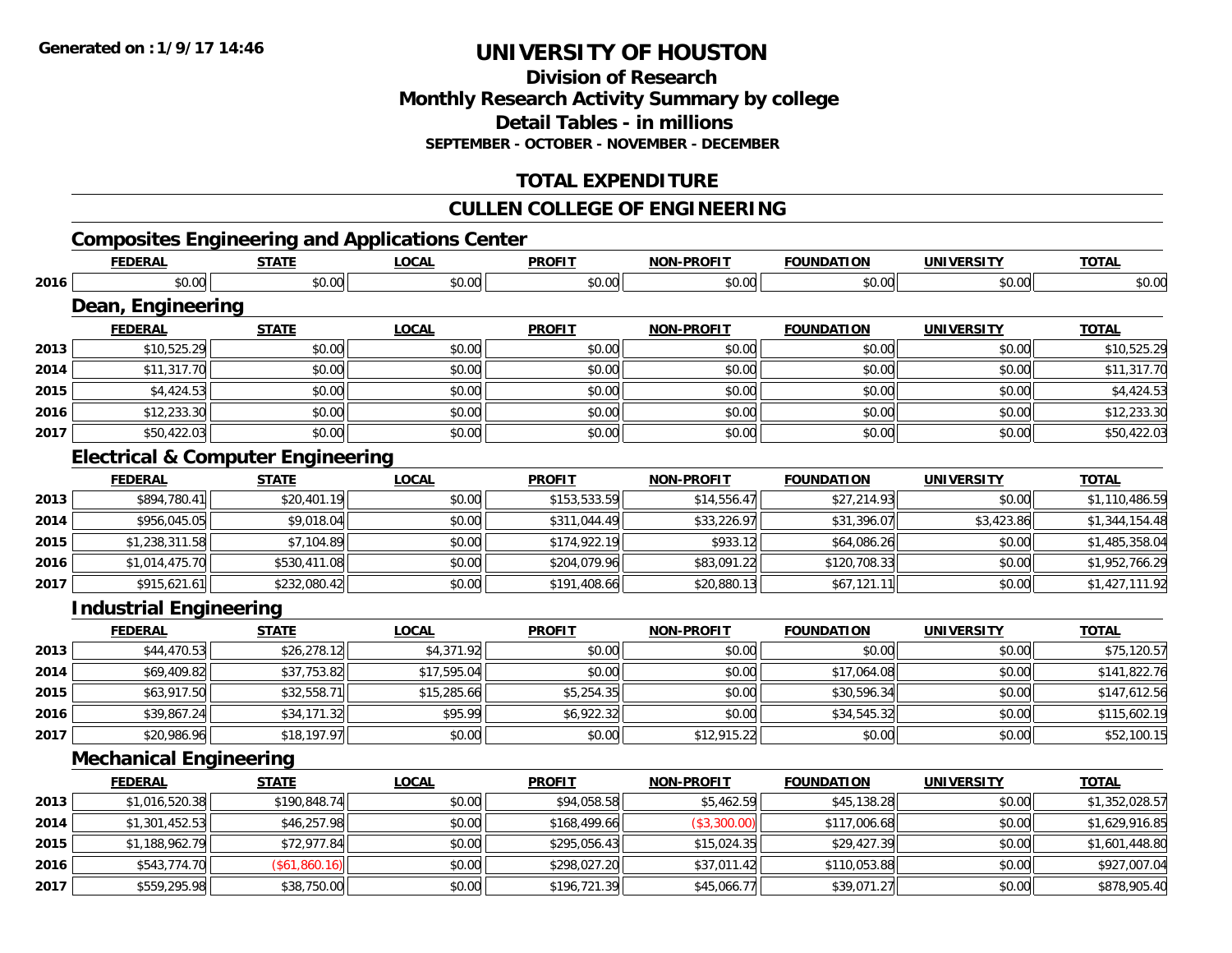#### **Division of ResearchMonthly Research Activity Summary by college Detail Tables - in millionsSEPTEMBER - OCTOBER - NOVEMBER - DECEMBER**

### **TOTAL EXPENDITURE**

#### **CULLEN COLLEGE OF ENGINEERING**

### **National Center for Airborne Laser Mapping**

|      | <b>FEDERAL</b> | <b>STATE</b> | <b>LOCAL</b> | <b>PROFIT</b> | <b>NON-PROFIT</b> | <b>FOUNDATION</b> | <b>UNIVERSITY</b> | <b>TOTAL</b> |
|------|----------------|--------------|--------------|---------------|-------------------|-------------------|-------------------|--------------|
| 2013 | \$10,585.45    | \$0.00       | \$0.00       | \$0.00        | \$0.00            | \$0.00            | \$0.00            | \$10,585.45  |
| 2014 | \$116,778.24   | \$0.00       | \$0.00       | \$0.00        | \$0.00            | \$15,780.08       | \$0.00            | \$132,558.31 |
| 2015 | \$84,453.98    | \$0.00       | \$0.00       | \$0.00        | \$0.00            | \$0.00            | \$0.00            | \$84,453.98  |
| 2016 | \$253,057.40   | \$0.00       | \$0.00       | \$0.00        | \$14,324.97       | \$0.00            | \$0.00            | \$267,382.37 |
| 2017 | \$138,288.48   | \$0.00       | \$0.00       | \$0.00        | \$40,576.64       | \$0.00            | \$0.00            | \$178,865.12 |

### **Petroleum Engineering**

|      | <b>FEDERAL</b> | <b>STATE</b> | <u>LOCAL</u> | <b>PROFIT</b> | <b>NON-PROFIT</b> | <b>FOUNDATION</b> | <b>UNIVERSITY</b> | <b>TOTAL</b> |
|------|----------------|--------------|--------------|---------------|-------------------|-------------------|-------------------|--------------|
| 2013 | \$0.00         | \$0.00       | \$0.00       | \$0.00        | \$0.00            | \$0.00            | \$3,222.62        | \$3,222.62   |
| 2014 | \$14,641.20    | \$0.00       | \$0.00       | \$175,418.71  | \$0.00            | \$0.00            | \$2,970.64        | \$193,030.55 |
| 2015 | (\$16,454.37)  | \$0.00       | \$0.00       | \$157,423.52  | \$0.00            | \$0.00            | \$0.00            | \$140,969.15 |
| 2016 | (\$43,383.39)  | \$0.00       | \$0.00       | \$86,599.46   | \$0.00            | \$0.00            | \$0.00            | \$43,216.07  |
| 2017 | (\$81.26)      | \$1,117.84   | \$0.00       | \$80,177.59   | \$0.00            | \$0.00            | \$0.00            | \$81,214.17  |

#### **Wind Energy Center**

|       | <b>FEDERAL</b>  | <b>STATE</b>   | <b>LOCAL</b> | <b>PROFIT</b>  | <b>NON-PROFIT</b> | <b>FOUNDATION</b> | <b>UNIVERSITY</b> | <b>TOTAL</b>    |
|-------|-----------------|----------------|--------------|----------------|-------------------|-------------------|-------------------|-----------------|
| 2013  | \$0.00          | \$0.00         | \$0.00       | \$0.00         | \$0.00            | \$0.00            | \$0.00            | \$0.00          |
| 2014  | \$0.00          | \$0.00         | \$0.00       | \$0.00         | \$0.00            | \$0.00            | \$0.00            | \$0.00          |
| 2015  | \$0.00          | \$0.00         | \$0.00       | \$0.00         | \$0.00            | \$0.00            | \$0.00            | \$0.00          |
| 2016  | \$0.00          | \$0.00         | \$0.00       | \$0.00         | \$0.00            | \$0.00            | \$0.00            | \$0.00          |
| 2017  | \$0.00          | \$0.00         | \$0.00       | \$0.00         | \$0.00            | \$0.00            | \$0.00            | \$0.00          |
| Total | \$22,219,735.98 | \$2,648,296.25 | \$61,748.91  | \$4,642,613.75 | \$987,606.34      | \$1,266,398.48    | \$59,922.58       | \$31,886,322.29 |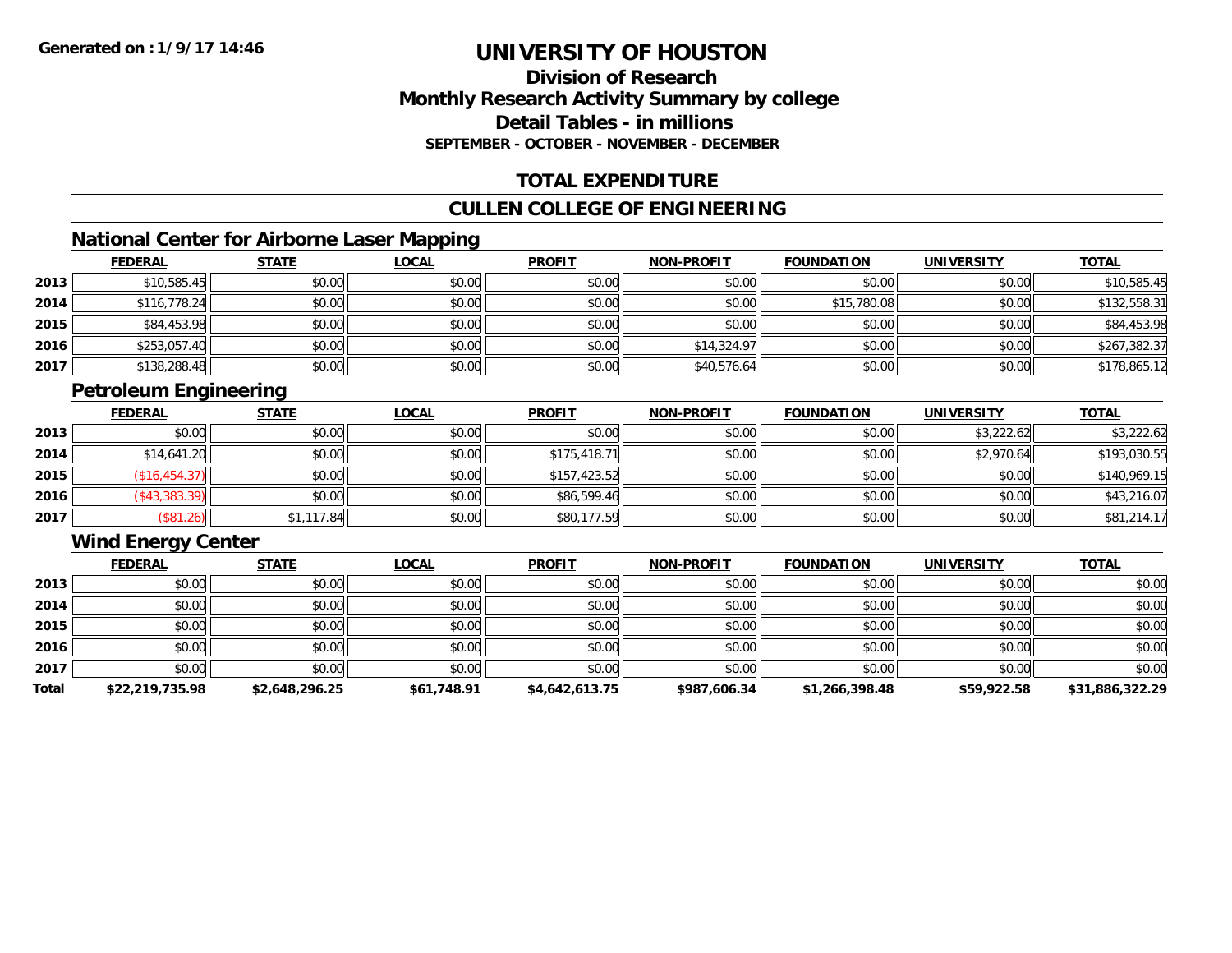#### **Division of Research Monthly Research Activity Summary by college Detail Tables - in millions SEPTEMBER - OCTOBER - NOVEMBER - DECEMBER**

### **TOTAL EXPENDITURE**

### **DIVISION OF RESEARCH**

|      |                             | <b>Allied Geophysical Laboratories</b>                    |              |               |                   |                   |                   |               |
|------|-----------------------------|-----------------------------------------------------------|--------------|---------------|-------------------|-------------------|-------------------|---------------|
|      | <b>FEDERAL</b>              | <b>STATE</b>                                              | <b>LOCAL</b> | <b>PROFIT</b> | NON-PROFIT        | <b>FOUNDATION</b> | <b>UNIVERSITY</b> | <b>TOTAL</b>  |
| 2013 | \$0.00                      | \$0.00                                                    | \$0.00       | \$11,796.45   | \$0.00            | \$0.00            | \$0.00            | \$11,796.45   |
|      |                             | <b>Center for Advanced Computing and Data Systems</b>     |              |               |                   |                   |                   |               |
|      | <b>FEDERAL</b>              | <b>STATE</b>                                              | <b>LOCAL</b> | <b>PROFIT</b> | <b>NON-PROFIT</b> | <b>FOUNDATION</b> | <b>UNIVERSITY</b> | <b>TOTAL</b>  |
| 2013 | \$47,904.77                 | \$0.00                                                    | \$0.00       | \$31,654.34   | \$3.57            | \$0.00            | \$0.00            | \$79,562.67   |
| 2014 | (\$13,431.96)               | \$0.00                                                    | \$0.00       | \$0.00        | \$0.00            | \$0.00            | \$0.00            | (\$13,431.96) |
| 2015 | \$0.00                      | \$0.00                                                    | \$0.00       | \$0.00        | \$0.00            | \$0.00            | \$0.00            | \$0.00        |
| 2016 | \$1,766.60                  | \$0.00                                                    | \$0.00       | \$0.00        | \$0.00            | \$0.00            | \$0.00            | \$1,766.60    |
| 2017 | \$0.00                      | \$0.00                                                    | \$0.00       | \$0.00        | \$0.00            | \$0.00            | \$0.00            | \$0.00        |
|      |                             | <b>Center for Advanced Materials</b>                      |              |               |                   |                   |                   |               |
|      | <b>FEDERAL</b>              | <b>STATE</b>                                              | <b>LOCAL</b> | <b>PROFIT</b> | <b>NON-PROFIT</b> | <b>FOUNDATION</b> | <b>UNIVERSITY</b> | <b>TOTAL</b>  |
| 2013 | \$0.00                      | \$0.00                                                    | \$0.00       | \$0.00        | \$0.00            | \$0.00            | \$0.00            | \$0.00        |
| 2014 | \$0.00                      | \$0.00                                                    | \$0.00       | \$0.00        | \$0.00            | \$0.00            | \$0.00            | \$0.00        |
| 2015 | \$0.00                      | \$0.00                                                    | \$0.00       | \$20,892.79   | \$0.00            | \$0.00            | \$0.00            | \$20,892.79   |
| 2016 | \$0.00                      | \$0.00                                                    | \$0.00       | \$0.00        | \$0.00            | \$0.00            | \$0.00            | \$0.00        |
| 2017 | \$0.00                      | \$0.00                                                    | \$0.00       | \$0.00        | \$0.00            | \$0.00            | \$0.00            | \$0.00        |
|      |                             | <b>Center for Biomedical &amp; Environmental Genomics</b> |              |               |                   |                   |                   |               |
|      | <b>FEDERAL</b>              | <b>STATE</b>                                              | <b>LOCAL</b> | <b>PROFIT</b> | <b>NON-PROFIT</b> | <b>FOUNDATION</b> | <b>UNIVERSITY</b> | <b>TOTAL</b>  |
| 2013 | \$0.00                      | \$0.00                                                    | \$0.00       | \$0.00        | \$0.00            | \$0.00            | \$0.00            | \$0.00        |
| 2014 | \$0.00                      | \$0.00                                                    | \$0.00       | \$0.00        | \$0.00            | \$0.00            | \$0.00            | \$0.00        |
| 2015 | \$0.00                      | \$0.00                                                    | \$0.00       | \$0.00        | \$0.00            | \$0.00            | \$0.00            | \$0.00        |
| 2016 | \$0.00                      | \$0.00                                                    | \$0.00       | \$0.00        | \$0.00            | \$0.00            | \$0.00            | \$0.00        |
|      | <b>Division of Research</b> |                                                           |              |               |                   |                   |                   |               |
|      | <b>FEDERAL</b>              | <b>STATE</b>                                              | <b>LOCAL</b> | <b>PROFIT</b> | <b>NON-PROFIT</b> | <b>FOUNDATION</b> | <b>UNIVERSITY</b> | <b>TOTAL</b>  |
| 2013 | \$0.00                      | \$0.00                                                    | \$0.00       | \$0.00        | \$0.00            | \$0.00            | \$0.00            | \$0.00        |
| 2014 | \$0.00                      | \$0.00                                                    | \$0.00       | \$0.00        | \$0.00            | \$0.00            | \$0.00            | \$0.00        |
| 2015 | \$0.00                      | \$69.12                                                   | \$0.00       | \$0.00        | \$0.00            | \$0.00            | \$0.00            | \$69.12       |
| 2016 | \$0.00                      | \$0.00                                                    | \$0.00       | \$0.00        | \$0.00            | \$0.00            | \$0.00            | \$0.00        |
| 2017 | \$0.00                      | \$0.00                                                    | \$0.00       | \$0.00        | \$0.00            | \$0.00            | \$0.00            | \$0.00        |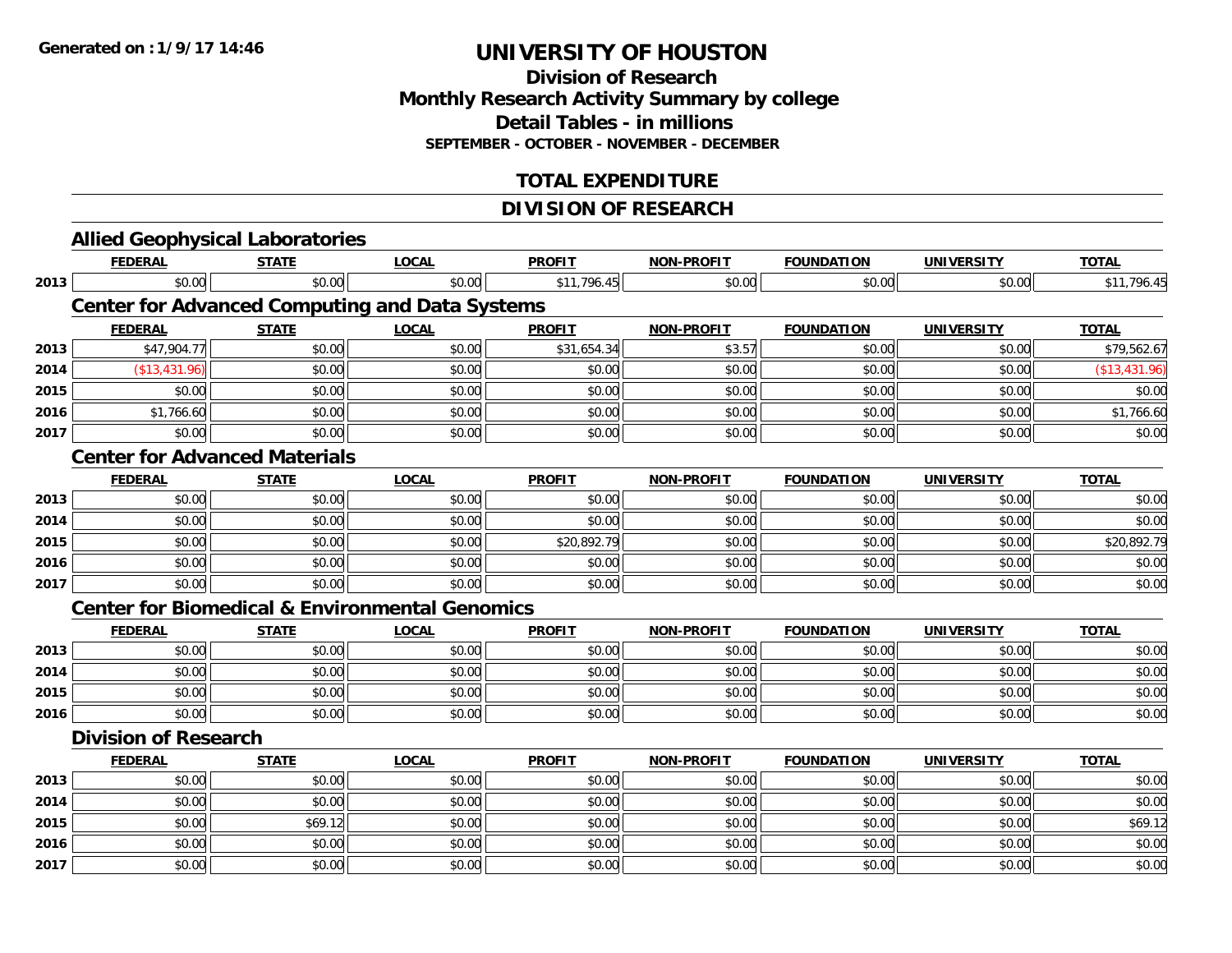### **Division of ResearchMonthly Research Activity Summary by college Detail Tables - in millionsSEPTEMBER - OCTOBER - NOVEMBER - DECEMBER**

#### **TOTAL EXPENDITURE**

#### **DIVISION OF RESEARCH**

### **Office of Contracts and Grants**

|      | <b>FEDERAL</b> | <b>STATE</b> | <u>LOCAL</u> | <b>PROFIT</b> | <b>NON-PROFIT</b> | <b>FOUNDATION</b> | <b>UNIVERSITY</b> | <b>TOTAL</b> |
|------|----------------|--------------|--------------|---------------|-------------------|-------------------|-------------------|--------------|
| 2013 | \$0.00         | \$0.00       | \$0.00       | \$0.00        | \$0.00            | \$0.00            | \$0.00            | \$0.00       |
| 2014 | \$0.00         | \$0.00       | \$0.00       | \$0.00        | \$0.00            | \$0.00            | \$0.00            | \$0.00       |
| 2015 | \$0.00         | \$0.00       | \$0.00       | \$0.00        | \$0.00            | \$0.00            | \$0.00            | \$0.00       |
| 2016 | \$0.00         | \$0.00       | \$0.00       | \$0.00        | \$0.00            | \$0.00            | \$0.00            | \$0.00       |
| 2017 | \$0.00         | \$0.00       | \$0.00       | \$0.00        | \$0.00            | \$0.00            | \$0.00            | \$0.00       |

#### **TcSUH**

|      | <u>FEDERAL</u> | <b>STATE</b> | <u>LOCAL</u> | <b>PROFIT</b> | <b>NON-PROFIT</b> | <b>FOUNDATION</b> | <b>UNIVERSITY</b> | <b>TOTAL</b> |
|------|----------------|--------------|--------------|---------------|-------------------|-------------------|-------------------|--------------|
| 2013 | \$12,047.60    | \$4,423.10   | \$0.00       | \$20,086.39   | \$0.00            | \$0.00            | \$0.00            | \$36,557.09  |
| 2014 | \$78,733.08    | \$13,527.07  | \$0.00       | \$23,818.83   | \$0.00            | \$0.00            | \$0.00            | \$116,078.98 |
| 2015 | \$28,666.05    | \$0.00       | \$0.00       | \$11,405.88   | \$0.00            | \$0.00            | \$0.00            | \$40,071.93  |
| 2016 | \$104,765.47   | \$0.00       | \$0.00       | \$24,439.93   | \$0.00            | \$0.00            | \$0.00            | \$129,205.40 |
| 2017 | \$51,169.54    | \$0.00       | \$0.00       | \$19,479.74   | \$0.00            | \$0.00            | \$0.00            | \$70,649.28  |

### **Texas Obesity Research Center**

|      | <u>FEDERAL</u> | <u>STATE</u> | <u>LOCAL</u> | <b>PROFIT</b> | <b>NON-PROFIT</b> | <b>FOUNDATION</b> | <b>UNIVERSITY</b> | <b>TOTAL</b> |
|------|----------------|--------------|--------------|---------------|-------------------|-------------------|-------------------|--------------|
| 2013 | \$0.00         | \$0.00       | \$0.00       | \$0.00        | \$0.00            | \$0.00            | \$0.00            | \$0.00       |
| 2014 | \$0.00         | \$0.00       | \$0.00       | \$0.00        | \$0.00            | \$0.00            | \$0.00            | \$0.00       |
| 2015 | \$0.00         | \$0.00       | \$0.00       | \$0.00        | \$0.00            | \$0.00            | \$0.00            | \$0.00       |
| 2016 | \$0.00         | \$0.00       | \$0.00       | \$0.00        | \$19,817.32       | \$0.00            | \$0.00            | \$19,817.32  |
| 2017 | \$0.00         | \$0.00       | \$0.00       | \$0.00        | \$68,152.34       | \$0.00            | \$0.00            | \$68,152.34  |

#### **TIMES**

|              | <b>FEDERAL</b> | <b>STATE</b> | <u>LOCAL</u> | <b>PROFIT</b> | <b>NON-PROFIT</b> | <b>FOUNDATION</b> | <b>UNIVERSITY</b> | <b>TOTAL</b>   |
|--------------|----------------|--------------|--------------|---------------|-------------------|-------------------|-------------------|----------------|
| 2013         | \$728,552.39   | (\$759.74)   | \$0.00       | \$0.00        | \$0.00            | \$0.00            | \$0.00            | \$727,792.65   |
| 2014         | \$625,010.38   | \$6,661.11   | \$0.00       | \$0.00        | \$0.00            | \$0.00            | \$0.00            | \$631,671.49   |
| 2015         | \$581,799.64   | \$0.00       | \$0.00       | \$0.00        | \$3,324.86        | \$0.00            | \$0.00            | \$585,124.50   |
| 2016         | \$484,287.51   | (S604.30)    | \$0.00       | \$0.00        | \$0.00            | \$0.00            | \$0.00            | \$483,683.21   |
| 2017         | \$386,150.66   | \$25,991.67  | \$0.00       | \$0.00        | \$160.07          | \$0.00            | \$0.00            | \$412,302.40   |
| <b>Total</b> | \$3,117,421.72 | \$49,308.03  | \$0.00       | \$163,574.35  | \$91,458.16       | \$0.00            | \$0.00            | \$3,421,762.25 |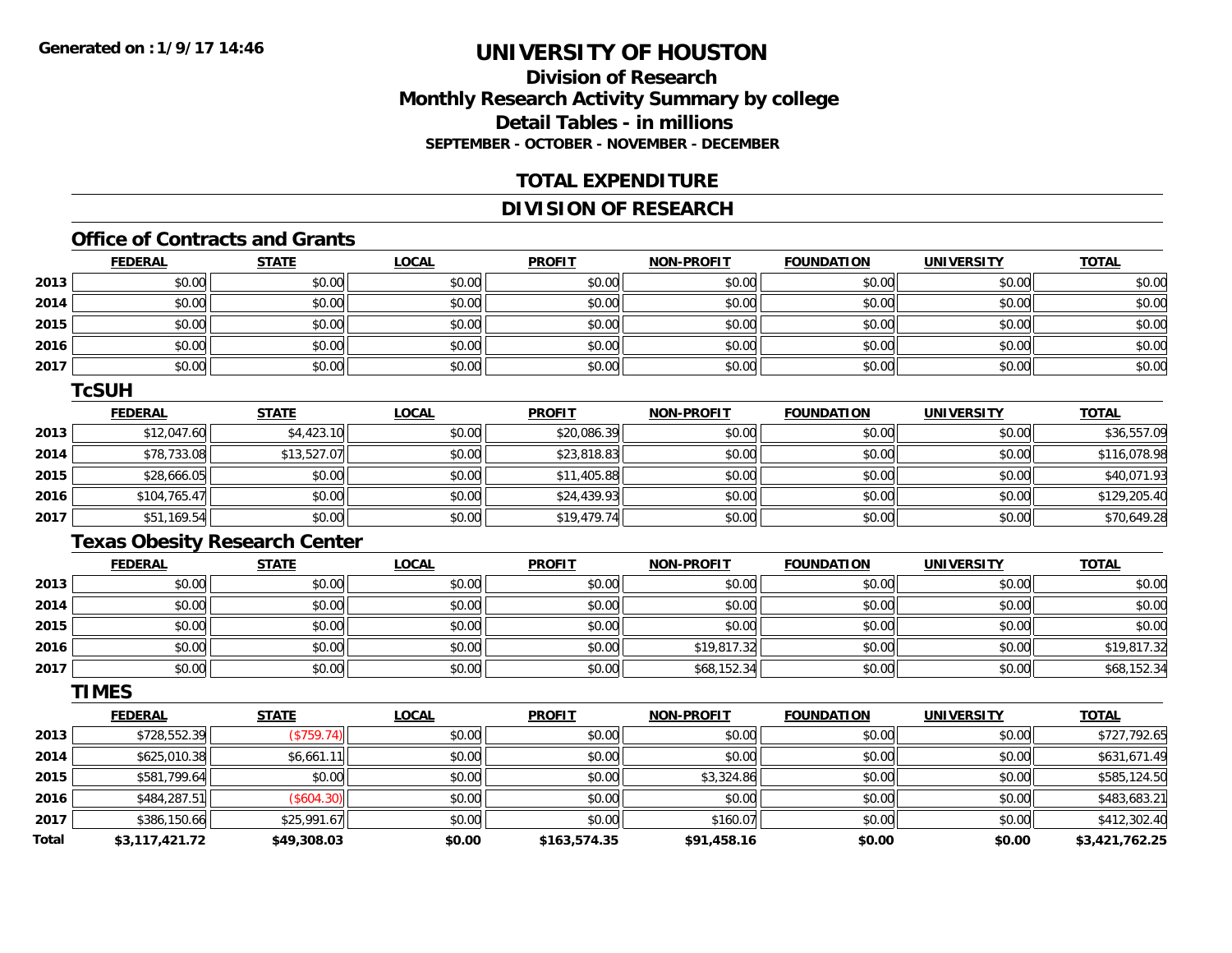#### **Division of ResearchMonthly Research Activity Summary by college Detail Tables - in millions SEPTEMBER - OCTOBER - NOVEMBER - DECEMBER**

### **TOTAL EXPENDITURE**

### **GRADUATE COLLEGE OF SOCIAL WORK**

### **Center for Drug and Social Policy Research**

|      | <b>FEDERAL</b> | <b>STATE</b> | <b>LOCAL</b> | <b>PROFIT</b> | <b>NON-PROFIT</b> | <b>FOUNDATION</b> | <b>UNIVERSITY</b> | <b>TOTAL</b> |
|------|----------------|--------------|--------------|---------------|-------------------|-------------------|-------------------|--------------|
| 2013 | \$3,469.28     | \$0.00       | \$0.00       | \$0.00        | \$0.00            | \$0.00            | \$0.00            | \$3,469.28   |
| 2014 | \$0.00         | \$0.00       | \$0.00       | \$0.00        | \$0.00            | \$0.00            | \$0.00            | \$0.00       |
| 2015 | \$122,523.20   | \$0.00       | \$0.00       | \$0.00        | \$0.00            | \$0.00            | \$0.00            | \$122,523.20 |
| 2016 | \$175,247.32   | \$0.00       | \$0.00       | \$0.00        | \$0.00            | \$0.00            | \$0.00            | \$175,247.32 |
| 2017 | \$248,782.08   | \$0.00       | \$0.00       | \$0.00        | \$0.00            | \$0.00            | \$0.00            | \$248,782.08 |

### **Center for Health Equities & Evaluation Research**

|      | <b>FEDERAL</b> | <b>STATE</b> | <b>LOCAL</b> | <b>PROFIT</b> | <b>NON-PROFIT</b> | <b>FOUNDATION</b> | <b>UNIVERSITY</b> | <b>TOTAL</b> |
|------|----------------|--------------|--------------|---------------|-------------------|-------------------|-------------------|--------------|
| 2013 | \$155, 153.41  | \$0.00       | \$0.00       | \$0.00        | \$0.00            | \$0.00            | \$42,000.00       | \$197,153.41 |
| 2014 | \$38,400.63    | \$0.00       | \$0.00       | \$0.00        | \$0.00            | \$0.00            | \$0.00            | \$38,400.63  |
| 2015 | \$40,151.27    | \$0.00       | \$0.00       | \$0.00        | \$0.00            | \$0.00            | \$0.00            | \$40,151.27  |
| 2016 | \$23,031.84    | \$0.00       | \$0.00       | \$0.00        | \$0.00            | \$0.00            | \$0.00            | \$23,031.84  |
| 2017 | \$68,341.74    | \$0.00       | \$0.00       | \$0.00        | \$0.00            | \$0.00            | \$0.00            | \$68,341.74  |

### **Child & Family for Innovative Research**

|      | <b>FEDERAL</b> | <u>STATE</u> | <b>LOCAL</b> | <b>PROFIT</b>   | <b>NON-PROFIT</b> | <b>FOUNDATION</b> | <b>UNIVERSITY</b> | <b>TOTAL</b> |
|------|----------------|--------------|--------------|-----------------|-------------------|-------------------|-------------------|--------------|
| 2013 | \$326,034.76   | \$4,722.11   | \$19,764.94  | $($ \$1,781.27) | \$9.17            | \$1,830.00        | \$0.00            | \$350,579.71 |
| 2014 | \$270,227.60   | \$14,345.71  | \$6,304.77   | \$12,483.58     | \$18,826.58       | \$31,155.32       | \$0.00            | \$353,343.56 |
| 2015 | \$711,566.89   | \$22,705.09  | \$0.00       | \$864.10        | (S5,073.66)       | \$37,077.66       | \$0.00            | \$767,140.08 |
| 2016 | \$395,578.57   | \$0.00       | \$0.00       | \$0.00          | \$0.00            | \$36,231.41       | \$0.00            | \$431,809.98 |
| 2017 | \$695,384.21   | \$90,302.09  | \$14,082.82  | \$777.31        | \$0.00            | \$46,605.74       | \$1,405.47        | \$848,557.64 |

#### **Community Projects - Social Work**

|           | <b>FEDERAL</b>    | <b>STATE</b>         | LOCAL        | <b>PROFIT</b>        | <b>NON-PROFIT</b> | <b>FOUNDATION</b> | <b>UNIVERSITY</b>    | <b>TOTAL</b> |
|-----------|-------------------|----------------------|--------------|----------------------|-------------------|-------------------|----------------------|--------------|
| 2013      | \$0.01            | \$0.00               | \$0.00       | \$0.00               | \$0.00            | \$0.00            | \$0.00               | (\$0.01)     |
|           | Dean, Social Work |                      |              |                      |                   |                   |                      |              |
|           | <b>FEDERAL</b>    | STATI                | <b>LOCAL</b> | <b>PROFIT</b>        | <b>NON-PROFIT</b> | <b>FOUNDATION</b> | UNIVERSITY           | <b>TOTAL</b> |
| $- - - -$ | $\cdots$          | $\sim$ $\sim$ $\sim$ | $\cdots$     | $\sim$ $\sim$ $\sim$ | $\cdots$          | الممد             | $\sim$ $\sim$ $\sim$ | $\cdots$     |

| 2013 | \$17,787.82  | \$0.00 | \$0.00 | \$0.00      | \$0.00     | \$0.00     | \$0.00 | \$17,787.82  |
|------|--------------|--------|--------|-------------|------------|------------|--------|--------------|
| 2014 | \$0.00       | \$0.00 | \$0.00 | \$0.00      | \$0.00     | \$0.00     | \$0.00 | \$0.00       |
| 2015 | \$4,402.11   | \$0.00 | \$0.00 | \$0.00      | \$0.00     | \$0.00     | \$0.00 | \$4,402.11   |
| 2016 | \$27,921.47  | \$0.00 | \$0.00 | \$25,864.47 | \$1,639.22 | \$0.00     | \$0.00 | \$55,425.16  |
| 2017 | \$178,451.58 | \$0.00 | \$0.00 | \$5,979.13  | \$9,542.54 | \$4,869.21 | \$0.00 | \$198,842.46 |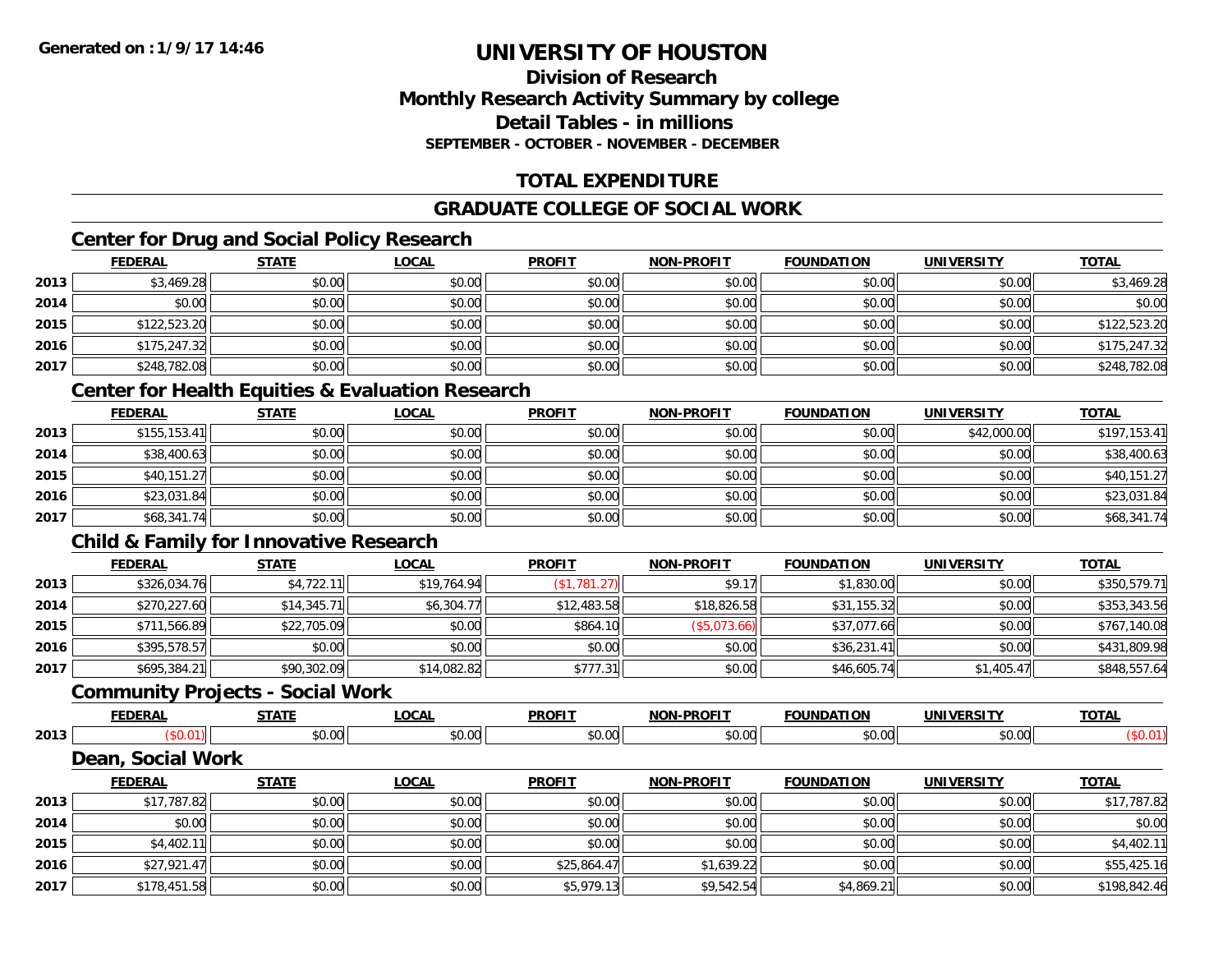#### **Division of Research Monthly Research Activity Summary by college Detail Tables - in millions SEPTEMBER - OCTOBER - NOVEMBER - DECEMBER**

#### **TOTAL EXPENDITURE**

#### **GRADUATE COLLEGE OF SOCIAL WORK**

### **Office for Drug SPR**

|              | <b>FEDERAL</b> | <u>STATE</u> | <u>LOCAL</u> | <b>PROFIT</b> | <b>NON-PROFIT</b> | <b>FOUNDATION</b> | <b>UNIVERSITY</b> | <b>TOTAL</b>   |
|--------------|----------------|--------------|--------------|---------------|-------------------|-------------------|-------------------|----------------|
| 2013         | \$0.00         | \$0.00       | \$0.00       | \$0.00        | \$0.00            | \$0.00            | \$0.00            | \$0.00         |
| 2014         | \$0.00         | \$0.00       | \$0.00       | \$0.00        | \$0.00            | \$0.00            | \$0.00            | \$0.00         |
| 2015         | \$0.00         | \$0.00       | \$0.00       | \$0.00        | \$0.00            | \$0.00            | \$0.00            | \$0.00         |
| <b>Total</b> | \$3,502,455.78 | \$132,075.00 | \$40,152.53  | \$44,187.32   | \$24,943.85       | \$157,769.34      | \$43,405.47       | \$3,944,989.29 |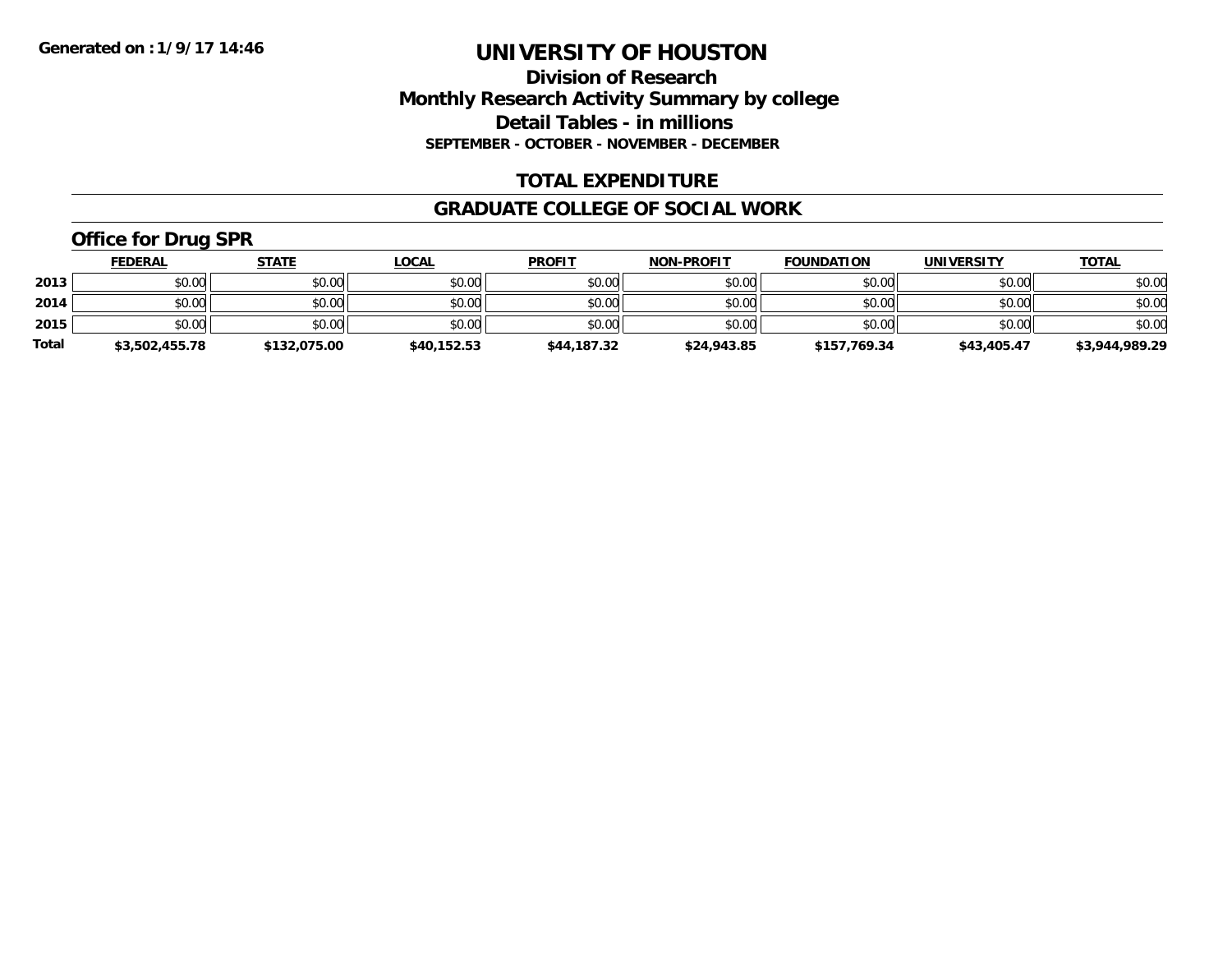#### **Division of Research Monthly Research Activity Summary by college Detail Tables - in millions SEPTEMBER - OCTOBER - NOVEMBER - DECEMBER**

### **TOTAL EXPENDITURE**

#### **HILTON COLLEGE OF HOTEL AND RESTAURANT MANAGEMENT**

#### **Hotel and Restaurant Management**

|       | <b>FEDERAL</b> | <b>STATE</b> | <b>LOCAL</b> | <b>PROFIT</b> | <b>NON-PROFIT</b> | <b>FOUNDATION</b> | <b>UNIVERSITY</b> | <b>TOTAL</b> |
|-------|----------------|--------------|--------------|---------------|-------------------|-------------------|-------------------|--------------|
| 2013  | \$13,401.48    | \$14,781.78  | \$0.00       | \$0.00        | \$0.00            | \$0.00            | \$0.00            | \$28,183.26  |
| 2014  | \$47,111.05    | (\$278.24)   | \$0.00       | \$0.00        | \$0.00            | \$2,067.91        | \$0.00            | \$48,900.72  |
| 2015  | \$42,637.22    | (\$288.96)   | \$0.00       | \$0.00        | \$0.00            | \$10,306.74       | \$0.00            | \$52,655.00  |
| 2016  | \$46,826.72    | \$0.00       | \$0.00       | \$0.00        | \$0.00            | \$0.00            | \$0.00            | \$46,826.72  |
| 2017  | \$100,702.99   | \$0.00       | \$0.00       | \$0.00        | (\$15,714.74)     | \$0.00            | \$0.00            | \$84,988.25  |
| Total | \$250,679.46   | \$14,214.58  | \$0.00       | \$0.00        | (\$15,714.74)     | \$12,374.65       | \$0.00            | \$261,553.95 |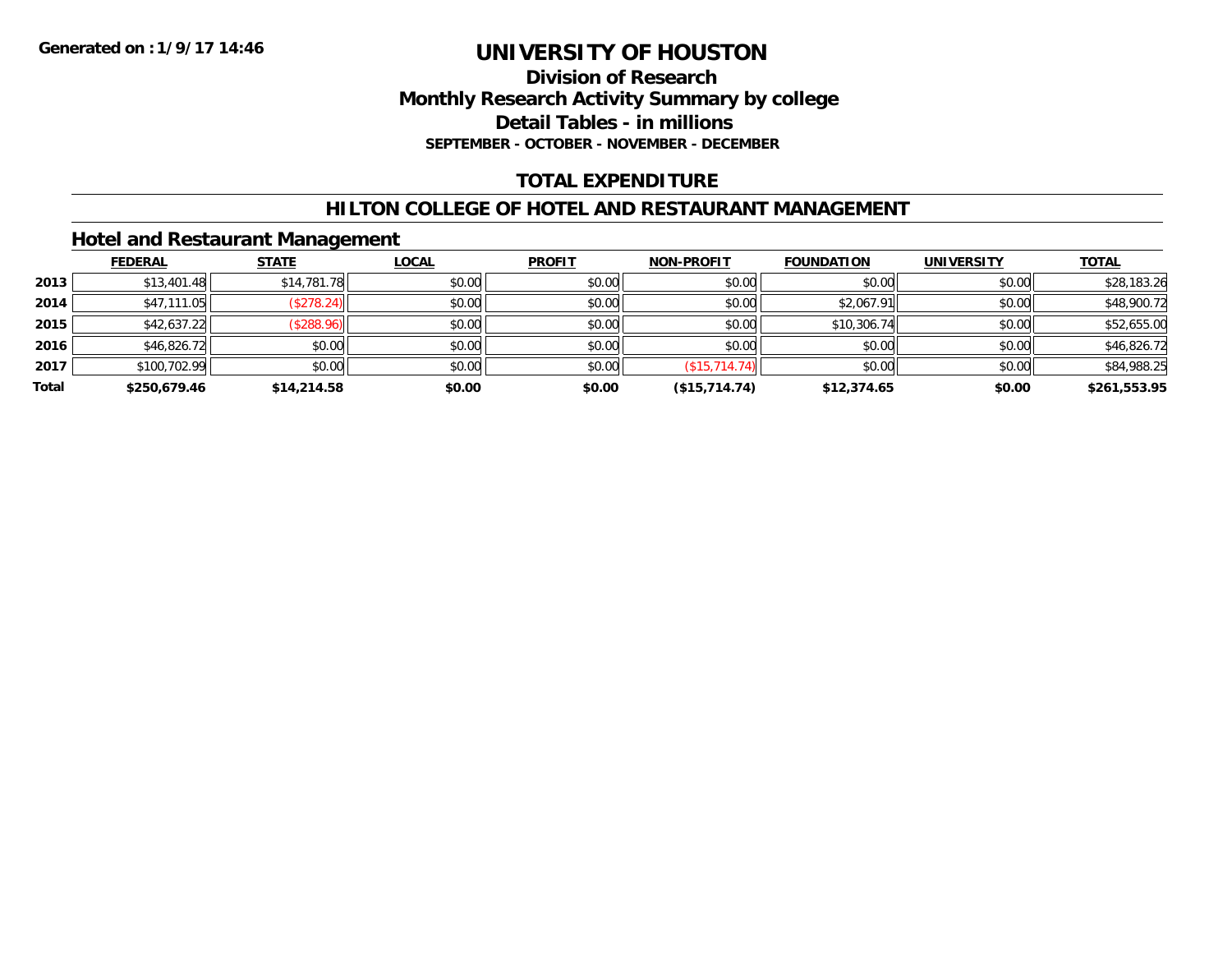#### **Division of Research Monthly Research Activity Summary by college Detail Tables - in millions SEPTEMBER - OCTOBER - NOVEMBER - DECEMBER**

#### **TOTAL EXPENDITURE**

#### **HONORS COLLEGE**

### **Dean, Honors College**

|       |                | $\sim$       |              |               |                   |                   |                   |              |
|-------|----------------|--------------|--------------|---------------|-------------------|-------------------|-------------------|--------------|
|       | <b>FEDERAL</b> | <b>STATE</b> | <b>LOCAL</b> | <b>PROFIT</b> | <b>NON-PROFIT</b> | <b>FOUNDATION</b> | <b>UNIVERSITY</b> | <b>TOTAL</b> |
| 2013  | \$12,218.99    | \$0.00       | \$0.00       | \$0.00        | \$7,036.09        | \$0.00            | \$0.00            | \$19,255.07  |
| 2014  | \$2,694.74     | \$0.00       | \$0.00       | \$0.00        | \$6,907.37        | \$4,119.62        | \$0.00            | \$13,721.73  |
| 2015  | \$0.00         | \$0.00       | \$0.00       | \$0.00        | \$17.7            | \$702.02          | \$0.00            | \$684.31     |
| 2016  | \$0.00         | \$0.00       | \$0.00       | \$0.00        | \$0.00            | \$607.89          | \$0.00            | \$607.89     |
| 2017  | \$0.00         | \$0.00       | \$0.00       | \$0.00        | \$0.00            | \$0.00            | \$0.00            | \$0.00       |
| Total | \$14,913.73    | \$0.00       | \$0.00       | \$0.00        | \$13,925.74       | \$5,429.54        | \$0.00            | \$34,269.01  |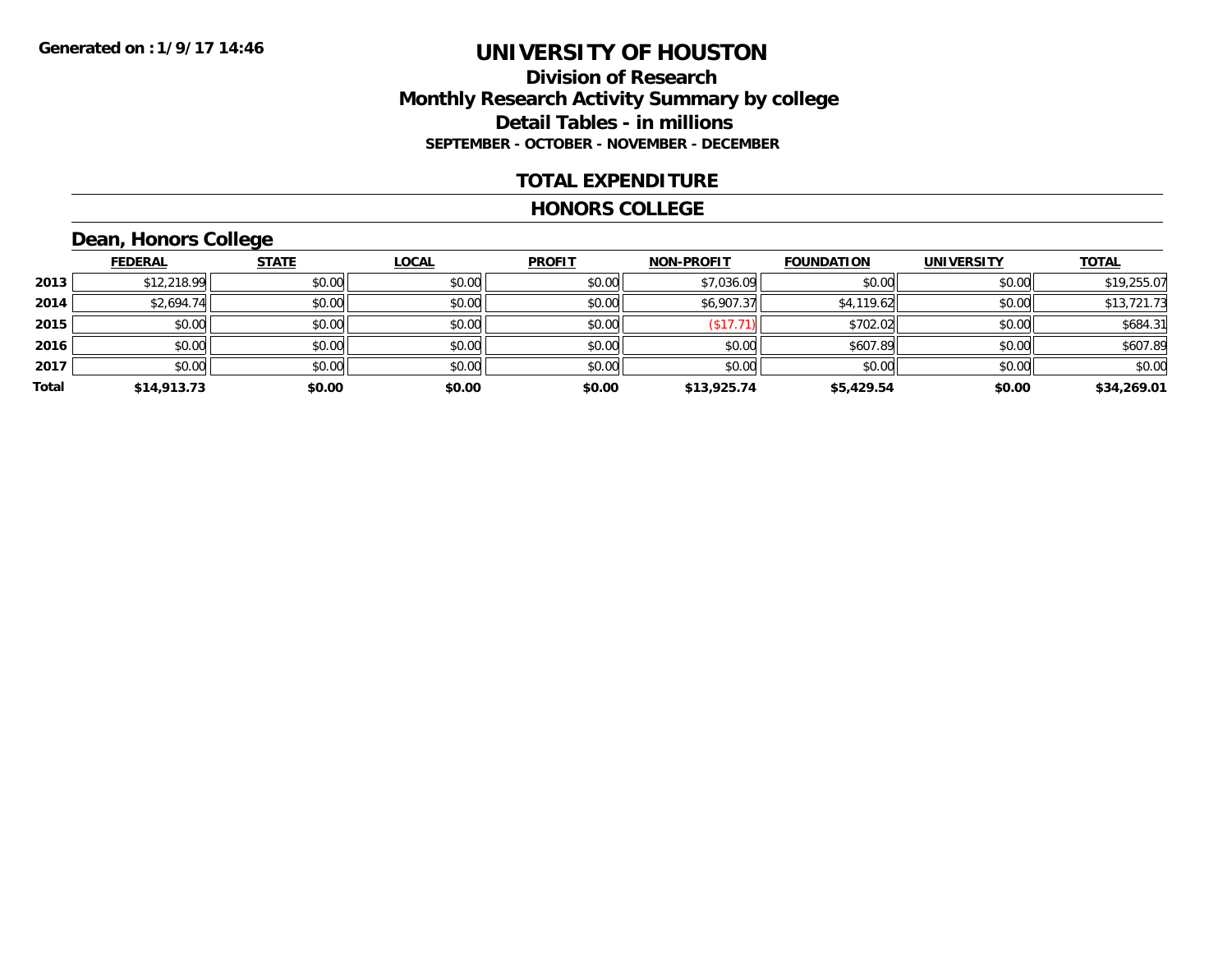#### **Division of Research Monthly Research Activity Summary by college Detail Tables - in millions SEPTEMBER - OCTOBER - NOVEMBER - DECEMBER**

#### **TOTAL EXPENDITURE**

#### **LIBRARY**

#### **Administration, Library**

|              | <b>FEDERAL</b> | <b>STATE</b> | LOCAL                  | <b>PROFIT</b> | <b>N-PROFIT</b><br><b>NON</b> | <b>FOUNDATION</b> | <b>UNIVERSITY</b> | <u>TOTAL</u> |
|--------------|----------------|--------------|------------------------|---------------|-------------------------------|-------------------|-------------------|--------------|
| 2013         | 0000<br>งบ.บบ  | \$0.00       | $\sim$ $\sim$<br>JU.UU | \$0.00        | \$0.00                        | \$0.00            | \$0.00            | \$0.00       |
| 2014         | 0000<br>DU.UU  | \$0.00       | <b>JU.UU</b>           | \$0.00        | \$0.00                        | \$0.00            | \$0.00            | \$0.00       |
| <b>Total</b> | \$0.00         | \$0.00       | \$0.00                 | \$0.00        | \$0.00                        | \$0.00            | \$0.00            | \$0.00       |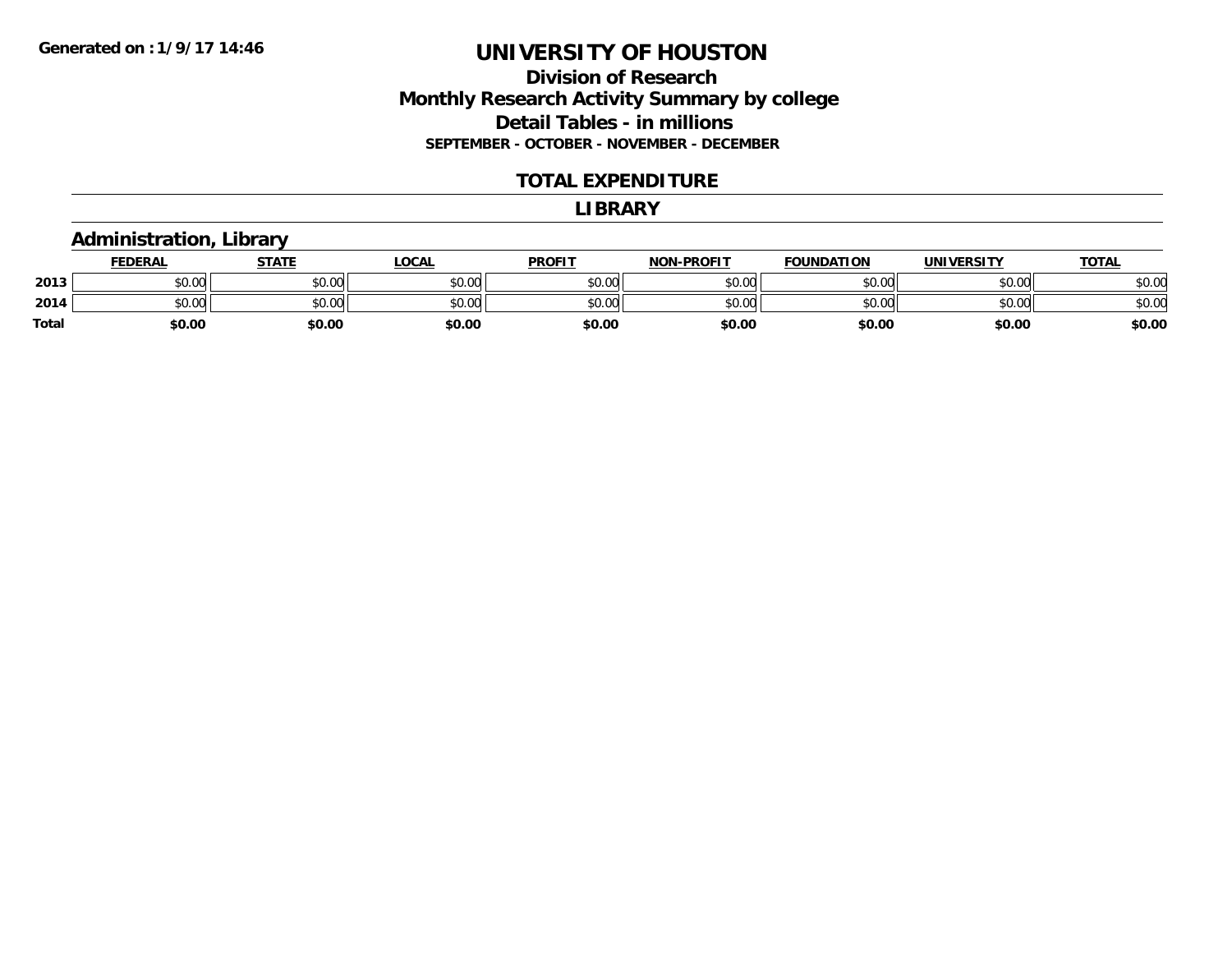**Division of Research Monthly Research Activity Summary by college Detail Tables - in millions SEPTEMBER - OCTOBER - NOVEMBER - DECEMBER**

### **TOTAL EXPENDITURE**

#### **OTHER OUTSIDE ORGANIZATIONS USED FOR CPHS LOGINS**

|              | <b>Health Center</b> |        |        |               |                   |                   |            |              |  |  |  |
|--------------|----------------------|--------|--------|---------------|-------------------|-------------------|------------|--------------|--|--|--|
|              | <u>FEDERAL</u>       | STATE  | _OCAL  | <b>PROFIT</b> | <b>NON-PROFIT</b> | <b>FOUNDATION</b> | UNIVERSITY | <b>TOTAL</b> |  |  |  |
| 2015         | \$0.00               | \$0.00 | \$0.00 | \$0.00        | \$0.00            | \$0.00            | \$0.00     | \$0.00       |  |  |  |
| <b>Total</b> | \$0.00               | \$0.00 | \$0.00 | \$0.00        | \$0.00            | \$0.00            | \$0.00     | \$0.00       |  |  |  |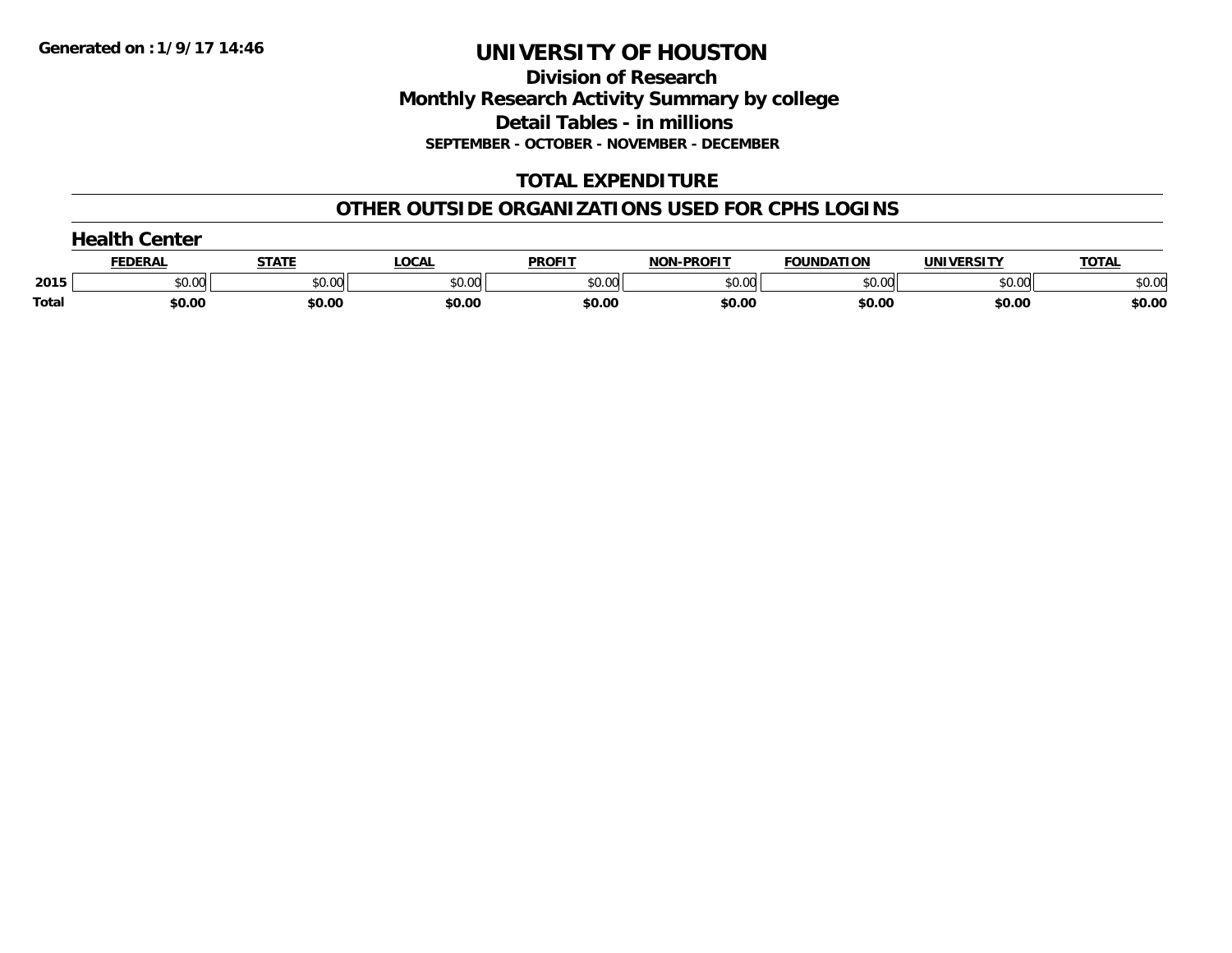#### **Division of Research Monthly Research Activity Summary by college Detail Tables - in millions SEPTEMBER - OCTOBER - NOVEMBER - DECEMBER**

#### **TOTAL EXPENDITURE**

#### **PRESIDENT**

### **Office of the President**

|       | <b>FEDERAL</b> | <b>STATE</b> | <b>LOCAL</b> | <b>PROFIT</b> | <b>NON-PROFIT</b> | <b>FOUNDATION</b> | <b>UNIVERSITY</b> | <b>TOTAL</b> |
|-------|----------------|--------------|--------------|---------------|-------------------|-------------------|-------------------|--------------|
| 2013  | \$0.00         | \$0.00       | \$0.00       | \$0.00        | \$0.00            | \$0.00            | \$0.00            | \$0.00       |
| 2014  | \$0.00         | \$0.00       | \$0.00       | \$0.00        | \$0.00            | \$0.00            | \$0.00            | \$0.00       |
| 2015  | \$0.00         | \$0.00       | \$0.00       | \$0.00        | \$0.00            | \$0.00            | \$0.00            | \$0.00       |
| 2016  | \$0.00         | \$0.00       | \$0.00       | \$0.00        | \$0.00            | \$0.00            | \$0.00            | \$0.00       |
| 2017  | \$0.00         | \$0.00       | \$0.00       | \$0.00        | \$0.00            | \$0.00            | \$0.00            | \$0.00       |
| Total | \$0.00         | \$0.00       | \$0.00       | \$0.00        | \$0.00            | \$0.00            | \$0.00            | \$0.00       |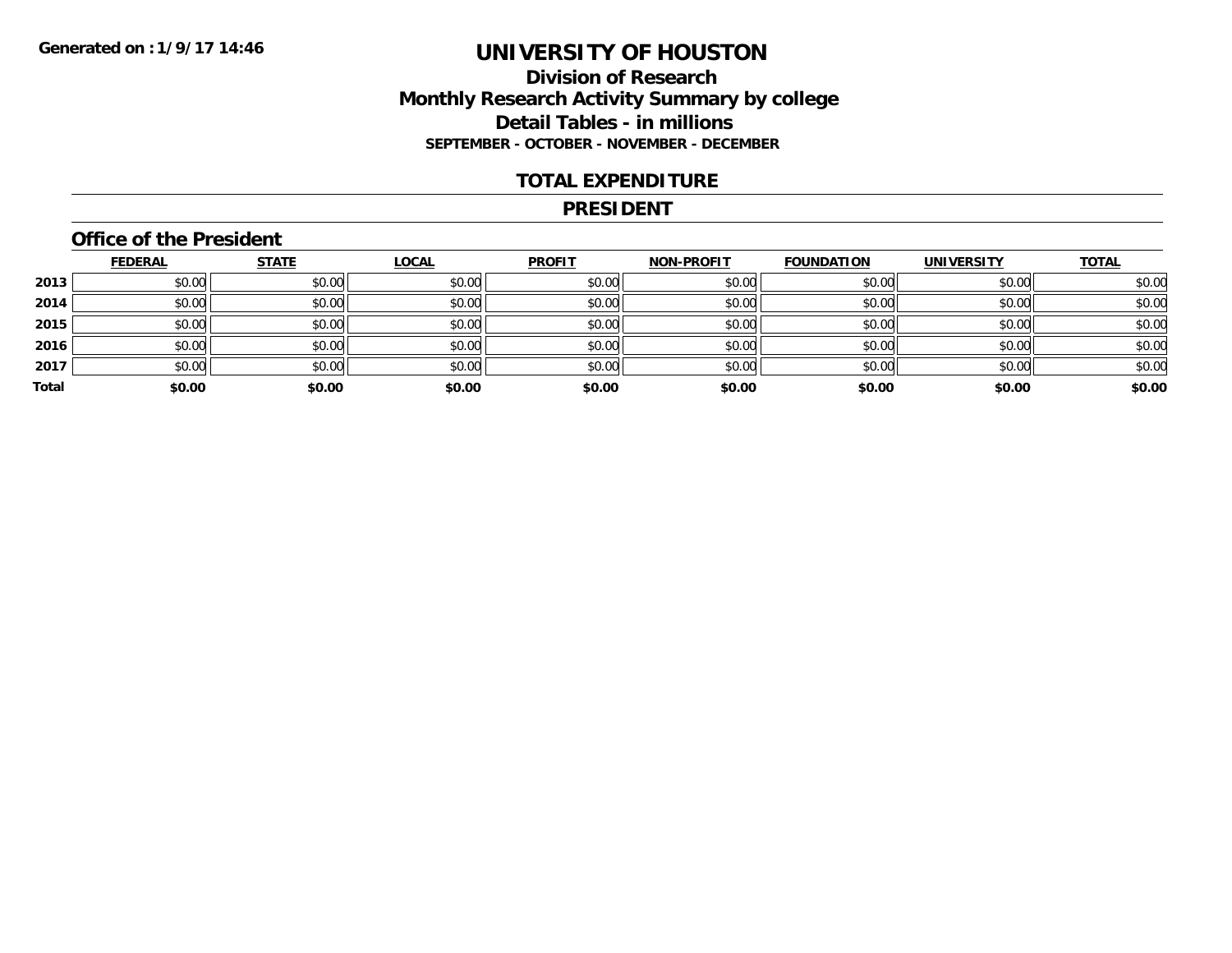#### **Division of Research Monthly Research Activity Summary by college Detail Tables - in millions SEPTEMBER - OCTOBER - NOVEMBER - DECEMBER**

#### **TOTAL EXPENDITURE**

#### **SCHOOL OF NURSING**

#### **Dean, School of Nursing**

|              | FEDEDA | <b>CTATE</b>  | LOCA          | <b>PROFIT</b> | <b>DDOEIT</b><br>הרוח | <b>EQUINDATION</b> | . <i>.</i> <del>.</del> | <b>TOT</b> |
|--------------|--------|---------------|---------------|---------------|-----------------------|--------------------|-------------------------|------------|
| 2017         | しいい    | 0.00<br>JU.UL | 0000<br>pu.uu | 0000<br>וט.טי | $\sim$ 00<br>₽∪.∪⊌    |                    | ሶስ ሰሰ<br>JU.UU          |            |
| <b>Total</b> | \$0.00 | \$0.00        | \$0.00        | \$0.00        | \$0.00                | .                  | \$0.00                  | .051.55    |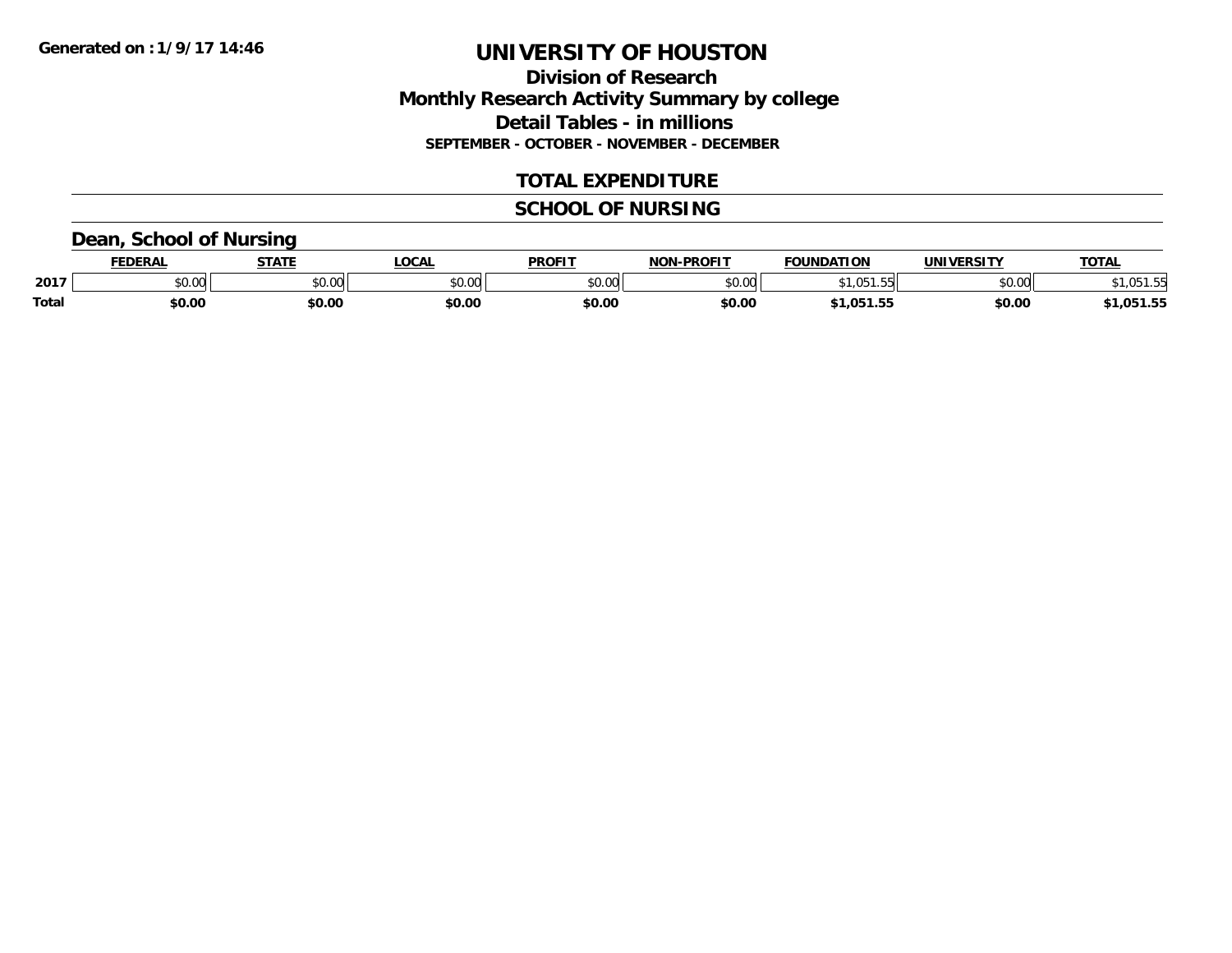**2016**

# **UNIVERSITY OF HOUSTON**

#### **Division of ResearchMonthly Research Activity Summary by college Detail Tables - in millions SEPTEMBER - OCTOBER - NOVEMBER - DECEMBER**

### **TOTAL EXPENDITURE**

#### **SENIOR V.P. FOR ACADEMIC AFFAIRS AND PROVOST**

|      | <b>Challenger Program</b>        |              |                                              |               |                   |                   |                   |              |
|------|----------------------------------|--------------|----------------------------------------------|---------------|-------------------|-------------------|-------------------|--------------|
|      | <b>FEDERAL</b>                   | <b>STATE</b> | <b>LOCAL</b>                                 | <b>PROFIT</b> | <b>NON-PROFIT</b> | <b>FOUNDATION</b> | <b>UNIVERSITY</b> | <b>TOTAL</b> |
| 2013 | \$0.00                           | \$0.00       | \$0.00                                       | \$0.00        | \$0.00            | \$0.00            | \$0.00            | \$0.00       |
| 2014 | \$0.00                           | \$0.00       | \$0.00                                       | \$0.00        | \$0.00            | \$0.00            | \$0.00            | \$0.00       |
| 2015 | \$0.00                           | \$0.00       | \$0.00                                       | \$0.00        | \$0.00            | \$0.00            | \$0.00            | \$0.00       |
| 2016 | \$0.00                           | \$0.00       | \$0.00                                       | \$0.00        | \$0.00            | \$0.00            | \$0.00            | \$0.00       |
|      | <b>Learning Support Services</b> |              |                                              |               |                   |                   |                   |              |
|      | <b>FEDERAL</b>                   | <b>STATE</b> | <b>LOCAL</b>                                 | <b>PROFIT</b> | <b>NON-PROFIT</b> | <b>FOUNDATION</b> | <b>UNIVERSITY</b> | <b>TOTAL</b> |
| 2013 | \$0.00                           | \$0.00       | \$0.00                                       | \$0.00        | \$0.00            | \$0.00            | \$0.00            | \$0.00       |
|      | <b>Office of Admissions</b>      |              |                                              |               |                   |                   |                   |              |
|      | <b>FEDERAL</b>                   | <b>STATE</b> | <b>LOCAL</b>                                 | <b>PROFIT</b> | <b>NON-PROFIT</b> | <b>FOUNDATION</b> | <b>UNIVERSITY</b> | <b>TOTAL</b> |
| 2013 | \$0.00                           | \$0.00       | \$0.00                                       | \$0.00        | \$0.00            | \$0.00            | \$0.00            | \$0.00       |
| 2014 | \$0.00                           | \$0.00       | \$0.00                                       | \$0.00        | \$0.00            | \$0.00            | \$0.00            | \$0.00       |
| 2015 | \$0.00                           | \$0.00       | \$0.00                                       | \$0.00        | \$0.00            | \$0.00            | \$0.00            | \$0.00       |
|      | <b>Pre-Health Advising</b>       |              |                                              |               |                   |                   |                   |              |
|      | <b>FEDERAL</b>                   | <b>STATE</b> | <b>LOCAL</b>                                 | <b>PROFIT</b> | <b>NON-PROFIT</b> | <b>FOUNDATION</b> | <b>UNIVERSITY</b> | <b>TOTAL</b> |
| 2015 | \$0.00                           | \$0.00       | \$0.00                                       | \$0.00        | \$0.00            | \$0.00            | \$0.00            | \$0.00       |
| 2016 | \$0.00                           | \$0.00       | \$0.00                                       | \$0.00        | \$0.00            | \$0.00            | \$0.00            | \$0.00       |
|      |                                  |              | Senior V.P. for Academic Affairs and Provost |               |                   |                   |                   |              |
|      | <b>FEDERAL</b>                   | <b>STATE</b> | <b>LOCAL</b>                                 | <b>PROFIT</b> | <b>NON-PROFIT</b> | <b>FOUNDATION</b> | <b>UNIVERSITY</b> | <b>TOTAL</b> |
| 2013 | \$0.00                           | \$0.00       | \$0.00                                       | \$0.00        | \$0.00            | \$0.00            | \$0.00            | \$0.00       |
| 2014 | \$0.00                           | \$0.00       | \$0.00                                       | \$38,767.38   | \$0.00            | \$0.00            | \$0.00            | \$38,767.38  |
| 2015 | \$0.00                           | \$0.00       | \$0.00                                       | \$0.00        | \$0.00            | \$0.00            | \$0.00            | \$0.00       |
| 2016 | \$0.00                           | \$0.00       | \$0.00                                       | \$0.00        | \$0.00            | \$0.00            | \$0.00            | \$0.00       |
| 2017 | \$0.00                           | \$0.00       | \$0.00                                       | \$0.00        | \$0.00            | \$0.00            | \$0.00            | \$0.00       |
|      | <b>Student Support Services</b>  |              |                                              |               |                   |                   |                   |              |
|      | <b>FEDERAL</b>                   | <b>STATE</b> | <b>LOCAL</b>                                 | <b>PROFIT</b> | <b>NON-PROFIT</b> | <b>FOUNDATION</b> | <b>UNIVERSITY</b> | <b>TOTAL</b> |
| 2014 | \$0.00                           | \$0.00       | \$0.00                                       | \$0.00        | \$0.00            | \$0.00            | \$0.00            | \$0.00       |
| 2015 | \$0.00                           | \$0.00       | \$0.00                                       | \$0.00        | \$0.00            | \$0.00            | \$0.00            | \$0.00       |

\$0.00 \$0.00 \$0.00 \$0.00 \$0.00 \$0.00 \$0.00 \$0.00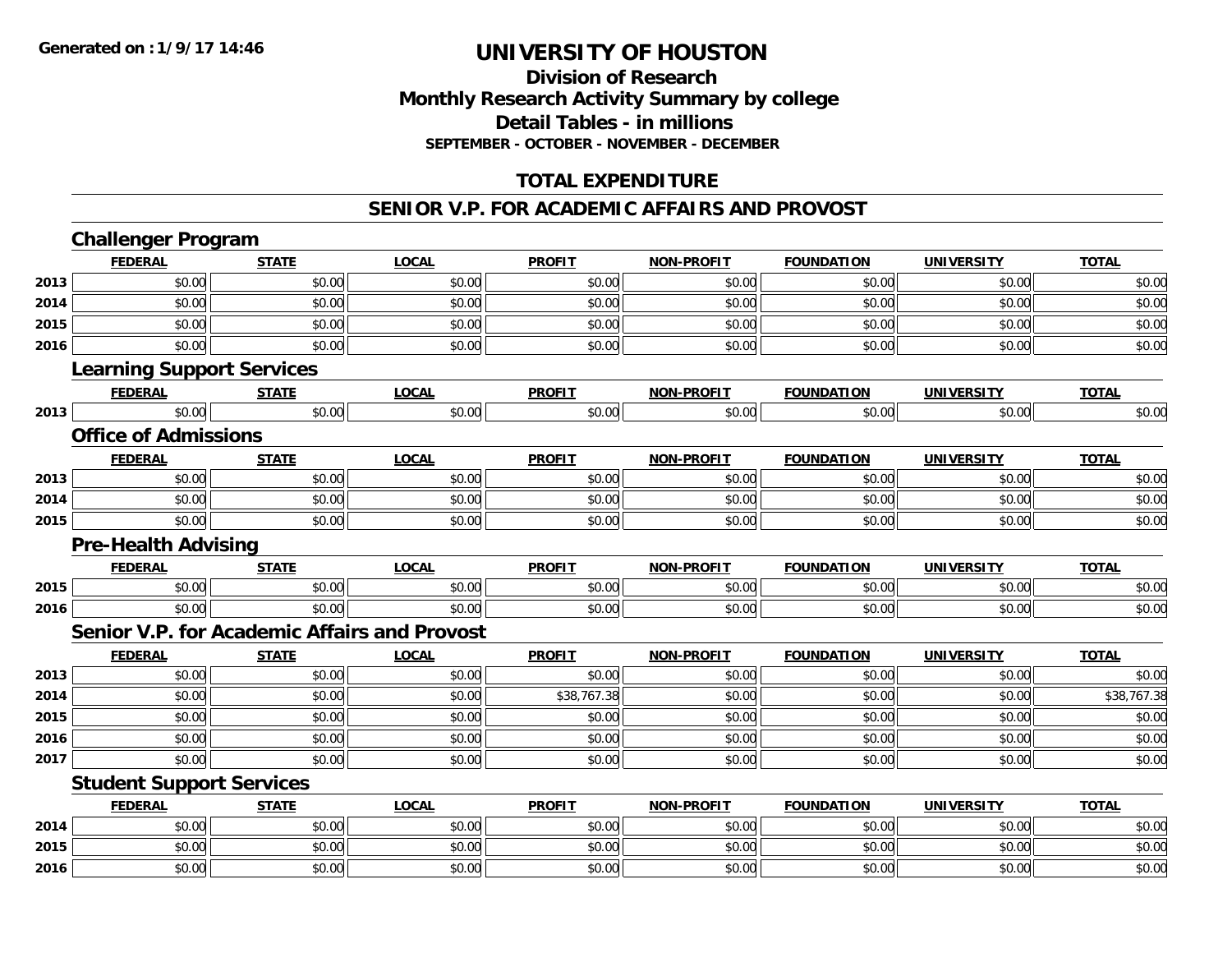#### **Division of Research Monthly Research Activity Summary by college Detail Tables - in millions SEPTEMBER - OCTOBER - NOVEMBER - DECEMBER**

#### **TOTAL EXPENDITURE**

#### **SENIOR V.P. FOR ACADEMIC AFFAIRS AND PROVOST**

|       | <b>UH Energy</b>              |                                             |              |               |                   |                   |                   |              |
|-------|-------------------------------|---------------------------------------------|--------------|---------------|-------------------|-------------------|-------------------|--------------|
|       | <b>FEDERAL</b>                | <b>STATE</b>                                | <b>LOCAL</b> | <b>PROFIT</b> | <b>NON-PROFIT</b> | <b>FOUNDATION</b> | <b>UNIVERSITY</b> | <b>TOTAL</b> |
| 2015  | \$0.00                        | \$0.00                                      | \$0.00       | \$0.00        | \$0.00            | \$0.00            | \$0.00            | \$0.00       |
| 2016  | \$0.00                        | \$0.00                                      | \$0.00       | \$0.00        | \$0.00            | \$0.00            | \$0.00            | \$0.00       |
| 2017  | \$0.00                        | \$0.00                                      | \$0.00       | \$0.00        | \$0.00            | \$0.00            | \$0.00            | \$0.00       |
|       | <b>Undergraduate Scholars</b> |                                             |              |               |                   |                   |                   |              |
|       | <b>FEDERAL</b>                | <b>STATE</b>                                | <b>LOCAL</b> | <b>PROFIT</b> | <b>NON-PROFIT</b> | <b>FOUNDATION</b> | <b>UNIVERSITY</b> | <b>TOTAL</b> |
| 2013  | \$0.00                        | (\$704.70)                                  | \$0.00       | \$0.00        | \$0.00            | \$0.00            | \$0.00            | (\$704.70)   |
| 2014  | \$0.00                        | \$1,948.21                                  | \$0.00       | \$0.00        | \$0.00            | \$0.00            | \$0.00            | \$1,948.21   |
|       |                               | <b>Undergraduate Student Success</b>        |              |               |                   |                   |                   |              |
|       | <b>FEDERAL</b>                | <b>STATE</b>                                | <b>LOCAL</b> | <b>PROFIT</b> | <b>NON-PROFIT</b> | <b>FOUNDATION</b> | <b>UNIVERSITY</b> | <b>TOTAL</b> |
| 2013  | \$0.00                        | \$5,043.90                                  | \$0.00       | \$0.00        | \$0.00            | \$0.00            | \$0.00            | \$5,043.90   |
| 2014  | \$0.00                        | \$10,320.46                                 | \$0.00       | \$0.00        | \$0.00            | \$0.00            | \$0.00            | \$10,320.46  |
| 2015  | \$54,574.01                   | \$10,894.92                                 | \$0.00       | \$0.00        | \$0.00            | \$0.00            | \$0.00            | \$65,468.93  |
| 2016  | \$16,680.47                   | \$41,168.71                                 | \$0.00       | \$0.00        | \$0.00            | \$0.00            | \$0.00            | \$57,849.18  |
| 2017  | \$0.00                        | (\$4,710.31)                                | \$0.00       | \$0.00        | \$0.00            | \$0.00            | \$0.00            | (\$4,710.31) |
|       |                               | <b>Undergraduate Student Success Center</b> |              |               |                   |                   |                   |              |
|       | <b>FEDERAL</b>                | <b>STATE</b>                                | <b>LOCAL</b> | <b>PROFIT</b> | <b>NON-PROFIT</b> | <b>FOUNDATION</b> | <b>UNIVERSITY</b> | <b>TOTAL</b> |
| 2013  | \$112,611.88                  | \$157.25                                    | \$0.00       | \$0.00        | ( \$539.58)       | \$0.00            | \$0.00            | \$112,229.55 |
| 2014  | \$115,999.76                  | (\$88.68)                                   | \$0.00       | \$0.00        | \$0.00            | \$0.00            | \$0.00            | \$115,911.08 |
| 2015  | \$0.00                        | \$0.00                                      | \$0.00       | \$0.00        | \$12,686.96       | \$0.00            | \$0.00            | \$12,686.96  |
| 2016  | \$0.00                        | \$0.00                                      | \$0.00       | \$0.00        | \$323.67          | \$0.00            | \$0.00            | \$323.67     |
| Total | \$299,866.12                  | \$64,029.76                                 | \$0.00       | \$38,767.38   | \$12,471.05       | \$0.00            | \$0.00            | \$415,134.31 |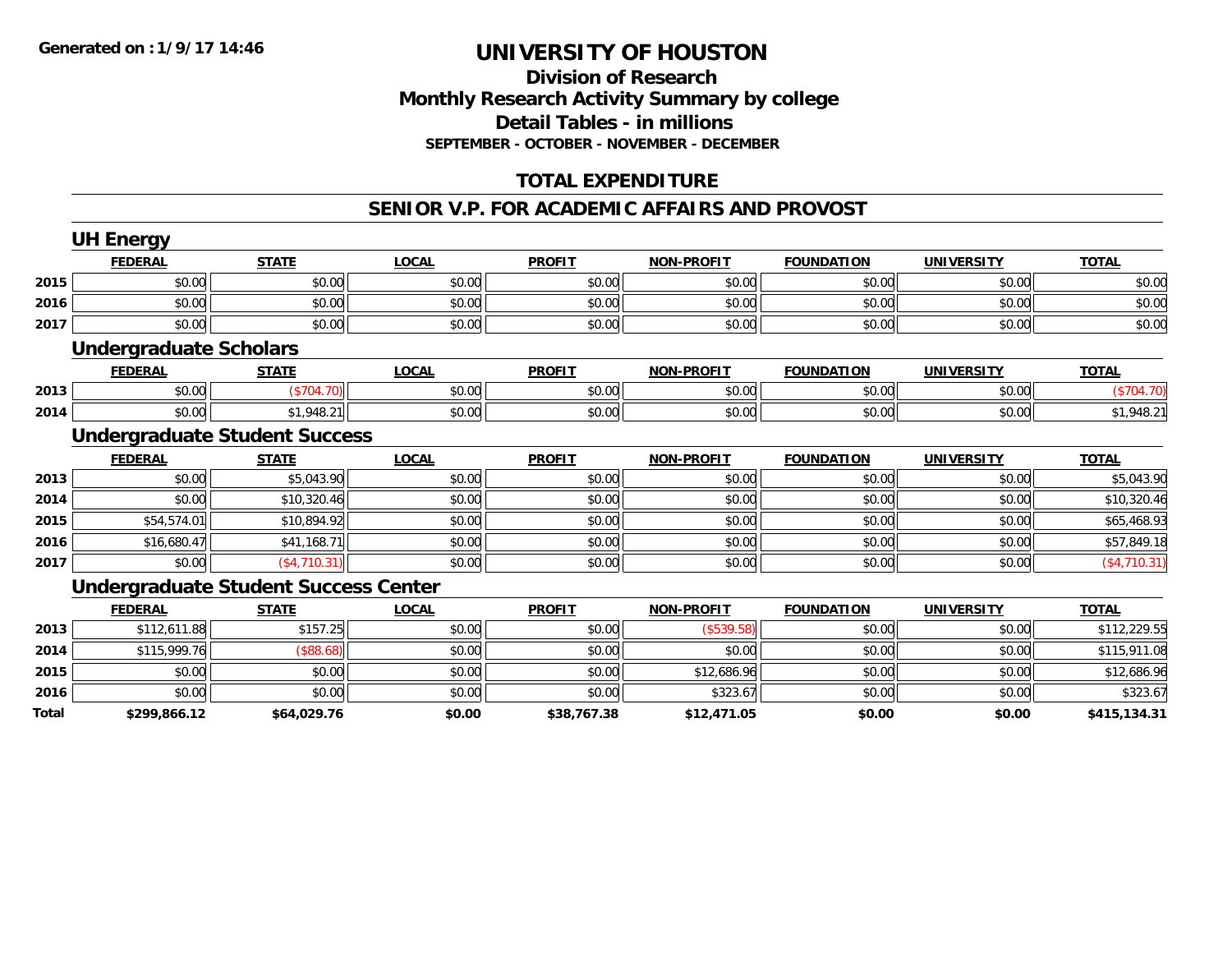### **Division of ResearchMonthly Research Activity Summary by college Detail Tables - in millions SEPTEMBER - OCTOBER - NOVEMBER - DECEMBER**

#### **TOTAL EXPENDITURE**

#### **UH LAW CENTER**

|              | Dean, Law      |              |              |               |                   |                   |                   |              |
|--------------|----------------|--------------|--------------|---------------|-------------------|-------------------|-------------------|--------------|
|              | <b>FEDERAL</b> | <b>STATE</b> | <b>LOCAL</b> | <b>PROFIT</b> | <b>NON-PROFIT</b> | <b>FOUNDATION</b> | <b>UNIVERSITY</b> | <b>TOTAL</b> |
| 2013         | \$0.00         | \$0.00       | \$0.00       | \$0.00        | \$0.00            | \$0.00            | \$0.00            | \$0.00       |
| 2017         | \$0.00         | \$15,807.52  | \$0.00       | \$0.00        | \$0.00            | \$0.00            | \$0.00            | \$15,807.52  |
|              | Law-UH         |              |              |               |                   |                   |                   |              |
|              | <b>FEDERAL</b> | <b>STATE</b> | <b>LOCAL</b> | <b>PROFIT</b> | <b>NON-PROFIT</b> | <b>FOUNDATION</b> | <b>UNIVERSITY</b> | <b>TOTAL</b> |
| 2013         | \$109,308.66   | \$38,265.51  | \$0.00       | \$0.00        | \$0.00            | \$21,065.69       | \$0.00            | \$168,639.86 |
| 2014         | \$9,182.58     | \$47,564.10  | \$0.00       | \$0.00        | \$0.00            | \$5,636.78        | \$0.00            | \$62,383.46  |
| 2015         | \$27,510.62    | \$64,014.73  | \$0.00       | \$0.00        | \$0.00            | \$2,447.50        | \$0.00            | \$93,972.85  |
| 2016         | \$11,015.14    | \$34,735.79  | \$0.00       | \$0.00        | \$0.00            | \$54,553.85       | \$0.00            | \$100,304.78 |
| 2017         | \$10,362.36    | \$26,888.69  | \$0.00       | \$0.00        | \$959.56          | \$8,695.75        | \$0.00            | \$46,906.36  |
| <b>Total</b> | \$167.379.36   | \$227.276.34 | \$0.00       | \$0.00        | \$959.56          | \$92,399.57       | \$0.00            | \$488,014.83 |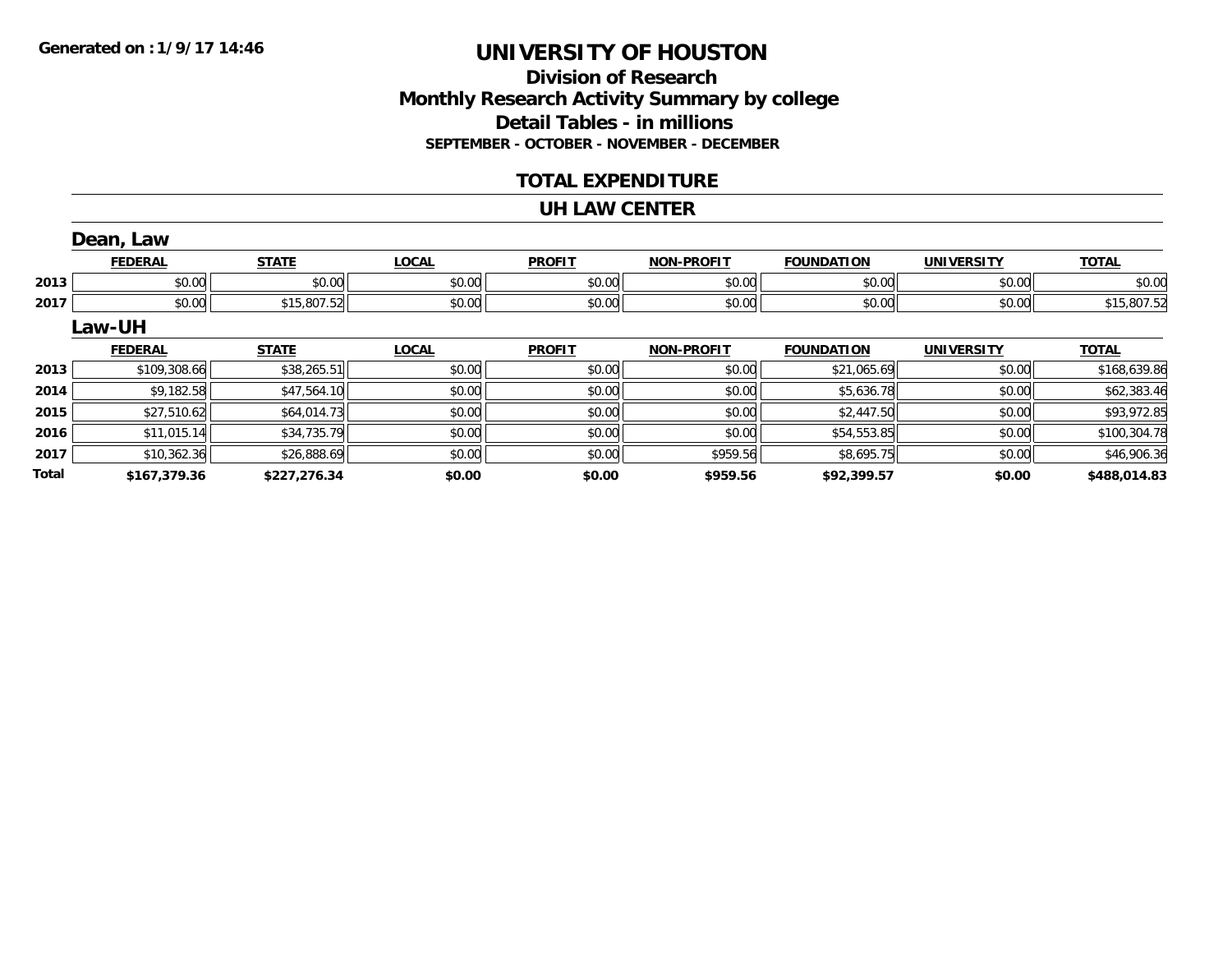### **Division of ResearchMonthly Research Activity Summary by college Detail Tables - in millions SEPTEMBER - OCTOBER - NOVEMBER - DECEMBER**

#### **TOTAL EXPENDITURE**

#### **UKNOWN COLLEGE**

#### **Unknown Department**

|      | <b>FEDERAL</b> | <b>STATE</b> | <u>LOCAL</u>  | <b>PROFIT</b> | <b>NON-PROFIT</b> | <b>FOUNDATION</b> | UNIVERSITY | <b>TOTAL</b> |
|------|----------------|--------------|---------------|---------------|-------------------|-------------------|------------|--------------|
| 2015 | \$0.00         | ¢∩<br>PU.UU  | 0000<br>JU.UU | \$0.00        | \$0.00            | \$0.00            | \$0.00     | \$0.0C       |
| 2016 | \$0.00         | \$0.00       | 0000<br>JU.UU | \$0.00        | \$0.00            | \$0.00            | \$0.00     | \$0.00       |
| 2017 | \$0.00         | \$0.00       | \$0.00        | \$0.00        | \$0.00            | \$0.00            | \$0.00     | \$0.00       |

### **Wrong Department - Please Dont Select It**

|       | <b>FEDERAL</b> | <b>STATE</b> | <b>LOCAL</b> | <b>PROFIT</b> | <b>NON-PROFIT</b> | <b>FOUNDATION</b> | <b>UNIVERSITY</b> | <b>TOTAL</b> |
|-------|----------------|--------------|--------------|---------------|-------------------|-------------------|-------------------|--------------|
| 2013  | \$0.00         | \$0.00       | \$0.00       | \$0.00        | \$0.00            | \$0.00            | \$0.00            | \$0.00       |
| 2014  | \$0.00         | \$0.00       | \$0.00       | \$0.00        | \$0.00            | \$0.00            | \$0.00            | \$0.00       |
| 2015  | \$0.00         | \$0.00       | \$0.00       | \$0.00        | \$0.00            | \$0.00            | \$0.00            | \$0.00       |
| 2016  | \$0.00         | \$0.00       | \$0.00       | \$0.00        | \$0.00            | \$0.00            | \$0.00            | \$0.00       |
| Total | \$0.00         | \$0.00       | \$0.00       | \$0.00        | \$0.00            | \$0.00            | \$0.00            | \$0.00       |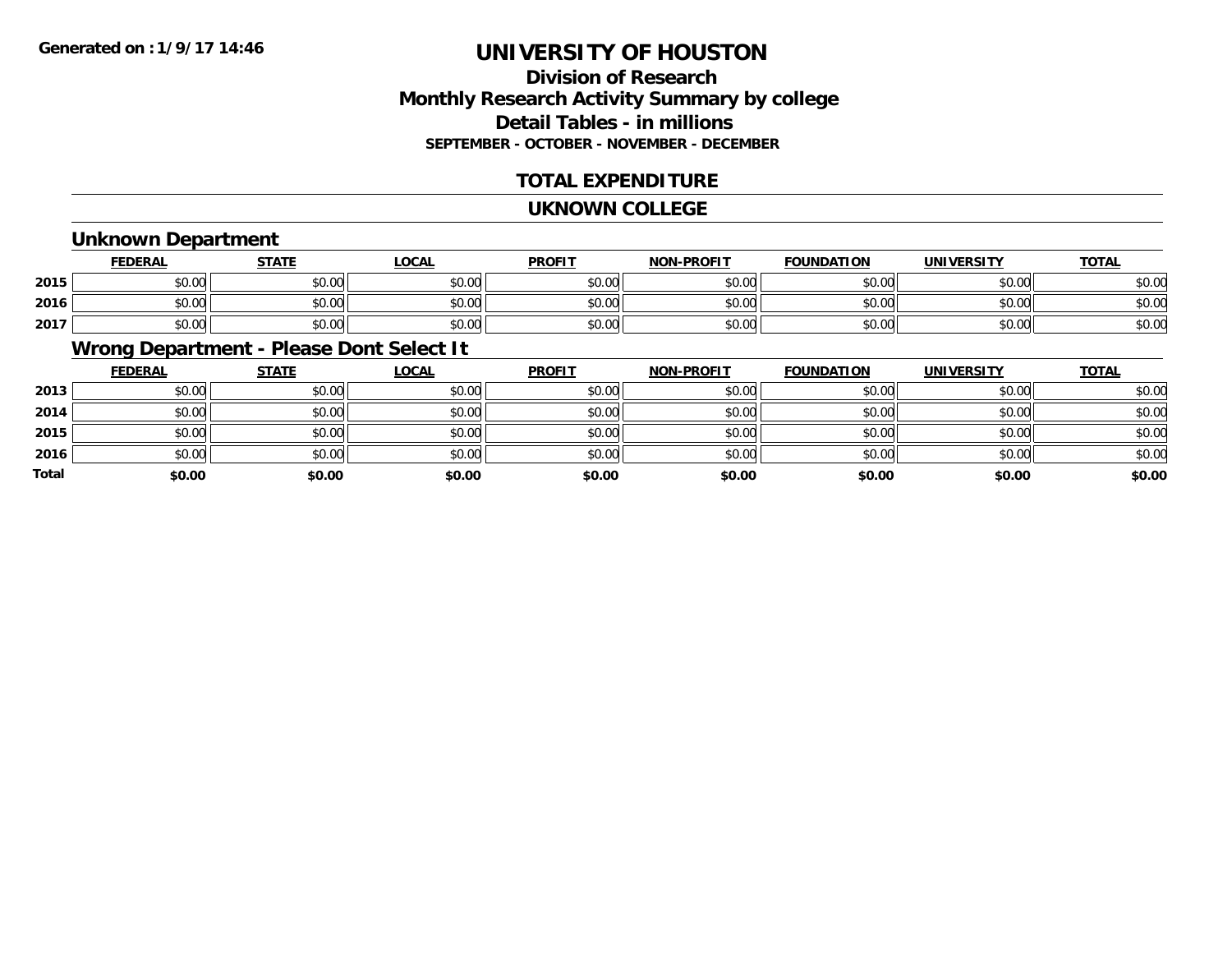#### **Division of ResearchMonthly Research Activity Summary by college Detail Tables - in millions SEPTEMBER - OCTOBER - NOVEMBER - DECEMBER**

#### **TOTAL EXPENDITURE**

#### **VICE PRESIDENT FOR ADMINISTRATION**

### **KUHF - Radio**

|      | <b>FEDERAL</b> | <b>STATE</b> | <u>LOCAL</u> | <b>PROFIT</b> | <b>NON-PROFIT</b> | <b>FOUNDATION</b> | <b>UNIVERSITY</b> | <b>TOTAL</b>      |
|------|----------------|--------------|--------------|---------------|-------------------|-------------------|-------------------|-------------------|
| 2015 | \$128,733.00   | \$0.00       | \$0.00       | \$0.00        | \$0.00            | \$0.00            | \$0.00            | ,733.00<br>128.   |
| 2016 | \$0.00         | \$0.00       | \$0.00       | \$0.00        | .691<br>.890.00   | \$0.00            | \$0.00            | .890.00<br>. .691 |
| 2017 | \$0.00         | \$0.00       | \$0.00       | \$0.00        | ,953,093.00       | \$0.00            | \$0.00            | 1,953,093.00      |

#### **Physical Plant**

|      | <u>FEDERAL</u> | <b>STATE</b> | <u>LOCAL</u> | <b>PROFIT</b> | <b>NON-PROFIT</b> | <b>FOUNDATION</b> | <b>UNIVERSITY</b> | <b>TOTAL</b> |
|------|----------------|--------------|--------------|---------------|-------------------|-------------------|-------------------|--------------|
| 2013 | \$0.00         | \$0.00       | \$0.00       | \$0.00        | \$0.00            | \$0.00            | \$0.00            | \$0.00       |
| 2014 | \$0.00         | \$0.00       | \$0.00       | \$0.00        | \$0.00            | \$0.00            | \$0.00            | \$0.00       |
| 2015 | \$0.00         | \$0.00       | \$0.00       | \$0.00        | \$0.00            | \$0.00            | \$0.00            | \$0.00       |
| 2016 | \$0.00         | \$0.00       | \$0.00       | \$0.00        | \$0.00            | \$0.00            | \$0.00            | \$0.00       |

#### **UH Police Department**

|       | <b>FEDERAL</b> | <u>STATE</u> | <u>LOCAL</u> | <b>PROFIT</b> | <b>NON-PROFIT</b> | <b>FOUNDATION</b> | <b>UNIVERSITY</b> | <b>TOTAL</b>   |
|-------|----------------|--------------|--------------|---------------|-------------------|-------------------|-------------------|----------------|
| 2014  | \$3,000.00     | \$0.00       | \$0.00       | \$0.00        | \$0.00            | \$0.00            | \$0.00            | \$3,000.00     |
| 2016  | \$2,994.00     | \$0.00       | \$0.00       | \$0.00        | \$0.00            | \$0.00            | \$0.00            | \$2,994.00     |
| Total | \$134,727.00   | \$0.00       | \$0.00       | \$0.00        | \$3,644,983.00    | \$0.00            | \$0.00            | \$3,779,710.00 |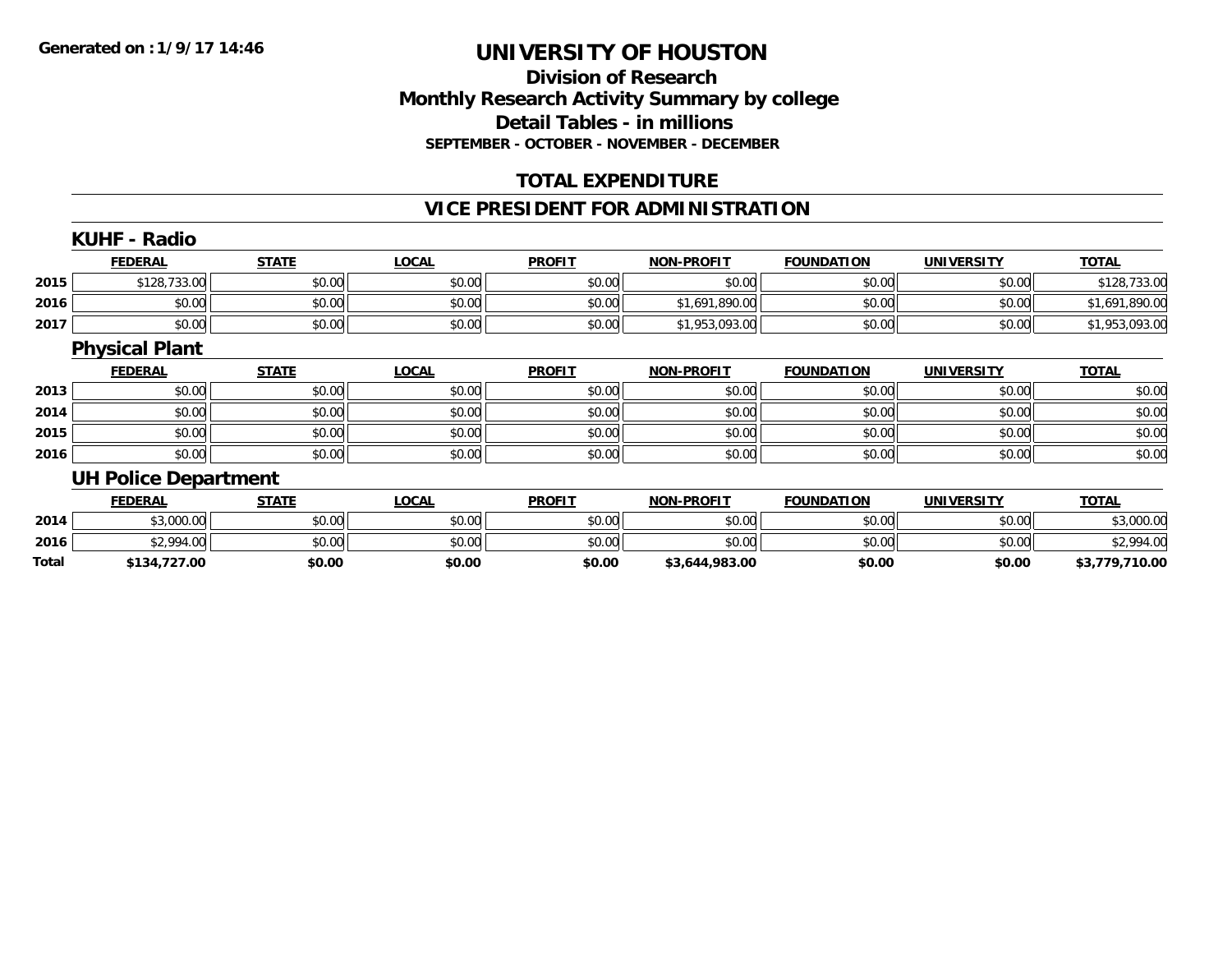### **Division of ResearchMonthly Research Activity Summary by college Detail Tables - in millions SEPTEMBER - OCTOBER - NOVEMBER - DECEMBER**

### **TOTAL EXPENDITURE**

#### **VICE PRESIDENT FOR STUDENT AFFAIRS**

### **Childrens Learning Centers**

|      | <b>FEDERAL</b>        | <b>STATE</b>                           | <b>LOCAL</b> | <b>PROFIT</b> | <b>NON-PROFIT</b> | <b>FOUNDATION</b> | <b>UNIVERSITY</b> | <b>TOTAL</b> |
|------|-----------------------|----------------------------------------|--------------|---------------|-------------------|-------------------|-------------------|--------------|
| 2013 | \$0.00                | \$0.00                                 | \$0.00       | \$0.00        | \$0.28            | \$0.00            | \$0.00            | \$0.28       |
| 2014 | \$14,141.45           | \$0.00                                 | \$0.00       | \$0.00        | \$0.00            | \$0.00            | \$0.00            | \$14,141.45  |
| 2015 | \$61,378.44           | \$0.00                                 | \$0.00       | \$0.00        | \$0.00            | \$0.00            | \$0.00            | \$61,378.44  |
| 2016 | \$89,339.70           | \$0.00                                 | \$0.00       | \$0.00        | \$0.00            | \$0.00            | \$0.00            | \$89,339.70  |
| 2017 | \$32,462.31           | \$0.00                                 | \$0.00       | \$0.00        | \$0.00            | \$0.00            | \$0.00            | \$32,462.31  |
|      | Dean, Student Affairs |                                        |              |               |                   |                   |                   |              |
|      | <b>FEDERAL</b>        | <b>STATE</b>                           | <b>LOCAL</b> | <b>PROFIT</b> | <b>NON-PROFIT</b> | <b>FOUNDATION</b> | <b>UNIVERSITY</b> | <b>TOTAL</b> |
| 2013 | \$3,687.15            | \$0.00                                 | \$0.00       | \$0.00        | \$0.00            | \$0.00            | \$0.00            | \$3,687.15   |
|      |                       | <b>Vice President, Student Affairs</b> |              |               |                   |                   |                   |              |
|      | <b>FEDERAL</b>        | <b>STATE</b>                           | <b>LOCAL</b> | <b>PROFIT</b> | <b>NON-PROFIT</b> | <b>FOUNDATION</b> | <b>UNIVERSITY</b> | <b>TOTAL</b> |
| 2013 | \$32,176.65           | \$0.00                                 | \$0.00       | \$0.00        | \$0.00            | \$0.00            | \$0.00            | \$32,176.65  |

| 2014  | .109.39      | \$0.00 | \$0.00 | \$0.00 | \$0.00 | \$0.00      | \$0.00 | 11.109.39    |
|-------|--------------|--------|--------|--------|--------|-------------|--------|--------------|
| 2015  | \$0.00       | \$0.00 | \$0.00 | \$0.00 | \$0.00 | \$10,000.03 | \$0.00 | \$10,000.03  |
| Total | \$244,295.09 | \$0.00 | \$0.00 | \$0.00 | \$0.28 | \$10,000.03 | \$0.00 | \$254,295.40 |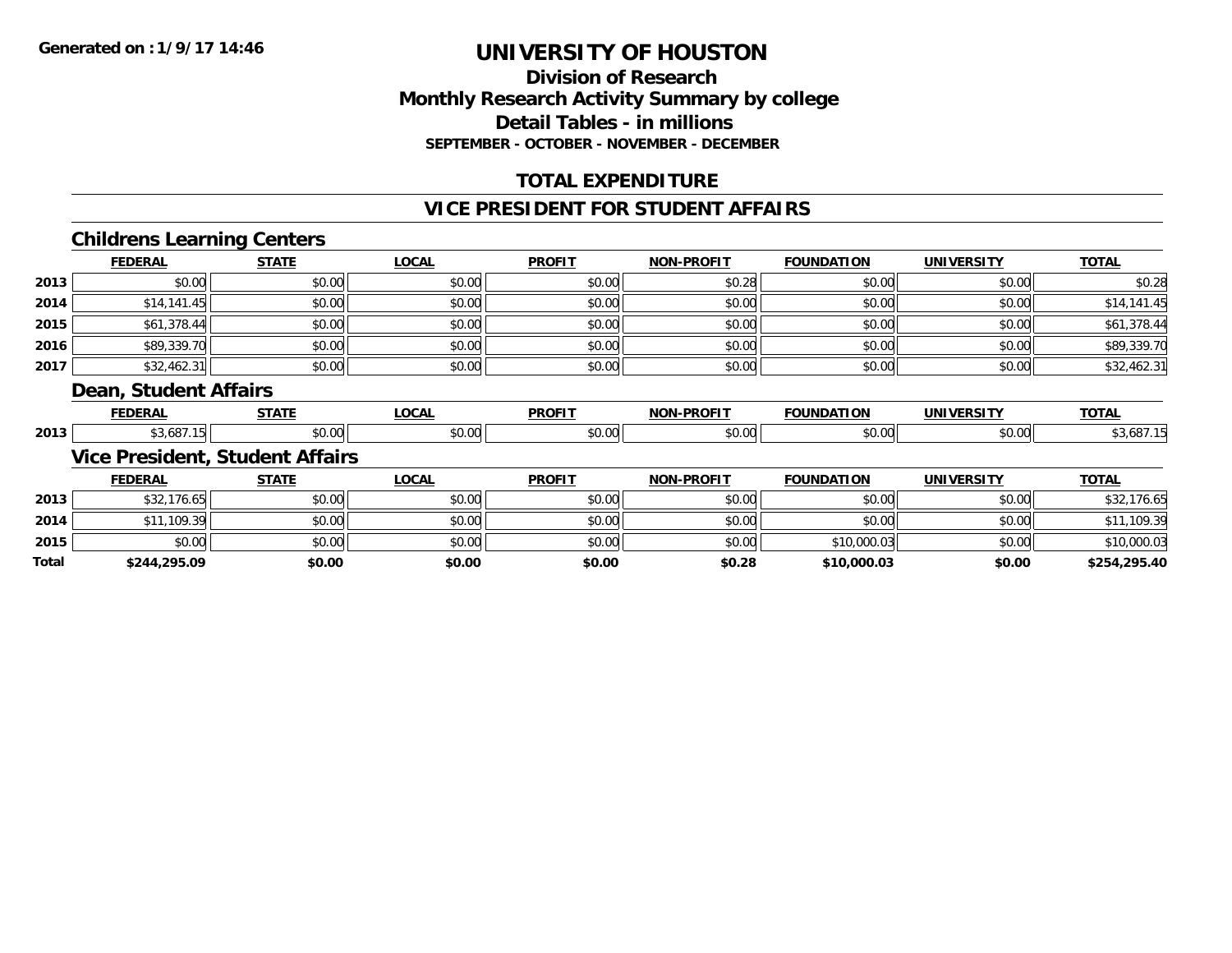#### **Division of Research Monthly Research Activity Summary by college Detail Tables - in millions SEPTEMBER - OCTOBER - NOVEMBER - DECEMBER**

#### **IDC RECOVERY**

#### **C.T. BAUER COLLEGE OF BUSINESS**

|       | <b>Accountancy &amp; Taxation</b>        |              |              |               |                   |                   |                   |              |
|-------|------------------------------------------|--------------|--------------|---------------|-------------------|-------------------|-------------------|--------------|
|       | <b>FEDERAL</b>                           | <b>STATE</b> | <b>LOCAL</b> | <b>PROFIT</b> | <b>NON-PROFIT</b> | <b>FOUNDATION</b> | <b>UNIVERSITY</b> | <b>TOTAL</b> |
| 2014  | \$0.00                                   | \$0.00       | \$0.00       | \$0.00        | \$0.00            | \$0.00            | \$0.00            | \$0.00       |
| 2015  | \$0.00                                   | \$0.00       | \$0.00       | \$0.00        | \$0.00            | \$0.00            | \$0.00            | \$0.00       |
|       | <b>Finance</b>                           |              |              |               |                   |                   |                   |              |
|       | <b>FEDERAL</b>                           | <b>STATE</b> | <b>LOCAL</b> | <b>PROFIT</b> | <b>NON-PROFIT</b> | <b>FOUNDATION</b> | <b>UNIVERSITY</b> | <b>TOTAL</b> |
| 2013  | \$0.00                                   | \$0.00       | \$0.00       | \$0.00        | \$0.00            | \$0.00            | \$0.00            | \$0.00       |
| 2014  | \$0.00                                   | \$0.00       | \$0.00       | \$0.00        | \$0.00            | \$0.00            | \$0.00            | \$0.00       |
| 2015  | \$0.00                                   | \$0.00       | \$0.00       | \$0.00        | \$0.00            | \$0.00            | \$0.00            | \$0.00       |
|       | <b>Management</b>                        |              |              |               |                   |                   |                   |              |
|       | <b>FEDERAL</b>                           | <b>STATE</b> | <b>LOCAL</b> | <b>PROFIT</b> | <b>NON-PROFIT</b> | <b>FOUNDATION</b> | <b>UNIVERSITY</b> | <b>TOTAL</b> |
| 2013  | \$1,200.00                               | \$0.00       | \$0.00       | \$0.00        | \$0.00            | \$0.00            | \$0.00            | \$1,200.00   |
| 2014  | \$1,260.00                               | \$0.00       | \$0.00       | \$0.00        | \$0.00            | \$0.00            | \$0.00            | \$1,260.00   |
| 2015  | \$3,600.00                               | \$0.00       | \$0.00       | \$0.00        | \$0.00            | \$0.00            | \$0.00            | \$3,600.00   |
|       | <b>Marketing</b>                         |              |              |               |                   |                   |                   |              |
|       | <b>FEDERAL</b>                           | <b>STATE</b> | <b>LOCAL</b> | <b>PROFIT</b> | <b>NON-PROFIT</b> | <b>FOUNDATION</b> | <b>UNIVERSITY</b> | <b>TOTAL</b> |
| 2013  | \$0.00                                   | \$0.00       | \$0.00       | \$0.00        | \$0.00            | \$0.00            | \$0.00            | \$0.00       |
| 2014  | \$0.00                                   | \$0.00       | \$0.00       | \$0.00        | \$0.00            | \$0.00            | \$0.00            | \$0.00       |
| 2015  | \$0.00                                   | \$0.00       | \$0.00       | \$0.00        | \$0.00            | \$0.00            | \$0.00            | \$0.00       |
| 2016  | \$0.00                                   | \$0.00       | \$0.00       | \$0.00        | \$0.00            | \$0.00            | \$0.00            | \$0.00       |
| 2017  | \$0.00                                   | \$0.00       | \$0.00       | \$0.00        | \$0.00            | \$0.00            | \$0.00            | \$0.00       |
|       | <b>Small Business Development Center</b> |              |              |               |                   |                   |                   |              |
|       | <b>FEDERAL</b>                           | <b>STATE</b> | <b>LOCAL</b> | <b>PROFIT</b> | <b>NON-PROFIT</b> | <b>FOUNDATION</b> | <b>UNIVERSITY</b> | <b>TOTAL</b> |
| 2013  | \$223,911.30                             | \$0.00       | \$0.00       | \$0.00        | \$0.00            | (\$1,395.00)      | \$0.00            | \$222,516.30 |
| 2014  | \$92,672.84                              | \$0.00       | \$0.00       | \$0.00        | \$0.00            | \$4,426.26        | \$0.00            | \$97,099.10  |
| 2015  | \$53,740.88                              | \$0.00       | \$0.00       | \$0.00        | \$0.00            | \$139.05          | \$0.00            | \$53,879.93  |
| 2016  | \$55,076.62                              | \$0.00       | \$0.00       | \$0.00        | \$0.00            | \$0.00            | \$0.00            | \$55,076.62  |
| 2017  | \$48,518.08                              | \$0.00       | \$0.00       | \$0.00        | \$0.00            | \$0.00            | \$0.00            | \$48,518.08  |
| Total | \$479,979.72                             | \$0.00       | \$0.00       | \$0.00        | \$0.00            | \$3,170.31        | \$0.00            | \$483,150.03 |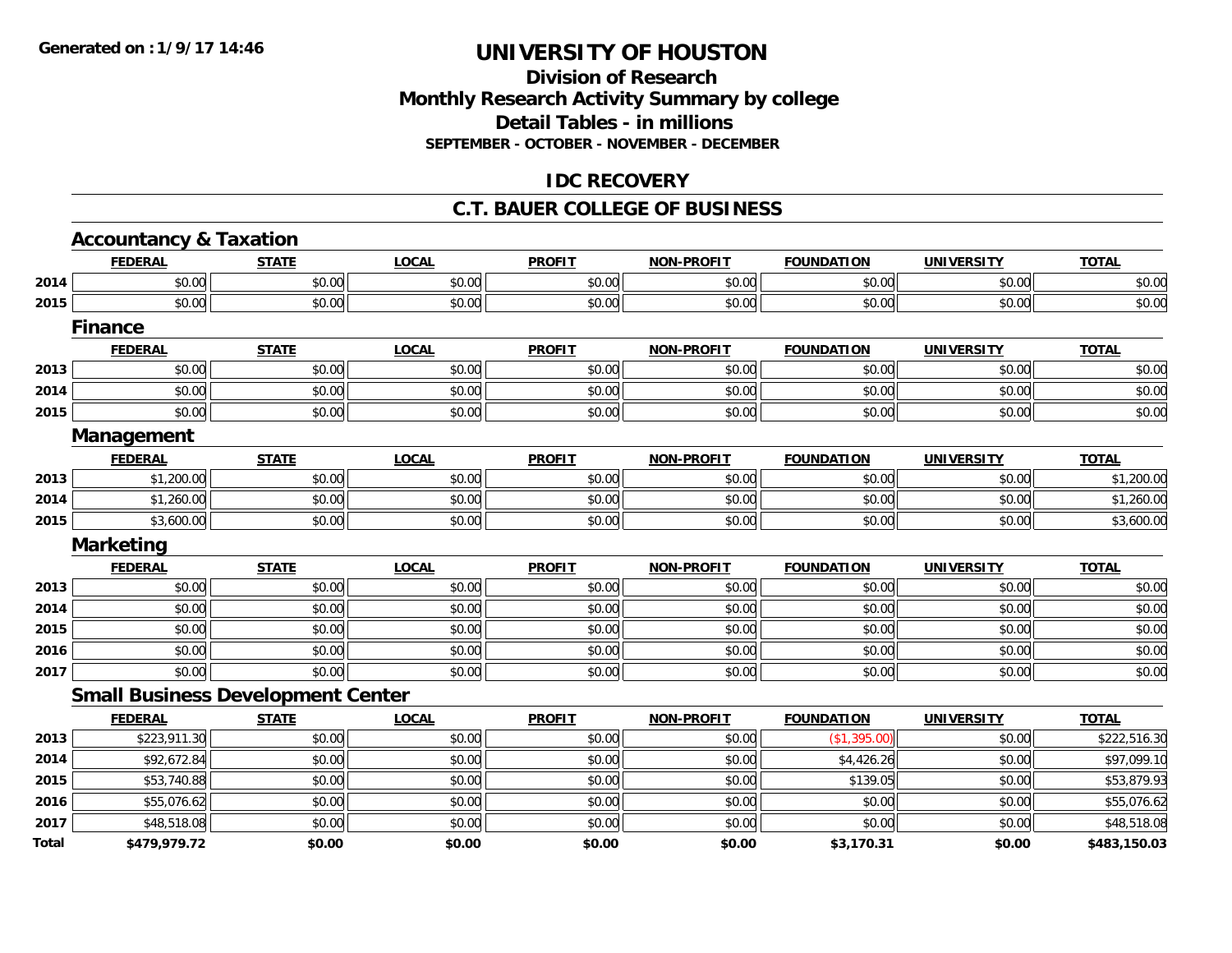#### **Division of ResearchMonthly Research Activity Summary by college Detail Tables - in millionsSEPTEMBER - OCTOBER - NOVEMBER - DECEMBER**

#### **IDC RECOVERY**

#### **COLLEGE OF ARCHITECTURE**

#### **Architecture FEDERAL STATE LOCAL PROFIT NON-PROFIT FOUNDATION UNIVERSITY TOTALTOTAL 2013** \$0.00 \$0.00 \$0.00 \$0.00 \$0.00 \$0.00 \$0.00 \$0.00 **2014**4 \$0.00 \$0.00 \$0.00 \$0.00 \$0.00 \$0.00 \$0.00 \$0.00 \$0.00 \$0.00 \$0.00 \$0.00 \$0.00 \$0.00 \$0.00 \$0.00 \$0.00 **2015** \$0.00 \$0.00 \$0.00 \$0.00 \$0.00 \$0.00 \$0.00 \$0.00 **2016** \$0.00 \$0.00 \$0.00 \$0.00 \$0.00 \$0.00 \$0.00 \$0.00 **2017**7 | \$1,341.97|| \$0.00|| \$0.00|| \$0.00|| \$1,477.52|| \$0.00|| \$0.00|| \$0.00|| \$0.00|| \$2,819.49| **Dean, Architecture**

|              | ------            | $- - - - -$           | $\sim$<br>,,,,    | <b>PROFIT</b> | <b>DDAEIT</b><br>NIAR | <b>FOUNDATION</b>                                                                                                                                                                                                                                                                                                                                                                                                                  | $\frac{1}{1}$  | <b>TOTA</b><br>$\mathbf{v}$ |
|--------------|-------------------|-----------------------|-------------------|---------------|-----------------------|------------------------------------------------------------------------------------------------------------------------------------------------------------------------------------------------------------------------------------------------------------------------------------------------------------------------------------------------------------------------------------------------------------------------------------|----------------|-----------------------------|
| 2015         | $\cdots$<br>vv.vv | $n \cap \neg$<br>ט.טע | $\sim$ 00<br>₽∪.∪ | 0000<br>JU.UU | $\sim$ 00<br>ט.טע     | $\begin{array}{c} \n\text{A} & \text{B} & \text{B} \\ \text{B} & \text{B} & \text{B} \\ \text{C} & \text{D} & \text{A} \\ \text{D} & \text{A} & \text{B} \\ \text{D} & \text{B} & \text{B} \\ \text{D} & \text{B} & \text{B} \\ \text{E} & \text{B} & \text{B} \\ \text{F} & \text{B} & \text{B} \\ \text{F} & \text{B} & \text{B} \\ \text{F} & \text{B} & \text{B} \\ \text{F} & \text{B} & \text{B} \\ \text{F} & \text{B} & \$ | 0.001<br>pv.uu | <b>¢OO 70</b>               |
| <b>Total</b> |                   | \$0.00                | \$0.00            |               | \$0.00                | \$90.79                                                                                                                                                                                                                                                                                                                                                                                                                            | \$0.00         |                             |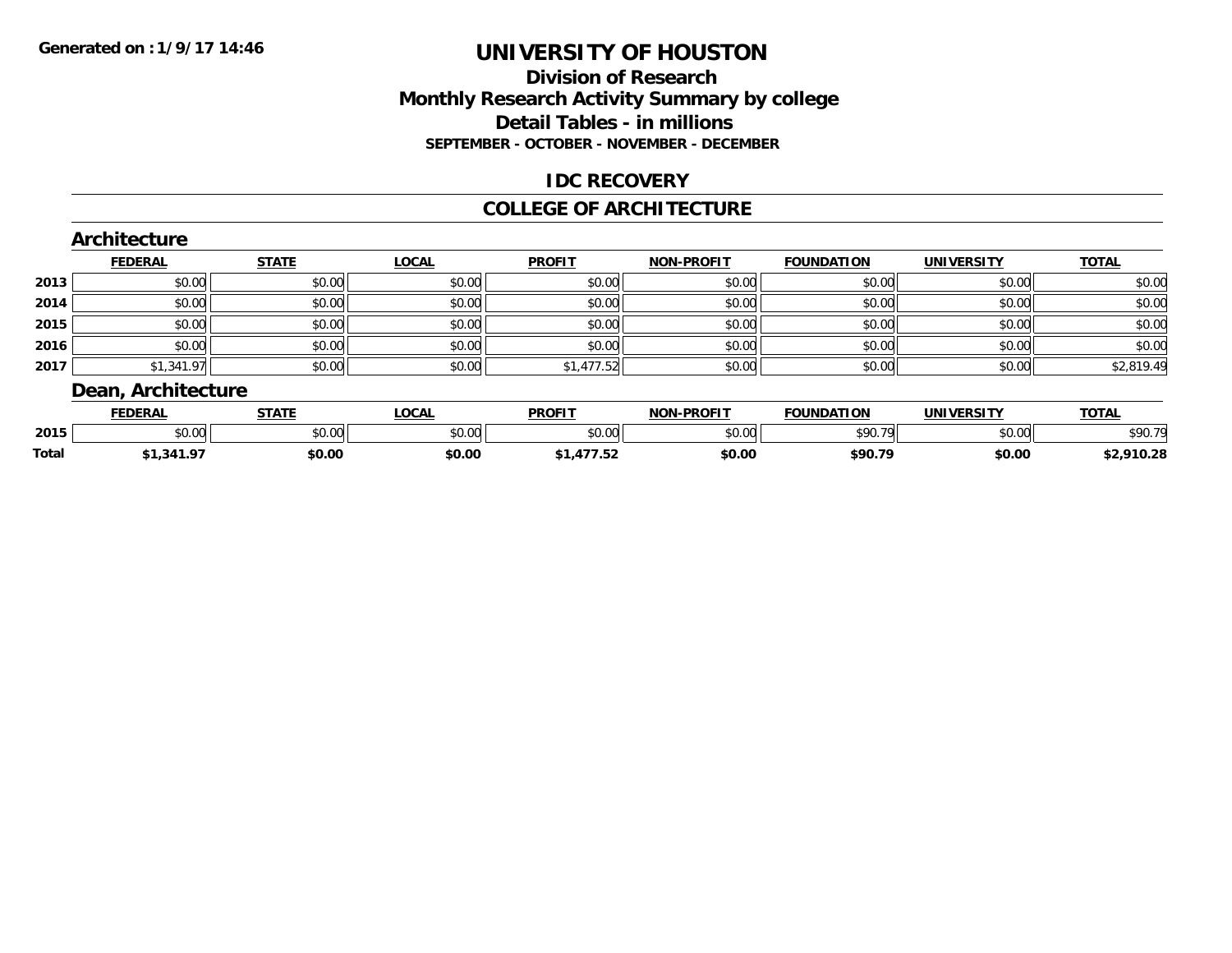#### **Division of ResearchMonthly Research Activity Summary by college Detail Tables - in millionsSEPTEMBER - OCTOBER - NOVEMBER - DECEMBER**

#### **IDC RECOVERY**

#### **COLLEGE OF EDUCATION**

### **Consistency Mgmt and Coop Disc**

|      | <b>FEDERAL</b> | <b>STATE</b> | <b>LOCAL</b> | <b>PROFIT</b> | <b>NON-PROFIT</b> | <b>FOUNDATION</b> | <b>UNIVERSITY</b> | <b>TOTAL</b> |
|------|----------------|--------------|--------------|---------------|-------------------|-------------------|-------------------|--------------|
| 2013 | \$0.00         | \$0.00       | \$0.00       | \$0.00        | \$604.52          | \$0.00            | \$0.00            | \$604.52     |
| 2014 | \$0.00         | \$0.00       | \$35.77      | \$0.00        | \$246.15          | \$0.00            | \$0.00            | \$281.92     |
| 2015 | \$14,902.42    | \$0.00       | \$4,535.81   | \$0.00        | \$0.00            | \$0.00            | \$0.00            | \$19,438.23  |
| 2016 | \$32,378.71    | \$0.00       | \$2,818.48   | \$0.00        | \$0.00            | \$0.00            | \$0.00            | \$35,197.19  |
| 2017 | \$32,065.76    | \$0.00       | \$1,193.20   | \$0.00        | \$0.00            | \$0.00            | \$0.00            | \$33,258.96  |

#### **Curriculum and Instruction**

|      | <u>FEDERAL</u> | <b>STATE</b> | <b>LOCAL</b> | <b>PROFIT</b> | <b>NON-PROFIT</b> | <b>FOUNDATION</b> | <b>UNIVERSITY</b> | <b>TOTAL</b> |
|------|----------------|--------------|--------------|---------------|-------------------|-------------------|-------------------|--------------|
| 2013 | \$17,360.86    | \$5,453.75   | \$0.00       | \$0.00        | \$0.00            | \$77.72           | \$0.00            | \$22,892.33  |
| 2014 | \$26,904.26    | \$0.00       | \$0.00       | \$0.00        | \$0.00            | \$30.88           | \$0.00            | \$26,935.14  |
| 2015 | \$22,231.27    | \$0.00       | \$0.00       | \$0.00        | \$0.00            | \$1,407.41        | \$0.00            | \$23,638.68  |
| 2016 | \$38,243.44    | \$0.00       | \$0.00       | \$0.00        | \$0.00            | \$841.33          | \$0.00            | \$39,084.76  |
| 2017 | \$10,849.52    | \$0.00       | \$0.00       | \$0.00        | \$0.00            | \$6,057.39        | \$0.00            | \$16,906.91  |

### **Dean, Education**

|      | <b>FEDERAL</b> | <b>STATE</b> | <u>LOCAL</u> | <b>PROFIT</b> | <b>NON-PROFIT</b> | <b>FOUNDATION</b> | <b>UNIVERSITY</b> | <b>TOTAL</b> |
|------|----------------|--------------|--------------|---------------|-------------------|-------------------|-------------------|--------------|
| 2013 | \$0.00         | \$0.00       | \$0.00       | \$0.00        | \$0.00            | \$0.00            | \$0.00            | \$0.00       |
| 2014 | \$0.00         | \$0.00       | \$0.00       | \$0.00        | \$0.00            | \$0.00            | \$0.00            | \$0.00       |
| 2015 | \$0.00         | \$0.00       | \$0.00       | \$0.00        | \$0.00            | \$0.00            | \$0.00            | \$0.00       |
| 2016 | \$0.00         | \$0.00       | \$0.00       | \$0.00        | \$0.00            | \$0.00            | \$0.00            | \$0.00       |
| 2017 | \$0.00         | \$0.00       | \$0.00       | \$0.00        | \$0.00            | \$6,057.39        | \$0.00            | \$6,057.39   |

#### **Educational Leadership & Policy Studies**

|      | <b>FEDERAL</b> | <b>STATE</b> | <u>LOCAL</u> | <b>PROFIT</b> | <b>NON-PROFIT</b> | <b>FOUNDATION</b> | <b>UNIVERSITY</b> | <b>TOTAL</b> |
|------|----------------|--------------|--------------|---------------|-------------------|-------------------|-------------------|--------------|
| 2013 | (\$0.01)       | \$0.00       | \$0.00       | \$0.00        | \$0.00            | \$310.87          | \$0.00            | \$310.86     |
| 2014 | \$1,669.07     | \$0.00       | \$0.00       | \$0.00        | \$265.05          | (\$89.13)         | \$0.00            | \$1,844.99   |
| 2015 | \$4,029.93     | \$0.00       | \$0.00       | \$0.00        | \$0.00            | \$351.85          | \$0.00            | \$4,381.78   |
| 2016 | \$5,883.91     | \$0.00       | \$0.00       | \$0.00        | \$0.00            | \$950.01          | \$0.00            | \$6,833.92   |
| 2017 | \$14,782.49    | \$0.00       | \$0.00       | \$0.00        | \$0.00            | \$1,112.92        | \$0.00            | \$15,895.41  |

### **Institute for Urban Education**

|      | <b>FEDERAL</b>                           | <b>STATE</b> | <b>LOCAL</b>                  | <b>PROFIT</b> | <b>NON-PROFIT</b>    | <b>FOUNDATION</b> | <b>UNIVERSITY</b>                                            | <b>TOTAL</b>   |
|------|------------------------------------------|--------------|-------------------------------|---------------|----------------------|-------------------|--------------------------------------------------------------|----------------|
| 2013 | $\sim$ 0.50 $\sim$<br>. , JJU. JZ        | \$0.00       | $\sim$<br><b>↑∩</b><br>vv.vv  | 0000<br>vu.vu | 0000<br><b>JU.UU</b> | JU.UU             | 0.000<br><b>DU.UG</b>                                        | 1,358.32       |
| 2014 | $\sim$ 0.0 $^{\circ}$<br>. JZ 7.<br>$-1$ | \$0.00       | ሖ ∩<br>$\sim$ $\sim$<br>vu.uu | 0000<br>PO.OO | 0000<br><b>JU.UU</b> | JU.UU             | $\mathsf{A} \cap \mathsf{A} \cap \mathsf{A}$<br><b>JU.UU</b> | 0272<br>1.1.21 |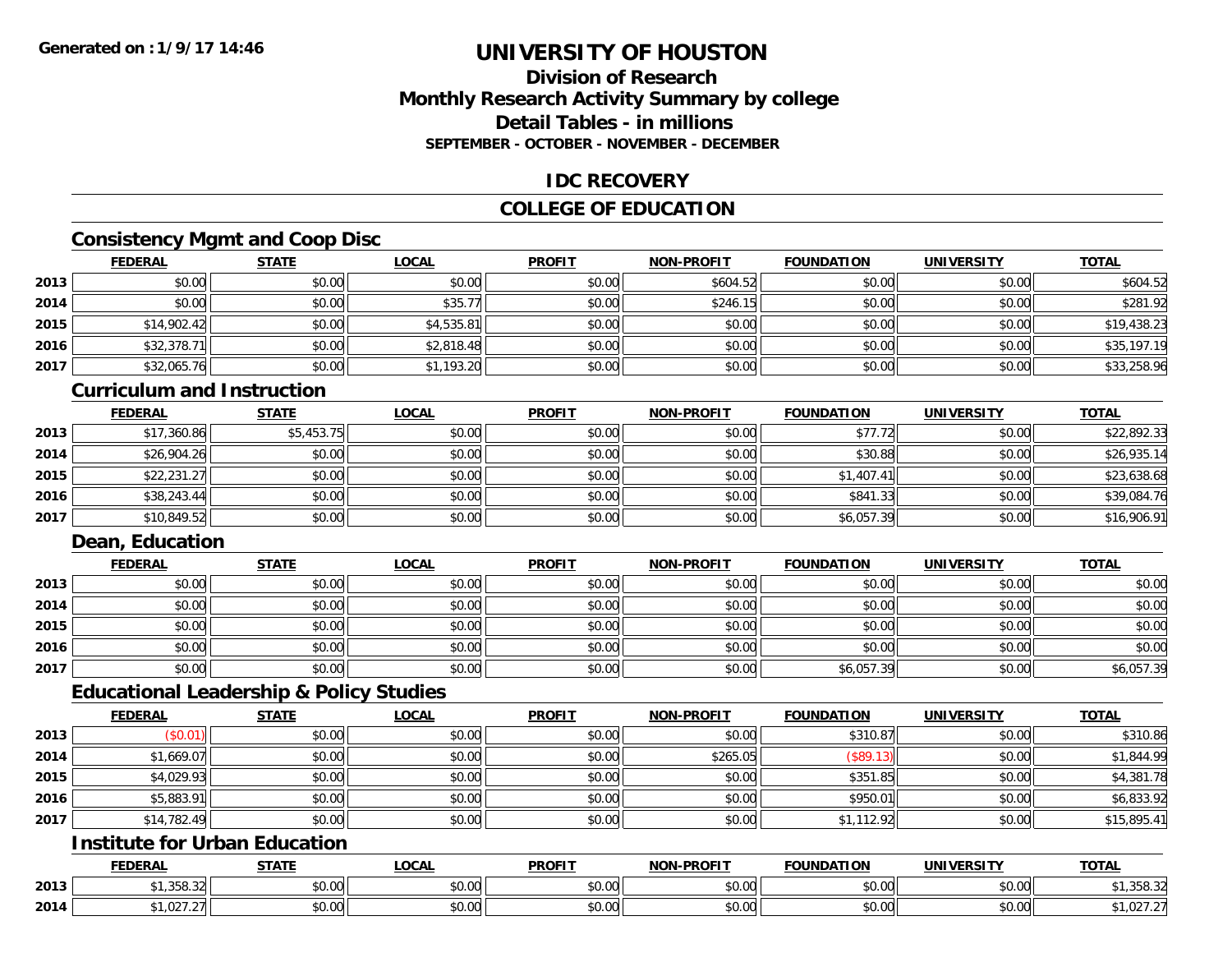### **Division of ResearchMonthly Research Activity Summary by college Detail Tables - in millions SEPTEMBER - OCTOBER - NOVEMBER - DECEMBER**

#### **IDC RECOVERY**

#### **COLLEGE OF EDUCATION**

# **Psychological, Health, and Learning Sciences**

|      | <b>FEDERAL</b> | <b>STATE</b> | <b>LOCAL</b> | <b>PROFIT</b> | <b>NON-PROFIT</b> | <b>FOUNDATION</b> | <b>UNIVERSITY</b> | <b>TOTAL</b> |
|------|----------------|--------------|--------------|---------------|-------------------|-------------------|-------------------|--------------|
| 2013 | \$8,610.56     | \$3,037.99   | \$0.00       | \$0.00        | \$0.00            | \$23.00           | \$0.00            | \$11,625.54  |
| 2014 | \$60,044.63    | \$3,008.88   | \$0.00       | \$0.00        | \$321.15          | \$3,294.60        | \$0.00            | \$60,080.06  |
| 2015 | \$101,934.1    | \$3,348.77   | \$0.00       | \$0.00        | \$39.00           | \$0.00            | \$0.00            | \$105,321.88 |
| 2016 | \$151,561.86   | \$4,088.65   | \$0.00       | \$0.00        | \$1,932.72        | \$0.00            | \$0.00            | \$157,583.23 |
| 2017 | \$81,003.97    | \$4,540.17   | \$0.00       | \$0.00        | \$1,914.79        | \$1,219.08        | \$0.00            | \$88,678.01  |

#### **UH Charter School**

|       | <b>FEDERAL</b> | <b>STATE</b>           | <b>OCAL</b> | <b>PROFIT</b> | <b>NON-PROFIT</b> | <b>FOUNDATION</b> | UNIVERSITY | <b>TOTAL</b>          |
|-------|----------------|------------------------|-------------|---------------|-------------------|-------------------|------------|-----------------------|
| 2015  | ሶስ ስስ<br>ט.טע  | \$0.00                 | \$0.00      | \$0.00        | 0000<br>JU.UU     | \$0.00            | \$0.00     | \$0.00                |
| Total | \$626,842.33   | ሖጣጣ<br>$478.2^{\circ}$ | 90.JOJ.ZU   | \$0.00        | 55.323.38         | \$15,010.12       | \$0.00     | .237.30<br>1470<br>ספ |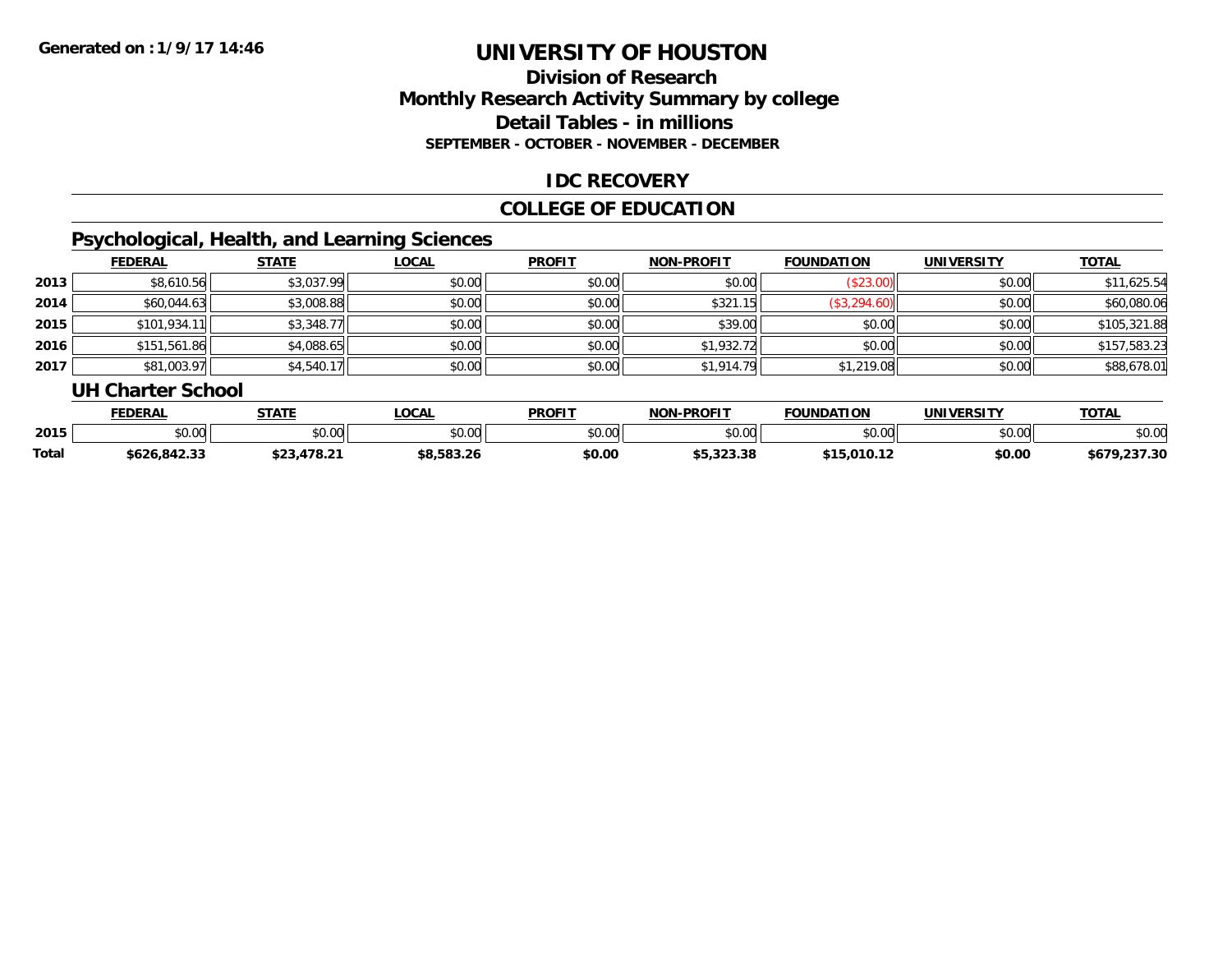#### **Division of ResearchMonthly Research Activity Summary by college Detail Tables - in millionsSEPTEMBER - OCTOBER - NOVEMBER - DECEMBER**

#### **IDC RECOVERY**

#### **COLLEGE OF LIBERAL ARTS AND SOCIAL SCIENCES**

### **Arte Publico Press**

**2016**

**2017**

|      | <b>FEDERAL</b>                   | <b>STATE</b>                                | <b>LOCAL</b> | <b>PROFIT</b> | <b>NON-PROFIT</b> | <b>FOUNDATION</b> | <b>UNIVERSITY</b> | <b>TOTAL</b> |
|------|----------------------------------|---------------------------------------------|--------------|---------------|-------------------|-------------------|-------------------|--------------|
| 2013 | \$0.00                           | \$0.00                                      | \$0.00       | \$0.00        | \$0.00            | \$5,909.37        | \$0.00            | \$5,909.37   |
| 2014 | \$0.00                           | \$0.00                                      | \$0.00       | \$0.00        | \$0.00            | \$10,358.44       | \$0.00            | \$10,358.44  |
| 2015 | \$4,252.25                       | \$0.00                                      | \$0.00       | \$0.00        | \$0.00            | \$1,666.57        | \$0.00            | \$5,918.82   |
| 2016 | \$0.00                           | \$0.00                                      | \$0.00       | \$0.00        | \$0.00            | \$3,759.53        | \$0.00            | \$3,759.53   |
|      | <b>Center for Public History</b> |                                             |              |               |                   |                   |                   |              |
|      | <b>FEDERAL</b>                   | <b>STATE</b>                                | <b>LOCAL</b> | <b>PROFIT</b> | <b>NON-PROFIT</b> | <b>FOUNDATION</b> | <b>UNIVERSITY</b> | <b>TOTAL</b> |
| 2013 | \$3,772.00                       | \$0.00                                      | \$0.00       | \$0.00        | \$0.00            | \$0.00            | \$0.00            | \$3,772.00   |
| 2014 | \$33.99                          | \$0.00                                      | \$0.00       | \$0.00        | \$0.00            | \$0.00            | \$0.00            | \$33.99      |
| 2015 | \$166.80                         | \$0.00                                      | \$0.00       | \$0.00        | \$0.00            | \$0.00            | \$0.00            | \$166.80     |
|      | Communication                    |                                             |              |               |                   |                   |                   |              |
|      | <b>FEDERAL</b>                   | <b>STATE</b>                                | <b>LOCAL</b> | <b>PROFIT</b> | <b>NON-PROFIT</b> | <b>FOUNDATION</b> | <b>UNIVERSITY</b> | <b>TOTAL</b> |
| 2013 | \$0.00                           | \$0.00                                      | \$0.00       | \$0.00        | \$0.00            | \$0.00            | \$0.00            | \$0.00       |
| 2015 | \$0.00                           | \$3,706.70                                  | \$0.00       | \$0.00        | \$0.00            | \$0.00            | \$0.00            | \$3,706.70   |
| 2016 | \$0.00                           | \$0.00                                      | \$0.00       | \$0.00        | \$0.00            | \$0.00            | \$0.00            | \$0.00       |
| 2017 | \$0.00                           | \$0.00                                      | \$0.00       | \$0.00        | \$0.00            | \$0.00            | \$0.00            | \$0.00       |
|      |                                  | <b>Communication Sciences and Disorders</b> |              |               |                   |                   |                   |              |
|      | <b>FEDERAL</b>                   | <b>STATE</b>                                | <b>LOCAL</b> | <b>PROFIT</b> | <b>NON-PROFIT</b> | <b>FOUNDATION</b> | <b>UNIVERSITY</b> | <b>TOTAL</b> |
| 2013 | (\$0.01)                         | \$0.00                                      | \$0.00       | \$0.00        | \$0.00            | \$0.00            | \$0.00            | (\$0.01)     |
| 2014 | \$9,076.69                       | \$0.00                                      | \$0.00       | \$0.00        | \$0.00            | \$0.00            | \$0.00            | \$9,076.69   |
| 2015 | \$10,077.32                      | \$0.00                                      | \$0.00       | \$0.00        | \$0.00            | \$0.00            | \$0.00            | \$10,077.32  |
| 2016 | \$12,124.78                      | \$0.00                                      | \$0.00       | \$0.00        | \$0.00            | \$0.00            | \$0.00            | \$12,124.78  |
| 2017 | \$10,330.38                      | \$0.00                                      | \$0.00       | \$0.00        | \$0.00            | \$0.00            | \$0.00            | \$10,330.38  |
|      |                                  | Dean, Liberal Arts and Social Sciences      |              |               |                   |                   |                   |              |
|      | <b>FEDERAL</b>                   | <b>STATE</b>                                | <b>LOCAL</b> | <b>PROFIT</b> | <b>NON-PROFIT</b> | <b>FOUNDATION</b> | <b>UNIVERSITY</b> | <b>TOTAL</b> |
| 2013 | \$0.00                           | \$0.00                                      | \$0.00       | \$0.00        | \$0.00            | \$0.00            | \$0.00            | \$0.00       |
| 2014 | \$0.00                           | \$0.00                                      | \$0.00       | \$0.00        | \$0.00            | \$0.00            | \$0.00            | \$0.00       |
| 2015 | \$0.00                           | \$0.00                                      | \$0.00       | \$0.00        | \$0.00            | \$0.00            | \$0.00            | \$0.00       |

\$0.00 \$0.00 \$0.00 \$0.00 \$0.00 \$0.00 \$0.00 \$0.00

7 | \$0.00 \$0.00 \$0.00 \$0.00 \$0.00 \$0.00 \$0.00 \$0.00 \$0.00 \$0.00 \$0.00 \$0.00 \$0.00 \$0.00 \$0.00 \$0.00 \$0.00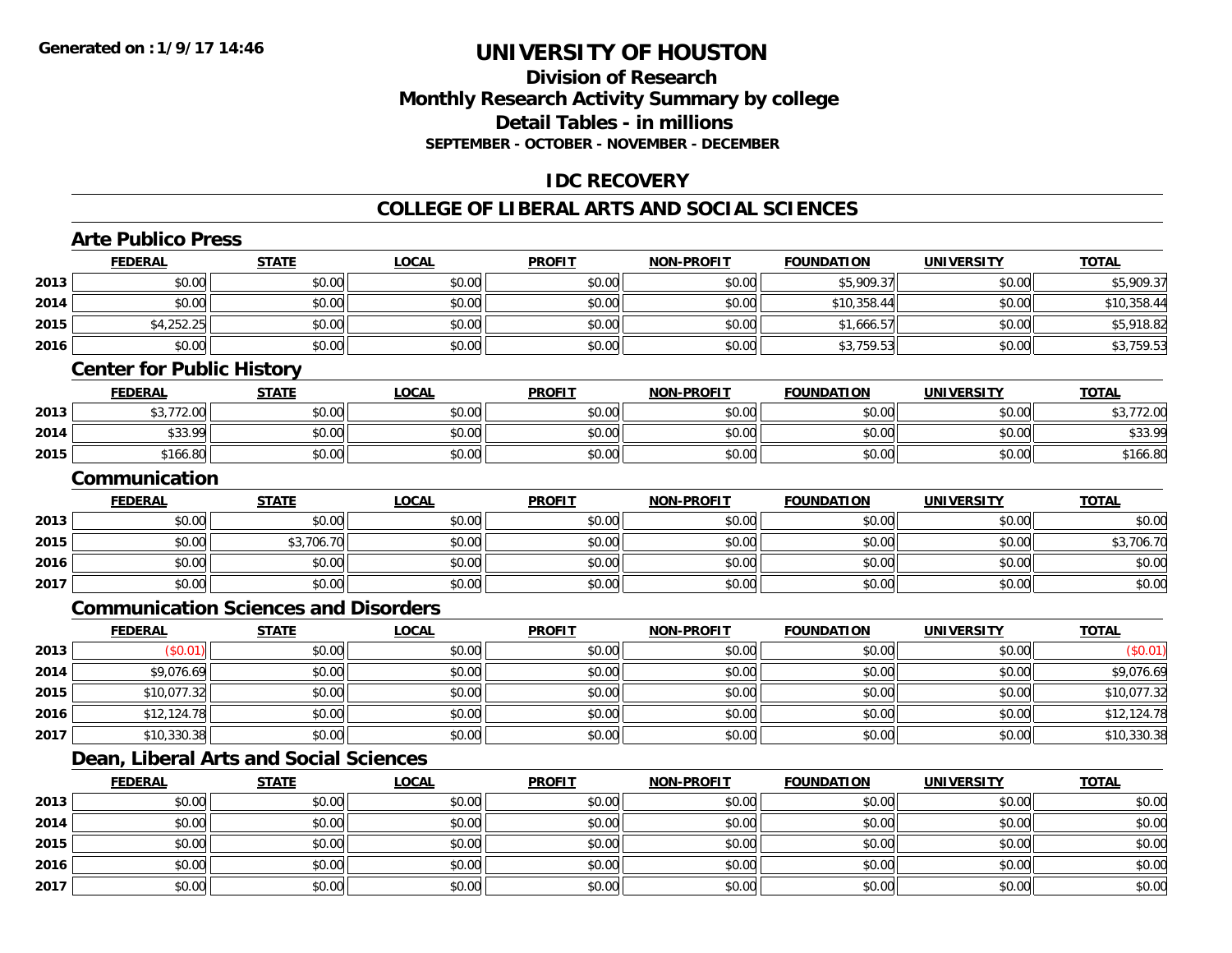### **Division of ResearchMonthly Research Activity Summary by college Detail Tables - in millions SEPTEMBER - OCTOBER - NOVEMBER - DECEMBER**

#### **IDC RECOVERY**

#### **COLLEGE OF LIBERAL ARTS AND SOCIAL SCIENCES**

|      | <b>Economics</b>        |                                     |              |               |                   |                   |                   |               |
|------|-------------------------|-------------------------------------|--------------|---------------|-------------------|-------------------|-------------------|---------------|
|      | <b>FEDERAL</b>          | <b>STATE</b>                        | <b>LOCAL</b> | <b>PROFIT</b> | <b>NON-PROFIT</b> | <b>FOUNDATION</b> | <b>UNIVERSITY</b> | <b>TOTAL</b>  |
| 2013 | \$0.00                  | \$0.00                              | \$0.00       | \$0.00        | \$900.00          | \$0.00            | \$0.00            | \$900.00      |
| 2014 | \$0.00                  | \$0.00                              | \$0.00       | \$0.00        | \$0.00            | \$0.00            | \$0.00            | \$0.00        |
| 2015 | \$568.61                | \$0.00                              | \$0.00       | \$0.00        | \$1,366.53        | \$0.00            | \$0.00            | \$1,935.14    |
| 2016 | \$0.00                  | \$0.00                              | \$0.00       | \$0.00        | \$0.00            | \$0.00            | \$0.00            | \$0.00        |
|      | <b>English</b>          |                                     |              |               |                   |                   |                   |               |
|      | <b>FEDERAL</b>          | <b>STATE</b>                        | <b>LOCAL</b> | <b>PROFIT</b> | <b>NON-PROFIT</b> | <b>FOUNDATION</b> | <b>UNIVERSITY</b> | <b>TOTAL</b>  |
| 2013 | \$5,816.26              | \$0.00                              | \$0.00       | \$0.00        | \$0.00            | \$0.00            | \$0.00            | \$5,816.26    |
| 2014 | \$0.00                  | \$0.00                              | \$0.00       | \$0.00        | \$0.00            | \$0.00            | \$0.00            | \$0.00        |
| 2015 | \$1,801.81              | \$0.00                              | \$0.00       | \$0.00        | \$0.00            | \$0.00            | \$0.00            | \$1,801.81    |
| 2016 | \$4,696.25              | \$0.00                              | \$0.00       | \$0.00        | \$0.00            | \$0.00            | \$0.00            | \$4,696.25    |
| 2017 | \$4,125.84              | \$0.00                              | \$0.00       | \$0.00        | \$0.00            | \$0.00            | \$0.00            | \$4,125.84    |
|      |                         | <b>Health and Human Performance</b> |              |               |                   |                   |                   |               |
|      | <b>FEDERAL</b>          | <b>STATE</b>                        | <b>LOCAL</b> | <b>PROFIT</b> | <b>NON-PROFIT</b> | <b>FOUNDATION</b> | <b>UNIVERSITY</b> | <b>TOTAL</b>  |
| 2013 | \$133,286.70            | \$0.00                              | \$0.00       | \$14,683.57   | \$0.00            | (\$7.67)          | \$0.00            | \$147,962.61  |
| 2014 | \$211,319.11            | \$0.00                              | \$0.00       | \$12,883.94   | \$0.00            | \$0.00            | \$0.00            | \$224,203.05  |
| 2015 | \$183,507.08            | \$0.00                              | \$0.00       | \$18,363.05   | \$579.91          | \$1,701.15        | \$0.00            | \$204,151.19  |
| 2016 | \$148,368.43            | \$0.00                              | \$0.00       | \$11,764.78   | \$0.00            | \$1,456.00        | \$0.00            | \$161,589.21  |
| 2017 | \$74,586.64             | \$0.00                              | \$0.00       | \$28,751.34   | \$673.33          | \$38.42           | \$0.00            | \$104,049.74  |
|      | <b>Hispanic Studies</b> |                                     |              |               |                   |                   |                   |               |
|      | <b>FEDERAL</b>          | <b>STATE</b>                        | <b>LOCAL</b> | <b>PROFIT</b> | <b>NON-PROFIT</b> | <b>FOUNDATION</b> | <b>UNIVERSITY</b> | <b>TOTAL</b>  |
| 2013 | \$0.00                  | \$0.00                              | \$0.00       | \$0.00        | \$0.00            | \$0.00            | \$0.00            | \$0.00        |
| 2014 | \$0.00                  | \$0.00                              | \$0.00       | \$0.00        | \$0.00            | \$0.00            | \$0.00            | \$0.00        |
| 2015 | \$0.00                  | \$0.00                              | \$0.00       | \$0.00        | \$0.00            | \$0.00            | \$0.00            | \$0.00        |
| 2016 | \$0.00                  | \$0.00                              | \$0.00       | \$0.00        | \$0.00            | \$0.00            | \$0.00            | \$0.00        |
|      | <b>History</b>          |                                     |              |               |                   |                   |                   |               |
|      | <b>FEDERAL</b>          | <b>STATE</b>                        | <b>LOCAL</b> | <b>PROFIT</b> | <b>NON-PROFIT</b> | <b>FOUNDATION</b> | <b>UNIVERSITY</b> | <b>TOTAL</b>  |
| 2013 | (\$2,206.75)            | \$0.00                              | \$0.00       | \$0.00        | (\$2,574.70)      | \$0.00            | \$0.00            | ( \$4,781.45) |
| 2015 | \$1,463.16              | \$0.00                              | \$0.00       | \$0.00        | \$0.00            | \$0.00            | \$0.00            | \$1,463.16    |
| 2016 | \$1,345.11              | \$0.00                              | \$0.00       | \$0.00        | \$0.00            | \$0.00            | \$0.00            | \$1,345.11    |
| 2017 | \$414.63                | \$0.00                              | \$0.00       | \$0.00        | \$0.00            | \$0.00            | \$0.00            | \$414.63      |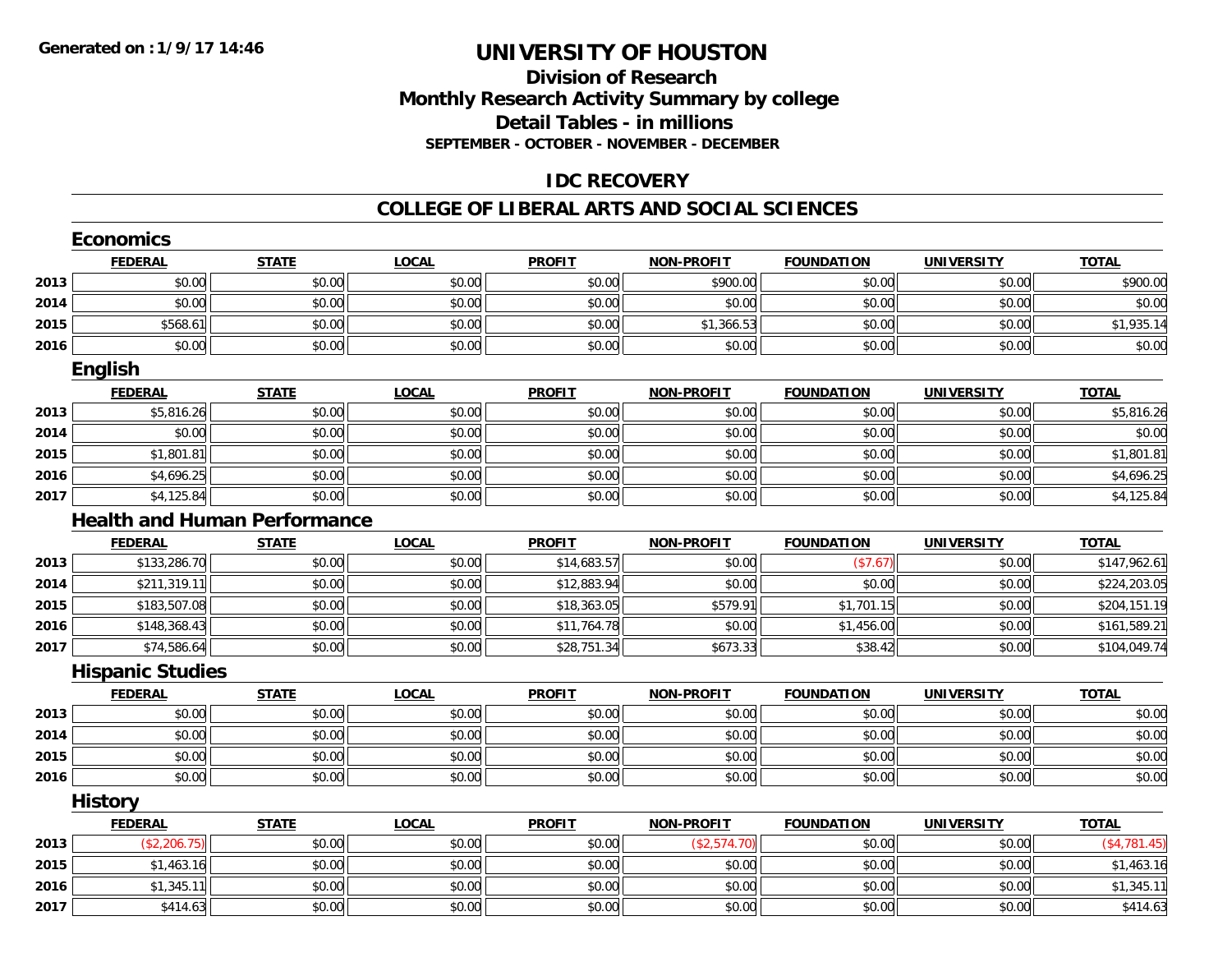### **Division of ResearchMonthly Research Activity Summary by college Detail Tables - in millions SEPTEMBER - OCTOBER - NOVEMBER - DECEMBER**

### **IDC RECOVERY**

#### **COLLEGE OF LIBERAL ARTS AND SOCIAL SCIENCES**

### **Hobby Center for Public Policy**

|      | <b>FEDERAL</b>                    | <b>STATE</b> | <b>LOCAL</b> | <b>PROFIT</b> | <b>NON-PROFIT</b> | <b>FOUNDATION</b> | <b>UNIVERSITY</b> | <b>TOTAL</b> |
|------|-----------------------------------|--------------|--------------|---------------|-------------------|-------------------|-------------------|--------------|
| 2015 | \$504.29                          | (\$30.80)    | \$0.00       | \$0.00        | \$0.00            | \$1,500.00        | \$0.00            | \$1,973.49   |
| 2016 | \$6,160.92                        | \$0.00       | \$0.00       | \$0.00        | \$0.00            | \$0.00            | \$0.00            | \$6,160.92   |
| 2017 | \$2,686.88                        | \$0.00       | \$0.00       | \$0.00        | \$0.00            | \$0.00            | \$0.00            | \$2,686.88   |
|      | <b>Modern/Classical Languages</b> |              |              |               |                   |                   |                   |              |
|      | <b>FEDERAL</b>                    | <b>STATE</b> | <b>LOCAL</b> | <b>PROFIT</b> | <b>NON-PROFIT</b> | <b>FOUNDATION</b> | <b>UNIVERSITY</b> | <b>TOTAL</b> |
| 2013 | (\$5,138.16)                      | \$0.00       | \$0.00       | \$0.00        | \$0.00            | \$0.00            | \$0.00            | (\$5,138.16) |
| 2014 | \$18,966.92                       | \$0.00       | \$0.00       | \$0.00        | \$0.00            | \$0.00            | \$0.00            | \$18,966.92  |
| 2015 | \$18,604.50                       | \$0.00       | \$0.00       | \$0.00        | \$0.00            | \$0.00            | \$0.00            | \$18,604.50  |
| 2016 | \$3,880.37                        | \$0.00       | \$0.00       | \$0.00        | \$0.00            | \$0.00            | \$0.00            | \$3,880.37   |
|      | <b>Philosophy</b>                 |              |              |               |                   |                   |                   |              |
|      | <b>FEDERAL</b>                    | <b>STATE</b> | <b>LOCAL</b> | <b>PROFIT</b> | <b>NON-PROFIT</b> | <b>FOUNDATION</b> | <b>UNIVERSITY</b> | <b>TOTAL</b> |
| 2013 | \$1,447.50                        | \$0.00       | \$0.00       | \$0.00        | \$0.00            | \$0.00            | \$0.00            | \$1,447.50   |
| 2014 | \$1,420.74                        | \$0.00       | \$0.00       | \$0.00        | \$0.00            | \$0.00            | \$0.00            | \$1,420.74   |
| 2015 | \$389.30                          | \$0.00       | \$0.00       | \$0.00        | \$0.00            | \$0.00            | \$0.00            | \$389.30     |
| 2016 | \$30.38                           | \$0.00       | \$0.00       | \$0.00        | \$0.00            | \$0.00            | \$0.00            | \$30.38      |
|      | <b>Political Science</b>          |              |              |               |                   |                   |                   |              |
|      | <b>FEDERAL</b>                    | <b>STATE</b> | <b>LOCAL</b> | <b>PROFIT</b> | <b>NON-PROFIT</b> | <b>FOUNDATION</b> | <b>UNIVERSITY</b> | <b>TOTAL</b> |
| 2013 | \$1,993.61                        | \$0.00       | \$0.00       | \$0.00        | \$0.00            | \$0.00            | \$0.00            | \$1,993.61   |
| 2014 | \$0.00                            | \$0.00       | \$0.00       | \$0.00        | \$0.00            | \$0.00            | \$0.00            | \$0.00       |
| 2015 | \$8,786.01                        | \$0.00       | \$0.00       | \$0.00        | \$0.00            | \$0.00            | \$0.00            | \$8,786.01   |
| 2016 | \$7,938.52                        | \$0.00       | \$0.00       | \$0.00        | \$427.96          | \$0.00            | \$0.00            | \$8,366.48   |
| 2017 | \$10,106.29                       | \$0.00       | \$0.00       | \$0.00        | \$889.06          | \$0.00            | \$0.00            | \$10,995.35  |
|      | <b>Psychology</b>                 |              |              |               |                   |                   |                   |              |
|      | <b>FEDERAL</b>                    | <b>STATE</b> | <b>LOCAL</b> | <b>PROFIT</b> | <b>NON-PROFIT</b> | <b>FOUNDATION</b> | <b>UNIVERSITY</b> | <b>TOTAL</b> |
| 2013 | \$417,064.64                      | \$17,550.20  | \$0.00       | \$0.00        | \$2,650.48        | \$3,882.56        | \$0.00            | \$441,147.88 |
| 2014 | \$299,402.87                      | \$9.71       | \$0.00       | (\$20.20)     | \$6,849.53        | (\$4.57)          | \$0.00            | \$306,237.34 |
| 2015 | \$386,191.18                      | \$0.00       | \$0.00       | \$0.00        | \$13,961.81       | \$0.00            | \$0.00            | \$400,152.99 |
| 2016 | \$347,252.42                      | \$245.14     | \$0.00       | \$0.00        | \$12,238.71       | \$0.00            | \$0.00            | \$359,736.27 |
| 2017 | \$372,372.03                      | \$1,018.69   | \$0.00       | \$0.00        | \$1,431.82        | \$0.00            | \$3,852.32        | \$378,674.86 |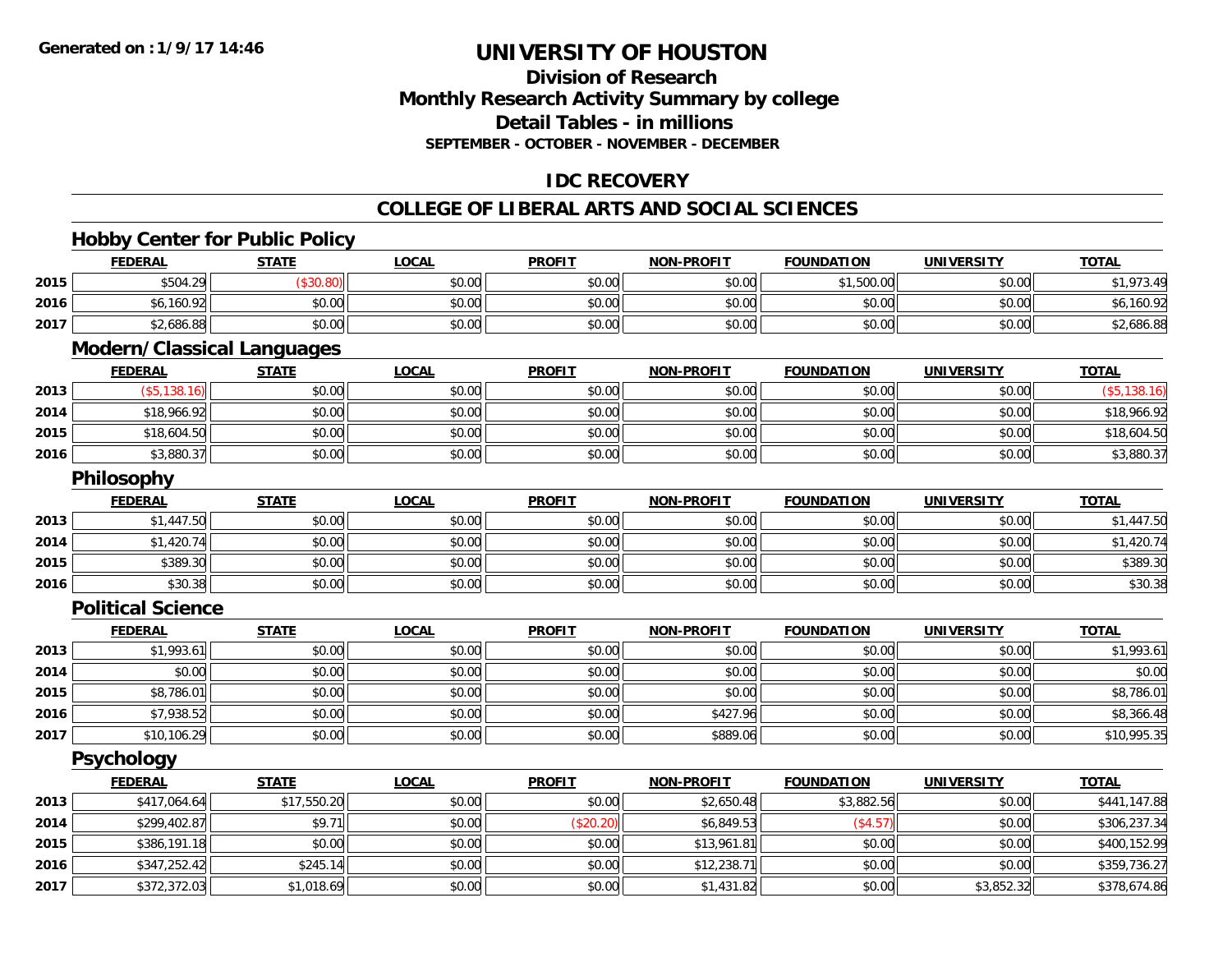#### **Division of Research Monthly Research Activity Summary by college Detail Tables - in millions SEPTEMBER - OCTOBER - NOVEMBER - DECEMBER**

#### **IDC RECOVERY**

#### **COLLEGE OF LIBERAL ARTS AND SOCIAL SCIENCES**

|       | Sociology      |              |              |               |                   |                   |                   |                |  |  |  |  |
|-------|----------------|--------------|--------------|---------------|-------------------|-------------------|-------------------|----------------|--|--|--|--|
|       | <b>FEDERAL</b> | <b>STATE</b> | <b>LOCAL</b> | <b>PROFIT</b> | <b>NON-PROFIT</b> | <b>FOUNDATION</b> | <b>UNIVERSITY</b> | <b>TOTAL</b>   |  |  |  |  |
| 2013  | \$406.42       | \$0.00       | \$0.00       | \$0.00        | \$0.00            | \$0.00            | \$0.00            | \$406.42       |  |  |  |  |
| 2014  | \$1,569.75     | \$0.00       | \$0.00       | \$0.00        | \$0.00            | \$0.00            | \$0.00            | \$1,569.75     |  |  |  |  |
| 2015  | \$3.39         | \$0.00       | \$0.00       | \$0.00        | \$0.00            | \$0.00            | \$0.00            | \$3.39         |  |  |  |  |
| Total | \$2,720,967.87 | \$22,499.64  | \$0.00       | \$86,426.48   | \$39,394.44       | \$30,259.80       | \$3,852.32        | \$2,903,400.56 |  |  |  |  |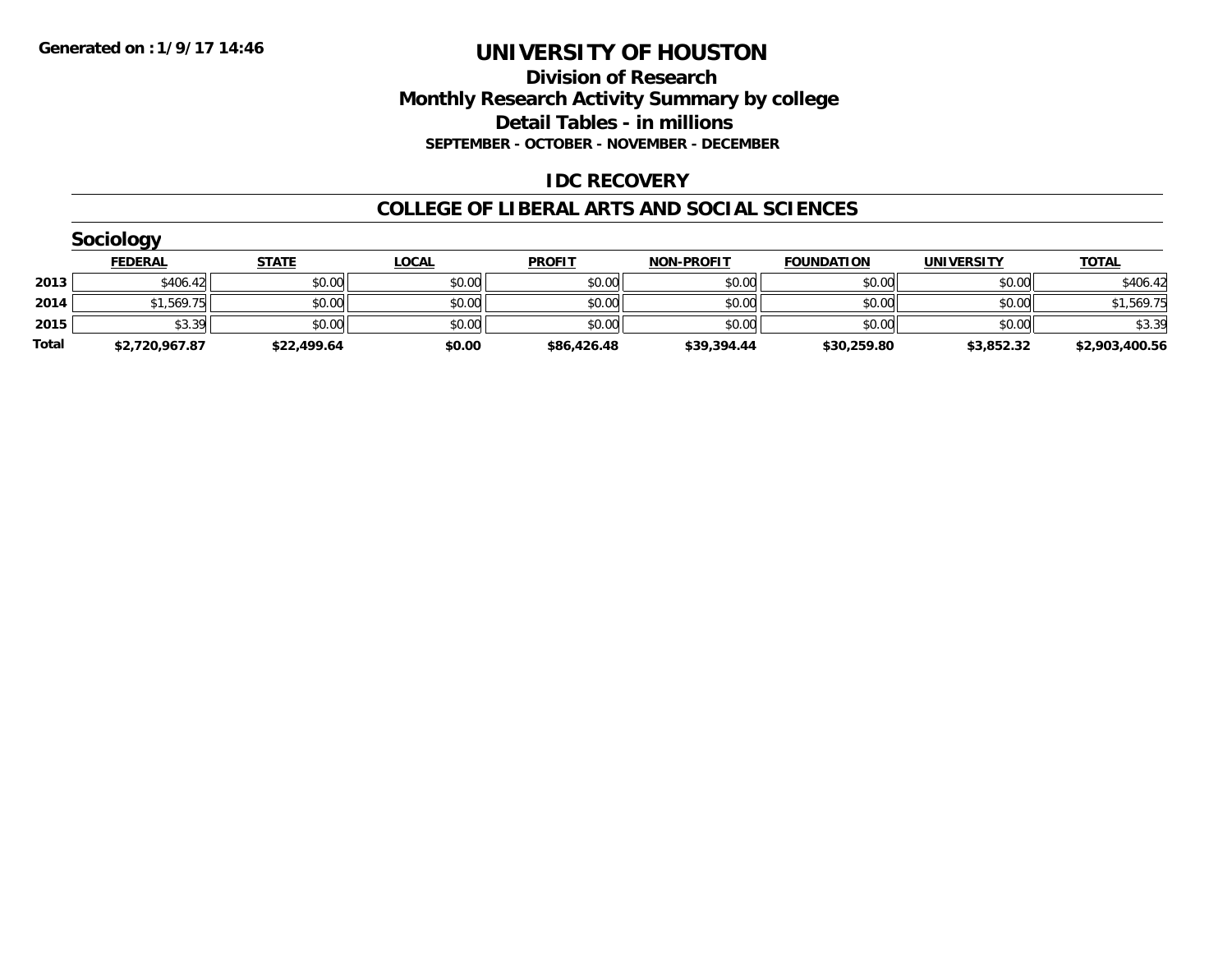#### **Division of ResearchMonthly Research Activity Summary by college Detail Tables - in millionsSEPTEMBER - OCTOBER - NOVEMBER - DECEMBER**

### **IDC RECOVERY**

### **COLLEGE OF NATURAL SCIENCES AND MATHEMATICS**

### **Biology/Biochemistry**

|      | <b>FEDERAL</b> | <b>STATE</b> | <b>LOCAL</b> | <b>PROFIT</b> | <b>NON-PROFIT</b> | <b>FOUNDATION</b> | <b>UNIVERSITY</b> | <b>TOTAL</b> |
|------|----------------|--------------|--------------|---------------|-------------------|-------------------|-------------------|--------------|
| 2013 | \$211,877.31   | \$12,251.19  | \$0.00       | \$1,831.14    | \$16,670.32       | \$4,306.68        | \$0.00            | \$246,936.64 |
| 2014 | \$177,067.67   | \$11,237.69  | \$0.00       | \$9,891.02    | \$8,599.45        | \$669.84          | \$0.00            | \$207,465.67 |
| 2015 | \$262,717.90   | \$6,735.15   | \$0.00       | \$1,481.42    | \$7,883.92        | \$10,312.98       | \$0.00            | \$289,131.37 |
| 2016 | \$233,243.02   | \$3,801.99   | \$0.00       | \$3,074.28    | \$1,319.30        | \$7,818.03        | \$0.00            | \$249,256.61 |
| 2017 | \$194,811.62   | \$24,701.23  | \$0.00       | \$63.43       | \$5,955.70        | \$5,852.47        | \$0.00            | \$231,384.44 |

### **Center for Applied Geoscience Excellence**

|      | <b>FEDERAL</b> | <b>STATE</b> | <u>LOCAL</u> | <b>PROFIT</b> | <b>NON-PROFIT</b> | <b>FOUNDATION</b> | <b>UNIVERSITY</b> | <b>TOTAL</b> |
|------|----------------|--------------|--------------|---------------|-------------------|-------------------|-------------------|--------------|
| 2014 | \$0.00         | \$0.00       | \$0.00       | \$0.00        | \$0.00            | \$0.00            | \$0.00            | \$0.00       |
| 2015 | \$0.00         | \$0.00       | \$0.00       | \$0.00        | \$0.00            | \$0.00            | \$0.00            | \$0.00       |
| 2016 | \$0.00         | \$0.00       | \$0.00       | \$0.00        | \$0.00            | \$0.00            | \$0.00            | \$0.00       |
| 2017 | \$0.00         | \$0.00       | \$0.00       | \$0.00        | \$0.00            | \$0.00            | \$0.00            | \$0.00       |

### **Center for Nuclear Receptors and Cell Signaling**

|      | <b>FEDERAL</b> | <u>STATE</u>  | <b>LOCAL</b> | <b>PROFIT</b> | <b>NON-PROFIT</b> | <b>FOUNDATION</b> | <b>UNIVERSITY</b> | <b>TOTAL</b> |
|------|----------------|---------------|--------------|---------------|-------------------|-------------------|-------------------|--------------|
| 2013 | \$100,652.56   | \$5,335.21    | \$0.00       | \$1,244.72    | \$0.00            | \$0.00            | \$0.00            | \$107,232.49 |
| 2014 | \$167,115.03   | (\$20,503.87) | \$0.00       | \$0.00        | \$0.00            | \$0.00            | \$0.00            | \$146,611.16 |
| 2015 | \$35,001.94    | \$20,773.42   | \$0.00       | \$0.00        | \$0.00            | \$0.00            | \$0.00            | \$55,775.36  |
| 2016 | \$141,230.02   | \$10,030.78   | \$0.00       | \$0.00        | \$0.00            | \$0.00            | \$0.00            | \$151,260.79 |
| 2017 | \$143,711.71   | \$8,851.25    | \$0.00       | \$0.00        | \$6,468.52        | \$0.00            | \$0.00            | \$159,031.48 |

#### **Chemistry**

|      | <b>FEDERAL</b> | <u>STATE</u> | <b>LOCAL</b> | <b>PROFIT</b> | <b>NON-PROFIT</b> | <b>FOUNDATION</b> | <b>UNIVERSITY</b> | <b>TOTAL</b> |
|------|----------------|--------------|--------------|---------------|-------------------|-------------------|-------------------|--------------|
| 2013 | \$196,047.29   | (\$64.32)    | \$0.00       | \$8,583.32    | \$0.00            | \$0.00            | (\$18,938.71)     | \$185,627.58 |
| 2014 | \$208,802.88   | \$0.00       | \$0.00       | \$43.65       | \$0.00            | \$0.00            | \$0.00            | \$208,846.53 |
| 2015 | \$208,208.86   | \$0.00       | \$0.00       | \$0.00        | \$0.00            | \$0.00            | \$0.00            | \$208,208.86 |
| 2016 | \$238,178.21   | \$1,178.22   | \$0.00       | \$185.51      | \$0.00            | \$0.00            | \$0.00            | \$239,541.94 |
| 2017 | \$207,170.25   | \$2,880.97   | \$0.00       | \$0.00        | \$0.00            | \$0.00            | \$0.00            | \$210,051.22 |

#### **Computer Science**

|      | <u>FEDERAL</u> | <u>STATE</u> | <b>LOCAL</b> | <b>PROFIT</b> | <b>NON-PROFIT</b> | <b>FOUNDATION</b> | UNIVERSITY | <b>TOTAL</b> |
|------|----------------|--------------|--------------|---------------|-------------------|-------------------|------------|--------------|
| 2013 | \$197,690.26   | \$2,219.68   | \$0.00       | \$28,203.69   | \$3,908.94        | \$0.00            | \$0.00     | \$232,022.57 |
| 2014 | \$108,169.55   | \$0.00       | \$0.00       | \$36,571.29   | \$54,165.12       | \$0.00            | \$0.00     | \$198,905.96 |
| 2015 | \$224,091.05   | \$0.00       | \$0.00       | \$33,795.28   | \$26,116.70       | \$962.58          | \$0.00     | \$284,965.61 |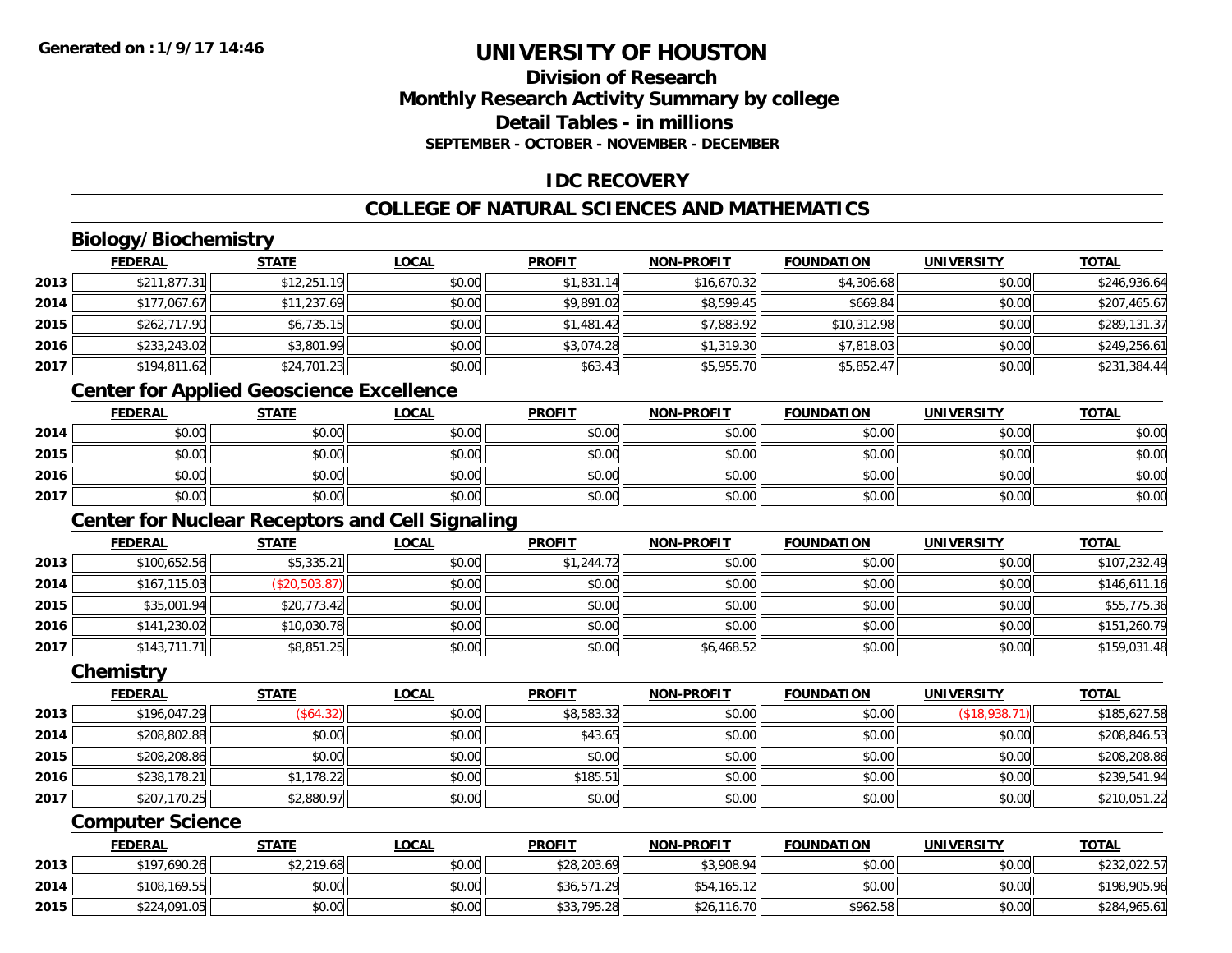#### **Division of ResearchMonthly Research Activity Summary by college Detail Tables - in millions SEPTEMBER - OCTOBER - NOVEMBER - DECEMBER**

### **IDC RECOVERY**

### **COLLEGE OF NATURAL SCIENCES AND MATHEMATICS**

### **Computer Science**

|      | <b>FEDERAL</b>               | <b>STATE</b>                       | LOCAI                                   | <b>PROFIT</b>        | <b>NON-PROFIT</b> | <b>FOUNDATION</b> | UNIVERSITY                | <b>TOTAL</b>             |
|------|------------------------------|------------------------------------|-----------------------------------------|----------------------|-------------------|-------------------|---------------------------|--------------------------|
| 2016 | 0.0277<br>$.$ J/U.O<br>ັ∠ປ   | 0.115<br>/I /I F<br>ا 2<br>~440.0J | $\circ$ $\circ$ $\circ$<br><b>DU.UU</b> | - - - - - - - - - -  | 0.0000<br>.<br>.  | \$0.00            | 0.001<br>.311<br>,3,8U6.3 | ሐ ጣ г<br>70 U            |
| 2017 | $\sqrt{2}$<br>\$361<br>7. UJ | 0.5000<br>DY.VÖGG                  | ስ ለሰ<br><b>DU.UU</b>                    | 0.220<br>$\Lambda$ 1 | QABQ<br>,45Y.YU   | \$0.00            | \$0.00                    | \$366<br>.669<br>. 1. 34 |

### **Dean, Natural Sciences and Mathematics**

|      | <b>FEDERAL</b> | <u>STATE</u> | <b>LOCAL</b> | <b>PROFIT</b>  | <b>NON-PROFIT</b> | <b>FOUNDATION</b> | <b>UNIVERSITY</b> | <b>TOTAL</b> |
|------|----------------|--------------|--------------|----------------|-------------------|-------------------|-------------------|--------------|
| 2013 | \$15,000.02    | \$0.00       | \$0.00       | \$0.00         | \$0.00            | \$0.00            | \$0.00            | \$15,000.02  |
| 2014 | \$32.04        | \$0.00       | \$0.00       | \$0.00         | \$0.00            | \$0.00            | \$0.00            | (\$32.04)    |
| 2015 | \$0.00         | \$0.00       | \$0.00       | \$0.00         | \$0.00            | \$0.00            | \$0.00            | \$0.00       |
| 2016 | \$0.00         | \$0.00       | \$0.00       | \$71.<br>. .36 | \$0.00            | \$0.00            | \$0.00            | \$71.36      |
| 2017 | \$6,424.68     | \$0.00       | \$0.00       | \$1,573.11     | \$0.00            | \$0.00            | \$0.00            | \$7,997.79   |

#### **Earth & Atmospheric Sciences**

|      | <b>FEDERAL</b> | <b>STATE</b> | <b>LOCAL</b> | <b>PROFIT</b> | <b>NON-PROFIT</b> | <b>FOUNDATION</b> | <b>UNIVERSITY</b> | <b>TOTAL</b> |
|------|----------------|--------------|--------------|---------------|-------------------|-------------------|-------------------|--------------|
| 2013 | \$102,438.18   | \$4,688.39   | \$0.00       | \$136,757.14  | \$13.619.04       | \$0.00            | \$0.00            | \$257,502.74 |
| 2014 | \$90,012.80    | \$18,123.78  | \$0.00       | \$105,695.46  | \$22,173.95       | \$745.39          | \$0.00            | \$236,751.38 |
| 2015 | \$73,319.43    | \$20,409.10  | \$0.00       | \$90,982.21   | \$16,266.29       | \$462.12          | \$0.00            | \$201,439.16 |
| 2016 | \$60,853.54    | \$32,167.74  | \$0.00       | \$52,898.04   | \$10,338.18       | \$458.69          | \$1,543.93        | \$158,260.12 |
| 2017 | \$77,062.75    | \$27,705.03  | \$0.00       | \$52,492.12   | \$13,787.40       | \$120.80          | \$4,553.15        | \$175,721.25 |

#### **Institute for Climate and Atmospheric Science**

|      | <u>FEDERAL</u> | <u>STATE</u> | <b>LOCAL</b> | <b>PROFIT</b> | <b>NON-PROFIT</b> | <b>FOUNDATION</b> | <b>UNIVERSITY</b> | <b>TOTAL</b> |
|------|----------------|--------------|--------------|---------------|-------------------|-------------------|-------------------|--------------|
| 2013 | \$0.00         | \$0.00       | \$0.00       | \$0.00        | \$0.00            | \$0.00            | \$0.00            | \$0.00       |
| 2014 | \$0.00         | \$0.00       | \$0.00       | \$0.00        | \$0.00            | \$0.00            | \$0.00            | \$0.00       |
| 2015 | \$0.00         | \$0.00       | \$0.00       | \$0.00        | \$0.00            | \$0.00            | \$0.00            | \$0.00       |
| 2016 | \$0.00         | \$0.00       | \$0.00       | \$0.00        | \$0.00            | \$0.00            | \$0.00            | \$0.00       |
| 2017 | \$0.00         | \$0.00       | \$0.00       | \$0.00        | \$0.00            | \$0.00            | \$0.00            | \$0.00       |

### **Institute for Nanoenergy**

|      | <b>FEDERAL</b> | <b>STATE</b> | <u>LOCAL</u> | <b>PROFIT</b> | <b>NON-PROFIT</b> | <b>FOUNDATION</b> | <b>UNIVERSITY</b> | <b>TOTAL</b> |
|------|----------------|--------------|--------------|---------------|-------------------|-------------------|-------------------|--------------|
| 2013 | \$0.00         | \$0.00       | \$0.00       | \$0.00        | \$0.00            | \$0.00            | \$0.00            | \$0.00       |
| 2014 | \$0.00         | \$0.00       | \$0.00       | \$0.00        | \$0.00            | \$0.00            | \$0.00            | \$0.00       |
| 2015 | \$0.00         | \$0.00       | \$0.00       | \$0.00        | \$0.00            | \$0.00            | \$0.00            | \$0.00       |
| 2016 | \$0.00         | \$0.00       | \$0.00       | \$0.00        | \$0.00            | \$0.00            | \$0.00            | \$0.00       |
| 2017 | \$0.00         | \$0.00       | \$0.00       | \$0.00        | \$0.00            | \$0.00            | \$0.00            | \$0.00       |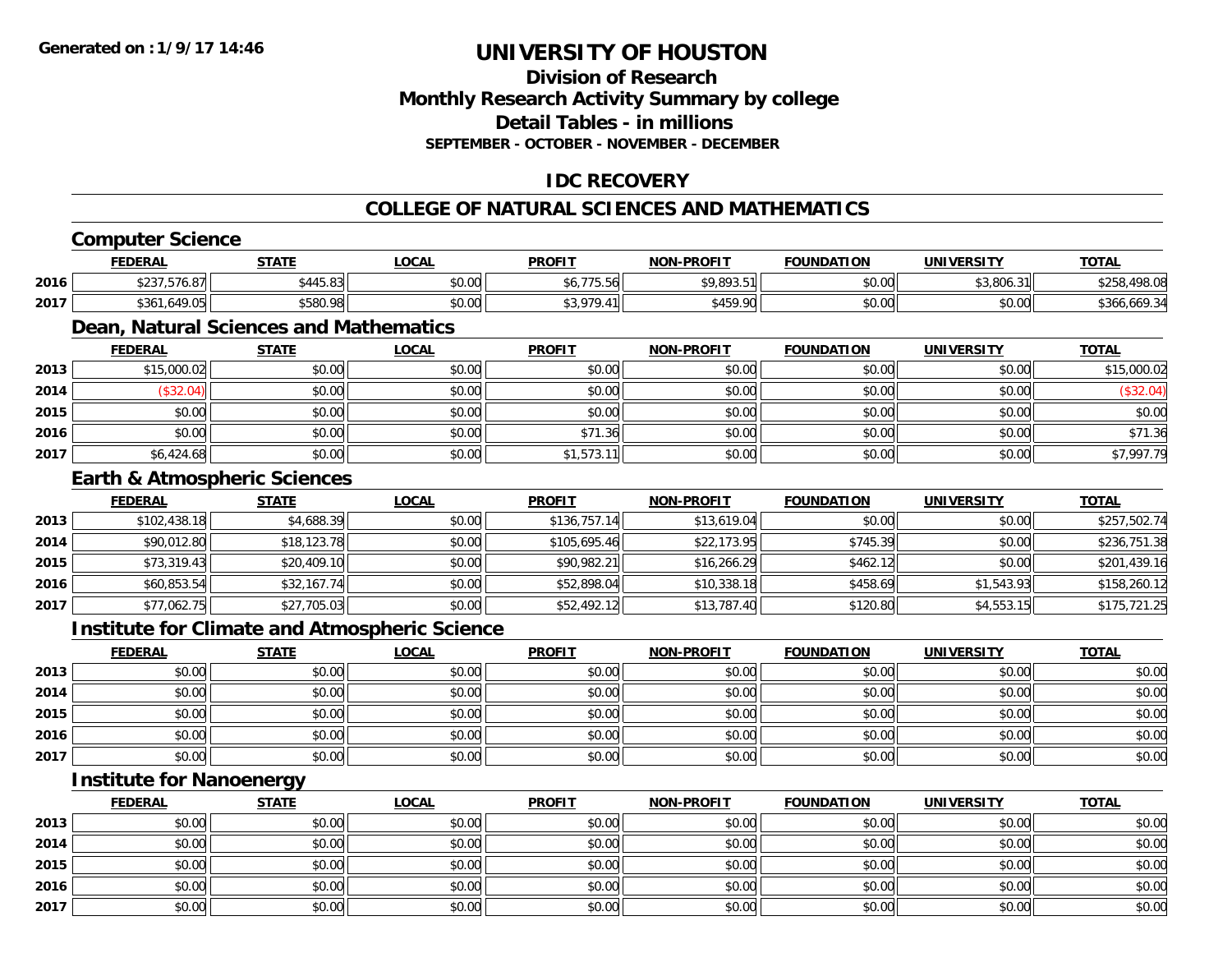### **Division of Research Monthly Research Activity Summary by college Detail Tables - in millions SEPTEMBER - OCTOBER - NOVEMBER - DECEMBER**

### **IDC RECOVERY**

#### **COLLEGE OF NATURAL SCIENCES AND MATHEMATICS**

|       | <b>Mathematics</b> |              |              |                |                   |                   |                   |                |
|-------|--------------------|--------------|--------------|----------------|-------------------|-------------------|-------------------|----------------|
|       | <b>FEDERAL</b>     | <b>STATE</b> | <b>LOCAL</b> | <b>PROFIT</b>  | <b>NON-PROFIT</b> | <b>FOUNDATION</b> | <b>UNIVERSITY</b> | <b>TOTAL</b>   |
| 2013  | \$91,306.07        | \$0.00       | \$0.00       | \$11,409.65    | \$0.00            | \$467.18          | \$0.00            | \$103,182.90   |
| 2014  | \$137,588.19       | \$0.00       | \$0.00       | \$5,024.71     | \$0.00            | \$976.58          | \$0.00            | \$143,589.48   |
| 2015  | \$122,202.29       | \$0.00       | \$0.00       | \$3,763.90     | \$0.00            | \$565.67          | \$0.00            | \$126,531.86   |
| 2016  | \$106,212.76       | \$0.00       | \$0.00       | \$15,656.92    | \$0.00            | \$1.83            | \$0.00            | \$121,871.51   |
| 2017  | \$105,836.58       | \$0.00       | \$0.00       | \$3,133.43     | \$0.00            | \$552.94          | \$0.00            | \$109,522.95   |
|       | <b>Physics</b>     |              |              |                |                   |                   |                   |                |
|       | <b>FEDERAL</b>     | <b>STATE</b> | <b>LOCAL</b> | <b>PROFIT</b>  | <b>NON-PROFIT</b> | <b>FOUNDATION</b> | <b>UNIVERSITY</b> | <b>TOTAL</b>   |
| 2013  | \$222,176.19       | \$0.00       | \$0.00       | \$65,213.19    | \$0.00            | \$0.00            | \$0.00            | \$287,389.38   |
| 2014  | \$354,441.38       | \$0.00       | \$0.00       | \$98,625.44    | \$0.00            | \$0.00            | \$0.00            | \$453,066.82   |
| 2015  | \$326,159.41       | \$0.00       | \$0.00       | \$103,391.11   | \$3,339.73        | \$0.00            | \$0.00            | \$432,890.25   |
| 2016  | \$262,179.39       | \$0.00       | \$0.00       | \$75,758.71    | \$0.00            | \$0.00            | \$0.00            | \$337,938.10   |
| 2017  | \$330,678.23       | \$0.00       | \$0.00       | \$42,080.24    | \$0.00            | \$0.00            | \$0.00            | \$372,758.47   |
| Total | \$6,338,872.87     | \$193,549.43 | \$0.00       | \$1,000,250.44 | \$220,965.97      | \$34,273.79       | (\$9,035.32)      | \$7,778,877.19 |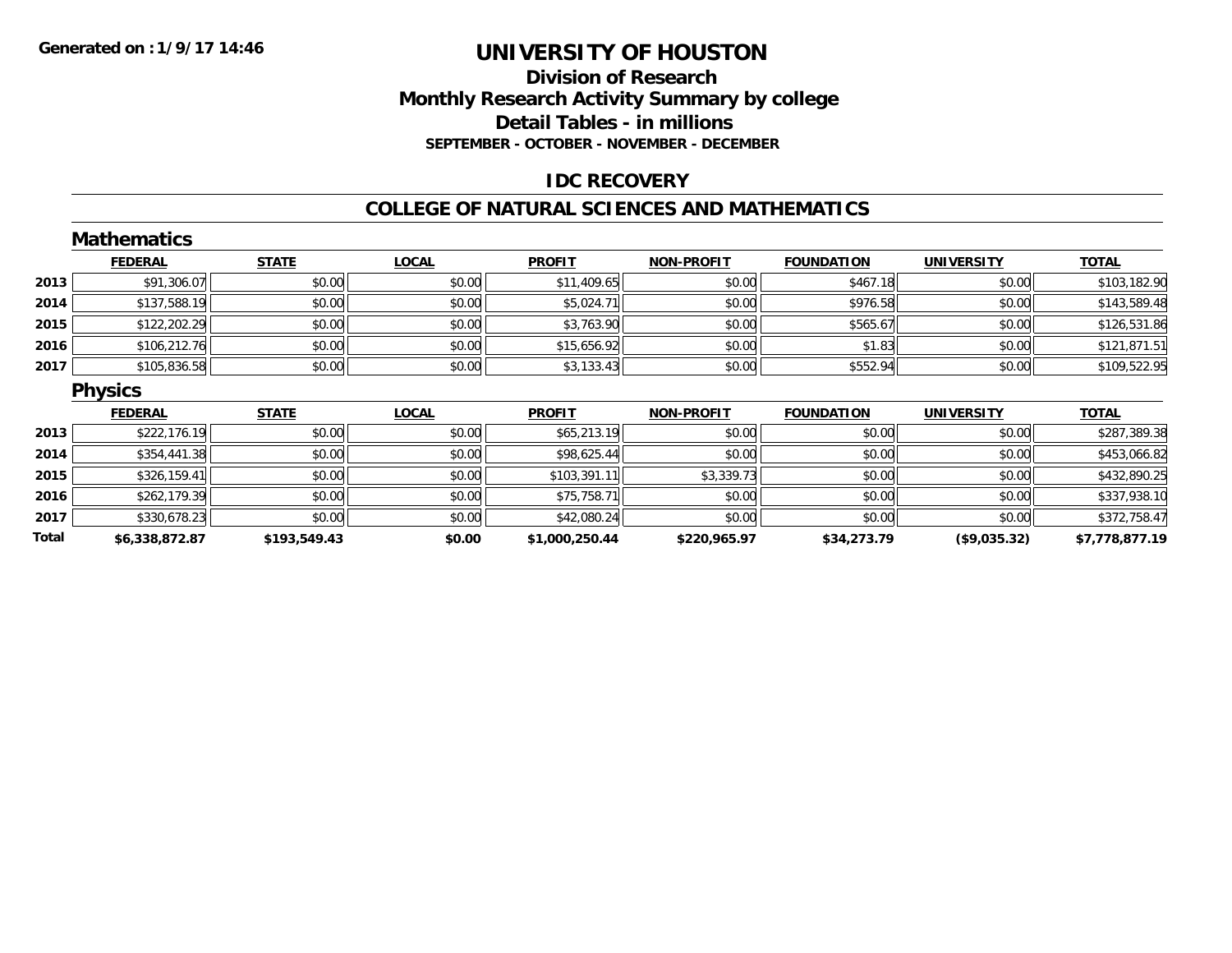### **Division of Research Monthly Research Activity Summary by college Detail Tables - in millions SEPTEMBER - OCTOBER - NOVEMBER - DECEMBER**

#### **IDC RECOVERY**

#### **COLLEGE OF OPTOMETRY**

# **Optometry Vision Sciences**

|       | <b>FEDERAL</b> | <b>STATE</b> | <b>LOCAL</b> | <b>PROFIT</b> | <b>NON-PROFIT</b> | <b>FOUNDATION</b> | <b>UNIVERSITY</b> | <b>TOTAL</b>   |
|-------|----------------|--------------|--------------|---------------|-------------------|-------------------|-------------------|----------------|
| 2013  | \$382,913.69   | \$0.00       | \$0.00       | \$59,623.31   | \$0.00            | \$0.00            | \$11,097.91       | \$453,634.91   |
| 2014  | \$413,492.27   | \$0.00       | \$0.00       | \$82,520.93   | \$0.00            | \$0.00            | \$22,203.07       | \$518,216.27   |
| 2015  | \$380,351.41   | \$0.00       | \$0.00       | \$36,659.35   | \$0.00            | \$0.00            | \$35,919.16       | \$452,929.92   |
| 2016  | \$460,074.18   | \$0.00       | \$0.00       | \$24,698.15   | \$0.00            | \$0.00            | \$23,260.07       | \$508,032.40   |
| 2017  | \$443,439.54   | \$0.00       | \$0.00       | \$9,395.61    | \$0.00            | \$0.00            | \$20,271.74       | \$473,106.89   |
| Total | \$2,080,271.10 | \$0.00       | \$0.00       | \$212,897.35  | \$0.00            | \$0.00            | \$112,751.95      | \$2,405,920.40 |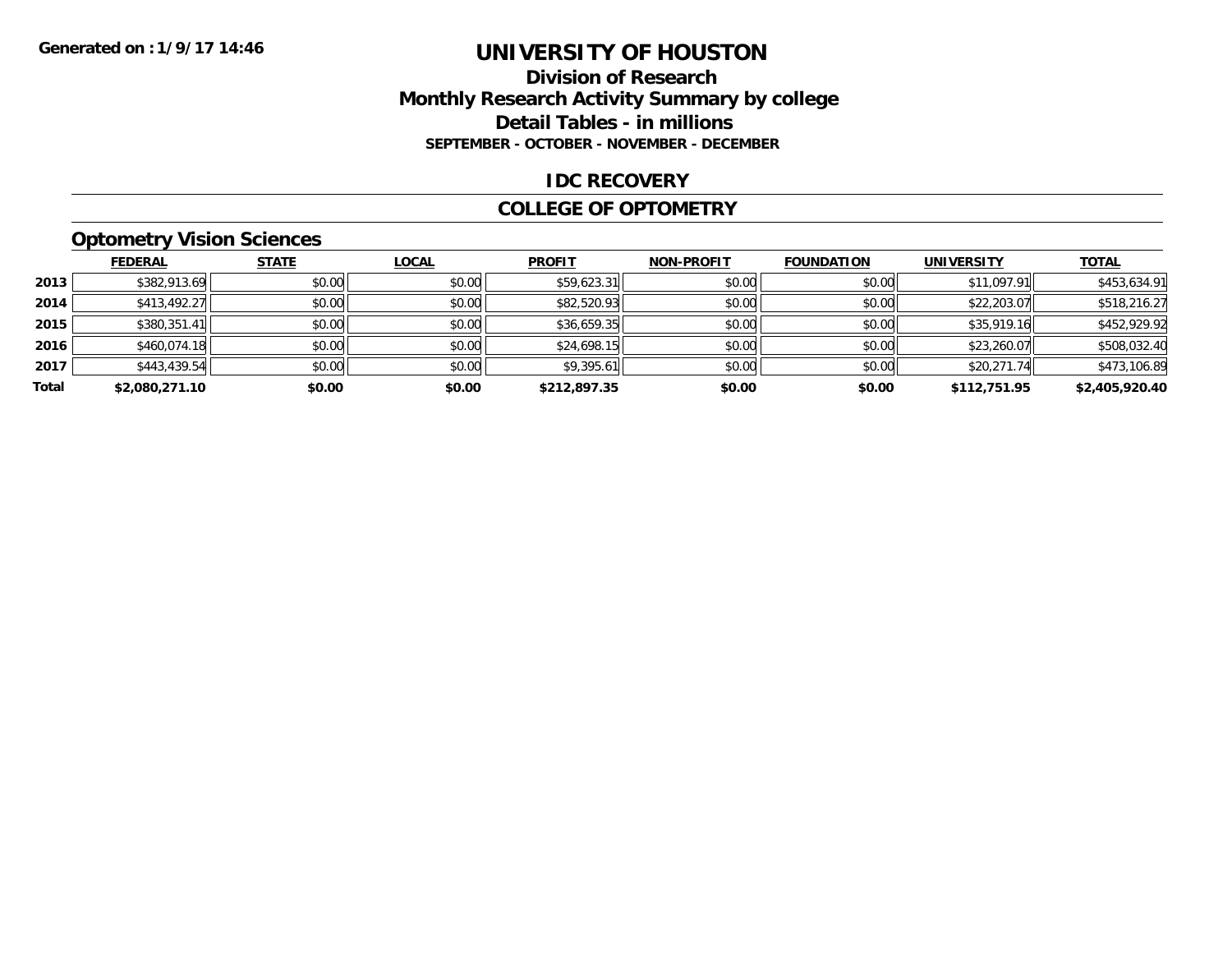# **Division of ResearchMonthly Research Activity Summary by college Detail Tables - in millionsSEPTEMBER - OCTOBER - NOVEMBER - DECEMBER**

# **IDC RECOVERY**

# **COLLEGE OF PHARMACY**

# **Center for Experimental Therapeutics and Pharmacoi**

|      | <b>FEDERAL</b> | <b>STATE</b> | <b>LOCAL</b> | <b>PROFIT</b> | <b>NON-PROFIT</b> | <b>FOUNDATION</b> | <b>UNIVERSITY</b> | <b>TOTAL</b> |
|------|----------------|--------------|--------------|---------------|-------------------|-------------------|-------------------|--------------|
| 2013 | \$0.00         | \$0.00       | \$0.00       | \$0.00        | \$0.00            | \$0.00            | \$0.00            | \$0.00       |
| 2014 | \$0.00         | \$0.00       | \$0.00       | \$0.00        | \$0.00            | \$0.00            | \$0.00            | \$0.00       |
| 2015 | \$0.00         | \$0.00       | \$0.00       | \$0.00        | \$0.00            | \$0.00            | \$0.00            | \$0.00       |
| 2016 | \$0.00         | \$0.00       | \$0.00       | \$0.00        | \$0.00            | \$0.00            | \$0.00            | \$0.00       |
| 2017 | \$0.00         | \$0.00       | \$0.00       | \$0.00        | \$0.00            | \$0.00            | \$0.00            | \$0.00       |

# **Clinical Pharmacy & Administration**

|      | <b>FEDERAL</b> | <b>STATE</b> | <u>LOCAL</u> | <b>PROFIT</b> | <b>NON-PROFIT</b> | <b>FOUNDATION</b> | <b>UNIVERSITY</b> | <b>TOTAL</b> |
|------|----------------|--------------|--------------|---------------|-------------------|-------------------|-------------------|--------------|
| 2013 | \$21,205.80    | \$0.00       | \$0.00       | \$23,327.47   | \$0.00            | \$0.00            | \$0.00            | \$44,533.27  |
| 2014 | \$1,340.88     | \$0.00       | \$0.00       | \$31,102.32   | \$12.04)          | \$0.00            | \$0.00            | \$32,431.16  |
| 2015 | \$10,714.78    | \$26,332.85  | \$0.00       | \$22,308.40   | (\$3,514.30)      | \$0.00            | \$0.00            | \$55,841.73  |
| 2016 | \$37,033.37    | \$19,358.47  | \$0.00       | \$22,778.50   | \$6,357.20        | \$0.00            | \$0.00            | \$85,527.55  |
| 2017 | \$21,208.95    | \$30,299.36  | \$0.00       | \$32,779.83   | \$5,182.52        | \$0.00            | \$0.00            | \$89,470.66  |

# **Dean, Pharmacy**

|      | <b>FEDERAL</b> | <b>STATE</b> | <u>LOCAL</u> | <b>PROFIT</b> | <b>NON-PROFIT</b> | <b>FOUNDATION</b> | <b>UNIVERSITY</b> | <b>TOTAL</b> |
|------|----------------|--------------|--------------|---------------|-------------------|-------------------|-------------------|--------------|
| 2013 | \$0.00         | \$0.00       | \$0.00       | \$0.00        | \$0.00            | \$0.00            | \$0.00            | \$0.00       |
| 2014 | \$0.00         | \$0.00       | \$0.00       | \$0.00        | \$0.00            | \$0.00            | \$0.00            | \$0.00       |
| 2015 | \$0.00         | \$0.00       | \$0.00       | \$0.00        | \$0.00            | \$0.00            | \$0.00            | \$0.00       |
| 2016 | \$0.00         | \$0.00       | \$0.00       | \$0.00        | \$0.00            | \$0.00            | \$0.00            | \$0.00       |
| 2017 | \$0.00         | \$0.00       | \$0.00       | \$0.00        | \$0.00            | \$0.00            | \$0.00            | \$0.00       |

#### **Pharm Health Outcomes & Policy**

|      | <b>FEDERAL</b> | <b>STATE</b> | <b>LOCAL</b> | <b>PROFIT</b> | <b>NON-PROFIT</b> | <b>FOUNDATION</b> | <b>UNIVERSITY</b> | <b>TOTAL</b> |
|------|----------------|--------------|--------------|---------------|-------------------|-------------------|-------------------|--------------|
| 2013 | \$3,289.53     | \$0.00       | \$0.00       | \$0.00        | \$0.00            | \$0.00            | \$0.00            | \$3,289.53   |
| 2014 | \$11,265.11    | \$0.00       | \$0.00       | \$0.00        | \$0.00            | \$0.00            | \$0.00            | \$11,265.1   |
| 2015 | \$13,069.27    | \$32.09      | \$0.00       | \$438.42      | \$0.00            | \$0.00            | \$0.00            | \$13,539.77  |
| 2016 | \$6,196.36     | \$215.83     | \$0.00       | \$832.10      | \$0.00            | \$0.00            | \$0.00            | \$6,812.62   |
| 2017 | \$3,783.03     | \$0.00       | \$0.00       | \$1,368.68    | \$0.00            | \$0.00            | \$0.00            | \$5,151.71   |

# **Pharmacological and Pharmaceutical Sciences**

|      | <b>FEDERAL</b>               | <b>STATE</b>  | <b>_OCAL</b>       | <b>PROFIT</b>        | <b>NON-PROFIT</b>             | <b>FOUNDATION</b> | <b>UNIVERSITY</b> | <b>TOTAL</b>      |
|------|------------------------------|---------------|--------------------|----------------------|-------------------------------|-------------------|-------------------|-------------------|
| 2013 | .300.27<br>\$14"             | ሖ ^<br>JU.UU  | $\sim$ 00<br>vu.uu | 0000<br><b>JU.UU</b> | $\mathbf{r} \cdot \mathbf{O}$ | $+700$            | 0000<br>\$0.00    | $\sim$            |
| 2014 | 0275<br>$+100$<br>192.UZ7.30 | 0000<br>JU.UU | $\sim$ 00<br>JU.UU | 0000<br>JU.UU        | 0.00<br>JU.UU                 | \$871             | \$0.00            | 000<br>.92,898.66 |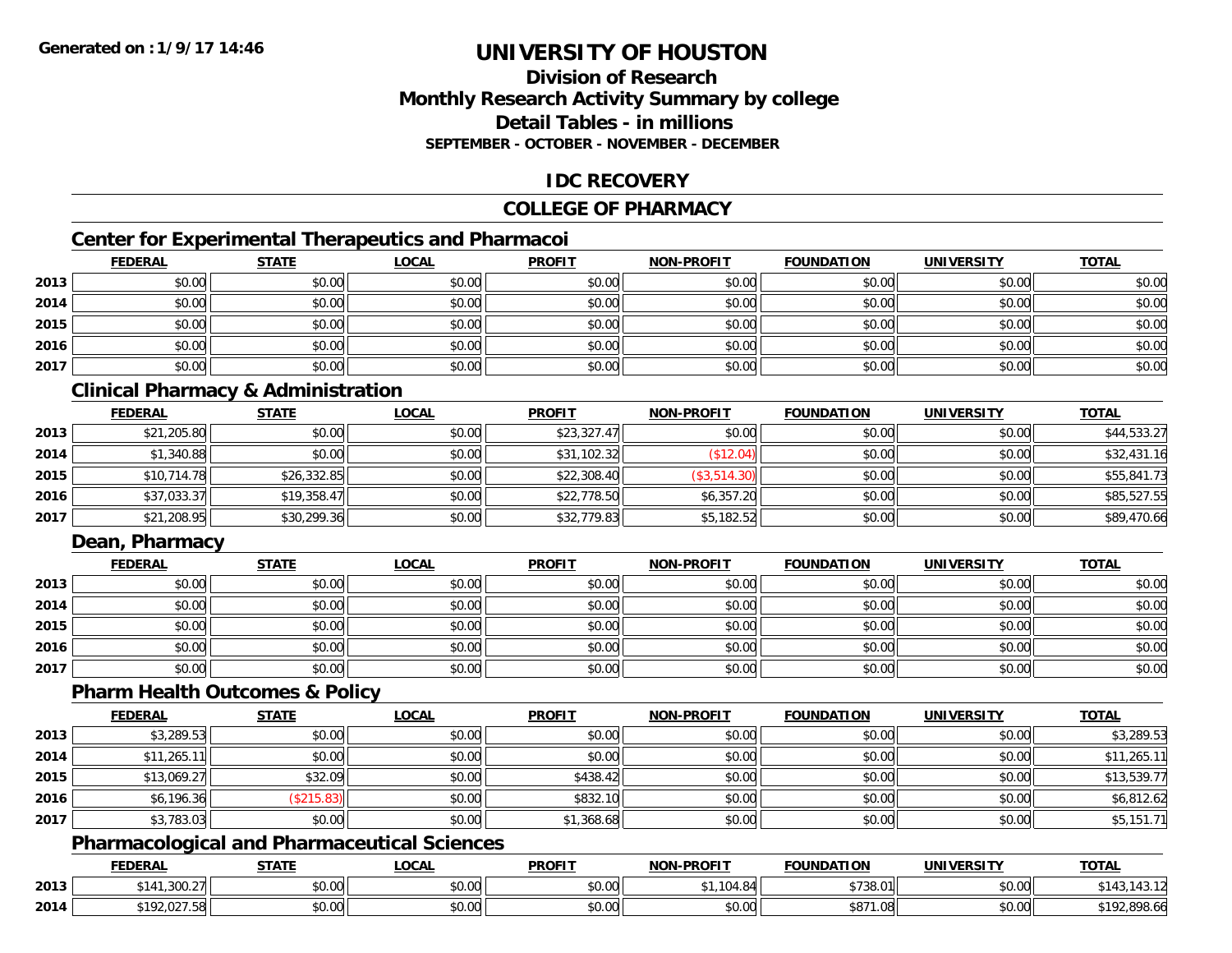# **Division of ResearchMonthly Research Activity Summary by college Detail Tables - in millions SEPTEMBER - OCTOBER - NOVEMBER - DECEMBER**

### **IDC RECOVERY**

#### **COLLEGE OF PHARMACY**

# **Pharmacological and Pharmaceutical Sciences**

|       | <b>FEDERAL</b> | <u>STATE</u> | <u>LOCAL</u> | <b>PROFIT</b> | <b>NON-PROFIT</b> | <b>FOUNDATION</b> | <b>UNIVERSITY</b> | <b>TOTAL</b>   |
|-------|----------------|--------------|--------------|---------------|-------------------|-------------------|-------------------|----------------|
| 2015  | \$184,795.05   | \$0.00       | \$0.00       | \$2,765.00    | \$201.20          | \$0.00            | \$0.00            | \$187,761.25   |
| 2016  | \$311,508.99   | \$4,286.93   | \$0.00       | \$0.00        | \$2.051.45        | \$0.00            | \$0.00            | \$317,847.37   |
| 2017  | \$328,473.12   | \$6,213.19   | \$0.00       | \$0.00        | \$3,816.02        | \$536.06          | \$0.00            | \$339,038.39   |
| Total | \$1,287,212.10 | \$86,307.06  | \$0.00       | \$137,700.72  | \$15,186.89       | \$2,145.15        | \$0.00            | \$1,528,551.92 |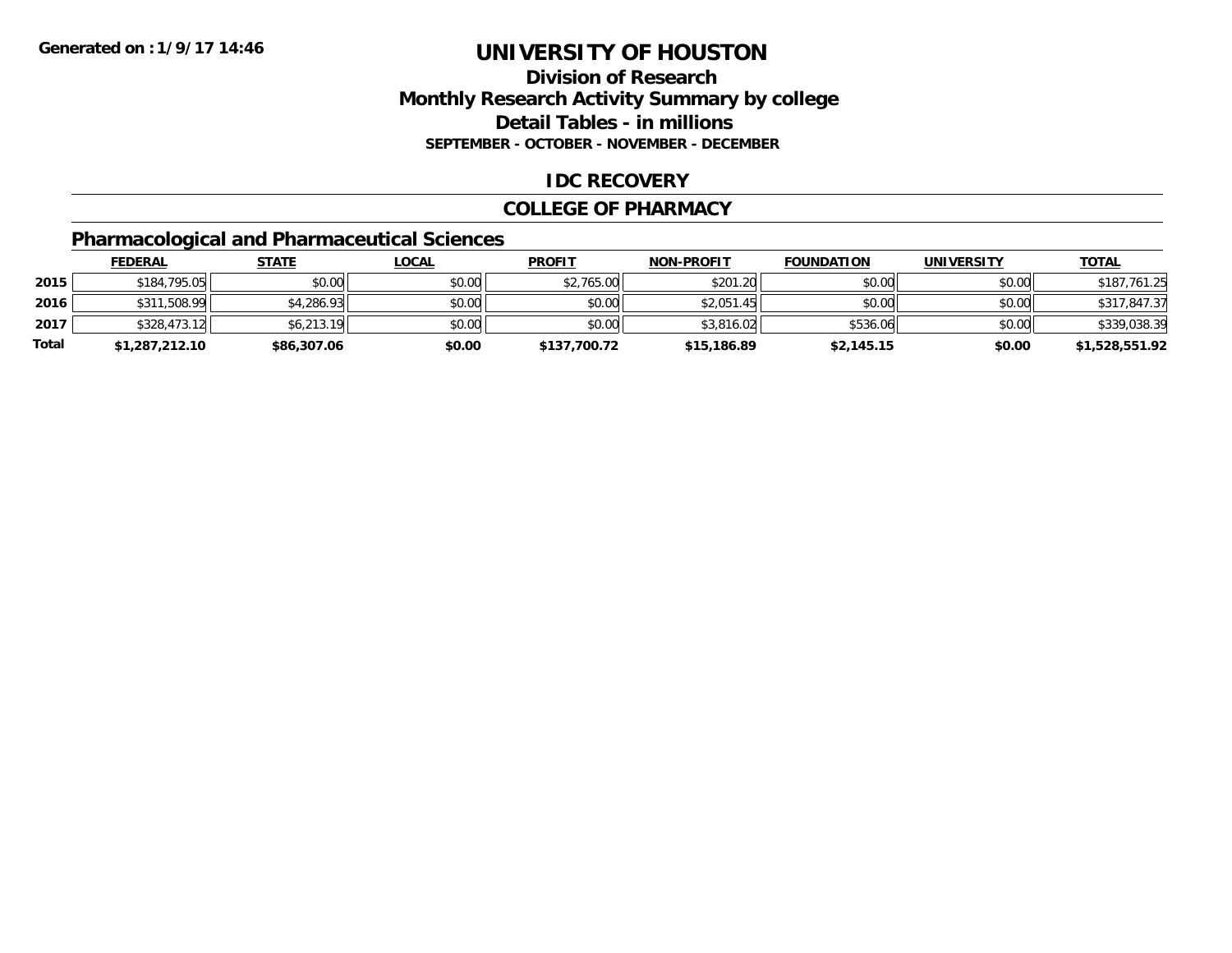# **Division of ResearchMonthly Research Activity Summary by college Detail Tables - in millionsSEPTEMBER - OCTOBER - NOVEMBER - DECEMBER**

### **IDC RECOVERY**

# **COLLEGE OF TECHNOLOGY**

# **Center for Technology Literacy**

|      | <b>FEDERAL</b> | <b>STATE</b> | <u>LOCAL</u> | <b>PROFIT</b> | <b>NON-PROFIT</b> | <b>FOUNDATION</b> | <b>UNIVERSITY</b> | <b>TOTAL</b> |
|------|----------------|--------------|--------------|---------------|-------------------|-------------------|-------------------|--------------|
| 2013 | \$11,422.31    | \$0.00       | \$0.00       | \$0.00        | \$0.00            | \$0.00            | \$0.00            | \$11,422.31  |
| 2014 | \$12,386.84    | \$0.00       | \$0.00       | \$0.00        | \$0.00            | \$0.00            | \$0.00            | \$12,386.84  |
| 2015 | \$30,177.53    | \$0.00       | \$0.00       | \$0.00        | \$0.00            | \$0.00            | \$0.00            | \$30,177.53  |
| 2016 | \$4,402.62     | \$0.00       | \$0.00       | \$0.00        | \$0.00            | \$0.00            | \$0.00            | \$4,402.62   |
| 2017 | \$7,325.03     | \$0.00       | \$0.00       | \$0.00        | \$0.00            | \$0.00            | \$0.00            | \$7,325.03   |

### **Construction Management**

|      | <b>FEDERAL</b> | <b>STATE</b> | <b>LOCAL</b> | <b>PROFIT</b> | <b>NON-PROFIT</b> | <b>FOUNDATION</b> | <b>UNIVERSITY</b> | <b>TOTAL</b> |
|------|----------------|--------------|--------------|---------------|-------------------|-------------------|-------------------|--------------|
| 2013 | \$0.00         | \$463.19     | \$0.00       | \$0.00        | \$0.00            | \$695.45          | \$0.00            | \$1,158.64   |
| 2014 | \$0.00         | \$1,716.82   | \$0.00       | \$0.00        | \$0.00            | \$813.26          | \$0.00            | \$2,530.08   |
| 2015 | \$0.00         | \$76.78      | \$0.00       | \$0.00        | \$0.00            | \$0.00            | \$0.00            | \$76.78      |
| 2016 | \$0.00         | \$3,219.87   | \$0.00       | \$0.00        | \$0.00            | \$0.00            | \$0.00            | \$3,219.87   |
| 2017 | \$0.00         | \$2,002.38   | \$0.00       | \$0.00        | \$0.00            | \$0.00            | \$0.00            | \$2,002.38   |

### **Dean, Technology**

|      | <b>FEDERAL</b> | <b>STATE</b> | <u>LOCAL</u> | <b>PROFIT</b> | <b>NON-PROFIT</b> | <b>FOUNDATION</b> | <b>UNIVERSITY</b> | <b>TOTAL</b> |
|------|----------------|--------------|--------------|---------------|-------------------|-------------------|-------------------|--------------|
| 2013 | \$8,866.15     | \$0.00       | \$0.00       | \$0.00        | \$0.00            | \$0.00            | \$0.00            | \$8,866.15   |
| 2014 | \$0.00         | \$0.00       | \$0.00       | \$0.00        | \$0.00            | \$0.00            | \$0.00            | \$0.00       |
| 2015 | \$0.00         | \$0.00       | \$0.00       | \$0.00        | \$0.00            | \$0.00            | \$0.00            | \$0.00       |
| 2016 | \$0.00         | \$0.00       | \$0.00       | \$0.00        | \$0.00            | \$0.00            | \$0.00            | \$0.00       |

### **Engineering Technology**

|      | <b>FEDERAL</b> | <b>STATE</b> | <u>LOCAL</u> | <b>PROFIT</b> | <b>NON-PROFIT</b> | <b>FOUNDATION</b> | <b>UNIVERSITY</b> | <b>TOTAL</b> |
|------|----------------|--------------|--------------|---------------|-------------------|-------------------|-------------------|--------------|
| 2013 | \$29,198.84    | \$0.00       | \$0.00       | \$7,146.84    | \$0.00            | \$95.43           | \$0.00            | \$36,441.11  |
| 2014 | \$22,756.57    | \$0.00       | \$0.00       | \$11,093.32   | \$0.00            | \$0.00            | \$0.00            | \$33,849.89  |
| 2015 | \$47,870.83    | \$0.00       | \$0.00       | \$9,160.53    | \$0.00            | \$0.00            | \$0.00            | \$57,031.36  |
| 2016 | \$100,503.62   | \$0.00       | \$0.00       | \$0.00        | \$0.00            | \$0.00            | \$0.00            | \$100,503.62 |
| 2017 | \$39,029.50    | \$0.00       | \$0.00       | \$0.00        | \$275.45          | \$0.00            | \$0.00            | \$39,304.96  |

# **Human Development and Consumer Science**

|      | <b>FEDERAL</b>            | <b>STATE</b> | <u>LOCAL</u> | <b>PROFIT</b> | <b>NON-PROFIT</b> | <b>FOUNDATION</b> | <b>UNIVERSITY</b> | <b>TOTAL</b>             |
|------|---------------------------|--------------|--------------|---------------|-------------------|-------------------|-------------------|--------------------------|
| 2014 | \$2,572.87                | \$0.00       | \$0.00       | \$0.00        | \$0.00            | \$0.00            | \$0.00            | \$2,572.87               |
| 2015 | 177<br>.<br>94, / / / .2J | \$0.00       | \$0.00       | \$0.00        | \$0.00            | \$854.49          | \$0.00            | $1.21 - 7$<br>\$5,031.72 |
| 2016 | .181.54                   | \$0.00       | \$0.00       | \$0.00        | \$0.00            | \$2,333.34        | \$0.00            | \$13,514.88              |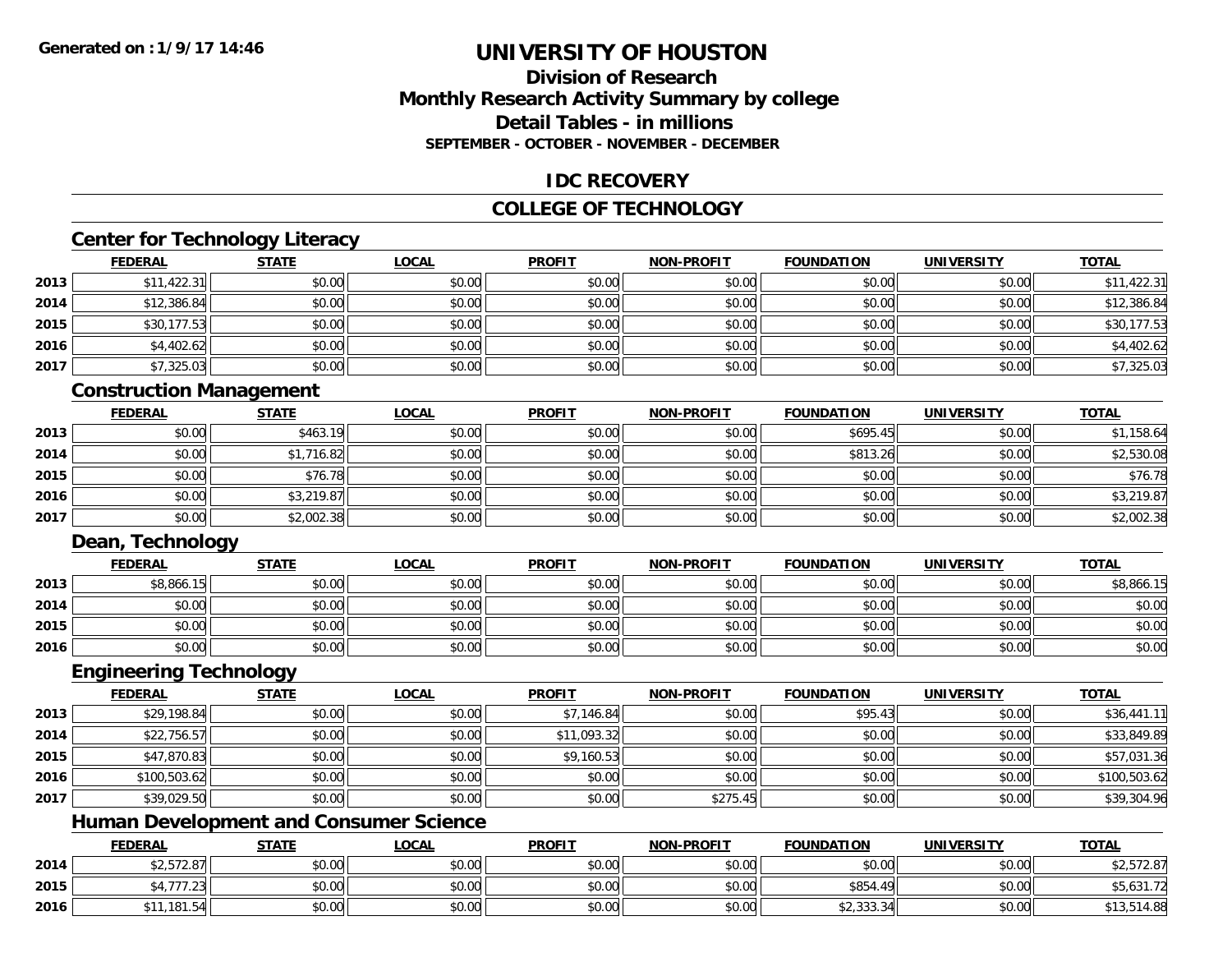**Total**

# **UNIVERSITY OF HOUSTON**

### **Division of Research Monthly Research Activity Summary by college Detail Tables - in millions SEPTEMBER - OCTOBER - NOVEMBER - DECEMBER**

# **IDC RECOVERY**

#### **COLLEGE OF TECHNOLOGY**

|      |                                               |              | <b>Human Development and Consumer Science</b> |               |                   |                   |                   |              |
|------|-----------------------------------------------|--------------|-----------------------------------------------|---------------|-------------------|-------------------|-------------------|--------------|
|      | <b>FEDERAL</b>                                | <b>STATE</b> | <b>LOCAL</b>                                  | <b>PROFIT</b> | <b>NON-PROFIT</b> | <b>FOUNDATION</b> | <b>UNIVERSITY</b> | <b>TOTAL</b> |
| 2017 | \$12,314.80                                   | \$0.00       | \$0.00                                        | \$6,826.41    | \$0.00            | \$0.00            | \$0.00            | \$19,141.21  |
|      | <b>Information &amp; Logistics Technology</b> |              |                                               |               |                   |                   |                   |              |
|      | <b>FEDERAL</b>                                | <b>STATE</b> | <b>LOCAL</b>                                  | <b>PROFIT</b> | <b>NON-PROFIT</b> | <b>FOUNDATION</b> | <b>UNIVERSITY</b> | <b>TOTAL</b> |
| 2013 | \$0.00                                        | \$0.00       | \$0.00                                        | \$0.00        | \$0.00            | \$0.00            | \$0.00            | \$0.00       |
| 2014 | \$0.00                                        | \$0.00       | \$0.00                                        | \$0.00        | \$0.00            | \$0.00            | \$0.00            | \$0.00       |
| 2015 | \$284.21                                      | \$0.00       | \$0.00                                        | \$0.00        | \$0.00            | \$0.00            | \$0.00            | \$284.21     |
| 2016 | \$6,172.83                                    | \$0.00       | \$0.00                                        | \$0.00        | \$0.00            | \$0.00            | \$0.00            | \$6,172.83   |
| 2017 | \$18,225.87                                   | \$0.00       | \$72.72                                       | \$0.00        | \$0.00            | \$0.00            | \$0.00            | \$18,298.59  |
|      | <b>Texas Manufacturing Assistance Center</b>  |              |                                               |               |                   |                   |                   |              |
|      | <b>FEDERAL</b>                                | <b>STATE</b> | <b>LOCAL</b>                                  | <b>PROFIT</b> | <b>NON-PROFIT</b> | <b>FOUNDATION</b> | <b>UNIVERSITY</b> | <b>TOTAL</b> |
| 2013 | \$0.00                                        | \$0.00       | \$0.00                                        | \$0.00        | \$0.00            | \$0.00            | \$0.00            | \$0.00       |
| 2014 | \$0.00                                        | \$0.00       | \$0.00                                        | \$0.00        | \$0.00            | \$0.00            | \$0.00            | \$0.00       |

**\$369,469.19 \$7,479.04 \$72.72 \$34,227.10 \$275.45 \$4,791.97 \$0.00 \$416,315.48**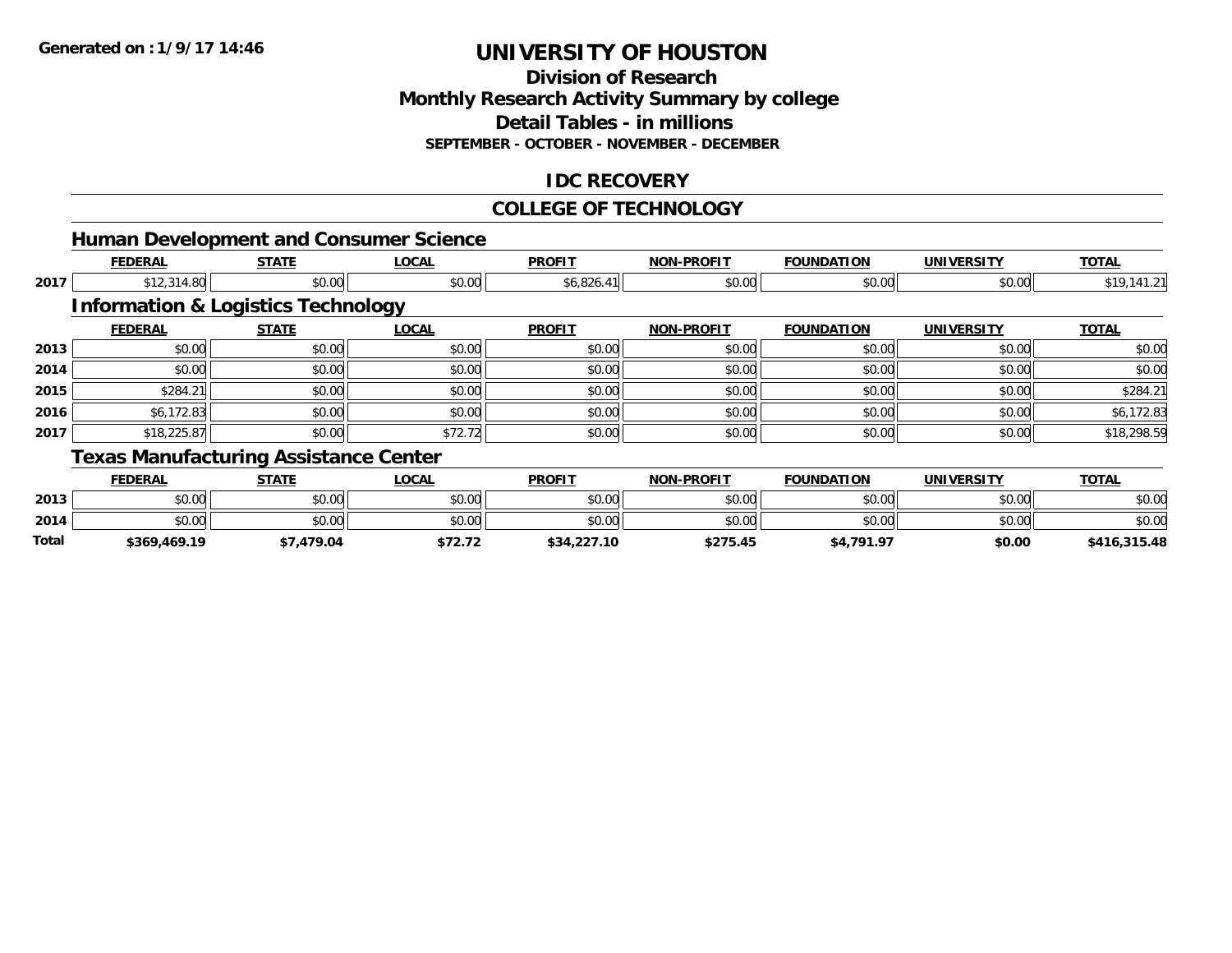### **Division of Research Monthly Research Activity Summary by college Detail Tables - in millions SEPTEMBER - OCTOBER - NOVEMBER - DECEMBER**

# **IDC RECOVERY**

#### **COLLEGE OF THE ARTS**

|              | Art                                               |              |              |               |                   |                   |                   |              |
|--------------|---------------------------------------------------|--------------|--------------|---------------|-------------------|-------------------|-------------------|--------------|
|              | <b>FEDERAL</b>                                    | <b>STATE</b> | <b>LOCAL</b> | <b>PROFIT</b> | <b>NON-PROFIT</b> | <b>FOUNDATION</b> | <b>UNIVERSITY</b> | <b>TOTAL</b> |
| 2013         | \$1,758.79                                        | \$0.00       | \$0.00       | \$0.00        | \$0.00            | \$0.00            | \$0.00            | \$1,758.79   |
| 2014         | \$382.39                                          | \$0.00       | \$0.00       | \$0.00        | \$0.00            | \$0.00            | \$0.00            | \$382.39     |
|              | <b>Blaffer Gallery</b>                            |              |              |               |                   |                   |                   |              |
|              | <b>FEDERAL</b>                                    | <b>STATE</b> | <b>LOCAL</b> | <b>PROFIT</b> | <b>NON-PROFIT</b> | <b>FOUNDATION</b> | <b>UNIVERSITY</b> | <b>TOTAL</b> |
| 2016         | \$2,566.78                                        | \$0.00       | \$0.00       | \$0.00        | \$0.00            | \$0.00            | \$0.00            | \$2,566.78   |
|              | <b>Cynthia Woods Mitchell Center for the Arts</b> |              |              |               |                   |                   |                   |              |
|              | <b>FEDERAL</b>                                    | <b>STATE</b> | <b>LOCAL</b> | <b>PROFIT</b> | <b>NON-PROFIT</b> | <b>FOUNDATION</b> | <b>UNIVERSITY</b> | <b>TOTAL</b> |
| 2015         | \$0.00                                            | \$0.00       | \$0.00       | \$784.72      | \$0.00            | \$0.00            | \$0.00            | \$784.72     |
| 2016         | \$0.00                                            | \$0.00       | \$0.00       | \$1,383.14    | \$0.00            | \$0.00            | \$0.00            | \$1,383.14   |
| 2017         | \$0.00                                            | \$0.00       | \$0.00       | \$39.00       | \$0.00            | \$0.00            | \$0.00            | \$39.00      |
| <b>Total</b> | \$4,707.96                                        | \$0.00       | \$0.00       | \$2,206.86    | \$0.00            | \$0.00            | \$0.00            | \$6,914.82   |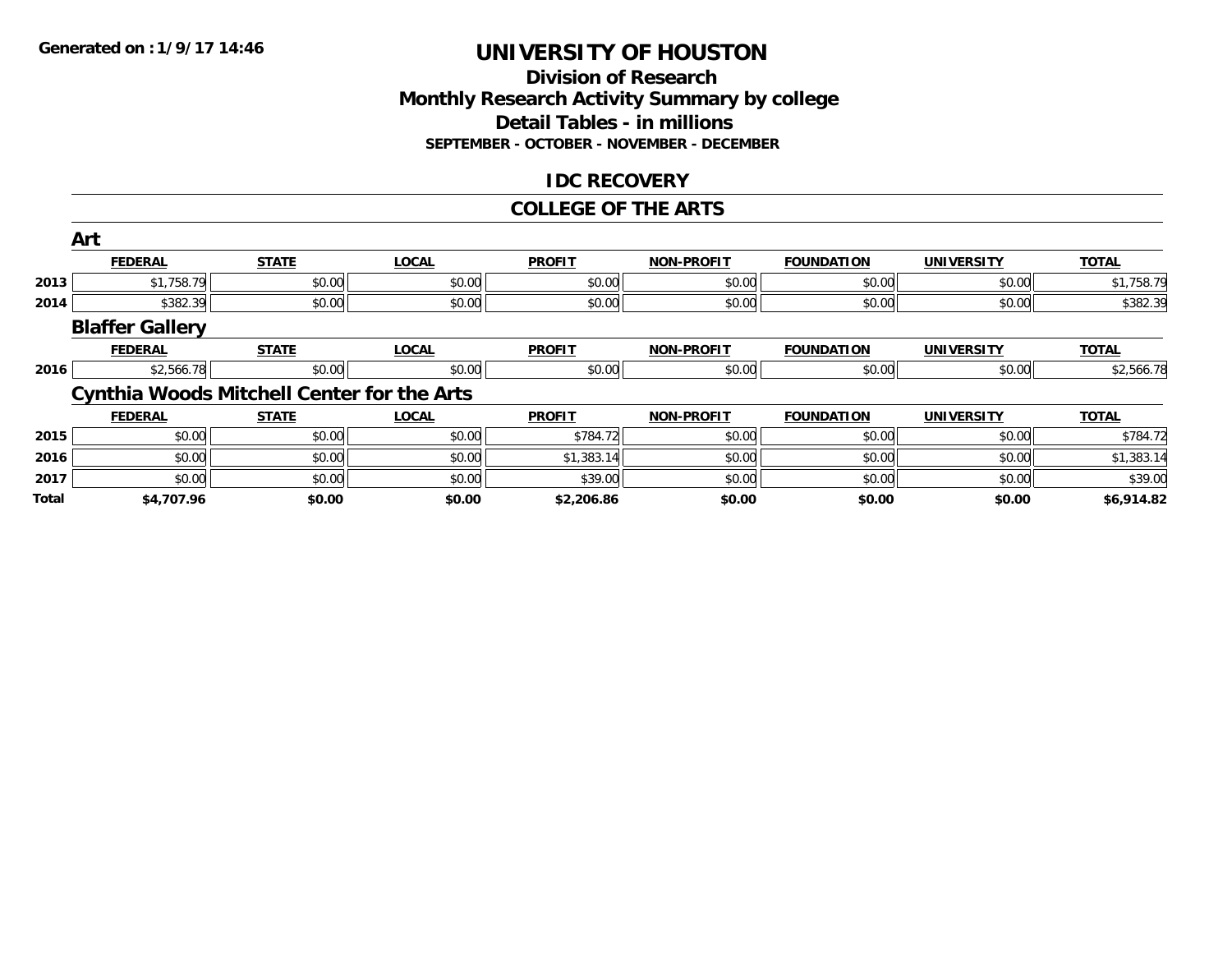# **Division of ResearchMonthly Research Activity Summary by college Detail Tables - in millionsSEPTEMBER - OCTOBER - NOVEMBER - DECEMBER**

# **IDC RECOVERY**

# **CULLEN COLLEGE OF ENGINEERING**

# **Biomedical Engineering**

|      | <b>FEDERAL</b> | <b>STATE</b> | <u>LOCAL</u> | <b>PROFIT</b> | <b>NON-PROFIT</b> | <b>FOUNDATION</b> | <b>UNIVERSITY</b> | <b>TOTAL</b> |
|------|----------------|--------------|--------------|---------------|-------------------|-------------------|-------------------|--------------|
| 2013 | \$73,497.47    | \$0.00       | \$0.00       | \$0.00        | \$0.00            | \$0.00            | \$0.00            | \$73,497.47  |
| 2014 | \$153,375.39   | \$0.00       | \$0.00       | \$0.00        | \$0.00            | \$0.00            | \$0.00            | \$153,375.39 |
| 2015 | \$258,808.20   | \$0.00       | \$0.00       | \$0.00        | \$4,478.38        | \$0.00            | \$0.00            | \$263,286.58 |
| 2016 | \$125,313.88   | \$0.00       | \$0.00       | \$0.00        | \$1,506.91        | \$0.00            | \$0.00            | \$126,820.79 |
| 2017 | \$263,083.11   | \$0.00       | \$0.00       | \$12,884.14   | \$0.21            | \$0.00            | \$0.00            | \$275,967.46 |

# **Center for Innovative Grouting Materials and Tech**

|      | <b>FEDERAL</b> | <b>STATE</b> | <b>LOCAL</b> | <b>PROFIT</b> | <b>NON-PROFIT</b> | <b>FOUNDATION</b> | UNIVERSITY | <b>TOTAL</b> |
|------|----------------|--------------|--------------|---------------|-------------------|-------------------|------------|--------------|
| 2013 | \$0.00         | \$0.00       | \$0.00       | \$0.00        | \$0.00            | \$0.00            | \$0.00     | \$0.00       |
| 2014 | \$0.00         | \$0.00       | \$0.00       | \$0.00        | \$0.00            | \$0.00            | \$0.00     | \$0.00       |
| 2015 | \$0.00         | \$0.00       | \$0.00       | \$0.00        | \$0.00            | \$0.00            | \$0.00     | \$0.00       |
| 2016 | \$0.00         | \$0.00       | \$0.00       | \$0.00        | \$0.00            | \$0.00            | \$0.00     | \$0.00       |

### **Chemical Engineering**

|      | <u>FEDERAL</u> | <b>STATE</b> | <b>LOCAL</b> | <b>PROFIT</b> | <b>NON-PROFIT</b> | <b>FOUNDATION</b> | <b>UNIVERSITY</b> | <b>TOTAL</b> |
|------|----------------|--------------|--------------|---------------|-------------------|-------------------|-------------------|--------------|
| 2013 | \$254,382.74   | \$1,413.60   | \$0.00       | \$72,891.86   | \$0.00            | (\$15.16)         | (\$6,637.83)      | \$322,035.21 |
| 2014 | \$269,531.80   | \$1,271.70   | \$0.00       | \$96,228.87   | \$0.00            | \$271.14          | \$4,699.13        | \$372,002.64 |
| 2015 | \$244,134.16   | \$4,119.83   | \$0.00       | \$91,269.30   | \$0.00            | \$1.552.67        | \$3,624.94        | \$344,700.90 |
| 2016 | \$270,901.12   | \$15,821.58  | \$0.00       | \$168,953.48  | \$0.00            | \$1,831.07        | \$89.06           | \$457,418.19 |
| 2017 | \$266,776.93   | \$8,854.98   | \$0.00       | \$132,518.51  | \$17,969.58       | \$869.13          | \$0.00            | \$426,989.12 |

#### **Civil Engineering**

|      | <b>FEDERAL</b> | <b>STATE</b> | <b>LOCAL</b> | <b>PROFIT</b> | <b>NON-PROFIT</b> | <b>FOUNDATION</b> | <b>UNIVERSITY</b> | <b>TOTAL</b> |
|------|----------------|--------------|--------------|---------------|-------------------|-------------------|-------------------|--------------|
| 2013 | \$146.777.17   | \$7,836.92   | \$2,817.78   | \$12,262.04   | \$5,794.27        | \$0.00            | \$1,530.00        | \$177,018.18 |
| 2014 | \$236,009.77   | \$2,885.37   | \$0.00       | \$9,009.02    | \$7,503.20        | \$3,506.68        | \$0.00            | \$258,914.04 |
| 2015 | \$254,076.28   | \$6,204.95   | \$0.00       | \$15,752.34   | \$1,075.40        | \$6,829.32        | \$0.00            | \$283,938.29 |
| 2016 | \$232,453.64   | \$10,685.03  | \$0.00       | \$12,537.20   | \$5,063.37        | \$1,181.33        | \$2,638.37        | \$264,558.94 |
| 2017 | \$217,137.34   | \$20,333.02  | \$5,350.99   | \$3,427.01    | \$10,575.43       | \$4,879.57        | \$1,292.57        | \$262,995.93 |

# **Composites Engineering and Applications Center**

|      | <b>FEDERAL</b>     | <b>STATE</b> | <u>LOCAL</u> | <b>PROFIT</b> | <b>I-PROFIT</b><br>NON- | <b>FOUNDATION</b> | <b>UNIVERSITY</b> | <b>TOTAL</b> |
|------|--------------------|--------------|--------------|---------------|-------------------------|-------------------|-------------------|--------------|
| 2013 | <b>00</b><br>JU.UU | \$0.00       | \$0.00       | \$0.00        | \$0.00                  | \$0.00            | \$0.00            | \$0.00       |
| 2014 | ሶስ ሰሰ<br>PU.UU     | \$0.00       | \$0.00       | \$0.00        | \$0.00                  | \$0.00            | \$0.00            | \$0.00       |
| 2015 | 0000<br>JU.UU      | \$0.00       | \$0.00       | \$0.00        | \$0.00                  | \$0.00            | \$0.00            | \$0.00       |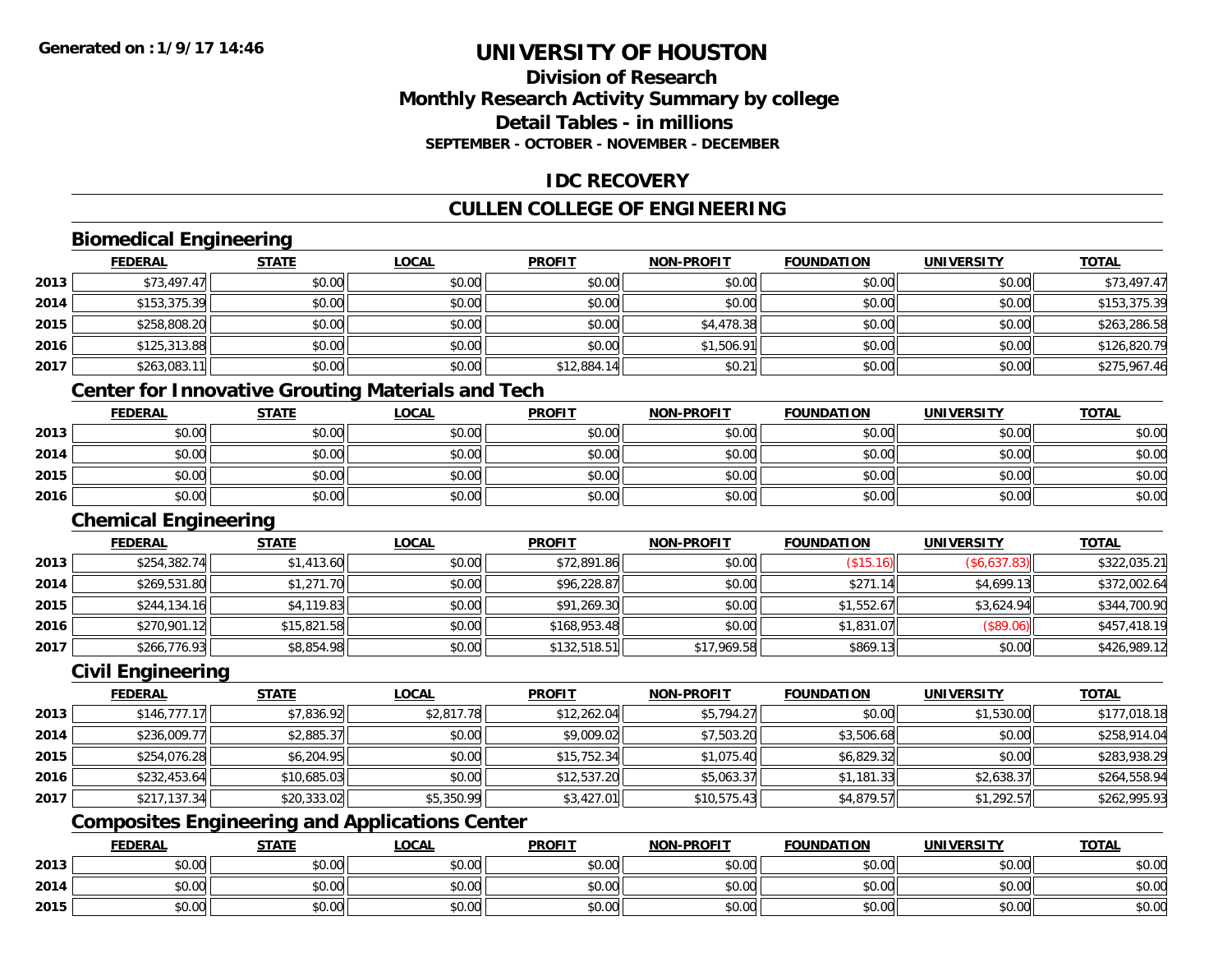# **Division of ResearchMonthly Research Activity Summary by college Detail Tables - in millionsSEPTEMBER - OCTOBER - NOVEMBER - DECEMBER**

### **IDC RECOVERY**

# **CULLEN COLLEGE OF ENGINEERING**

# **Dean, Engineering**

|      | <b>FEDERAL</b> | <b>STATE</b> | <b>LOCAL</b> | <b>PROFIT</b> | <b>NON-PROFIT</b> | <b>FOUNDATION</b> | <b>UNIVERSITY</b> | <b>TOTAL</b> |
|------|----------------|--------------|--------------|---------------|-------------------|-------------------|-------------------|--------------|
| 2013 | \$1,708.87     | \$0.00       | \$0.00       | \$0.00        | \$0.00            | \$0.00            | \$0.00            | \$1,708.87   |
| 2014 | \$1,639.23     | \$0.00       | \$0.00       | \$0.00        | \$0.00            | \$0.00            | \$0.00            | \$1,639.23   |
| 2015 | \$1,308.18     | \$0.00       | \$0.00       | \$0.00        | \$0.00            | \$0.00            | \$0.00            | \$1,308.18   |
| 2016 | \$967.25       | \$0.00       | \$0.00       | \$0.00        | \$0.00            | \$0.00            | \$0.00            | \$967.25     |
| 2017 | \$16,918.45    | \$0.00       | \$0.00       | \$0.00        | \$0.00            | \$0.00            | \$0.00            | \$16,918.45  |

# **Electrical & Computer Engineering**

|      | <b>FEDERAL</b> | <b>STATE</b> | <u>LOCAL</u> | <b>PROFIT</b> | <b>NON-PROFIT</b> | <b>FOUNDATION</b> | <b>UNIVERSITY</b> | <b>TOTAL</b> |
|------|----------------|--------------|--------------|---------------|-------------------|-------------------|-------------------|--------------|
| 2013 | \$248,798.62   | \$139.27     | \$0.00       | \$20,502.37   | \$1,291.66        | \$0.00            | \$0.00            | \$270.731.92 |
| 2014 | \$177,179.25   | \$429.43     | \$0.00       | \$50,041.80   | \$11,075.66       | \$3,790.57        | \$0.00            | \$242,516.71 |
| 2015 | \$326,705.34   | \$355.04     | \$0.00       | \$44,486.60   | \$311.04          | \$1,107.99        | \$0.00            | \$372,966.01 |
| 2016 | \$274,302.36   | \$26,336.37  | \$0.00       | \$24,152.56   | \$27,697.08       | \$0.00            | \$0.00            | \$352,488.37 |
| 2017 | \$278,552.54   | \$9,232.23   | \$0.00       | \$24,716.65   | \$7,211.35        | (\$0.02)          | \$0.00            | \$319,712.75 |

# **Industrial Engineering**

|      | <u>FEDERAL</u> | <b>STATE</b> | <b>LOCAL</b> | <b>PROFIT</b> | <b>NON-PROFIT</b> | <b>FOUNDATION</b> | <b>UNIVERSITY</b> | <b>TOTAL</b> |
|------|----------------|--------------|--------------|---------------|-------------------|-------------------|-------------------|--------------|
| 2013 | \$10,270.90    | \$2,779.51   | \$1,457.31   | \$0.00        | \$0.00            | \$0.00            | \$0.00            | \$14,507.72  |
| 2014 | \$15,441.25    | \$1,971.46   | \$5,865.02   | \$0.00        | \$0.00            | \$2,844.01        | \$0.00            | \$26,121.74  |
| 2015 | \$13,691.23    | \$169.80     | \$5,095.22   | \$1,763.09    | \$0.00            | \$5,099.39        | \$0.00            | \$25,818.73  |
| 2016 | \$10,273.50    | \$2,062.00   | \$32.00      | \$476.08      | \$0.00            | \$5,757.55        | \$0.00            | \$18,601.13  |
| 2017 | \$7,042.13     | \$741.22     | \$0.00       | \$0.00        | \$0.00            | \$0.00            | \$0.00            | \$7,783.35   |

#### **Mechanical Engineering**

|      | <b>FEDERAL</b> | <b>STATE</b>  | <u>LOCAL</u> | <b>PROFIT</b> | <b>NON-PROFIT</b> | <b>FOUNDATION</b> | <b>UNIVERSITY</b> | <b>TOTAL</b> |
|------|----------------|---------------|--------------|---------------|-------------------|-------------------|-------------------|--------------|
| 2013 | \$234,622.73   | \$336.60      | \$0.00       | \$26,579.94   | \$0.00            | \$7,523.05        | \$0.00            | \$269,062.32 |
| 2014 | \$310,714.06   | \$7,734.67    | \$0.00       | \$52,677.64   | \$0.00            | \$19,501.10       | \$0.00            | \$390,627.47 |
| 2015 | \$304,876.41   | $($ \$411.83) | \$0.00       | \$95,007.17   | \$0.00            | \$4,904.56        | \$0.00            | \$404,376.31 |
| 2016 | \$161,930.72   | (\$10,310.03) | \$0.00       | \$89,363.49   | \$0.00            | \$16,475.65       | \$0.00            | \$257,459.83 |
| 2017 | \$172,132.22   | \$0.00        | \$0.00       | \$58,046.06   | \$4,750.77        | \$5,079.84        | \$0.00            | \$240,008.89 |

# **National Center for Airborne Laser Mapping**

|      | <b>FEDERAL</b>                 | <b>STATE</b> | <b>_OCAL</b>       | <b>PROFIT</b> | <b>DDAEIT</b><br>וחרות | DATION                    | UNIVERSITY                    | <b>TOTAL</b>                                   |
|------|--------------------------------|--------------|--------------------|---------------|------------------------|---------------------------|-------------------------------|------------------------------------------------|
| 2013 | $\sim$ $-$<br><b>UU.UUU.UU</b> | ሖ ^<br>JU.UU | $\sim$ 00<br>vv.vv | 0000<br>vu.vu | 0000<br>pu.uu          | \$0.00                    | $\sim$ $\sim$<br>PO.OO        | $\sim$ $\sim$ $\sim$ $\sim$<br><b>JUUU</b> .JU |
| 2014 | $\sim$ $-$<br>.JJZ.ZJ<br>د. د  | 0000<br>JU.U | $\sim$ 00<br>vv.vv | 0000<br>PO.OO | 0.00<br>JU.UU          | $- - - - -$<br>ან,∠60.∪ა. | $\sim$ $\sim$<br><b>DU.UG</b> | .01 <sup>o</sup><br>42,012.Z                   |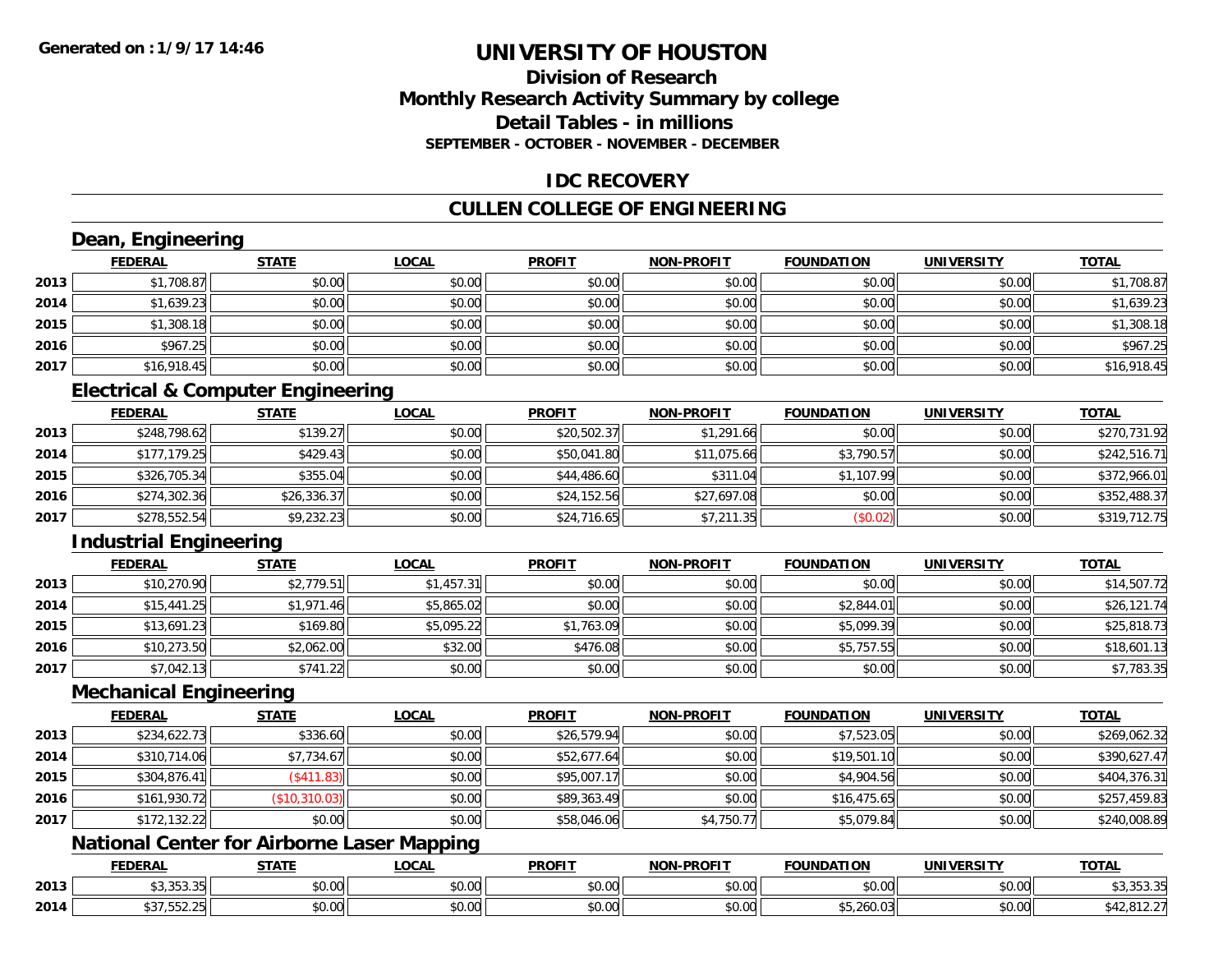# **Division of ResearchMonthly Research Activity Summary by college Detail Tables - in millionsSEPTEMBER - OCTOBER - NOVEMBER - DECEMBER**

# **IDC RECOVERY**

# **CULLEN COLLEGE OF ENGINEERING**

<u> 1980 - Johann Barbara, martxa amerikan bashkar (</u>

# **National Center for Airborne Laser Mapping**

|      | <b>FEDERAL</b> | <b>STATE</b> | _OCAL  | <b>PROFIT</b> | <b>NON-PROFIT</b> | <b>FOUNDATION</b> | <b>UNIVERSITY</b> | <b>TOTAL</b> |
|------|----------------|--------------|--------|---------------|-------------------|-------------------|-------------------|--------------|
| 2015 | \$27,769.08    | \$0.00       | \$0.00 | \$0.00        | \$0.00            | \$0.00            | \$0.00            | \$27,769.08  |
| 2016 | \$80,236.58    | \$0.00       | \$0.00 | \$0.00        | \$4.806.72        | \$0.00            | \$0.00            | \$85,043.30  |
| 2017 | \$46,142.69    | \$0.00       | \$0.00 | \$0.00        | \$13,61.<br>15.42 | \$0.00            | \$0.00            | \$59,758.11  |

<u> 1989 - Johann Stoff, amerikansk politiker (d. 1989)</u>

# **Petroleum Engineering**

|      | <b>FEDERAL</b>  | <b>STATE</b> | <u>LOCAL</u> | <b>PROFIT</b> | <b>NON-PROFIT</b> | <b>FOUNDATION</b> | <b>UNIVERSITY</b> | <u>TOTAL</u> |
|------|-----------------|--------------|--------------|---------------|-------------------|-------------------|-------------------|--------------|
| 2014 | \$4,880.41      | \$0.00       | \$0.00       | \$8,472.91    | \$0.00            | \$0.00            | \$0.00            | \$13,353.32  |
| 2015 | $\degree$ 484., | \$0.00       | \$0.00       | \$56,435.82   | \$0.00            | \$0.00            | \$0.00            | \$50,951.03  |
| 2016 | \$14,461.13]    | \$0.00       | \$0.00       | \$29,005.83   | \$0.00            | \$0.00            | \$0.00            | \$14,544.70  |
| 2017 | \$27.09         | \$0.00       | \$0.00       | \$16,626.06   | \$0.00            | \$0.00            | \$0.00            | \$16,598.97  |

#### **Wind Energy Center**

|       | <b>FEDERAL</b> | <b>STATE</b> | <b>LOCAL</b> | <b>PROFIT</b>  | <b>NON-PROFIT</b> | <b>FOUNDATION</b> | <b>UNIVERSITY</b> | <b>TOTAL</b>   |
|-------|----------------|--------------|--------------|----------------|-------------------|-------------------|-------------------|----------------|
| 2013  | \$0.00         | \$0.00       | \$0.00       | \$0.00         | \$0.00            | \$0.00            | \$0.00            | \$0.00         |
| 2014  | \$0.00         | \$0.00       | \$0.00       | \$0.00         | \$0.00            | \$0.00            | \$0.00            | \$0.00         |
| 2015  | \$0.00         | \$0.00       | \$0.00       | \$0.00         | \$0.00            | \$0.00            | \$0.00            | \$0.00         |
| 2016  | \$0.00         | \$0.00       | \$0.00       | \$0.00         | \$0.00            | \$0.00            | \$0.00            | \$0.00         |
| 2017  | \$0.00         | \$0.00       | \$0.00       | \$0.00         | \$0.00            | \$0.00            | \$0.00            | \$0.00         |
| Total | \$6,015,295.57 | \$120,992.71 | \$20,618.32  | \$1,226,087.82 | \$124,726.45      | \$98,249.47       | \$7,058.12        | \$7,613,028.46 |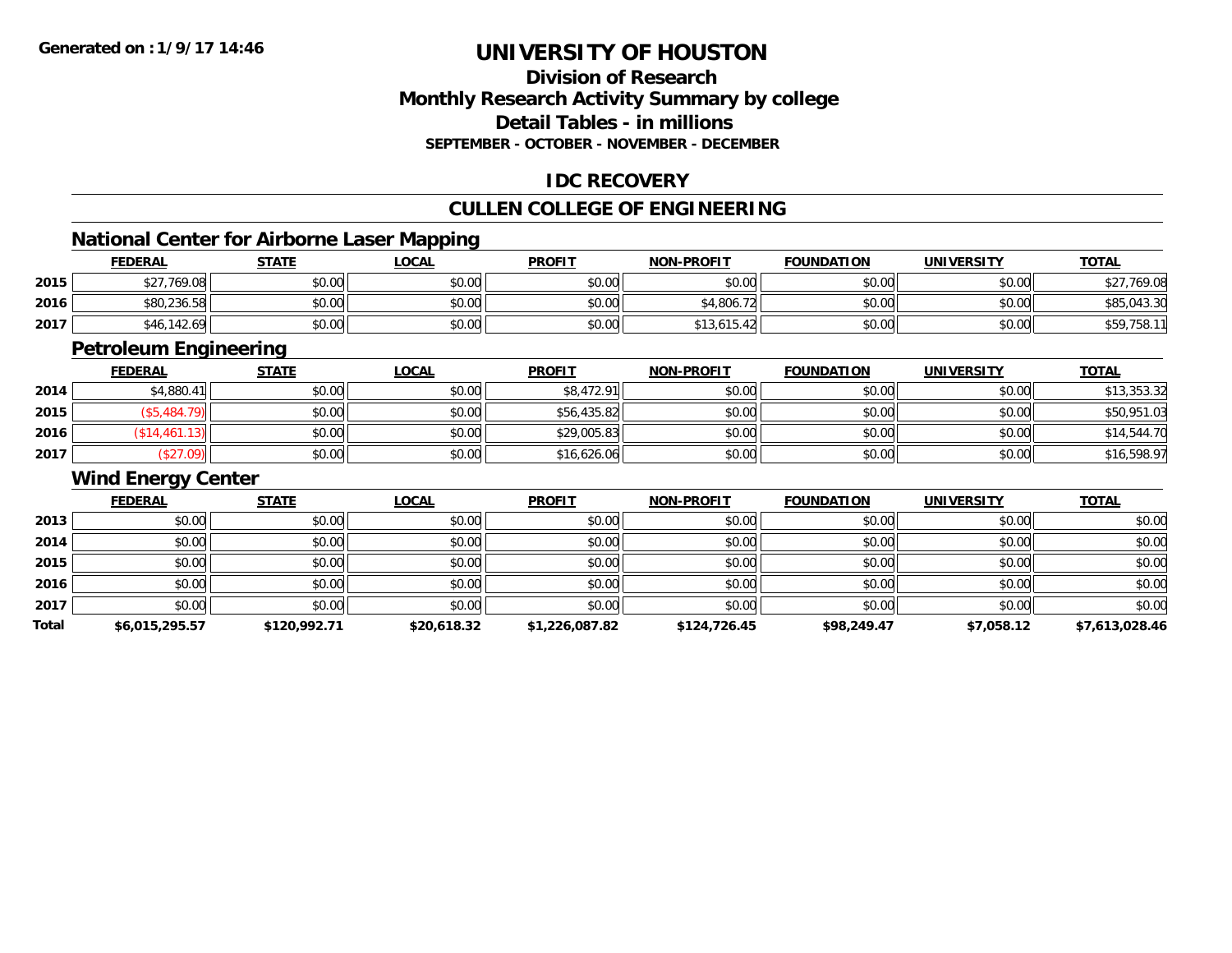### **Division of Research Monthly Research Activity Summary by college Detail Tables - in millions SEPTEMBER - OCTOBER - NOVEMBER - DECEMBER**

# **IDC RECOVERY**

# **DIVISION OF RESEARCH**

|      | <b>Allied Geophysical Laboratories</b>                    |              |              |               |                   |                   |                   |                 |
|------|-----------------------------------------------------------|--------------|--------------|---------------|-------------------|-------------------|-------------------|-----------------|
|      | <b>FEDERAL</b>                                            | <b>STATE</b> | <b>LOCAL</b> | <b>PROFIT</b> | <b>NON-PROFIT</b> | <b>FOUNDATION</b> | <b>UNIVERSITY</b> | <b>TOTAL</b>    |
| 2013 | \$0.00                                                    | \$0.00       | \$0.00       | \$2,434.19    | \$0.00            | \$0.00            | \$0.00            | \$2,434.19      |
|      | <b>Center for Advanced Computing and Data Systems</b>     |              |              |               |                   |                   |                   |                 |
|      | <b>FEDERAL</b>                                            | <b>STATE</b> | <b>LOCAL</b> | <b>PROFIT</b> | <b>NON-PROFIT</b> | <b>FOUNDATION</b> | <b>UNIVERSITY</b> | <b>TOTAL</b>    |
| 2013 | \$15,985.50                                               | \$0.00       | \$0.00       | \$2,226.67    | \$0.00            | \$0.00            | \$0.00            | \$18,212.17     |
| 2014 | (\$4,452.31)                                              | \$0.00       | \$0.00       | \$0.00        | \$0.00            | \$0.00            | \$0.00            | $($ \$4,452.31) |
| 2015 | \$0.00                                                    | \$0.00       | \$0.00       | \$0.00        | \$0.00            | \$0.00            | \$0.00            | \$0.00          |
| 2016 | \$592.78                                                  | \$0.00       | \$0.00       | \$0.00        | \$0.00            | \$0.00            | \$0.00            | \$592.78        |
| 2017 | \$0.00                                                    | \$0.00       | \$0.00       | \$0.00        | \$0.00            | \$0.00            | \$0.00            | \$0.00          |
|      | <b>Center for Advanced Materials</b>                      |              |              |               |                   |                   |                   |                 |
|      | <b>FEDERAL</b>                                            | <b>STATE</b> | <b>LOCAL</b> | <b>PROFIT</b> | <b>NON-PROFIT</b> | <b>FOUNDATION</b> | <b>UNIVERSITY</b> | <b>TOTAL</b>    |
| 2013 | \$0.00                                                    | \$0.00       | \$0.00       | \$0.00        | \$0.00            | \$0.00            | \$0.00            | \$0.00          |
| 2014 | \$0.00                                                    | \$0.00       | \$0.00       | \$0.00        | \$0.00            | \$0.00            | \$0.00            | \$0.00          |
| 2015 | \$0.00                                                    | \$0.00       | \$0.00       | \$4,311.21    | \$0.00            | \$0.00            | \$0.00            | \$4,311.21      |
| 2016 | \$0.00                                                    | \$0.00       | \$0.00       | \$0.00        | \$0.00            | \$0.00            | \$0.00            | \$0.00          |
| 2017 | \$0.00                                                    | \$0.00       | \$0.00       | \$0.00        | \$0.00            | \$0.00            | \$0.00            | \$0.00          |
|      | <b>Center for Biomedical &amp; Environmental Genomics</b> |              |              |               |                   |                   |                   |                 |
|      | <b>FEDERAL</b>                                            | <b>STATE</b> | <b>LOCAL</b> | <b>PROFIT</b> | <b>NON-PROFIT</b> | <b>FOUNDATION</b> | <b>UNIVERSITY</b> | <b>TOTAL</b>    |
| 2013 | \$0.00                                                    | \$0.00       | \$0.00       | \$0.00        | \$0.00            | \$0.00            | \$0.00            | \$0.00          |
| 2014 | \$0.00                                                    | \$0.00       | \$0.00       | \$0.00        | \$0.00            | \$0.00            | \$0.00            | \$0.00          |
| 2015 | \$0.00                                                    | \$0.00       | \$0.00       | \$0.00        | \$0.00            | \$0.00            | \$0.00            | \$0.00          |
| 2016 | \$0.00                                                    | \$0.00       | \$0.00       | \$0.00        | \$0.00            | \$0.00            | \$0.00            | \$0.00          |
|      | <b>Division of Research</b>                               |              |              |               |                   |                   |                   |                 |
|      | <b>FEDERAL</b>                                            | <b>STATE</b> | <b>LOCAL</b> | <b>PROFIT</b> | <b>NON-PROFIT</b> | <b>FOUNDATION</b> | <b>UNIVERSITY</b> | <b>TOTAL</b>    |
| 2013 | \$0.00                                                    | \$0.00       | \$0.00       | \$0.00        | \$0.00            | \$0.00            | \$0.00            | \$0.00          |
| 2014 | \$0.00                                                    | \$0.00       | \$0.00       | \$0.00        | \$0.00            | \$0.00            | \$0.00            | \$0.00          |
| 2015 | \$0.00                                                    | \$0.00       | \$0.00       | \$0.00        | \$0.00            | \$0.00            | \$0.00            | \$0.00          |
| 2016 | \$0.00                                                    | \$0.00       | \$0.00       | \$0.00        | \$0.00            | \$0.00            | \$0.00            | \$0.00          |
| 2017 | \$0.00                                                    | \$0.00       | \$0.00       | \$0.00        | \$0.00            | \$0.00            | \$0.00            | \$0.00          |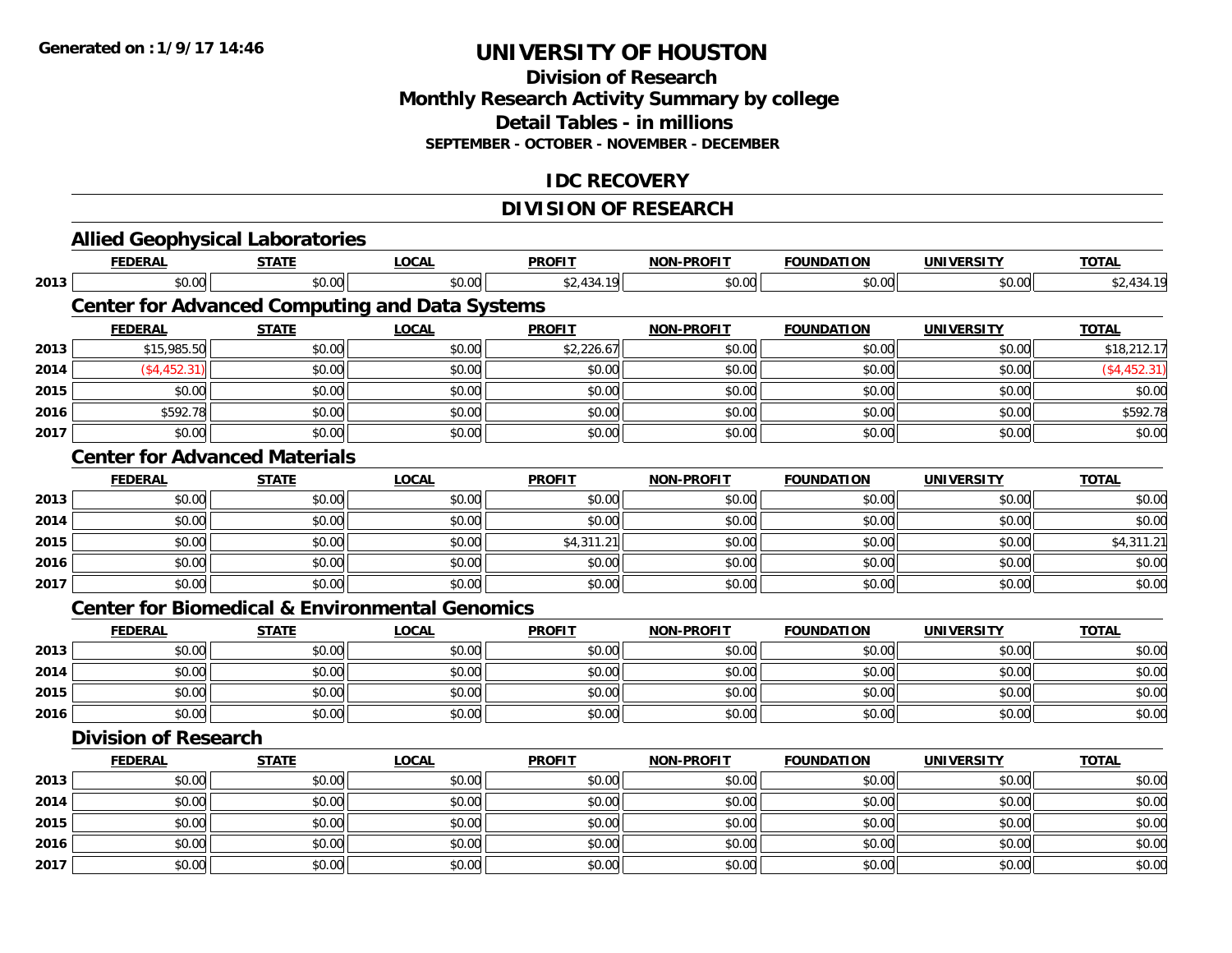# **Division of ResearchMonthly Research Activity Summary by college Detail Tables - in millions SEPTEMBER - OCTOBER - NOVEMBER - DECEMBER**

### **IDC RECOVERY**

# **DIVISION OF RESEARCH**

# **Office of Contracts and Grants**

|      | <b>FEDERAL</b> | <b>STATE</b> | <u>LOCAL</u> | <b>PROFIT</b> | <b>NON-PROFIT</b> | <b>FOUNDATION</b> | <b>UNIVERSITY</b> | <b>TOTAL</b> |
|------|----------------|--------------|--------------|---------------|-------------------|-------------------|-------------------|--------------|
| 2013 | \$0.00         | \$0.00       | \$0.00       | \$0.00        | \$0.00            | \$0.00            | \$0.00            | \$0.00       |
| 2014 | \$0.00         | \$0.00       | \$0.00       | \$0.00        | \$0.00            | \$0.00            | \$0.00            | \$0.00       |
| 2015 | \$0.00         | \$0.00       | \$0.00       | \$0.00        | \$0.00            | \$0.00            | \$0.00            | \$0.00       |
| 2016 | \$0.00         | \$0.00       | \$0.00       | \$0.00        | \$0.00            | \$0.00            | \$0.00            | \$0.00       |
| 2017 | \$0.00         | \$0.00       | \$0.00       | \$0.00        | \$0.00            | \$0.00            | \$0.00            | \$0.00       |

#### **TcSUH**

|      | <u>FEDERAL</u> | <b>STATE</b> | <b>LOCAL</b> | <b>PROFIT</b> | <b>NON-PROFIT</b> | <b>FOUNDATION</b> | <b>UNIVERSITY</b> | <b>TOTAL</b> |
|------|----------------|--------------|--------------|---------------|-------------------|-------------------|-------------------|--------------|
| 2013 | \$3,998.80     | \$208.91     | \$0.00       | \$6,695.47    | \$0.00            | \$0.00            | \$0.00            | \$10,903.18  |
| 2014 | \$26,244.37    | \$644.14     | \$0.00       | \$7.939.61    | \$0.00            | \$0.00            | \$0.00            | \$34,828.12  |
| 2015 | \$9,575.92     | \$0.00       | \$0.00       | \$3,801.96    | \$0.00            | \$0.00            | \$0.00            | \$13,377.88  |
| 2016 | \$33,601.96    | \$0.00       | \$0.00       | \$8,146.65    | \$0.00            | \$0.00            | \$0.00            | \$41,748.61  |
| 2017 | \$10,034.14    | \$0.00       | \$0.00       | \$6,536.39    | \$0.00            | \$0.00            | \$0.00            | \$16,570.53  |

# **Texas Obesity Research Center**

|      | <u>FEDERAL</u> | <u>STATE</u> | <u>LOCAL</u> | <b>PROFIT</b> | <b>NON-PROFIT</b> | <b>FOUNDATION</b> | <b>UNIVERSITY</b> | <b>TOTAL</b> |
|------|----------------|--------------|--------------|---------------|-------------------|-------------------|-------------------|--------------|
| 2013 | \$0.00         | \$0.00       | \$0.00       | \$0.00        | \$0.00            | \$0.00            | \$0.00            | \$0.00       |
| 2014 | \$0.00         | \$0.00       | \$0.00       | \$0.00        | \$0.00            | \$0.00            | \$0.00            | \$0.00       |
| 2015 | \$0.00         | \$0.00       | \$0.00       | \$0.00        | \$0.00            | \$0.00            | \$0.00            | \$0.00       |
| 2016 | \$0.00         | \$0.00       | \$0.00       | \$0.00        | \$2,584.87        | \$0.00            | \$0.00            | \$2,584.87   |
| 2017 | \$0.00         | \$0.00       | \$0.00       | \$0.00        | \$8,889.44        | \$0.00            | \$0.00            | \$8,889.44   |

### **TIMES**

|              | <b>FEDERAL</b> | <b>STATE</b> | LOCAL  | <b>PROFIT</b> | <b>NON-PROFIT</b> | <b>FOUNDATION</b> | <b>UNIVERSITY</b> | <b>TOTAL</b> |
|--------------|----------------|--------------|--------|---------------|-------------------|-------------------|-------------------|--------------|
| 2013         | \$193,155.75   | (\$99.10)    | \$0.00 | \$0.00        | \$0.00            | \$0.00            | \$0.00            | \$193,056.65 |
| 2014         | \$129,667.57   | (\$205.96)   | \$0.00 | \$0.00        | \$0.00            | \$0.00            | \$0.00            | \$129,461.61 |
| 2015         | \$120,463.68   | \$0.00       | \$0.00 | \$0.00        | \$1,115.65        | \$0.00            | \$0.00            | \$121,579.33 |
| 2016         | \$112,536.27   | (\$79.02)    | \$0.00 | \$0.00        | \$0.00            | \$0.00            | \$0.00            | \$112,457.25 |
| 2017         | \$79,201.96    | \$0.00       | \$0.00 | \$0.00        | \$53.71           | \$0.00            | \$0.00            | \$79,255.67  |
| <b>Total</b> | \$730,606.37   | \$468.97     | \$0.00 | \$42,092.15   | \$12,643.67       | \$0.00            | \$0.00            | \$785,811.17 |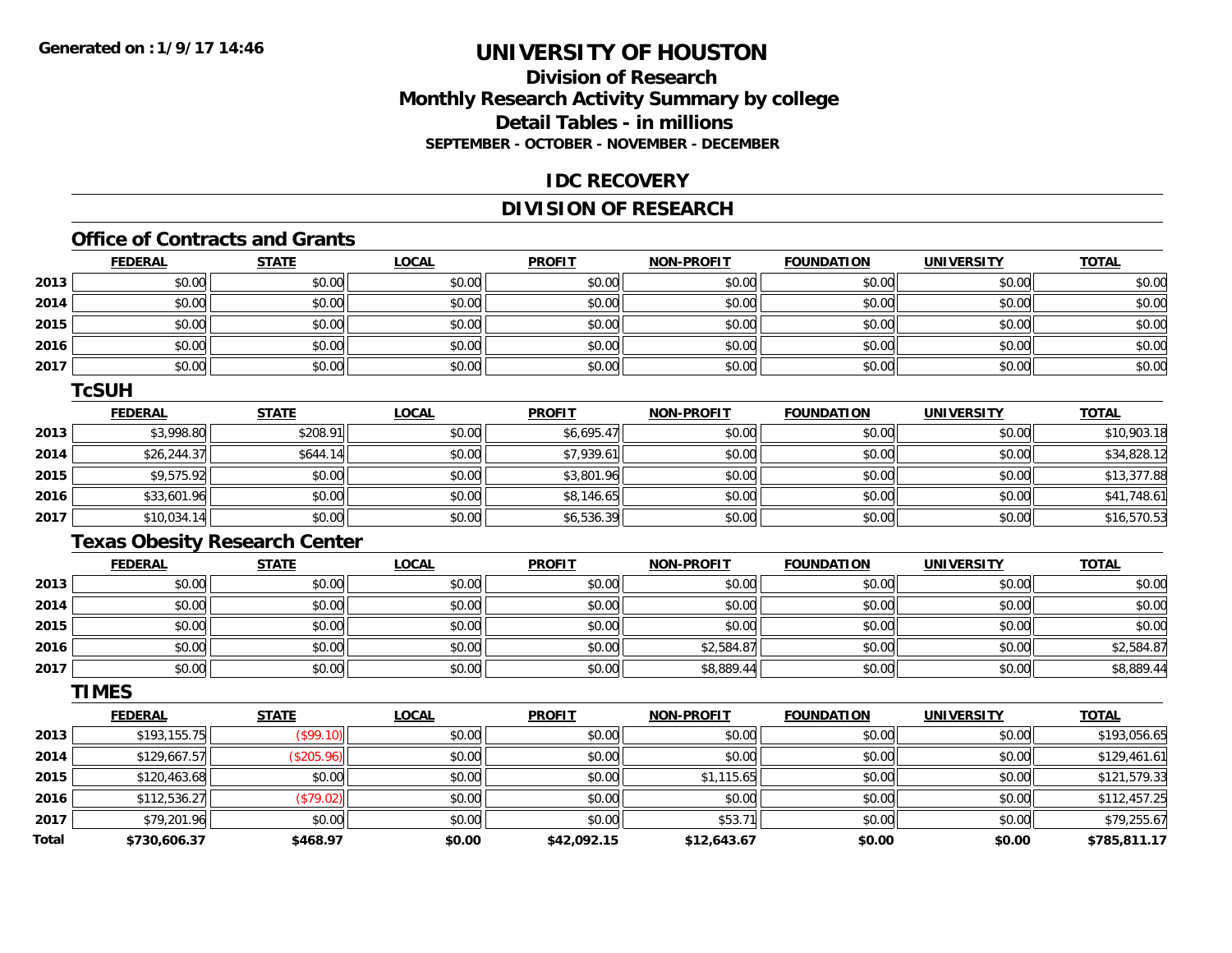### **Division of ResearchMonthly Research Activity Summary by college Detail Tables - in millionsSEPTEMBER - OCTOBER - NOVEMBER - DECEMBER**

# **IDC RECOVERY**

### **GRADUATE COLLEGE OF SOCIAL WORK**

# **Center for Drug and Social Policy Research**

|      | <b>FEDERAL</b> | <b>STATE</b> | <b>LOCAL</b> | <b>PROFIT</b> | <b>NON-PROFIT</b> | <b>FOUNDATION</b> | <b>UNIVERSITY</b> | <b>TOTAL</b> |
|------|----------------|--------------|--------------|---------------|-------------------|-------------------|-------------------|--------------|
| 2013 | \$1,156.43     | \$0.00       | \$0.00       | \$0.00        | \$0.00            | \$0.00            | \$0.00            | \$1,156.43   |
| 2014 | \$0.00         | \$0.00       | \$0.00       | \$0.00        | \$0.00            | \$0.00            | \$0.00            | \$0.00       |
| 2015 | \$20,072.46    | \$0.00       | \$0.00       | \$0.00        | \$0.00            | \$0.00            | \$0.00            | \$20,072.46  |
| 2016 | \$41,968.16    | \$0.00       | \$0.00       | \$0.00        | \$0.00            | \$0.00            | \$0.00            | \$41,968.16  |
| 2017 | \$44,465.69    | \$0.00       | \$0.00       | \$0.00        | \$0.00            | \$0.00            | \$0.00            | \$44,465.69  |

# **Center for Health Equities & Evaluation Research**

|      | <u>FEDERAL</u> | <b>STATE</b> | <b>LOCAL</b> | <b>PROFIT</b> | <b>NON-PROFIT</b> | <b>FOUNDATION</b> | <b>UNIVERSITY</b> | <b>TOTAL</b> |
|------|----------------|--------------|--------------|---------------|-------------------|-------------------|-------------------|--------------|
| 2013 | \$6,512.39     | \$0.00       | \$0.00       | \$0.00        | \$0.00            | \$0.00            | \$0.00            | \$6,512.39   |
| 2014 | \$2,634.64     | \$0.00       | \$0.00       | \$0.00        | \$0.00            | \$0.00            | \$0.00            | \$2,634.64   |
| 2015 | \$2,974.17     | \$0.00       | \$0.00       | \$0.00        | \$0.00            | \$0.00            | \$0.00            | \$2,974.17   |
| 2016 | \$1,706.06     | \$0.00       | \$0.00       | \$0.00        | \$0.00            | \$0.00            | \$0.00            | \$1,706.06   |
| 2017 | \$16,454.64    | \$0.00       | \$0.00       | \$0.00        | \$0.00            | \$0.00            | \$0.00            | \$16,454.64  |

# **Child & Family for Innovative Research**

|      | <b>FEDERAL</b> | <b>STATE</b> | <b>LOCAL</b> | <b>PROFIT</b> | <b>NON-PROFIT</b> | <b>FOUNDATION</b> | <b>UNIVERSITY</b> | <b>TOTAL</b>  |
|------|----------------|--------------|--------------|---------------|-------------------|-------------------|-------------------|---------------|
| 2013 | \$51,222.74    | \$92.59      | \$1,796.82   | (\$367.56)    | \$0.83            | \$0.00            | \$0.00            | \$52,745.42   |
| 2014 | \$15,347.58    | \$283.41     | \$573.16     | \$0.00        | \$0.00            | \$436.89          | \$0.00            | \$16,641.04   |
| 2015 | \$42,831.48    | \$445.20     | \$0.00       | \$0.00        | \$0.00            | \$3,979.61        | \$0.00            | \$47,256.29   |
| 2016 | \$28,385.7     | \$0.00       | \$0.00       | \$0.00        | \$0.00            | \$3,991.28        | \$0.00            | (\$24,394.43) |
| 2017 | \$39,579.47    | \$9,802.52   | \$2,905.98   | \$0.00        | \$0.00            | \$4,626.16        | \$0.00            | \$56,914.13   |

#### **Community Projects - Social Work**

|      | <b>FEDERAL</b> | <b>CTATE</b>   | <b>OCAI</b>    | <b>PROFIT</b> | <b>PROFIT</b><br><b>NON</b> | <b>FOUNDATION</b> | <b>IINIVEDSITY</b> | <b>TOTAL</b> |
|------|----------------|----------------|----------------|---------------|-----------------------------|-------------------|--------------------|--------------|
| 2013 |                | ሶስ ሰሰ<br>טט.טע | ሶስ ሰሰ<br>PO.OO | \$0.00        | \$0.00                      | JU.UU             | 0.001<br>PO.OO     |              |
|      | $  -$<br>2וחה  | Work           |                |               |                             |                   |                    |              |

#### **FEDERAL STATE LOCAL PROFIT NON-PROFIT FOUNDATION UNIVERSITY TOTALTOTAL 2013** \$5,849.75 \$0.00 \$0.00 \$0.00 \$0.00 \$0.00 \$0.00 \$5,849.75 **2014**4 \$0.00 \$0.00 \$0.00 \$0.00 \$0.00 \$0.00 \$0.00 \$0.00 \$0.00 \$0.00 \$0.00 \$0.00 \$0.00 \$0.00 \$0.00 \$0.00 \$0.00 **2015** \$1,477.12 \$0.00 \$0.00 \$0.00 \$0.00 \$0.00 \$0.00 \$1,477.12 **2016**6 \$7,805.30 \\$0.00 \$0.00 \$0.00 \$0.00 \$2,135.60 \$2,135.60 \$2.13.81 \$2.13.81 \$10,154.71 **2017**7 | \$6,239.59|| \$0.00|| \$0.00|| \$0.00|| \$8,517.18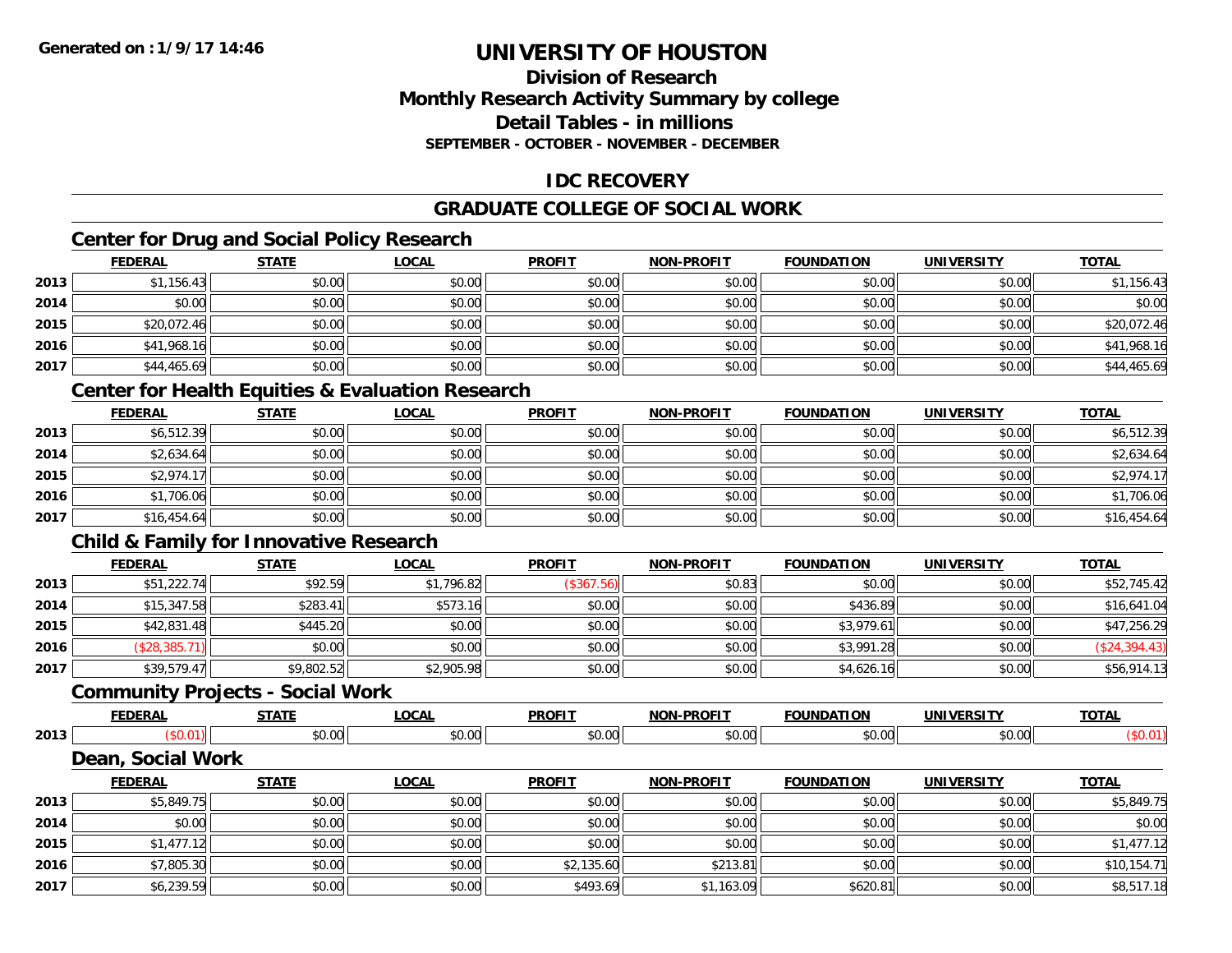### **Division of Research Monthly Research Activity Summary by college Detail Tables - in millions SEPTEMBER - OCTOBER - NOVEMBER - DECEMBER**

### **IDC RECOVERY**

#### **GRADUATE COLLEGE OF SOCIAL WORK**

# **Office for Drug SPR**

|              | <u>FEDERAL</u> | <b>STATE</b> | _OCAL      | <b>PROFIT</b> | <b>NON-PROFIT</b> | <b>FOUNDATION</b> | <b>UNIVERSITY</b> | <b>TOTAL</b> |
|--------------|----------------|--------------|------------|---------------|-------------------|-------------------|-------------------|--------------|
| 2013         | \$0.00         | \$0.00       | \$0.00     | \$0.00        | \$0.00            | \$0.00            | \$0.00            | \$0.00       |
| 2015         | \$0.00         | \$0.00       | \$0.00     | \$0.00        | \$0.00            | \$0.00            | \$0.00            | \$0.00       |
| <b>Total</b> | \$279.911.95   | \$10,623.72  | \$5,275.96 | \$2,261.73    | 1,377.73          | \$13,654.75       | \$0.00            | \$313,105.84 |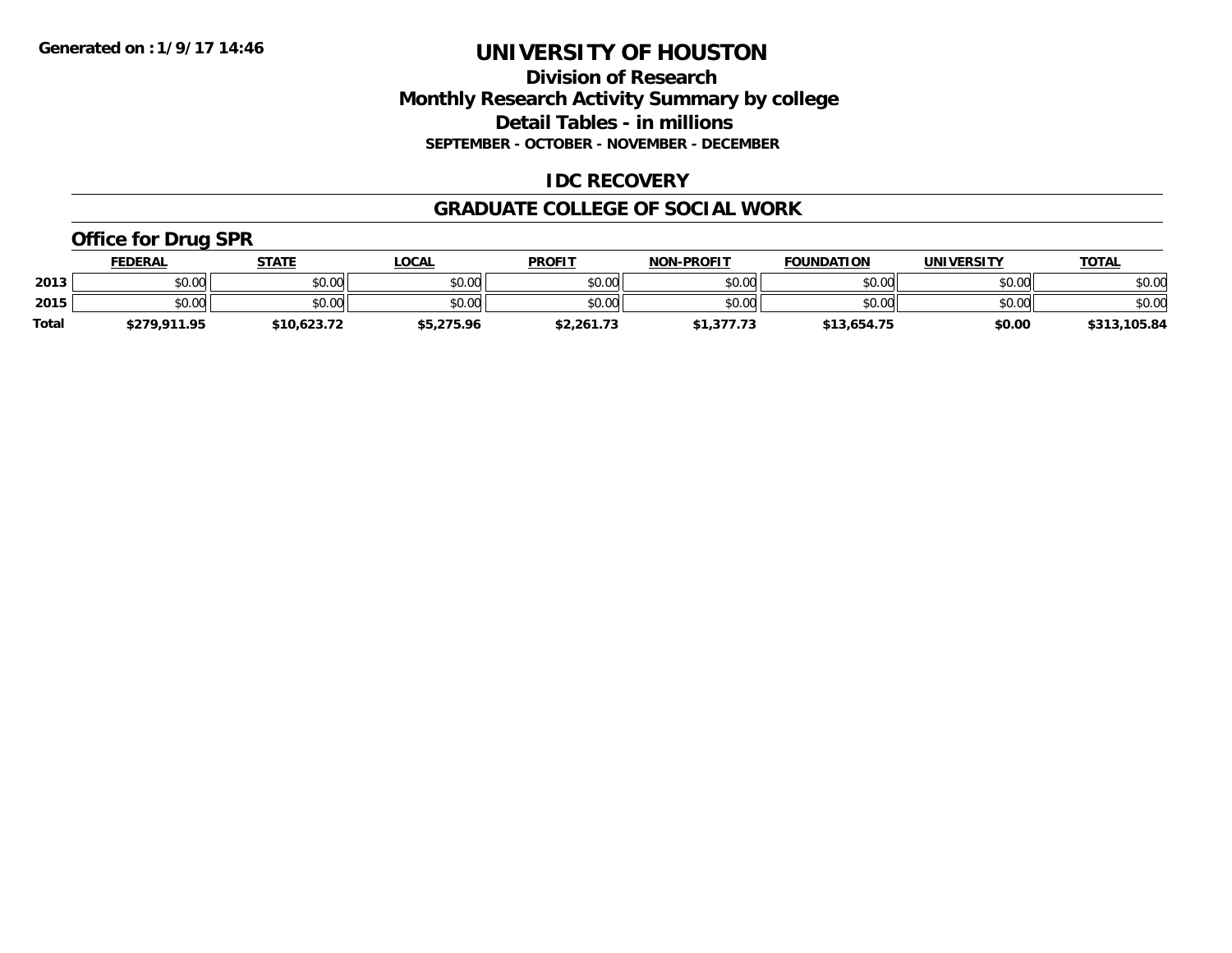### **Division of Research Monthly Research Activity Summary by college Detail Tables - in millions SEPTEMBER - OCTOBER - NOVEMBER - DECEMBER**

# **IDC RECOVERY**

### **HILTON COLLEGE OF HOTEL AND RESTAURANT MANAGEMENT**

# **Hotel and Restaurant Management**

|       | <b>FEDERAL</b> | <b>STATE</b> | <b>LOCAL</b> | <b>PROFIT</b> | <b>NON-PROFIT</b> | <b>FOUNDATION</b> | <b>UNIVERSITY</b> | <b>TOTAL</b> |
|-------|----------------|--------------|--------------|---------------|-------------------|-------------------|-------------------|--------------|
| 2013  | \$1,239.04     | \$804.38     | \$0.00       | \$0.00        | \$0.00            | \$0.00            | \$0.00            | \$2,043.42   |
| 2014  | \$5,600.92     | (\$28.71)    | \$0.00       | \$0.00        | \$0.00            | \$344.65          | \$0.00            | \$5,916.86   |
| 2015  | \$12,110.43    | \$0.00       | \$0.00       | \$0.00        | \$0.00            | \$1,717.80        | \$0.00            | \$13,828.23  |
| 2016  | \$13,579.54    | \$0.00       | \$0.00       | \$0.00        | \$0.00            | \$0.00            | \$0.00            | \$13,579.54  |
| 2017  | \$11,777.96    | \$0.00       | \$0.00       | \$0.00        | (\$5,273.05)      | \$0.00            | \$0.00            | \$6,504.91   |
| Total | \$44,307.89    | \$775.67     | \$0.00       | \$0.00        | (\$5,273.05)      | \$2,062.45        | \$0.00            | \$41,872.96  |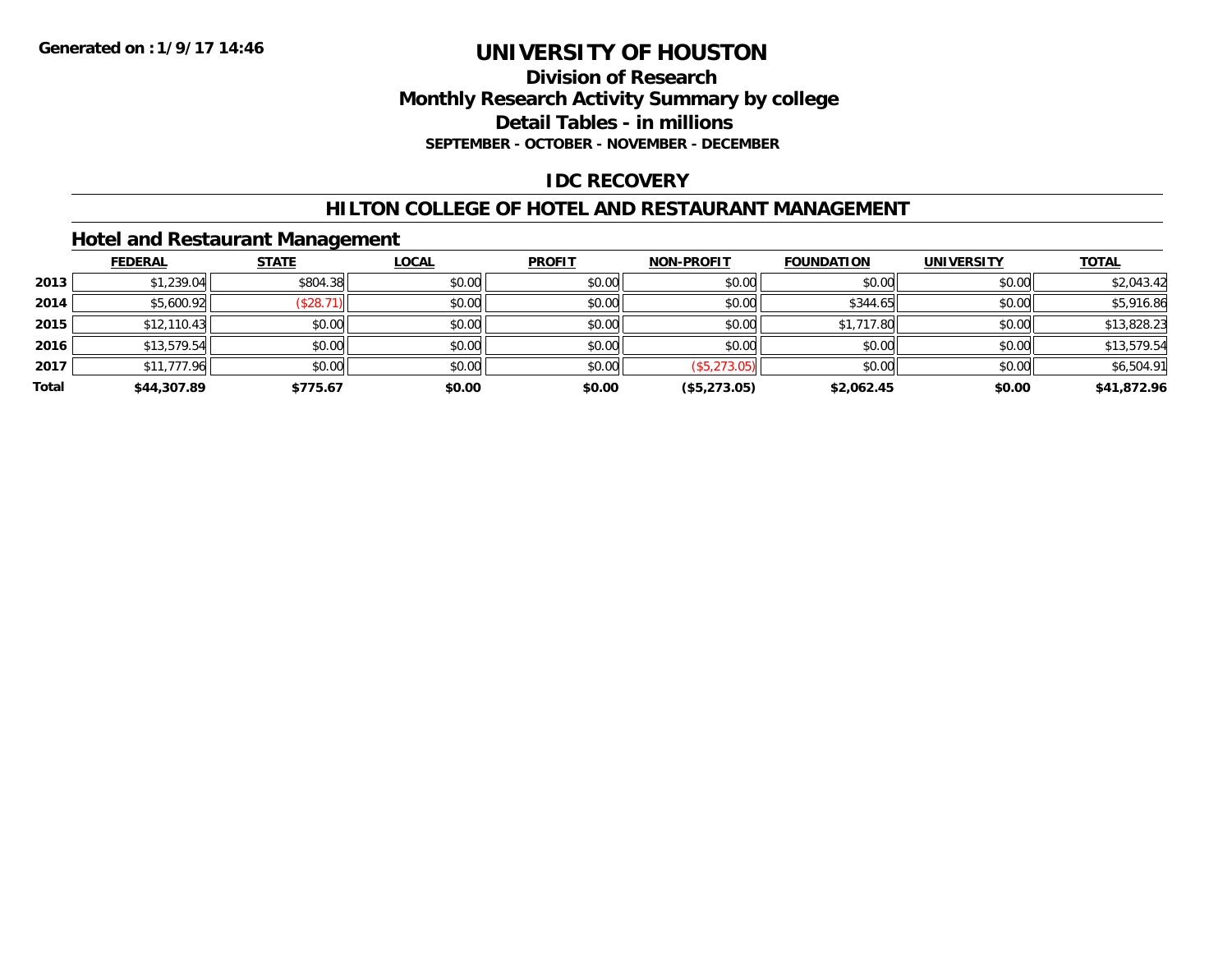# **Division of Research Monthly Research Activity Summary by college Detail Tables - in millions SEPTEMBER - OCTOBER - NOVEMBER - DECEMBER**

#### **IDC RECOVERY**

#### **HONORS COLLEGE**

# **Dean, Honors College**

|       | <b>FEDERAL</b> | <b>STATE</b> | <b>LOCAL</b> | <b>PROFIT</b> | <b>NON-PROFIT</b> | <b>FOUNDATION</b> | <b>UNIVERSITY</b> | <b>TOTAL</b> |
|-------|----------------|--------------|--------------|---------------|-------------------|-------------------|-------------------|--------------|
| 2013  | \$4,046.15     | \$0.00       | \$0.00       | \$0.00        | \$2,345.36        | \$0.00            | \$0.00            | \$6,391.51   |
| 2014  | \$892.24       | \$0.00       | \$0.00       | \$0.00        | \$2,302.46        | \$31.06           | \$0.00            | \$3,225.76   |
| 2015  | \$0.00         | \$0.00       | \$0.00       | \$0.00        | (\$5.90)          | \$19.26           | \$0.00            | \$13.35      |
| 2016  | \$0.00         | \$0.00       | \$0.00       | \$0.00        | \$0.00            | \$18.85           | \$0.00            | \$18.85      |
| 2017  | \$0.00         | \$0.00       | \$0.00       | \$0.00        | \$0.00            | \$0.00            | \$0.00            | \$0.00       |
| Total | \$4,938.39     | \$0.00       | \$0.00       | \$0.00        | \$4,641.92        | \$69.16           | \$0.00            | \$9,649.47   |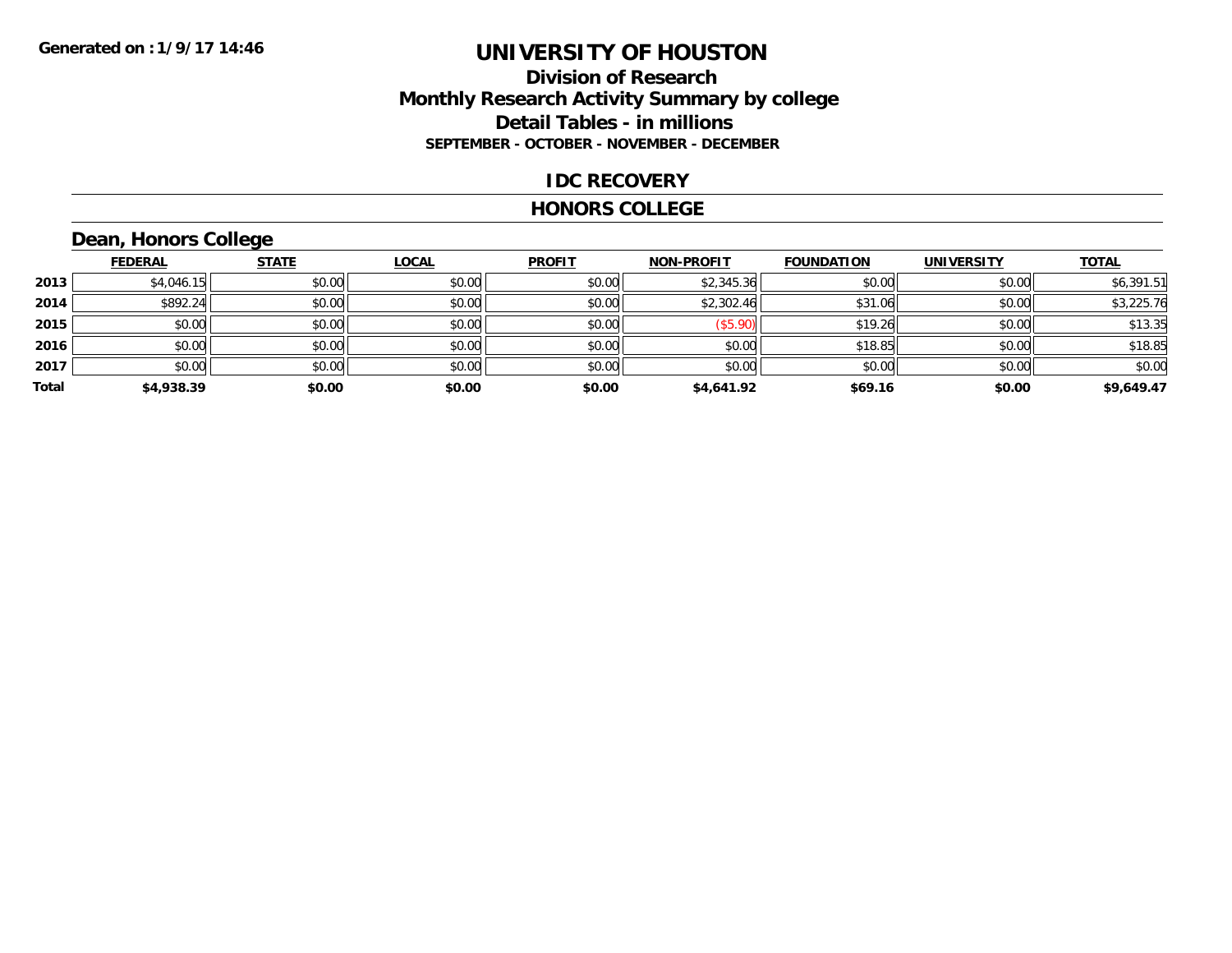# **Division of Research Monthly Research Activity Summary by college Detail Tables - in millions SEPTEMBER - OCTOBER - NOVEMBER - DECEMBER**

#### **IDC RECOVERY**

#### **LIBRARY**

### **Administration, Library**

|       | <b>FEDERAL</b> | STATE  | <u>LOCAL</u> | <b>PROFIT</b> | <b>NON-PROFIT</b> | <b>FOUNDATION</b> | <b>UNIVERSITY</b> | <u>TOTAL</u> |
|-------|----------------|--------|--------------|---------------|-------------------|-------------------|-------------------|--------------|
| 2013  | ሶስ ሰሰ<br>JU.UU | \$0.00 | \$0.00       | \$0.00        | \$0.00            | \$0.00            | \$0.00            | \$0.00       |
| 2014  | ስስ ስስ<br>JU.UU | \$0.00 | \$0.00       | \$0.00        | \$0.00            | \$0.00            | \$0.00            | \$0.00       |
| Total | \$0.00         | \$0.00 | \$0.00       | \$0.00        | \$0.00            | \$0.00            | \$0.00            | \$0.00       |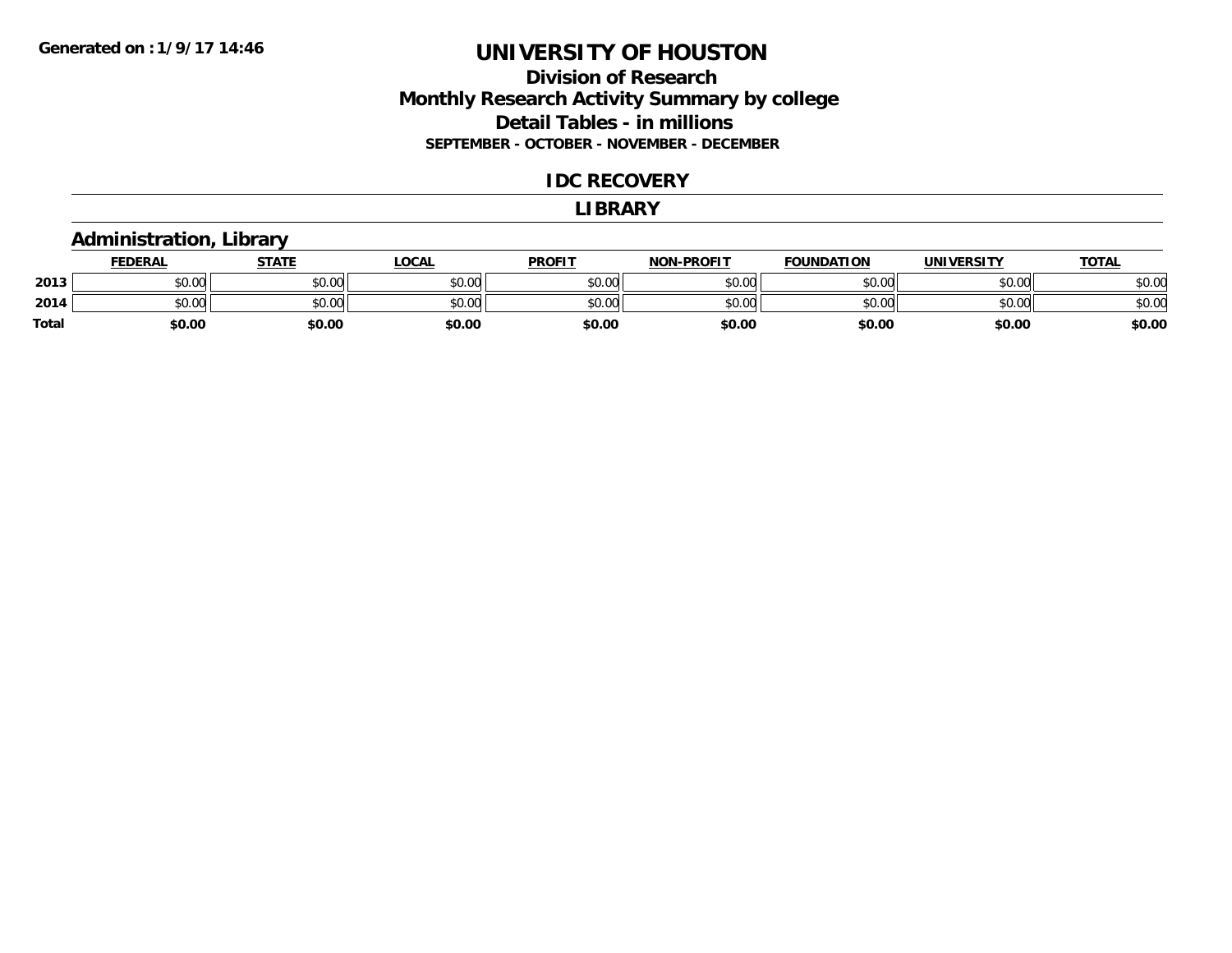# **Division of Research Monthly Research Activity Summary by college Detail Tables - in millions SEPTEMBER - OCTOBER - NOVEMBER - DECEMBER**

#### **IDC RECOVERY**

#### **PRESIDENT**

#### **Office of the President**

|       | <b>FEDERAL</b> | <u>STATE</u> | <b>LOCAL</b> | <b>PROFIT</b> | <b>NON-PROFIT</b> | <b>FOUNDATION</b> | <b>UNIVERSITY</b> | <b>TOTAL</b> |
|-------|----------------|--------------|--------------|---------------|-------------------|-------------------|-------------------|--------------|
| 2015  | \$0.00         | \$0.00       | \$0.00       | \$0.00        | \$0.00            | \$0.00            | \$0.00            | \$0.00       |
| 2016  | \$0.00         | \$0.00       | \$0.00       | \$0.00        | \$0.00            | \$0.00            | \$0.00            | \$0.00       |
| 2017  | \$0.00         | \$0.00       | \$0.00       | \$0.00        | \$0.00            | \$0.00            | \$0.00            | \$0.00       |
| Total | \$0.00         | \$0.00       | \$0.00       | \$0.00        | \$0.00            | \$0.00            | \$0.00            | \$0.00       |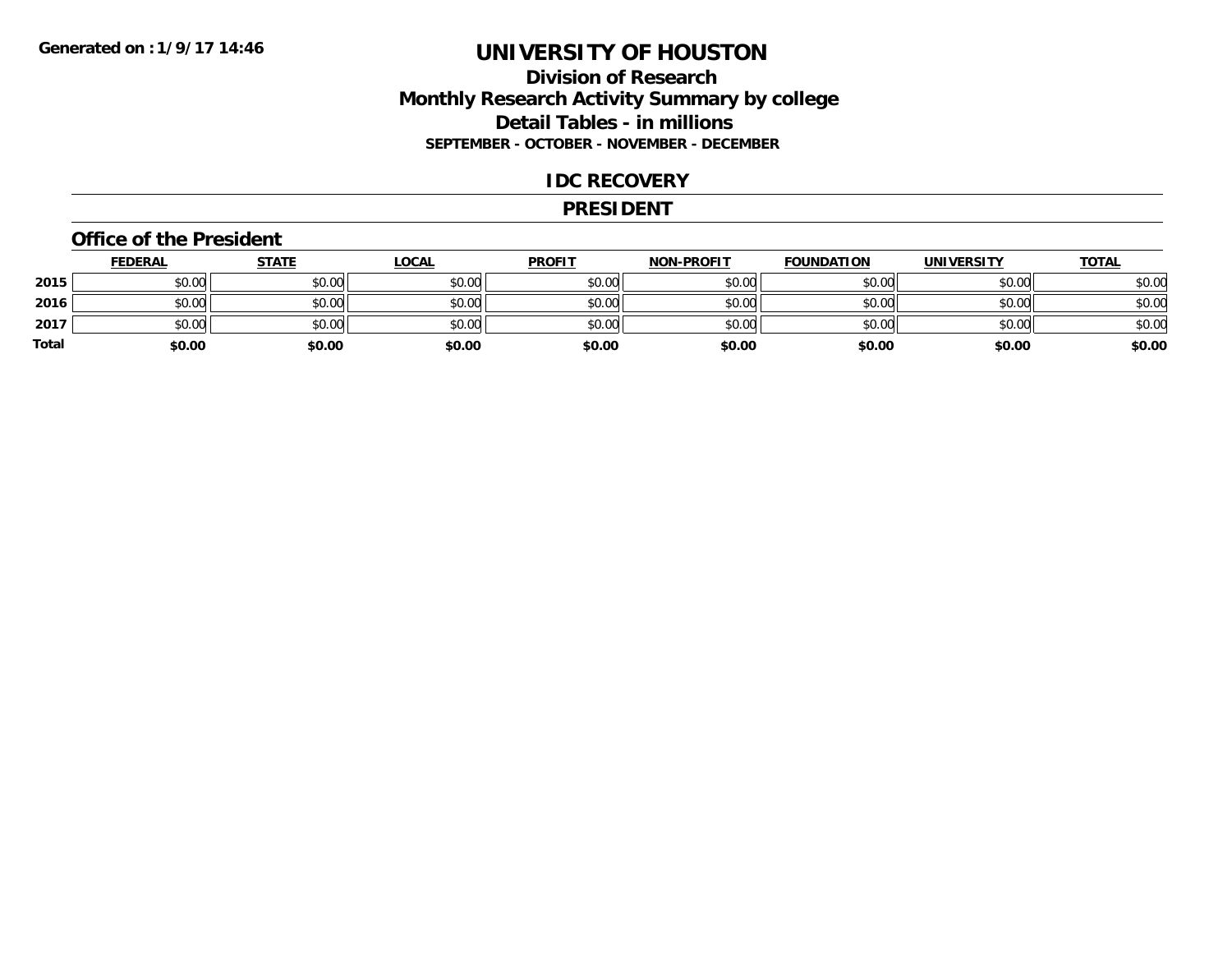# **Division of ResearchMonthly Research Activity Summary by college Detail Tables - in millions SEPTEMBER - OCTOBER - NOVEMBER - DECEMBER**

# **IDC RECOVERY**

#### **SENIOR V.P. FOR ACADEMIC AFFAIRS AND PROVOST**

|      | <b>Challenger Program</b>                    |              |              |               |                   |                   |                   |              |
|------|----------------------------------------------|--------------|--------------|---------------|-------------------|-------------------|-------------------|--------------|
|      | <b>FEDERAL</b>                               | <b>STATE</b> | <b>LOCAL</b> | <b>PROFIT</b> | <b>NON-PROFIT</b> | <b>FOUNDATION</b> | <b>UNIVERSITY</b> | <b>TOTAL</b> |
| 2013 | \$0.00                                       | \$0.00       | \$0.00       | \$0.00        | \$0.00            | \$0.00            | \$0.00            | \$0.00       |
| 2014 | \$0.00                                       | \$0.00       | \$0.00       | \$0.00        | \$0.00            | \$0.00            | \$0.00            | \$0.00       |
| 2015 | \$0.00                                       | \$0.00       | \$0.00       | \$0.00        | \$0.00            | \$0.00            | \$0.00            | \$0.00       |
| 2016 | \$0.00                                       | \$0.00       | \$0.00       | \$0.00        | \$0.00            | \$0.00            | \$0.00            | \$0.00       |
|      | <b>Learning Support Services</b>             |              |              |               |                   |                   |                   |              |
|      | <b>FEDERAL</b>                               | <b>STATE</b> | <b>LOCAL</b> | <b>PROFIT</b> | <b>NON-PROFIT</b> | <b>FOUNDATION</b> | <b>UNIVERSITY</b> | <b>TOTAL</b> |
| 2013 | \$0.00                                       | \$0.00       | \$0.00       | \$0.00        | \$0.00            | \$0.00            | \$0.00            | \$0.00       |
|      | Senior V.P. for Academic Affairs and Provost |              |              |               |                   |                   |                   |              |
|      | <b>FEDERAL</b>                               | <b>STATE</b> | <b>LOCAL</b> | <b>PROFIT</b> | <b>NON-PROFIT</b> | <b>FOUNDATION</b> | <b>UNIVERSITY</b> | <b>TOTAL</b> |
| 2015 | \$0.00                                       | \$0.00       | \$0.00       | \$0.00        | \$0.00            | \$0.00            | \$0.00            | \$0.00       |
| 2016 | \$0.00                                       | \$0.00       | \$0.00       | \$0.00        | \$0.00            | \$0.00            | \$0.00            | \$0.00       |
| 2017 | \$0.00                                       | \$0.00       | \$0.00       | \$0.00        | \$0.00            | \$0.00            | \$0.00            | \$0.00       |
|      | <b>Student Support Services</b>              |              |              |               |                   |                   |                   |              |
|      | <b>FEDERAL</b>                               | <b>STATE</b> | <b>LOCAL</b> | <b>PROFIT</b> | <b>NON-PROFIT</b> | <b>FOUNDATION</b> | <b>UNIVERSITY</b> | <b>TOTAL</b> |
| 2014 | \$0.00                                       | \$0.00       | \$0.00       | \$0.00        | \$0.00            | \$0.00            | \$0.00            | \$0.00       |
| 2015 | \$0.00                                       | \$0.00       | \$0.00       | \$0.00        | \$0.00            | \$0.00            | \$0.00            | \$0.00       |
| 2016 | \$0.00                                       | \$0.00       | \$0.00       | \$0.00        | \$0.00            | \$0.00            | \$0.00            | \$0.00       |
|      | <b>UH Energy</b>                             |              |              |               |                   |                   |                   |              |
|      | <b>FEDERAL</b>                               | <b>STATE</b> | <b>LOCAL</b> | <b>PROFIT</b> | <b>NON-PROFIT</b> | <b>FOUNDATION</b> | <b>UNIVERSITY</b> | <b>TOTAL</b> |
| 2015 | \$0.00                                       | \$0.00       | \$0.00       | \$0.00        | \$0.00            | \$0.00            | \$0.00            | \$0.00       |
| 2016 | \$0.00                                       | \$0.00       | \$0.00       | \$0.00        | \$0.00            | \$0.00            | \$0.00            | \$0.00       |
| 2017 | \$0.00                                       | \$0.00       | \$0.00       | \$0.00        | \$0.00            | \$0.00            | \$0.00            | \$0.00       |
|      | <b>Undergraduate Student Success</b>         |              |              |               |                   |                   |                   |              |
|      | <b>FEDERAL</b>                               | <b>STATE</b> | <b>LOCAL</b> | <b>PROFIT</b> | <b>NON-PROFIT</b> | <b>FOUNDATION</b> | <b>UNIVERSITY</b> | <b>TOTAL</b> |
| 2014 | \$0.00                                       | \$0.00       | \$0.00       | \$0.00        | \$0.00            | \$0.00            | \$0.00            | \$0.00       |
| 2015 | \$4,042.52                                   | \$0.00       | \$0.00       | \$0.00        | \$0.00            | \$0.00            | \$0.00            | \$4,042.52   |
| 2016 | \$1,235.59                                   | \$0.00       | \$0.00       | \$0.00        | \$0.00            | \$0.00            | \$0.00            | \$1,235.59   |
|      | <b>Undergraduate Student Success Center</b>  |              |              |               |                   |                   |                   |              |
|      | <b>FEDERAL</b>                               | <b>STATE</b> | <b>LOCAL</b> | <b>PROFIT</b> | <b>NON-PROFIT</b> | <b>FOUNDATION</b> | <b>UNIVERSITY</b> | <b>TOTAL</b> |
| 2013 | \$7,449.13                                   | \$0.00       | \$0.00       | \$0.00        | \$0.00            | \$0.00            | \$0.00            | \$7,449.13   |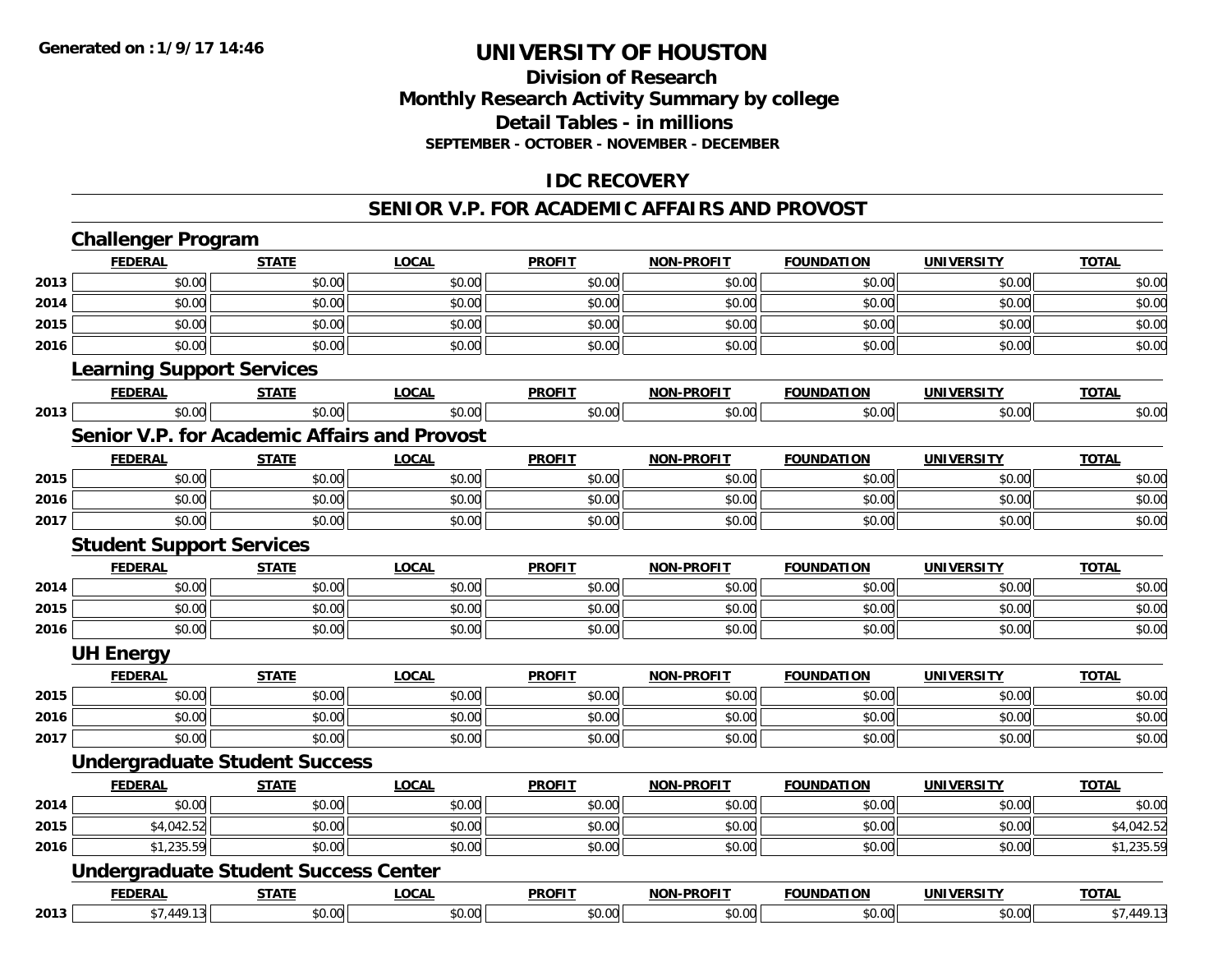# **Division of ResearchMonthly Research Activity Summary by college Detail Tables - in millions SEPTEMBER - OCTOBER - NOVEMBER - DECEMBER**

# **IDC RECOVERY**

#### **SENIOR V.P. FOR ACADEMIC AFFAIRS AND PROVOST**

### **Undergraduate Student Success Center**

|              | <b>FEDERAL</b> | <b>STATE</b> | <u>LOCAL</u> | <b>PROFIT</b> | <b>NON-PROFIT</b> | <b>FOUNDATION</b> | <b>UNIVERSITY</b> | <b>TOTAL</b> |
|--------------|----------------|--------------|--------------|---------------|-------------------|-------------------|-------------------|--------------|
| 2014         | \$7,644.88     | \$0.00       | \$0.00       | \$0.00        | \$0.00            | \$0.00            | \$0.00            | \$7,644.88   |
| 2015         | \$0.00         | \$0.00       | \$0.00       | \$0.00        | \$0.00            | \$0.00            | \$0.00            | \$0.00       |
| 2016         | \$0.00         | \$0.00       | \$0.00       | \$0.00        | \$0.00            | \$0.00            | \$0.00            | \$0.00       |
| <b>Total</b> | \$20,372.12    | \$0.00       | \$0.00       | \$0.00        | \$0.00            | \$0.00            | \$0.00            | \$20,372.12  |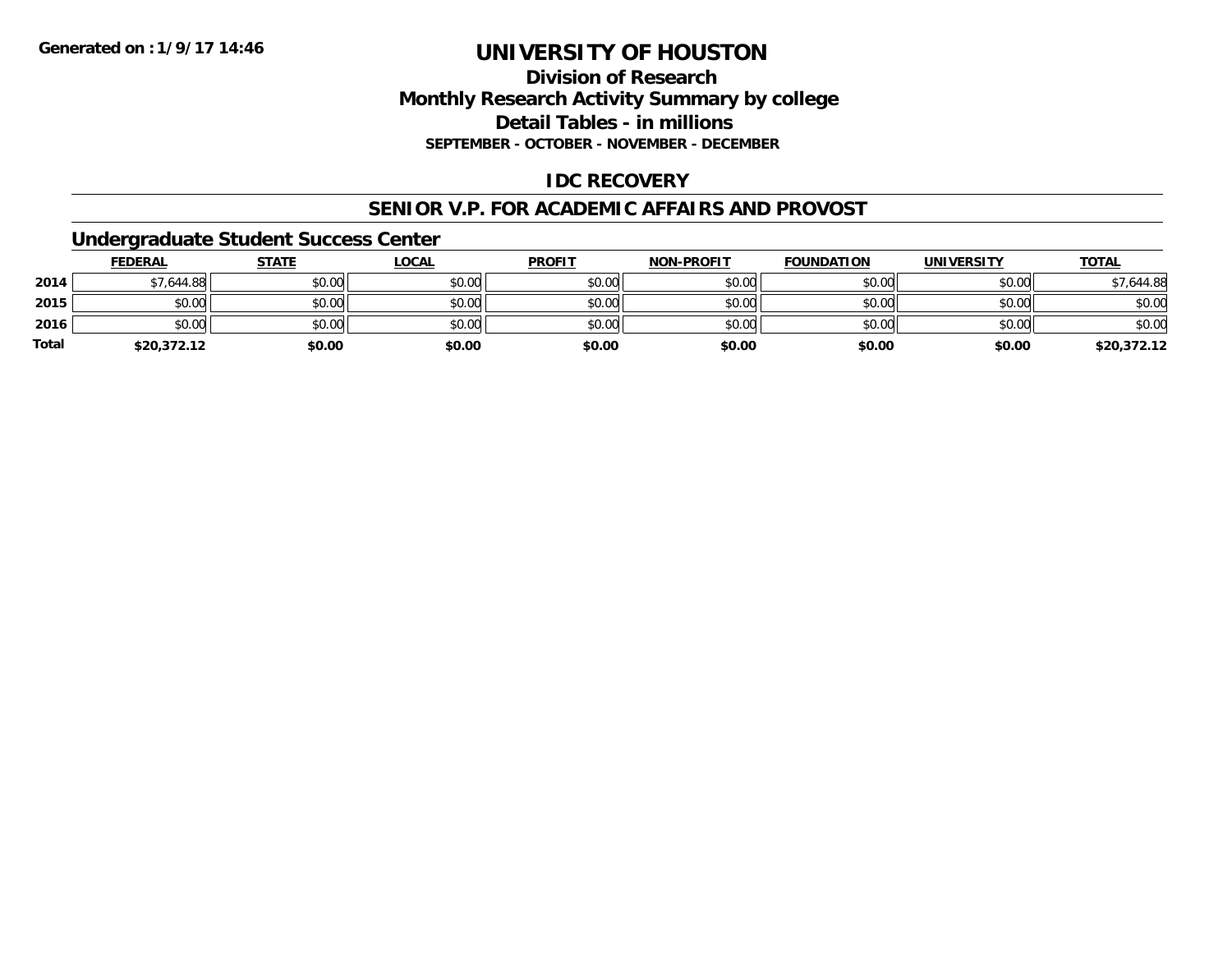# **Division of ResearchMonthly Research Activity Summary by college Detail Tables - in millions SEPTEMBER - OCTOBER - NOVEMBER - DECEMBER**

### **IDC RECOVERY**

#### **UH LAW CENTER**

|              | Dean, Law      |              |              |               |                   |                   |                   |              |
|--------------|----------------|--------------|--------------|---------------|-------------------|-------------------|-------------------|--------------|
|              | <b>FEDERAL</b> | <b>STATE</b> | <b>LOCAL</b> | <b>PROFIT</b> | <b>NON-PROFIT</b> | <b>FOUNDATION</b> | <b>UNIVERSITY</b> | <b>TOTAL</b> |
| 2013         | \$0.00         | \$0.00       | \$0.00       | \$0.00        | \$0.00            | \$0.00            | \$0.00            | \$0.00       |
| 2017         | \$0.00         | \$5,304.18   | \$0.00       | \$0.00        | \$0.00            | \$0.00            | \$0.00            | \$5,304.18   |
|              | Law-UH         |              |              |               |                   |                   |                   |              |
|              | <b>FEDERAL</b> | <b>STATE</b> | <b>LOCAL</b> | <b>PROFIT</b> | <b>NON-PROFIT</b> | <b>FOUNDATION</b> | <b>UNIVERSITY</b> | <b>TOTAL</b> |
| 2013         | \$36,192.49    | \$5,344.77   | \$0.00       | \$0.00        | \$0.00            | \$1,915.07        | \$0.00            | \$43,452.33  |
| 2014         | \$5,629.40     | \$6,709.67   | \$0.00       | \$0.00        | \$0.00            | \$0.00            | \$0.00            | \$12,339.07  |
| 2015         | \$9,231.14     | \$8,458.32   | \$0.00       | \$0.00        | \$0.00            | \$0.00            | \$0.00            | \$17,689.46  |
| 2016         | \$994.71       | \$3,030.00   | \$0.00       | \$0.00        | \$0.00            | \$83.30           | \$0.00            | \$4,108.01   |
| 2017         | \$942.02       | \$0.00       | \$0.00       | \$0.00        | \$0.00            | (\$48.03)         | \$0.00            | \$893.99     |
| <b>Total</b> | \$52,989.76    | \$28,846.94  | \$0.00       | \$0.00        | \$0.00            | \$1,950.34        | \$0.00            | \$83.787.04  |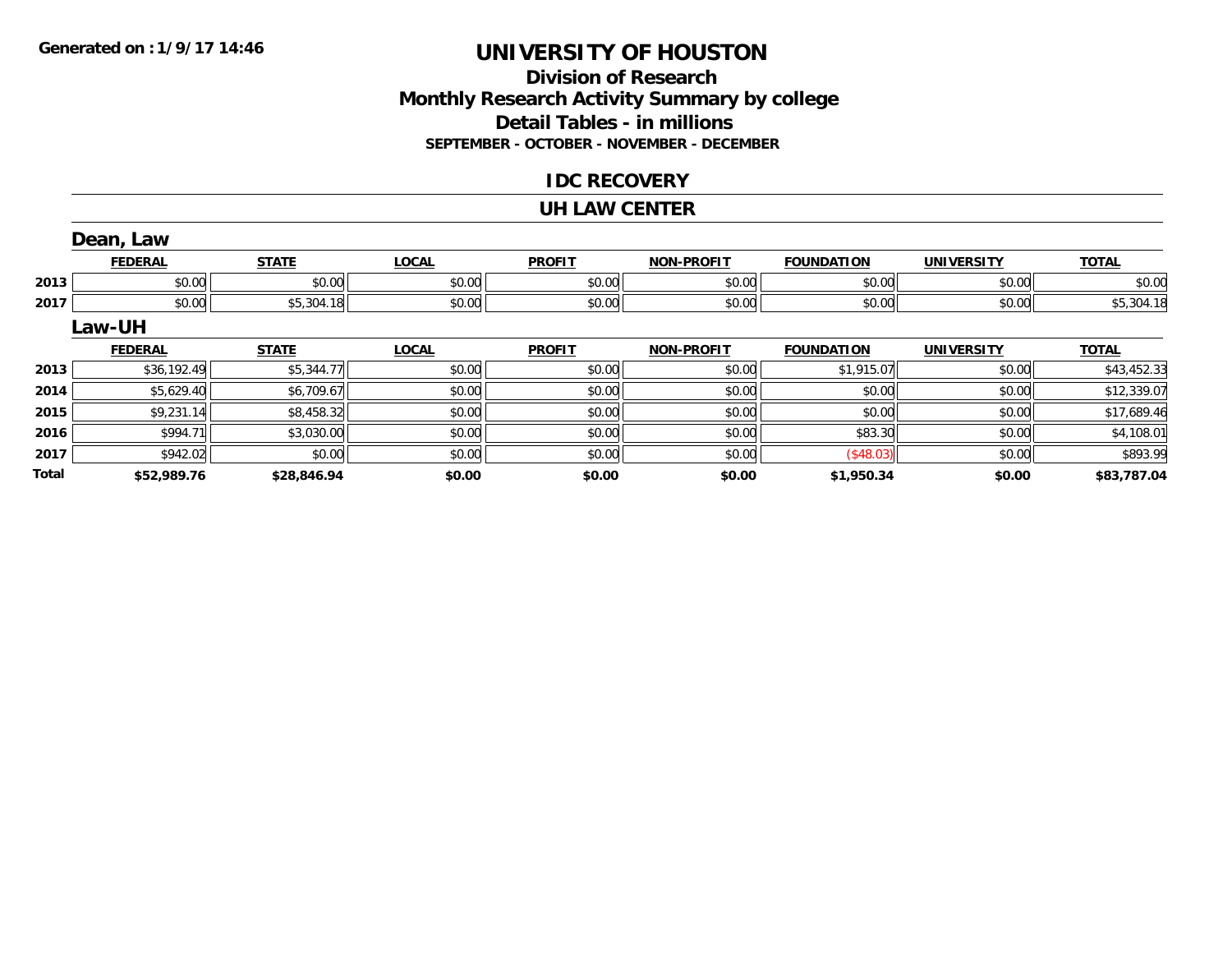# **Division of ResearchMonthly Research Activity Summary by college Detail Tables - in millions SEPTEMBER - OCTOBER - NOVEMBER - DECEMBER**

# **IDC RECOVERY**

#### **UKNOWN COLLEGE**

### **Unknown Department**

|      | FEDERAL | <b>STATE</b> | <u>LOCAI</u> | <b>PROFIT</b> | <b>NON-PROFIT</b> | <b>FOUNDATION</b> | <b>UNIVERSITY</b> | <b>TOTAL</b> |
|------|---------|--------------|--------------|---------------|-------------------|-------------------|-------------------|--------------|
| 2015 | \$0.00  | \$0.00       | \$0.00       | \$0.00        | ደሰ ሰሰ<br>JU.UU    | \$0.00            | \$0.00            | \$0.00       |
| 2016 | \$0.00  | \$0.00       | \$0.00       | \$0.00        | ku uy<br>ง∪.∪บ    | \$0.00            | \$0.00            | \$0.00       |
| 2017 | \$0.00  | \$0.00       | \$0.00       | \$0.00        | \$0.00            | \$0.00            | \$0.00            | \$0.00       |

# **Wrong Department - Please Dont Select It**

|              | <b>FEDERAL</b> | <b>STATE</b> | <u>LOCAL</u> | <b>PROFIT</b> | <b>NON-PROFIT</b> | <b>FOUNDATION</b> | <b>UNIVERSITY</b> | <u>TOTAL</u> |
|--------------|----------------|--------------|--------------|---------------|-------------------|-------------------|-------------------|--------------|
| 2014         | \$0.00         | \$0.00       | \$0.00       | \$0.00        | \$0.00            | \$0.00            | \$0.00            | \$0.00       |
| 2016         | \$0.00         | \$0.00       | \$0.00       | \$0.00        | \$0.00            | \$0.00            | \$0.00            | \$0.00       |
| <b>Total</b> | \$0.00         | \$0.00       | \$0.00       | \$0.00        | \$0.00            | \$0.00            | \$0.00            | \$0.00       |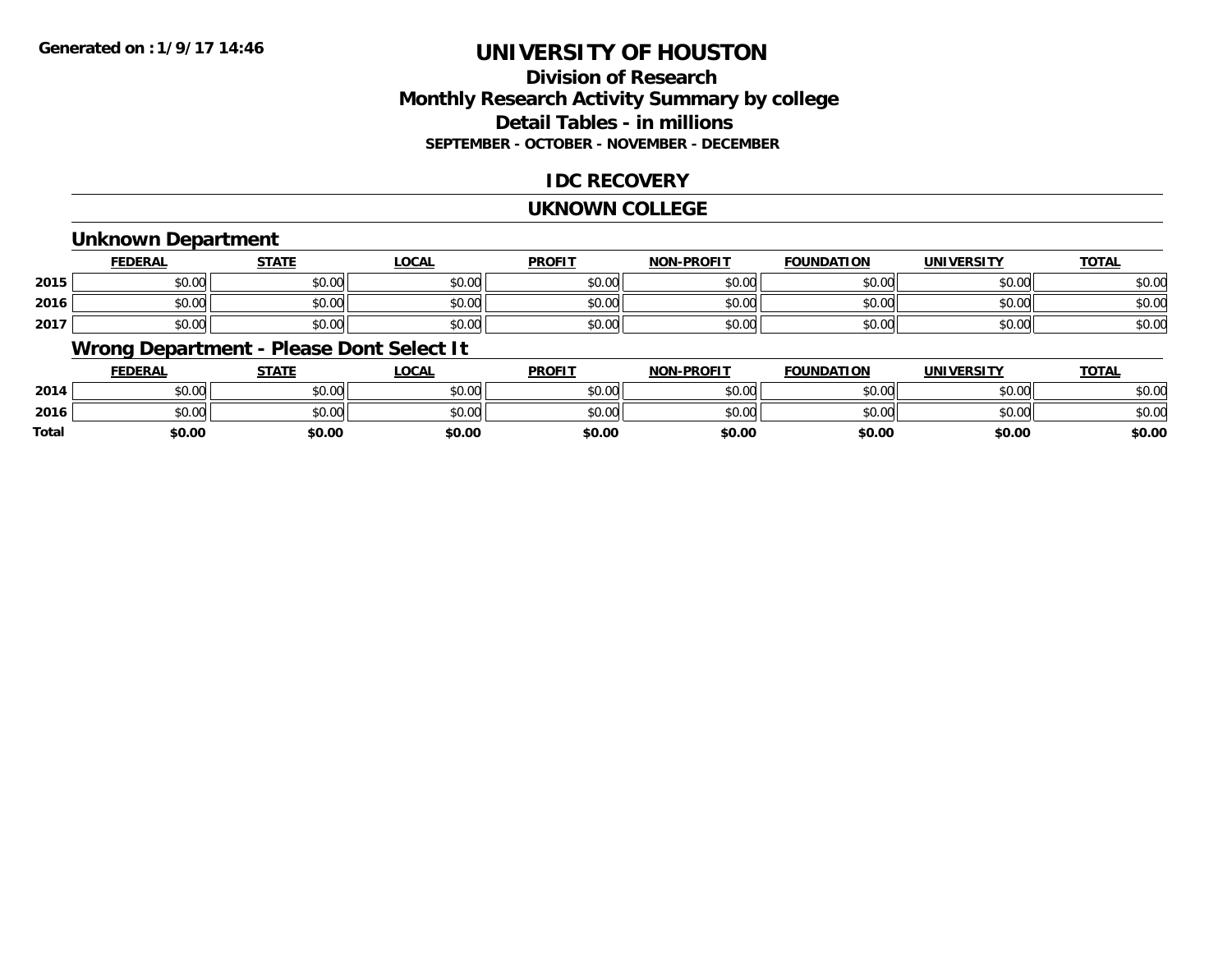# **Division of Research Monthly Research Activity Summary by college Detail Tables - in millions SEPTEMBER - OCTOBER - NOVEMBER - DECEMBER**

### **IDC RECOVERY**

# **VICE PRESIDENT FOR ADMINISTRATION**

|       | <b>Physical Plant</b> |              |              |               |                   |                   |                   |              |
|-------|-----------------------|--------------|--------------|---------------|-------------------|-------------------|-------------------|--------------|
|       | <b>FEDERAL</b>        | <b>STATE</b> | <b>LOCAL</b> | <b>PROFIT</b> | <b>NON-PROFIT</b> | <b>FOUNDATION</b> | <b>UNIVERSITY</b> | <b>TOTAL</b> |
| 2013  | \$0.00                | \$0.00       | \$0.00       | \$0.00        | \$0.00            | \$0.00            | \$0.00            | \$0.00       |
| 2014  | \$0.00                | \$0.00       | \$0.00       | \$0.00        | \$0.00            | \$0.00            | \$0.00            | \$0.00       |
| 2015  | \$0.00                | \$0.00       | \$0.00       | \$0.00        | \$0.00            | \$0.00            | \$0.00            | \$0.00       |
| 2016  | \$0.00                | \$0.00       | \$0.00       | \$0.00        | \$0.00            | \$0.00            | \$0.00            | \$0.00       |
| Total | \$0.00                | \$0.00       | \$0.00       | \$0.00        | \$0.00            | \$0.00            | \$0.00            | \$0.00       |
|       |                       |              |              |               |                   |                   |                   |              |

# **Physical Plant**